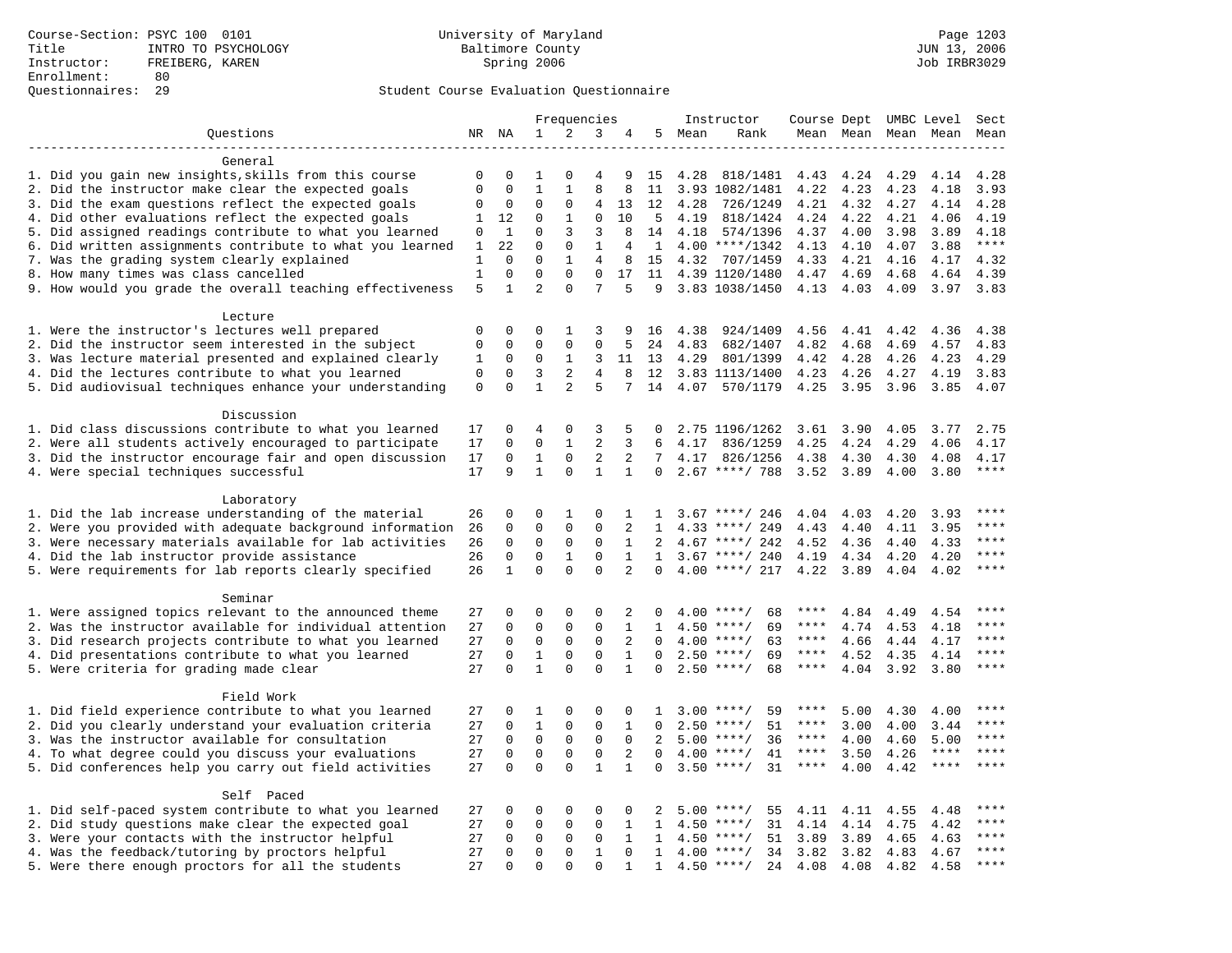| Course-Section: PSYC 100 0101  | University of Maryland                  | Page 1203    |
|--------------------------------|-----------------------------------------|--------------|
| Title<br>INTRO TO PSYCHOLOGY   | Baltimore County                        | JUN 13, 2006 |
| FREIBERG, KAREN<br>Instructor: | Spring 2006                             | Job IRBR3029 |
| Enrollment:<br>80              |                                         |              |
| Ouestionnaires: 29             | Student Course Evaluation Questionnaire |              |

| Credits Earned |              | Expected Grades<br>Cum. GPA |   |    | Reasons        | Type                   | Majors                      |    |                                   |     |
|----------------|--------------|-----------------------------|---|----|----------------|------------------------|-----------------------------|----|-----------------------------------|-----|
| $00 - 27$      | 8            | $0.00 - 0.99$               |   | Α  | 8              | Required for Majors 17 | Graduate                    | 0  | Major                             |     |
| $28 - 55$      |              | $1.00 - 1.99$               |   | В  | 13             |                        |                             |    |                                   |     |
| $56 - 83$      | 2            | $2.00 - 2.99$               |   | C. | $\overline{4}$ | General                | Under-grad                  | 29 | Non-major                         | -28 |
| $84 - 150$     |              | $3.00 - 3.49$               | 4 | D  |                |                        |                             |    |                                   |     |
| Grad.          | $\mathbf{0}$ | $3.50 - 4.00$               | 6 | F  | $\Omega$       | Electives              |                             |    | #### - Means there are not enough |     |
|                |              |                             |   | Ρ  | $\Omega$       |                        | responses to be significant |    |                                   |     |
|                |              |                             |   |    | $\Omega$       | Other                  |                             |    |                                   |     |
|                |              |                             |   |    |                |                        |                             |    |                                   |     |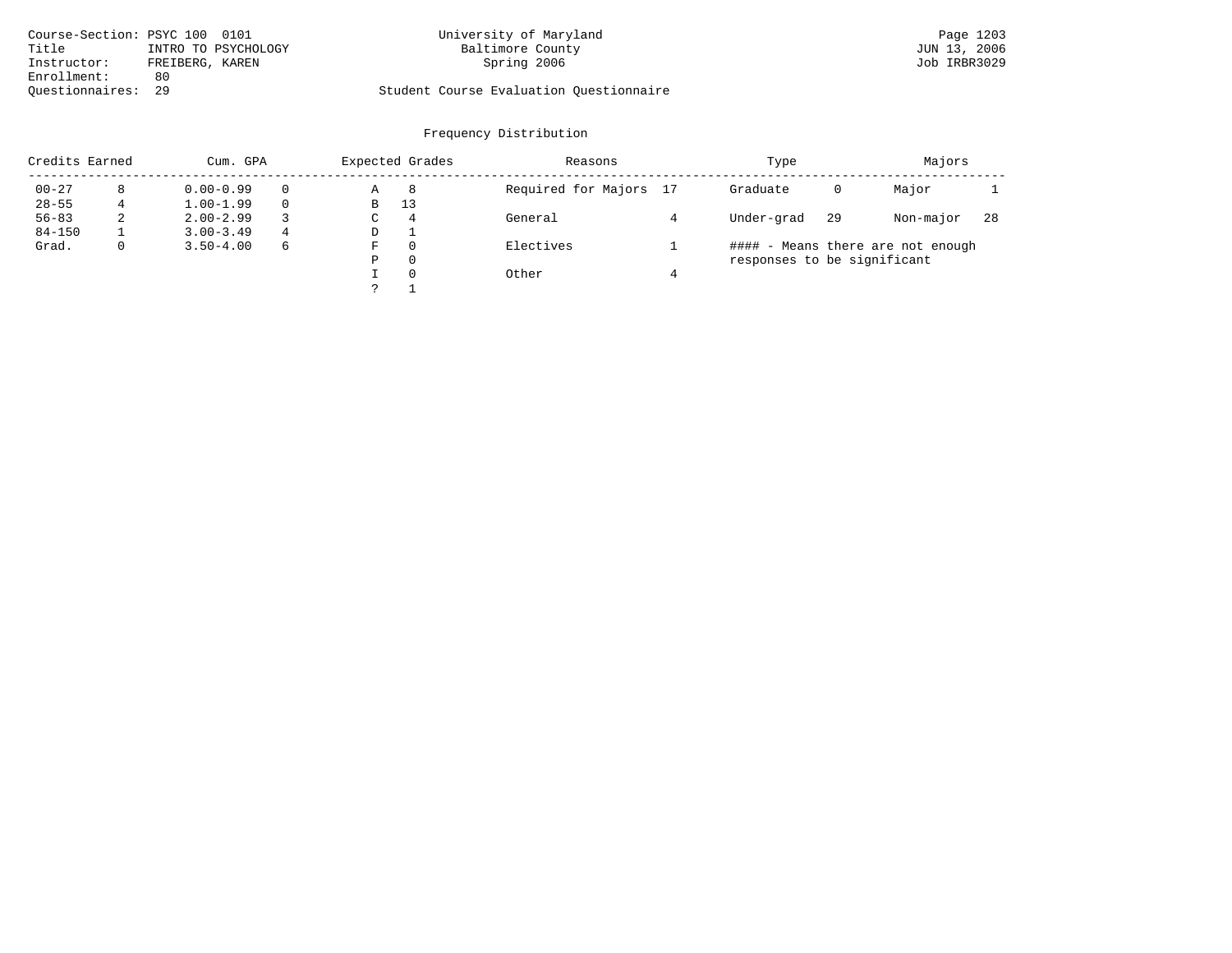# Questionnaires: 58 Student Course Evaluation Questionnaire

|                                                           |                |              |                |              | Frequencies     |                   |                |         | Instructor         | Course Dept UMBC Level |           |      |                     | Sect        |
|-----------------------------------------------------------|----------------|--------------|----------------|--------------|-----------------|-------------------|----------------|---------|--------------------|------------------------|-----------|------|---------------------|-------------|
| Questions                                                 |                | NR NA        | $\mathbf 1$    | 2            | 3               | 4                 | 5              | Mean    | Rank               |                        |           |      | Mean Mean Mean Mean | Mean        |
|                                                           |                |              |                |              |                 |                   |                |         |                    |                        |           |      |                     |             |
| General                                                   |                |              |                |              |                 |                   |                |         |                    |                        |           |      |                     |             |
| 1. Did you gain new insights, skills from this course     | 4              | 0            | $\Omega$       | 1            | 6               | 13                | 34             | 4.48    | 574/1481           | 4.43                   | 4.24      | 4.29 | 4.14                | 4.48        |
| 2. Did the instructor make clear the expected goals       | 3              | $\mathbf 0$  | $\mathbf{0}$   | 0            | 6               | 17                | 32             | 4.47    | 560/1481           | 4.22                   | 4.23      | 4.23 | 4.18                | 4.47        |
| 3. Did the exam questions reflect the expected goals      | 4              | 0            | 1              | 3            | 3               | 20                | 27             | 4.28    | 726/1249           |                        | 4.21 4.32 | 4.27 | 4.14                | 4.28        |
| 4. Did other evaluations reflect the expected goals       | 3              | 20           | $\mathbf 0$    | $\mathbf{1}$ | 6               | 11                | 17             | 4.26    | 740/1424           | 4.24                   | 4.22      | 4.21 | 4.06                | 4.26        |
| 5. Did assigned readings contribute to what you learned   | 5              | 2            | 1              | $\mathbf{1}$ | 4               | 10                | 35             | 4.51    | 297/1396           | 4.37                   | 4.00      | 3.98 | 3.89                | 4.51        |
| 6. Did written assignments contribute to what you learned | 4              | 40           | $\Omega$       | $\Omega$     | 3               | 3                 | 8              |         | $4.36$ ****/1342   | 4.13                   | 4.10      | 4.07 | 3.88                | $***$       |
| 7. Was the grading system clearly explained               | 4              | $\Omega$     | $\Omega$       | 3            | 7               | $12 \overline{ }$ | 32             | 4.35    | 671/1459           | 4.33                   | 4.21      | 4.16 | 4.17                | 4.35        |
| 8. How many times was class cancelled                     | $\overline{4}$ | $\mathbf{1}$ | $\mathbf 0$    | $\mathbf 0$  | $\mathbf{1}$    | $\mathbf{1}$      |                | 51 4.94 | 421/1480           | 4.47                   | 4.69      | 4.68 | 4.64                | 4.94        |
| 9. How would you grade the overall teaching effectiveness | 9              | $\mathbf{1}$ | $\overline{2}$ | $\Omega$     | 6               | 27                | 13             | 4.02    | 825/1450           | 4.13 4.03              |           | 4.09 |                     | $3.97$ 4.02 |
|                                                           |                |              |                |              |                 |                   |                |         |                    |                        |           |      |                     |             |
| Lecture                                                   |                |              |                |              |                 |                   |                |         |                    |                        |           |      |                     |             |
| 1. Were the instructor's lectures well prepared           | 5              | 0            | $\mathbf 0$    | $\mathbf 0$  | 3               |                   | 43             | 4.75    | 417/1409           | 4.56                   | 4.41      | 4.42 | 4.36                | 4.75        |
| 2. Did the instructor seem interested in the subject      | $\overline{4}$ | $\mathbf 0$  | $\mathbf{0}$   | $\mathbf 0$  | 4               | 6                 | 44             | 4.74    | 842/1407           | 4.82                   | 4.68      | 4.69 | 4.57                | 4.74        |
| 3. Was lecture material presented and explained clearly   | 5              | 0            | $\mathbf{0}$   | $\mathbf{1}$ | 3               | 15                | 34             | 4.55    | 523/1399           | 4.42                   | 4.28      | 4.26 | 4.23                | 4.55        |
| 4. Did the lectures contribute to what you learned        | 5              | $\mathbf 0$  | $\mathbf 0$    | 2            | 4               | 13                | 34             | 4.49    | 602/1400           | 4.23                   | 4.26      | 4.27 | 4.19                | 4.49        |
| 5. Did audiovisual techniques enhance your understanding  | $\overline{4}$ | $\mathbf 0$  | $\mathbf{0}$   | $\mathbf{1}$ | 4               | 11                | 38             | 4.59    | 213/1179           | 4.25                   | 3.95      | 3.96 | 3.85                | 4.59        |
|                                                           |                |              |                |              |                 |                   |                |         |                    |                        |           |      |                     |             |
| Discussion                                                |                |              |                |              |                 |                   |                |         |                    |                        |           |      |                     |             |
|                                                           |                |              | 3              |              |                 |                   |                |         |                    |                        |           |      |                     |             |
| 1. Did class discussions contribute to what you learned   | 27             | 0            |                | 3            | 4               | 6                 | 15             | 3.87    | 816/1262           | 3.61                   | 3.90      | 4.05 | 3.77                | 3.87        |
| 2. Were all students actively encouraged to participate   | 23             | 0            | $\mathbf{1}$   | 3            | 5               | 6                 | 20             | 4.17    | 831/1259           | 4.25                   | 4.24      | 4.29 | 4.06                | 4.17        |
| 3. Did the instructor encourage fair and open discussion  | 25             | $\mathbf 0$  | $\mathbf{1}$   | $\mathbf{1}$ | 3               | 5                 | 23             | 4.45    | 625/1256           | 4.38                   | 4.30      | 4.30 | 4.08                | 4.45        |
| 4. Were special techniques successful                     | 23             | 23           | $\overline{2}$ | $\mathbf{1}$ | 4               | $\mathbf 1$       | 4              |         | 3.33 ****/ 788     | 3.52 3.89              |           | 4.00 | 3.80                | $***$ * * * |
|                                                           |                |              |                |              |                 |                   |                |         |                    |                        |           |      |                     |             |
| Laboratory                                                |                |              |                |              |                 |                   |                |         |                    |                        |           |      |                     |             |
| 1. Did the lab increase understanding of the material     | 16             | 1            | 2              | 1            | 10              | 13                | 15             | 3.93    | 175/ 246           | 4.04                   | 4.03      | 4.20 | 3.93                | 3.93        |
| 2. Were you provided with adequate background information | 14             | $\mathbf 0$  | $\mathbf 0$    | $\mathbf 0$  | 6               | 13                | 25             | 4.43    | 94/249             | 4.43                   | 4.40      | 4.11 | 3.95                | 4.43        |
| 3. Were necessary materials available for lab activities  | 15             | 11           | 0              | $\mathbf 0$  | 5               | 4                 | 23             | 4.56    | 104/242            | 4.52                   | 4.36      | 4.40 | 4.33                | 4.56        |
| 4. Did the lab instructor provide assistance              | 16             | 24           | $\mathbf 0$    | $\mathbf 0$  | $\overline{4}$  | 5                 | 9              | 4.28    | 145/ 240           | 4.19                   | 4.34      | 4.20 | 4.20                | 4.28        |
| 5. Were requirements for lab reports clearly specified    | 16             | 25           | $\Omega$       | $\Omega$     | 5               | $\overline{4}$    | 8              | 4.18    | 116/ 217 4.22      |                        | 3.89      | 4.04 | 4.02                | 4.18        |
|                                                           |                |              |                |              |                 |                   |                |         |                    |                        |           |      |                     |             |
| Seminar                                                   |                |              |                |              |                 |                   |                |         |                    |                        |           |      |                     |             |
| 1. Were assigned topics relevant to the announced theme   | 53             | 3            | $\mathbf 0$    | $\mathbf 0$  | 0               | $\Omega$          | 2              | 5.00    | $***$ /<br>68      | ****                   | 4.84      | 4.49 | 4.54                | ****        |
| 2. Was the instructor available for individual attention  | 52             | 5            | $\mathbf 0$    | $\mathbf{1}$ | $\mathbf{0}$    | $\Omega$          | $\Omega$       | 2.00    | 69<br>$***$ /      | ****                   | 4.74      | 4.53 | 4.18                | $***$       |
| 4. Did presentations contribute to what you learned       | 53             | 3            | $\mathbf 0$    | $\mathsf 0$  | $\mathsf 0$     | $\mathbf 0$       | 2              | 5.00    | $***$ /<br>69      | $***$ * * *            | 4.52      | 4.35 | 4.14                | $***$       |
| 5. Were criteria for grading made clear                   | 53             | 4            | $\Omega$       | $\Omega$     | $\Omega$        | $\Omega$          | $\mathbf{1}$   |         | $5.00$ ****/<br>68 | $***$ * *              | 4.04      | 3.92 | 3.80                | $***$       |
|                                                           |                |              |                |              |                 |                   |                |         |                    |                        |           |      |                     |             |
| Field Work                                                |                |              |                |              |                 |                   |                |         |                    |                        |           |      |                     |             |
| 1. Did field experience contribute to what you learned    | 54             | 0            | 2              | 0            | 1               | 1                 | 0              | 2.25    | $***$ /<br>59      | ****                   | 5.00      | 4.30 | 4.00                | ****        |
| 2. Did you clearly understand your evaluation criteria    | 54             | $\mathbf 0$  | $\mathbf{1}$   | $\mathbf 0$  | $\mathbf{1}$    | $\mathbf{1}$      | $\mathbf{1}$   | 3.25    | $***/$<br>51       | $***$ * * *            | 3.00      | 4.00 | 3.44                | ****        |
| 3. Was the instructor available for consultation          | 53             | 4            | $\Omega$       | $\Omega$     | $\Omega$        | $\mathbf{1}$      | $\Omega$       | 4.00    | 36<br>$***$ /      | $***$ * *              | 4.00      | 4.60 | 5.00                | $***$ * * * |
|                                                           |                |              |                |              |                 |                   |                |         |                    |                        |           |      |                     |             |
| Self Paced                                                |                |              |                |              |                 |                   |                |         |                    |                        |           |      |                     |             |
| 1. Did self-paced system contribute to what you learned   | 20             | 0            | 0              | 3            |                 | 14                | 14             | 4.03    | 43/<br>55          | 4.11                   | 4.11      | 4.55 | 4.48                | 4.03        |
| 2. Did study questions make clear the expected goal       | 23             | 3            | $\mathbf{1}$   | $\mathbf 0$  | $7\phantom{.0}$ | 12                | 12             | 4.06    | 31<br>28/          | 4.14                   | 4.14      | 4.75 | 4.42                | 4.06        |
| 3. Were your contacts with the instructor helpful         | 23             | 6            | $\mathbf 0$    | $\mathbf{1}$ | 13              | 6                 | 9              | 3.79    | 51<br>46/          | 3.89                   | 3.89      | 4.65 | 4.63                | 3.79        |
| 4. Was the feedback/tutoring by proctors helpful          | 24             | 21           | $\mathbf 0$    | $\mathbf{1}$ | 6               | 2                 | $\overline{4}$ |         | $3.69$ ****/<br>34 | 3.82                   | 3.82      | 4.83 | 4.67                | $***$       |
| 5. Were there enough proctors for all the students        | 23             | 2.0          | $\Omega$       | $\Omega$     | $\overline{4}$  |                   | 9              | 4.33    | 21/<br>24          | 4.08                   | 4.08      | 4.82 | 4.58                | 4.33        |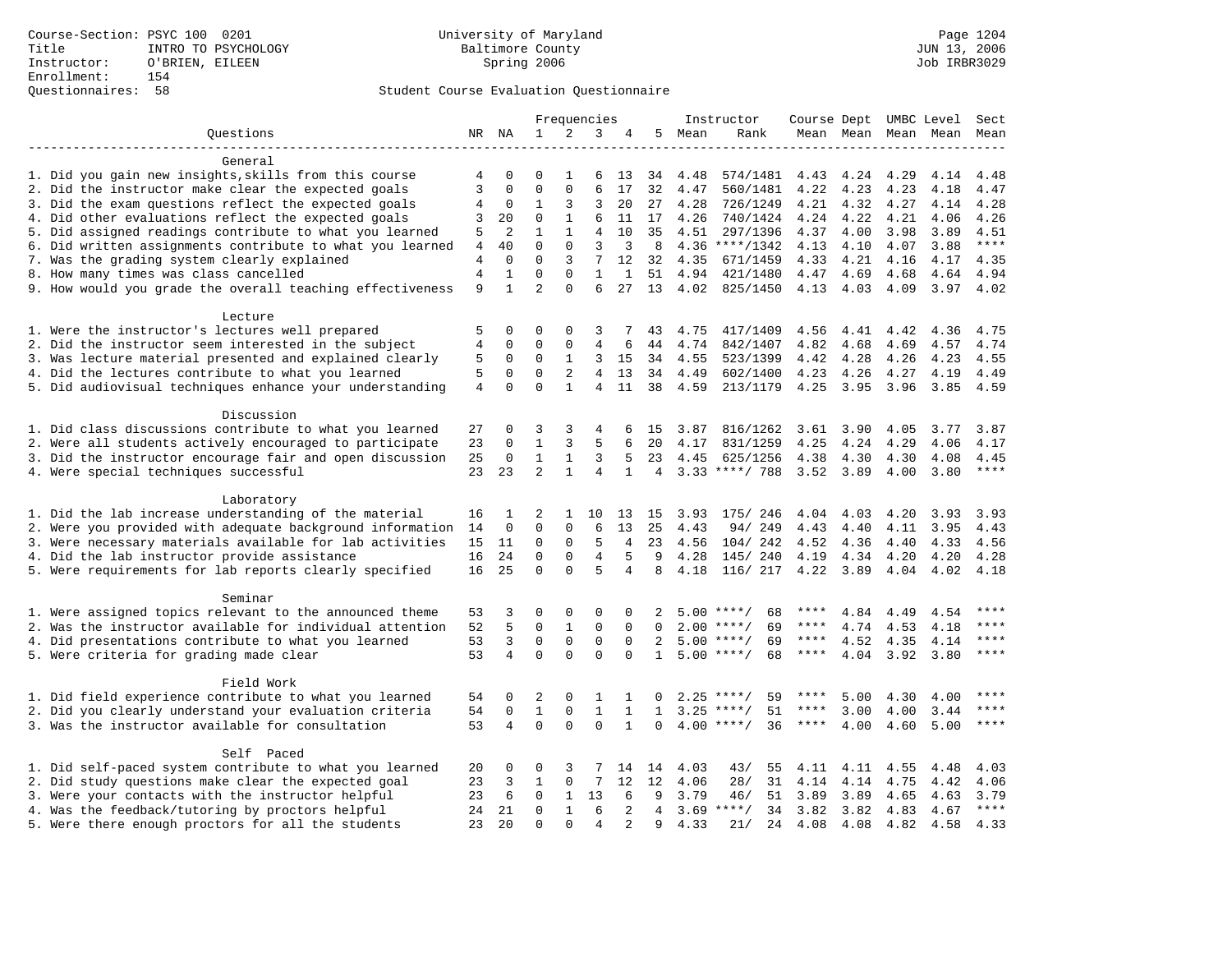| Course-Section: PSYC 100 0201 |                 |                     | University of Maryland                  | Page 1204    |
|-------------------------------|-----------------|---------------------|-----------------------------------------|--------------|
| Title                         |                 | INTRO TO PSYCHOLOGY | Baltimore County                        | JUN 13, 2006 |
| Instructor:                   | O'BRIEN, EILEEN |                     | Spring 2006                             | Job IRBR3029 |
| Enrollment:                   | 154             |                     |                                         |              |
| Ouestionnaires: 58            |                 |                     | Student Course Evaluation Ouestionnaire |              |

# University of Maryland Baltimore County (Base 1204 0201 13, 2006 1204 0201 13, 2006 1204 1205)

| Credits Earned |              | Cum. GPA      |    |    | Expected Grades | Reasons                |    | Type                        | Majors |                                   |    |
|----------------|--------------|---------------|----|----|-----------------|------------------------|----|-----------------------------|--------|-----------------------------------|----|
| $00 - 27$      | 17           | $0.00 - 0.99$ |    | Α  | 15              | Required for Majors 17 |    | Graduate                    | 0      | Major                             |    |
| $28 - 55$      | 10           | $1.00 - 1.99$ |    | В  | 21              |                        |    |                             |        |                                   |    |
| $56 - 83$      | 4            | $2.00 - 2.99$ |    | C. | $\mathcal{P}$   | General                |    | Under-grad                  | 58     | Non-major                         | 56 |
| $84 - 150$     |              | $3.00 - 3.49$ | 12 | D  |                 |                        |    |                             |        |                                   |    |
| Grad.          | $\mathbf{0}$ | $3.50 - 4.00$ | -8 | F  | $\Omega$        | Electives              |    |                             |        | #### - Means there are not enough |    |
|                |              |               |    | Ρ  | $\Omega$        |                        |    | responses to be significant |        |                                   |    |
|                |              |               |    |    | $\Omega$        | Other                  | 20 |                             |        |                                   |    |
|                |              |               |    |    |                 |                        |    |                             |        |                                   |    |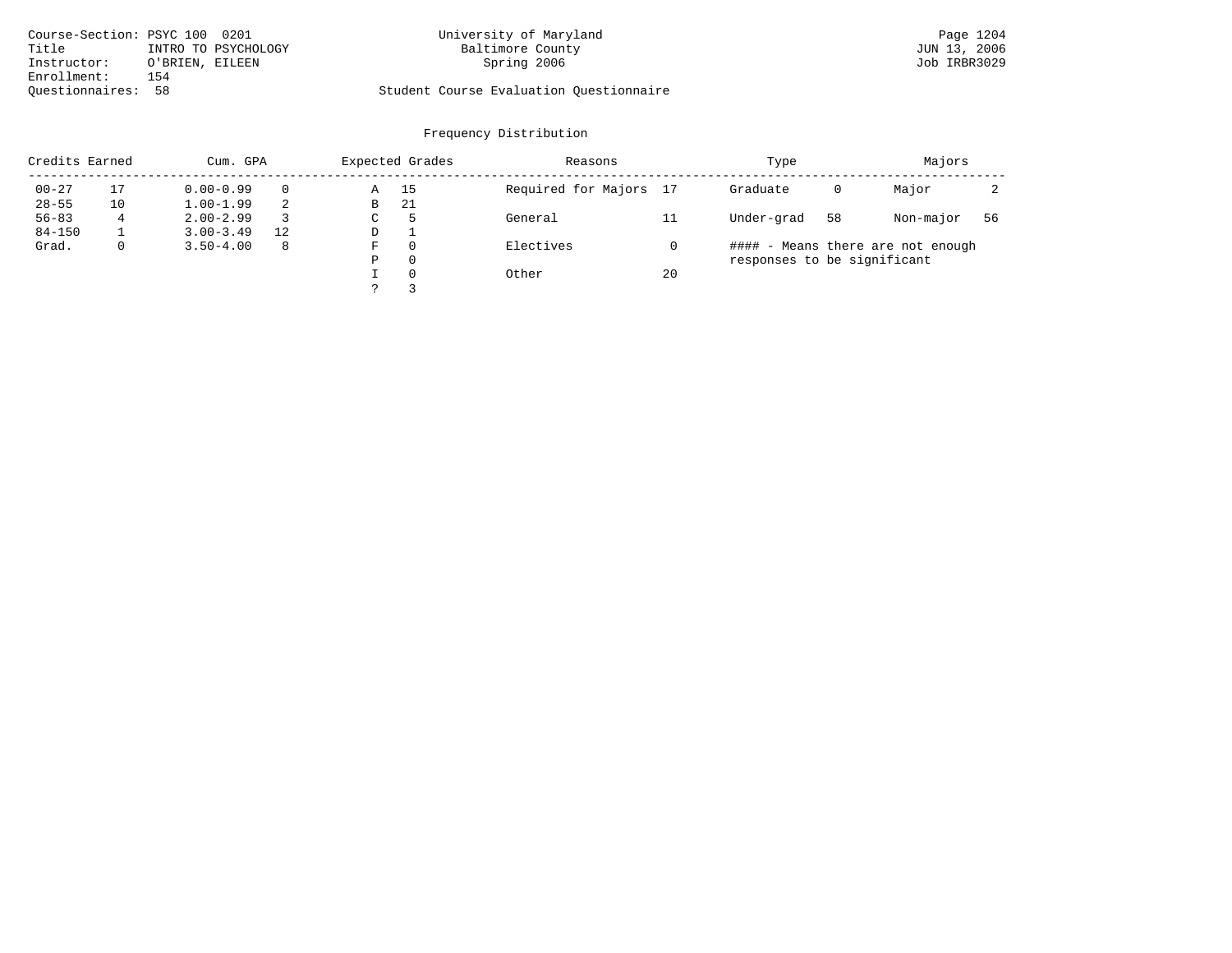# Questionnaires: 100 Student Course Evaluation Questionnaire

|                                                                                                         |              |              |                |                     | Frequencies       |                 |                |      | Instructor         | Course Dept UMBC Level |                     |      |             | Sect        |
|---------------------------------------------------------------------------------------------------------|--------------|--------------|----------------|---------------------|-------------------|-----------------|----------------|------|--------------------|------------------------|---------------------|------|-------------|-------------|
| Questions                                                                                               |              | NR NA        | $\mathbf 1$    | 2                   | 3                 | 4               | 5              | Mean | Rank               |                        | Mean Mean Mean Mean |      |             | Mean        |
| -------------------                                                                                     |              |              |                |                     |                   |                 |                |      |                    |                        |                     |      |             |             |
| General                                                                                                 |              |              |                |                     |                   |                 |                |      |                    |                        |                     |      |             |             |
| 1. Did you gain new insights, skills from this course                                                   | 1            | 0            | 0              | $\Omega$            | 9                 | 29              | 61             | 4.53 | 531/1481           | 4.43                   | 4.24                | 4.29 | 4.14        | 4.53        |
| 2. Did the instructor make clear the expected goals                                                     | $\mathbf{1}$ | $\mathbf 0$  | $\mathbf{1}$   | 5                   | 12                | 31              | 50             | 4.25 | 822/1481           | 4.22                   | 4.23                | 4.23 | 4.18        | 4.25        |
| 3. Did the exam questions reflect the expected goals                                                    | 1            | 0            | $\mathbf 0$    | 5                   | 24                | 27              | 43             | 4.09 | 857/1249           | 4.21                   | 4.32                | 4.27 | 4.14        | 4.09        |
| 4. Did other evaluations reflect the expected goals                                                     | 1            | 32           | 2              | 2                   | 6                 | 22              | 35             | 4.28 | 706/1424           | 4.24                   | 4.22                | 4.21 | 4.06        | 4.28        |
| 5. Did assigned readings contribute to what you learned                                                 | 2            | 3            | $\mathbf{1}$   | $\mathbf{1}$        | 10                | 27              | 56             | 4.43 | 355/1396           | 4.37                   | 4.00                | 3.98 | 3.89        | 4.43        |
| 6. Did written assignments contribute to what you learned                                               | 3            | 59           | $\Omega$       | 3                   | 6                 | 12              | 17             | 4.13 | 660/1342           | 4.13                   | 4.10                | 4.07 | 3.88        | 4.13        |
| 7. Was the grading system clearly explained                                                             | $\mathbf{1}$ | $\mathbf{0}$ | $\mathbf{0}$   | 6                   | 13                | 24              | 56             | 4.31 | 719/1459           | 4.33                   | 4.21                | 4.16 | 4.17        | 4.31        |
| 8. How many times was class cancelled                                                                   | $\mathbf{1}$ | $\mathbf 1$  | $\mathbf{0}$   | $\mathbf{1}$        | 5                 | 77              | 15             |      | 4.08 1329/1480     | 4.47                   | 4.69                | 4.68 | 4.64        | 4.08        |
| 9. How would you grade the overall teaching effectiveness                                               | $\mathsf 0$  | $\Omega$     | $\Omega$       | $\Omega$            | 2                 | 43              | 55             |      | 4.53 311/1450      |                        | 4.13 4.03           | 4.09 | 3.97        | 4.53        |
|                                                                                                         |              |              |                |                     |                   |                 |                |      |                    |                        |                     |      |             |             |
| Lecture                                                                                                 | 1            | 0            | 0              | 1                   | 7                 |                 |                | 4.54 | 727/1409           |                        |                     | 4.42 | 4.36        | 4.54        |
| 1. Were the instructor's lectures well prepared<br>2. Did the instructor seem interested in the subject | 2            | $\mathbf 0$  | $\mathbf{0}$   | $\mathbf 0$         | 3                 | 29<br>6         | 62<br>89       | 4.88 | 568/1407           | 4.56<br>4.82           | 4.41<br>4.68        | 4.69 | 4.57        | 4.88        |
| 3. Was lecture material presented and explained clearly                                                 | 2            | 0            | $\mathbf 0$    | 1                   | 12                | 30              | 55             | 4.42 | 671/1399           | 4.42                   | 4.28                | 4.26 | 4.23        | 4.42        |
|                                                                                                         | 2            | 1            | 1              | 3                   | 12                | 23              | 58             | 4.38 | 729/1400           | 4.23                   | 4.26                | 4.27 | 4.19        | 4.38        |
| 4. Did the lectures contribute to what you learned                                                      |              | $\mathsf{R}$ | $\overline{2}$ | 3                   | 16                | 30              |                |      |                    |                        |                     |      |             |             |
| 5. Did audiovisual techniques enhance your understanding                                                | 5            |              |                |                     |                   |                 | 36             | 4.09 | 560/1179           | 4.25                   | 3.95                | 3.96 | 3.85        | 4.09        |
| Discussion                                                                                              |              |              |                |                     |                   |                 |                |      |                    |                        |                     |      |             |             |
| 1. Did class discussions contribute to what you learned                                                 | 33           | 0            | 2              | 0                   | 11                | 23              | 31             | 4.21 | 603/1262           | 3.61                   | 3.90                | 4.05 | 3.77        | 4.21        |
| 2. Were all students actively encouraged to participate                                                 | 33           | $\Omega$     | 1              | $\mathbf{1}$        | 8                 | 17              | 40             | 4.40 | 680/1259           | 4.25                   | 4.24                | 4.29 | 4.06        | 4.40        |
| 3. Did the instructor encourage fair and open discussion                                                | 33           | 0            | $\mathbf{1}$   | $\mathbf 0$         | 7                 | 15              | 44             | 4.51 | 571/1256           | 4.38                   | 4.30                | 4.30 | 4.08        | 4.51        |
| 4. Were special techniques successful                                                                   | 33           | 34           | 5              | 3                   | 7                 | 6               | 12             | 3.52 | 602/788            | 3.52                   | 3.89                | 4.00 | 3.80        | 3.52        |
|                                                                                                         |              |              |                |                     |                   |                 |                |      |                    |                        |                     |      |             |             |
| Laboratory                                                                                              |              |              |                |                     |                   |                 |                |      |                    |                        |                     |      |             |             |
| 1. Did the lab increase understanding of the material                                                   | 13           | 0            | 3              | 3                   | 14                | 24              | 43             | 4.16 | 142/ 246           | 4.04                   | 4.03                | 4.20 | 3.93        | 4.16        |
| 2. Were you provided with adequate background information                                               | 17           | 0            | $\mathbf 1$    | 3                   | 9                 | 16              | 54             | 4.43 | 94/249             | 4.43                   | 4.40                | 4.11 | 3.95        | 4.43        |
| 3. Were necessary materials available for lab activities                                                | 17           | 13           | 2              | 0                   | 10                | 8               | 50             | 4.49 | 119/ 242           | 4.52                   | 4.36                | 4.40 | 4.33        | 4.49        |
| 4. Did the lab instructor provide assistance                                                            | 18           | 31           | 3              | 3                   | 8                 | 9               | 28             | 4.10 | 158/ 240           | 4.19                   | 4.34                | 4.20 | 4.20        | 4.10        |
| 5. Were requirements for lab reports clearly specified                                                  | 18           | 34           | 1              | 2                   | 9                 | 7               | 29             | 4.27 | 103/ 217           | 4.22                   | 3.89                | 4.04 | 4.02        | 4.27        |
|                                                                                                         |              |              |                |                     |                   |                 |                |      |                    |                        |                     |      |             |             |
| Seminar                                                                                                 |              |              |                |                     |                   |                 |                |      |                    |                        |                     |      |             |             |
| 1. Were assigned topics relevant to the announced theme                                                 | 92           | 1            | $\Omega$       | $\Omega$            | 2                 | 1               | 4              |      | $4.29$ ****/<br>68 | ****                   | 4.84                | 4.49 | 4.54        | ****        |
| 2. Was the instructor available for individual attention                                                | 93           | $\mathbf{1}$ | $\mathsf 0$    | $\mathbf 0$         | $\mathbf{1}$      | 2               | 3              |      | $4.33$ ****/<br>69 | $***$ * * *            | 4.74                | 4.53 | 4.18        | ****        |
| 3. Did research projects contribute to what you learned                                                 | 93           | $\mathbf{1}$ | $\mathsf 0$    | $\mathsf 0$         | $\overline{2}$    | 0               | $\overline{4}$ |      | $4.33$ ****/<br>63 | $***$ * * *            | 4.66                | 4.44 | 4.17        | ****        |
| 4. Did presentations contribute to what you learned                                                     | 92           | $\mathbf 0$  | $\mathsf 0$    | $\mathbf{1}$        | $\overline{2}$    | 2               | 3              | 3.88 | 69<br>$***$ /      | $***$ * * *            | 4.52                | 4.35 | 4.14        | $***$       |
| 5. Were criteria for grading made clear                                                                 | 93           | $\mathbf{1}$ | $\Omega$       | $\mathbf{1}$        | 1                 | $\mathbf 1$     | 3              |      | $4.00$ ****/<br>68 | $***$ * * *            | 4.04                | 3.92 | 3.80        | ****        |
|                                                                                                         |              |              |                |                     |                   |                 |                |      |                    |                        |                     |      |             |             |
| Field Work                                                                                              |              |              |                |                     |                   |                 |                |      |                    |                        |                     |      |             |             |
| 1. Did field experience contribute to what you learned                                                  | 90           | 0            | 1              | 0                   | 3                 | 3               | 3              |      | $3.70$ ****/<br>59 | ****                   | 5.00                | 4.30 | 4.00        | ****        |
| 2. Did you clearly understand your evaluation criteria                                                  | 91           | $\mathbf 0$  | $\mathbf{1}$   | $\mathbf{1}$        | 2                 | $\mathbf{1}$    | 4              |      | $3.67$ ****/<br>51 | $***$ * * *            | 3.00                | 4.00 | 3.44        | $***$       |
| 3. Was the instructor available for consultation                                                        | 91           | $\mathbf{1}$ | $\Omega$       | $\mathbf{1}$        | 2                 | $\mathbf{1}$    | $\overline{4}$ |      | $4.00$ ****/<br>36 | ****                   | 4.00                | 4.60 | 5.00        | $***$ * * * |
| 4. To what degree could you discuss your evaluations                                                    | 91           | $\mathbf{3}$ | $\mathbf 0$    | $\mathsf{O}\xspace$ | $\mathbf{2}$      | 2               | $\overline{2}$ | 4.00 | $***$ /<br>41      | $***$ * *              | 3.50                | 4.26 | $***$ * * * | $***$       |
| 5. Did conferences help you carry out field activities                                                  | 92           | 3            | $\mathbf{1}$   | $\mathbf 0$         | $\overline{2}$    | $\mathbf{1}$    | $\mathbf{1}$   | 3.20 | 31<br>$***$ /      | $***$ * * *            | 4.00                | 4.42 | $***$       | ****        |
|                                                                                                         |              |              |                |                     |                   |                 |                |      |                    |                        |                     |      |             |             |
| Self Paced                                                                                              |              |              |                |                     |                   |                 |                |      |                    |                        |                     |      |             |             |
| 1. Did self-paced system contribute to what you learned                                                 | 13           | 0            | $\overline{4}$ | 1                   | 13                | 25              | 44             | 4.20 | 42/<br>55          | 4.11                   | 4.11                | 4.55 | 4.48        | 4.20        |
| 2. Did study questions make clear the expected goal                                                     | 16           | 8            | $\mathbf{1}$   | 2                   | 12                | 25              | 36             | 4.22 | 26/<br>31          | 4.14                   | 4.14                | 4.75 | 4.42        | 4.22        |
| 3. Were your contacts with the instructor helpful                                                       | 16           | 25           | 3              | 1                   | $12 \overline{ }$ | 21              | 22             | 3.98 | 43/<br>51          | 3.89                   | 3.89                | 4.65 | 4.63        | 3.98        |
| 4. Was the feedback/tutoring by proctors helpful                                                        | 17           | 34           | $\overline{4}$ | $\overline{4}$      | 9                 | 12 <sup>°</sup> | 20             | 3.82 | 33/<br>34          | 3.82                   | 3.82                | 4.83 | 4.67        | 3.82        |
| 5. Were there enough proctors for all the students                                                      | 17           | 36           | $\overline{4}$ | 3                   | 9                 | 12              | 19             | 3.83 | 23/<br>24          | 4.08                   | 4.08                | 4.82 | 4.58        | 3.83        |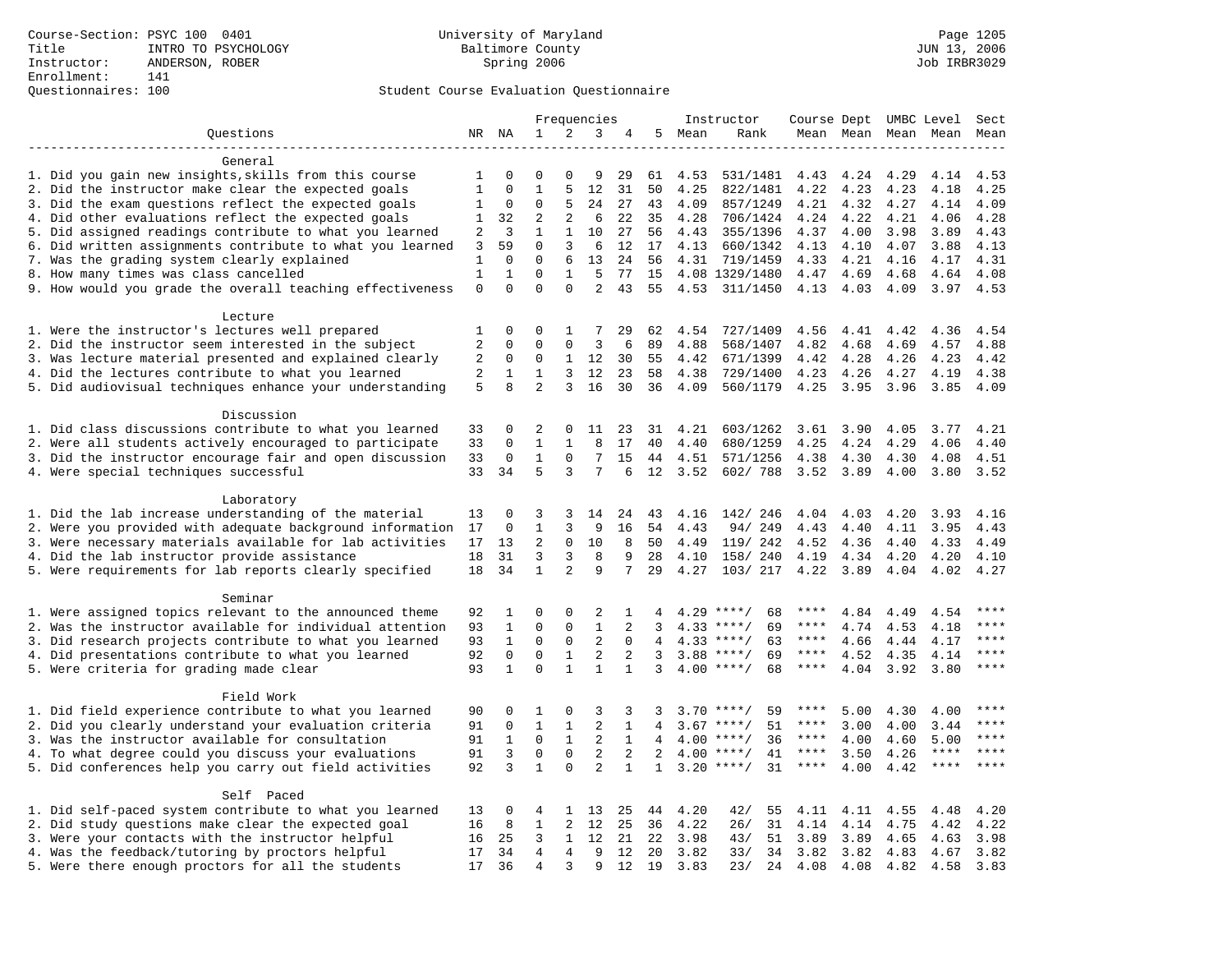| Course-Section: PSYC 100 0401 |                     | University of Maryland                  | Page 1205    |
|-------------------------------|---------------------|-----------------------------------------|--------------|
| Title                         | INTRO TO PSYCHOLOGY | Baltimore County                        | JUN 13, 2006 |
| Instructor:                   | ANDERSON, ROBER     | Spring 2006                             | Job IRBR3029 |
| Enrollment:                   | 141                 |                                         |              |
| Ouestionnaires: 100           |                     | Student Course Evaluation Questionnaire |              |

# University of Maryland Page 1205<br>Baltimore County Baltimore County by Equation: Page 1206

| Credits Earned |    | Cum. GPA      |    |   | Expected Grades | Reasons                |    | Type                        | Majors                            |     |
|----------------|----|---------------|----|---|-----------------|------------------------|----|-----------------------------|-----------------------------------|-----|
| $00 - 27$      | 16 | $0.00 - 0.99$ |    | Α | -20             | Required for Majors 34 |    | Graduate<br>0               | Major                             |     |
| $28 - 55$      | 4  | $1.00 - 1.99$ |    | B | 35              |                        |    |                             |                                   |     |
| $56 - 83$      | 8  | $2.00 - 2.99$ | 14 | C | 14              | General                | 16 | Under-grad<br>100           | Non-major                         | -99 |
| $84 - 150$     | 10 | $3.00 - 3.49$ | 8  | D | 0               |                        |    |                             |                                   |     |
| Grad.          |    | $3.50 - 4.00$ | 16 | F | $\Omega$        | Electives              |    |                             | #### - Means there are not enough |     |
|                |    |               |    | Ρ | 2               |                        |    | responses to be significant |                                   |     |
|                |    |               |    |   | $\Omega$        | Other                  | 18 |                             |                                   |     |
|                |    |               |    |   | 4               |                        |    |                             |                                   |     |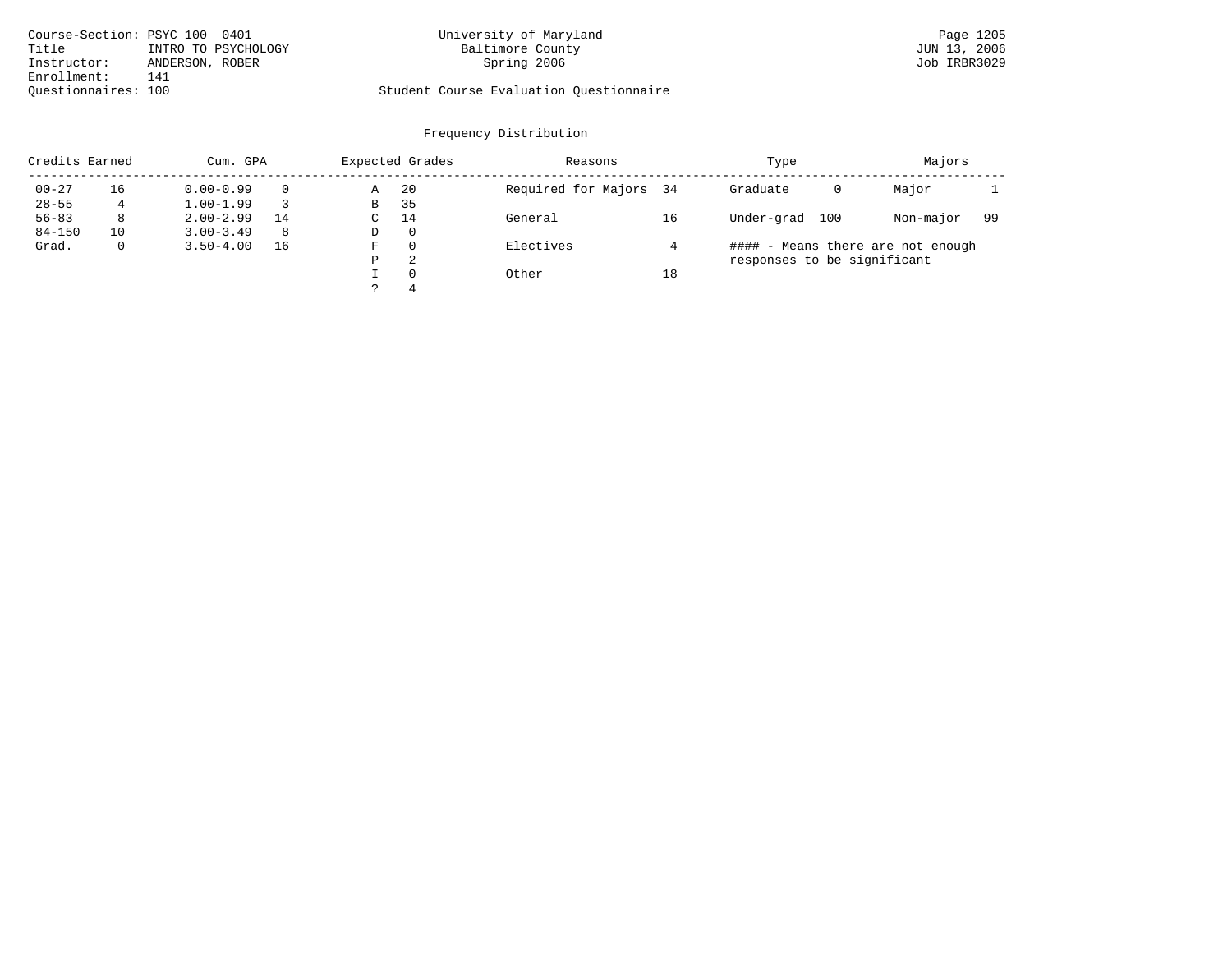# Questionnaires: 42 Student Course Evaluation Questionnaire

|                                                           |                |              |                | Frequencies    |                |    |                |      | Instructor          | Course Dept |           | UMBC Level |      | Sect        |
|-----------------------------------------------------------|----------------|--------------|----------------|----------------|----------------|----|----------------|------|---------------------|-------------|-----------|------------|------|-------------|
| Ouestions                                                 |                | ΝA           | $\mathbf{1}$   | $2^{1}$        | 3              |    | 5.             | Mean | Rank                |             | Mean Mean | Mean       | Mean | Mean        |
| General                                                   |                |              |                |                |                |    |                |      |                     |             |           |            |      |             |
| 1. Did you gain new insights, skills from this course     |                |              | $\Omega$       |                |                | 12 | 24             | 4.46 | 600/1481            | 4.49        | 4.24      | 4.29       | 4.40 | 4.46        |
| 2. Did the instructor make clear the expected goals       |                | $\Omega$     | $\Omega$       | 0              | 1              | 12 | 28             | 4.66 | 336/1481            | 4.56        | 4.23      | 4.23       | 4.29 | 4.66        |
| 3. Did the exam questions reflect the expected goals      | 2              | $\Omega$     | $\Omega$       | $\Omega$       | 2              | 12 | 26             | 4.60 | 405/1249            | 4.41        | 4.32      | 4.27       | 4.36 | 4.60        |
| 4. Did other evaluations reflect the expected goals       | 2              |              | $\Omega$       | $\Omega$       | $\overline{4}$ | 10 | 20             | 4.47 | 473/1424            | 4.24        | 4.22      | 4.21       | 4.28 | 4.47        |
| 5. Did assigned readings contribute to what you learned   | $\overline{2}$ |              | $\overline{4}$ | $\overline{2}$ | 6              | 11 | 12             | 3.71 | 950/1396            | 4.15        | 4.00      | 3.98       | 3.94 | 3.71        |
| 6. Did written assignments contribute to what you learned | $\mathbf 0$    | 6            | $\overline{a}$ | $\Omega$       | 9              |    | 18             | 4.08 | 707/1342            | 4.04        | 4.10      | 4.07       | 4.05 | 4.08        |
| 7. Was the grading system clearly explained               |                | $\cap$       | $\Omega$       | $\overline{2}$ | $\overline{2}$ |    | 28             | 4.54 | 425/1459            | 4.64        | 4.21      | 4.16       | 4.17 | 4.54        |
| 8. How many times was class cancelled                     | $\overline{2}$ |              | $\Omega$       |                | $\Omega$       | 4  | 36             | 4.90 | 702/1480            | 4.66        | 4.69      | 4.68       | 4.68 | 4.90        |
| 9. How would you grade the overall teaching effectiveness | 8              | $\cap$       | $\Omega$       | $\cap$         | २              | 15 | 16             | 4.38 | 494/1450            | 4.27        | 4.03      | 4.09       | 4.15 | 4.38        |
| Lecture                                                   |                |              |                |                |                |    |                |      |                     |             |           |            |      |             |
| 1. Were the instructor's lectures well prepared           | 3              |              | ∩              |                |                |    | 29             | 4.72 | 483/1409            | 4.79        | 4.41      | 4.42       | 4.47 | 4.72        |
| 2. Did the instructor seem interested in the subject      | 2              | $\Omega$     | $\Omega$       | $\Omega$       | 0              |    | 33             | 4.82 | 682/1407            | 4.81        | 4.68      | 4.69       | 4.78 | 4.82        |
| 3. Was lecture material presented and explained clearly   | 3              | $\Omega$     | $\Omega$       | $\Omega$       | $\mathbf{1}$   |    | 29             | 4.72 | 311/1399            | 4.66        | 4.28      | 4.26       | 4.29 | 4.72        |
| 4. Did the lectures contribute to what you learned        | 3              | $\Omega$     | $\Omega$       | $\Omega$       | $\mathbf{1}$   |    | 31             | 4.77 | 299/1400            | 4.64        | 4.26      | 4.27       | 4.34 | 4.77        |
| 5. Did audiovisual techniques enhance your understanding  | 3              | $\cap$       | $\Omega$       |                | ζ              |    | 2.8            | 4.59 | 218/1179            | 4.55        | 3.95      | 3.96       | 4.05 | 4.59        |
| Discussion                                                |                |              |                |                |                |    |                |      |                     |             |           |            |      |             |
| 1. Did class discussions contribute to what you learned   | 23             |              | $\Omega$       | 2              |                | 6  | 9              | 4.16 | 638/1262            | 3.84        | 3.90      | 4.05       | 4.11 | 4.16        |
| 2. Were all students actively encouraged to participate   | 23             | $\Omega$     | $\mathbf 0$    | $\mathbf 0$    |                |    | 9              | 4.11 | 867/1259            | 4.01        | 4.24      | 4.29       | 4.34 | 4.11        |
| 3. Did the instructor encourage fair and open discussion  | 23             | $\Omega$     | $\Omega$       | $\Omega$       | 5              | 4  | 10             | 4.26 | 766/1256            | 4.50        | 4.30      | 4.30       | 4.28 | 4.26        |
| 4. Were special techniques successful                     | 23             | 9            | 1              |                | $\mathcal{D}$  | 4  | $\overline{2}$ |      | $3.50$ ****/ 788    | 3.54        | 3.89      | 4.00       | 3.98 | $***$ * * * |
| Self Paced                                                |                |              |                |                |                |    |                |      |                     |             |           |            |      |             |
| 1. Did self-paced system contribute to what you learned   | 40             | <sup>0</sup> | O              | 0              | 0              |    |                |      | 55<br>$4.50$ ****/  | ****        | 4.11      | 4.55       | 4.44 | ****        |
| 2. Did study questions make clear the expected goal       | 40             | $\Omega$     | 0              | $\Omega$       | $\Omega$       |    | $\mathbf{1}$   |      | $4.50$ ****/<br>31  | ****        | 4.14      | 4.75       | 4.50 | ****        |
| 3. Were your contacts with the instructor helpful         | 40             | $\Omega$     | $\Omega$       | $\Omega$       | $\Omega$       |    |                |      | $4.50$ ****/<br>51  | ****        | 3.89      | 4.65       | 4.66 | ****        |
| 4. Was the feedback/tutoring by proctors helpful          | 40             | $\Omega$     | $\Omega$       | $\Omega$       | $\Omega$       |    |                |      | $4.50$ ****/<br>34  | $***$ * * * | 3.82      | 4.83       | 4.43 | ****        |
| 5. Were there enough proctors for all the students        | 40             |              | $\Omega$       |                | $\cap$         |    | <sup>n</sup>   |      | $4.00$ ****/<br>2.4 | ****        | 4.08      | 4.82       | 5.00 | ****        |

| Credits Earned |    | Expected Grades<br>Cum. GPA |          |   |          | Reasons             |    | Type                        | Majors |                                   |     |
|----------------|----|-----------------------------|----------|---|----------|---------------------|----|-----------------------------|--------|-----------------------------------|-----|
| $00 - 27$      | 11 | $0.00 - 0.99$               | $\Omega$ | Α | -29      | Required for Majors |    | Graduate                    | 0      | Major                             | 13  |
| $28 - 55$      |    | $1.00 - 1.99$               | $\Omega$ | B | b        |                     |    |                             |        |                                   |     |
| $56 - 83$      |    | $2.00 - 2.99$               | 8        | C |          | General             |    | Under-grad                  | 42     | Non-major                         | -29 |
| $84 - 150$     | 2  | $3.00 - 3.49$               |          | D | $\Omega$ |                     |    |                             |        |                                   |     |
| Grad.          |    | $3.50 - 4.00$               | 6        | F |          | Electives           |    |                             |        | #### - Means there are not enough |     |
|                |    |                             |          | Ρ |          |                     |    | responses to be significant |        |                                   |     |
|                |    |                             |          |   |          | Other               | 19 |                             |        |                                   |     |
|                |    |                             |          |   |          |                     |    |                             |        |                                   |     |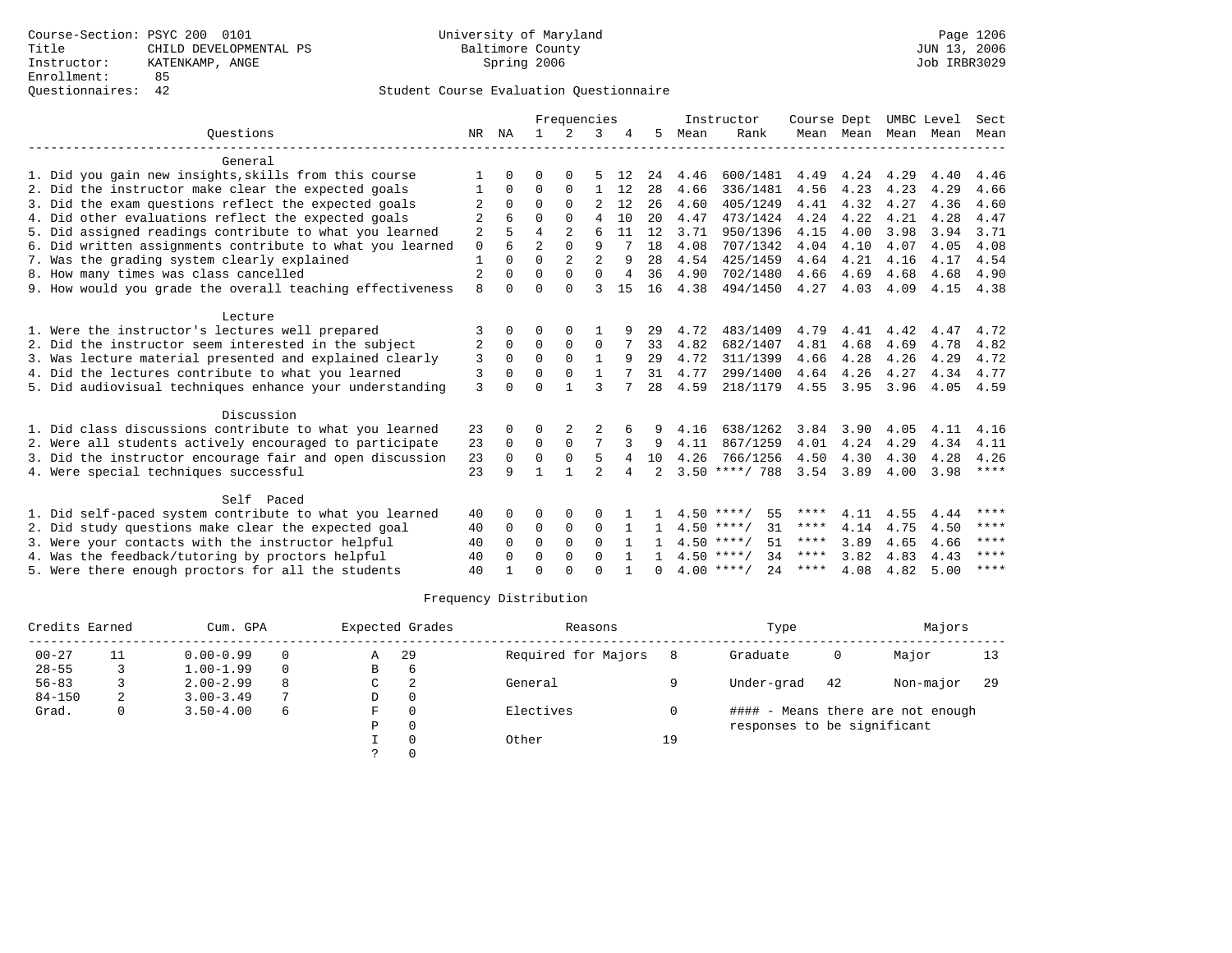# Questionnaires: 41 Student Course Evaluation Questionnaire

|                                                                                                                    |                |          |          |          | Frequencies |        |      |      | Instructor       | Course Dept |      | UMBC Level |      | Sect        |
|--------------------------------------------------------------------------------------------------------------------|----------------|----------|----------|----------|-------------|--------|------|------|------------------|-------------|------|------------|------|-------------|
| Ouestions                                                                                                          | NR.            | ΝA       |          |          | 3           | 4      | 5.   | Mean | Rank             | Mean        | Mean | Mean       | Mean | Mean        |
| General                                                                                                            |                |          |          |          |             |        |      |      |                  |             |      |            |      |             |
|                                                                                                                    |                |          |          |          |             |        |      |      |                  |             |      |            |      |             |
| 1. Did you gain new insights, skills from this course                                                              |                |          | O        |          |             |        | 27   | 4.56 | 496/1481         | 4.49        | 4.24 | 4.29       | 4.40 | 4.56        |
| 2. Did the instructor make clear the expected goals                                                                | 3              | $\Omega$ | $\Omega$ | $\Omega$ |             | 13     | 24   | 4.61 | 399/1481         | 4.56        | 4.23 | 4.23       | 4.29 | 4.61        |
| 3. Did the exam questions reflect the expected goals                                                               |                | $\Omega$ | $\Omega$ |          |             | 11     | 2.2. | 4.38 | 639/1249         | 4.41        | 4.32 | 4.27       | 4.36 | 4.38        |
| 4. Did other evaluations reflect the expected goals                                                                |                | 21       |          |          |             |        |      |      | 3.94 1035/1424   | 4.24        | 4.22 | 4.21       | 4.28 | 3.94        |
| 5. Did assigned readings contribute to what you learned                                                            |                | $\Omega$ | $\Omega$ |          |             |        | 28   | 4.63 | 217/1396         | 4.15        | 4.00 | 3.98       | 3.94 | 4.63        |
| 6. Did written assignments contribute to what you learned                                                          | $\mathfrak{D}$ | 31       |          |          |             | $\cap$ | 4    |      | $3.75$ ****/1342 | 4.04        | 4.10 | 4.07       | 4.05 | $* * * * *$ |
| 7. Was the grading system clearly explained                                                                        | $\overline{a}$ | $\Omega$ | $\Omega$ |          |             |        | 30   | 4.69 | 242/1459         | 4.64        | 4.21 | 4.16       | 4.17 | 4.69        |
| 8. How many times was class cancelled                                                                              |                | $\Omega$ | $\Omega$ | $\Omega$ |             | 4      | 33   | 4.84 | 784/1480         | 4.66        | 4.69 | 4.68       | 4.68 | 4.84        |
| 9. How would you grade the overall teaching effectiveness                                                          | 7              | $\cap$   | U        | $\cap$   |             | 21     | 10   | 4.21 | 683/1450         | 4.27        | 4.03 | 4.09       | 4.15 | 4.21        |
|                                                                                                                    |                |          |          |          |             |        |      |      |                  |             |      |            |      |             |
| Lecture                                                                                                            |                |          |          |          |             |        |      |      |                  |             |      |            |      |             |
| 1. Were the instructor's lectures well prepared                                                                    |                |          |          |          |             |        | 30   | 4.76 | 400/1409         | 4.79        | 4.41 | 4.42       | 4.47 | 4.76        |
| 2. Did the instructor seem interested in the subject                                                               | 3              | $\Omega$ | $\Omega$ | $\Omega$ |             | 4      | 33   | 4.84 | 636/1407         | 4.81        | 4.68 | 4.69       | 4.78 | 4.84        |
| 3. Was lecture material presented and explained clearly                                                            | 3              | $\Omega$ | $\Omega$ | $\Omega$ | ς           |        | 27   | 4.63 | 417/1399         | 4.66        | 4.28 | 4.26       | 4.29 | 4.63        |
| 4. Did the lectures contribute to what you learned                                                                 | 3              | $\Omega$ | $\Omega$ |          |             | 8      | 25   | 4.53 | 571/1400         | 4.64        | 4.26 | 4.27       | 4.34 | 4.53        |
| 5. Did audiovisual techniques enhance your understanding                                                           | 3              |          |          | ∩        |             |        | 29   | 4.76 | 134/1179         | 4.55        | 3.95 | 3.96       | 4.05 | 4.76        |
| Discussion                                                                                                         |                |          |          |          |             |        |      |      |                  |             |      |            |      |             |
|                                                                                                                    | 16             | $\Omega$ |          |          | 10          |        | 1 N  | 3.80 | 862/1262         | 3.84        | 3.90 | 4.05       | 4.11 | 3.80        |
| 1. Did class discussions contribute to what you learned<br>2. Were all students actively encouraged to participate |                | $\Omega$ |          |          |             |        | 12   | 4.04 | 883/1259         | 4.01        | 4.24 | 4.29       | 4.34 | 4.04        |
|                                                                                                                    | 16             |          |          |          |             |        |      |      |                  |             |      |            |      |             |
| 3. Did the instructor encourage fair and open discussion                                                           | 16             | $\Omega$ | 0        |          | 4           |        | 18   | 4.48 | 592/1256         | 4.50        | 4.30 | 4.30       | 4.28 | 4.48        |
| 4. Were special techniques successful                                                                              | 16             | 12       |          |          | 4           |        | 3    | 3.54 | 598/788          | 3.54        | 3.89 | 4.00       | 3.98 | 3.54        |

| Credits Earned |    | Cum. GPA      |   |               | Expected Grades | Reasons                |    | Type                        |    | Majors                            |    |
|----------------|----|---------------|---|---------------|-----------------|------------------------|----|-----------------------------|----|-----------------------------------|----|
| $00 - 27$      | 8  | $0.00 - 0.99$ |   | Α             | 16              | Required for Majors 14 |    | Graduate                    | 0  | Major                             |    |
| $28 - 55$      | 4  | $1.00 - 1.99$ |   | В             | 14              |                        |    |                             |    |                                   |    |
| $56 - 83$      | .5 | $2.00 - 2.99$ | 7 | $\sim$<br>◡   |                 | General                |    | Under-grad                  | 41 | Non-major                         | 33 |
| $84 - 150$     | 5  | $3.00 - 3.49$ | 6 | D             | 0               |                        |    |                             |    |                                   |    |
| Grad.          | 0  | $3.50 - 4.00$ | 6 | F             | 0               | Electives              |    |                             |    | #### - Means there are not enough |    |
|                |    |               |   | Ρ             | 0               |                        |    | responses to be significant |    |                                   |    |
|                |    |               |   |               | $\mathbf 0$     | Other                  | 19 |                             |    |                                   |    |
|                |    |               |   | $\mathcal{L}$ |                 |                        |    |                             |    |                                   |    |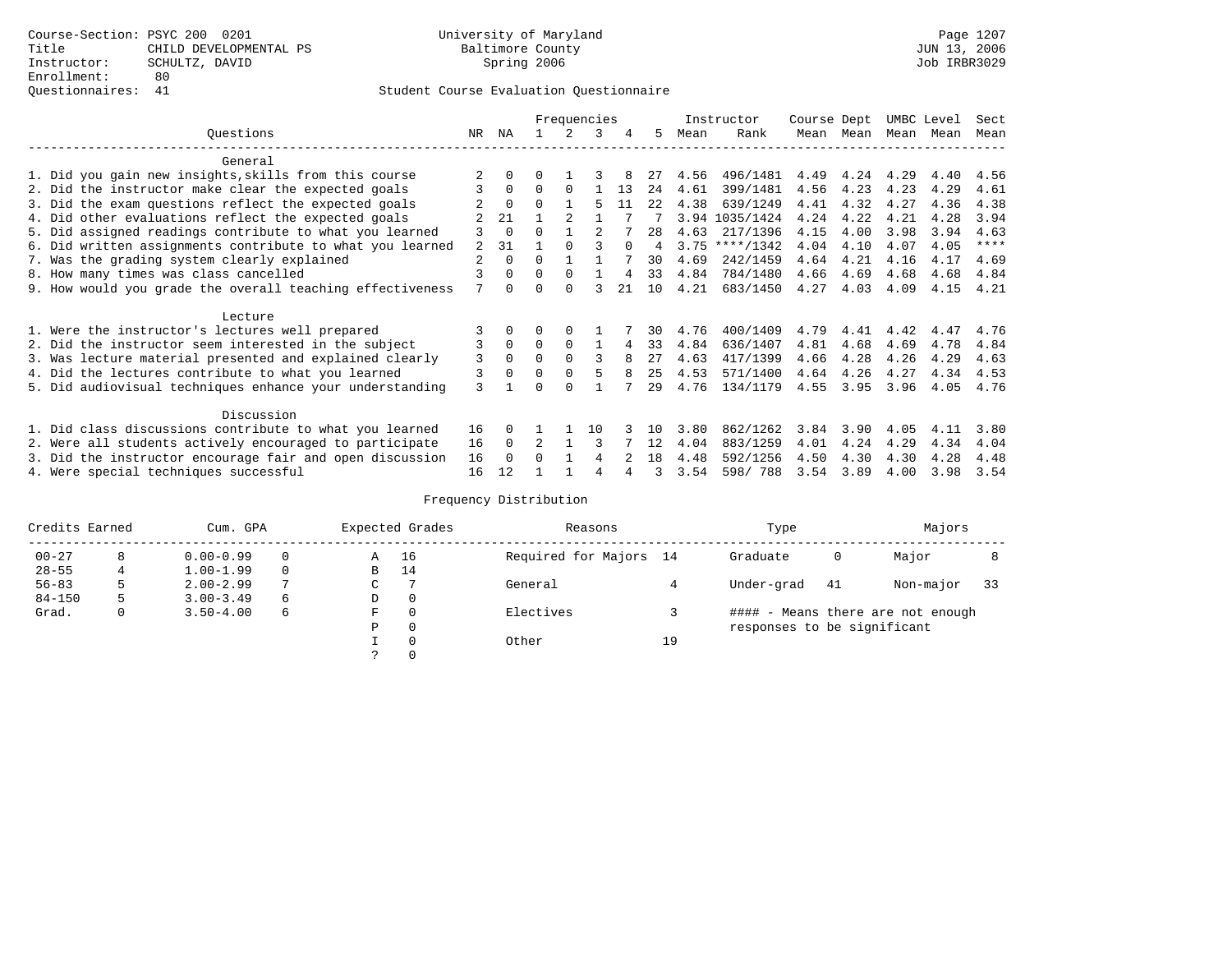### Questionnaires: 22 Student Course Evaluation Questionnaire

|                                                           | Frequencies |          |          |             |                |              | Instructor | Course Dept |                  |      | UMBC Level | Sect |      |             |
|-----------------------------------------------------------|-------------|----------|----------|-------------|----------------|--------------|------------|-------------|------------------|------|------------|------|------|-------------|
| Ouestions                                                 | NR          | ΝA       |          | 2           | 3              |              | 5.         | Mean        | Rank             | Mean | Mean       | Mean | Mean | Mean        |
| General                                                   |             |          |          |             |                |              |            |             |                  |      |            |      |      |             |
| 1. Did you gain new insights, skills from this course     | 6           |          | 0        |             |                |              |            | 4.44        | 639/1481         | 4.49 | 4.24       | 4.29 | 4.40 | 4.44        |
| 2. Did the instructor make clear the expected goals       |             | $\Omega$ | $\Omega$ | $\Omega$    |                | 6            |            | 4.41        | 646/1481         | 4.56 | 4.23       | 4.23 | 4.29 | 4.41        |
| 3. Did the exam questions reflect the expected goals      |             | 0        | $\Omega$ |             |                | 6            | 8          | 4.24        | 757/1249         | 4.41 | 4.32       | 4.27 | 4.36 | 4.24        |
| 4. Did other evaluations reflect the expected goals       |             |          | $\Omega$ |             | $\mathfrak{D}$ | 4            | q          | 4.31        | 671/1424         | 4.24 | 4.22       | 4.21 | 4.28 | 4.31        |
| 5. Did assigned readings contribute to what you learned   | 5           | $\Omega$ | $\Omega$ |             | $\mathfrak{D}$ |              | 6          | 4.12        | 633/1396         | 4.15 | 4.00       | 3.98 | 3.94 | 4.12        |
| 6. Did written assignments contribute to what you learned | 5           |          | $\Omega$ |             | $\overline{a}$ | q            | 4          | 4.00        | 755/1342         | 4.04 | 4.10       | 4.07 | 4.05 | 4.00        |
| 7. Was the grading system clearly explained               | 5           | $\Omega$ | $\Omega$ | $\Omega$    |                |              | 13         | 4.71        | 231/1459         | 4.64 | 4.21       | 4.16 | 4.17 | 4.71        |
| 8. How many times was class cancelled                     | 5           | $\Omega$ | $\Omega$ | 0           | $\Omega$       | 13           | 4          | 4.24        | 1230/1480        | 4.66 | 4.69       | 4.68 | 4.68 | 4.24        |
| 9. How would you grade the overall teaching effectiveness | 9           |          | $\Omega$ | $\Omega$    |                | 6            | 5.         | 4.23        | 651/1450         | 4.27 | 4.03       | 4.09 | 4.15 | 4.23        |
| Lecture                                                   |             |          |          |             |                |              |            |             |                  |      |            |      |      |             |
| 1. Were the instructor's lectures well prepared           | 6           | 0        | 0        | $\Omega$    | $\Omega$       |              | 14         | 4.88        | 231/1409         | 4.79 | 4.41       | 4.42 | 4.47 | 4.88        |
| 2. Did the instructor seem interested in the subject      | 6           | $\Omega$ | $\Omega$ | $\Omega$    | $\Omega$       |              | 12         | 4.75        | 823/1407         | 4.81 | 4.68       | 4.69 | 4.78 | 4.75        |
| 3. Was lecture material presented and explained clearly   | 6           | $\Omega$ | $\Omega$ | $\Omega$    | $\Omega$       |              | 10         | 4.63        | 431/1399         | 4.66 | 4.28       | 4.26 | 4.29 | 4.63        |
| 4. Did the lectures contribute to what you learned        | 6           |          | $\Omega$ | $\Omega$    | $\Omega$       |              | 10         | 4.63        | 468/1400         | 4.64 | 4.26       | 4.27 | 4.34 | 4.63        |
| 5. Did audiovisual techniques enhance your understanding  | 6           |          | ∩        | $\Omega$    | $\mathfrak{D}$ |              |            | 4.31        | 397/1179         | 4.55 | 3.95       | 3.96 | 4.05 | 4.31        |
| Discussion                                                |             |          |          |             |                |              |            |             |                  |      |            |      |      |             |
| 1. Did class discussions contribute to what you learned   | 13          | 0        |          | 0           | 4              |              |            | 3.56        | 976/1262         | 3.84 | 3.90       | 4.05 | 4.11 | 3.56        |
| 2. Were all students actively encouraged to participate   | 13          | $\Omega$ | 2        | $\mathbf 0$ | $\mathbf 0$    |              | 5.         | 3.89        | 987/1259         | 4.01 | 4.24       | 4.29 | 4.34 | 3.89        |
| 3. Did the instructor encourage fair and open discussion  | 14          | $\Omega$ | $\Omega$ | $\mathbf 0$ | $\mathbf 0$    |              | 6          | 4.75        | 357/1256         | 4.50 | 4.30       | 4.30 | 4.28 | 4.75        |
| 4. Were special techniques successful                     | 13          |          |          |             | ζ              |              |            | 2.40        | ****/ 788        | 3.54 | 3.89       | 4.00 | 3.98 | $* * * * *$ |
|                                                           |             |          |          |             |                |              |            |             |                  |      |            |      |      |             |
| Laboratory                                                |             |          |          |             |                |              |            |             |                  |      |            |      |      |             |
| 3. Were necessary materials available for lab activities  | 21          |          | 0        |             | $\Omega$       | <sup>0</sup> | 0          |             | $2.00$ ****/ 242 | **** | 4.36       | 4.40 | 4.63 | ****        |

| Credits Earned |    | Cum. GPA      |          | Expected Grades |          | Reasons             | Type                        |    | Majors                            |      |
|----------------|----|---------------|----------|-----------------|----------|---------------------|-----------------------------|----|-----------------------------------|------|
| $00 - 27$      | z. | $0.00 - 0.99$ | $\Omega$ | A               |          | Required for Majors | Graduate                    | 0  | Major                             |      |
| $28 - 55$      | ∠  | $1.00 - 1.99$ |          | В               | 9        |                     |                             |    |                                   |      |
| $56 - 83$      |    | $2.00 - 2.99$ |          | C               | 2        | General             | Under-grad                  | 22 | Non-major                         | - 14 |
| $84 - 150$     |    | $3.00 - 3.49$ | 4        | D               | 0        |                     |                             |    |                                   |      |
| Grad.          |    | $3.50 - 4.00$ |          | F               | $\Omega$ | Electives           |                             |    | #### - Means there are not enough |      |
|                |    |               |          | Р               | 0        |                     | responses to be significant |    |                                   |      |
|                |    |               |          |                 | 0        | Other               |                             |    |                                   |      |
|                |    |               |          |                 |          |                     |                             |    |                                   |      |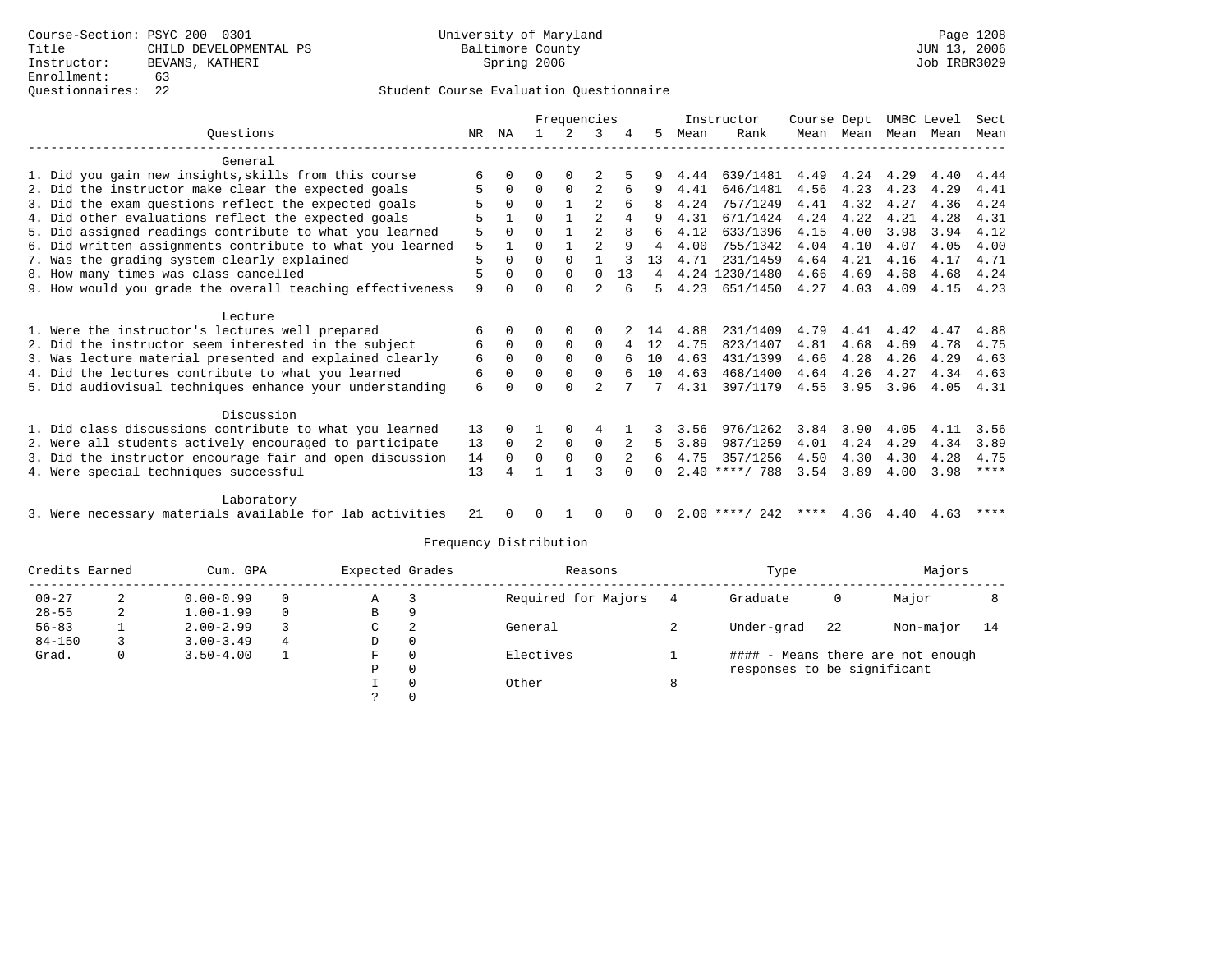|                                                              |                |             |                |                | Frequencies  |              |              |      | Instructor         | Course Dept |           |      | UMBC Level | Sect        |
|--------------------------------------------------------------|----------------|-------------|----------------|----------------|--------------|--------------|--------------|------|--------------------|-------------|-----------|------|------------|-------------|
| Ouestions                                                    | NR             | ΝA          | $\mathbf{1}$   | $\mathcal{L}$  | 3            |              | 5.           | Mean | Rank               |             | Mean Mean | Mean | Mean       | Mean        |
| General                                                      |                |             |                |                |              |              |              |      |                    |             |           |      |            |             |
| 1. Did you gain new insights, skills from this course        | 2              | $\Omega$    |                |                |              | 13           | 8            |      | 3.87 1187/1481     | 4.19        | 4.24      | 4.29 | 4.40       | 3.87        |
| 2. Did the instructor make clear the expected goals          |                | $\Omega$    | $\Omega$       | 1              | 6            | 10           | 13           | 4.17 | 909/1481           | 4.44        | 4.23      | 4.23 | 4.29       | 4.17        |
| 3. Did the exam questions reflect the expected goals         |                | $\Omega$    |                |                |              | 11           | 16           | 4.33 | 679/1249           | 4.46        | 4.32      | 4.27 | 4.36       | 4.33        |
| 4. Did other evaluations reflect the expected goals          |                | 9           | $\overline{2}$ | $\overline{a}$ | 3            | 6            | 8            |      | 3.76 1181/1424     | 3.99        | 4.22      | 4.21 | 4.28       | 3.76        |
| 5. Did assigned readings contribute to what you learned      | 2              | $\Omega$    |                |                |              | 12           | 11           | 3.97 | 744/1396           | 3.75        | 4.00      | 3.98 | 3.94       | 3.97        |
| 6. Did written assignments contribute to what you learned    | $\overline{a}$ | 11          | $\Omega$       | $\mathbf{1}$   | 7            | 4            | 7            | 3.89 | 891/1342           | 3.89        | 4.10      | 4.07 | 4.05       | 3.89        |
| 7. Was the grading system clearly explained                  | $\overline{a}$ | $\Omega$    |                |                | 6            |              | 15           | 4.13 | 881/1459           | 4.48        | 4.21      | 4.16 | 4.17       | 4.13        |
| 8. How many times was class cancelled                        | $\overline{2}$ | $\Omega$    | $\Omega$       | $\Omega$       | 0            | $\Omega$     | 30           | 5.00 | 1/1480             | 4.70        | 4.69      | 4.68 | 4.68       | 5.00        |
| 9. How would you grade the overall teaching effectiveness    | 8              |             | $\Omega$       |                | 6            | 9            | 6            |      | 3.83 1038/1450     | 4.12        | 4.03      | 4.09 |            | 4.15 3.83   |
| Lecture                                                      |                |             |                |                |              |              |              |      |                    |             |           |      |            |             |
| 1. Were the instructor's lectures well prepared              |                | $\Omega$    | $\Omega$       |                |              |              | 20           | 4.52 | 750/1409           | 4.67        | 4.41      | 4.42 | 4.47       | 4.52        |
| 2. Did the instructor seem interested in the subject         | 1              | $\Omega$    | $\Omega$       | $\Omega$       | $\Omega$     | 1            | 30           | 4.97 | 200/1407           | 4.94        | 4.68      | 4.69 | 4.78       | 4.97        |
| 3. Was lecture material presented and explained clearly      | 1              | $\Omega$    | $\mathbf{1}$   |                | 5            | 15           | 8            |      | 3.87 1110/1399     | 4.28        | 4.28      | 4.26 | 4.29       | 3.87        |
| 4. Did the lectures contribute to what you learned           | 1              | $\mathbf 0$ | $\Omega$       | $\overline{4}$ | 6            |              | 14           |      | 4.00 1017/1400     | 4.41        | 4.26      | 4.27 | 4.34       | 4.00        |
| 5. Did audiovisual techniques enhance your understanding     | $\mathbf{1}$   |             | $\Omega$       | २              | 10           |              | 11           |      | 3.83 739/1179      | 3.99        | 3.95      | 3.96 | 4.05       | 3.83        |
| Discussion                                                   |                |             |                |                |              |              |              |      |                    |             |           |      |            |             |
| 1. Did class discussions contribute to what you learned      | 14             | 0           | O              |                |              |              |              |      | 3.39 1041/1262     | 3.73        | 3.90      | 4.05 | 4.11       | 3.39        |
| 2. Were all students actively encouraged to participate      | 14             | $\mathbf 0$ | 0              | $\overline{a}$ | 4            | 6            | 6            | 3.89 | 987/1259           | 4.15        | 4.24      | 4.29 | 4.34       | 3.89        |
| 3. Did the instructor encourage fair and open discussion     | 14             | $\Omega$    | $\Omega$       | $\mathbf{1}$   | 8            |              |              |      | 3.61 1081/1256     | 4.08        | 4.30      | 4.30 | 4.28       | 3.61        |
| 4. Were special techniques successful                        | 14             | 11          | 1              | $\mathfrak{D}$ | 3            |              |              |      | $2.71$ ****/ 788   | $***$ * * * | 3.89      | 4.00 | 3.98       | $***$ * * * |
| Laboratory                                                   |                |             |                |                |              |              |              |      |                    |             |           |      |            |             |
| 2. Were you provided with adequate background information 31 |                | $\Omega$    | 0              | $\Omega$       | $\Omega$     | <sup>0</sup> | $\mathbf{1}$ |      | $5.00$ ****/ 249   | ****        | 4.40      | 4.11 | 4.32       | ****        |
| Self Paced                                                   |                |             |                |                |              |              |              |      |                    |             |           |      |            |             |
| 1. Did self-paced system contribute to what you learned      | 31             | $\Omega$    | $\Omega$       | $\Omega$       |              | $\Omega$     | <sup>n</sup> |      | 55<br>3.00 $***/$  | ****        | 4.11      | 4.55 | 4.44       | ****        |
| 2. Did study questions make clear the expected goal          | 31             | $\Omega$    | $\Omega$       | $\cap$         | $\mathbf{1}$ | $\Omega$     | 0            |      | $3.00$ ****/<br>31 | ****        | 4.14      | 4.75 | 4.50       | $* * * * *$ |

| Credits Earned |   | Cum. GPA      |   |   | Expected Grades | Reasons             |    | Type                        |    | Majors                            |      |
|----------------|---|---------------|---|---|-----------------|---------------------|----|-----------------------------|----|-----------------------------------|------|
| $00 - 27$      |   | $0.00 - 0.99$ |   | A | 13              | Required for Majors |    | Graduate                    | 0  | Major                             |      |
| $28 - 55$      |   | $1.00 - 1.99$ |   | B | -11             |                     |    |                             |    |                                   |      |
| $56 - 83$      |   | $2.00 - 2.99$ | 6 | C |                 | General             |    | Under-grad                  | 32 | Non-major                         | - 15 |
| $84 - 150$     |   | $3.00 - 3.49$ | 4 | D | 0               |                     |    |                             |    |                                   |      |
| Grad.          | 0 | $3.50 - 4.00$ |   | F | $\Omega$        | Electives           |    |                             |    | #### - Means there are not enough |      |
|                |   |               |   | Ρ | 0               |                     |    | responses to be significant |    |                                   |      |
|                |   |               |   |   | $\Omega$        | Other               | 18 |                             |    |                                   |      |
|                |   |               |   |   |                 |                     |    |                             |    |                                   |      |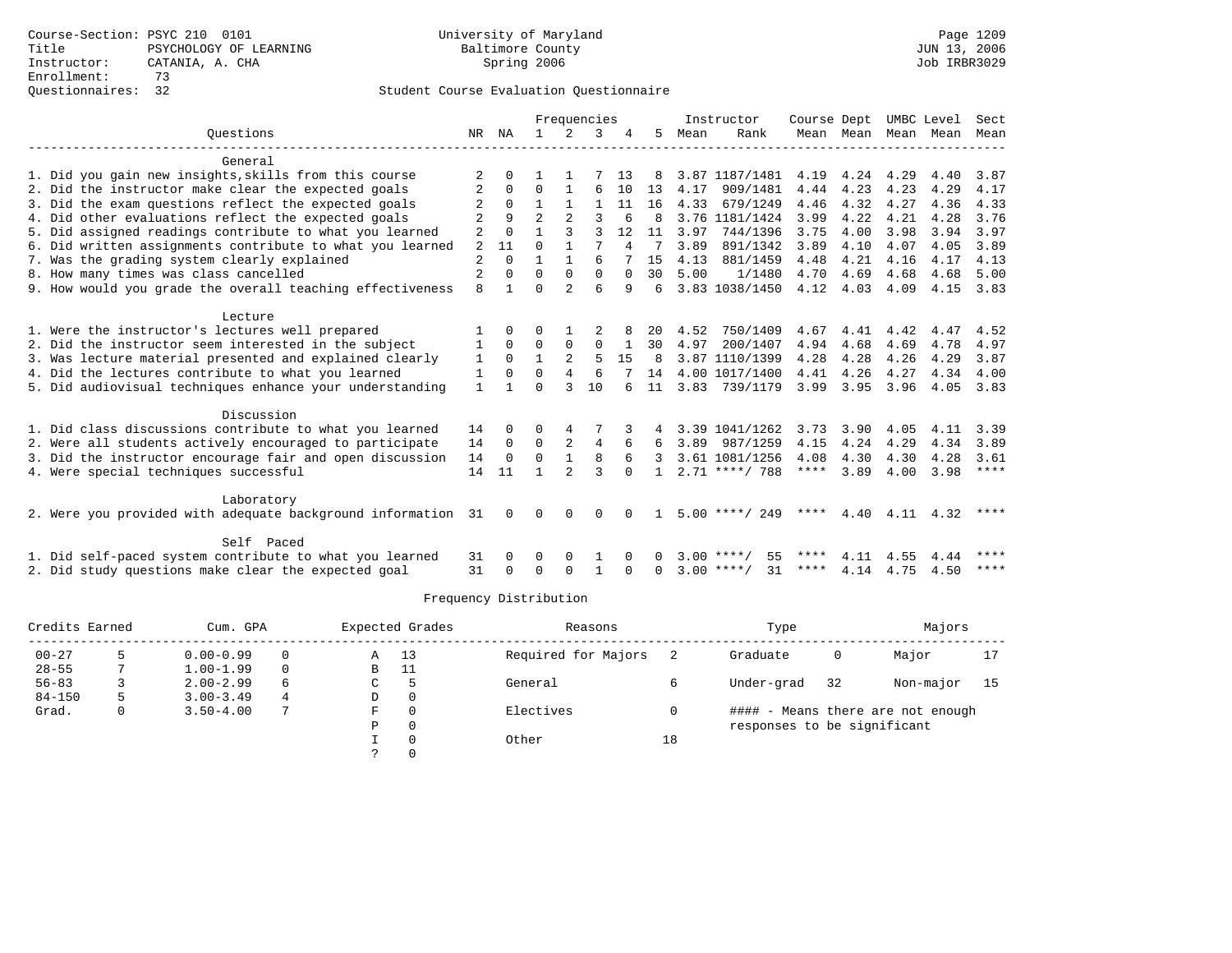|                                                           |                |              |                | Frequencies    |                |    |    |      | Instructor         | Course Dept |           |      | UMBC Level | Sect  |
|-----------------------------------------------------------|----------------|--------------|----------------|----------------|----------------|----|----|------|--------------------|-------------|-----------|------|------------|-------|
| Ouestions                                                 | NR             | ΝA           | $\mathbf{1}$   | $\mathcal{L}$  | 3              |    | 5. | Mean | Rank               |             | Mean Mean | Mean | Mean       | Mean  |
| General                                                   |                |              |                |                |                |    |    |      |                    |             |           |      |            |       |
| 1. Did you gain new insights, skills from this course     |                | 0            | 0              | 2              | 3              |    | 28 | 4.51 | 540/1481           | 4.19        | 4.24      | 4.29 | 4.40       | 4.51  |
| 2. Did the instructor make clear the expected goals       |                | $\Omega$     | $\Omega$       | 1              | $\mathbf 0$    | 9  | 31 | 4.71 | 274/1481           | 4.44        | 4.23      | 4.23 | 4.29       | 4.71  |
| 3. Did the exam questions reflect the expected goals      |                | $\Omega$     | $\Omega$       |                | 3              |    | 29 | 4.59 | 423/1249           | 4.46        | 4.32      | 4.27 | 4.36       | 4.59  |
| 4. Did other evaluations reflect the expected goals       |                | 23           |                | $\Omega$       | ς              | 4  | 10 | 4.22 | 773/1424           | 3.99        | 4.22      | 4.21 | 4.28       | 4.22  |
| 5. Did assigned readings contribute to what you learned   | 1              |              | $\mathsf{R}$   | $\mathfrak{D}$ | 6              | q  | 15 |      | 3.53 1071/1396     | 3.75        | 4.00      | 3.98 | 3.94       | 3.53  |
| 6. Did written assignments contribute to what you learned | $\mathbf{1}$   | 35           | $\Omega$       | $\Omega$       | $\mathbf{1}$   |    | 4  |      | $4.50$ ****/1342   | 3.89        | 4.10      | 4.07 | 4.05       | $***$ |
| 7. Was the grading system clearly explained               | 1              | $\Omega$     | $\Omega$       | 1              | $\Omega$       | 4  | 36 |      | 4.83 149/1459      | 4.48        | 4.21      | 4.16 | 4.17       | 4.83  |
| 8. How many times was class cancelled                     | 1              | $\Omega$     | $\Omega$       | $\Omega$       | $\Omega$       | 25 | 16 |      | 4.39 1120/1480     | 4.70        | 4.69      | 4.68 | 4.68       | 4.39  |
| 9. How would you grade the overall teaching effectiveness | 6              | 0            | $\Omega$       |                |                | 16 | 18 |      | 4.42 459/1450      | 4.12        | 4.03      | 4.09 | 4.15       | 4.42  |
| Lecture                                                   |                |              |                |                |                |    |    |      |                    |             |           |      |            |       |
| 1. Were the instructor's lectures well prepared           |                | <sup>0</sup> | O              | $\Omega$       |                |    | 35 | 4.83 | 304/1409           | 4.67        | 4.41      | 4.42 | 4.47       | 4.83  |
| 2. Did the instructor seem interested in the subject      | 1              | $\Omega$     | $\Omega$       | $\mathbf 0$    | 1              |    | 38 | 4.90 | 500/1407           | 4.94        | 4.68      | 4.69 | 4.78       | 4.90  |
| 3. Was lecture material presented and explained clearly   | 1              | $\Omega$     | $\Omega$       | $\mathbf{1}$   | 3              | 4  | 33 | 4.68 | 349/1399           | 4.28        | 4.28      | 4.26 | 4.29       | 4.68  |
| 4. Did the lectures contribute to what you learned        | 1              | 0            | O              | 0              | $\overline{2}$ |    | 36 | 4.83 | 229/1400           | 4.41        | 4.26      | 4.27 | 4.34       | 4.83  |
| 5. Did audiovisual techniques enhance your understanding  | $\overline{a}$ |              |                |                | $\overline{A}$ |    | 20 | 4.14 | 533/1179           | 3.99        | 3.95      | 3.96 | 4.05       | 4.14  |
| Discussion                                                |                |              |                |                |                |    |    |      |                    |             |           |      |            |       |
| 1. Did class discussions contribute to what you learned   | 15             | 0            | 0              |                | 8              |    | 12 | 4.07 | 684/1262           | 3.73        | 3.90      | 4.05 | 4.11       | 4.07  |
| 2. Were all students actively encouraged to participate   | 15             | $\Omega$     | $\mathbf{1}$   | $\mathbf{1}$   | 3              |    | 19 | 4.41 | 680/1259           | 4.15        | 4.24      | 4.29 | 4.34       | 4.41  |
| 3. Did the instructor encourage fair and open discussion  | 15             | $\Omega$     | $\Omega$       | $\mathbf 0$    | 3              |    | 18 | 4.56 | 543/1256           | 4.08        | 4.30      | 4.30 | 4.28       | 4.56  |
| 4. Were special techniques successful                     | 15             | 18           | $\mathfrak{D}$ | $\cap$         | $\mathfrak{D}$ |    | 4  |      | $3.56$ ****/ 788   | $***$ * *   | 3.89      | 4.00 | 3.98       | ****  |
| Field Work                                                |                |              |                |                |                |    |    |      |                    |             |           |      |            |       |
| 4. To what degree could you discuss your evaluations      |                | <sup>0</sup> | $\Omega$       | $\Omega$       | $\Omega$       |    | 0  |      | $4.00$ ****/<br>41 | ****        | 3.50      | 4.26 | 4.69       | ****  |
| Self Paced                                                |                |              |                |                |                |    |    |      |                    |             |           |      |            |       |
| 1. Did self-paced system contribute to what you learned   | 41             |              | O              | 0              | 0              |    |    | 400  | **** /<br>55       | ****        | 4.11      | 4.55 | 4.44       | ****  |
| 2. Did study questions make clear the expected goal       | 41             | 0            | $\Omega$       | ∩              | $\Omega$       |    | 0  |      | $4.00$ ****/<br>31 | ****        | 4.14      | 4.75 | 4.50       | ****  |

| Credits Earned |    | Cum. GPA      |          |   | Expected Grades | Reasons             |    | Type                        |    | Majors                            |      |
|----------------|----|---------------|----------|---|-----------------|---------------------|----|-----------------------------|----|-----------------------------------|------|
| $00 - 27$      |    | $0.00 - 0.99$ | $\Omega$ | Α | 14              | Required for Majors |    | Graduate                    | 0  | Major                             | 27   |
| $28 - 55$      | 2  | $1.00 - 1.99$ | $\Omega$ | в | 17              |                     |    |                             |    |                                   |      |
| $56 - 83$      | 9  | $2.00 - 2.99$ | 4        | C | 8               | General             |    | Under-grad                  | 42 | Non-major                         | - 15 |
| $84 - 150$     | 12 | $3.00 - 3.49$ | 15       | D |                 |                     |    |                             |    |                                   |      |
| Grad.          | 0  | $3.50 - 4.00$ | 8        | F |                 | Electives           |    |                             |    | #### - Means there are not enough |      |
|                |    |               |          | P |                 |                     |    | responses to be significant |    |                                   |      |
|                |    |               |          |   |                 | Other               | 30 |                             |    |                                   |      |
|                |    |               |          |   |                 |                     |    |                             |    |                                   |      |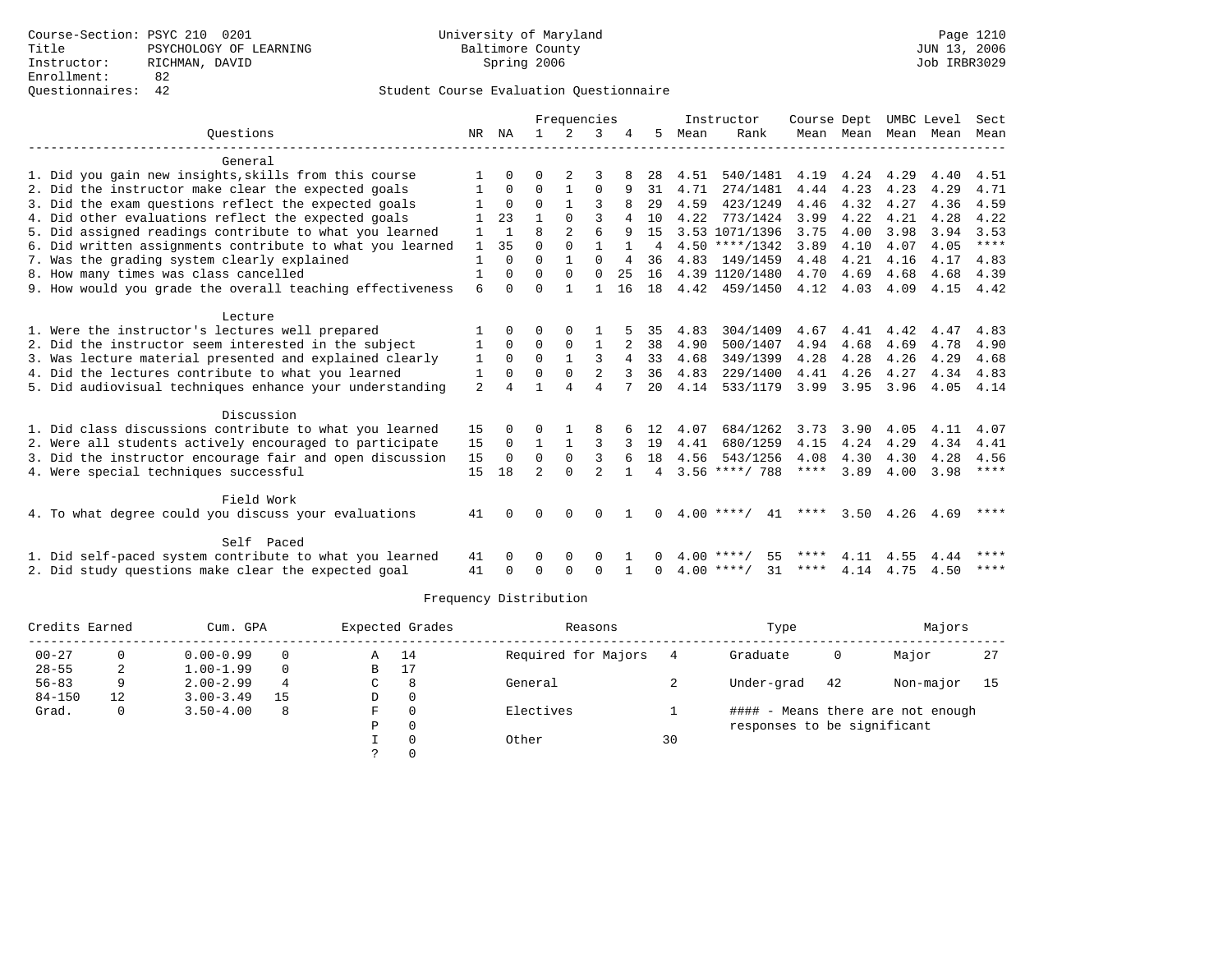|                                                           |                |                |                | Frequencies |          |    |    |      | Instructor | Course Dept |      | UMBC Level |      | Sect |
|-----------------------------------------------------------|----------------|----------------|----------------|-------------|----------|----|----|------|------------|-------------|------|------------|------|------|
| Ouestions                                                 | NR.            | ΝA             |                |             | 3        | 4  | 5. | Mean | Rank       | Mean        | Mean | Mean       | Mean | Mean |
| General                                                   |                |                |                |             |          |    |    |      |            |             |      |            |      |      |
| 1. Did you gain new insights, skills from this course     | $\Omega$       | $\Omega$       |                |             |          | 12 | 16 | 4.24 | 857/1481   | 4.24        | 4.24 | 4.29       | 4.40 | 4.24 |
| 2. Did the instructor make clear the expected goals       | O              | $\Omega$       | $\Omega$       |             |          | 9  | 20 | 4.45 | 589/1481   | 4.45        | 4.23 | 4.23       | 4.29 | 4.45 |
| 3. Did the exam questions reflect the expected goals      |                | $\Omega$       |                | $\Omega$    | 4        |    | 20 | 4.41 | 624/1249   | 4.41        | 4.32 | 4.27       | 4.36 | 4.41 |
| 4. Did other evaluations reflect the expected goals       |                | $\overline{a}$ |                | $\Omega$    | 6        |    | 15 | 4.20 | 807/1424   | 4.20        | 4.22 | 4.21       | 4.28 | 4.20 |
| 5. Did assigned readings contribute to what you learned   |                | $\Omega$       | $\mathfrak{D}$ |             | R        |    | 13 | 3.78 | 893/1396   | 3.78        | 4.00 | 3.98       | 3.94 | 3.78 |
| 6. Did written assignments contribute to what you learned | 1              | $\Omega$       |                |             | 6        | 11 | 12 | 4.00 | 755/1342   | 4.00        | 4.10 | 4.07       | 4.05 | 4.00 |
| 7. Was the grading system clearly explained               |                | $\Omega$       | $\Omega$       | $\Omega$    | 4        |    | 21 | 4.53 | 425/1459   | 4.53        | 4.21 | 4.16       | 4.17 | 4.53 |
| 8. How many times was class cancelled                     | 0              | $\Omega$       | $\Omega$       | $\Omega$    | $\cap$   |    | 32 | 4.97 | 281/1480   | 4.97        | 4.69 | 4.68       | 4.68 | 4.97 |
| 9. How would you grade the overall teaching effectiveness | $\overline{4}$ | <sup>n</sup>   | U              |             |          | 16 | 10 | 4.17 | 712/1450   | 4.17        | 4.03 | 4.09       | 4.15 | 4.17 |
| Lecture                                                   |                |                |                |             |          |    |    |      |            |             |      |            |      |      |
| 1. Were the instructor's lectures well prepared           |                |                |                |             |          |    | 27 | 4.83 | 290/1409   | 4.83        | 4.41 | 4.42       | 4.47 | 4.83 |
| 2. Did the instructor seem interested in the subject      | 3              | $\Omega$       | $\Omega$       |             |          | 2  | 27 | 4.87 | 591/1407   | 4.87        | 4.68 | 4.69       | 4.78 | 4.87 |
| 3. Was lecture material presented and explained clearly   | 3              | $\Omega$       | $\cap$         |             |          | 4  | 24 | 4.70 | 335/1399   | 4.70        | 4.28 | 4.26       | 4.29 | 4.70 |
| 4. Did the lectures contribute to what you learned        |                | $\Omega$       |                | $\Omega$    |          | 3  | 24 | 4.63 | 456/1400   | 4.63        | 4.26 | 4.27       | 4.34 | 4.63 |
| 5. Did audiovisual techniques enhance your understanding  | 4              |                |                | ∩           | 4        |    | 21 | 4.59 | 218/1179   | 4.59        | 3.95 | 3.96       | 4.05 | 4.59 |
|                                                           |                |                |                |             |          |    |    |      |            |             |      |            |      |      |
| Discussion                                                |                |                |                |             |          |    |    |      |            |             |      |            |      |      |
| 1. Did class discussions contribute to what you learned   | 14             | $\Omega$       |                | $\Omega$    |          |    | 13 | 4.53 | 335/1262   | 4.53        | 3.90 | 4.05       | 4.11 | 4.53 |
| 2. Were all students actively encouraged to participate   | 15             | $\Omega$       | $\Omega$       | $\Omega$    | $\Omega$ |    | 17 | 4.94 | 127/1259   | 4.94        | 4.24 | 4.29       | 4.34 | 4.94 |
| 3. Did the instructor encourage fair and open discussion  | 14             | $\Omega$       | 0              | $\Omega$    |          |    | 18 | 4.89 | 224/1256   | 4.89        | 4.30 | 4.30       | 4.28 | 4.89 |
| 4. Were special techniques successful                     | 14             |                |                |             |          |    | 10 | 4.44 | 205/788    | 4.44        | 3.89 | 4.00       | 3.98 | 4.44 |

| Credits Earned |    | Cum. GPA      |          |    | Expected Grades | Reasons                |    | Type                        |    | Majors                            |    |
|----------------|----|---------------|----------|----|-----------------|------------------------|----|-----------------------------|----|-----------------------------------|----|
| $00 - 27$      |    | $0.00 - 0.99$ |          | Α  | 14              | Required for Majors 10 |    | Graduate                    |    | Major                             | 16 |
| $28 - 55$      |    | $1.00 - 1.99$ | $\Omega$ | B  | 14              |                        |    |                             |    |                                   |    |
| $56 - 83$      | 2  | $2.00 - 2.99$ | 4        | C. | 2               | General                |    | Under-grad                  | 32 | Non-major                         |    |
| $84 - 150$     | 13 | $3.00 - 3.49$ | 8        | D  | 0               |                        |    |                             |    |                                   |    |
| Grad.          |    | $3.50 - 4.00$ | 9        | F  | $\Omega$        | Electives              |    |                             |    | #### - Means there are not enough |    |
|                |    |               |          | Ρ  | 0               |                        |    | responses to be significant |    |                                   |    |
|                |    |               |          |    | $\Omega$        | Other                  | 17 |                             |    |                                   |    |
|                |    |               |          |    |                 |                        |    |                             |    |                                   |    |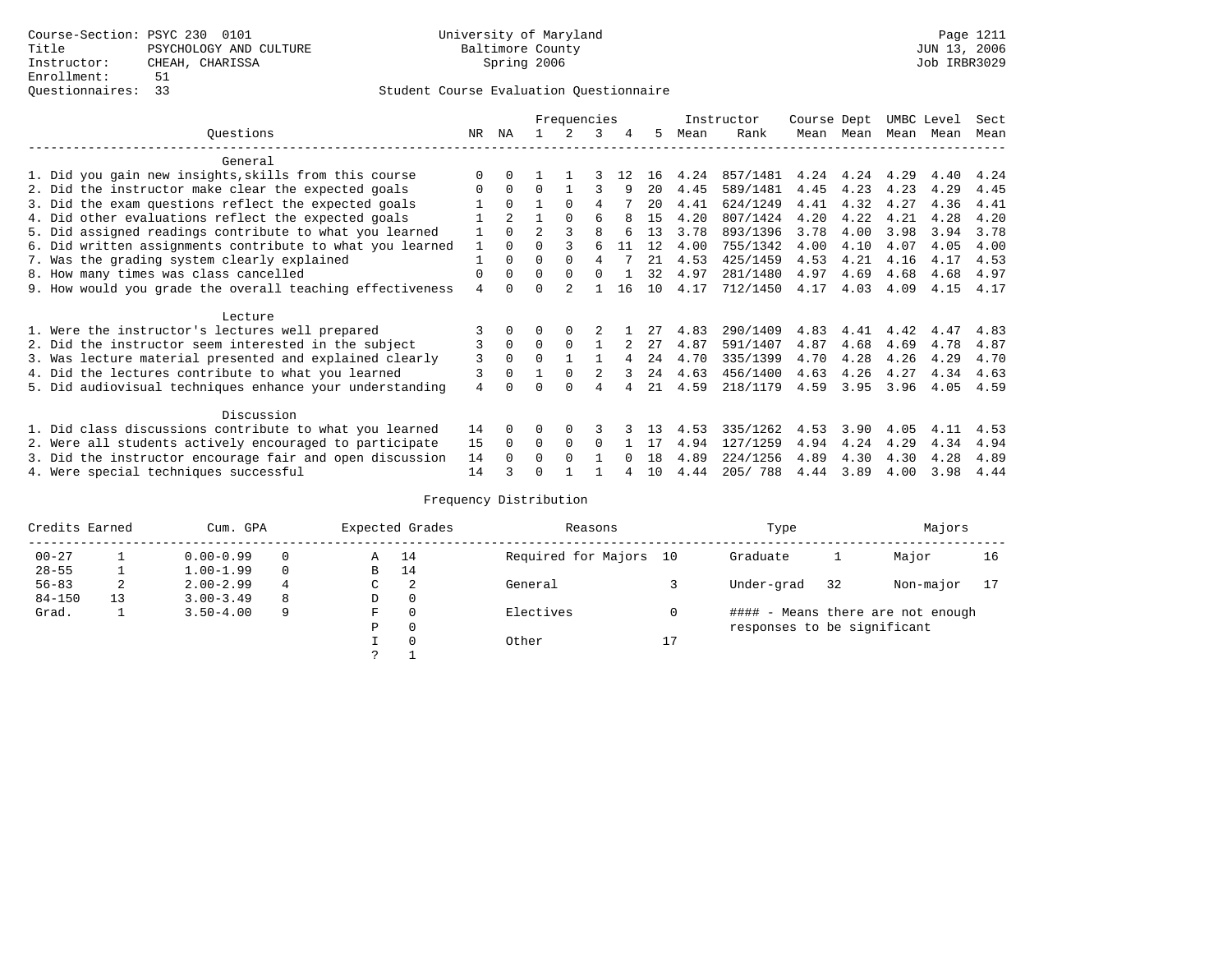|                                                           |          |          |          |          | Frequencies    |   |     |      | Instructor       | Course Dept |      | UMBC Level |      | Sect |
|-----------------------------------------------------------|----------|----------|----------|----------|----------------|---|-----|------|------------------|-------------|------|------------|------|------|
| Ouestions                                                 | NR.      | ΝA       |          |          | २              | 4 | 5   | Mean | Rank             | Mean        | Mean | Mean Mean  |      | Mean |
| General                                                   |          |          |          |          |                |   |     |      |                  |             |      |            |      |      |
| 1. Did you gain new insights, skills from this course     |          |          |          |          |                |   | 26  | 4.78 | 256/1481         | 4.48        | 4.24 | 4.29       | 4.40 | 4.78 |
| 2. Did the instructor make clear the expected goals       |          | $\Omega$ | $\Omega$ | $\Omega$ |                |   | 23  | 4.69 | 299/1481         | 4.38        | 4.23 | 4.23       | 4.29 | 4.69 |
| 3. Did the exam questions reflect the expected goals      |          | $\Omega$ | $\Omega$ | $\Omega$ |                |   | 28  | 4.84 | 178/1249         | 4.47        | 4.32 | 4.27       | 4.36 | 4.84 |
| 4. Did other evaluations reflect the expected goals       | O        | 11       |          | $\Omega$ | <sup>0</sup>   |   | 15  | 4.57 | 364/1424         | 4.31        | 4.22 | 4.21       | 4.28 | 4.57 |
| 5. Did assigned readings contribute to what you learned   | $\Omega$ | $\Omega$ | U        |          |                |   | 18  | 4.28 | 476/1396         | 4.18        | 4.00 | 3.98       | 3.94 | 4.28 |
| 6. Did written assignments contribute to what you learned | 0        | 4        | 2        |          | 4              | q | 12  | 4.00 | 755/1342         | 4.18        | 4.10 | 4.07       | 4.05 | 4.00 |
| 7. Was the grading system clearly explained               | O        |          | O        | $\Omega$ |                |   | 23  | 4.68 | 264/1459         | 4.57        | 4.21 | 4.16       | 4.17 | 4.68 |
| 8. How many times was class cancelled                     | $\Omega$ | $\Omega$ | $\Omega$ | $\Omega$ | 0              |   | 31  | 4.97 | 281/1480         | 4.95        | 4.69 | 4.68       | 4.68 | 4.97 |
| 9. How would you grade the overall teaching effectiveness | 2        |          |          |          | $\mathfrak{D}$ | q | 1 R | 4.55 | 296/1450         | 4.23        | 4.03 | 4.09       | 4.15 | 4.55 |
| Lecture                                                   |          |          |          |          |                |   |     |      |                  |             |      |            |      |      |
| 1. Were the instructor's lectures well prepared           |          |          |          |          |                |   | 24  | 4.74 | 433/1409         | 4.67        | 4.41 | 4.42       | 4.47 | 4.74 |
| 2. Did the instructor seem interested in the subject      |          | $\Omega$ | $\Omega$ | $\Omega$ | $\Omega$       |   | 29  | 4.94 | 350/1407         | 4.77        | 4.68 | 4.69       | 4.78 | 4.94 |
| 3. Was lecture material presented and explained clearly   |          | $\Omega$ | 0        |          |                |   | 23  | 4.71 | 322/1399         | 4.53        | 4.28 | 4.26       | 4.29 | 4.71 |
| 4. Did the lectures contribute to what you learned        |          | $\Omega$ |          | $\Omega$ |                |   | 29  | 4.90 | 146/1400         | 4.62        | 4.26 | 4.27       | 4.34 | 4.90 |
| 5. Did audiovisual techniques enhance your understanding  |          |          |          |          |                |   | 24  | 4.71 | 157/1179         | 4.50        | 3.95 | 3.96       | 4.05 | 4.71 |
| Discussion                                                |          |          |          |          |                |   |     |      |                  |             |      |            |      |      |
| 1. Did class discussions contribute to what you learned   | 21       | $\Omega$ |          | $\Omega$ |                |   |     | 3.82 | 855/1262         | 3.68        | 3.90 | 4.05       | 4.11 | 3.82 |
| 2. Were all students actively encouraged to participate   | 21       | $\Omega$ | $\Omega$ |          |                |   | 8   | 4.36 | 708/1259         | 3.90        | 4.24 | 4.29       | 4.34 | 4.36 |
| 3. Did the instructor encourage fair and open discussion  | 21       |          | U        | $\Omega$ | $\mathfrak{D}$ |   |     | 4.55 | 549/1256         | 4.26        | 4.30 | 4.30       | 4.28 | 4.55 |
| 4. Were special techniques successful                     | 21       | q        |          |          |                |   |     |      | $5.00$ ****/ 788 | 3.44        | 3.89 | 4.00       | 3.98 | **** |

| Credits Earned |   | Cum. GPA      |   | Expected Grades |          | Reasons             |    | Type                        |    | Majors                            |     |
|----------------|---|---------------|---|-----------------|----------|---------------------|----|-----------------------------|----|-----------------------------------|-----|
| $00 - 27$      |   | $0.00 - 0.99$ |   | Α               | 26       | Required for Majors | 8  | Graduate                    | 0  | Major                             |     |
| $28 - 55$      | 9 | $1.00 - 1.99$ |   | В               | 4        |                     |    |                             |    |                                   |     |
| $56 - 83$      | 2 | $2.00 - 2.99$ | 4 | $\sim$<br>J     |          | General             | 8  | Under-grad                  | 32 | Non-major                         | -27 |
| $84 - 150$     | 5 | $3.00 - 3.49$ | 8 | D               | 0        |                     |    |                             |    |                                   |     |
| Grad.          | 0 | $3.50 - 4.00$ | 7 | F               | 0        | Electives           |    |                             |    | #### - Means there are not enough |     |
|                |   |               |   | Ρ               | 0        |                     |    | responses to be significant |    |                                   |     |
|                |   |               |   |                 | $\Omega$ | Other               | 12 |                             |    |                                   |     |
|                |   |               |   |                 |          |                     |    |                             |    |                                   |     |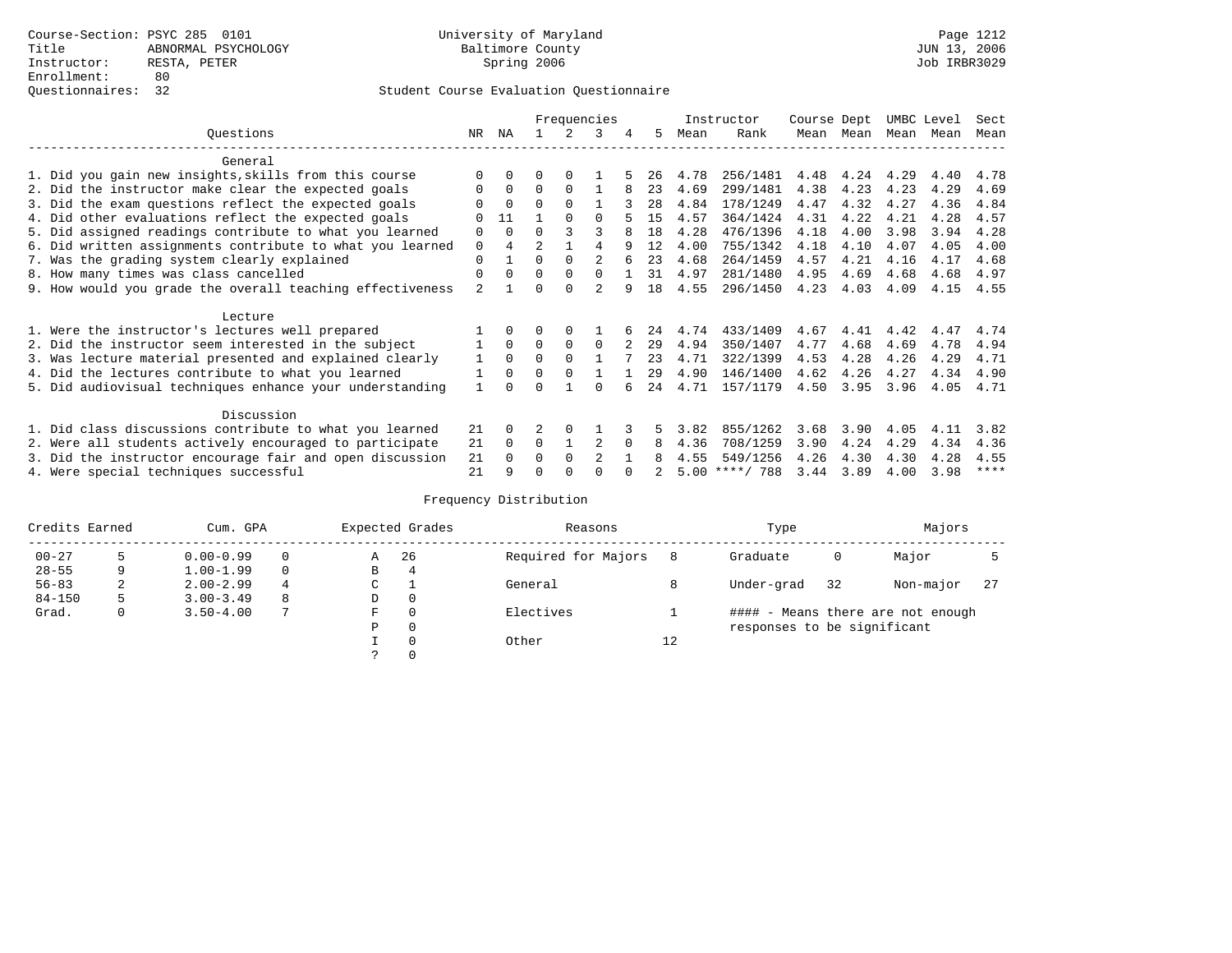|                                                           |                |          |          | Frequencies |          |    |     |      | Instructor     | Course Dept |           | UMBC Level |      | Sect |
|-----------------------------------------------------------|----------------|----------|----------|-------------|----------|----|-----|------|----------------|-------------|-----------|------------|------|------|
| Ouestions                                                 | NR.            | ΝA       |          |             | 3        |    | 5.  | Mean | Rank           |             | Mean Mean | Mean Mean  |      | Mean |
| General                                                   |                |          |          |             |          |    |     |      |                |             |           |            |      |      |
| 1. Did you gain new insights, skills from this course     |                |          |          |             |          |    | 12  |      | 4.10 1012/1481 | 4.48        | 4.24      | 4.29       | 4.40 | 4.10 |
| 2. Did the instructor make clear the expected goals       |                | $\Omega$ | $\Omega$ |             | q        | 11 | 10  | 3.97 | 1047/1481      | 4.38        | 4.23      | 4.23       | 4.29 | 3.97 |
| 3. Did the exam questions reflect the expected goals      |                | $\Omega$ |          |             |          |    | 11  | 3.97 | 927/1249       | 4.47        | 4.32      | 4.27       | 4.36 | 3.97 |
| 4. Did other evaluations reflect the expected goals       |                |          |          |             |          | 14 | 10  | 4.03 | 943/1424       | 4.31        | 4.22      | 4.21       | 4.28 | 4.03 |
| 5. Did assigned readings contribute to what you learned   | $\overline{a}$ | $\Omega$ |          | $\Omega$    |          | 11 | 13  | 4.17 | 584/1396       | 4.18        | 4.00      | 3.98       | 3.94 | 4.17 |
| 6. Did written assignments contribute to what you learned |                | $\Omega$ |          |             |          | 12 | 13  | 4.13 | 672/1342       | 4.18        | 4.10      | 4.07       | 4.05 | 4.13 |
| 7. Was the grading system clearly explained               |                | $\Omega$ | $\Omega$ | $\Omega$    |          | 10 | 1.8 | 4.48 | 490/1459       | 4.57        | 4.21      | 4.16       | 4.17 | 4.48 |
| 8. How many times was class cancelled                     |                |          | 0        | $\Omega$    | $\Omega$ |    | 30  | 5.00 | 1/1480         | 4.95        | 4.69      | 4.68       | 4.68 | 5.00 |
| 9. How would you grade the overall teaching effectiveness | 5              |          |          |             |          | 14 | 4   |      | 3.73 1115/1450 | 4.23        | 4.03      | 4.09       | 4.15 | 3.73 |
| Lecture                                                   |                |          |          |             |          |    |     |      |                |             |           |            |      |      |
| 1. Were the instructor's lectures well prepared           |                |          |          |             |          |    | 20  | 4.52 | 750/1409       | 4.67        | 4.41      | 4.42       | 4.47 | 4.52 |
| 2. Did the instructor seem interested in the subject      | 3              | $\Omega$ |          |             |          | 9  | 15  | 4.24 | 1260/1407      | 4.77        | 4.68      | 4.69       | 4.78 | 4.24 |
| 3. Was lecture material presented and explained clearly   | 3              | $\Omega$ | $\Omega$ |             |          | 13 | 11  | 4.17 | 901/1399       | 4.53        | 4.28      | 4.26       | 4.29 | 4.17 |
| 4. Did the lectures contribute to what you learned        | 3              |          | $\Omega$ | $\Omega$    |          | 11 | 14  | 4.39 | 716/1400       | 4.62        | 4.26      | 4.27       | 4.34 | 4.39 |
| 5. Did audiovisual techniques enhance your understanding  | 3              |          |          |             |          |    | 14  | 4.17 | 503/1179       | 4.50        | 3.95      | 3.96       | 4.05 | 4.17 |
| Discussion                                                |                |          |          |             |          |    |     |      |                |             |           |            |      |      |
| 1. Did class discussions contribute to what you learned   | 18             | 0        | U        |             | 4        |    |     | 3.50 | 995/1262       | 3.68        | 3.90      | 4.05       | 4.11 | 3.50 |
| 2. Were all students actively encouraged to participate   | 17             | $\Omega$ |          |             | 5        |    |     | 3.67 | 1067/1259      | 3.90        | 4.24      | 4.29       | 4.34 | 3.67 |
| 3. Did the instructor encourage fair and open discussion  | 17             |          | $\Omega$ |             |          |    |     | 4.00 | 901/1256       | 4.26        | 4.30      | 4.30       | 4.28 | 4.00 |
| 4. Were special techniques successful                     | 17             |          |          |             |          |    |     | 3.44 | 631/788        | 3.44        | 3.89      | 4.00       | 3.98 | 3.44 |

| Credits Earned |   | Cum. GPA      |   |   | Expected Grades | Reasons             |    | Type                        |    | Majors                            |     |
|----------------|---|---------------|---|---|-----------------|---------------------|----|-----------------------------|----|-----------------------------------|-----|
| $00 - 27$      |   | $0.00 - 0.99$ |   | Α | -8              | Required for Majors |    | Graduate                    | 0  | Major                             |     |
| $28 - 55$      |   | $1.00 - 1.99$ |   | B | 14              |                     |    |                             |    |                                   |     |
| $56 - 83$      | 8 | $2.00 - 2.99$ | 2 | C | 6               | General             |    | Under-grad                  | 32 | Non-major                         | -25 |
| $84 - 150$     |   | $3.00 - 3.49$ | 9 | D | 0               |                     |    |                             |    |                                   |     |
| Grad.          | 0 | $3.50 - 4.00$ | 5 | F | 0               | Electives           |    |                             |    | #### - Means there are not enough |     |
|                |   |               |   | Ρ | 0               |                     |    | responses to be significant |    |                                   |     |
|                |   |               |   |   | $\Omega$        | Other               | Δ, |                             |    |                                   |     |
|                |   |               |   | っ |                 |                     |    |                             |    |                                   |     |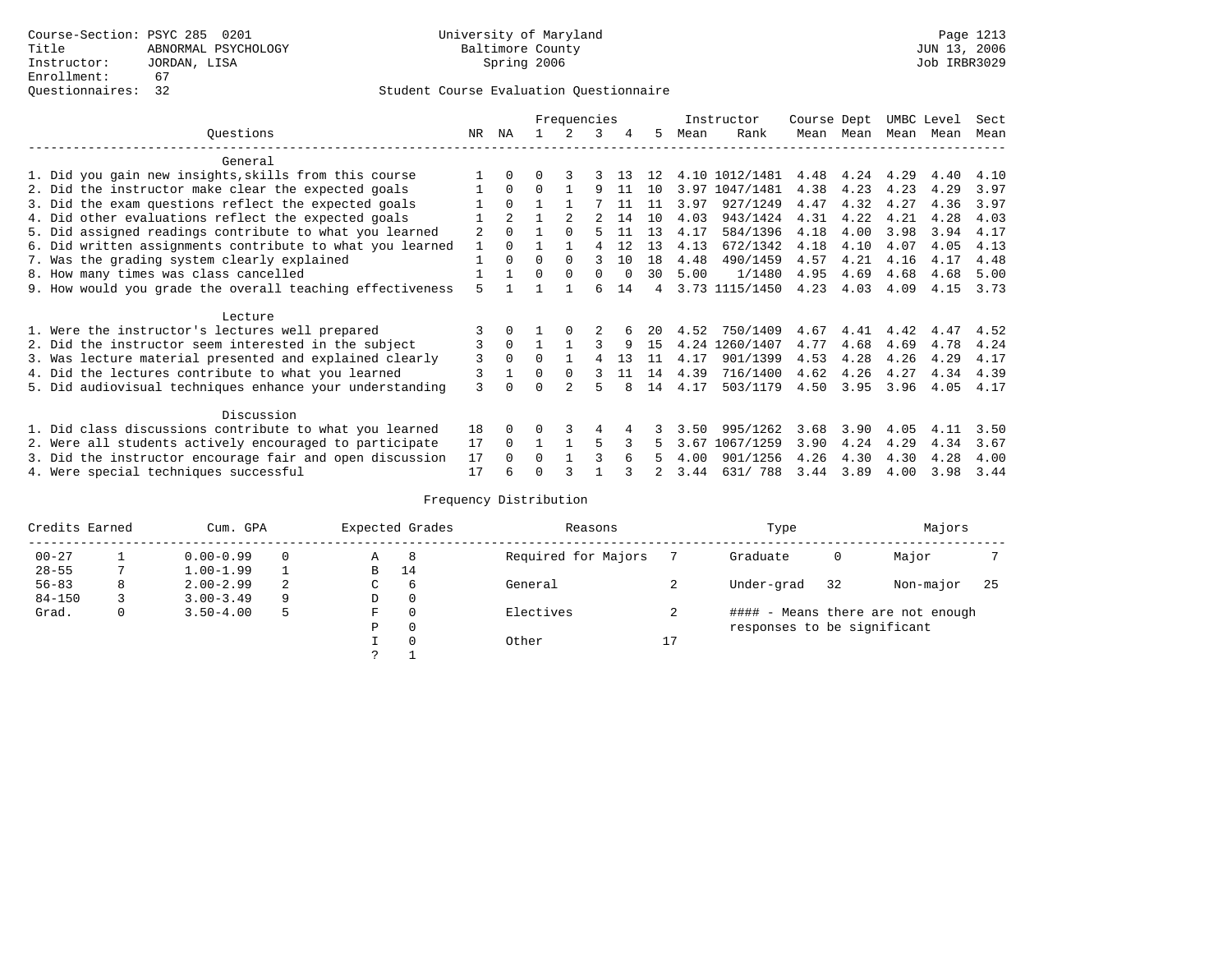|                                                           |              |                | Frequencies    |                |                | Instructor   | Course Dept  |      |                    | UMBC Level    | Sect                |      |      |             |
|-----------------------------------------------------------|--------------|----------------|----------------|----------------|----------------|--------------|--------------|------|--------------------|---------------|---------------------|------|------|-------------|
| Ouestions                                                 |              | NR NA          | $\mathbf{1}$   | 2              | 3              |              | 5            | Mean | Rank               |               | Mean Mean Mean Mean |      |      | Mean        |
|                                                           |              |                |                |                |                |              |              |      |                    |               |                     |      |      |             |
| General                                                   |              |                |                |                |                |              |              |      |                    |               |                     |      |      |             |
| 1. Did you gain new insights, skills from this course     |              |                |                |                |                | 13           | 22           | 4.39 | 688/1481           | 4.48          | 4.24                | 4.29 | 4.40 | 4.39        |
| 2. Did the instructor make clear the expected goals       |              | $\Omega$       | $\Omega$       |                | 4              | -15          | 21           | 4.37 | 704/1481           | 4.38          | 4.23                | 4.23 | 4.29 | 4.37        |
| 3. Did the exam questions reflect the expected goals      |              | $\Omega$       | $\Omega$       |                | 4              | 13           | 23           | 4.41 | 611/1249           | 4.47          | 4.32                | 4.27 | 4.36 | 4.41        |
| 4. Did other evaluations reflect the expected goals       |              | 33             | $\Omega$       | $\Omega$       |                |              | 4            |      | $4.38$ ****/1424   | 4.31          | 4.22                | 4.21 | 4.28 | $***$       |
| 5. Did assigned readings contribute to what you learned   |              | $\overline{2}$ | $\overline{4}$ |                | 5              | 12.          | 16           | 3.87 | 823/1396           | 4.18          | 4.00                | 3.98 | 3.94 | 3.87        |
| 6. Did written assignments contribute to what you learned | 1            | 37             | $\Omega$       | $\Omega$       | $\Omega$       |              | 3            |      | $4.75$ ****/1342   | 4.18          | 4.10                | 4.07 | 4.05 | ****        |
| 7. Was the grading system clearly explained               | 1            | $\Omega$       | $\Omega$       | $\Omega$       | 5              | 9            | 27           | 4.54 | 425/1459           | 4.57          | 4.21                | 4.16 | 4.17 | 4.54        |
| 8. How many times was class cancelled                     | 1            | $\Omega$       | $\Omega$       | $\Omega$       | $\Omega$       | $\mathbf{1}$ | 40           | 4.98 | 211/1480           | 4.95          | 4.69                | 4.68 | 4.68 | 4.98        |
| 9. How would you grade the overall teaching effectiveness | $\mathsf{R}$ | $\Omega$       | $\Omega$       | $\Omega$       | 4              | 17           | 13           | 4.26 | 620/1450           | $4.23$ $4.03$ |                     | 4.09 | 4.15 | 4.26        |
| Lecture                                                   |              |                |                |                |                |              |              |      |                    |               |                     |      |      |             |
| 1. Were the instructor's lectures well prepared           |              | $\Omega$       | $\Omega$       |                | 2              |              | 32           | 4.73 | 450/1409           | 4.67          | 4.41                | 4.42 | 4.47 | 4.73        |
| 2. Did the instructor seem interested in the subject      | -1           | $\Omega$       | $\Omega$       | $\mathbf 0$    | 0              |              | 38           | 4.93 | 400/1407           | 4.77          | 4.68                | 4.69 | 4.78 | 4.93        |
| 3. Was lecture material presented and explained clearly   | 2            | $\Omega$       | $\Omega$       | $\Omega$       | $\overline{2}$ | 8            | 30           | 4.70 | 335/1399           | 4.53          | 4.28                | 4.26 | 4.29 | 4.70        |
| 4. Did the lectures contribute to what you learned        | 1            | $\Omega$       | $\Omega$       | $\mathbf{1}$   | $\overline{2}$ | 13           | 25           | 4.51 | 581/1400           | 4.62          | 4.26                | 4.27 | 4.34 | 4.51        |
| 5. Did audiovisual techniques enhance your understanding  | $\mathbf{1}$ |                | $\cap$         | $\mathfrak{D}$ | 5              | 1 O          | 19           | 4.28 | 426/1179           | 4.50          | 3.95                | 3.96 | 4.05 | 4.28        |
|                                                           |              |                |                |                |                |              |              |      |                    |               |                     |      |      |             |
| Discussion                                                |              |                |                |                |                |              |              |      |                    |               |                     |      |      |             |
| 1. Did class discussions contribute to what you learned   | 22           |                |                |                |                |              |              |      | 3.45 1014/1262     | 3.68          | 3.90                | 4.05 | 4.11 | 3.45        |
| 2. Were all students actively encouraged to participate   | 22           | $\mathbf 0$    | $\overline{2}$ |                | 4              | 5            | -8           |      | 3.80 1027/1259     | 3.90          | 4.24                | 4.29 | 4.34 | 3.80        |
| 3. Did the instructor encourage fair and open discussion  | 22           | $\Omega$       | $\overline{a}$ | $\Omega$       | 3              |              | 10           |      | 4.05 880/1256      | 4.26          | 4.30                | 4.30 | 4.28 | 4.05        |
| 4. Were special techniques successful                     | 22           | 18             | $\Omega$       | $\cap$         |                | $\cap$       |              |      | $4.00$ ****/ 788   | 3.44          | 3.89                | 4.00 | 3.98 | $***$ * * * |
| Laboratory                                                |              |                |                |                |                |              |              |      |                    |               |                     |      |      |             |
| 1. Did the lab increase understanding of the material     | 38           | 3              | $\Omega$       |                | $\Omega$       |              |              |      | $5.00$ ****/ 246   | ****          | 4.03                | 4.20 | 4.51 | $***$       |
| 2. Were you provided with adequate background information | 41           | $\Omega$       | $\mathbf{1}$   | $\Omega$       | $\Omega$       | $\Omega$     | $\Omega$     |      | $1.00$ ****/ 249   | ****          | 4.40                | 4.11 | 4.32 | $***$ * * * |
|                                                           |              |                |                |                |                |              |              |      |                    |               |                     |      |      |             |
| Field Work                                                |              |                |                |                |                |              |              |      |                    |               |                     |      |      |             |
| 1. Did field experience contribute to what you learned    | 41           |                |                | $\cap$         | ∩              |              | <sup>0</sup> |      | $1.00$ ****/<br>59 | ****          | 5.00                | 4.30 | 4.67 | $* * * * *$ |
| Self Paced                                                |              |                |                |                |                |              |              |      |                    |               |                     |      |      |             |
| 1. Did self-paced system contribute to what you learned   | 41           |                |                |                | ∩              |              | $\Omega$     |      | $4.00$ ****/<br>55 | ****          | 4.11                | 4.55 | 4.44 |             |

| Credits Earned<br>Cum. GPA |    |               |          | Expected Grades | Reasons  |                        | Type |                             | Majors |                                   |    |
|----------------------------|----|---------------|----------|-----------------|----------|------------------------|------|-----------------------------|--------|-----------------------------------|----|
| $00 - 27$                  | 11 | $0.00 - 0.99$ | $\Omega$ | Α               | 15       | Required for Majors 17 |      | Graduate                    | 0      | Major                             | 12 |
| $28 - 55$                  | 12 | $1.00 - 1.99$ |          | B               | 16       |                        |      |                             |        |                                   |    |
| $56 - 83$                  |    | $2.00 - 2.99$ | 10       | С               |          | General                |      | Under-grad                  | 42     | Non-major                         | 30 |
| $84 - 150$                 | 6  | $3.00 - 3.49$ | 12       | D               | $\circ$  |                        |      |                             |        |                                   |    |
| Grad.                      | 0  | $3.50 - 4.00$ | 5        | F               | 0        | Electives              | ∠    |                             |        | #### - Means there are not enough |    |
|                            |    |               |          | Ρ               | 0        |                        |      | responses to be significant |        |                                   |    |
|                            |    |               |          |                 | $\Omega$ | Other                  | 16   |                             |        |                                   |    |
|                            |    |               |          |                 | 2        |                        |      |                             |        |                                   |    |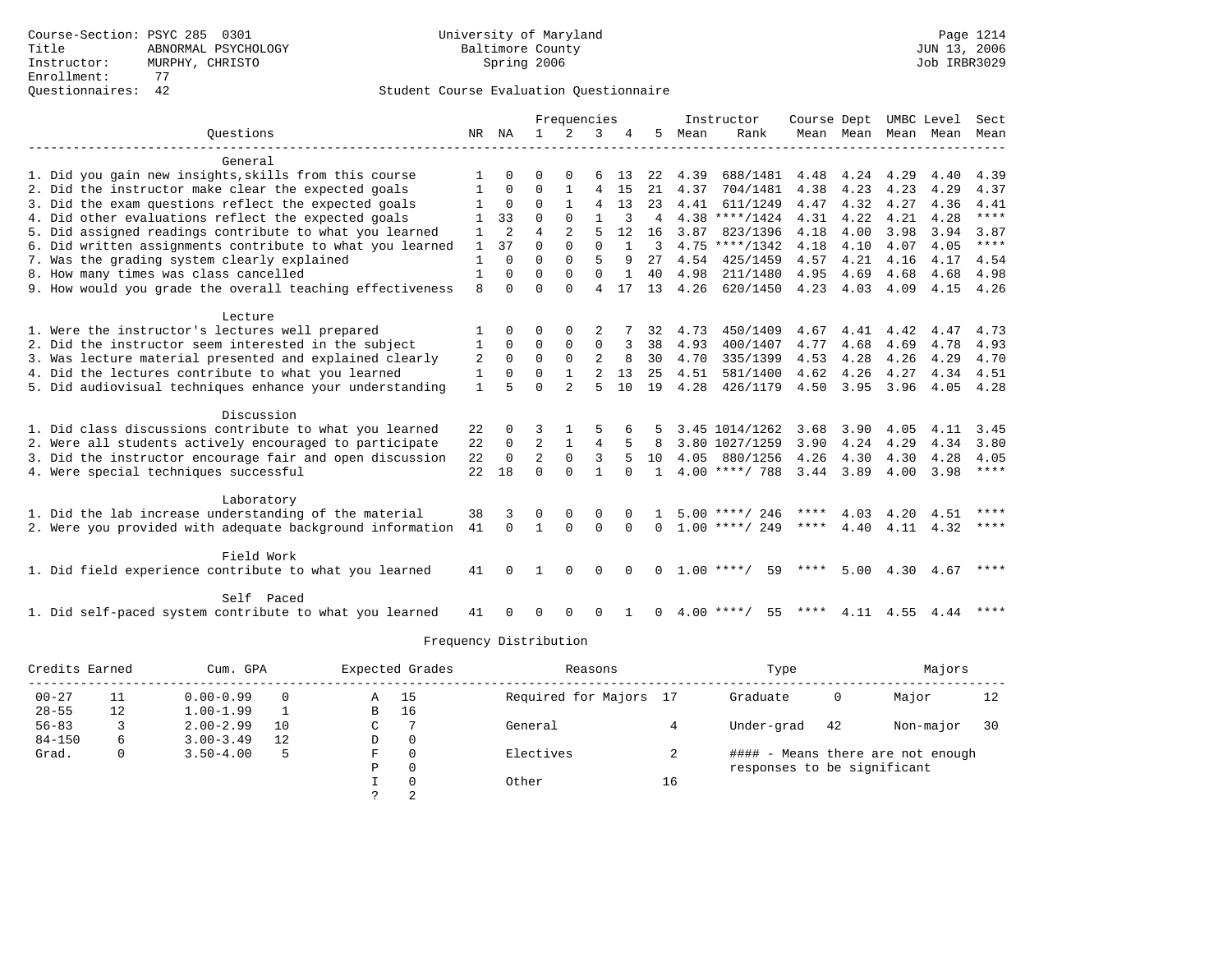# Questionnaires: 48 Student Course Evaluation Questionnaire

|                                                           |                      |                          |                             | Frequencies                 |                             |              |                |              | Instructor           | Course Dept UMBC Level |              |              |              | Sect                 |
|-----------------------------------------------------------|----------------------|--------------------------|-----------------------------|-----------------------------|-----------------------------|--------------|----------------|--------------|----------------------|------------------------|--------------|--------------|--------------|----------------------|
| Questions                                                 |                      | NR NA                    | $\mathbf 1$                 | 2                           | 3                           | 4            |                | 5 Mean       | Rank                 |                        | Mean Mean    |              | Mean Mean    | Mean                 |
|                                                           |                      |                          |                             |                             |                             |              |                |              |                      |                        |              |              |              |                      |
| General                                                   |                      |                          |                             |                             |                             |              |                |              |                      |                        |              |              |              |                      |
| 1. Did you gain new insights, skills from this course     | 6                    | 0                        | $\Omega$                    | $\mathbf{1}$                | 2                           | 7            | 32             | 4.67         | 395/1481             | 4.48                   | 4.24         | 4.29         | 4.40         | 4.67                 |
| 2. Did the instructor make clear the expected goals       | 5                    | $\mathbf 0$              | $\Omega$                    | $\mathbf{0}$                | 5                           | 11           | 27             | 4.51         | 505/1481             | 4.38                   | 4.23         | 4.23         | 4.29         | 4.51                 |
| 3. Did the exam questions reflect the expected goals      | 6                    | 0                        | $\Omega$                    | 1                           | 1                           | 10           | 30             | 4.64         | 357/1249             | 4.47                   | 4.32         | 4.27         | 4.36         | 4.64                 |
| 4. Did other evaluations reflect the expected goals       | 6                    | 5                        | $\mathbf{1}$                | $\Omega$                    | 6                           | 9            | 21             | 4.32         | 658/1424             | 4.31                   | 4.22         | 4.21         | 4.28         | 4.32                 |
| 5. Did assigned readings contribute to what you learned   | 7                    | 0                        | $\mathbf{1}$                | $\mathbf 0$                 | 6                           | 9            | 25             | 4.39         | 387/1396             | 4.18                   | 4.00         | 3.98         | 3.94         | 4.39                 |
| 6. Did written assignments contribute to what you learned | 7                    | $\Omega$                 | $\mathbf{1}$                | 1                           | 4                           | 9            | 26             | 4.41         | 394/1342             | 4.18                   | 4.10         | 4.07         | 4.05         | 4.41                 |
| 7. Was the grading system clearly explained               | 6                    | $\Omega$                 | $\mathbf{1}$<br>$\mathbf 0$ | $\mathbf{2}$<br>$\mathbf 0$ | $\mathbf{1}$<br>$\mathbf 0$ | 6            | 32             | 4.57         | 378/1459             | 4.57                   | 4.21         | 4.16         | 4.17         | 4.57                 |
| 8. How many times was class cancelled                     | $\overline{7}$<br>14 | $\mathbf{1}$<br>$\Omega$ | $\Omega$                    | $\Omega$                    | 6                           | 5<br>10      | 35<br>18       | 4.88<br>4.35 | 743/1480<br>525/1450 | 4.95<br>4.23           | 4.69<br>4.03 | 4.68<br>4.09 | 4.68<br>4.15 | 4.88<br>4.35         |
| 9. How would you grade the overall teaching effectiveness |                      |                          |                             |                             |                             |              |                |              |                      |                        |              |              |              |                      |
| Lecture                                                   |                      |                          |                             |                             |                             |              |                |              |                      |                        |              |              |              |                      |
| 1. Were the instructor's lectures well prepared           | 8                    | 0                        | 0                           | 1                           | 1                           | 8            | 30             | 4.68         | 544/1409             | 4.67                   | 4.41         | 4.42         | 4.47         | 4.68                 |
| 2. Did the instructor seem interested in the subject      | 6                    | 0                        | 0                           | $\mathbf 0$                 | $\mathbf 0$                 | 1            | 41             | 4.98         | 150/1407             | 4.77                   | 4.68         | 4.69         | 4.78         | 4.98                 |
| 3. Was lecture material presented and explained clearly   | 6                    | $\mathbf 0$              | 1                           | 1                           | 3                           | 6            | 31             | 4.55         | 523/1399             | 4.53                   | 4.28         | 4.26         | 4.29         | 4.55                 |
| 4. Did the lectures contribute to what you learned        | 7                    | $\mathbf 0$              | $\mathbf{1}$                | $\Omega$                    | 3                           | 3            | 34             | 4.68         | 397/1400             | 4.62                   | 4.26         | 4.27         | 4.34         | 4.68                 |
| 5. Did audiovisual techniques enhance your understanding  | 10                   | $\overline{a}$           | $\Omega$                    | $\mathbf{1}$                | $\Omega$                    | 3            | 32             | 4.83         | 104/1179             | 4.50                   | 3.95         | 3.96         | 4.05         | 4.83                 |
|                                                           |                      |                          |                             |                             |                             |              |                |              |                      |                        |              |              |              |                      |
| Discussion                                                |                      |                          |                             |                             |                             |              |                |              |                      |                        |              |              |              |                      |
| 1. Did class discussions contribute to what you learned   | 32                   | 0                        | 2                           | 0                           | 3                           | 3            | 8              | 3.94         | 770/1262             | 3.68                   | 3.90         | 4.05         | 4.11         | 3.94                 |
| 2. Were all students actively encouraged to participate   | 31                   | $\mathbf 0$              | 3                           | $\mathbf{1}$                | $\overline{a}$              | 2            | 9              |              | 3.76 1039/1259       | 3.90                   | 4.24         | 4.29         | 4.34         | 3.76                 |
| 3. Did the instructor encourage fair and open discussion  | 32                   | 0                        | $\mathbf{1}$                | $\mathbf{1}$                | 0                           | 2            | 12             | 4.44         | 647/1256             | 4.26                   | 4.30         | 4.30         | 4.28         | 4.44                 |
| 4. Were special techniques successful                     | 32                   | 7                        | $\mathbf{1}$                | $\Omega$                    | $\mathbf{1}$                | $\mathbf{1}$ | 6              |              | $4.22$ ****/ 788     | 3.44                   | 3.89         | 4.00         | 3.98         | $***$                |
|                                                           |                      |                          |                             |                             |                             |              |                |              |                      |                        |              |              |              |                      |
| Laboratory                                                |                      |                          |                             |                             |                             |              |                |              |                      |                        |              |              |              |                      |
| 1. Did the lab increase understanding of the material     | 46                   | 1                        | $\Omega$                    | $\Omega$                    | $\Omega$                    | $\Omega$     | $\mathbf{1}$   |              | $5.00$ ****/ 246     | ****                   | 4.03         | 4.20         | 4.51         |                      |
| 2. Were you provided with adequate background information | 46                   | 0                        | $\mathbf 0$                 | $\mathsf 0$                 | 0                           | 0            | 2              | 5.00         | ****/ 249            | ****                   | 4.40         | 4.11         | 4.32         | ****                 |
| 3. Were necessary materials available for lab activities  | 46                   | $\mathbf 1$              | $\mathbf 0$                 | $\mathsf 0$                 | $\mathbf 0$                 | $\mathbf 0$  | 1              |              | $5.00$ ****/ 242     | ****                   | 4.36         | 4.40         | 4.63         | $***$                |
| 4. Did the lab instructor provide assistance              | 46                   | $\mathbf{1}$             | $\mathbf 0$                 | 0                           | $\Omega$                    | $\Omega$     | $\mathbf{1}$   |              | $5.00$ ****/ 240     | ****                   | 4.34         | 4.20         | 4.58         | $***$                |
| 5. Were requirements for lab reports clearly specified    | 46                   | $\mathbf{1}$             | $\mathbf 0$                 | $\Omega$                    | $\Omega$                    | $\Omega$     | $\mathbf{1}$   |              | $5.00$ ****/ 217     | ****                   | 3.89         | 4.04         | 4.28         | ****                 |
| Seminar                                                   |                      |                          |                             |                             |                             |              |                |              |                      |                        |              |              |              |                      |
| 1. Were assigned topics relevant to the announced theme   | 46                   | 0                        | 0                           | $\Omega$                    | $\Omega$                    | $\Omega$     | 2              |              | $5.00$ ****/<br>68   | ****                   | 4.84         | 4.49         | 5.00         | $***$                |
| 2. Was the instructor available for individual attention  | 46                   | $\mathbf 0$              | $\mathbf 0$                 | $\mathbf{0}$                | $\mathbf 0$                 | $\Omega$     | 2              |              | 69<br>$5.00$ ****/   | ****                   | 4.74         | 4.53         | 4.83         | ****                 |
| 3. Did research projects contribute to what you learned   | 46                   | $\mathbf{1}$             | $\mathsf 0$                 | $\mathbf 0$                 | $\mathbf 0$                 | $\mathbf 0$  | $\mathbf{1}$   |              | $5.00$ ****/<br>63   | $***$ * *              | 4.66         | 4.44         | 4.00         | ****                 |
| 4. Did presentations contribute to what you learned       | 46                   | $\mathbf{1}$             | $\mathsf 0$                 | $\mathbf 0$                 | $\mathbf 0$                 | $\mathbf 0$  | $\mathbf{1}$   |              | $5.00$ ****/<br>69   | $***$ * * *            | 4.52         | 4.35         | 4.72         | $***$                |
| 5. Were criteria for grading made clear                   | 46                   | $\mathbf{1}$             | $\Omega$                    | $\Omega$                    | $\Omega$                    | $\Omega$     | $\mathbf{1}$   |              | $5.00$ ****/<br>68   | $***$ * * *            | 4.04         | 3.92         | 3.55         | ****                 |
|                                                           |                      |                          |                             |                             |                             |              |                |              |                      |                        |              |              |              |                      |
| Field Work                                                |                      |                          |                             |                             |                             |              |                |              |                      |                        |              |              |              |                      |
| 1. Did field experience contribute to what you learned    | 47                   | 0                        | 0                           | 0                           | 0                           | 0            | 1              |              | $5.00$ ****/<br>59   | ****                   | 5.00         | 4.30         | 4.67         | ****                 |
| 2. Did you clearly understand your evaluation criteria    | 47                   | $\mathbf 0$              | $\mathbf 0$                 | $\mathbf 0$                 | $\mathbf 0$                 | $\Omega$     | $\mathbf{1}$   |              | 51<br>$5.00$ ****/   | ****                   | 3.00         | 4.00         | 4.07         | ****                 |
| 3. Was the instructor available for consultation          | 46                   | $\Omega$                 | $\mathbf 0$                 | $\mathbf{0}$                | $\mathbf 0$                 | $\Omega$     | $\overline{2}$ |              | $5.00$ ****/<br>36   | ****                   | 4.00         | 4.60         | 4.64         | ****                 |
| 4. To what degree could you discuss your evaluations      | 47                   | $\mathbf 0$              | $\mathbf{1}$                | $\mathbf 0$                 | $\mathbf 0$                 | $\Omega$     | $\Omega$       | 1.00         | $***/$<br>41         | $***$ * * *            | 3.50         | 4.26         | 4.69         | ****                 |
| 5. Did conferences help you carry out field activities    | 46                   | $\Omega$                 | $\Omega$                    | $\Omega$                    | $\Omega$                    | $\mathbf{1}$ | $\mathbf{1}$   |              | $4.50$ ****/<br>31   | $***$ * * *            | 4.00         | 4.42         | 4.80         | $***$                |
|                                                           |                      |                          |                             |                             |                             |              |                |              |                      |                        |              |              |              |                      |
| Self Paced                                                |                      |                          |                             |                             |                             |              |                |              |                      |                        |              |              |              |                      |
| 1. Did self-paced system contribute to what you learned   | 46                   | 0                        | 0                           | 0                           | $\mathbf 0$                 | 0            | 2              |              | $5.00$ ****/<br>55   |                        | 4.11         | 4.55         | 4.44         |                      |
| 2. Did study questions make clear the expected goal       | 47                   | 0                        | $\mathbf 0$                 | 0                           | $\mathbf 0$                 | $\mathbf 0$  | 1              |              | 31<br>$5.00$ ****/   | ****                   | 4.14         | 4.75         | 4.50         | $***$                |
| 3. Were your contacts with the instructor helpful         | 47                   | 0                        | 0                           | 0                           | 0                           | $\Omega$     | 1              | 5.00         | $***$ /<br>51        | $***$ * * *            | 3.89         | 4.65         | 4.66         | $***$ * * *<br>$***$ |
| 4. Was the feedback/tutoring by proctors helpful          | 46                   | $\Omega$                 | $\mathbf 0$                 | $\mathbf{0}$                | $\Omega$                    | $\Omega$     | $\overline{2}$ |              | $5.00$ ****/<br>34   | ****                   | 3.82         | 4.83         | 4.43         | $***$                |
| 5. Were there enough proctors for all the students        | 46                   | $\Omega$                 | $\Omega$                    | $\Omega$                    | $\Omega$                    | $\Omega$     | 2              |              | $5.00$ ****/<br>24   | $***$ * * *            | 4.08         | 4.82         | 5.00         |                      |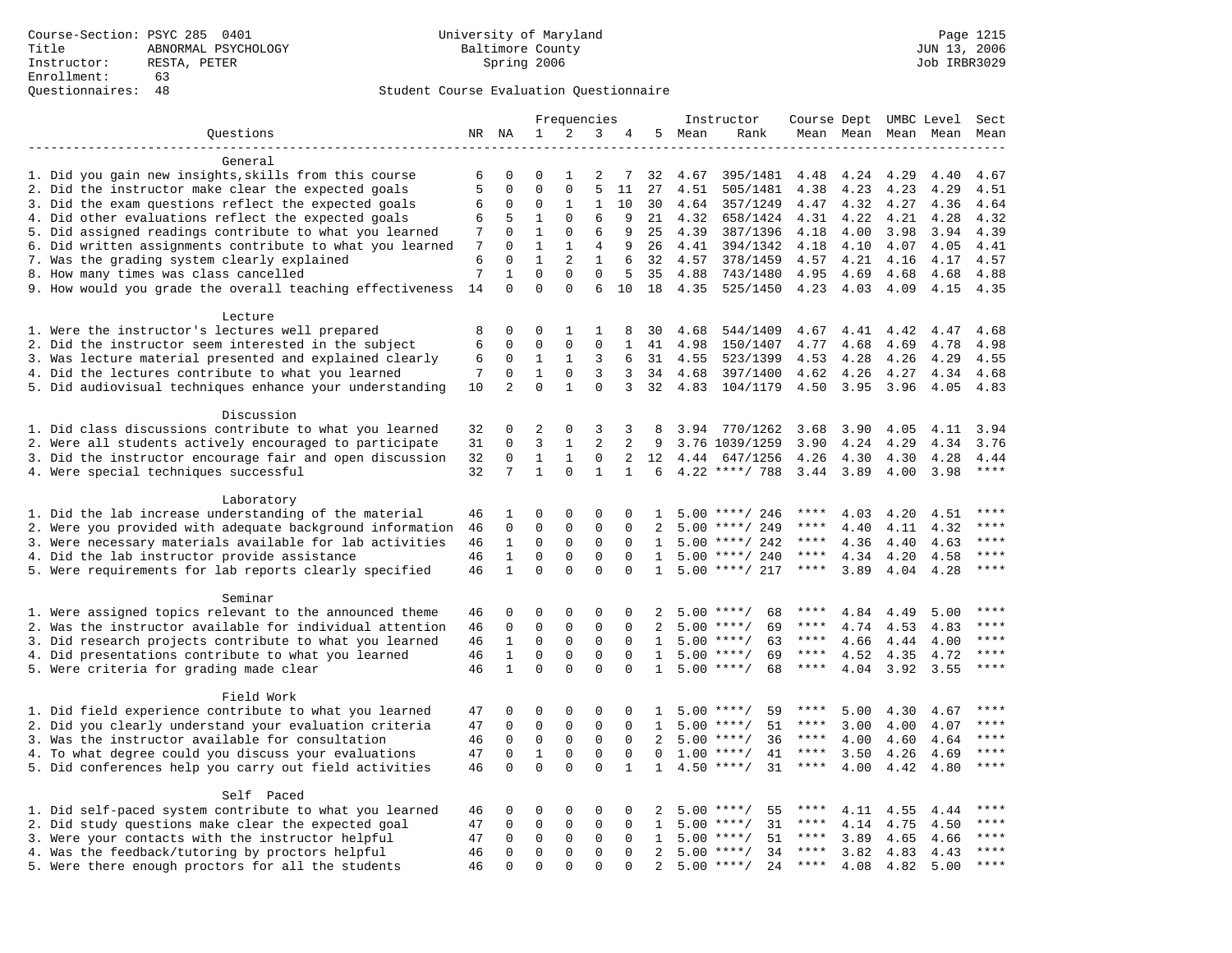| Course-Section: PSYC 285 0401 |                     | University of Maryland                  | Page 1215    |
|-------------------------------|---------------------|-----------------------------------------|--------------|
| Title                         | ABNORMAL PSYCHOLOGY | Baltimore County                        | JUN 13, 2006 |
| Instructor:                   | RESTA, PETER        | Spring 2006                             | Job IRBR3029 |
| Enrollment:                   | 63                  |                                         |              |
| Ouestionnaires: 48            |                     | Student Course Evaluation Questionnaire |              |

# University of Maryland Page 1215 Page 1215 2006 215 Daily Page 1215

| Credits Earned<br>Cum. GPA |    |               |    |   | Expected Grades | Reasons             |    | Type                        |    | Majors                            |    |
|----------------------------|----|---------------|----|---|-----------------|---------------------|----|-----------------------------|----|-----------------------------------|----|
| $00 - 27$                  | 11 | $0.00 - 0.99$ |    | Α | -20             | Required for Majors | 8  | Graduate                    | 0  | Major                             |    |
| $28 - 55$                  |    | $1.00 - 1.99$ |    | B | 12              |                     |    |                             |    |                                   |    |
| $56 - 83$                  |    | $2.00 - 2.99$ |    | C | 2               | General             |    | Under-grad                  | 48 | Non-major                         | 44 |
| $84 - 150$                 |    | $3.00 - 3.49$ | 6  | D | 0               |                     |    |                             |    |                                   |    |
| Grad.                      |    | $3.50 - 4.00$ | 13 | F | $\Omega$        | Electives           |    |                             |    | #### - Means there are not enough |    |
|                            |    |               |    | Ρ | 0               |                     |    | responses to be significant |    |                                   |    |
|                            |    |               |    |   | $\Omega$        | Other               | 20 |                             |    |                                   |    |
|                            |    |               |    |   | $\Omega$        |                     |    |                             |    |                                   |    |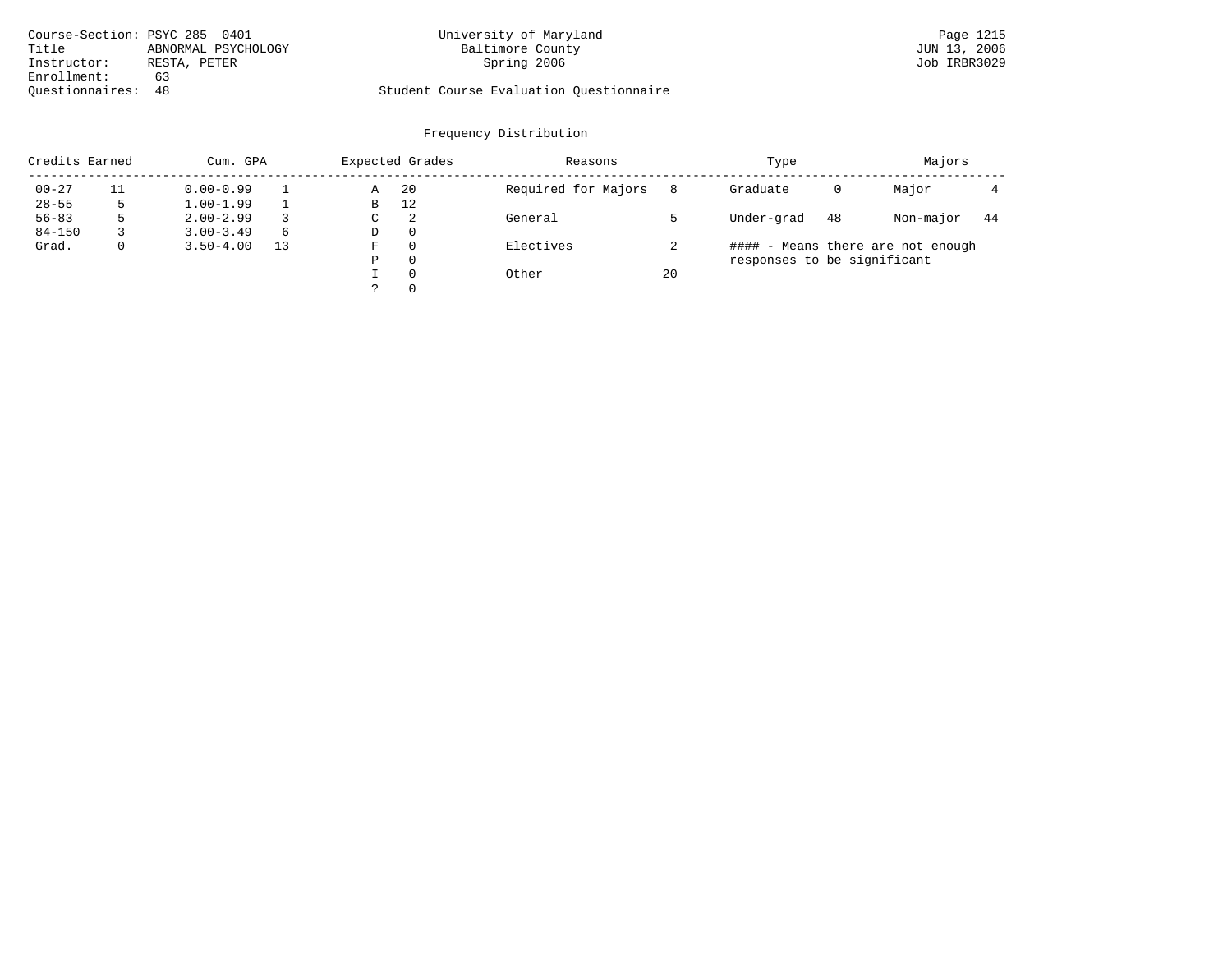# Questionnaires: 76 Student Course Evaluation Questionnaire

|                                                         |                                                           |    | Frequencies |                |                |          |     | Instructor |      | Course Dept    |      | UMBC Level |      | Sect |      |
|---------------------------------------------------------|-----------------------------------------------------------|----|-------------|----------------|----------------|----------|-----|------------|------|----------------|------|------------|------|------|------|
|                                                         | Ouestions                                                 | NR | ΝA          |                |                | 3        | 4   | 5          | Mean | Rank           | Mean | Mean       | Mean | Mean | Mean |
|                                                         | General                                                   |    |             |                |                |          |     |            |      |                |      |            |      |      |      |
|                                                         | 1. Did you gain new insights, skills from this course     | 5  | 0           |                | 4              | 11       | 23  | 33         | 4.20 | 918/1481       | 4.20 | 4.24       | 4.29 | 4.29 | 4.20 |
|                                                         | 2. Did the instructor make clear the expected goals       | 5  | $\Omega$    |                | 3              | 11       | 2.2 | 33         | 4.14 | 925/1481       | 4.14 | 4.23       | 4.23 | 4.23 | 4.14 |
|                                                         |                                                           |    | $\Omega$    |                | 4              | 11       | 18  | 37         | 4.21 | 773/1249       | 4.21 | 4.32       | 4.27 | 4.28 | 4.21 |
|                                                         | 3. Did the exam questions reflect the expected goals      |    |             |                |                |          |     |            |      |                |      |            |      |      |      |
|                                                         | 4. Did other evaluations reflect the expected goals       | 6  | 15          |                | 4              | 12       | 15  | 23         | 4.00 | 959/1424       | 4.00 | 4.22       | 4.21 | 4.27 | 4.00 |
|                                                         | 5. Did assigned readings contribute to what you learned   |    | $\Omega$    | 0              |                | 9        | 18  | 38         | 4.30 | 459/1396       | 4.30 | 4.00       | 3.98 | 4.00 | 4.30 |
|                                                         | 6. Did written assignments contribute to what you learned | 7  | 28          |                |                | 11       | q   | 20         | 4.17 | 615/1342       | 4.17 | 4.10       | 4.07 | 4.12 | 4.17 |
|                                                         | 7. Was the grading system clearly explained               | 7  | $\Omega$    | <sup>0</sup>   | 4              | 11       | 10  | 44         | 4.36 | 659/1459       | 4.36 | 4.21       | 4.16 | 4.17 | 4.36 |
|                                                         | 8. How many times was class cancelled                     | 7  | $\Omega$    | $\Omega$       | $\Omega$       | $\Omega$ | 5   | 64         | 4.93 | 561/1480       | 4.93 | 4.69       | 4.68 | 4.65 | 4.93 |
|                                                         | 9. How would you grade the overall teaching effectiveness | 20 |             |                |                | 15       | 21  | 15         |      | 3.77 1089/1450 | 3.77 | 4.03       | 4.09 | 4.10 | 3.77 |
|                                                         | Lecture                                                   |    |             |                |                |          |     |            |      |                |      |            |      |      |      |
|                                                         | 1. Were the instructor's lectures well prepared           | 6  |             |                |                |          | 16  | 48         | 4.57 | 682/1409       | 4.57 | 4.41       | 4.42 | 4.43 | 4.57 |
|                                                         | 2. Did the instructor seem interested in the subject      | 6  | $\mathbf 0$ | $\Omega$       | $\Omega$       | 4        | 6   | 60         | 4.80 | 728/1407       | 4.80 | 4.68       | 4.69 | 4.67 | 4.80 |
|                                                         | 3. Was lecture material presented and explained clearly   | 8  | $\Omega$    | $\mathfrak{D}$ | $\mathfrak{D}$ | 10       | 15  | 39         | 4.28 | 810/1399       | 4.28 | 4.28       | 4.26 | 4.27 | 4.28 |
|                                                         | 4. Did the lectures contribute to what you learned        | 7  |             | २              | $\overline{2}$ | 6        | 14  | 44         | 4.36 | 754/1400       | 4.36 | 4.26       | 4.27 | 4.28 | 4.36 |
|                                                         |                                                           |    |             |                |                |          |     |            |      |                |      |            |      |      |      |
|                                                         | 5. Did audiovisual techniques enhance your understanding  | 11 |             |                |                | 8        | 12  | 42         | 4.45 | 299/1179       | 4.45 | 3.95       | 3.96 | 4.02 | 4.45 |
|                                                         | Discussion                                                |    |             |                |                |          |     |            |      |                |      |            |      |      |      |
|                                                         | 1. Did class discussions contribute to what you learned   | 24 | $\Omega$    |                |                | 9        | 14  | 23         | 3.98 | 725/1262       | 3.98 | 3.90       | 4.05 | 4.14 | 3.98 |
| 2. Were all students actively encouraged to participate |                                                           |    |             | $\Omega$       |                | 6        | 6   | 39         | 4.60 | 516/1259       | 4.60 | 4.24       | 4.29 | 4.34 | 4.60 |
|                                                         | 3. Did the instructor encourage fair and open discussion  | 24 |             |                |                |          | q   | 34         | 4.42 | 658/1256       | 4.42 | 4.30       | 4.30 | 4.34 | 4.42 |
|                                                         | 4. Were special techniques successful                     | 24 |             |                |                | 12       | 10  | 25         | 4.12 | 358/788        | 4.12 | 3.89       | 4.00 | 4.07 | 4.12 |

| Credits Earned |    | Cum. GPA      |          |    | Expected Grades | Reasons                |    | Type                        |    | Majors                            |     |
|----------------|----|---------------|----------|----|-----------------|------------------------|----|-----------------------------|----|-----------------------------------|-----|
| $00 - 27$      | 2  | $0.00 - 0.99$ |          | Α  | 26              | Required for Majors 10 |    | Graduate                    | 0  | Major                             | 34  |
| $28 - 55$      | 9  | $1.00 - 1.99$ | $\Omega$ | B  | 32              |                        |    |                             |    |                                   |     |
| $56 - 83$      | 13 | $2.00 - 2.99$ | 19       | C. |                 | General                | 22 | Under-grad                  | 76 | Non-major                         | -42 |
| $84 - 150$     | 17 | $3.00 - 3.49$ | 12       | D  | 0               |                        |    |                             |    |                                   |     |
| Grad.          | 0  | $3.50 - 4.00$ | 10       | F  | $\Omega$        | Electives              |    |                             |    | #### - Means there are not enough |     |
|                |    |               |          | Ρ  | 0               |                        |    | responses to be significant |    |                                   |     |
|                |    |               |          |    | $\Omega$        | Other                  | 29 |                             |    |                                   |     |
|                |    |               |          |    |                 |                        |    |                             |    |                                   |     |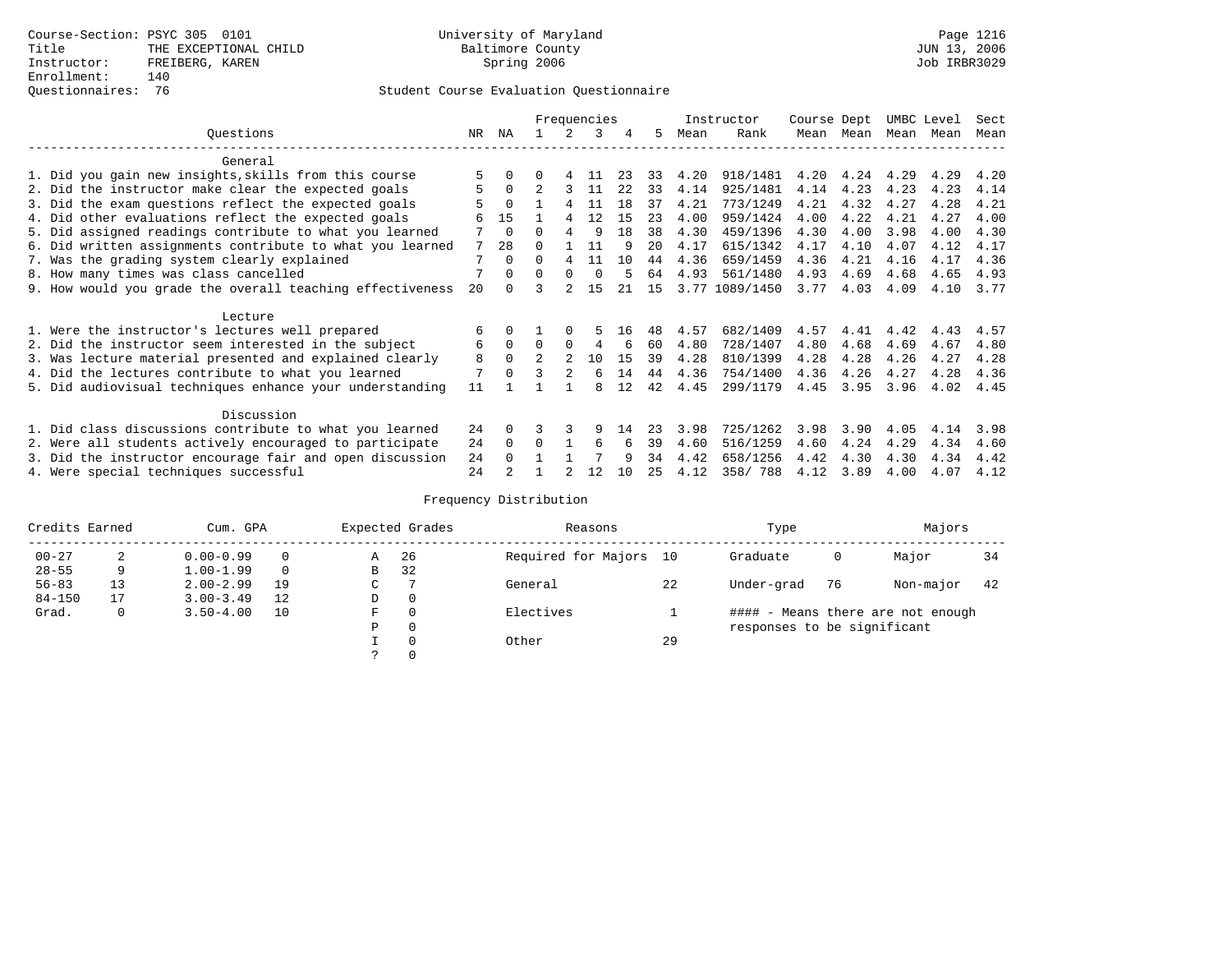|                                                           | Frequencies  |          |                |                | Instructor     |           | Course Dept |      | UMBC Level     |      | Sect      |      |      |      |
|-----------------------------------------------------------|--------------|----------|----------------|----------------|----------------|-----------|-------------|------|----------------|------|-----------|------|------|------|
| Ouestions                                                 | NR           | ΝA       |                | 2.             | 3              | 4         | 5           | Mean | Rank           |      | Mean Mean | Mean | Mean | Mean |
| General                                                   |              |          |                |                |                |           |             |      |                |      |           |      |      |      |
| 1. Did you gain new insights, skills from this course     | $\Omega$     | $\Omega$ | 0              | $\Omega$       | 8              | 16        | 24          | 4.33 | 749/1481       | 4.33 | 4.24      | 4.29 | 4.29 | 4.33 |
| 2. Did the instructor make clear the expected goals       | O            | $\Omega$ | $\Omega$       | 3              | ς              | 15        | 27          | 4.38 | 693/1481       | 4.38 | 4.23      | 4.23 | 4.23 | 4.38 |
| 3. Did the exam questions reflect the expected goals      | O            | $\Omega$ | $\overline{a}$ | $\mathfrak{D}$ | 8              | 9         | 27          | 4.19 | 795/1249       | 4.19 | 4.32      | 4.27 | 4.28 | 4.19 |
| 4. Did other evaluations reflect the expected goals       | O            |          |                |                |                | <b>18</b> | 2.2.        | 4.31 | 671/1424       | 4.31 | 4.22      | 4.21 | 4.27 | 4.31 |
| 5. Did assigned readings contribute to what you learned   | 0            | $\Omega$ | 0              |                | 4              | 11        | 32          | 4.54 | 274/1396       | 4.54 | 4.00      | 3.98 | 4.00 | 4.54 |
| 6. Did written assignments contribute to what you learned | 0            | $\Omega$ | $\mathfrak{D}$ |                | 4              | 19        | 20          | 4.08 | 707/1342       | 4.08 | 4.10      | 4.07 | 4.12 | 4.08 |
| 7. Was the grading system clearly explained               | $\Omega$     | $\Omega$ | 0              |                |                | 12        | 32          | 4.56 | 390/1459       | 4.56 | 4.21      | 4.16 | 4.17 | 4.56 |
| 8. How many times was class cancelled                     | $\Omega$     |          | $\Omega$       | $\Omega$       | $\Omega$       | 33        | 14          |      | 4.30 1185/1480 | 4.30 | 4.69      | 4.68 | 4.65 | 4.30 |
| 9. How would you grade the overall teaching effectiveness | 5            |          | U              | $\Omega$       | 4              | 26        | 10          | 4.15 | 732/1450       | 4.15 | 4.03      | 4.09 | 4.10 | 4.15 |
| Lecture                                                   |              |          |                |                |                |           |             |      |                |      |           |      |      |      |
| 1. Were the instructor's lectures well prepared           |              |          |                |                | 0              |           |             | 4.89 | 202/1409       | 4.89 | 4.41      | 4.42 | 4.43 | 4.89 |
| 2. Did the instructor seem interested in the subject      |              | $\Omega$ | $\Omega$       | $\Omega$       | 2              | 3         | 42          | 4.85 | 614/1407       | 4.85 | 4.68      | 4.69 | 4.67 | 4.85 |
| 3. Was lecture material presented and explained clearly   | $\mathbf{1}$ | $\Omega$ |                | $\Omega$       |                | q         | 36          | 4.72 | 300/1399       | 4.72 | 4.28      | 4.26 | 4.27 | 4.72 |
| 4. Did the lectures contribute to what you learned        | $\mathbf{1}$ |          |                | $\Omega$       |                | 10        | 34          | 4.65 | 433/1400       | 4.65 | 4.26      | 4.27 | 4.28 | 4.65 |
| 5. Did audiovisual techniques enhance your understanding  | 2            |          | ∩              |                |                | q         | 32          | 4.54 | 238/1179       | 4.54 | 3.95      | 3.96 | 4.02 | 4.54 |
| Discussion                                                |              |          |                |                |                |           |             |      |                |      |           |      |      |      |
| 1. Did class discussions contribute to what you learned   | 28           | $\Omega$ |                |                |                |           |             | 4.20 | 610/1262       | 4.20 | 3.90      | 4.05 | 4.14 | 4.20 |
| 2. Were all students actively encouraged to participate   | 28           | $\Omega$ | $\Omega$       | $\Omega$       |                |           | 14          | 4.65 | 461/1259       | 4.65 | 4.24      | 4.29 | 4.34 | 4.65 |
| 3. Did the instructor encourage fair and open discussion  | 28           |          | O              | $\Omega$       | $\mathfrak{D}$ |           | 16          | 4.70 | 428/1256       | 4.70 | 4.30      | 4.30 | 4.34 | 4.70 |
| 4. Were special techniques successful                     | 28           |          |                |                |                |           |             | 4.08 | 377/ 788       | 4.08 | 3.89      | 4.00 | 4.07 | 4.08 |

| Credits Earned |    | Cum. GPA      |    |   | Expected Grades | Reasons             |    | Type                        |    | Majors                            |     |
|----------------|----|---------------|----|---|-----------------|---------------------|----|-----------------------------|----|-----------------------------------|-----|
| $00 - 27$      | 2  | $0.00 - 0.99$ |    | Α | 22              | Required for Majors |    | Graduate                    | 0  | Major                             |     |
| $28 - 55$      | 13 | $1.00 - 1.99$ |    | B | 16              |                     |    |                             |    |                                   |     |
| $56 - 83$      | 4  | $2.00 - 2.99$ |    | ◡ |                 | General             |    | Under-grad                  | 48 | Non-major                         | -46 |
| $84 - 150$     | 6  | $3.00 - 3.49$ | 14 | D | 0               |                     |    |                             |    |                                   |     |
| Grad.          | 0  | $3.50 - 4.00$ | 11 | F | 0               | Electives           | 0  |                             |    | #### - Means there are not enough |     |
|                |    |               |    | Ρ | 0               |                     |    | responses to be significant |    |                                   |     |
|                |    |               |    |   | $\Omega$        | Other               | 36 |                             |    |                                   |     |
|                |    |               |    | っ |                 |                     |    |                             |    |                                   |     |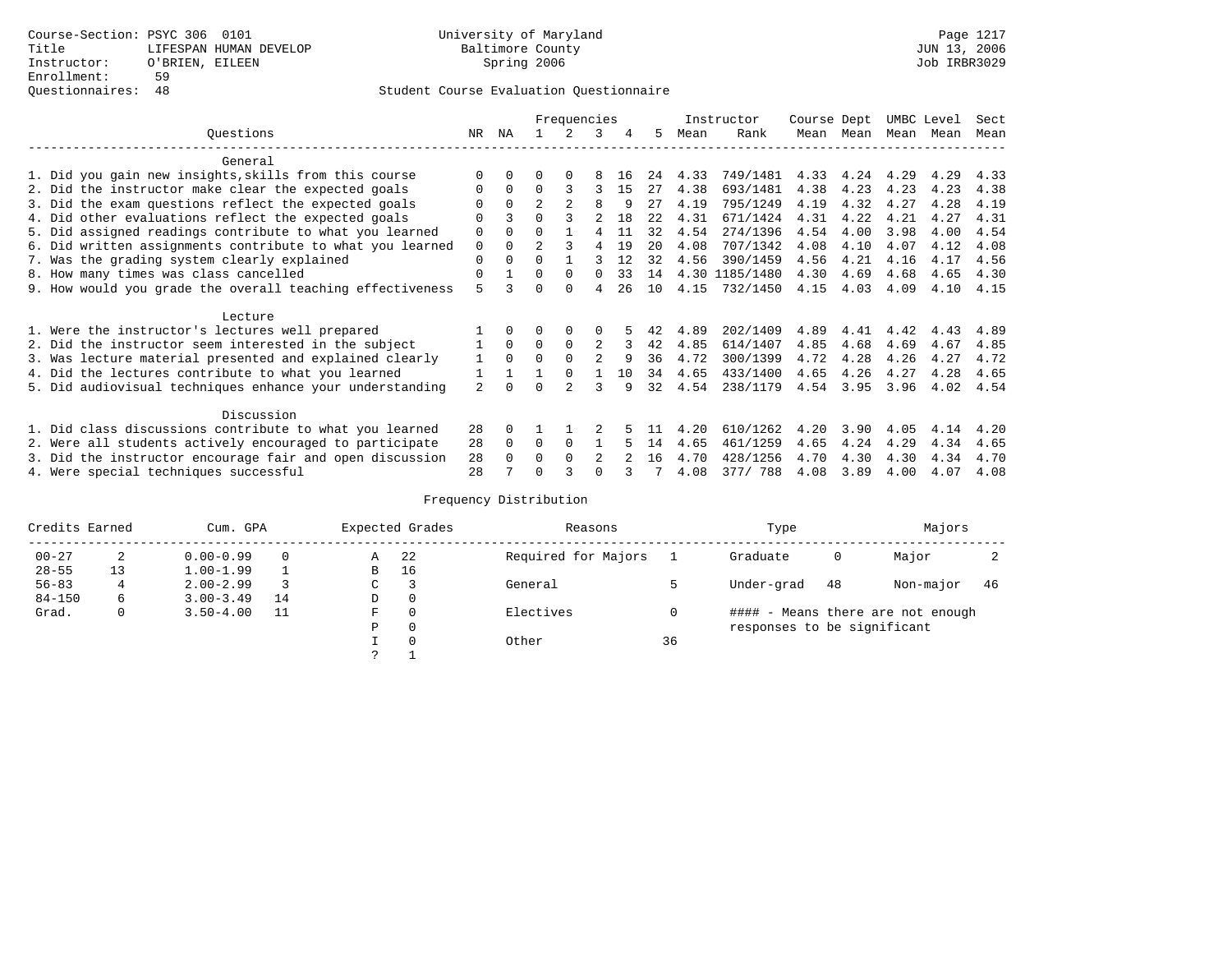# Questionnaires: 36 Student Course Evaluation Questionnaire

|                                                           |                   |              |              | Frequencies    |                |                |                         |      | Instructor          | Course Dept UMBC Level Sect |           |                |                          |       |
|-----------------------------------------------------------|-------------------|--------------|--------------|----------------|----------------|----------------|-------------------------|------|---------------------|-----------------------------|-----------|----------------|--------------------------|-------|
| Ouestions                                                 |                   | NR NA        | $\mathbf{1}$ | 2              | 3              | 4              | 5                       | Mean | Rank                |                             |           |                | Mean Mean Mean Mean Mean |       |
|                                                           |                   |              |              |                |                |                |                         |      |                     |                             |           |                |                          |       |
| General                                                   |                   |              |              |                |                |                |                         |      |                     |                             |           |                |                          |       |
| 1. Did you gain new insights, skills from this course     | 2                 | 0            | 0            | 1              | 3              | 7              | 23                      | 4.53 | 531/1481            | 4.53                        | 4.24      | 4.29           | 4.29                     | 4.53  |
| 2. Did the instructor make clear the expected goals       | 1                 | $\mathbf 0$  | $\mathbf 1$  | $\mathbf{0}$   | 2              | 8              | 24                      | 4.54 | 469/1481            | 4.54                        | 4.23      | 4.23           | 4.23                     | 4.54  |
| 3. Did the exam questions reflect the expected goals      | 2                 | $\mathbf 0$  | $\mathbf 0$  | 2              | 1              | 10             | 21                      | 4.47 | 535/1249            | 4.47                        | 4.32      | 4.27           | 4.28                     | 4.47  |
| 4. Did other evaluations reflect the expected goals       | 3                 | 19           | 0            | $\mathbf 0$    | $\mathbf{1}$   | 4              | - 9                     | 4.57 | 364/1424            | 4.57                        | 4.22      | 4.21           | 4.27                     | 4.57  |
| 5. Did assigned readings contribute to what you learned   | 2                 | 0            | $\mathbf 0$  | $\mathbf{0}$   | 3              | 12             | 19                      | 4.47 | 321/1396            | 4.47                        | 4.00      | 3.98           | 4.00                     | 4.47  |
| 6. Did written assignments contribute to what you learned | 3                 | 28           | $\mathbf 0$  | 0              | $\mathbf{0}$   | 2              | $\overline{\mathbf{3}}$ |      | $4.60$ ****/1342    | ****                        | 4.10      | 4.07           | 4.12                     | $***$ |
| 7. Was the grading system clearly explained               | 2                 | $\mathbf 0$  | $\Omega$     | $\mathbf{1}$   | 5              | 3              | 25                      | 4.53 | 436/1459            | 4.53                        | 4.21      | 4.16           | 4.17                     | 4.53  |
| 8. How many times was class cancelled                     | $\overline{2}$    | $\Omega$     | $\Omega$     | $\Omega$       | 1              | 15             | 18                      |      | 4.50 1044/1480      | 4.50                        | 4.69      | 4.68           | 4.65                     | 4.50  |
| 9. How would you grade the overall teaching effectiveness | 8                 | $\Omega$     | $\Omega$     | $\Omega$       | $\overline{4}$ | 11             | 13                      | 4.32 | 557/1450            | 4.32                        | 4.03      | 4.09           | 4.10                     | 4.32  |
|                                                           |                   |              |              |                |                |                |                         |      |                     |                             |           |                |                          |       |
| Lecture                                                   |                   |              |              |                |                |                |                         |      |                     |                             |           |                |                          |       |
| 1. Were the instructor's lectures well prepared           | 2                 | 0            | 0            | 0              | 2              | 4              | 28                      | 4.76 | 400/1409            | 4.76                        | 4.41      | 4.42           | 4.43                     | 4.76  |
| 2. Did the instructor seem interested in the subject      | 1                 | $\mathbf 0$  | 0            | 0              | 0              | $\mathbf{1}$   | 34                      | 4.97 | 150/1407            | 4.97                        | 4.68      | 4.69           | 4.67                     | 4.97  |
| 3. Was lecture material presented and explained clearly   | 2                 | $\mathbf 0$  | 0            | $\mathbf{1}$   | 2              | $\overline{4}$ | 27                      | 4.68 | 363/1399            | 4.68                        | 4.28      | 4.26           | 4.27                     | 4.68  |
| 4. Did the lectures contribute to what you learned        | $\overline{2}$    | $\mathbf 0$  | $\mathbf 0$  | $\mathbf{1}$   | 2              | 5              | 26                      | 4.65 | 444/1400            | 4.65                        | 4.26      | 4.27           | 4.28                     | 4.65  |
| 5. Did audiovisual techniques enhance your understanding  | $\overline{a}$    | $\Omega$     | $\Omega$     | $\Omega$       | $\overline{4}$ | 8              | 22                      | 4.53 | 248/1179            |                             | 4.53 3.95 | 3.96           | 4.02                     | 4.53  |
|                                                           |                   |              |              |                |                |                |                         |      |                     |                             |           |                |                          |       |
| Discussion                                                |                   |              |              |                |                |                |                         |      |                     |                             |           |                |                          |       |
| 1. Did class discussions contribute to what you learned   | 13                | 0            | 4            | 0              | 3              | 8              | 8                       | 3.70 | 917/1262            | 3.70                        | 3.90      | 4.05           | 4.14                     | 3.70  |
| 2. Were all students actively encouraged to participate   | 13                | $\mathbf 0$  | 1            | 0              | 5              | 9              | 8                       | 4.00 | 895/1259            | 4.00                        | 4.24      | 4.29           | 4.34                     | 4.00  |
| 3. Did the instructor encourage fair and open discussion  | 13                | 0            | $\mathbf 0$  | $\mathbf{1}$   | 3              | 5              | 14                      | 4.39 | 686/1256            | 4.39                        | 4.30      | 4.30           | 4.34                     | 4.39  |
| 4. Were special techniques successful                     | $12 \overline{ }$ | 13           | $\mathbf{1}$ | $\overline{2}$ | 3              | 3              | $\overline{2}$          | 3.27 | 686/788             | 3.27                        | 3.89      | 4.00           | 4.07 3.27                |       |
|                                                           |                   |              |              |                |                |                |                         |      |                     |                             |           |                |                          |       |
| Laboratory                                                |                   |              |              |                |                |                |                         |      |                     |                             |           |                |                          |       |
| 1. Did the lab increase understanding of the material     | 34                | 1            | 0            | 0              | 0              | 0              |                         |      | $5.00$ ****/ 246    |                             | 4.03      | 4.20           | 4.20                     |       |
|                                                           |                   |              |              |                |                |                |                         |      |                     |                             |           |                |                          | ****  |
| 2. Were you provided with adequate background information | 34                | 0            | 1            | 0              | 0              | 0              | 1                       |      | $3.00$ ****/ 249    | ****                        | 4.40      | 4.11           | 4.23                     | ****  |
| 3. Were necessary materials available for lab activities  | 34                | 1            | $\mathbf 0$  | 0              | $\mathbf 0$    | $\mathbf 0$    | 1                       |      | $5.00$ ****/ 242    |                             | 4.36      | 4.40           | 4.36                     |       |
| 4. Did the lab instructor provide assistance              | 34                | $\mathbf{1}$ | $\mathbf 0$  | $\mathbf 0$    | $\mathbf 0$    | $\Omega$       | $\mathbf{1}$            |      | $5.00$ ****/ 240    | ****                        | 4.34      | 4.20           | 3.96                     | ****  |
| 5. Were requirements for lab reports clearly specified    | 34                | $\mathbf{1}$ | $\Omega$     | $\Omega$       | $\Omega$       | $\Omega$       | 1                       |      | $5.00$ ****/ 217    | ****                        | 3.89      | 4.04           | 4.11                     | ****  |
|                                                           |                   |              |              |                |                |                |                         |      |                     |                             |           |                |                          |       |
| Seminar                                                   |                   |              |              |                |                |                |                         |      |                     |                             |           |                |                          |       |
| 5. Were criteria for grading made clear                   | 33                | 2            | $\mathbf 0$  | $\mathbf 0$    | 0              | $\Omega$       | $\mathbf{1}$            |      | $5.00$ ****/<br>68  | ****                        |           | 4.04 3.92 4.43 |                          |       |
|                                                           |                   |              |              |                |                |                |                         |      |                     |                             |           |                |                          |       |
| Field Work                                                |                   |              |              |                |                |                |                         |      |                     |                             |           |                |                          |       |
| 1. Did field experience contribute to what you learned    | 35                | 0            | 0            | 0              | $\Omega$       | $\Omega$       | 1                       | 5.00 | ****/<br>59         |                             | 5.00      | 4.30           | 4.48                     |       |
| 2. Did you clearly understand your evaluation criteria    | 35                | $\mathbf 0$  | $\mathbf 0$  | $\mathbf 0$    | $\mathbf 0$    | $\Omega$       | 1                       | 5.00 | $***/$<br>51        | ****                        | 3.00      | 4.00           | 4.13                     |       |
| 3. Was the instructor available for consultation          | 35                | $\mathbf 0$  | $\mathbf 0$  | $\mathbf{0}$   | $\mathbf 0$    | $\Omega$       | 1                       |      | 36<br>$5.00$ ****/  | ****                        | 4.00      | 4.60           | 4.33                     | ****  |
| 4. To what degree could you discuss your evaluations      | 35                | $\mathbf 0$  | $\mathbf 0$  | $\mathbf 0$    | $\mathbf 0$    | $\Omega$       | 1                       |      | $5.00$ ****/<br>41  | $***$ * *                   | 3.50      | 4.26           | 3.90                     | $***$ |
| 5. Did conferences help you carry out field activities    | 35                | $\Omega$     | $\Omega$     | $\Omega$       | $\Omega$       | $\Omega$       | $\mathbf{1}$            |      | $5.00$ ****/<br>31  | $***$ * *                   | 4.00      | 4.42           | 4.00                     | $***$ |
|                                                           |                   |              |              |                |                |                |                         |      |                     |                             |           |                |                          |       |
| Self Paced                                                |                   |              |              |                |                |                |                         |      |                     |                             |           |                |                          |       |
| 1. Did self-paced system contribute to what you learned   | 34                | 0            | 0            | 0              | $\Omega$       | 1              |                         | 4.50 | 55<br>****/         |                             | 4.11      | 4.55           | 4.88                     |       |
| 2. Did study questions make clear the expected goal       | 34                | 1            | $\mathbf 0$  | $\mathbf 0$    | $\mathbf{0}$   | $\mathbf 0$    | 1                       | 5.00 | 31<br>$***$ /       | ****                        | 4.14      | 4.75           | 4.67                     | ****  |
| 3. Were your contacts with the instructor helpful         | 34                | $\mathbf 0$  | $\mathbf 0$  | $\mathbf 0$    | $\Omega$       | 1              | $\mathbf{1}$            |      | $4.50$ ****/<br>51  | ****                        | 3.89      | 4.65           | 4.88                     | ****  |
| 4. Was the feedback/tutoring by proctors helpful          | 34                | $\mathbf{1}$ | $\Omega$     | $\Omega$       | $\Omega$       | $\Omega$       | $\mathbf{1}$            |      | $5.00$ ****/<br>34  | $***$ * *                   | 3.82      | 4.83           | 4.67                     | $***$ |
| 5. Were there enough proctors for all the students        | 34                | $\mathbf{1}$ | $\Omega$     | $\cap$         | $\cap$         | $\cap$         | $\mathbf{1}$            |      | $5.00$ ****/<br>2.4 | $***$ * *                   | 4.08      | 4.82           | 4.67                     | ****  |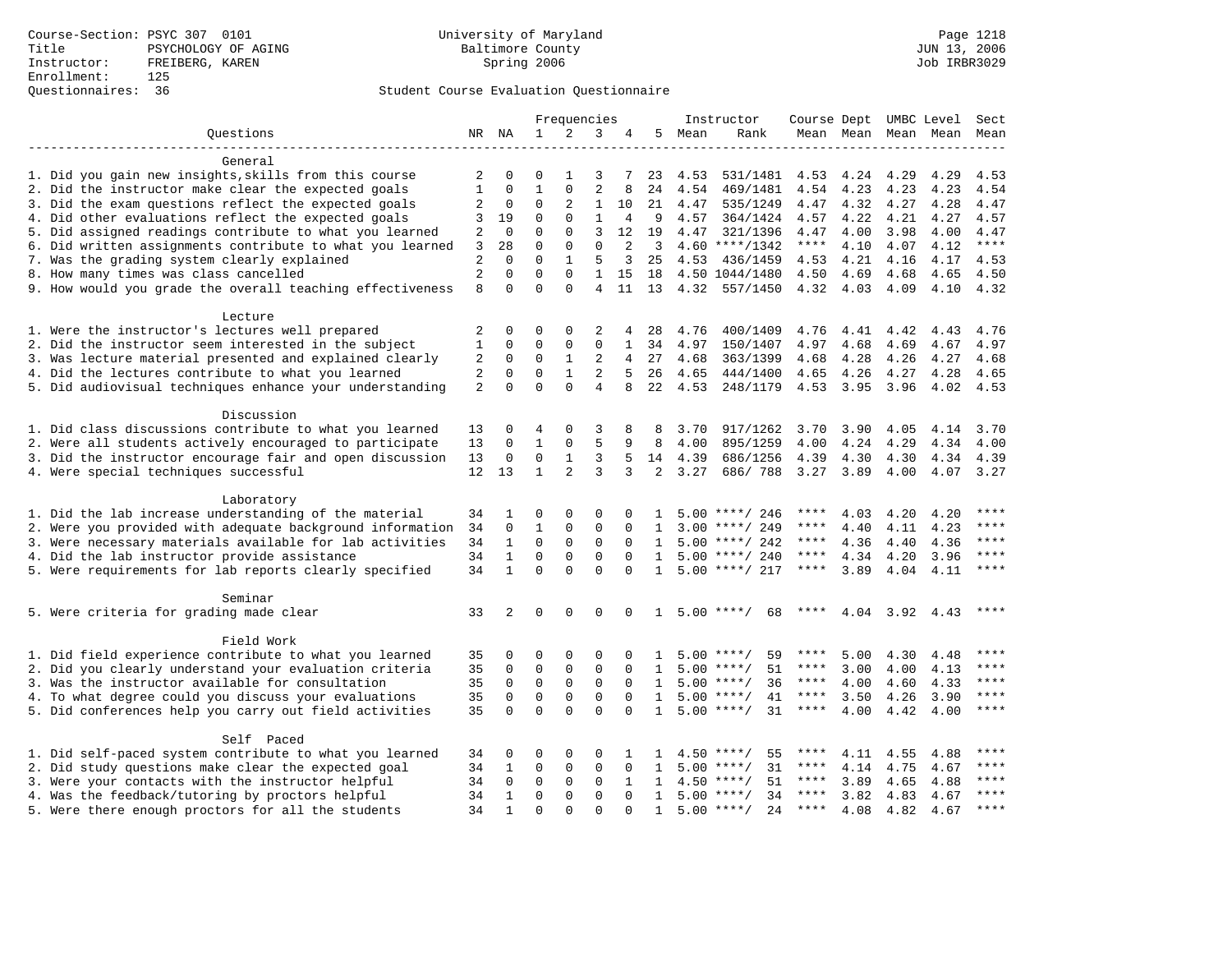| Course-Section: PSYC 307 0101 |                     | University of Maryland                  | Page 1218    |
|-------------------------------|---------------------|-----------------------------------------|--------------|
| Title                         | PSYCHOLOGY OF AGING | Baltimore County                        | JUN 13, 2006 |
| Instructor:                   | FREIBERG, KAREN     | Spring 2006                             | Job IRBR3029 |
| Enrollment:                   | 125                 |                                         |              |
| Ouestionnaires: 36            |                     | Student Course Evaluation Questionnaire |              |

# University of Maryland Baltimore County (Base 1218 of Maryland Page 1218 of Maryland Page 1218 of Maryland Page 1218 of Maryland Page 1218 of Maryland Page 1218 of Maryland Page 1218 of Maryland Page 1218 of Maryland Page

| Credits Earned | Cum. GPA      |          |   | Expected Grades | Reasons             |    | Type                        | Majors |                                   |    |
|----------------|---------------|----------|---|-----------------|---------------------|----|-----------------------------|--------|-----------------------------------|----|
| $00 - 27$      | $0.00 - 0.99$ |          | Α | 14              | Required for Majors |    | Graduate                    | 0      | Major                             | 14 |
| $28 - 55$      | $1.00 - 1.99$ | $\Omega$ | B | 13              |                     |    |                             |        |                                   |    |
| $56 - 83$      | $2.00 - 2.99$ | 5        | C | $\overline{4}$  | General             | 11 | Under-grad                  | 36     | Non-major                         | 22 |
| $84 - 150$     | $3.00 - 3.49$ | 5        | D | -0              |                     |    |                             |        |                                   |    |
| Grad.          | $3.50 - 4.00$ | 2        | F | $\Omega$        | Electives           |    |                             |        | #### - Means there are not enough |    |
|                |               |          | Ρ | 2               |                     |    | responses to be significant |        |                                   |    |
|                |               |          |   | $\Omega$        | Other               | 14 |                             |        |                                   |    |
|                |               |          |   | $\Omega$        |                     |    |                             |        |                                   |    |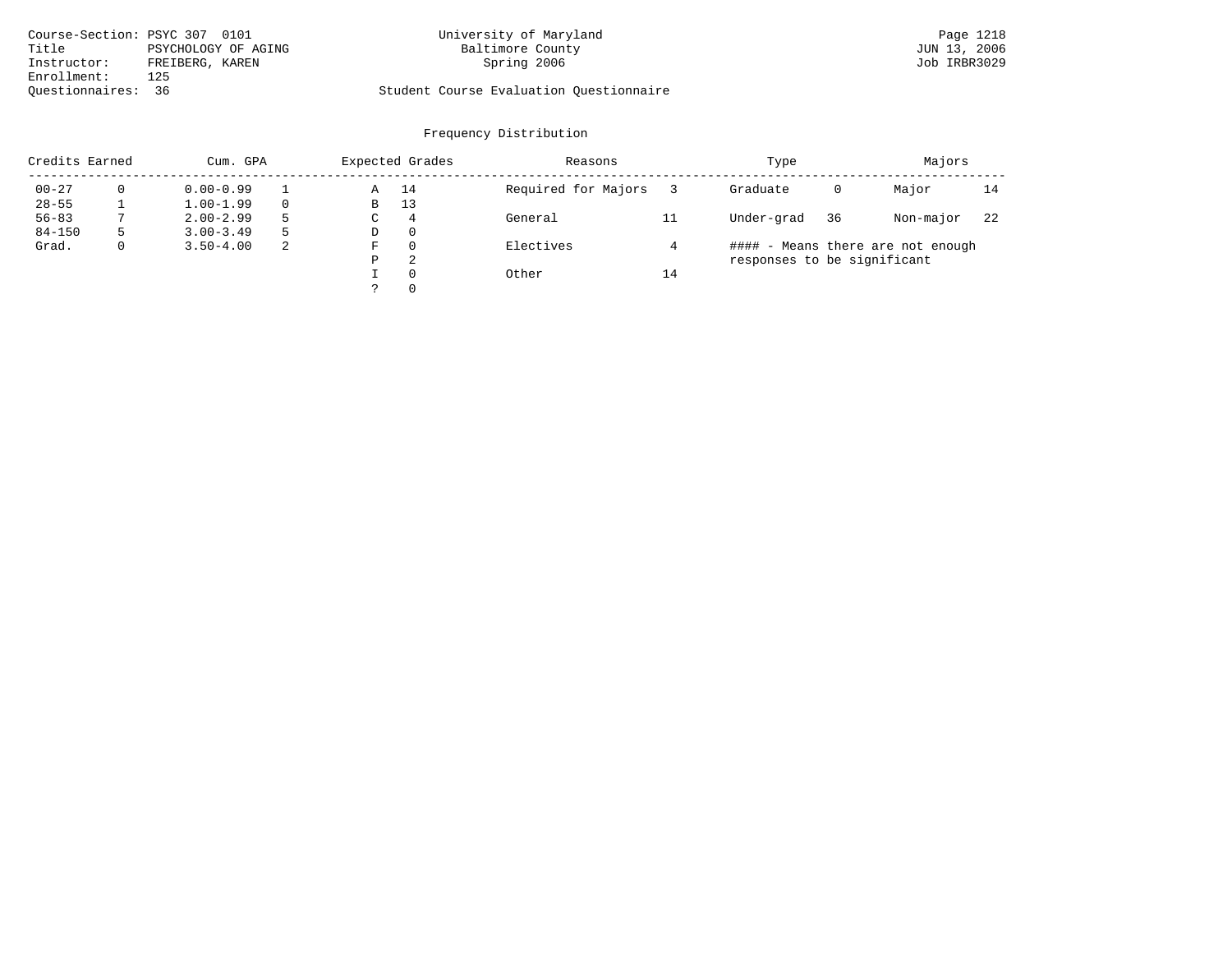|  |                                                           |    |                |                |                | Frequencies |     |    |      | Instructor       | Course Dept |             | UMBC Level |      | Sect        |
|--|-----------------------------------------------------------|----|----------------|----------------|----------------|-------------|-----|----|------|------------------|-------------|-------------|------------|------|-------------|
|  | Ouestions                                                 | NR | ΝA             |                | 2              | 3           | 4   | .5 | Mean | Rank             |             | Mean Mean   | Mean Mean  |      | Mean        |
|  | General                                                   |    |                |                |                |             |     |    |      |                  |             |             |            |      |             |
|  | 1. Did you gain new insights, skills from this course     |    | $\Omega$       | $\mathfrak{D}$ | $\Omega$       | 9           |     |    |      | 3.61 1324/1481   |             | $3.61$ 4.24 | 4.29       | 4.29 | 3.61        |
|  | 2. Did the instructor make clear the expected goals       |    | $\Omega$       |                | 4              | 4           | 6   | 8  |      | 3.70 1237/1481   | 3.70        | 4.23        | 4.23       | 4.23 | 3.70        |
|  | 3. Did the exam questions reflect the expected goals      |    | $\Omega$       | 4              |                | 3           | 9   | 6  |      | 3.52 1113/1249   | 3.52        | 4.32        | 4.27       | 4.28 | 3.52        |
|  | 4. Did other evaluations reflect the expected goals       |    | $\Omega$       |                |                | 10          |     |    |      | 3.48 1281/1424   | 3.48        | 4.22        | 4.21       | 4.27 | 3.48        |
|  | 5. Did assigned readings contribute to what you learned   | 2  | $\Omega$       | $\overline{2}$ | $\overline{2}$ |             |     |    |      | 3.50 1083/1396   | 3.50        | 4.00        | 3.98       | 4.00 | 3.50        |
|  | 6. Did written assignments contribute to what you learned | 2  | $\Omega$       |                |                |             |     | 3  |      | 3.41 1166/1342   | 3.41        | 4.10        | 4.07       | 4.12 | 3.41        |
|  | 7. Was the grading system clearly explained               | 2  | $\Omega$       | ς              | 4              | 8           |     |    |      | 3.00 1380/1459   | 3.00        | 4.21        | 4.16       | 4.17 | 3.00        |
|  | 8. How many times was class cancelled                     |    | $\overline{2}$ | $\Omega$       | $\Omega$       | $\Omega$    |     | 19 |      | 4.95 421/1480    | 4.95        | 4.69        | 4.68       | 4.65 | 4.95        |
|  | 9. How would you grade the overall teaching effectiveness | 3  |                | $\mathfrak{D}$ |                | 8           | 8   |    |      | 3.25 1307/1450   | 3.25        | 4.03        | 4.09       | 4.10 | 3.25        |
|  | Lecture                                                   |    |                |                |                |             |     |    |      |                  |             |             |            |      |             |
|  | 1. Were the instructor's lectures well prepared           |    |                |                |                |             | -11 |    |      | 4.29 1013/1409   | 4.29        | 4.41        | 4.42       | 4.43 | 4.29        |
|  | 2. Did the instructor seem interested in the subject      | 3  | $\Omega$       | $\Omega$       |                | 2           |     | 12 |      | 4.38 1194/1407   | 4.38        | 4.68        | 4.69       | 4.67 | 4.38        |
|  | 3. Was lecture material presented and explained clearly   | 3  | $\Omega$       | $\overline{2}$ |                | 4           | 9   | 5  |      | 3.67 1196/1399   | 3.67        | 4.28        | 4.26       | 4.27 | 3.67        |
|  | 4. Did the lectures contribute to what you learned        | 3  | $\Omega$       |                |                | 5           |     | 6  |      | 3.62 1200/1400   | 3.62        | 4.26        | 4.27       | 4.28 | 3.62        |
|  | 5. Did audiovisual techniques enhance your understanding  | 4  |                | っ              |                | 5           |     | Б. |      | 3.65 846/1179    | 3.65        | 3.95        | 3.96       | 4.02 | 3.65        |
|  | Discussion                                                |    |                |                |                |             |     |    |      |                  |             |             |            |      |             |
|  | 1. Did class discussions contribute to what you learned   | 16 | 0              |                | 0              |             |     |    | 3.63 | 949/1262         | 3.63        | 3.90        | 4.05       | 4.14 | 3.63        |
|  | 2. Were all students actively encouraged to participate   | 16 | $\Omega$       |                | 0              | 2           |     |    | 3.75 | 1043/1259        | 3.75        | 4.24        | 4.29       | 4.34 | 3.75        |
|  | 3. Did the instructor encourage fair and open discussion  | 16 |                |                |                |             |     |    |      | 3.75 1042/1256   | 3.75        | 4.30        | 4.30       | 4.34 | 3.75        |
|  | 4. Were special techniques successful                     | 16 |                |                |                |             |     |    |      | $4.33$ ****/ 788 | ****        | 3.89        | 4.00       | 4.07 | $***$ * * * |

| Credits Earned |          | Cum. GPA      |          |   | Expected Grades | Reasons             | Type |                             |     | Majors                            |    |  |
|----------------|----------|---------------|----------|---|-----------------|---------------------|------|-----------------------------|-----|-----------------------------------|----|--|
| $00 - 27$      | $\Omega$ | $0.00 - 0.99$ |          | Α |                 | Required for Majors |      | Graduate                    | 0   | Major                             | 15 |  |
| $28 - 55$      | 0        | $1.00 - 1.99$ |          | B | 10              |                     |      |                             |     |                                   |    |  |
| $56 - 83$      |          | $2.00 - 2.99$ |          | C |                 | General             |      | Under-grad                  | -24 | Non-major                         |    |  |
| $84 - 150$     | 8        | $3.00 - 3.49$ | $\sigma$ | D | <b>.</b>        |                     |      |                             |     |                                   |    |  |
| Grad.          | 0        | $3.50 - 4.00$ | 2        | F | 0               | Electives           | 0    |                             |     | #### - Means there are not enough |    |  |
|                |          |               |          | Ρ | 0               |                     |      | responses to be significant |     |                                   |    |  |
|                |          |               |          |   | $\Omega$        | Other               | 17   |                             |     |                                   |    |  |
|                |          |               |          | C |                 |                     |      |                             |     |                                   |    |  |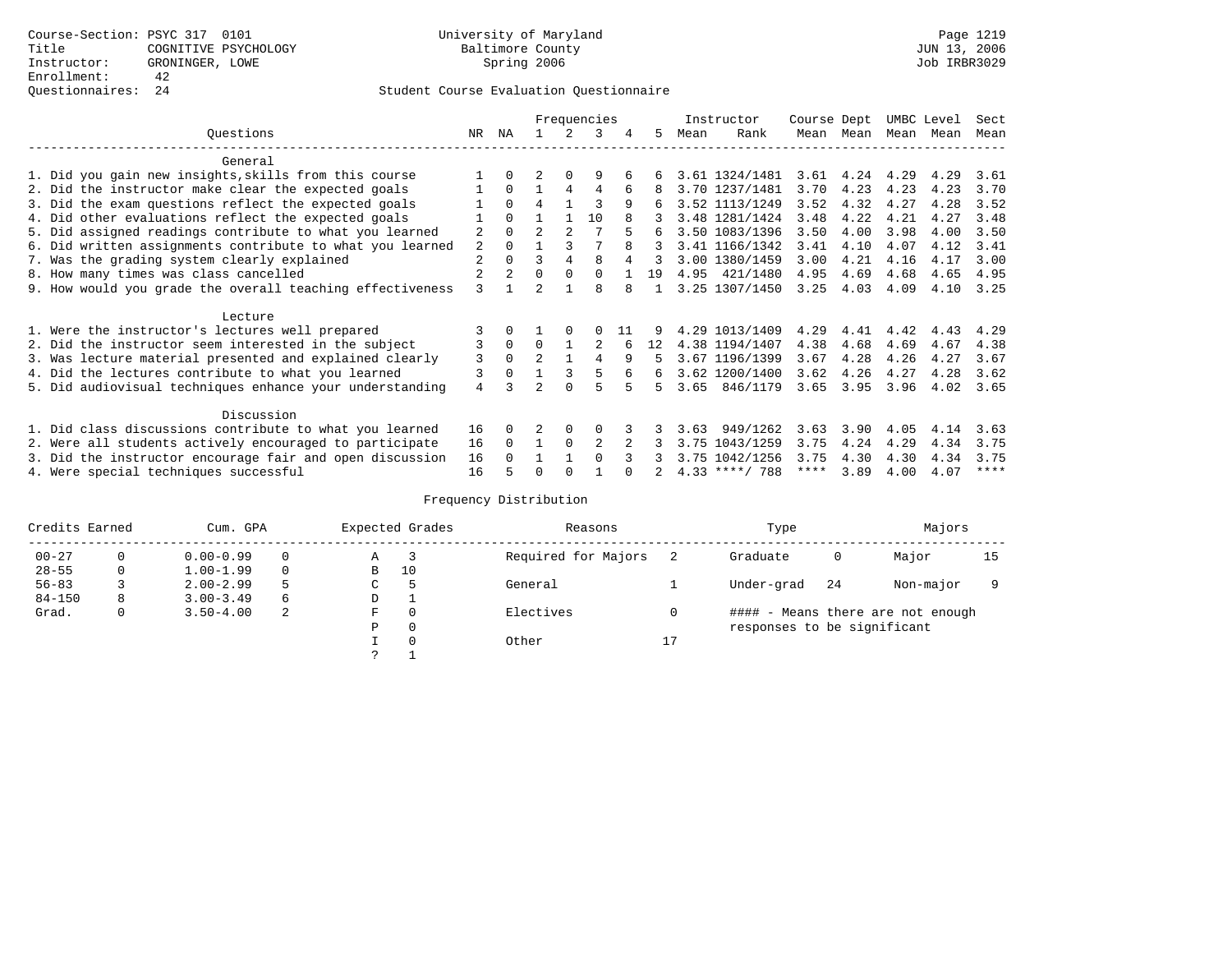|  |                                                           |                |              |   | Frequencies |              |     |      |      | Instructor       | Course Dept |      | UMBC Level |      | Sect |
|--|-----------------------------------------------------------|----------------|--------------|---|-------------|--------------|-----|------|------|------------------|-------------|------|------------|------|------|
|  | Ouestions                                                 | NR.            | ΝA           |   |             | 3            | 4   | 5    | Mean | Rank             | Mean        | Mean | Mean       | Mean | Mean |
|  | General                                                   |                |              |   |             |              |     |      |      |                  |             |      |            |      |      |
|  | 1. Did you gain new insights, skills from this course     |                | 0            |   |             |              |     | 16   | 4.23 | 870/1481         | 4.23        | 4.24 | 4.29       | 4.29 | 4.23 |
|  | 2. Did the instructor make clear the expected goals       |                | $\Omega$     |   | $\Omega$    |              |     | 21   | 4.59 | 422/1481         | 4.59        | 4.23 | 4.23       | 4.23 | 4.59 |
|  | 3. Did the exam questions reflect the expected goals      |                | $\Omega$     |   | $\Omega$    |              |     | 2.2. | 4.60 | 405/1249         | 4.60        | 4.32 | 4.27       | 4.28 | 4.60 |
|  | 4. Did other evaluations reflect the expected goals       |                | 9            |   | $\Omega$    |              |     | 11   | 4.29 | 706/1424         | 4.29        | 4.22 | 4.21       | 4.27 | 4.29 |
|  | 5. Did assigned readings contribute to what you learned   | 0              |              | U | $\Omega$    |              |     | 20   | 4.50 | 297/1396         | 4.50        | 4.00 | 3.98       | 4.00 | 4.50 |
|  | 6. Did written assignments contribute to what you learned | $\Omega$       | 11           |   |             |              |     | 12   | 4.35 | 454/1342         | 4.35        | 4.10 | 4.07       | 4.12 | 4.35 |
|  | 7. Was the grading system clearly explained               | 0              | $\Omega$     |   | $\Omega$    |              |     | 24   | 4.71 | 231/1459         | 4.71        | 4.21 | 4.16       | 4.17 | 4.71 |
|  | 8. How many times was class cancelled                     |                |              | 0 | $\Omega$    | <sup>n</sup> |     | 27   | 4.93 | 491/1480         | 4.93        | 4.69 | 4.68       | 4.65 | 4.93 |
|  | 9. How would you grade the overall teaching effectiveness | $\overline{a}$ | <sup>n</sup> |   |             |              | 1 O | 15   | 4.34 | 536/1450         | 4.34        | 4.03 | 4.09       | 4.10 | 4.34 |
|  |                                                           |                |              |   |             |              |     |      |      |                  |             |      |            |      |      |
|  | Lecture                                                   |                |              |   |             |              |     |      |      |                  |             |      |            |      |      |
|  | 1. Were the instructor's lectures well prepared           |                |              |   |             |              |     | 24   | 4.77 | 400/1409         | 4.77        | 4.41 | 4.42       | 4.43 | 4.77 |
|  | 2. Did the instructor seem interested in the subject      |                | $\Omega$     | 0 | $\Omega$    |              |     | 27   | 4.87 | 591/1407         | 4.87        | 4.68 | 4.69       | 4.67 | 4.87 |
|  | 3. Was lecture material presented and explained clearly   |                | $\Omega$     | 0 | $\Omega$    |              |     | 25   | 4.77 | 256/1399         | 4.77        | 4.28 | 4.26       | 4.27 | 4.77 |
|  | 4. Did the lectures contribute to what you learned        |                |              |   |             |              |     | 19   | 4.38 | 741/1400         | 4.38        | 4.26 | 4.27       | 4.28 | 4.38 |
|  | 5. Did audiovisual techniques enhance your understanding  |                |              | っ |             |              |     | 10   | 3.96 | 641/1179         | 3.96        | 3.95 | 3.96       | 4.02 | 3.96 |
|  |                                                           |                |              |   |             |              |     |      |      |                  |             |      |            |      |      |
|  | Discussion                                                |                |              |   |             |              |     |      |      |                  |             |      |            |      |      |
|  | 1. Did class discussions contribute to what you learned   | 5.             | $\Omega$     |   |             | 8            |     |      | 3.69 | 917/1262         | 3.69        | 3.90 | 4.05       | 4.14 | 3.69 |
|  | 2. Were all students actively encouraged to participate   | 4              | 0            |   | $\Omega$    | 5            |     | 15   | 4.37 | 701/1259         | 4.37        | 4.24 | 4.29       | 4.34 | 4.37 |
|  | 3. Did the instructor encourage fair and open discussion  | 4              |              |   | $\Omega$    |              |     | 19   | 4.56 | 543/1256         | 4.56        | 4.30 | 4.30       | 4.34 | 4.56 |
|  | 4. Were special techniques successful                     | 5              | 20           |   |             |              |     |      |      | $2.50$ ****/ 788 | ****        | 3.89 | 4.00       | 4.07 | **** |

| Credits Earned |    | Cum. GPA      |          |             | Expected Grades<br>Reasons |                     |    | Type                        |     | Majors                            |    |
|----------------|----|---------------|----------|-------------|----------------------------|---------------------|----|-----------------------------|-----|-----------------------------------|----|
| $00 - 27$      | 2  | $0.00 - 0.99$ |          | Α           | 17                         | Required for Majors |    | Graduate                    | 0   | Major                             | 28 |
| $28 - 55$      | 0  | $1.00 - 1.99$ |          | B           | 9                          |                     |    |                             |     |                                   |    |
| $56 - 83$      |    | $2.00 - 2.99$ |          | $\sim$<br>◡ |                            | General             |    | Under-grad                  | -31 | Non-major                         |    |
| $84 - 150$     | 18 | $3.00 - 3.49$ | $\sigma$ | D           | 0                          |                     |    |                             |     |                                   |    |
| Grad.          | 0  | $3.50 - 4.00$ | 6        | F           | 0                          | Electives           | 0  |                             |     | #### - Means there are not enough |    |
|                |    |               |          | Ρ           | 0                          |                     |    | responses to be significant |     |                                   |    |
|                |    |               |          |             | $\Omega$                   | Other               | 23 |                             |     |                                   |    |
|                |    |               |          | C           | 2                          |                     |    |                             |     |                                   |    |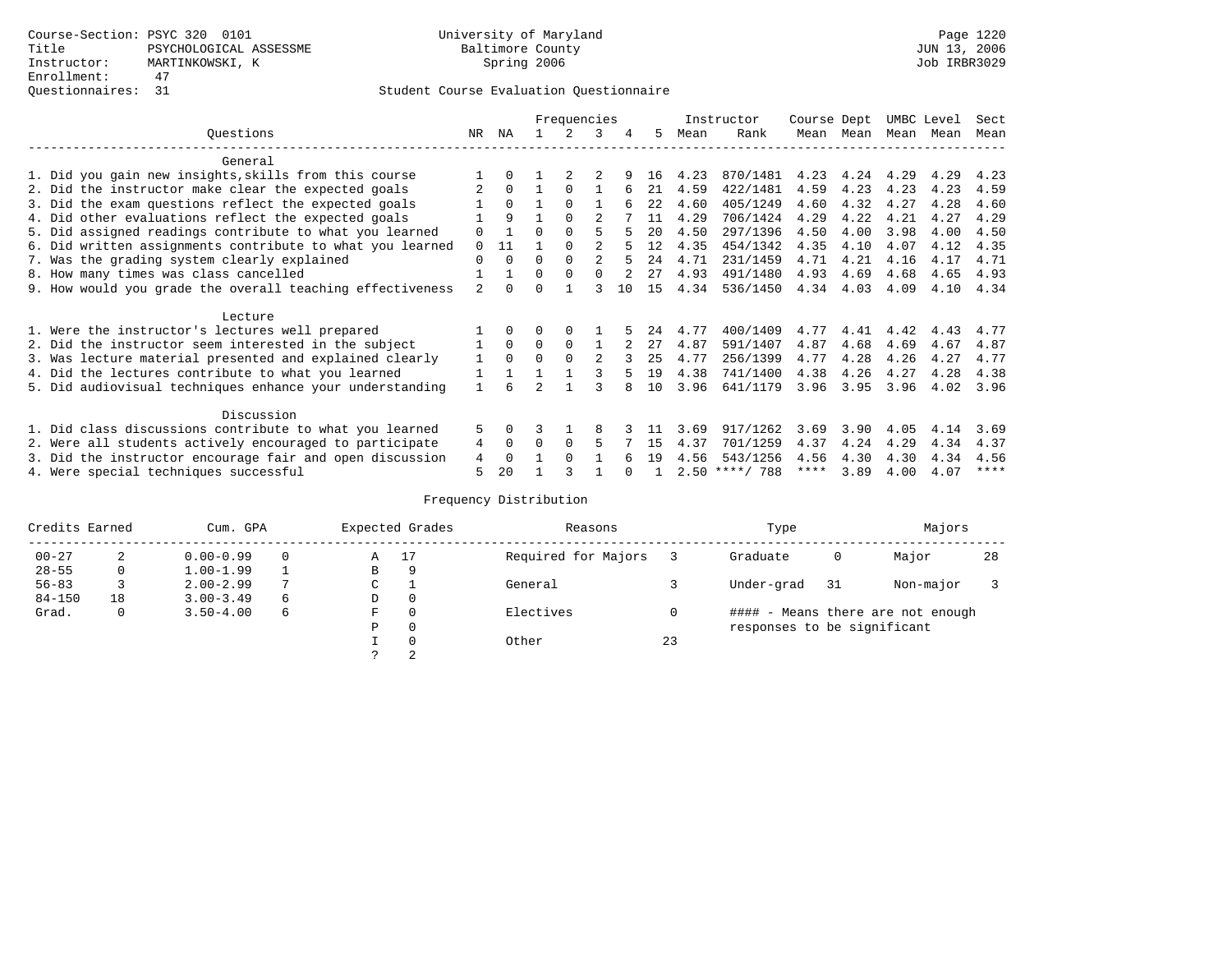| Ouestions<br>$\mathbf{1}$<br>2<br>3<br>5<br>NR NA<br>4<br>Mean<br>Rank<br>Mean Mean<br>Mean Mean<br>General<br>1. Did you gain new insights, skills from this course<br>$\Omega$<br>3<br>4.21<br>896/1481<br>4.32<br>4.24<br>4.29<br>4.29<br>0<br>0<br>1<br>5<br>10<br>$\Omega$<br>$\mathbf 0$<br>2. Did the instructor make clear the expected goals<br>$\mathbf{0}$<br>4.79<br>201/1481<br>4.73<br>4.23<br>4.23<br>4.23<br>$\Omega$<br>0<br>$\overline{4}$<br>15<br>3. Did the exam questions reflect the expected goals<br>$\mathsf 0$<br>$\mathbf 0$<br>$\mathbf{0}$<br>$\mathbf 0$<br>4.95<br>4.85<br>4.32<br>1<br>18<br>85/1249<br>4.27<br>4.28<br>0<br>4. Did other evaluations reflect the expected goals<br>4.22<br>6<br>0<br>1<br>1<br>1<br>10<br>4.54<br>406/1424<br>4.65<br>4.21<br>4.27<br>4.54<br>0<br>5. Did assigned readings contribute to what you learned<br>4<br>$\mathbf{1}$<br>2<br>3<br>4.00<br>4<br>3<br>3.46 1104/1396<br>3.92<br>4.00<br>3.98<br>3.46<br>2<br>6. Did written assignments contribute to what you learned<br>$\mathbf{1}$<br>8<br>$\Omega$<br>$\mathbf{1}$<br>$\mathbf{1}$<br>4.20<br>3<br>5<br>4.20<br>592/1342<br>4.36<br>4.10<br>4.07<br>4.12<br>$\Omega$<br>$\mathbf 0$<br>$\overline{2}$<br>7. Was the grading system clearly explained<br>$\mathbf{1}$<br>$\Omega$<br>$\overline{a}$<br>4.21<br>4.67<br>14<br>4.67<br>276/1459<br>4.67<br>4.16<br>4.17<br>$\Omega$<br>$\Omega$<br>$\Omega$<br>8. How many times was class cancelled<br>$\mathbf{1}$<br>$\Omega$<br>$\Omega$<br>18<br>4.91<br>4.69<br>4.65<br>5.00<br>1/1480<br>4.68<br>$\mathbf{1}$<br>$\Omega$<br>$\mathbf{1}$<br>$\Omega$<br>$\overline{2}$<br>9. How would you grade the overall teaching effectiveness<br>9<br>6<br>4.06<br>808/1450<br>4.01 4.03<br>4.09<br>4.10<br>Lecture | Mean                                                                                                         |
|------------------------------------------------------------------------------------------------------------------------------------------------------------------------------------------------------------------------------------------------------------------------------------------------------------------------------------------------------------------------------------------------------------------------------------------------------------------------------------------------------------------------------------------------------------------------------------------------------------------------------------------------------------------------------------------------------------------------------------------------------------------------------------------------------------------------------------------------------------------------------------------------------------------------------------------------------------------------------------------------------------------------------------------------------------------------------------------------------------------------------------------------------------------------------------------------------------------------------------------------------------------------------------------------------------------------------------------------------------------------------------------------------------------------------------------------------------------------------------------------------------------------------------------------------------------------------------------------------------------------------------------------------------------------------------------------------------------------------------------------------------------------------------------------|--------------------------------------------------------------------------------------------------------------|
|                                                                                                                                                                                                                                                                                                                                                                                                                                                                                                                                                                                                                                                                                                                                                                                                                                                                                                                                                                                                                                                                                                                                                                                                                                                                                                                                                                                                                                                                                                                                                                                                                                                                                                                                                                                                |                                                                                                              |
|                                                                                                                                                                                                                                                                                                                                                                                                                                                                                                                                                                                                                                                                                                                                                                                                                                                                                                                                                                                                                                                                                                                                                                                                                                                                                                                                                                                                                                                                                                                                                                                                                                                                                                                                                                                                |                                                                                                              |
|                                                                                                                                                                                                                                                                                                                                                                                                                                                                                                                                                                                                                                                                                                                                                                                                                                                                                                                                                                                                                                                                                                                                                                                                                                                                                                                                                                                                                                                                                                                                                                                                                                                                                                                                                                                                |                                                                                                              |
|                                                                                                                                                                                                                                                                                                                                                                                                                                                                                                                                                                                                                                                                                                                                                                                                                                                                                                                                                                                                                                                                                                                                                                                                                                                                                                                                                                                                                                                                                                                                                                                                                                                                                                                                                                                                | 4.21                                                                                                         |
|                                                                                                                                                                                                                                                                                                                                                                                                                                                                                                                                                                                                                                                                                                                                                                                                                                                                                                                                                                                                                                                                                                                                                                                                                                                                                                                                                                                                                                                                                                                                                                                                                                                                                                                                                                                                | 4.79                                                                                                         |
|                                                                                                                                                                                                                                                                                                                                                                                                                                                                                                                                                                                                                                                                                                                                                                                                                                                                                                                                                                                                                                                                                                                                                                                                                                                                                                                                                                                                                                                                                                                                                                                                                                                                                                                                                                                                | 4.95                                                                                                         |
|                                                                                                                                                                                                                                                                                                                                                                                                                                                                                                                                                                                                                                                                                                                                                                                                                                                                                                                                                                                                                                                                                                                                                                                                                                                                                                                                                                                                                                                                                                                                                                                                                                                                                                                                                                                                |                                                                                                              |
|                                                                                                                                                                                                                                                                                                                                                                                                                                                                                                                                                                                                                                                                                                                                                                                                                                                                                                                                                                                                                                                                                                                                                                                                                                                                                                                                                                                                                                                                                                                                                                                                                                                                                                                                                                                                |                                                                                                              |
|                                                                                                                                                                                                                                                                                                                                                                                                                                                                                                                                                                                                                                                                                                                                                                                                                                                                                                                                                                                                                                                                                                                                                                                                                                                                                                                                                                                                                                                                                                                                                                                                                                                                                                                                                                                                |                                                                                                              |
|                                                                                                                                                                                                                                                                                                                                                                                                                                                                                                                                                                                                                                                                                                                                                                                                                                                                                                                                                                                                                                                                                                                                                                                                                                                                                                                                                                                                                                                                                                                                                                                                                                                                                                                                                                                                |                                                                                                              |
|                                                                                                                                                                                                                                                                                                                                                                                                                                                                                                                                                                                                                                                                                                                                                                                                                                                                                                                                                                                                                                                                                                                                                                                                                                                                                                                                                                                                                                                                                                                                                                                                                                                                                                                                                                                                |                                                                                                              |
|                                                                                                                                                                                                                                                                                                                                                                                                                                                                                                                                                                                                                                                                                                                                                                                                                                                                                                                                                                                                                                                                                                                                                                                                                                                                                                                                                                                                                                                                                                                                                                                                                                                                                                                                                                                                | 5.00                                                                                                         |
|                                                                                                                                                                                                                                                                                                                                                                                                                                                                                                                                                                                                                                                                                                                                                                                                                                                                                                                                                                                                                                                                                                                                                                                                                                                                                                                                                                                                                                                                                                                                                                                                                                                                                                                                                                                                | 3.85                                                                                                         |
|                                                                                                                                                                                                                                                                                                                                                                                                                                                                                                                                                                                                                                                                                                                                                                                                                                                                                                                                                                                                                                                                                                                                                                                                                                                                                                                                                                                                                                                                                                                                                                                                                                                                                                                                                                                                |                                                                                                              |
|                                                                                                                                                                                                                                                                                                                                                                                                                                                                                                                                                                                                                                                                                                                                                                                                                                                                                                                                                                                                                                                                                                                                                                                                                                                                                                                                                                                                                                                                                                                                                                                                                                                                                                                                                                                                |                                                                                                              |
| 1. Were the instructor's lectures well prepared                                                                                                                                                                                                                                                                                                                                                                                                                                                                                                                                                                                                                                                                                                                                                                                                                                                                                                                                                                                                                                                                                                                                                                                                                                                                                                                                                                                                                                                                                                                                                                                                                                                                                                                                                | 4.58<br>682/1409<br>4.59<br>$\Omega$<br>$\Omega$<br>$\Omega$<br>12<br>4.41<br>4.42<br>4.43<br>4.79<br>0<br>1 |
| 2. Did the instructor seem interested in the subject<br>$\mathsf 0$<br>$\mathbf 0$<br>$\mathbf 0$<br>$\mathbf{0}$<br>4<br>5<br>4.32 1232/1407<br>4.36<br>4.69<br>10<br>4.68<br>4.67                                                                                                                                                                                                                                                                                                                                                                                                                                                                                                                                                                                                                                                                                                                                                                                                                                                                                                                                                                                                                                                                                                                                                                                                                                                                                                                                                                                                                                                                                                                                                                                                            | 4.32                                                                                                         |
| 3. Was lecture material presented and explained clearly<br>$\mathbf 0$<br>0<br>1<br>2<br>5<br>11<br>4.37 723/1399<br>4.43<br>4.28<br>4.26<br>4.27<br>0                                                                                                                                                                                                                                                                                                                                                                                                                                                                                                                                                                                                                                                                                                                                                                                                                                                                                                                                                                                                                                                                                                                                                                                                                                                                                                                                                                                                                                                                                                                                                                                                                                         | 4.37                                                                                                         |
| $\mathbf{1}$<br>4. Did the lectures contribute to what you learned<br>$\mathbf 0$<br>$\mathbf 0$<br>$\mathbf{1}$<br>$\mathbf 0$<br>13<br>4.47<br>624/1400<br>4.44 4.26<br>4.28<br>$\overline{4}$<br>4.27                                                                                                                                                                                                                                                                                                                                                                                                                                                                                                                                                                                                                                                                                                                                                                                                                                                                                                                                                                                                                                                                                                                                                                                                                                                                                                                                                                                                                                                                                                                                                                                       | 4.47                                                                                                         |
| $\Omega$<br>$\overline{a}$<br>5. Did audiovisual techniques enhance your understanding<br>$\Omega$<br>$\overline{a}$<br>$\Omega$<br>12<br>4.59<br>3<br>218/1179<br>4.33 3.95<br>3.96<br>4.02                                                                                                                                                                                                                                                                                                                                                                                                                                                                                                                                                                                                                                                                                                                                                                                                                                                                                                                                                                                                                                                                                                                                                                                                                                                                                                                                                                                                                                                                                                                                                                                                   | 4.59                                                                                                         |
|                                                                                                                                                                                                                                                                                                                                                                                                                                                                                                                                                                                                                                                                                                                                                                                                                                                                                                                                                                                                                                                                                                                                                                                                                                                                                                                                                                                                                                                                                                                                                                                                                                                                                                                                                                                                |                                                                                                              |
| Discussion                                                                                                                                                                                                                                                                                                                                                                                                                                                                                                                                                                                                                                                                                                                                                                                                                                                                                                                                                                                                                                                                                                                                                                                                                                                                                                                                                                                                                                                                                                                                                                                                                                                                                                                                                                                     |                                                                                                              |
| 1. Did class discussions contribute to what you learned<br>0<br>2<br>3.91<br>797/1262<br>4.04<br>3.90<br>4.05<br>4.14<br>8<br>$\Omega$<br>0<br>4<br>5                                                                                                                                                                                                                                                                                                                                                                                                                                                                                                                                                                                                                                                                                                                                                                                                                                                                                                                                                                                                                                                                                                                                                                                                                                                                                                                                                                                                                                                                                                                                                                                                                                          | 3.91                                                                                                         |
| 2. Were all students actively encouraged to participate<br>$\mathbf 0$<br>$\mathbf{1}$<br>2<br>5<br>3.91<br>978/1259<br>4.20<br>4.24<br>4.29<br>8<br>$\mathbf 0$<br>3<br>4.34                                                                                                                                                                                                                                                                                                                                                                                                                                                                                                                                                                                                                                                                                                                                                                                                                                                                                                                                                                                                                                                                                                                                                                                                                                                                                                                                                                                                                                                                                                                                                                                                                  | 3.91                                                                                                         |
| 3. Did the instructor encourage fair and open discussion<br>8<br>$\mathbf 0$<br>$\mathbf 0$<br>$\mathsf 0$<br>$\mathbf{1}$<br>5<br>5<br>4.36<br>704/1256<br>4.30<br>4.32<br>4.30<br>4.34                                                                                                                                                                                                                                                                                                                                                                                                                                                                                                                                                                                                                                                                                                                                                                                                                                                                                                                                                                                                                                                                                                                                                                                                                                                                                                                                                                                                                                                                                                                                                                                                       | 4.36                                                                                                         |
| 8<br>5<br>$\mathbf{1}$<br>$\mathbf{1}$<br>$\overline{a}$<br>4. Were special techniques successful<br>$\mathbf{1}$<br>$\mathbf{1}$<br>3.33<br>671/ 788<br>3.90<br>3.89<br>4.00                                                                                                                                                                                                                                                                                                                                                                                                                                                                                                                                                                                                                                                                                                                                                                                                                                                                                                                                                                                                                                                                                                                                                                                                                                                                                                                                                                                                                                                                                                                                                                                                                  | 4.07 3.33                                                                                                    |
|                                                                                                                                                                                                                                                                                                                                                                                                                                                                                                                                                                                                                                                                                                                                                                                                                                                                                                                                                                                                                                                                                                                                                                                                                                                                                                                                                                                                                                                                                                                                                                                                                                                                                                                                                                                                |                                                                                                              |
| Laboratory                                                                                                                                                                                                                                                                                                                                                                                                                                                                                                                                                                                                                                                                                                                                                                                                                                                                                                                                                                                                                                                                                                                                                                                                                                                                                                                                                                                                                                                                                                                                                                                                                                                                                                                                                                                     |                                                                                                              |
| 1. Did the lab increase understanding of the material<br>0<br>$\Omega$<br>$\Omega$<br>$\Omega$<br>18<br>$5.00$ ****/ 246<br>4.26<br>4.03<br>4.20<br>4.20                                                                                                                                                                                                                                                                                                                                                                                                                                                                                                                                                                                                                                                                                                                                                                                                                                                                                                                                                                                                                                                                                                                                                                                                                                                                                                                                                                                                                                                                                                                                                                                                                                       | ****                                                                                                         |
| 2. Were you provided with adequate background information<br>$\mathbf 0$<br>$\mathbf 0$<br>$\mathbf{0}$<br>$\mathbf 0$<br>18<br>0<br>$5.00$ ****/ 249<br>4.54<br>4.40<br>4.11<br>4.23<br>$\mathbf{1}$                                                                                                                                                                                                                                                                                                                                                                                                                                                                                                                                                                                                                                                                                                                                                                                                                                                                                                                                                                                                                                                                                                                                                                                                                                                                                                                                                                                                                                                                                                                                                                                          | $***$                                                                                                        |
| 3. Were necessary materials available for lab activities<br>18<br>$\mathbf 0$<br>$\mathbf 0$<br>$\mathbf 0$<br>$\mathbf 0$<br>$5.00$ ****/ 242<br>4.42<br>4.36<br>4.36<br>$\Omega$<br>4.40<br>1                                                                                                                                                                                                                                                                                                                                                                                                                                                                                                                                                                                                                                                                                                                                                                                                                                                                                                                                                                                                                                                                                                                                                                                                                                                                                                                                                                                                                                                                                                                                                                                                | ****                                                                                                         |
| 4. Did the lab instructor provide assistance<br>$\Omega$<br>$\mathbf 0$<br>$\mathbf 0$<br>$5.00$ ****/ 240<br>4.52<br>18<br>0<br>$\Omega$<br>4.34<br>4.20<br>3.96<br>$\mathbf{1}$                                                                                                                                                                                                                                                                                                                                                                                                                                                                                                                                                                                                                                                                                                                                                                                                                                                                                                                                                                                                                                                                                                                                                                                                                                                                                                                                                                                                                                                                                                                                                                                                              | $* * * *$                                                                                                    |
| $\Omega$<br>$\Omega$<br>$\Omega$<br>$\Omega$<br>$5.00$ ****/ 217<br>****<br>3.89<br>4.11<br>5. Were requirements for lab reports clearly specified<br>18<br>$\Omega$<br>4.04<br>$\mathbf{1}$                                                                                                                                                                                                                                                                                                                                                                                                                                                                                                                                                                                                                                                                                                                                                                                                                                                                                                                                                                                                                                                                                                                                                                                                                                                                                                                                                                                                                                                                                                                                                                                                   | $***$                                                                                                        |
|                                                                                                                                                                                                                                                                                                                                                                                                                                                                                                                                                                                                                                                                                                                                                                                                                                                                                                                                                                                                                                                                                                                                                                                                                                                                                                                                                                                                                                                                                                                                                                                                                                                                                                                                                                                                |                                                                                                              |
| Seminar                                                                                                                                                                                                                                                                                                                                                                                                                                                                                                                                                                                                                                                                                                                                                                                                                                                                                                                                                                                                                                                                                                                                                                                                                                                                                                                                                                                                                                                                                                                                                                                                                                                                                                                                                                                        |                                                                                                              |
| 1. Were assigned topics relevant to the announced theme<br>18<br>0<br>0<br>0<br>$\Omega$<br>$4.00$ ****/<br>68<br>****<br>4.84<br>1<br>$\Omega$<br>4.49<br>4.70                                                                                                                                                                                                                                                                                                                                                                                                                                                                                                                                                                                                                                                                                                                                                                                                                                                                                                                                                                                                                                                                                                                                                                                                                                                                                                                                                                                                                                                                                                                                                                                                                                | ****                                                                                                         |
| 2. Was the instructor available for individual attention<br>$\Omega$<br>$\Omega$<br>$\Omega$<br>$\Omega$<br>69<br>18<br>$\Omega$<br>$\mathbf{1}$<br>$5.00$ ****/<br>****<br>4.74 4.53 4.66                                                                                                                                                                                                                                                                                                                                                                                                                                                                                                                                                                                                                                                                                                                                                                                                                                                                                                                                                                                                                                                                                                                                                                                                                                                                                                                                                                                                                                                                                                                                                                                                     | $***$                                                                                                        |
|                                                                                                                                                                                                                                                                                                                                                                                                                                                                                                                                                                                                                                                                                                                                                                                                                                                                                                                                                                                                                                                                                                                                                                                                                                                                                                                                                                                                                                                                                                                                                                                                                                                                                                                                                                                                |                                                                                                              |
| Field Work                                                                                                                                                                                                                                                                                                                                                                                                                                                                                                                                                                                                                                                                                                                                                                                                                                                                                                                                                                                                                                                                                                                                                                                                                                                                                                                                                                                                                                                                                                                                                                                                                                                                                                                                                                                     |                                                                                                              |
| 1. Did field experience contribute to what you learned<br>$2.00$ ****/<br>59<br>****<br>5.00<br>4.30<br>18<br>0<br>0<br>1<br>0<br>$\Omega$<br>$\Omega$<br>4.48                                                                                                                                                                                                                                                                                                                                                                                                                                                                                                                                                                                                                                                                                                                                                                                                                                                                                                                                                                                                                                                                                                                                                                                                                                                                                                                                                                                                                                                                                                                                                                                                                                 | ****                                                                                                         |
| $\mathbf 0$<br>$3.00$ ****/<br>51<br>2. Did you clearly understand your evaluation criteria<br>18<br>$\mathbf 0$<br>$\mathbf 0$<br>$\mathbf{1}$<br>$***$ * * *<br>3.00<br>4.00<br>$\Omega$<br>$\mathbf 0$<br>4.13                                                                                                                                                                                                                                                                                                                                                                                                                                                                                                                                                                                                                                                                                                                                                                                                                                                                                                                                                                                                                                                                                                                                                                                                                                                                                                                                                                                                                                                                                                                                                                              | ****                                                                                                         |
|                                                                                                                                                                                                                                                                                                                                                                                                                                                                                                                                                                                                                                                                                                                                                                                                                                                                                                                                                                                                                                                                                                                                                                                                                                                                                                                                                                                                                                                                                                                                                                                                                                                                                                                                                                                                |                                                                                                              |
| Self Paced                                                                                                                                                                                                                                                                                                                                                                                                                                                                                                                                                                                                                                                                                                                                                                                                                                                                                                                                                                                                                                                                                                                                                                                                                                                                                                                                                                                                                                                                                                                                                                                                                                                                                                                                                                                     |                                                                                                              |
| 1. Did self-paced system contribute to what you learned<br>18<br>$\Omega$<br>$\Omega$<br>1<br>$\Omega$<br>55<br>****<br>4.11<br>0<br>$3.00$ ****/<br>4.55<br>4.88                                                                                                                                                                                                                                                                                                                                                                                                                                                                                                                                                                                                                                                                                                                                                                                                                                                                                                                                                                                                                                                                                                                                                                                                                                                                                                                                                                                                                                                                                                                                                                                                                              | ****                                                                                                         |
| 2. Did study questions make clear the expected goal<br>$\mathbf 0$<br>0<br>0<br>5.00<br>31<br>4.14<br>4.75<br>4.67<br>18<br>$\Omega$<br>$\Omega$<br>$\mathbf{1}$<br>$***/$<br>****                                                                                                                                                                                                                                                                                                                                                                                                                                                                                                                                                                                                                                                                                                                                                                                                                                                                                                                                                                                                                                                                                                                                                                                                                                                                                                                                                                                                                                                                                                                                                                                                             | $***$                                                                                                        |
| 3. Were your contacts with the instructor helpful<br>18<br>$\Omega$<br>0<br>0<br>0<br>$5.00$ ****/<br>51<br>****<br>3.89<br>4.65<br>4.88<br>$\Omega$<br>$\mathbf{1}$                                                                                                                                                                                                                                                                                                                                                                                                                                                                                                                                                                                                                                                                                                                                                                                                                                                                                                                                                                                                                                                                                                                                                                                                                                                                                                                                                                                                                                                                                                                                                                                                                           | $***$                                                                                                        |
| $5.00$ ****/<br>4. Was the feedback/tutoring by proctors helpful<br>$\mathbf 0$<br>$\mathbf{0}$<br>0<br>34<br>$***$ * * *<br>3.82<br>4.83<br>18<br>0<br>$\Omega$<br>4.67<br>$\mathbf{1}$                                                                                                                                                                                                                                                                                                                                                                                                                                                                                                                                                                                                                                                                                                                                                                                                                                                                                                                                                                                                                                                                                                                                                                                                                                                                                                                                                                                                                                                                                                                                                                                                       | $***$ * * *                                                                                                  |
| $\Omega$<br>$5.00$ ****/<br>24<br>$***$ * * *<br>4.08<br>5. Were there enough proctors for all the students<br>18<br>$\Omega$<br>$\Omega$<br>$\Omega$<br>4.82<br>4.67<br>$\Omega$<br>$\mathbf{1}$                                                                                                                                                                                                                                                                                                                                                                                                                                                                                                                                                                                                                                                                                                                                                                                                                                                                                                                                                                                                                                                                                                                                                                                                                                                                                                                                                                                                                                                                                                                                                                                              | $* * * *$                                                                                                    |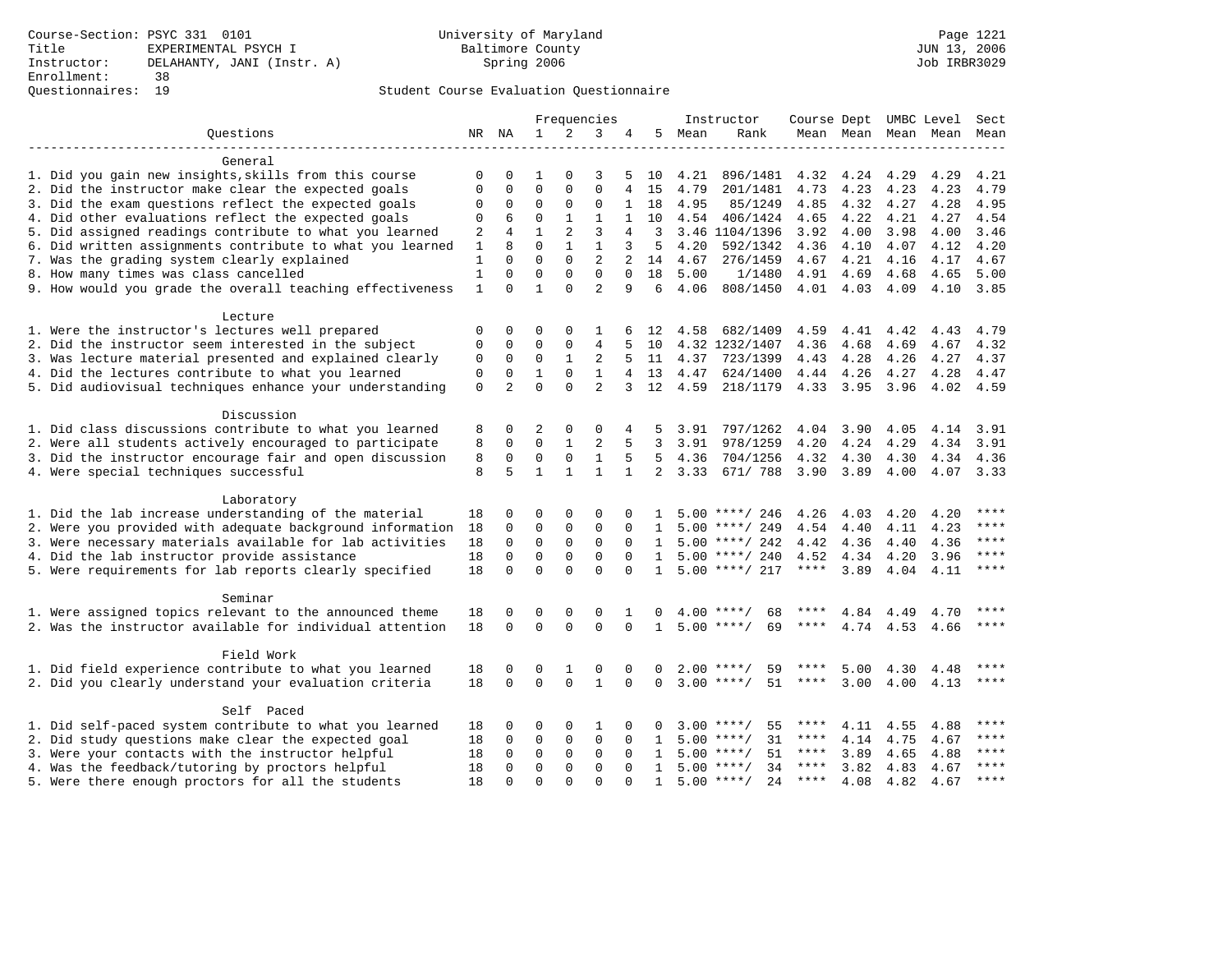| Course-Section: PSYC 331 0101 |                            | University of Maryland                  | Page 1221    |
|-------------------------------|----------------------------|-----------------------------------------|--------------|
| Title                         | EXPERIMENTAL PSYCH I       | Baltimore County                        | JUN 13, 2006 |
| Instructor:                   | DELAHANTY, JANI (Instr. A) | Spring 2006                             | Job IRBR3029 |
| Enrollment:                   | 38                         |                                         |              |
| Ouestionnaires: 19            |                            | Student Course Evaluation Questionnaire |              |

| Credits Earned |   | Cum. GPA      |   | Expected Grades |          | Reasons             |    | Type                        |    | Majors                            |    |
|----------------|---|---------------|---|-----------------|----------|---------------------|----|-----------------------------|----|-----------------------------------|----|
| $00 - 27$      |   | $0.00 - 0.99$ |   | Α               | 13       | Required for Majors |    | Graduate                    | 0  | Major                             | 11 |
| $28 - 55$      |   | $1.00 - 1.99$ |   | В               | 4        |                     |    |                             |    |                                   |    |
| $56 - 83$      | 4 | $2.00 - 2.99$ | 5 | $\sim$<br>◡     |          | General             |    | Under-grad                  | 19 | Non-major                         |    |
| $84 - 150$     | 6 | $3.00 - 3.49$ |   | D               | 0        |                     |    |                             |    |                                   |    |
| Grad.          | 0 | $3.50 - 4.00$ | 2 | F               | 0        | Electives           |    |                             |    | #### - Means there are not enough |    |
|                |   |               |   | Ρ               | 0        |                     |    | responses to be significant |    |                                   |    |
|                |   |               |   |                 | $\Omega$ | Other               | 13 |                             |    |                                   |    |
|                |   |               |   | っ               | 0        |                     |    |                             |    |                                   |    |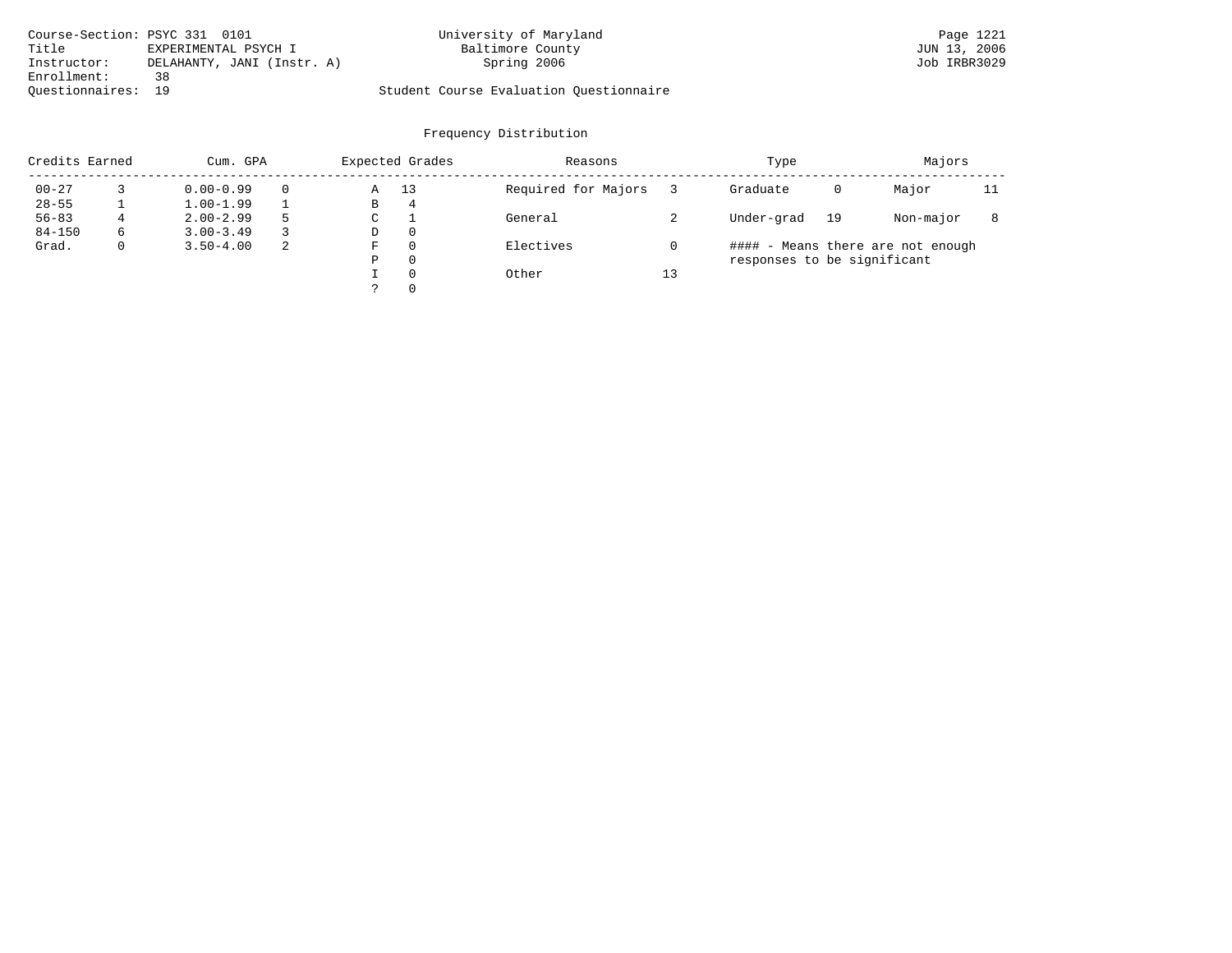|                                                           |              |             |              |              | Frequencies    |                |                |      | Instructor         | Course Dept UMBC Level Sect |      |           |                     |       |
|-----------------------------------------------------------|--------------|-------------|--------------|--------------|----------------|----------------|----------------|------|--------------------|-----------------------------|------|-----------|---------------------|-------|
| Questions                                                 |              | NR NA       | $\mathbf{1}$ | 2            | 3              | 4              | 5              | Mean | Rank               |                             |      |           | Mean Mean Mean Mean | Mean  |
| General                                                   |              |             |              |              |                |                |                |      |                    |                             |      |           |                     |       |
| 1. Did you gain new insights, skills from this course     | 0            | 0           | $\mathbf{1}$ | $\Omega$     | 3              | 5              | 10             | 4.21 | 896/1481           | 4.32                        | 4.24 | 4.29      | 4.29                | 4.21  |
| 2. Did the instructor make clear the expected goals       | $\Omega$     | $\mathbf 0$ | $\mathbf 0$  | $\mathbf{0}$ | $\mathbf 0$    | 4              | 15             | 4.79 | 201/1481           | 4.73                        | 4.23 | 4.23      | 4.23                | 4.79  |
| 3. Did the exam questions reflect the expected goals      | 0            | $\mathsf 0$ | $\mathbf 0$  | $\mathbf{0}$ | 0              | 1              | 18             | 4.95 | 85/1249            | 4.85                        | 4.32 | 4.27      | 4.28                | 4.95  |
| 4. Did other evaluations reflect the expected goals       | 0            | 6           | $\mathbf 0$  | $\mathbf{1}$ | $\mathbf{1}$   | $\mathbf{1}$   | 10             | 4.54 | 406/1424           | 4.65                        | 4.22 | 4.21      | 4.27                | 4.54  |
| 5. Did assigned readings contribute to what you learned   | 2            | 4           | $\mathbf{1}$ | 2            | 3              | 4              | 3              |      | 3.46 1104/1396     | 3.92                        | 4.00 | 3.98      | 4.00                | 3.46  |
| 6. Did written assignments contribute to what you learned | $\mathbf{1}$ | 8           | $\Omega$     | $\mathbf{1}$ | $\mathbf{1}$   | 3              | 5              | 4.20 | 592/1342           | 4.36                        | 4.10 | 4.07      | 4.12                | 4.20  |
| 7. Was the grading system clearly explained               | 1            | $\Omega$    | $\Omega$     | $\Omega$     | $\overline{2}$ | 2              | 14             | 4.67 | 276/1459           | 4.67                        | 4.21 | 4.16      | 4.17                | 4.67  |
| 8. How many times was class cancelled                     | $\mathbf{1}$ | $\Omega$    | $\Omega$     | $\Omega$     | $\Omega$       | $\Omega$       | 18             | 5.00 | 1/1480             | 4.91                        | 4.69 | 4.68      | 4.65                | 5.00  |
| 9. How would you grade the overall teaching effectiveness | 10           | $\Omega$    | $\Omega$     | $\Omega$     | $\overline{2}$ | 5              | 2              | 4.00 | 836/1450           | 4.01 4.03                   |      | 4.09      | 4.10                | 3.85  |
|                                                           |              |             |              |              |                |                |                |      |                    |                             |      |           |                     |       |
| Lecture                                                   |              |             |              |              |                |                |                |      |                    |                             |      |           |                     |       |
| 1. Were the instructor's lectures well prepared           | 14           | 0           | 0            | 0            | 0              | 0              | 5              | 5.00 | 1/1409             | 4.59                        | 4.41 | 4.42      | 4.43                | 4.79  |
| 2. Did the instructor seem interested in the subject      | 15           | $\mathbf 0$ | $\mathbf 0$  | $\mathbf{0}$ | 0              | 0              | 4              |      | $5.00$ ****/1407   | 4.36                        | 4.68 | 4.69      | 4.67                | 4.32  |
| 3. Was lecture material presented and explained clearly   | 15           | 0           | $\mathbf 0$  | 0            | 0              | 0              |                |      | $5.00$ ****/1399   | 4.43                        | 4.28 | 4.26      | 4.27                | 4.37  |
| 4. Did the lectures contribute to what you learned        | 15           | $\mathbf 0$ | $\mathbf 0$  | $\mathbf{0}$ | 0              | $\mathbf{1}$   | 3              |      | $4.75$ ****/1400   | 4.44 4.26                   |      |           | 4.27 4.28           | 4.47  |
| 5. Did audiovisual techniques enhance your understanding  | 15           | $\mathbf 0$ | $\mathbf 0$  | $\Omega$     | $\Omega$       | $\overline{a}$ | 2              |      | $4.50$ ****/1179   | 4.33 3.95                   |      | 3.96      | 4.02                | 4.59  |
| Discussion                                                |              |             |              |              |                |                |                |      |                    |                             |      |           |                     |       |
| 1. Did class discussions contribute to what you learned   | 8            | 0           | 2            | 0            | 0              | 4              | 5              | 3.91 | 797/1262           | 4.04                        | 3.90 | 4.05      | 4.14                | 3.91  |
| 2. Were all students actively encouraged to participate   | 8            | $\mathbf 0$ | 0            | 1            | 2              | 5              | 3              | 3.91 | 978/1259           | 4.20                        | 4.24 | 4.29      | 4.34                | 3.91  |
| 3. Did the instructor encourage fair and open discussion  | 8            | $\mathbf 0$ | $\mathbf 0$  | $\mathbf 0$  | $\mathbf{1}$   | 5              | 5              | 4.36 | 704/1256           | 4.32                        | 4.30 | 4.30      | 4.34                | 4.36  |
| 4. Were special techniques successful                     | 8            | 5           | $\mathbf{1}$ | $\mathbf{1}$ | $\mathbf{1}$   | $\mathbf{1}$   | $\overline{2}$ | 3.33 | 671/ 788           | 3.90 3.89                   |      | 4.00      | 4.07                | 3.33  |
|                                                           |              |             |              |              |                |                |                |      |                    |                             |      |           |                     |       |
| Laboratory                                                |              |             |              |              |                |                |                |      |                    |                             |      |           |                     |       |
| 1. Did the lab increase understanding of the material     | 18           | 0           | $\Omega$     | $\mathbf{0}$ | 0              | $\Omega$       | $\mathbf{1}$   |      | $5.00$ ****/ 246   | 4.26                        | 4.03 | 4.20      | 4.20                | ****  |
| 2. Were you provided with adequate background information | 18           | $\mathbf 0$ | $\mathbf 0$  | $\mathbf{0}$ | 0              | 0              | 1              |      | $5.00$ ****/ 249   | 4.54                        | 4.40 |           | 4.11 4.23           | $***$ |
| 3. Were necessary materials available for lab activities  | 18           | $\mathbf 0$ | $\mathbf 0$  | $\mathbf 0$  | 0              | $\Omega$       | $\mathbf{1}$   |      | $5.00$ ****/ 242   | 4.42                        | 4.36 | 4.40      | 4.36                | ****  |
| 4. Did the lab instructor provide assistance              | 18           | $\Omega$    | $\Omega$     | $\Omega$     | $\Omega$       | $\Omega$       | 1              |      | $5.00$ ****/ 240   | 4.52                        | 4.34 | 4.20      | 3.96                | $***$ |
| 5. Were requirements for lab reports clearly specified    | 18           | $\mathbf 0$ | $\mathbf 0$  | $\Omega$     | $\Omega$       | $\Omega$       | $\mathbf{1}$   |      | $5.00$ ****/ 217   | $***$ * * *                 | 3.89 | 4.04      | 4.11                | ****  |
| Seminar                                                   |              |             |              |              |                |                |                |      |                    |                             |      |           |                     |       |
| 1. Were assigned topics relevant to the announced theme   | 18           | 0           | $\mathbf 0$  | 0            | 0              | 1              | 0              |      | $4.00$ ****/<br>68 | ****                        | 4.84 | 4.49      | 4.70                | ****  |
| 2. Was the instructor available for individual attention  | 18           | $\Omega$    | $\Omega$     | $\Omega$     | $\Omega$       | $\Omega$       | $\mathbf{1}$   |      | 69<br>$5.00$ ****/ | ****                        | 4.74 | 4.53 4.66 |                     | $***$ |
|                                                           |              |             |              |              |                |                |                |      |                    |                             |      |           |                     |       |
| Field Work                                                |              |             |              |              |                |                |                |      |                    |                             |      |           |                     |       |
| 1. Did field experience contribute to what you learned    | 18           | 0           | 0            | 1            | 0              | 0              | 0              |      | $2.00$ ****/<br>59 | ****                        | 5.00 | 4.30      | 4.48                | ****  |
| 2. Did you clearly understand your evaluation criteria    | 18           | $\mathbf 0$ | $\mathbf 0$  | $\mathbf 0$  | $\mathbf{1}$   | $\Omega$       | $\mathbf 0$    |      | 51<br>$3.00$ ****/ | ****                        | 3.00 | 4.00      | 4.13                | ****  |
| Self Paced                                                |              |             |              |              |                |                |                |      |                    |                             |      |           |                     |       |
| 1. Did self-paced system contribute to what you learned   | 18           | 0           | 0            | 0            | 1              | $\Omega$       | 0              |      | $3.00$ ****/<br>55 | ****                        | 4.11 | 4.55      | 4.88                | ****  |
| 2. Did study questions make clear the expected goal       | 18           | $\Omega$    | $\mathbf 0$  | 0            | 0              | $\Omega$       | 1              |      | $5.00$ ****/<br>31 | ****                        | 4.14 | 4.75      | 4.67                | ****  |
| 3. Were your contacts with the instructor helpful         | 18           | $\mathbf 0$ | $\mathbf 0$  | $\mathbf 0$  | 0              | $\Omega$       | $\mathbf{1}$   |      | $5.00$ ****/<br>51 | ****                        | 3.89 | 4.65      | 4.88                | ****  |
| 4. Was the feedback/tutoring by proctors helpful          | 18           | 0           | $\mathbf 0$  | $\mathbf{0}$ | 0              | 0              | 1              |      | $5.00$ ****/<br>34 | $***$ * * *                 | 3.82 | 4.83      | 4.67                | ****  |
| 5. Were there enough proctors for all the students        | 18           | $\Omega$    | $\Omega$     | $\Omega$     | $\Omega$       | $\Omega$       | $\mathbf{1}$   |      | $5.00$ ****/<br>24 | $***$ * * *                 | 4.08 | 4.82      | 4.67                | ****  |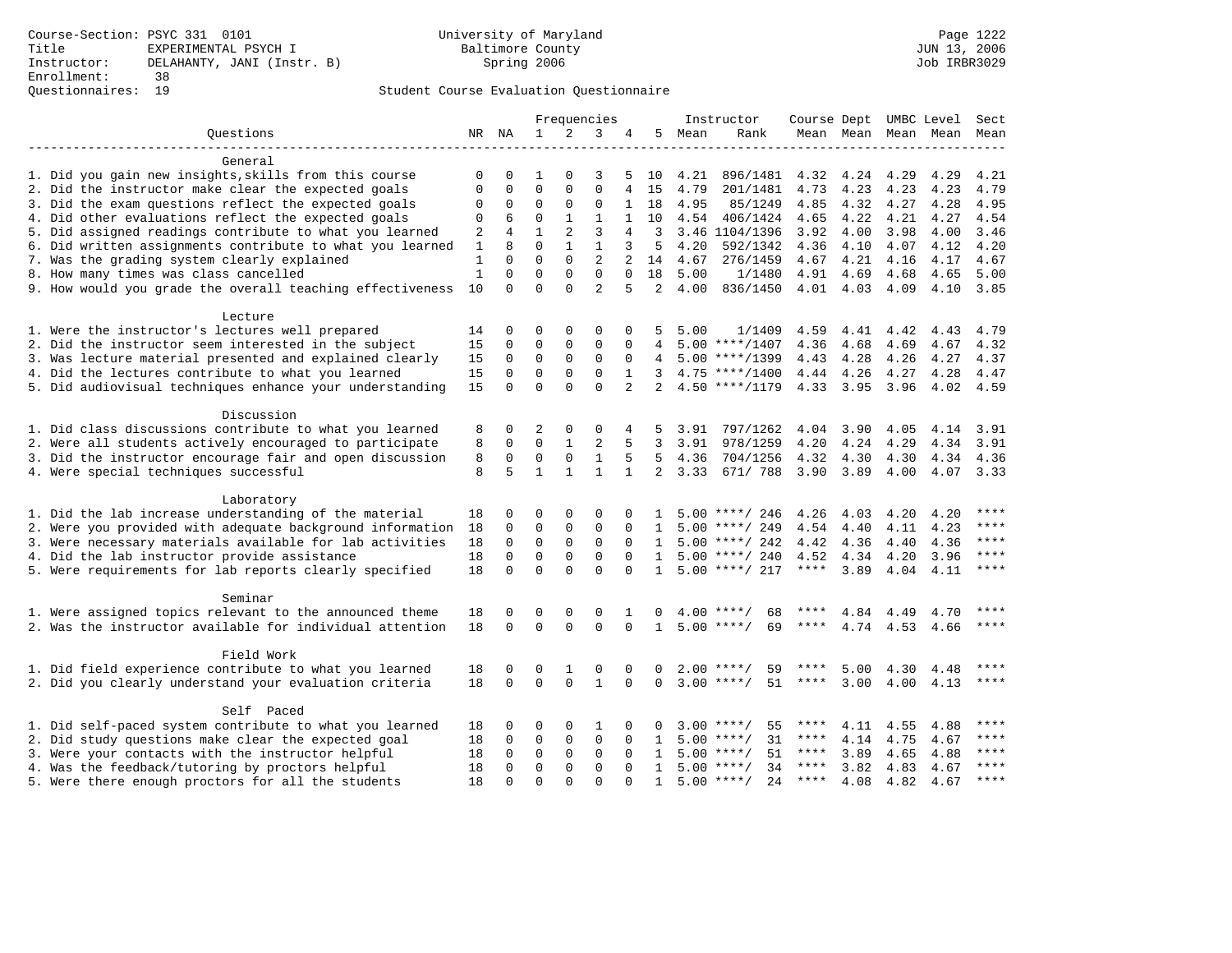| Course-Section: PSYC 331 0101 |                            | University of Maryland                  | Page 1222    |
|-------------------------------|----------------------------|-----------------------------------------|--------------|
| Title                         | EXPERIMENTAL PSYCH I       | Baltimore County                        | JUN 13, 2006 |
| Instructor:                   | DELAHANTY, JANI (Instr. B) | Spring 2006                             | Job IRBR3029 |
| Enrollment:                   | 38                         |                                         |              |
| Ouestionnaires: 19            |                            | Student Course Evaluation Questionnaire |              |

| Credits Earned |   | Cum. GPA      |   | Expected Grades |          | Reasons             |    | Type                        |    | Majors                            |    |
|----------------|---|---------------|---|-----------------|----------|---------------------|----|-----------------------------|----|-----------------------------------|----|
| $00 - 27$      |   | $0.00 - 0.99$ |   | Α               | 13       | Required for Majors |    | Graduate                    | 0  | Major                             | 11 |
| $28 - 55$      |   | $1.00 - 1.99$ |   | В               | 4        |                     |    |                             |    |                                   |    |
| $56 - 83$      | 4 | $2.00 - 2.99$ | 5 | $\sim$<br>◡     |          | General             |    | Under-grad                  | 19 | Non-major                         |    |
| $84 - 150$     | 6 | $3.00 - 3.49$ |   | D               | 0        |                     |    |                             |    |                                   |    |
| Grad.          | 0 | $3.50 - 4.00$ | 2 | F               | 0        | Electives           |    |                             |    | #### - Means there are not enough |    |
|                |   |               |   | Ρ               | 0        |                     |    | responses to be significant |    |                                   |    |
|                |   |               |   |                 | $\Omega$ | Other               | 13 |                             |    |                                   |    |
|                |   |               |   | っ               | 0        |                     |    |                             |    |                                   |    |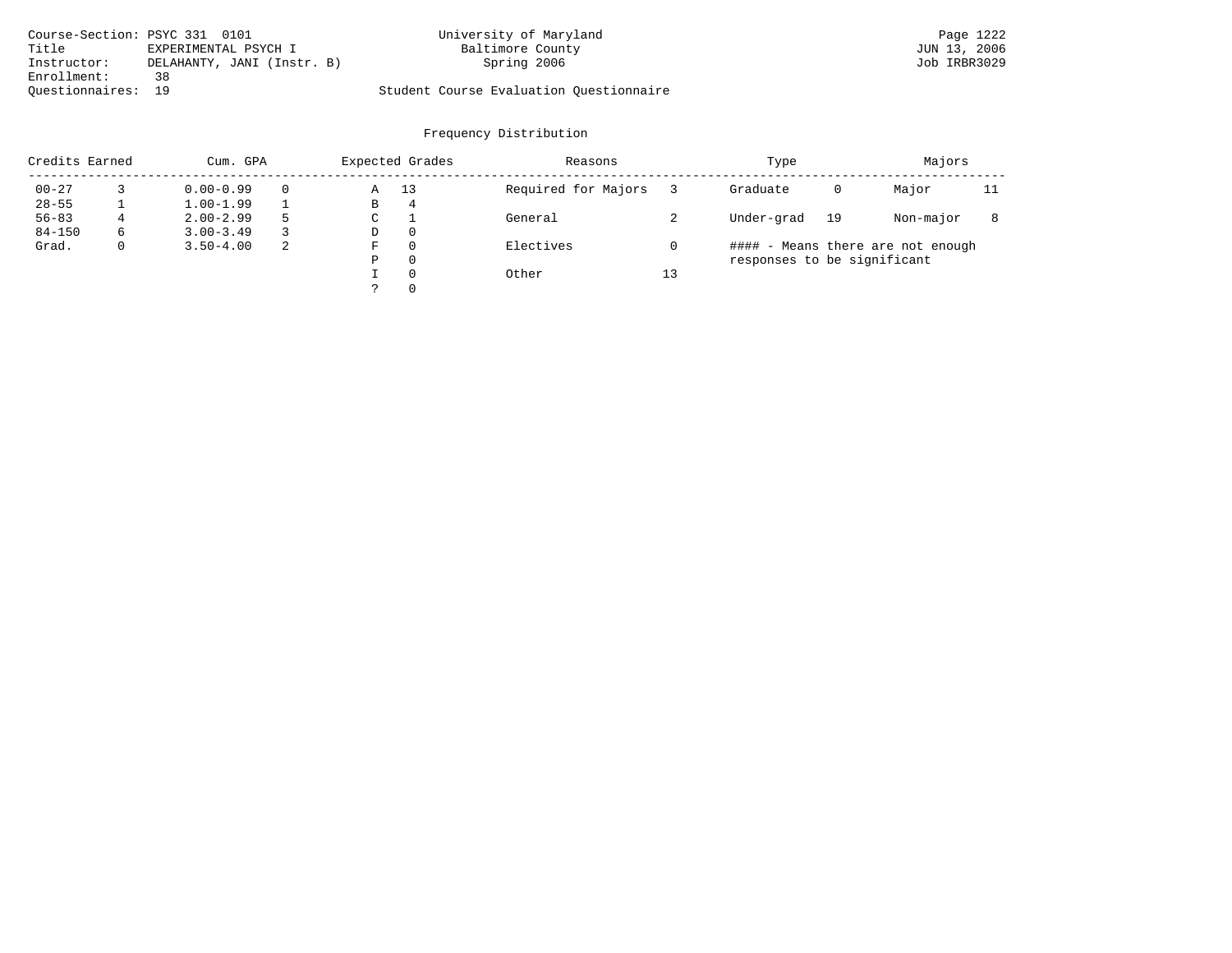|                                                                                                                  |              |             |              |              | Frequencies    |                |                |      | Instructor         | Course Dept UMBC Level Sect |           |           |              |         |
|------------------------------------------------------------------------------------------------------------------|--------------|-------------|--------------|--------------|----------------|----------------|----------------|------|--------------------|-----------------------------|-----------|-----------|--------------|---------|
| Questions                                                                                                        |              | NR NA       | $\mathbf{1}$ | 2            | 3              | 4              | 5              | Mean | Rank               |                             | Mean Mean |           | Mean Mean    | Mean    |
|                                                                                                                  |              |             |              |              |                |                |                |      |                    |                             |           |           |              |         |
| General                                                                                                          |              |             |              |              |                |                |                |      |                    |                             |           |           |              |         |
| 1. Did you gain new insights, skills from this course                                                            | 0            | 0           | 1            | $\Omega$     | 3              | 5              | 10             | 4.21 | 896/1481           | 4.32                        | 4.24      | 4.29      | 4.29         | 4.21    |
| 2. Did the instructor make clear the expected goals                                                              | $\Omega$     | 0           | $\Omega$     | $\Omega$     | $\Omega$       | 4              | 15             | 4.79 | 201/1481           | 4.73                        | 4.23      | 4.23      | 4.23         | 4.79    |
| 3. Did the exam questions reflect the expected goals                                                             | 0            | 0           | $\mathbf 0$  | 0            | $\mathbf 0$    | 1              | 18             | 4.95 | 85/1249            | 4.85                        | 4.32      | 4.27      | 4.28         | 4.95    |
| 4. Did other evaluations reflect the expected goals                                                              | $\Omega$     | 6           | $\Omega$     | $\mathbf{1}$ | $\mathbf{1}$   | $\mathbf{1}$   | 10             | 4.54 | 406/1424           | 4.65                        | 4.22      | 4.21      | 4.27         | 4.54    |
| 5. Did assigned readings contribute to what you learned                                                          | 2            | 4           | $\mathbf{1}$ | 2            | 3              | 4              | 3              |      | 3.46 1104/1396     | 3.92                        | 4.00      | 3.98      | 4.00         | 3.46    |
| 6. Did written assignments contribute to what you learned                                                        | $\mathbf{1}$ | 8           | $\mathbf 0$  | $\mathbf{1}$ | $\mathbf{1}$   | 3              | 5              | 4.20 | 592/1342           | 4.36                        | 4.10      | 4.07      | 4.12         | 4.20    |
| 7. Was the grading system clearly explained                                                                      | $\mathbf{1}$ | $\Omega$    | $\Omega$     | $\Omega$     | $\overline{2}$ | $\overline{a}$ | 14             | 4.67 | 276/1459           | 4.67                        | 4.21      | 4.16      | 4.17         | 4.67    |
| 8. How many times was class cancelled                                                                            | $\mathbf{1}$ | $\Omega$    | $\Omega$     | $\Omega$     | $\Omega$       | $\Omega$       | 18             | 5.00 | 1/1480             | 4.91                        | 4.69      | 4.68      | 4.65         | 5.00    |
| 9. How would you grade the overall teaching effectiveness                                                        | 11           | $\Omega$    | $\Omega$     | $\Omega$     | $\overline{4}$ | 4              | $\Omega$       |      | 3.50 1223/1450     | 4.01 4.03                   |           | 4.09      | 4.10         | 3.85    |
| Lecture                                                                                                          |              |             |              |              |                |                |                |      |                    |                             |           |           |              |         |
| 1. Were the instructor's lectures well prepared                                                                  | 16           | 0           | 0            | $\Omega$     | $\Omega$       | $\Omega$       | 3              |      | $5.00$ ****/1409   | 4.59                        | 4.41      | 4.42      | 4.43         | 4.79    |
| 2. Did the instructor seem interested in the subject                                                             | 16           | $\mathbf 0$ | $\mathbf 0$  | 0            | $\mathbf 0$    | $\mathbf 0$    | 3              |      | $5.00$ ****/1407   | 4.36                        | 4.68      | 4.69      | 4.67         | 4.32    |
| 3. Was lecture material presented and explained clearly                                                          | 16           | $\mathbf 0$ | $\mathbf 0$  | 0            | $\mathbf 0$    | $\mathbf 0$    | 3              |      | $5.00$ ****/1399   | 4.43                        | 4.28      | 4.26      | 4.27         | 4.37    |
| 4. Did the lectures contribute to what you learned                                                               | 16           | $\mathbf 0$ | $\mathbf 0$  | $\mathbf 0$  | $\mathbf 0$    | 1              | 2              |      | $4.67$ ****/1400   | 4.44 4.26                   |           | 4.27      | 4.28         | 4.47    |
| 5. Did audiovisual techniques enhance your understanding                                                         | 16           | $\Omega$    | $\Omega$     | $\Omega$     | $\Omega$       | $\overline{a}$ | $\mathbf{1}$   |      | $4.33$ ****/1179   | 4.33 3.95                   |           | 3.96      | 4.02         | 4.59    |
|                                                                                                                  |              |             |              |              |                |                |                |      |                    |                             |           |           |              |         |
| Discussion                                                                                                       |              |             |              |              |                |                |                |      |                    |                             |           |           |              |         |
| 1. Did class discussions contribute to what you learned                                                          | 8            | 0           | 2            | $\Omega$     | 0              | 4              | 5              | 3.91 | 797/1262           | 4.04                        | 3.90      | 4.05      | 4.14         | 3.91    |
| 2. Were all students actively encouraged to participate                                                          | 8            | $\mathbf 0$ | $\mathbf 0$  | $\mathbf{1}$ | 2              | 5              | 3              | 3.91 | 978/1259           | 4.20                        | 4.24      | 4.29      | 4.34         | 3.91    |
| 3. Did the instructor encourage fair and open discussion                                                         | 8            | 0           | $\mathbf 0$  | 0            | $\mathbf{1}$   | 5              | 5              | 4.36 | 704/1256           | 4.32                        | 4.30      | 4.30      | 4.34         | 4.36    |
| 4. Were special techniques successful                                                                            | 8            | 5           | $\mathbf{1}$ | $\mathbf{1}$ | $\mathbf{1}$   | $\mathbf{1}$   | $\overline{2}$ | 3.33 | 671/ 788           | 3.90                        | 3.89      | 4.00      | 4.07         | 3.33    |
| Laboratory                                                                                                       |              |             |              |              |                |                |                |      |                    |                             |           |           |              |         |
| 1. Did the lab increase understanding of the material                                                            | 18           | $\Omega$    | $\Omega$     | $\Omega$     | $\Omega$       | $\Omega$       | 1              |      | $5.00$ ****/ 246   | 4.26                        | 4.03      | 4.20      | 4.20         | ****    |
| 2. Were you provided with adequate background information                                                        | 18           | $\Omega$    | $\Omega$     | $\Omega$     | $\mathbf 0$    | $\Omega$       | 1              |      | $5.00$ ****/ 249   | 4.54                        | 4.40      | 4.11      | 4.23         | $***$   |
| 3. Were necessary materials available for lab activities                                                         | 18           | $\mathbf 0$ | $\mathbf{0}$ | $\mathsf 0$  | $\mathsf 0$    | $\Omega$       | $\mathbf{1}$   |      | $5.00$ ****/ 242   | 4.42                        | 4.36      | 4.40      | 4.36         | $***$   |
| 4. Did the lab instructor provide assistance                                                                     | 18           | $\mathbf 0$ | $\mathbf 0$  | $\mathbf 0$  | $\mathbf 0$    | $\Omega$       | $\mathbf{1}$   |      | $5.00$ ****/ 240   | 4.52                        | 4.34      | 4.20      | 3.96         | ****    |
| 5. Were requirements for lab reports clearly specified                                                           | 18           | $\Omega$    | $\Omega$     | $\Omega$     | $\Omega$       | $\Omega$       | $\mathbf{1}$   |      | $5.00$ ****/ 217   | $***$ * * *                 | 3.89      | 4.04      | 4.11         | ****    |
|                                                                                                                  |              |             |              |              |                |                |                |      |                    |                             |           |           |              |         |
| Seminar                                                                                                          |              |             |              |              |                |                |                |      |                    |                             |           |           |              |         |
| 1. Were assigned topics relevant to the announced theme                                                          | 18           | 0           | 0            | 0            | 0              | 1              | 0              | 4.00 | 68                 |                             | 4.84      | 4.49      | 4.70         | ****    |
| 2. Was the instructor available for individual attention                                                         | 18           | 0           | $\mathbf 0$  | $\Omega$     | $\mathbf 0$    | $\mathbf 0$    | $\mathbf{1}$   |      | 69<br>$5.00$ ****/ | ****                        |           | 4.74 4.53 | 4.66         | $***$   |
| Field Work                                                                                                       |              |             |              |              |                |                |                |      |                    |                             |           |           |              |         |
|                                                                                                                  |              | 0           | 0            | 1            | $\Omega$       | $\Omega$       | 0              |      | $2.00$ ****/<br>59 | ****                        | 5.00      | 4.30      |              | ****    |
| 1. Did field experience contribute to what you learned<br>2. Did you clearly understand your evaluation criteria | 18<br>18     | $\Omega$    | $\Omega$     | $\Omega$     | $\mathbf{1}$   | $\Omega$       | 0              |      | $3.00$ ****/<br>51 | $***$ * * *                 | 3.00      | 4.00      | 4.48<br>4.13 | ****    |
|                                                                                                                  |              |             |              |              |                |                |                |      |                    |                             |           |           |              |         |
| Self Paced                                                                                                       |              |             |              |              |                |                |                |      |                    |                             |           |           |              |         |
| 1. Did self-paced system contribute to what you learned                                                          | 18           | 0           | 0            | 0            | 1              | 0              | 0              |      | 55<br>$3.00$ ****/ | ****                        | 4.11      | 4.55      | 4.88         |         |
| 2. Did study questions make clear the expected goal                                                              | 18           | 0           | $\mathbf 0$  | 0            | $\mathsf 0$    | $\mathbf 0$    | 1              | 5.00 | 31<br>$***/$       | ****                        | 4.14      | 4.75      | 4.67         | ****    |
| 3. Were your contacts with the instructor helpful                                                                | 18           | 0           | $\mathbf 0$  | $\mathbf 0$  | $\mathbf 0$    | $\Omega$       | 1              |      | 51<br>$5.00$ ****/ | ****                        | 3.89      | 4.65      | 4.88         | ****    |
| 4. Was the feedback/tutoring by proctors helpful                                                                 | 18           | $\Omega$    | $\Omega$     | $\Omega$     | $\Omega$       | $\Omega$       | $\mathbf{1}$   |      | 34<br>$5.00$ ****/ | ****                        | 3.82      | 4.83      | 4.67         | ****    |
| 5. Were there enough proctors for all the students                                                               | 18           | $\Omega$    | $\Omega$     | $\Omega$     | $\Omega$       | $\Omega$       | $\mathbf{1}$   |      | 24<br>$5.00$ ****/ | **** $4.08$                 |           | 4.82      | 4.67         | $***$ * |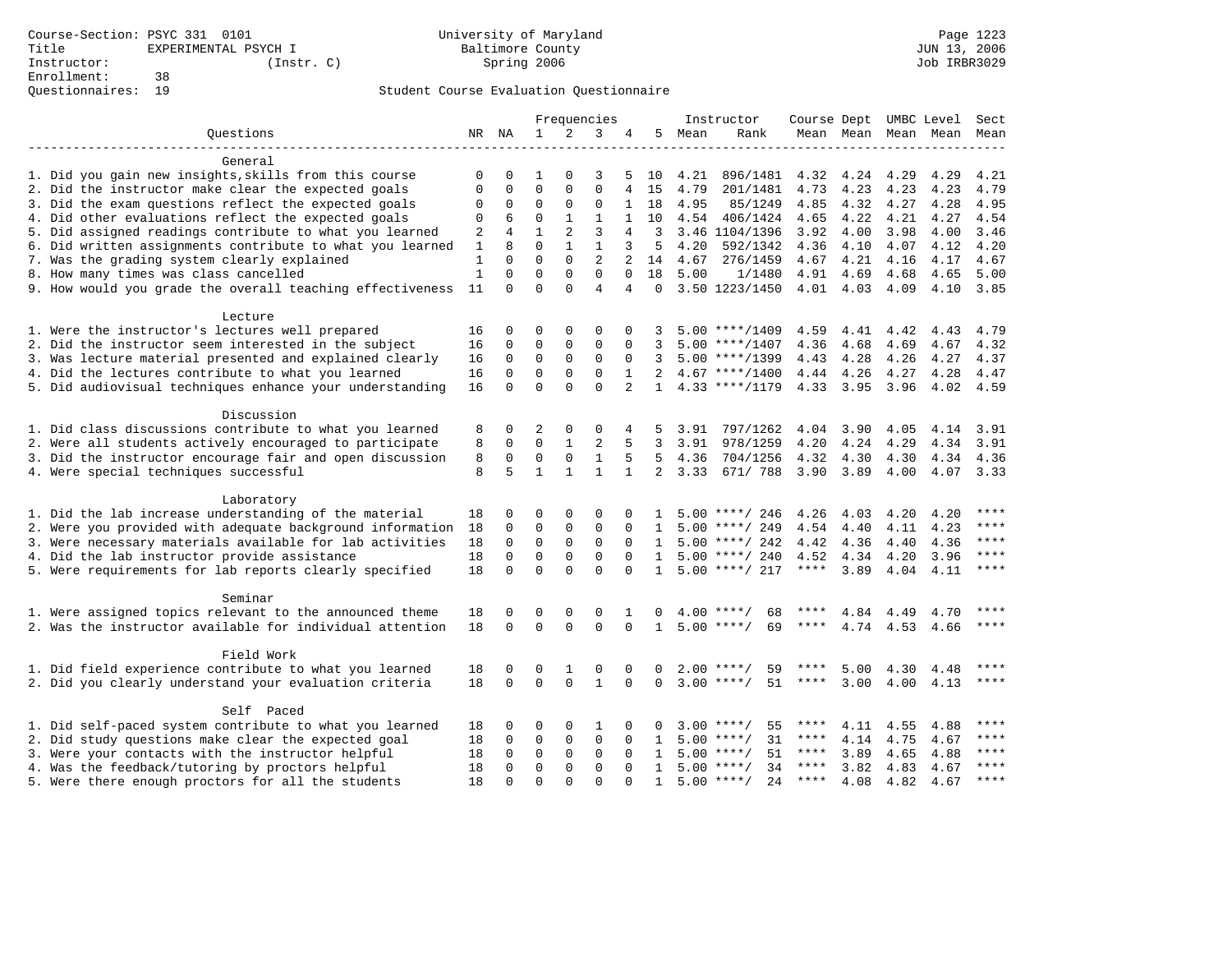| Course-Section: PSYC 331 0101 |                      | University of Maryland                  | Page 1223    |
|-------------------------------|----------------------|-----------------------------------------|--------------|
| Title                         | EXPERIMENTAL PSYCH I | Baltimore County                        | JUN 13, 2006 |
| Instructor:                   | Instr. C)            | Spring 2006                             | Job IRBR3029 |
| Enrollment:                   | 38                   |                                         |              |
| Ouestionnaires: 19            |                      | Student Course Evaluation Questionnaire |              |

| Credits Earned |   | Cum. GPA      |   |             | Expected Grades | Reasons             |    | Type                        |    | Majors                            |    |
|----------------|---|---------------|---|-------------|-----------------|---------------------|----|-----------------------------|----|-----------------------------------|----|
| $00 - 27$      |   | $0.00 - 0.99$ |   | Α           | 13              | Required for Majors |    | Graduate                    | 0  | Major                             | 11 |
| $28 - 55$      |   | $1.00 - 1.99$ |   | В           | 4               |                     |    |                             |    |                                   |    |
| $56 - 83$      | 4 | $2.00 - 2.99$ |   | $\sim$<br>◡ |                 | General             |    | Under-grad                  | 19 | Non-major                         |    |
| $84 - 150$     | 6 | $3.00 - 3.49$ |   | D           | 0               |                     |    |                             |    |                                   |    |
| Grad.          | 0 | $3.50 - 4.00$ | 2 | F           | 0               | Electives           | 0  |                             |    | #### - Means there are not enough |    |
|                |   |               |   | Ρ           | 0               |                     |    | responses to be significant |    |                                   |    |
|                |   |               |   |             | $\Omega$        | Other               | 13 |                             |    |                                   |    |
|                |   |               |   |             | 0               |                     |    |                             |    |                                   |    |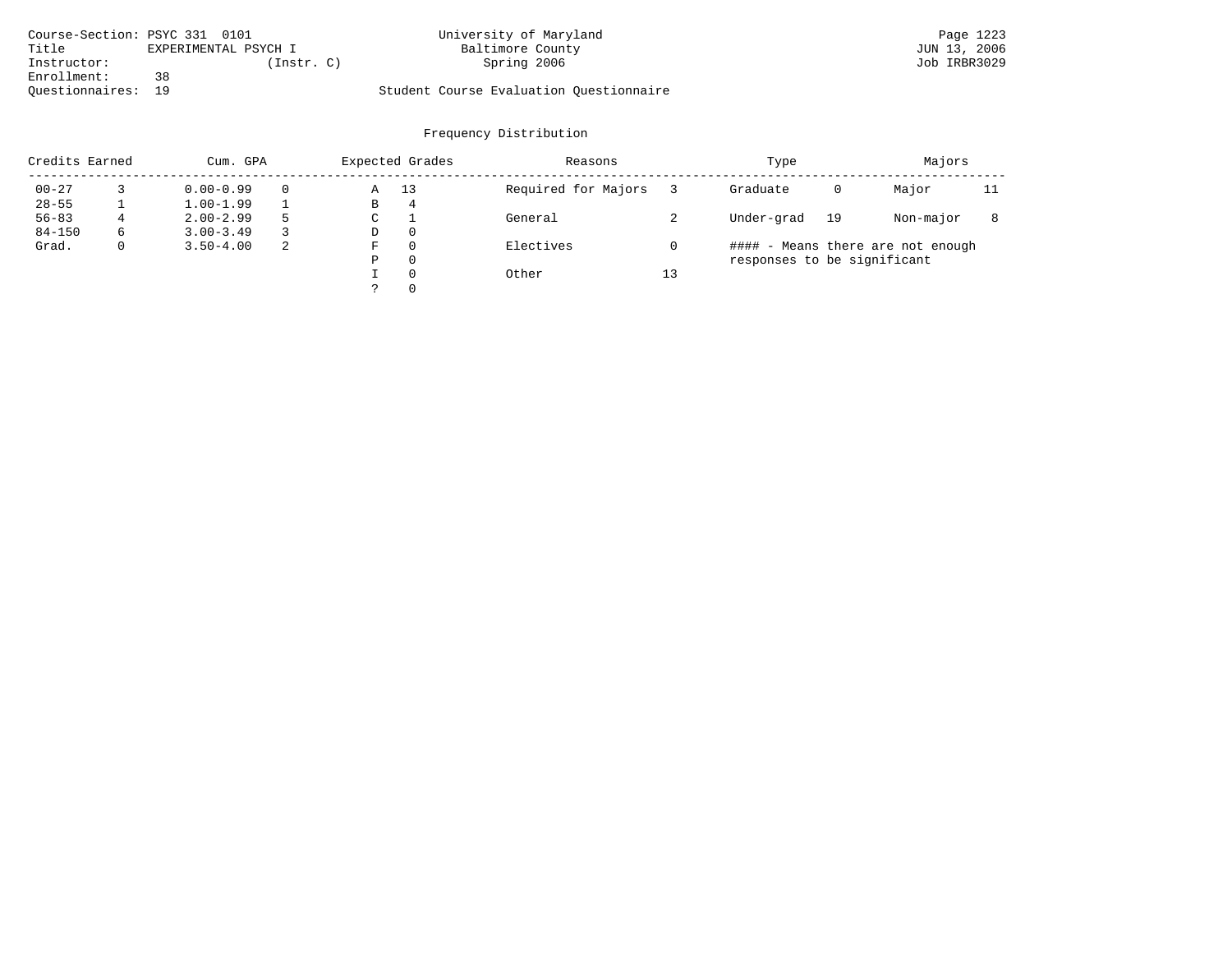### Questionnaires: 34 Student Course Evaluation Questionnaire

|                                                           |              |                |                | Frequencies    |                |              |    |      | Instructor         | Course Dept |      |      | UMBC Level               | Sect        |
|-----------------------------------------------------------|--------------|----------------|----------------|----------------|----------------|--------------|----|------|--------------------|-------------|------|------|--------------------------|-------------|
| Ouestions                                                 | NR           | ΝA             | $\mathbf{1}$   | 2              | 3              | 4            | 5. | Mean | Rank               |             |      |      | Mean Mean Mean Mean Mean |             |
| General                                                   |              |                |                |                |                |              |    |      |                    |             |      |      |                          |             |
| 1. Did you gain new insights, skills from this course     | 0            | O              | O              |                | 4              |              | 24 | 4.53 | 531/1481           | 4.32        | 4.24 | 4.29 | 4.29                     | 4.53        |
| 2. Did the instructor make clear the expected goals       | 0            | 0              | O              | 1              | $\Omega$       |              | 28 | 4.76 | 219/1481           | 4.73        | 4.23 | 4.23 | 4.23                     | 4.76        |
| 3. Did the exam questions reflect the expected goals      |              | $\Omega$       | $\Omega$       | $\Omega$       | $\Omega$       |              | 28 | 4.85 | 178/1249           | 4.85        | 4.32 | 4.27 | 4.28                     | 4.85        |
| 4. Did other evaluations reflect the expected goals       | 0            | $\Omega$       | $\Omega$       | $\Omega$       | $\mathbf{1}$   |              | 30 | 4.85 | 157/1424           | 4.65        | 4.22 | 4.21 | 4.27                     | 4.85        |
| 5. Did assigned readings contribute to what you learned   | 0            |                | $\overline{2}$ | $\Omega$       | $\overline{4}$ | 4            | 22 | 4.38 | 403/1396           | 3.92        | 4.00 | 3.98 | 4.00                     | 4.38        |
| 6. Did written assignments contribute to what you learned | $\mathbf 0$  | 3              |                |                | ς              |              | 19 | 4.35 | 454/1342           | 4.36        | 4.10 | 4.07 | 4.12                     | 4.35        |
| 7. Was the grading system clearly explained               | 0            | $\Omega$       | $\mathbf{1}$   | $\Omega$       | $\Omega$       | 5            | 28 | 4.74 | 210/1459           | 4.67        | 4.21 | 4.16 | 4.17                     | 4.74        |
| 8. How many times was class cancelled                     | 0            | $\Omega$       | $\Omega$       | $\Omega$       | $\Omega$       | 9            | 25 | 4.74 | 896/1480           | 4.91        | 4.69 | 4.68 | 4.65                     | 4.74        |
| 9. How would you grade the overall teaching effectiveness | $\mathbf{1}$ | $\overline{a}$ | $\Omega$       | $\Omega$       | $\mathbf{1}$   | 9            | 21 | 4.65 | 231/1450           | 4.01        | 4.03 | 4.09 | 4.10                     | 4.03        |
| Lecture                                                   |              |                |                |                |                |              |    |      |                    |             |      |      |                          |             |
| 1. Were the instructor's lectures well prepared           | 0            | $\Omega$       | O              | $\Omega$       |                |              | 32 | 4.91 | 169/1409           | 4.59        | 4.41 | 4.42 | 4.43                     | 4.44        |
| 2. Did the instructor seem interested in the subject      | 0            | $\Omega$       | $\Omega$       | $\mathbf 0$    | $\mathbf 0$    |              | 33 | 4.97 | 150/1407           | 4.36        | 4.68 | 4.69 | 4.67                     | 4.24        |
| 3. Was lecture material presented and explained clearly   | 0            | $\mathbf 0$    | $\Omega$       | $\Omega$       | $\mathbf{1}$   | 4            | 29 | 4.82 | 195/1399           | 4.43        | 4.28 | 4.26 | 4.27                     | 4.69        |
| 4. Did the lectures contribute to what you learned        | 0            | 1              | $\Omega$       | $\mathbf 0$    | $\mathbf{1}$   | 1            | 31 | 4.91 | 146/1400           | 4.44        | 4.26 | 4.27 | 4.28                     | 4.61        |
| 5. Did audiovisual techniques enhance your understanding  | $\mathbf 0$  | ζ              | $\mathbf{1}$   | $\Omega$       | $\mathfrak{D}$ | 10           | 18 | 4.42 | 331/1179           | 4.33        | 3.95 | 3.96 | 4.02                     | 4.42        |
| Discussion                                                |              |                |                |                |                |              |    |      |                    |             |      |      |                          |             |
| 1. Did class discussions contribute to what you learned   | 8            | $\Omega$       |                |                |                |              | 13 | 4.12 | 666/1262           | 4.04        | 3.90 | 4.05 | 4.14                     | 4.12        |
| 2. Were all students actively encouraged to participate   | 8            | $\mathbf 0$    | $\Omega$       | $\Omega$       | $\overline{a}$ | 4            | 20 | 4.69 | 422/1259           | 4.20        | 4.24 | 4.29 | 4.34                     | 4.69        |
| 3. Did the instructor encourage fair and open discussion  | 8            | $\mathbf 0$    | $\mathbf 1$    | 0              | 3              | 4            | 18 | 4.46 | 614/1256           | 4.32        | 4.30 | 4.30 | 4.34                     | 4.46        |
| 4. Were special techniques successful                     | 8            | 5              | $\overline{a}$ | $\Omega$       | $\overline{4}$ | 3            | 12 | 4.10 | 372/ 788           | 3.90        | 3.89 | 4.00 | 4.07                     | 4.10        |
| Laboratory                                                |              |                |                |                |                |              |    |      |                    |             |      |      |                          |             |
| 1. Did the lab increase understanding of the material     | 22           | $\Omega$       |                | $\overline{2}$ |                |              |    | 3.92 | 178/ 246           | 4.26        | 4.03 | 4.20 | 4.20                     | 3.92        |
| 2. Were you provided with adequate background information | 22           | 0              | $\mathbf 0$    | $\mathbf 0$    | $\overline{2}$ | 3            |    | 4.42 | 99/ 249            | 4.54        | 4.40 | 4.11 | 4.23                     | 4.42        |
| 3. Were necessary materials available for lab activities  | 22           |                | $\Omega$       | $\mathbf{1}$   | 1              |              |    | 4.36 | 152/242            | 4.42        | 4.36 | 4.40 | 4.36                     | 4.36        |
| 4. Did the lab instructor provide assistance              | 22           | $\mathbf 0$    | $\Omega$       | 2              | $\mathbf{1}$   | $\Omega$     | 9  | 4.33 | 137/ 240           | 4.52        | 4.34 | 4.20 | 3.96                     | 4.33        |
| 5. Were requirements for lab reports clearly specified    | 22           |                | $\Omega$       | $\Omega$       | $\mathbf{1}$   | $\Omega$     | 4  |      | $4.60$ ****/ 217   | $***$ * *   | 3.89 | 4.04 | 4.11                     | $***$ * * * |
| Self Paced                                                |              |                |                |                |                |              |    |      |                    |             |      |      |                          |             |
| 1. Did self-paced system contribute to what you learned   | 33           |                | U              | ∩              | $\Omega$       | <sup>0</sup> |    |      | $5.00$ ****/<br>55 | ****        | 4.11 | 4.55 | 4.88                     | $***$ * * * |

| Credits Earned |   | Cum. GPA      |    | Expected Grades |             | Reasons             |    | Type                        |    | Majors                            |    |
|----------------|---|---------------|----|-----------------|-------------|---------------------|----|-----------------------------|----|-----------------------------------|----|
| $00 - 27$      |   | $0.00 - 0.99$ |    | A               | 20          | Required for Majors |    | Graduate                    | 0  | Major                             | 22 |
| $28 - 55$      |   | $1.00 - 1.99$ |    | B               | 6           |                     |    |                             |    |                                   |    |
| $56 - 83$      | 4 | $2.00 - 2.99$ | 9  | C.              | 5           | General             |    | Under-grad                  | 34 | Non-major                         | 12 |
| $84 - 150$     | 8 | $3.00 - 3.49$ | 10 | D               | 0           |                     |    |                             |    |                                   |    |
| Grad.          | 0 | $3.50 - 4.00$ |    | F               | $\Omega$    | Electives           |    |                             |    | #### - Means there are not enough |    |
|                |   |               |    | P               | $\mathbf 0$ |                     |    | responses to be significant |    |                                   |    |
|                |   |               |    |                 |             | Other               | 30 |                             |    |                                   |    |
|                |   |               |    |                 |             |                     |    |                             |    |                                   |    |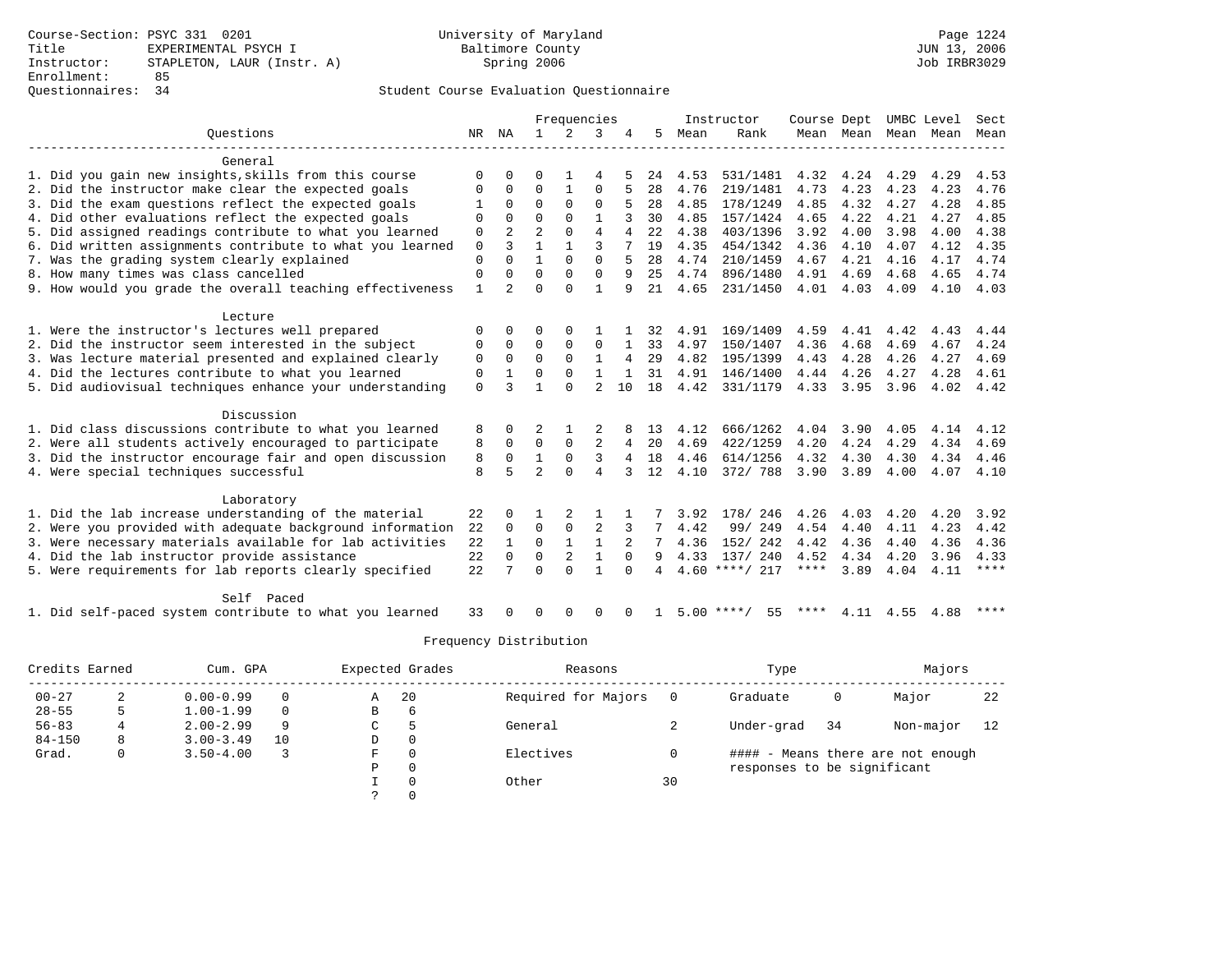### Questionnaires: 34 Student Course Evaluation Questionnaire

|                                                           |             |                |                |                | Frequencies    |              |                |      | Instructor         | Course Dept |      |      | UMBC Level               | Sect        |
|-----------------------------------------------------------|-------------|----------------|----------------|----------------|----------------|--------------|----------------|------|--------------------|-------------|------|------|--------------------------|-------------|
| Ouestions                                                 | NR          | ΝA             | $\mathbf{1}$   | 2              | 3              | 4            | 5.             | Mean | Rank               |             |      |      | Mean Mean Mean Mean Mean |             |
| General                                                   |             |                |                |                |                |              |                |      |                    |             |      |      |                          |             |
| 1. Did you gain new insights, skills from this course     | 0           | O              | O              |                | 4              |              | 24             | 4.53 | 531/1481           | 4.32        | 4.24 | 4.29 | 4.29                     | 4.53        |
| 2. Did the instructor make clear the expected goals       | 0           | 0              | O              | 1              | 0              |              | 28             | 4.76 | 219/1481           | 4.73        | 4.23 | 4.23 | 4.23                     | 4.76        |
| 3. Did the exam questions reflect the expected goals      | 1           | $\Omega$       | $\Omega$       | $\Omega$       | $\Omega$       |              | 28             | 4.85 | 178/1249           | 4.85        | 4.32 | 4.27 | 4.28                     | 4.85        |
| 4. Did other evaluations reflect the expected goals       | 0           | $\Omega$       | $\Omega$       | $\Omega$       | $\mathbf{1}$   |              | 30             | 4.85 | 157/1424           | 4.65        | 4.22 | 4.21 | 4.27                     | 4.85        |
| 5. Did assigned readings contribute to what you learned   | 0           |                | $\overline{2}$ | $\Omega$       | $\overline{4}$ | 4            | 22             | 4.38 | 403/1396           | 3.92        | 4.00 | 3.98 | 4.00                     | 4.38        |
| 6. Did written assignments contribute to what you learned | $\mathbf 0$ | 3              |                |                | ς              |              | 19             | 4.35 | 454/1342           | 4.36        | 4.10 | 4.07 | 4.12                     | 4.35        |
| 7. Was the grading system clearly explained               | 0           | $\Omega$       | $\mathbf{1}$   | $\Omega$       | $\Omega$       | 5            | 28             | 4.74 | 210/1459           | 4.67        | 4.21 | 4.16 | 4.17                     | 4.74        |
| 8. How many times was class cancelled                     | $\mathbf 0$ | $\Omega$       | $\Omega$       | $\Omega$       | $\mathbf{0}$   | 9            | 25             | 4.74 | 896/1480           | 4.91        | 4.69 | 4.68 | 4.65                     | 4.74        |
| 9. How would you grade the overall teaching effectiveness | 20          | $\overline{a}$ | $\overline{a}$ | $\Omega$       | 4              | 4            | $\mathfrak{D}$ |      | 3.33 1285/1450     | 4.01        | 4.03 | 4.09 | 4.10                     | 4.03        |
| Lecture                                                   |             |                |                |                |                |              |                |      |                    |             |      |      |                          |             |
| 1. Were the instructor's lectures well prepared           | 25          | $\Omega$       |                |                |                |              |                |      | 3.78 1245/1409     | 4.59        | 4.41 | 4.42 | 4.43                     | 4.44        |
| 2. Did the instructor seem interested in the subject      | 25          | $\Omega$       | $\mathbf{1}$   | $\mathbf{1}$   | 3              | 3            |                |      | 3.22 1387/1407     | 4.36        | 4.68 | 4.69 | 4.67                     | 4.24        |
| 3. Was lecture material presented and explained clearly   | 26          | $\Omega$       | $\mathbf 0$    | 2              | $\mathbf{1}$   |              |                |      | $3.75$ ****/1399   | 4.43        | 4.28 | 4.26 | 4.27                     | 4.69        |
| 4. Did the lectures contribute to what you learned        | 27          | $\mathbf{1}$   | $\mathbf 0$    | $\mathbf 0$    | $\overline{2}$ | 2            | 2              |      | $4.00$ ****/1400   | 4.44        | 4.26 | 4.27 | 4.28                     | 4.61        |
| 5. Did audiovisual techniques enhance your understanding  | 26          | 5              | $\mathbf{1}$   | $\Omega$       | $\mathbf{1}$   | $\Omega$     |                |      | $3.00$ ****/1179   | 4.33        | 3.95 | 3.96 | 4.02                     | 4.42        |
| Discussion                                                |             |                |                |                |                |              |                |      |                    |             |      |      |                          |             |
| 1. Did class discussions contribute to what you learned   | 8           | 0              |                |                |                |              | 13             | 4.12 | 666/1262           | 4.04        | 3.90 | 4.05 | 4.14                     | 4.12        |
| 2. Were all students actively encouraged to participate   | 8           | $\mathbf 0$    | $\Omega$       | $\Omega$       | $\overline{a}$ | 4            | 20             | 4.69 | 422/1259           | 4.20        | 4.24 | 4.29 | 4.34                     | 4.69        |
| 3. Did the instructor encourage fair and open discussion  | 8           | $\mathbf 0$    | $\mathbf 1$    | 0              | 3              | 4            | 18             | 4.46 | 614/1256           | 4.32        | 4.30 | 4.30 | 4.34                     | 4.46        |
| 4. Were special techniques successful                     | 8           | 5              | $\overline{a}$ | $\Omega$       | $\overline{4}$ | 3            | 12             | 4.10 | 372/ 788           | 3.90        | 3.89 | 4.00 | 4.07                     | 4.10        |
| Laboratory                                                |             |                |                |                |                |              |                |      |                    |             |      |      |                          |             |
| 1. Did the lab increase understanding of the material     | 22          | $\Omega$       |                | $\overline{2}$ |                |              |                | 3.92 | 178/ 246           | 4.26        | 4.03 | 4.20 | 4.20                     | 3.92        |
| 2. Were you provided with adequate background information | 22          | 0              | $\mathbf 0$    | $\mathbf 0$    | $\overline{2}$ | 3            |                | 4.42 | 99/ 249            | 4.54        | 4.40 | 4.11 | 4.23                     | 4.42        |
| 3. Were necessary materials available for lab activities  | 22          | 1              | $\Omega$       | $\mathbf{1}$   | 1              |              |                | 4.36 | 152/242            | 4.42        | 4.36 | 4.40 | 4.36                     | 4.36        |
| 4. Did the lab instructor provide assistance              | 22          | $\mathbf 0$    | $\Omega$       | 2              | $\mathbf{1}$   | $\Omega$     | 9              | 4.33 | 137/ 240           | 4.52        | 4.34 | 4.20 | 3.96                     | 4.33        |
| 5. Were requirements for lab reports clearly specified    | 22          |                | $\Omega$       | $\Omega$       | $\mathbf{1}$   | $\Omega$     | 4              |      | $4.60$ ****/ 217   | $***$ * *   | 3.89 | 4.04 | 4.11                     | $***$ * * * |
| Self Paced                                                |             |                |                |                |                |              |                |      |                    |             |      |      |                          |             |
| 1. Did self-paced system contribute to what you learned   | 33          |                | U              | ∩              | $\Omega$       | <sup>0</sup> |                |      | $5.00$ ****/<br>55 | ****        | 4.11 | 4.55 | 4.88                     | ****        |

| Credits Earned |   | Cum. GPA      |    | Expected Grades |             | Reasons             |    | Type                        |    | Majors                            |    |
|----------------|---|---------------|----|-----------------|-------------|---------------------|----|-----------------------------|----|-----------------------------------|----|
| $00 - 27$      |   | $0.00 - 0.99$ |    | A               | 20          | Required for Majors |    | Graduate                    | 0  | Major                             | 22 |
| $28 - 55$      |   | $1.00 - 1.99$ |    | B               | 6           |                     |    |                             |    |                                   |    |
| $56 - 83$      | 4 | $2.00 - 2.99$ | 9  | C.              | 5           | General             |    | Under-grad                  | 34 | Non-major                         | 12 |
| $84 - 150$     | 8 | $3.00 - 3.49$ | 10 | D               | 0           |                     |    |                             |    |                                   |    |
| Grad.          | 0 | $3.50 - 4.00$ |    | F               | $\Omega$    | Electives           |    |                             |    | #### - Means there are not enough |    |
|                |   |               |    | P               | $\mathbf 0$ |                     |    | responses to be significant |    |                                   |    |
|                |   |               |    |                 |             | Other               | 30 |                             |    |                                   |    |
|                |   |               |    |                 |             |                     |    |                             |    |                                   |    |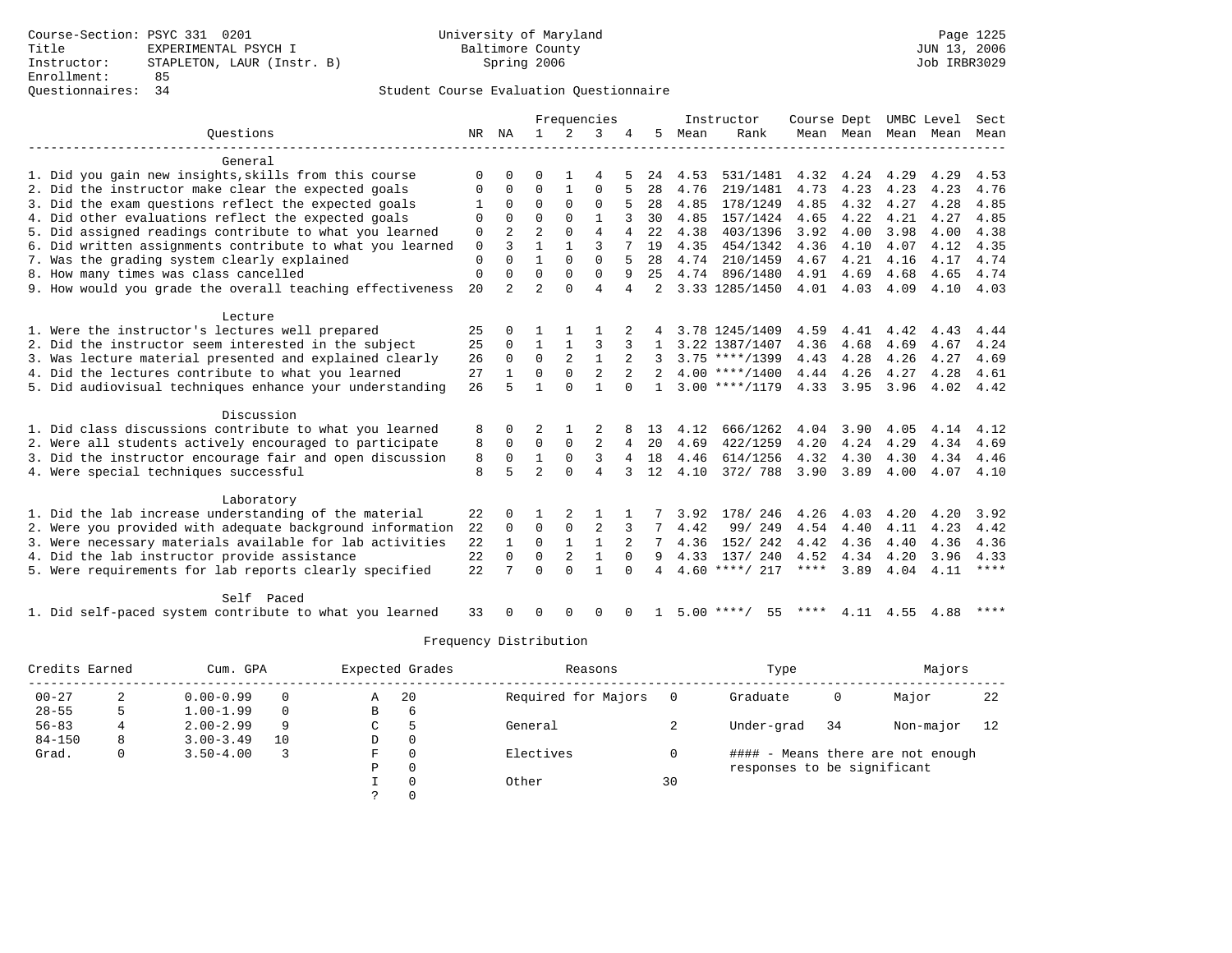|                                                           |          |                |                | Frequencies    |                |                |    |      | Instructor         | Course Dept |      |      | UMBC Level               | Sect        |
|-----------------------------------------------------------|----------|----------------|----------------|----------------|----------------|----------------|----|------|--------------------|-------------|------|------|--------------------------|-------------|
| Ouestions                                                 | NR       | NA             | $\mathbf{1}$   | 2              | 3              | 4              | 5  | Mean | Rank               |             |      |      | Mean Mean Mean Mean Mean |             |
| General                                                   |          |                |                |                |                |                |    |      |                    |             |      |      |                          |             |
| 1. Did you gain new insights, skills from this course     | $\Omega$ | $\Omega$       | U              |                | 4              |                | 24 | 4.53 | 531/1481           | 4.32        | 4.24 | 4.29 | 4.29                     | 4.53        |
| 2. Did the instructor make clear the expected goals       | 0        | 0              | $\Omega$       | 1              | $\Omega$       | 5              | 28 | 4.76 | 219/1481           | 4.73        | 4.23 | 4.23 | 4.23                     | 4.76        |
| 3. Did the exam questions reflect the expected goals      | -1       | $\Omega$       | $\Omega$       | $\Omega$       | 0              | 5              | 28 | 4.85 | 178/1249           | 4.85        | 4.32 | 4.27 | 4.28                     | 4.85        |
| 4. Did other evaluations reflect the expected goals       | 0        | $\Omega$       | $\Omega$       | $\Omega$       | 1              |                | 30 | 4.85 | 157/1424           | 4.65        | 4.22 | 4.21 | 4.27                     | 4.85        |
| 5. Did assigned readings contribute to what you learned   | 0        | $\overline{a}$ | $\overline{a}$ | $\Omega$       | 4              | 4              | 22 | 4.38 | 403/1396           | 3.92        | 4.00 | 3.98 | 4.00                     | 4.38        |
| 6. Did written assignments contribute to what you learned | 0        | 3              | 1              | $\mathbf{1}$   | ζ              |                | 19 | 4.35 | 454/1342           | 4.36        | 4.10 | 4.07 | 4.12                     | 4.35        |
| 7. Was the grading system clearly explained               | 0        | $\Omega$       | $\mathbf{1}$   | $\Omega$       | $\Omega$       | 5              | 28 | 4.74 | 210/1459           | 4.67        | 4.21 | 4.16 | 4.17                     | 4.74        |
| 8. How many times was class cancelled                     | 0        | $\Omega$       | $\Omega$       | $\Omega$       | $\Omega$       | 9              | 25 | 4.74 | 896/1480           | 4.91        | 4.69 | 4.68 | 4.65                     | 4.74        |
| 9. How would you grade the overall teaching effectiveness | 14       | $\mathbf{1}$   | U              | $\Omega$       | ζ              | 11             | 5  | 4.11 | 781/1450           | 4.01        | 4.03 | 4.09 | 4.10                     | 4.03        |
| Lecture                                                   |          |                |                |                |                |                |    |      |                    |             |      |      |                          |             |
| 1. Were the instructor's lectures well prepared           | 18       | $\Omega$       | $\Omega$       | $\Omega$       | $\Omega$       |                | 10 | 4.63 | 618/1409           | 4.59        | 4.41 | 4.42 | 4.43                     | 4.44        |
| 2. Did the instructor seem interested in the subject      | 19       | $\Omega$       | $\mathbf 0$    | $\mathbf 0$    | 0              |                | 8  |      | 4.53 1084/1407     | 4.36        | 4.68 | 4.69 | 4.67                     | 4.24        |
| 3. Was lecture material presented and explained clearly   | 18       | $\mathbf 0$    | $\mathbf 0$    | $\mathbf{0}$   | $\mathbf{1}$   |                | 10 | 4.56 | 502/1399           | 4.43        | 4.28 | 4.26 | 4.27                     | 4.69        |
| 4. Did the lectures contribute to what you learned        | 18       | 0              | $\mathbf{1}$   | $\mathbf{1}$   | $\mathbf{1}$   |                | 11 | 4.31 | 816/1400           | 4.44        | 4.26 | 4.27 | 4.28                     | 4.61        |
| 5. Did audiovisual techniques enhance your understanding  | 18       | 10             | $\Omega$       | $\Omega$       | $\Omega$       | $\overline{2}$ | 4  |      | $4.67$ ****/1179   | 4.33        | 3.95 | 3.96 | 4.02                     | 4.42        |
| Discussion                                                |          |                |                |                |                |                |    |      |                    |             |      |      |                          |             |
| 1. Did class discussions contribute to what you learned   | 8        | 0              | 2              |                |                |                | 13 | 4.12 | 666/1262           | 4.04        | 3.90 | 4.05 | 4.14                     | 4.12        |
| 2. Were all students actively encouraged to participate   | 8        | $\mathbf 0$    | 0              | $\mathbf 0$    | $\overline{2}$ | 4              | 20 | 4.69 | 422/1259           | 4.20        | 4.24 | 4.29 | 4.34                     | 4.69        |
| 3. Did the instructor encourage fair and open discussion  | 8        | 0              | $\mathbf{1}$   | 0              | 3              | 4              | 18 | 4.46 | 614/1256           | 4.32        | 4.30 | 4.30 | 4.34                     | 4.46        |
| 4. Were special techniques successful                     | 8        | 5              | $\mathfrak{D}$ | $\Omega$       | 4              | 3              | 12 | 4.10 | 372/ 788           | 3.90        | 3.89 | 4.00 | 4.07                     | 4.10        |
| Laboratory                                                |          |                |                |                |                |                |    |      |                    |             |      |      |                          |             |
| 1. Did the lab increase understanding of the material     | 22       | $\Omega$       |                | 2              | 1              |                |    | 3.92 | 178/ 246           | 4.26        | 4.03 | 4.20 | 4.20                     | 3.92        |
| 2. Were you provided with adequate background information | 22       | 0              | $\mathbf 0$    | 0              | 2              |                |    | 4.42 | 99/ 249            | 4.54        | 4.40 | 4.11 | 4.23                     | 4.42        |
| 3. Were necessary materials available for lab activities  | 22       | 1              | 0              | $\mathbf{1}$   | 1              |                |    | 4.36 | 152/ 242           | 4.42        | 4.36 | 4.40 | 4.36                     | 4.36        |
| 4. Did the lab instructor provide assistance              | 22       | $\mathbf 0$    | $\mathbf 0$    | $\overline{2}$ | $\mathbf{1}$   | $\Omega$       | 9  | 4.33 | 137/ 240           | 4.52        | 4.34 | 4.20 | 3.96                     | 4.33        |
| 5. Were requirements for lab reports clearly specified    | 22       | 7              | $\Omega$       | $\Omega$       | $\mathbf{1}$   | $\Omega$       | 4  |      | $4.60$ ****/ 217   | $***$ * * * | 3.89 | 4.04 | 4.11                     | $***$ * * * |
| Self Paced                                                |          |                |                |                |                |                |    |      |                    |             |      |      |                          |             |
| 1. Did self-paced system contribute to what you learned   | 33       | $\cap$         | U              | $\Omega$       | $\Omega$       | $\Omega$       |    |      | $5.00$ ****/<br>55 | ****        | 4.11 | 4.55 | 4.88                     | $***$ * * * |

| Credits Earned |   | Cum. GPA      |    | Expected Grades |             | Reasons             |    | Type                        |    | Majors                            |    |
|----------------|---|---------------|----|-----------------|-------------|---------------------|----|-----------------------------|----|-----------------------------------|----|
| $00 - 27$      |   | $0.00 - 0.99$ |    | A               | 20          | Required for Majors |    | Graduate                    | 0  | Major                             | 22 |
| $28 - 55$      |   | $1.00 - 1.99$ |    | B               | 6           |                     |    |                             |    |                                   |    |
| $56 - 83$      | 4 | $2.00 - 2.99$ | 9  | C.              | 5           | General             |    | Under-grad                  | 34 | Non-major                         | 12 |
| $84 - 150$     | 8 | $3.00 - 3.49$ | 10 | D               | 0           |                     |    |                             |    |                                   |    |
| Grad.          | 0 | $3.50 - 4.00$ |    | F               | $\Omega$    | Electives           |    |                             |    | #### - Means there are not enough |    |
|                |   |               |    | P               | $\mathbf 0$ |                     |    | responses to be significant |    |                                   |    |
|                |   |               |    |                 |             | Other               | 30 |                             |    |                                   |    |
|                |   |               |    |                 |             |                     |    |                             |    |                                   |    |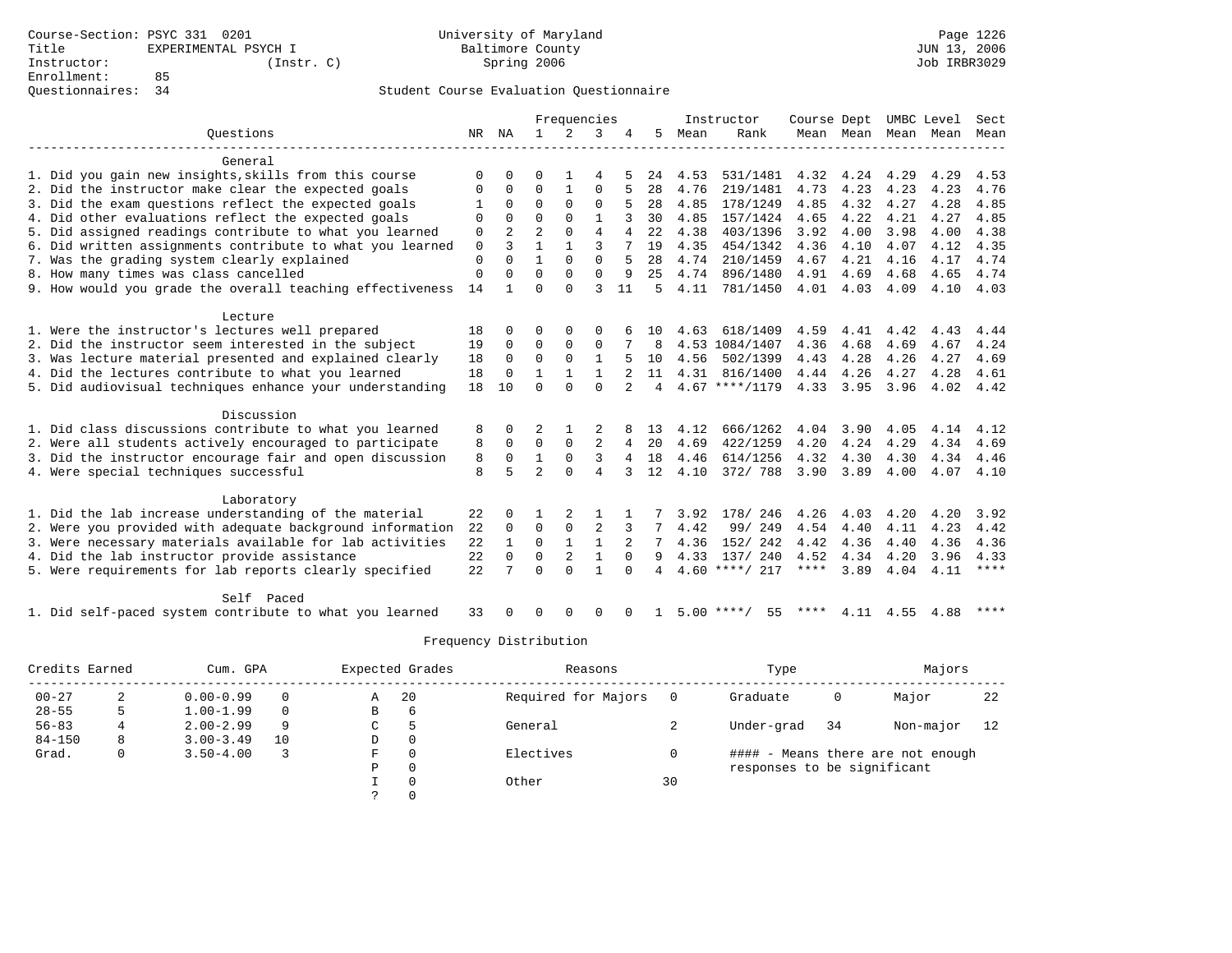### Questionnaires: 44 Student Course Evaluation Questionnaire

|                                                           |                |              |                | Frequencies    |                |          |    |      | Instructor         | Course Dept |      |      | UMBC Level               | Sect        |
|-----------------------------------------------------------|----------------|--------------|----------------|----------------|----------------|----------|----|------|--------------------|-------------|------|------|--------------------------|-------------|
| Ouestions                                                 | NR             | ΝA           | $\mathbf{1}$   | 2              | 3              | 4        | 5  | Mean | Rank               |             |      |      | Mean Mean Mean Mean Mean |             |
| General                                                   |                |              |                |                |                |          |    |      |                    |             |      |      |                          |             |
| 1. Did you gain new insights, skills from this course     |                | $\Omega$     | U              | 2              | 8              | 11       | 22 | 4.23 | 870/1481           | 4.32        | 4.24 | 4.29 | 4.29                     | 4.23        |
| 2. Did the instructor make clear the expected goals       | 1              | 0            | $\Omega$       | $\Omega$       | 3              | 10       | 30 | 4.63 | 374/1481           | 4.73        | 4.23 | 4.23 | 4.23                     | 4.63        |
| 3. Did the exam questions reflect the expected goals      | 1              | 0            | $\Omega$       | $\Omega$       | $\mathbf{1}$   | 8        | 34 | 4.77 | 236/1249           | 4.85        | 4.32 | 4.27 | 4.28                     | 4.77        |
| 4. Did other evaluations reflect the expected goals       |                | 14           | $\Omega$       | $\Omega$       | $\overline{2}$ | 8        | 18 | 4.57 | 364/1424           | 4.65        | 4.22 | 4.21 | 4.27                     | 4.57        |
| 5. Did assigned readings contribute to what you learned   | 2              | 11           | $\overline{a}$ | $\overline{2}$ | 6              |          | 14 | 3.94 | 772/1396           | 3.92        | 4.00 | 3.98 | 4.00                     | 3.94        |
| 6. Did written assignments contribute to what you learned | 1              | 18           | $\Omega$       | $\Omega$       | ζ              | 6        | 16 | 4.52 | 290/1342           | 4.36        | 4.10 | 4.07 | 4.12                     | 4.52        |
| 7. Was the grading system clearly explained               | 1              | $\Omega$     | $\Omega$       | $\mathbf{1}$   | ζ              | 8        | 31 | 4.60 | 344/1459           | 4.67        | 4.21 | 4.16 | 4.17                     | 4.60        |
| 8. How many times was class cancelled                     | 2              | 1            | 0              | $\Omega$       | 0              | $\Omega$ | 41 | 5.00 | 1/1480             | 4.91        | 4.69 | 4.68 | 4.65                     | 5.00        |
| 9. How would you grade the overall teaching effectiveness | $\overline{2}$ | $\mathbf{1}$ | $\Omega$       | $\Omega$       | $\mathbf{1}$   | 13       | 27 | 4.63 | 238/1450           | 4.01        | 4.03 | 4.09 | 4.10                     | 4.15        |
| Lecture                                                   |                |              |                |                |                |          |    |      |                    |             |      |      |                          |             |
| 1. Were the instructor's lectures well prepared           |                | $\Omega$     | U              | $\Omega$       | $\Omega$       |          | 40 | 4.93 | 131/1409           | 4.59        | 4.41 | 4.42 | 4.43                     | 4.61        |
| 2. Did the instructor seem interested in the subject      | 1              | $\Omega$     | $\mathbf 0$    | $\mathbf 0$    | 0              | 3        | 40 | 4.93 | 350/1407           | 4.36        | 4.68 | 4.69 | 4.67                     | 4.49        |
| 3. Was lecture material presented and explained clearly   | 1              | 0            | $\Omega$       | $\mathbf 0$    | $\overline{2}$ |          | 34 | 4.74 | 278/1399           | 4.43        | 4.28 | 4.26 | 4.27                     | 4.28        |
| 4. Did the lectures contribute to what you learned        | 1              | 0            | $\mathbf 0$    | $\overline{2}$ | 0              | 5        | 36 | 4.74 | 324/1400           | 4.44        | 4.26 | 4.27 | 4.28                     | 4.31        |
| 5. Did audiovisual techniques enhance your understanding  | $\mathbf{1}$   | ς            | $\Omega$       | $\Omega$       | ζ              | б        | 31 | 4.70 | 162/1179           | 4.33        | 3.95 | 3.96 | 4.02                     | 4.22        |
| Discussion                                                |                |              |                |                |                |          |    |      |                    |             |      |      |                          |             |
| 1. Did class discussions contribute to what you learned   | 24             | 0            |                |                |                |          | 13 | 4.10 | 674/1262           | 4.04        | 3.90 | 4.05 | 4.14                     | 4.10        |
| 2. Were all students actively encouraged to participate   | 22             | $\mathbf 0$  | $\mathbf{1}$   | $\mathbf{1}$   | 6              |          | 11 | 4.00 | 895/1259           | 4.20        | 4.24 | 4.29 | 4.34                     | 4.00        |
| 3. Did the instructor encourage fair and open discussion  | 23             | 0            | $\Omega$       | 4              | 0              | 6        | 11 | 4.14 | 837/1256           | 4.32        | 4.30 | 4.30 | 4.34                     | 4.14        |
| 4. Were special techniques successful                     | 23             | 10           | $\Omega$       | $\mathbf{1}$   | $\mathbf{1}$   | 3        | 6  | 4.27 | 282/788            | 3.90        | 3.89 | 4.00 | 4.07                     | 4.27        |
| Laboratory                                                |                |              |                |                |                |          |    |      |                    |             |      |      |                          |             |
| 1. Did the lab increase understanding of the material     | 29             | $\Omega$     | U              | O              | $\mathbf{1}$   |          | 10 | 4.60 | 64/246             | 4.26        | 4.03 | 4.20 | 4.20                     | 4.60        |
| 2. Were you provided with adequate background information | 29             | 0            | 0              | $\mathbf{1}$   | 0              |          | 12 | 4.67 | 53/249             | 4.54        | 4.40 | 4.11 | 4.23                     | 4.67        |
| 3. Were necessary materials available for lab activities  | 29             | 0            | $\mathbf 0$    | $\mathbf{1}$   | 0              | 5        | 9  | 4.47 | 125/ 242           | 4.42        | 4.36 | 4.40 | 4.36                     | 4.47        |
| 4. Did the lab instructor provide assistance              | 30             | $\Omega$     | $\Omega$       | $\Omega$       | $\Omega$       | 4        | 10 | 4.71 | 73/240             | 4.52        | 4.34 | 4.20 | 3.96                     | 4.71        |
| 5. Were requirements for lab reports clearly specified    | 30             | 4            | $\Omega$       | $\Omega$       | $\mathbf{1}$   | $\Omega$ | 9  |      | $4.80$ ****/ 217   | $***$ * * * | 3.89 | 4.04 | 4.11                     | $***$ * * * |
| Seminar                                                   |                |              |                |                |                |          |    |      |                    |             |      |      |                          |             |
| 1. Were assigned topics relevant to the announced theme   | 43             | $\cap$       | U              | $\Omega$       | $\Omega$       | $\Omega$ |    |      | $5.00$ ****/<br>68 | ****        | 4.84 | 4.49 | 4.70                     | ****        |

| Credits Earned |    | Cum. GPA      |          |   | Expected Grades | Reasons             |    | Type                        |    | Majors                            |    |
|----------------|----|---------------|----------|---|-----------------|---------------------|----|-----------------------------|----|-----------------------------------|----|
| $00 - 27$      |    | $0.00 - 0.99$ | $\Omega$ | Α | 19              | Required for Majors |    | Graduate                    | 0  | Major                             | 35 |
| $28 - 55$      | 9  | $1.00 - 1.99$ |          | В | 14              |                     |    |                             |    |                                   |    |
| $56 - 83$      | 10 | $2.00 - 2.99$ | 8        | C | 6               | General             |    | Under-grad                  | 44 | Non-major                         |    |
| $84 - 150$     | 6  | $3.00 - 3.49$ | 10       | D | $\mathbf{0}$    |                     |    |                             |    |                                   |    |
| Grad.          | 0  | $3.50 - 4.00$ | 8        | F | $\Omega$        | Electives           |    |                             |    | #### - Means there are not enough |    |
|                |    |               |          | Ρ | $\mathbf 0$     |                     |    | responses to be significant |    |                                   |    |
|                |    |               |          |   | $\Omega$        | Other               | 38 |                             |    |                                   |    |
|                |    |               |          |   |                 |                     |    |                             |    |                                   |    |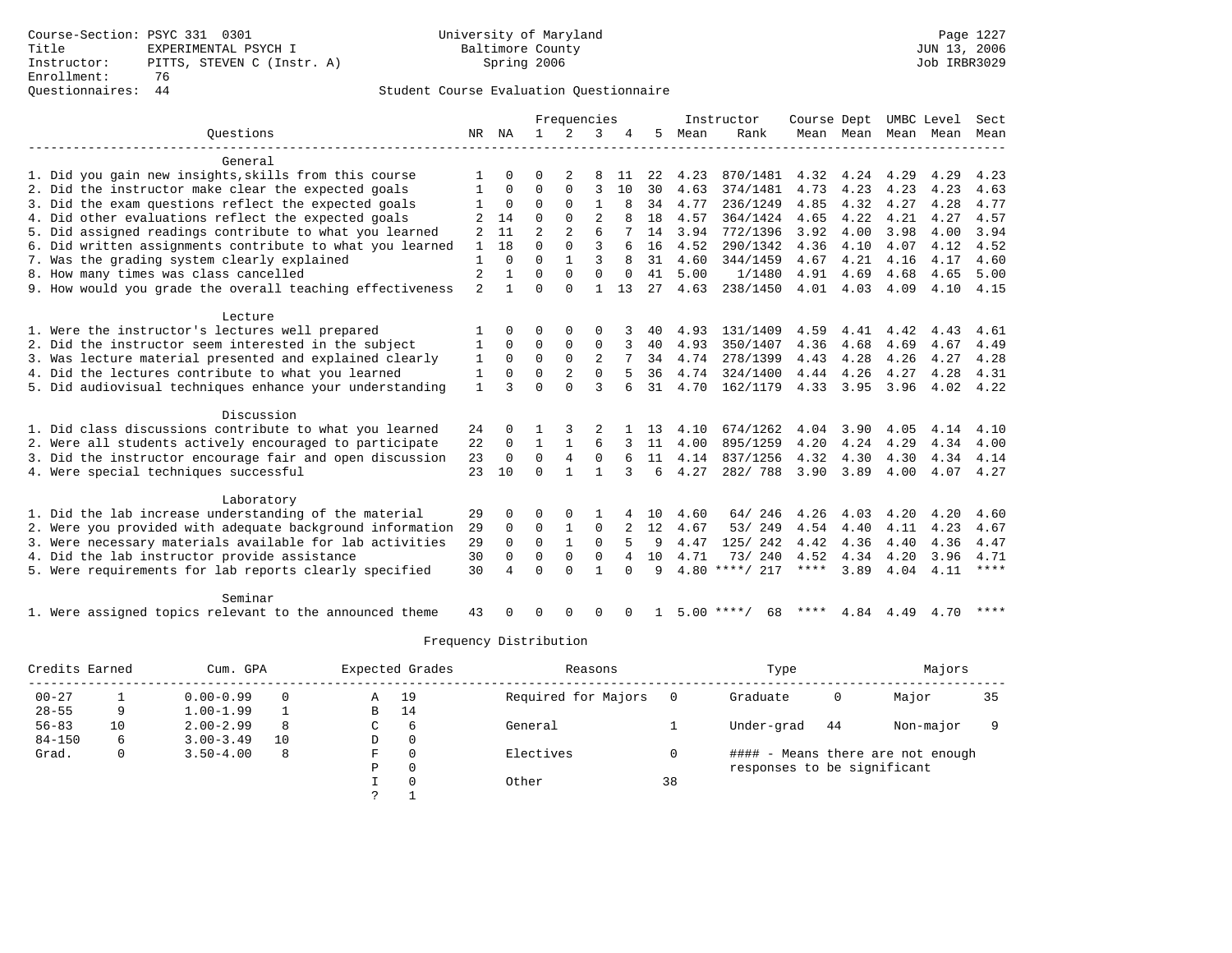### Questionnaires: 44 Student Course Evaluation Questionnaire

|                                                                                                                       |                |              |                |                | Frequencies                 |          |          |              | Instructor         | Course Dept  |                     |              | UMBC Level   | Sect         |
|-----------------------------------------------------------------------------------------------------------------------|----------------|--------------|----------------|----------------|-----------------------------|----------|----------|--------------|--------------------|--------------|---------------------|--------------|--------------|--------------|
| Ouestions                                                                                                             | NR             | NA           | $\mathbf{1}$   | 2              | 3                           |          | 5        | Mean         | Rank               |              | Mean Mean Mean Mean |              |              | Mean         |
| General                                                                                                               |                |              |                |                |                             |          |          |              |                    |              |                     |              |              |              |
| 1. Did you gain new insights, skills from this course                                                                 |                | $\Omega$     | $\Omega$       |                | 8                           | 11       | 22       | 4.23         | 870/1481           | 4.32         | 4.24                | 4.29         | 4.29         | 4.23         |
| 2. Did the instructor make clear the expected goals                                                                   |                | 0            | $\Omega$       | $\Omega$       | 3                           | 10       | 30       | 4.63         | 374/1481           | 4.73         | 4.23                | 4.23         | 4.23         | 4.63         |
| 3. Did the exam questions reflect the expected goals                                                                  |                | $\mathbf 0$  | $\Omega$       | $\Omega$       | $\mathbf{1}$                | 8        | 34       | 4.77         | 236/1249           | 4.85         | 4.32                | 4.27         | 4.28         | 4.77         |
| 4. Did other evaluations reflect the expected goals                                                                   |                | 14           | $\Omega$       | $\Omega$       | $\overline{c}$              |          | 18       | 4.57         | 364/1424           | 4.65         | 4.22                | 4.21         | 4.27         | 4.57         |
| 5. Did assigned readings contribute to what you learned                                                               | 2              | 11           | $\overline{2}$ | $\mathfrak{D}$ | 6                           |          | 14       | 3.94         | 772/1396           | 3.92         | 4.00                | 3.98         | 4.00         | 3.94         |
| 6. Did written assignments contribute to what you learned                                                             | 1              | 18           | $\Omega$       | $\Omega$       | ς                           | 6        | 16       | 4.52         | 290/1342           | 4.36         | 4.10                | 4.07         | 4.12         | 4.52         |
| 7. Was the grading system clearly explained                                                                           | $\mathbf{1}$   | 0            | $\Omega$       | $\mathbf{1}$   | 3                           | 8        | 31       | 4.60         | 344/1459           | 4.67         | 4.21                | 4.16         | 4.17         | 4.60         |
| 8. How many times was class cancelled                                                                                 | $\overline{a}$ | $\mathbf{1}$ | $\Omega$       | $\mathbf{0}$   | $\mathbf{0}$                | $\Omega$ | 41       | 5.00         | 1/1480             | 4.91         | 4.69                | 4.68         | 4.65         | 5.00         |
| 9. How would you grade the overall teaching effectiveness                                                             | 10             | $\Omega$     | $\Omega$       | $\mathbf{1}$   | 10                          | 15       | 8        | 3.88         | 989/1450           | 4.01         | 4.03                | 4.09         | 4.10         | 4.15         |
| Lecture                                                                                                               |                |              |                |                |                             |          |          |              |                    |              |                     |              |              |              |
| 1. Were the instructor's lectures well prepared                                                                       | 22             | $\Omega$     | U              | $\Omega$       | 3                           | 6        | 13       | 4.45         | 826/1409           | 4.59         | 4.41                | 4.42         | 4.43         | 4.61         |
| 2. Did the instructor seem interested in the subject                                                                  | 21             | 0            | $\mathbf 0$    | $\mathbf 0$    | 4                           | 10       | 9        |              | 4.22 1272/1407     | 4.36         | 4.68                | 4.69         | 4.67         | 4.49         |
| 3. Was lecture material presented and explained clearly                                                               | 22             | $\Omega$     | $\mathbf 0$    | $\mathbf{1}$   | 7                           | 6        | 8        |              | 3.95 1049/1399     | 4.43         | 4.28                | 4.26         | 4.27         | 4.28         |
| 4. Did the lectures contribute to what you learned                                                                    | 22             | $\Omega$     | $\mathbf{1}$   | $\overline{2}$ | 3                           |          | 11       |              | 4.05 1004/1400     | 4.44         | 4.26                | 4.27         | 4.28         | 4.31         |
| 5. Did audiovisual techniques enhance your understanding                                                              | 21             | ς            | 1              | $\Omega$       | 4                           | 8        | 7        | 4.00         | 590/1179           | 4.33         | 3.95                | 3.96         | 4.02         | 4.22         |
| Discussion                                                                                                            |                |              |                |                |                             |          |          |              |                    |              |                     |              |              |              |
| 1. Did class discussions contribute to what you learned                                                               | 24             | $\Omega$     |                |                |                             |          | 13       | 4.10         | 674/1262           | 4.04         | 3.90                | 4.05         | 4.14         | 4.10         |
| 2. Were all students actively encouraged to participate                                                               | 22             | $\mathbf 0$  | $\mathbf{1}$   | $\mathbf{1}$   | 6                           |          | 11       | 4.00         | 895/1259           | 4.20         | 4.24                | 4.29         | 4.34         | 4.00         |
| 3. Did the instructor encourage fair and open discussion                                                              | 23             | $\mathbf 0$  | $\Omega$       | 4              | $\mathbf 0$                 | 6        | 11       | 4.14         | 837/1256           | 4.32         | 4.30                | 4.30         | 4.34         | 4.14         |
| 4. Were special techniques successful                                                                                 | 23             | 10           | $\Omega$       | $\mathbf{1}$   | $\mathbf{1}$                | 3        | 6        | 4.27         | 282/788            | 3.90         | 3.89                | 4.00         | 4.07         | 4.27         |
|                                                                                                                       |                |              |                |                |                             |          |          |              |                    |              |                     |              |              |              |
| Laboratory                                                                                                            |                |              | O              | $\Omega$       |                             |          |          |              |                    |              |                     |              |              |              |
| 1. Did the lab increase understanding of the material                                                                 | 29             | 0<br>0       | $\Omega$       | 1              | $\mathbf{1}$<br>$\mathbf 0$ |          | 10<br>12 | 4.60<br>4.67 | 64/246<br>53/249   | 4.26<br>4.54 | 4.03                | 4.20         | 4.20<br>4.23 | 4.60         |
| 2. Were you provided with adequate background information<br>3. Were necessary materials available for lab activities | 29<br>29       | $\Omega$     | $\Omega$       | $\mathbf{1}$   | $\Omega$                    | 5        | 9        | 4.47         | 125/ 242           | 4.42         | 4.40<br>4.36        | 4.11<br>4.40 | 4.36         | 4.67<br>4.47 |
| 4. Did the lab instructor provide assistance                                                                          | 30             | $\mathbf 0$  | $\Omega$       | $\Omega$       | $\Omega$                    | 4        | 10       | 4.71         | 73/240             | 4.52         | 4.34                | 4.20         | 3.96         | 4.71         |
| 5. Were requirements for lab reports clearly specified                                                                | 30             | 4            | $\Omega$       | $\Omega$       | $\mathbf{1}$                | $\Omega$ | 9        |              | $4.80$ ****/ 217   | $***$ * *    | 3.89                | 4.04         | 4.11         | $***$ * * *  |
|                                                                                                                       |                |              |                |                |                             |          |          |              |                    |              |                     |              |              |              |
| Seminar                                                                                                               |                |              |                |                |                             |          |          |              |                    |              |                     |              |              |              |
| 1. Were assigned topics relevant to the announced theme                                                               | 43             |              | U              | ∩              | $\Omega$                    | U        |          |              | $5.00$ ****/<br>68 | ****         | 4.84                | 4.49         | 4.70         | ****         |

| Credits Earned |    | Cum. GPA      |          |   | Expected Grades | Reasons             |    | Type                        |    | Majors                            |    |
|----------------|----|---------------|----------|---|-----------------|---------------------|----|-----------------------------|----|-----------------------------------|----|
| $00 - 27$      |    | $0.00 - 0.99$ | $\Omega$ | Α | 19              | Required for Majors |    | Graduate                    | 0  | Major                             | 35 |
| $28 - 55$      | 9  | $1.00 - 1.99$ |          | В | 14              |                     |    |                             |    |                                   |    |
| $56 - 83$      | 10 | $2.00 - 2.99$ | 8        | C | 6               | General             |    | Under-grad                  | 44 | Non-major                         |    |
| $84 - 150$     | 6  | $3.00 - 3.49$ | 10       | D | $\mathbf{0}$    |                     |    |                             |    |                                   |    |
| Grad.          | 0  | $3.50 - 4.00$ | 8        | F | $\Omega$        | Electives           |    |                             |    | #### - Means there are not enough |    |
|                |    |               |          | Ρ | $\mathbf 0$     |                     |    | responses to be significant |    |                                   |    |
|                |    |               |          |   | $\Omega$        | Other               | 38 |                             |    |                                   |    |
|                |    |               |          |   |                 |                     |    |                             |    |                                   |    |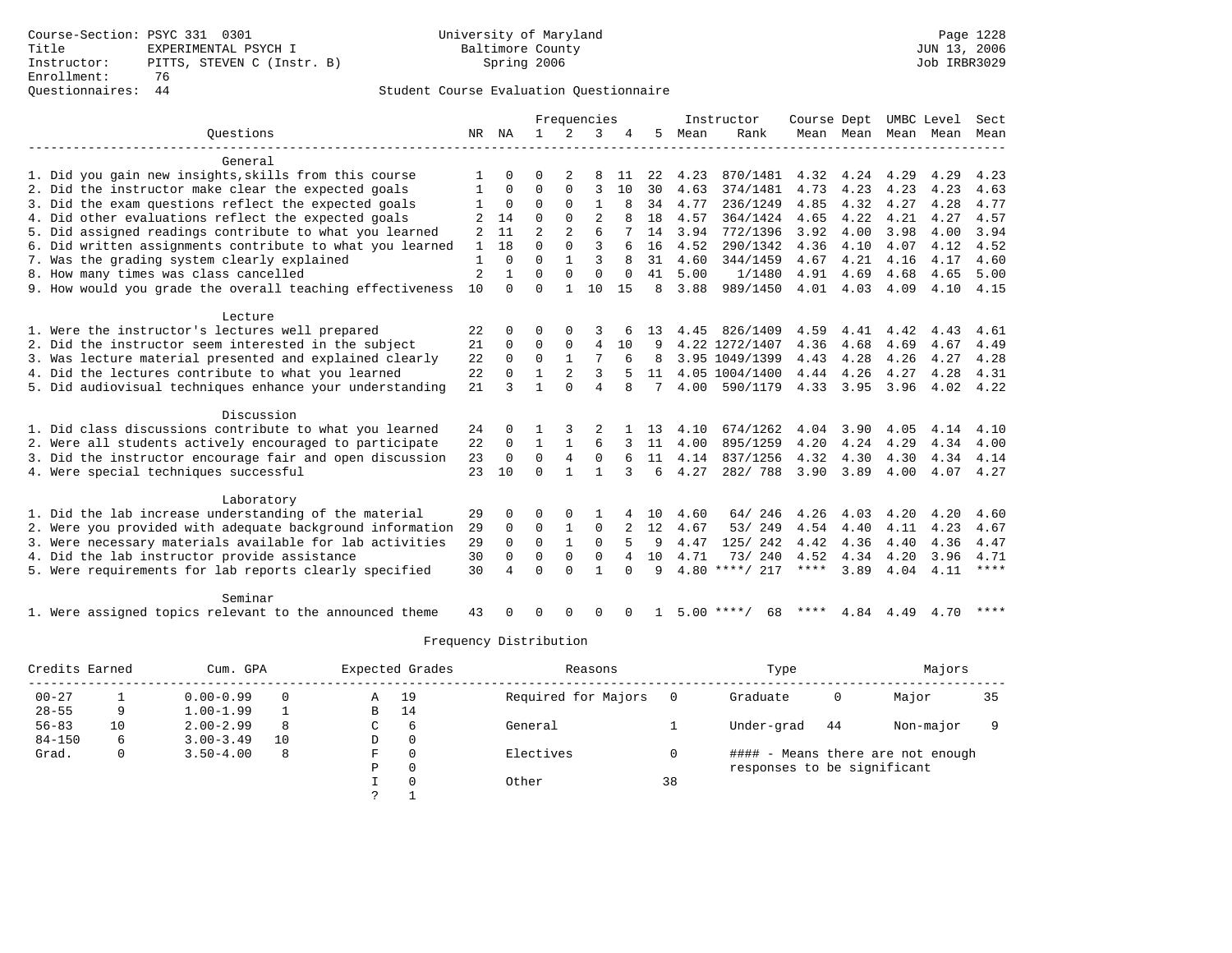|                                                           |                |                |                | Frequencies    |                |              |    |      | Instructor         | Course Dept |      |      | UMBC Level               | Sect        |
|-----------------------------------------------------------|----------------|----------------|----------------|----------------|----------------|--------------|----|------|--------------------|-------------|------|------|--------------------------|-------------|
| Ouestions                                                 | NR             | ΝA             | $\mathbf{1}$   | 2              | 3              | 4            | 5  | Mean | Rank               |             |      |      | Mean Mean Mean Mean Mean |             |
| General                                                   |                |                |                |                |                |              |    |      |                    |             |      |      |                          |             |
| 1. Did you gain new insights, skills from this course     |                | $\Omega$       | O              | 2              | 8              | 11           | 22 | 4.23 | 870/1481           | 4.32        | 4.24 | 4.29 | 4.29                     | 4.23        |
| 2. Did the instructor make clear the expected goals       | 1              | 0              | $\Omega$       | $\Omega$       | 3              | 10           | 30 | 4.63 | 374/1481           | 4.73        | 4.23 | 4.23 | 4.23                     | 4.63        |
| 3. Did the exam questions reflect the expected goals      | 1              | $\mathbf 0$    | $\Omega$       | $\Omega$       | $\mathbf{1}$   | 8            | 34 | 4.77 | 236/1249           | 4.85        | 4.32 | 4.27 | 4.28                     | 4.77        |
| 4. Did other evaluations reflect the expected goals       |                | 14             | $\Omega$       | $\Omega$       | $\overline{c}$ | 8            | 18 | 4.57 | 364/1424           | 4.65        | 4.22 | 4.21 | 4.27                     | 4.57        |
| 5. Did assigned readings contribute to what you learned   | 2              | 11             | $\overline{2}$ |                | 6              |              | 14 | 3.94 | 772/1396           | 3.92        | 4.00 | 3.98 | 4.00                     | 3.94        |
| 6. Did written assignments contribute to what you learned | 1              | 18             | $\Omega$       | $\Omega$       | ς              | 6            | 16 | 4.52 | 290/1342           | 4.36        | 4.10 | 4.07 | 4.12                     | 4.52        |
| 7. Was the grading system clearly explained               | 1              | $\Omega$       | $\Omega$       | $\mathbf{1}$   | 3              | 8            | 31 | 4.60 | 344/1459           | 4.67        | 4.21 | 4.16 | 4.17                     | 4.60        |
| 8. How many times was class cancelled                     | $\overline{2}$ | $\mathbf{1}$   | $\Omega$       | $\Omega$       | $\Omega$       | $\Omega$     | 41 | 5.00 | 1/1480             | 4.91        | 4.69 | 4.68 | 4.65                     | 5.00        |
| 9. How would you grade the overall teaching effectiveness | 11             | $\Omega$       | $\Omega$       | $\Omega$       | 9              | 17           | 7  | 3.94 | 931/1450           | 4.01        | 4.03 | 4.09 | 4.10                     | 4.15        |
| Lecture                                                   |                |                |                |                |                |              |    |      |                    |             |      |      |                          |             |
| 1. Were the instructor's lectures well prepared           | 22             | $\Omega$       | 0              | $\Omega$       | 3              |              | 13 | 4.45 | 826/1409           | 4.59        | 4.41 | 4.42 | 4.43                     | 4.61        |
| 2. Did the instructor seem interested in the subject      | 22             | $\Omega$       | $\Omega$       | $\mathbf 0$    | 3              | 9            | 10 |      | 4.32 1232/1407     | 4.36        | 4.68 | 4.69 | 4.67                     | 4.49        |
| 3. Was lecture material presented and explained clearly   | 22             | $\Omega$       | $\mathbf 0$    | $\mathbf 0$    | 6              |              | 9  | 4.14 | 938/1399           | 4.43        | 4.28 | 4.26 | 4.27                     | 4.28        |
| 4. Did the lectures contribute to what you learned        | 22             | $\Omega$       | $\mathbf{1}$   | $\overline{2}$ | $\overline{2}$ | 5            | 12 | 4.14 | 961/1400           | 4.44        | 4.26 | 4.27 | 4.28                     | 4.31        |
| 5. Did audiovisual techniques enhance your understanding  | 21             | ζ              | $\mathbf{1}$   | $\mathbf{1}$   | ς              | $\mathsf{R}$ |    | 3.95 | 641/1179           | 4.33        | 3.95 | 3.96 | 4.02                     | 4.22        |
| Discussion                                                |                |                |                |                |                |              |    |      |                    |             |      |      |                          |             |
| 1. Did class discussions contribute to what you learned   | 24             | $\Omega$       |                |                |                |              | 13 | 4.10 | 674/1262           | 4.04        | 3.90 | 4.05 | 4.14                     | 4.10        |
| 2. Were all students actively encouraged to participate   | 22             | $\mathbf 0$    | $\mathbf{1}$   | $\mathbf{1}$   | 6              |              | 11 | 4.00 | 895/1259           | 4.20        | 4.24 | 4.29 | 4.34                     | 4.00        |
| 3. Did the instructor encourage fair and open discussion  | 23             | $\mathbf 0$    | $\Omega$       | 4              | 0              | 6            | 11 | 4.14 | 837/1256           | 4.32        | 4.30 | 4.30 | 4.34                     | 4.14        |
| 4. Were special techniques successful                     | 23             | 10             | $\Omega$       | $\mathbf{1}$   | $\mathbf{1}$   | 3            | 6  | 4.27 | 282/788            | 3.90        | 3.89 | 4.00 | 4.07                     | 4.27        |
| Laboratory                                                |                |                |                |                |                |              |    |      |                    |             |      |      |                          |             |
| 1. Did the lab increase understanding of the material     | 29             | $\Omega$       | O              | $\Omega$       |                |              | 10 | 4.60 | 64/246             | 4.26        | 4.03 | 4.20 | 4.20                     | 4.60        |
| 2. Were you provided with adequate background information | 29             | 0              | 0              | $\mathbf{1}$   | $\mathbf 0$    |              | 12 | 4.67 | 53/249             | 4.54        | 4.40 | 4.11 | 4.23                     | 4.67        |
| 3. Were necessary materials available for lab activities  | 29             | 0              | $\mathbf 0$    | 1              | $\mathbf 0$    | 5            | 9  | 4.47 | 125/ 242           | 4.42        | 4.36 | 4.40 | 4.36                     | 4.47        |
| 4. Did the lab instructor provide assistance              | 30             | $\Omega$       | $\Omega$       | $\Omega$       | $\Omega$       | 4            | 10 | 4.71 | 73/240             | 4.52        | 4.34 | 4.20 | 3.96                     | 4.71        |
| 5. Were requirements for lab reports clearly specified    | 30             | $\overline{4}$ | $\Omega$       | $\Omega$       | $\mathbf{1}$   | $\Omega$     | 9  |      | $4.80$ ****/ 217   | ****        | 3.89 | 4.04 | 4.11                     | $***$ * * * |
| Seminar                                                   |                |                |                |                |                |              |    |      |                    |             |      |      |                          |             |
| 1. Were assigned topics relevant to the announced theme   | 43             |                | U              | ∩              | $\Omega$       | U            |    |      | $5.00$ ****/<br>68 | ****        | 4.84 | 4.49 | 4.70                     | ****        |

| Credits Earned |    | Cum. GPA      |          |   | Expected Grades | Reasons             |    | Type                        |    | Majors                            |    |  |
|----------------|----|---------------|----------|---|-----------------|---------------------|----|-----------------------------|----|-----------------------------------|----|--|
| $00 - 27$      |    | $0.00 - 0.99$ | $\Omega$ | Α | 19              | Required for Majors |    | Graduate                    | 0  | Major                             | 35 |  |
| $28 - 55$      | 9  | $1.00 - 1.99$ |          | В | 14              |                     |    |                             |    |                                   |    |  |
| $56 - 83$      | 10 | $2.00 - 2.99$ | 8        | C | 6               | General             |    | Under-grad                  | 44 | Non-major                         |    |  |
| $84 - 150$     | 6  | $3.00 - 3.49$ | 10       | D | $\mathbf{0}$    |                     |    |                             |    |                                   |    |  |
| Grad.          | 0  | $3.50 - 4.00$ | 8        | F | $\Omega$        | Electives           |    |                             |    | #### - Means there are not enough |    |  |
|                |    |               |          | Ρ | $\mathbf 0$     |                     |    | responses to be significant |    |                                   |    |  |
|                |    |               |          |   | $\Omega$        | Other               | 38 |                             |    |                                   |    |  |
|                |    |               |          |   |                 |                     |    |                             |    |                                   |    |  |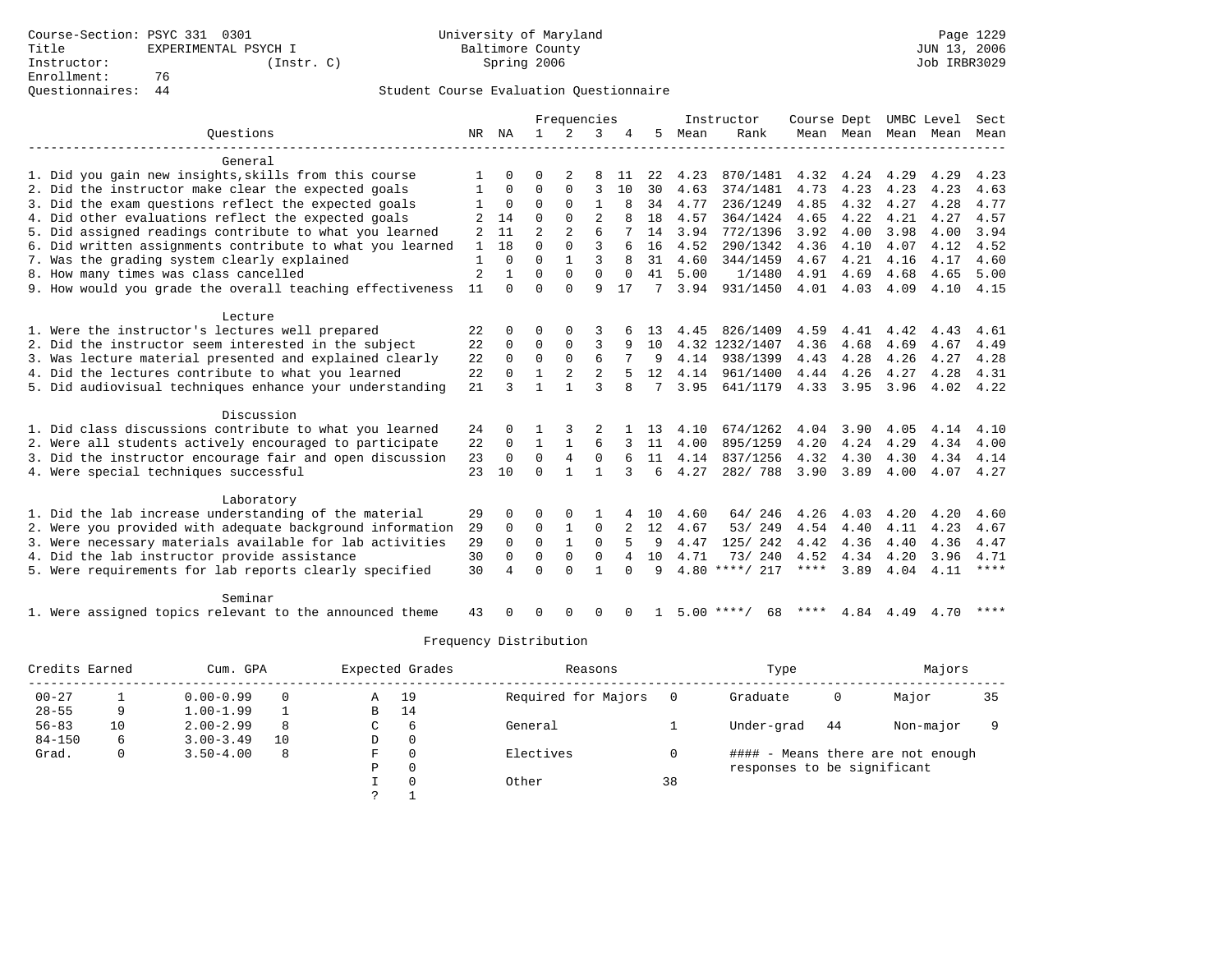# Questionnaires: 24 Student Course Evaluation Questionnaire

|                                                           |                |             | Frequencies    |                |                |                |               |      | Instructor       | Course Dept |           | UMBC Level |      | Sect  |
|-----------------------------------------------------------|----------------|-------------|----------------|----------------|----------------|----------------|---------------|------|------------------|-------------|-----------|------------|------|-------|
| Ouestions                                                 |                |             | $\mathbf{1}$   | 2              | 3              |                | 5             | Mean | Rank             |             | Mean Mean | Mean Mean  |      | Mean  |
| General                                                   |                |             |                |                |                |                |               |      |                  |             |           |            |      |       |
| 1. Did you gain new insights, skills from this course     | $\Omega$       | $\Omega$    |                |                | 6              |                |               |      | 3.75 1254/1481   | 3.75        | 4.24      | 4.29       | 4.29 | 3.75  |
| 2. Did the instructor make clear the expected goals       | 0              | $\Omega$    | $\Omega$       | 2              | 7              | 4              | 11            |      | 4.00 1000/1481   | 4.01        | 4.23      | 4.23       | 4.23 | 4.00  |
| 3. Did the exam questions reflect the expected goals      | $\Omega$       | $\Omega$    | $\Omega$       |                | 3              | 9              | 10            | 4.13 | 839/1249         | 4.16        | 4.32      | 4.27       | 4.28 | 4.13  |
| 4. Did other evaluations reflect the expected goals       | O              | $\Omega$    | $\Omega$       | $\cap$         | 4              | 8              | 12            | 4.33 | 645/1424         | 4.24        | 4.22      | 4.21       | 4.27 | 4.33  |
| 5. Did assigned readings contribute to what you learned   | 0              | $\Omega$    | $\Omega$       | 3              | 6              | 9              | 6             | 3.75 | 918/1396         | 3.51        | 4.00      | 3.98       | 4.00 | 3.75  |
| 6. Did written assignments contribute to what you learned | $\mathbf 0$    | $\Omega$    | $\Omega$       | $\mathbf{1}$   | $\overline{a}$ | 9              | 12            | 4.33 | 474/1342         | 4.21        | 4.10      | 4.07       | 4.12 | 4.33  |
| 7. Was the grading system clearly explained               | $\mathbf{0}$   | $\Omega$    | $\mathbf{1}$   | $\mathbf{1}$   |                | $\overline{4}$ | 12            | 4.04 | 940/1459         | 4.06        | 4.21      | 4.16       | 4.17 | 4.04  |
| 8. How many times was class cancelled                     | 0              | $\Omega$    | $\Omega$       | $\mathbf{1}$   | 4              | 4              | 15            |      | 4.38 1133/1480   | 4.52        | 4.69      | 4.68       | 4.65 | 4.38  |
| 9. How would you grade the overall teaching effectiveness | $\overline{a}$ | $\Omega$    | $\Omega$       |                | ĥ              | 10             | 5             |      | 3.86 1005/1450   | 3.49        | 4.03      | 4.09       | 4.10 | 3.38  |
| Lecture                                                   |                |             |                |                |                |                |               |      |                  |             |           |            |      |       |
| 1. Were the instructor's lectures well prepared           |                | $\Omega$    | O              | 2              |                |                | 11            |      | 4.22 1055/1409   | 3.74        | 4.41      | 4.42       | 4.43 | 3.38  |
| 2. Did the instructor seem interested in the subject      | 1              | $\Omega$    | $\Omega$       | $\Omega$       | 0              |                | 18            | 4.78 | 766/1407         | 4.06        | 4.68      | 4.69       | 4.67 | 3.94  |
| 3. Was lecture material presented and explained clearly   | 2              | $\Omega$    | $\Omega$       | 3              | 3              |                | 9             |      | 4.00 1002/1399   | 3.62        | 4.28      | 4.26       | 4.27 | 3.41  |
| 4. Did the lectures contribute to what you learned        | 1              | $\Omega$    | $\Omega$       | 3              | 6              |                | 12            |      | 4.00 1017/1400   | 3.51        | 4.26      | 4.27       | 4.28 | 3.28  |
| 5. Did audiovisual techniques enhance your understanding  | 1              | २           | $\overline{4}$ |                | б              |                | $\mathbf{1}$  |      | 2.55 1125/1179   | 3.16        | 3.95      | 3.96       | 4.02 | 2.45  |
| Discussion                                                |                |             |                |                |                |                |               |      |                  |             |           |            |      |       |
| 1. Did class discussions contribute to what you learned   | 2              | 0           | 3              | 4              |                |                |               |      | 3.14 1121/1262   | 3.38        | 3.90      | 4.05       | 4.14 | 3.14  |
| 2. Were all students actively encouraged to participate   | 2              | $\Omega$    | $\mathbf{1}$   | $\mathbf{1}$   | 7              |                | 10            | 3.91 | 978/1259         | 3.89        | 4.24      | 4.29       | 4.34 | 3.91  |
| 3. Did the instructor encourage fair and open discussion  | 2              | $\mathbf 0$ | $\overline{a}$ | $\mathbf 0$    | 6              |                | 9             |      | 3.86 1000/1256   | 3.91        | 4.30      | 4.30       | 4.34 | 3.86  |
| 4. Were special techniques successful                     | $\overline{a}$ | 5           | $\overline{a}$ | $\overline{a}$ | $\overline{5}$ |                | $\mathcal{L}$ | 3.29 | 682/788          | 3.36        | 3.89      | 4.00       | 4.07 | 3.29  |
| Laboratory                                                |                |             |                |                |                |                |               |      |                  |             |           |            |      |       |
| 1. Did the lab increase understanding of the material     | 22             | O           |                | $\Omega$       |                |                | 0             |      | $2.00$ ****/ 246 | 2.65        | 4.03      | 4.20       | 4.20 | $***$ |
| 2. Were you provided with adequate background information | 22             | $\Omega$    | $\mathbf{1}$   | $\Omega$       | $\mathbf 0$    | 1              | $\Omega$      |      | $2.50$ ****/ 249 | 3.45        | 4.40      | 4.11       | 4.23 | ****  |
| 3. Were necessary materials available for lab activities  | 22             | $\Omega$    | $\mathbf{1}$   | $\Omega$       | $\mathbf{1}$   | $\Omega$       | $\Omega$      |      | $2.00$ ****/ 242 | 3.74        | 4.36      | 4.40       | 4.36 | ****  |
| 4. Did the lab instructor provide assistance              | 22             | $\cap$      | 1              | $\Omega$       | $\mathbf{1}$   | $\Omega$       | $\cap$        |      | $2.00$ ****/ 240 | 3.50        | 4.34      | 4.20       | 3.96 | ****  |
| 5. Were requirements for lab reports clearly specified    | 22             | $\Omega$    |                | $\cap$         | $\Omega$       | $\cap$         |               |      | $3.00$ ****/ 217 | 3.21        | 3.89      | 4.04       | 4.11 | ****  |

| Credits Earned |   | Cum. GPA      | Expected Grades |   | Reasons |                     | Type | Majors                      |    |                                   |    |
|----------------|---|---------------|-----------------|---|---------|---------------------|------|-----------------------------|----|-----------------------------------|----|
| $00 - 27$      |   | $0.00 - 0.99$ | $\Omega$        | Α | 18      | Required for Majors |      | Graduate                    | 0  | Major                             | 23 |
| $28 - 55$      |   | $1.00 - 1.99$ | $\Omega$        | В |         |                     |      |                             |    |                                   |    |
| $56 - 83$      | 9 | $2.00 - 2.99$ | $\Omega$        | C |         | General             |      | Under-grad                  | 24 | Non-major                         |    |
| $84 - 150$     |   | $3.00 - 3.49$ | 2               | D |         |                     |      |                             |    |                                   |    |
| Grad.          | 0 | $3.50 - 4.00$ | 14              | F |         | Electives           |      |                             |    | #### - Means there are not enough |    |
|                |   |               |                 | P |         |                     |      | responses to be significant |    |                                   |    |
|                |   |               |                 |   |         | Other               | 24   |                             |    |                                   |    |
|                |   |               |                 |   |         |                     |      |                             |    |                                   |    |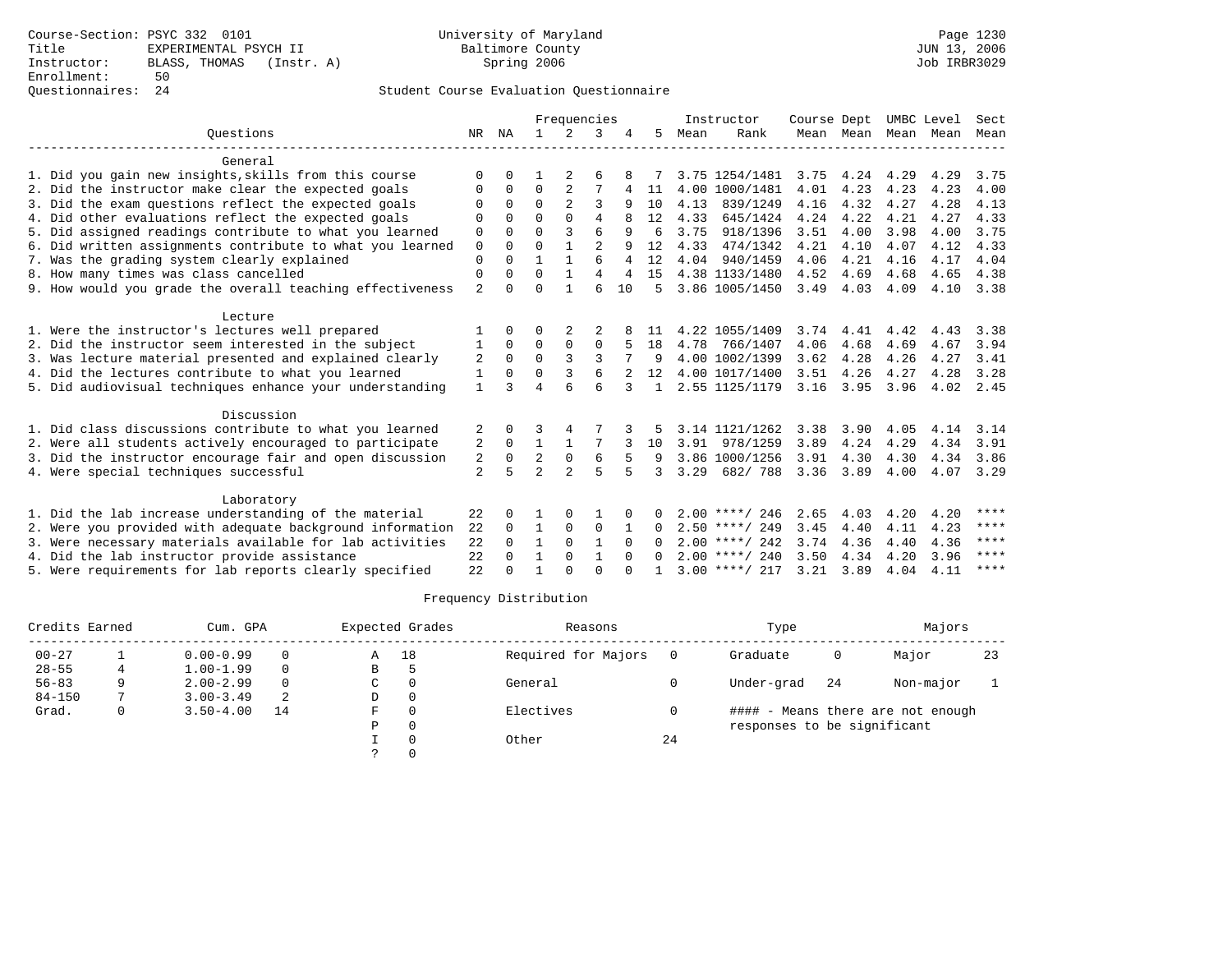## Questionnaires: 24 Student Course Evaluation Questionnaire

|                                                           |                |          |                |                | Frequencies    |              |              |      | Instructor       | Course Dept |           | UMBC Level |           | Sect        |
|-----------------------------------------------------------|----------------|----------|----------------|----------------|----------------|--------------|--------------|------|------------------|-------------|-----------|------------|-----------|-------------|
| Ouestions                                                 | NR             | ΝA       | $\mathbf{1}$   | $\mathfrak{D}$ | 3              |              | 5            | Mean | Rank             |             | Mean Mean | Mean       | Mean      | Mean        |
| General                                                   |                |          |                |                |                |              |              |      |                  |             |           |            |           |             |
| 1. Did you gain new insights, skills from this course     | $\Omega$       | $\Omega$ |                | 2              | 6              | 8            |              |      | 3.75 1254/1481   | 3.75        | 4.24      | 4.29       | 4.29      | 3.75        |
| 2. Did the instructor make clear the expected goals       | 0              | $\Omega$ | 0              | 2              |                | 4            | 11           |      | 4.00 1000/1481   | 4.01        | 4.23      | 4.23       | 4.23      | 4.00        |
| 3. Did the exam questions reflect the expected goals      |                | $\Omega$ | $\Omega$       |                | 3              | 9            | 10           | 4.13 | 839/1249         | 4.16        | 4.32      | 4.27       | 4.28      | 4.13        |
| 4. Did other evaluations reflect the expected goals       | 0              | $\Omega$ | $\Omega$       | $\Omega$       | 4              | 8            | 12           | 4.33 | 645/1424         | 4.24        | 4.22      | 4.21       | 4.27      | 4.33        |
| 5. Did assigned readings contribute to what you learned   | $\mathbf 0$    | $\Omega$ | $\Omega$       | 3              | $\epsilon$     | 9            | 6            | 3.75 | 918/1396         | 3.51        | 4.00      | 3.98       | 4.00      | 3.75        |
| 6. Did written assignments contribute to what you learned | $\mathbf 0$    | $\Omega$ | $\Omega$       | $\mathbf{1}$   | $\overline{a}$ | q            | 12           | 4.33 | 474/1342         | 4.21        | 4.10      | 4.07       | 4.12      | 4.33        |
| 7. Was the grading system clearly explained               | $\mathbf{0}$   | $\Omega$ |                | $\mathbf{1}$   | 6              | 4            | 12           | 4.04 | 940/1459         | 4.06        | 4.21      | 4.16       | 4.17      | 4.04        |
| 8. How many times was class cancelled                     | 0              | $\Omega$ | $\Omega$       | $\mathbf{1}$   | 4              | 4            | 15           |      | 4.38 1133/1480   | 4.52        | 4.69      | 4.68       | 4.65      | 4.38        |
| 9. How would you grade the overall teaching effectiveness | 9              |          | $\overline{2}$ |                | б              | 4            |              |      | 3.07 1346/1450   | 3.49        | 4.03      | 4.09       | 4.10      | 3.38        |
| Lecture                                                   |                |          |                |                |                |              |              |      |                  |             |           |            |           |             |
| 1. Were the instructor's lectures well prepared           | 11             | $\Omega$ | O              |                |                |              |              |      | 3.38 1315/1409   | 3.74        | 4.41      | 4.42       | 4.43      | 3.38        |
| 2. Did the instructor seem interested in the subject      | 11             | $\Omega$ | $\Omega$       | $\overline{a}$ | $\overline{2}$ |              |              |      | 3.69 1350/1407   | 4.06        | 4.68      | 4.69       | 4.67      | 3.94        |
| 3. Was lecture material presented and explained clearly   | 11             | $\Omega$ | $\overline{a}$ | $\mathbf{1}$   | 3              | 3            |              |      | 3.46 1246/1399   | 3.62        | 4.28      | 4.26       | 4.27      | 3.41        |
| 4. Did the lectures contribute to what you learned        | 12             | $\Omega$ | $\mathbf{1}$   |                | 3              |              |              |      | 3.50 1230/1400   | 3.51        | 4.26      | 4.27       | 4.28      | 3.28        |
| 5. Did audiovisual techniques enhance your understanding  | 11             |          | $\mathcal{D}$  | २              | $\mathbf{1}$   | $\mathbf{1}$ | $\mathbf{1}$ |      | 2.50 1128/1179   | 3.16        | 3.95      | 3.96       | 4.02      | 2.45        |
| Discussion                                                |                |          |                |                |                |              |              |      |                  |             |           |            |           |             |
| 1. Did class discussions contribute to what you learned   | 2              | 0        | 3              | 4              |                |              | 5.           |      | 3.14 1121/1262   | 3.38        | 3.90      | 4.05       | 4.14      | 3.14        |
| 2. Were all students actively encouraged to participate   | 2              | $\Omega$ | $\mathbf{1}$   | $\mathbf{1}$   | 7              |              | 10           | 3.91 | 978/1259         | 3.89        | 4.24      | 4.29       | 4.34      | 3.91        |
| 3. Did the instructor encourage fair and open discussion  | 2              | 0        | $\overline{a}$ | $\mathbf 0$    | 6              |              | 9            |      | 3.86 1000/1256   | 3.91        | 4.30      | 4.30       | 4.34      | 3.86        |
| 4. Were special techniques successful                     | $\overline{a}$ | 5        | $\overline{a}$ | $\overline{a}$ | 5              |              | 3            | 3.29 | 682/788          | 3.36 3.89   |           | 4.00       | 4.07 3.29 |             |
| Laboratory                                                |                |          |                |                |                |              |              |      |                  |             |           |            |           |             |
| 1. Did the lab increase understanding of the material     | 22             | $\Omega$ |                | $\Omega$       |                |              |              |      | $2.00$ ****/ 246 | 2.65        | 4.03      | 4.20       | 4.20      | $***$ * * * |
| 2. Were you provided with adequate background information | 22             | $\Omega$ | 1              | $\mathbf 0$    | 0              | 1            | $\Omega$     |      | $2.50$ ****/ 249 | 3.45        | 4.40      | 4.11       | 4.23      | $* * * *$   |
| 3. Were necessary materials available for lab activities  | 22             | $\Omega$ | $\mathbf{1}$   | $\Omega$       | $\mathbf{1}$   | $\Omega$     | $\Omega$     |      | $2.00$ ****/ 242 | 3.74        | 4.36      | 4.40       | 4.36      | $***$ * * * |
| 4. Did the lab instructor provide assistance              | 22             | $\cap$   | $\mathbf{1}$   | $\Omega$       | 1              | $\Omega$     | $\Omega$     |      | $2.00$ ****/ 240 | 3.50        | 4.34      | 4.20       | 3.96      | ****        |
| 5. Were requirements for lab reports clearly specified    | 22             | $\Omega$ |                | ∩              | $\cap$         |              |              |      | $3.00$ ****/ 217 | 3.21        | 3.89      | 4.04       | 4.11      | ****        |

| Credits Earned |   | Cum. GPA      |          | Expected Grades |    | Reasons             |    | Type                        |    | Majors                            |    |
|----------------|---|---------------|----------|-----------------|----|---------------------|----|-----------------------------|----|-----------------------------------|----|
| $00 - 27$      |   | $0.00 - 0.99$ | $\Omega$ | Α               | 18 | Required for Majors |    | Graduate                    | 0  | Major                             | 23 |
| $28 - 55$      |   | $1.00 - 1.99$ | $\Omega$ | В               |    |                     |    |                             |    |                                   |    |
| $56 - 83$      | 9 | $2.00 - 2.99$ | $\Omega$ | C               |    | General             |    | Under-grad                  | 24 | Non-major                         |    |
| $84 - 150$     |   | $3.00 - 3.49$ | 2        | D               |    |                     |    |                             |    |                                   |    |
| Grad.          | 0 | $3.50 - 4.00$ | 14       | F               |    | Electives           |    |                             |    | #### - Means there are not enough |    |
|                |   |               |          | P               |    |                     |    | responses to be significant |    |                                   |    |
|                |   |               |          |                 |    | Other               | 24 |                             |    |                                   |    |
|                |   |               |          |                 |    |                     |    |                             |    |                                   |    |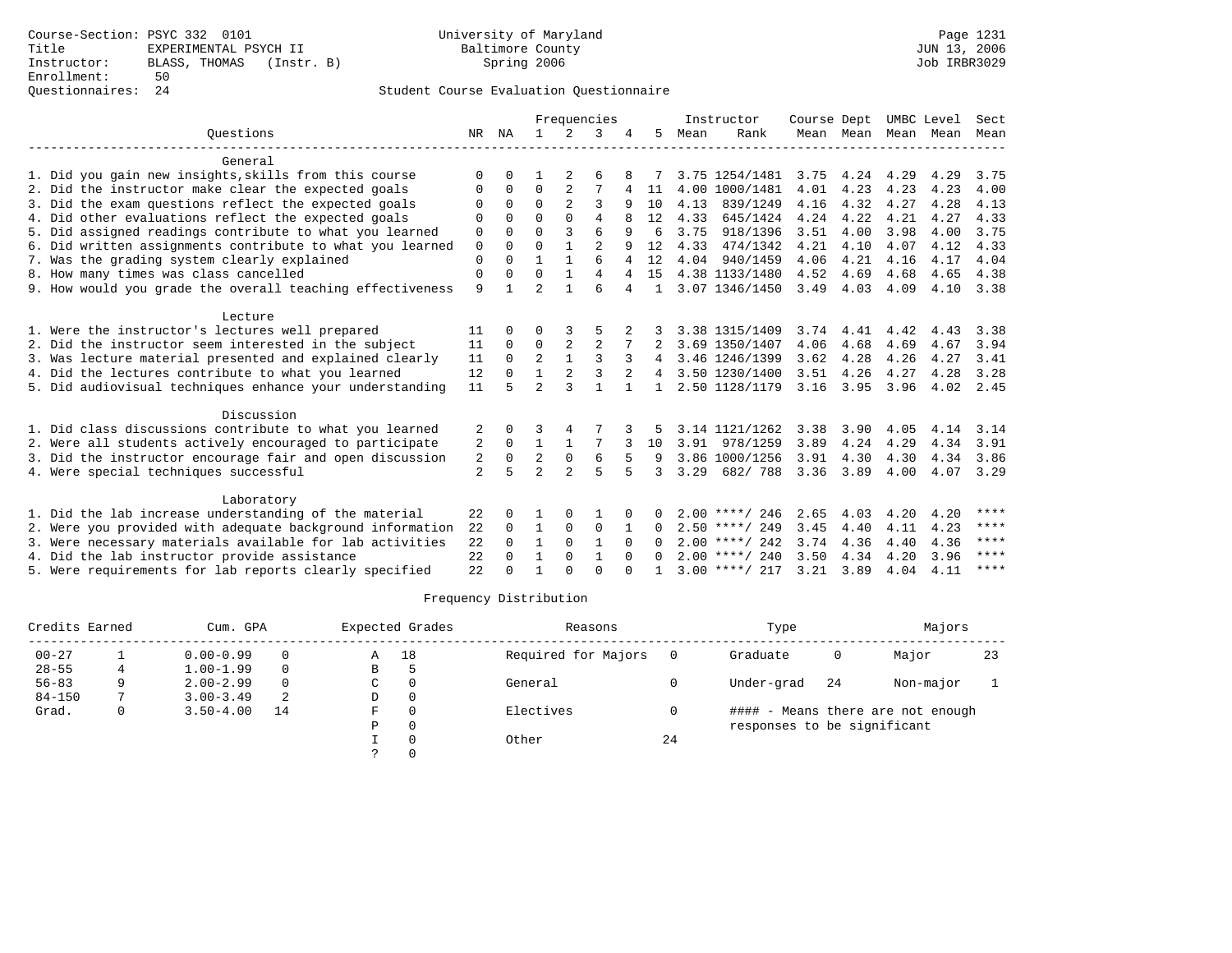|  |                                                           |                |              |                |                | Frequencies    |                |                |      | Instructor       | Course Dept |      |                     | UMBC Level | Sect  |
|--|-----------------------------------------------------------|----------------|--------------|----------------|----------------|----------------|----------------|----------------|------|------------------|-------------|------|---------------------|------------|-------|
|  | Ouestions                                                 | NR             | ΝA           |                | 2              | 3              |                | 5              | Mean | Rank             |             |      | Mean Mean Mean Mean |            | Mean  |
|  | General                                                   |                |              |                |                |                |                |                |      |                  |             |      |                     |            |       |
|  | 1. Did you gain new insights, skills from this course     | $\Omega$       | $\Omega$     |                |                | 6              |                |                |      | 3.75 1254/1481   | 3.75        | 4.24 | 4.29                | 4.29       | 3.75  |
|  | 2. Did the instructor make clear the expected goals       | O              | 0            | 0              | 2              | 7              | 4              | 11             | 4.00 | 1000/1481        | 4.01        | 4.23 | 4.23                | 4.23       | 4.00  |
|  | 3. Did the exam questions reflect the expected goals      | O              | $\Omega$     | $\Omega$       | $\overline{2}$ | 3              | 9              | 10             | 4.13 | 839/1249         | 4.16        | 4.32 | 4.27                | 4.28       | 4.13  |
|  | 4. Did other evaluations reflect the expected goals       | U              | $\Omega$     | $\cap$         | $\Omega$       | 4              | 8              | 12             | 4.33 | 645/1424         | 4.24        | 4.22 | 4.21                | 4.27       | 4.33  |
|  | 5. Did assigned readings contribute to what you learned   | 0              | $\Omega$     | $\Omega$       | 3              | 6              | 9              | 6              | 3.75 | 918/1396         | 3.51        | 4.00 | 3.98                | 4.00       | 3.75  |
|  | 6. Did written assignments contribute to what you learned | 0              | $\Omega$     | U              | $\mathbf{1}$   | $\overline{2}$ | 9              | 12             | 4.33 | 474/1342         | 4.21        | 4.10 | 4.07                | 4.12       | 4.33  |
|  | 7. Was the grading system clearly explained               | $\mathbf 0$    | $\Omega$     | $\mathbf{1}$   | $\mathbf{1}$   | 6              | 4              | 12             | 4.04 | 940/1459         | 4.06        | 4.21 | 4.16                | 4.17       | 4.04  |
|  | 8. How many times was class cancelled                     | 0              | $\Omega$     | $\Omega$       | $\mathbf{1}$   | 4              | 4              | 15             |      | 4.38 1133/1480   | 4.52        | 4.69 | 4.68                | 4.65       | 4.38  |
|  | 9. How would you grade the overall teaching effectiveness | 10             | $\mathbf{1}$ | O              | $\overline{a}$ | $\overline{2}$ |                | $\mathfrak{D}$ |      | 3.69 1146/1450   | 3.49        | 4.03 | 4.09                | 4.10       | 3.38  |
|  | Lecture                                                   |                |              |                |                |                |                |                |      |                  |             |      |                     |            |       |
|  | 1. Were the instructor's lectures well prepared           | 13             | $\Omega$     | U              |                |                |                |                |      | 3.09 1352/1409   | 3.74        | 4.41 | 4.42                | 4.43       | 3.38  |
|  | 2. Did the instructor seem interested in the subject      | 13             | $\Omega$     | 0              | 0              | 4              |                |                |      | 3.82 1337/1407   | 4.06        | 4.68 | 4.69                | 4.67       | 3.94  |
|  | 3. Was lecture material presented and explained clearly   | 13             | $\Omega$     | $\Omega$       | 2              | 3              | 5              |                |      | 3.45 1248/1399   | 3.62        | 4.28 | 4.26                | 4.27       | 3.41  |
|  | 4. Did the lectures contribute to what you learned        | 13             | $\Omega$     | 1              | 2              | 4              |                |                |      | 3.09 1308/1400   | 3.51        | 4.26 | 4.27                | 4.28       | 3.28  |
|  | 5. Did audiovisual techniques enhance your understanding  | 13             | ς            | $\mathfrak{D}$ | ς              |                | $\overline{2}$ | $\Omega$       |      | 2.38 1142/1179   | 3.16        | 3.95 | 3.96                | 4.02       | 2.45  |
|  | Discussion                                                |                |              |                |                |                |                |                |      |                  |             |      |                     |            |       |
|  | 1. Did class discussions contribute to what you learned   | 2              | 0            | 3              | 4              |                |                |                |      | 3.14 1121/1262   | 3.38        | 3.90 | 4.05                | 4.14       | 3.14  |
|  | 2. Were all students actively encouraged to participate   | 2              | $\Omega$     | $\mathbf{1}$   | $\mathbf{1}$   | 7              |                | 10             | 3.91 | 978/1259         | 3.89        | 4.24 | 4.29                | 4.34       | 3.91  |
|  | 3. Did the instructor encourage fair and open discussion  | 2              | $\mathbf 0$  | $\overline{2}$ | $\mathbf 0$    | 6              | 5              | 9              |      | 3.86 1000/1256   | 3.91        | 4.30 | 4.30                | 4.34       | 3.86  |
|  | 4. Were special techniques successful                     | $\overline{2}$ | 5            | $\overline{a}$ | $\overline{a}$ | 5              | 5              | २              | 3.29 | 682/788          | 3.36        | 3.89 | 4.00                | 4.07       | 3.29  |
|  | Laboratory                                                |                |              |                |                |                |                |                |      |                  |             |      |                     |            |       |
|  | 1. Did the lab increase understanding of the material     | 22             | $\Omega$     |                | $\Omega$       |                |                | 0              |      | $2.00$ ****/ 246 | 2.65        | 4.03 | 4.20                | 4.20       | $***$ |
|  | 2. Were you provided with adequate background information | 22             | $\Omega$     | $\mathbf{1}$   | $\Omega$       | $\Omega$       | -1             | 0              |      | $2.50$ ****/ 249 | 3.45        | 4.40 | 4.11                | 4.23       | ****  |
|  | 3. Were necessary materials available for lab activities  | 22             | $\Omega$     | $\mathbf{1}$   | $\Omega$       | $\mathbf{1}$   | $\Omega$       | $\Omega$       |      | $2.00$ ****/ 242 | 3.74        | 4.36 | 4.40                | 4.36       | ****  |
|  | 4. Did the lab instructor provide assistance              | 22             | $\Omega$     | $\mathbf{1}$   | $\Omega$       | $\mathbf{1}$   | $\Omega$       | $\Omega$       |      | $2.00$ ****/ 240 | 3.50        | 4.34 | 4.20                | 3.96       | ****  |
|  | 5. Were requirements for lab reports clearly specified    | 22             | $\Omega$     |                | U              | $\Omega$       |                |                |      | $3.00$ ****/ 217 | 3.21        | 3.89 | 4.04                | 4.11       | ****  |

| Credits Earned |   | Cum. GPA      |    |   | Expected Grades | Reasons             |    | Type                        |     | Majors                            |    |
|----------------|---|---------------|----|---|-----------------|---------------------|----|-----------------------------|-----|-----------------------------------|----|
| $00 - 27$      |   | $0.00 - 0.99$ |    | A | 18              | Required for Majors |    | Graduate                    | 0   | Major                             | 23 |
| $28 - 55$      | 4 | $1.00 - 1.99$ |    | B | h               |                     |    |                             |     |                                   |    |
| $56 - 83$      |   | $2.00 - 2.99$ |    | C | $\Omega$        | General             |    | Under-grad                  | -24 | Non-major                         |    |
| $84 - 150$     |   | $3.00 - 3.49$ | 2  | D | 0               |                     |    |                             |     |                                   |    |
| Grad.          | 0 | $3.50 - 4.00$ | 14 | F | 0               | Electives           |    |                             |     | #### - Means there are not enough |    |
|                |   |               |    | Ρ | 0               |                     |    | responses to be significant |     |                                   |    |
|                |   |               |    |   | $\Omega$        | Other               | 24 |                             |     |                                   |    |
|                |   |               |    |   |                 |                     |    |                             |     |                                   |    |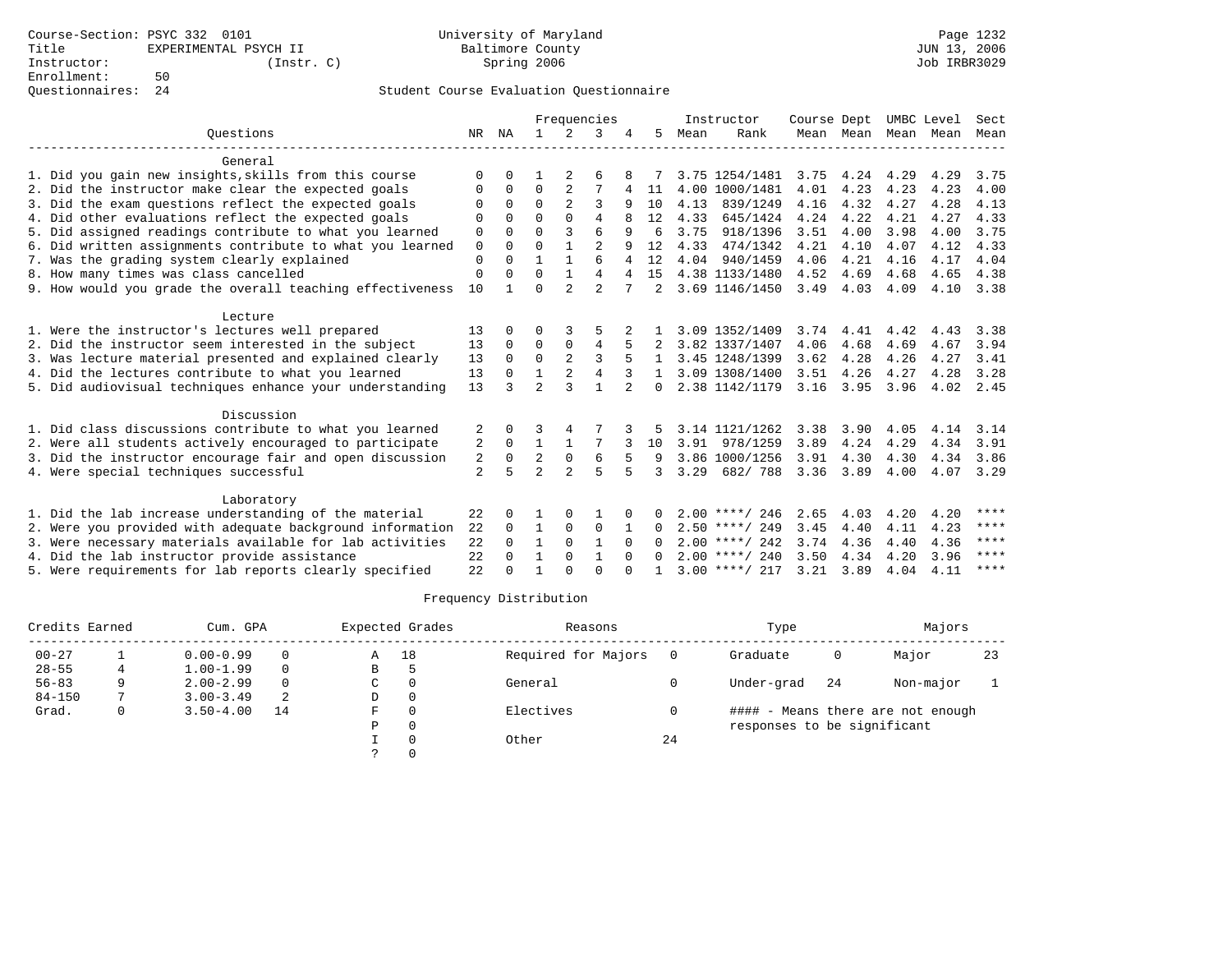|  |                                                           |                |                |                          |                | Frequencies    |                |          |      | Instructor       | Course Dept |                     | UMBC Level |      | Sect        |
|--|-----------------------------------------------------------|----------------|----------------|--------------------------|----------------|----------------|----------------|----------|------|------------------|-------------|---------------------|------------|------|-------------|
|  | Ouestions                                                 | NR             | ΝA             |                          | 2              | 3              |                | 5        | Mean | Rank             |             | Mean Mean Mean Mean |            |      | Mean        |
|  | General                                                   |                |                |                          |                |                |                |          |      |                  |             |                     |            |      |             |
|  | 1. Did you gain new insights, skills from this course     | $\Omega$       | $\Omega$       |                          |                | 6              |                |          |      | 3.75 1254/1481   | 3.75        | 4.24                | 4.29       | 4.29 | 3.75        |
|  | 2. Did the instructor make clear the expected goals       | 0              | $\Omega$       | $\Omega$                 | 2              | 7              | 4              | 11       | 4.00 | 1000/1481        | 4.01        | 4.23                | 4.23       | 4.23 | 4.00        |
|  | 3. Did the exam questions reflect the expected goals      | O              | $\Omega$       | $\Omega$                 | $\overline{2}$ | 3              | 9              | 10       | 4.13 | 839/1249         | 4.16        | 4.32                | 4.27       | 4.28 | 4.13        |
|  | 4. Did other evaluations reflect the expected goals       | U              | $\Omega$       | U                        | $\Omega$       | 4              | 8              | 12       | 4.33 | 645/1424         | 4.24        | 4.22                | 4.21       | 4.27 | 4.33        |
|  | 5. Did assigned readings contribute to what you learned   | 0              | $\Omega$       | $\Omega$                 | 3              | 6              | 9              | 6        | 3.75 | 918/1396         | 3.51        | 4.00                | 3.98       | 4.00 | 3.75        |
|  | 6. Did written assignments contribute to what you learned | 0              | $\Omega$       | $\Omega$                 | $\mathbf{1}$   | $\overline{2}$ | 9              | 12       | 4.33 | 474/1342         | 4.21        | 4.10                | 4.07       | 4.12 | 4.33        |
|  | 7. Was the grading system clearly explained               | $\mathbf 0$    | $\Omega$       | $\mathbf{1}$             | $\mathbf{1}$   | 6              | 4              | 12       | 4.04 | 940/1459         | 4.06        | 4.21                | 4.16       | 4.17 | 4.04        |
|  | 8. How many times was class cancelled                     | 0              | $\Omega$       | O                        | $\mathbf{1}$   | 4              | 4              | 15       |      | 4.38 1133/1480   | 4.52        | 4.69                | 4.68       | 4.65 | 4.38        |
|  | 9. How would you grade the overall teaching effectiveness | 12             | $\mathfrak{D}$ |                          | $\mathbf{1}$   | 6              | $\overline{a}$ | $\Omega$ |      | 2.90 1386/1450   | 3.49        | 4.03                | 4.09       | 4.10 | 3.38        |
|  | Lecture                                                   |                |                |                          |                |                |                |          |      |                  |             |                     |            |      |             |
|  | 1. Were the instructor's lectures well prepared           | 13             | $\Omega$       | U                        |                |                |                |          |      | 2.82 1383/1409   | 3.74        | 4.41                | 4.42       | 4.43 | 3.38        |
|  | 2. Did the instructor seem interested in the subject      | 13             | $\Omega$       | $\Omega$                 | $\mathbf{1}$   | 4              | 6              | $\Omega$ |      | 3.45 1376/1407   | 4.06        | 4.68                | 4.69       | 4.67 | 3.94        |
|  | 3. Was lecture material presented and explained clearly   | 13             | $\Omega$       | $\Omega$                 | 5              | $\overline{4}$ |                | $\Omega$ |      | 2.73 1366/1399   | 3.62        | 4.28                | 4.26       | 4.27 | 3.41        |
|  | 4. Did the lectures contribute to what you learned        | 13             | $\Omega$       | 2                        | 3              | $\overline{4}$ |                | $\Omega$ |      | 2.55 1360/1400   | 3.51        | 4.26                | 4.27       | 4.28 | 3.28        |
|  | 5. Did audiovisual techniques enhance your understanding  | 13             |                | $\overline{2}$           | ς              |                | 2              | $\Omega$ |      | 2.38 1142/1179   | 3.16        | 3.95                | 3.96       | 4.02 | 2.45        |
|  | Discussion                                                |                |                |                          |                |                |                |          |      |                  |             |                     |            |      |             |
|  | 1. Did class discussions contribute to what you learned   | 2              | $\Omega$       | 3                        | 4              |                |                |          |      | 3.14 1121/1262   | 3.38        | 3.90                | 4.05       | 4.14 | 3.14        |
|  | 2. Were all students actively encouraged to participate   | 2              | $\mathbf 0$    | $\mathbf{1}$             | $\mathbf{1}$   | 7              |                | 10       | 3.91 | 978/1259         | 3.89        | 4.24                | 4.29       | 4.34 | 3.91        |
|  | 3. Did the instructor encourage fair and open discussion  | 2              | $\mathbf 0$    | $\overline{a}$           | $\mathbf 0$    | 6              | 5              | 9        |      | 3.86 1000/1256   | 3.91        | 4.30                | 4.30       | 4.34 | 3.86        |
|  | 4. Were special techniques successful                     | $\overline{a}$ | 5              | $\overline{\mathcal{L}}$ | $\overline{a}$ | 5              | 5              | 3        | 3.29 | 682/788          | 3.36 3.89   |                     | 4.00       | 4.07 | 3.29        |
|  | Laboratory                                                |                |                |                          |                |                |                |          |      |                  |             |                     |            |      |             |
|  | 1. Did the lab increase understanding of the material     | 22             | $\Omega$       |                          | $\Omega$       |                |                | 0        |      | $2.00$ ****/ 246 | 2.65        | 4.03                | 4.20       | 4.20 | ****        |
|  | 2. Were you provided with adequate background information | 22             | $\Omega$       | $\mathbf{1}$             | $\Omega$       | $\Omega$       | 1              | $\Omega$ |      | $2.50$ ****/ 249 | 3.45        | 4.40                | 4.11       | 4.23 | ****        |
|  | 3. Were necessary materials available for lab activities  | 22             | $\Omega$       | $\mathbf{1}$             | $\Omega$       | $\mathbf{1}$   | $\Omega$       | $\Omega$ |      | $2.00$ ****/ 242 | 3.74        | 4.36                | 4.40       | 4.36 | ****        |
|  | 4. Did the lab instructor provide assistance              | 22             | $\cap$         | $\mathbf{1}$             | $\Omega$       | $\mathbf{1}$   | $\Omega$       | $\Omega$ |      | $2.00$ ****/ 240 | 3.50        | 4.34                | 4.20       | 3.96 | ****        |
|  | 5. Were requirements for lab reports clearly specified    | 22             | $\Omega$       | -1                       | U              | $\Omega$       |                |          |      | $3.00$ ****/ 217 | 3.21        | 3.89                | 4.04       | 4.11 | $***$ * * * |

| Credits Earned |   | Cum. GPA      |          | Expected Grades |    | Reasons             |    | Type                        |    | Majors                            |    |
|----------------|---|---------------|----------|-----------------|----|---------------------|----|-----------------------------|----|-----------------------------------|----|
| $00 - 27$      |   | $0.00 - 0.99$ | $\Omega$ | Α               | 18 | Required for Majors |    | Graduate                    | 0  | Major                             | 23 |
| $28 - 55$      |   | $1.00 - 1.99$ | $\Omega$ | В               |    |                     |    |                             |    |                                   |    |
| $56 - 83$      | 9 | $2.00 - 2.99$ | $\Omega$ | C               |    | General             |    | Under-grad                  | 24 | Non-major                         |    |
| $84 - 150$     |   | $3.00 - 3.49$ | 2        | D               |    |                     |    |                             |    |                                   |    |
| Grad.          | 0 | $3.50 - 4.00$ | 14       | F               |    | Electives           |    |                             |    | #### - Means there are not enough |    |
|                |   |               |          | P               |    |                     |    | responses to be significant |    |                                   |    |
|                |   |               |          |                 |    | Other               | 24 |                             |    |                                   |    |
|                |   |               |          |                 |    |                     |    |                             |    |                                   |    |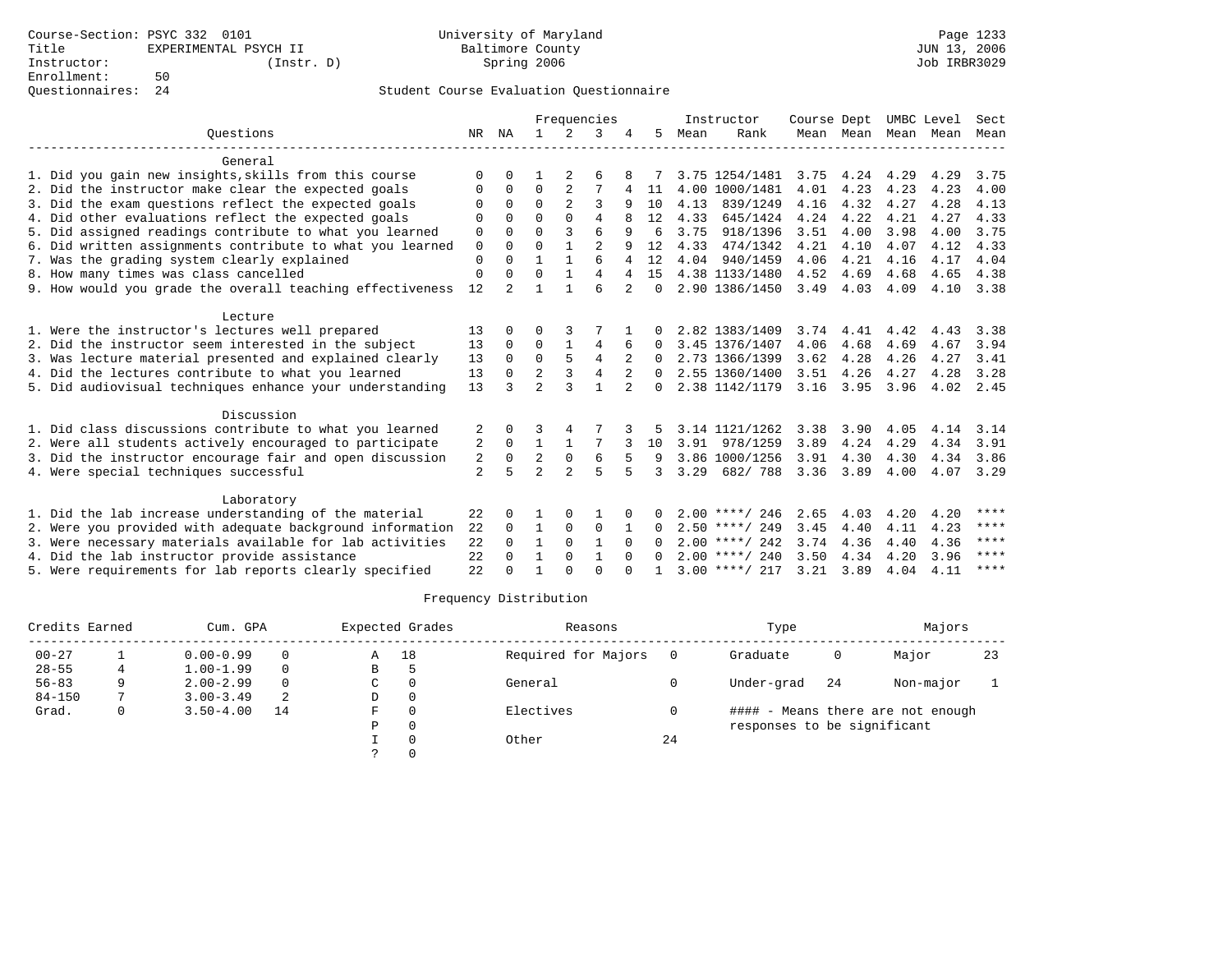|                                                           |                |              |                |                | Frequencies    |                |                |      | Instructor                 | Course Dept UMBC Level |               |                |           | Sect        |
|-----------------------------------------------------------|----------------|--------------|----------------|----------------|----------------|----------------|----------------|------|----------------------------|------------------------|---------------|----------------|-----------|-------------|
| Ouestions                                                 |                | NR NA        | $\mathbf{1}$   | 2              | 3              | 4              | 5              | Mean | Rank                       |                        | Mean Mean     |                | Mean Mean | Mean        |
| General                                                   |                |              |                |                |                |                |                |      |                            |                        |               |                |           |             |
| 1. Did you gain new insights, skills from this course     | $\mathbf 0$    | $\Omega$     | 2              |                | 9              | 11             | 6              |      | 3.62 1315/1481             | 3.75                   | 4.24          | 4.29           | 4.29      | 3.62        |
| 2. Did the instructor make clear the expected goals       | 1              | $\Omega$     | 3              | $\Omega$       | 9              | 10             |                |      | 3.57 1296/1481             | 4.01                   | 4.23          | 4.23           | 4.23      | 3.57        |
| 3. Did the exam questions reflect the expected goals      | 0              | 0            | $\Omega$       | 3              | 5              | 12             | 9              | 3.93 | 953/1249                   | 4.16                   | 4.32          | 4.27           | 4.28      | 3.93        |
| 4. Did other evaluations reflect the expected goals       | $\Omega$       | 0            | $\Omega$       | $\mathbf{1}$   | 5              | 14             | 9              | 4.07 | 928/1424                   |                        | 4.24 4.22     | 4.21           | 4.27      | 4.07        |
| 5. Did assigned readings contribute to what you learned   | $\Omega$       | $\Omega$     | 5              | 5              | 10             | 6              | 3              |      | 2.90 1329/1396             |                        | $3.51$ 4.00   | 3.98           | 4.00      | 2.90        |
| 6. Did written assignments contribute to what you learned | $\mathbf 0$    | $\Omega$     | $\mathbf 0$    | 0              | $\overline{4}$ | 17             | 8              | 4.14 | 660/1342                   | 4.21                   | 4.10          | 4.07           | 4.12      | 4.14        |
| 7. Was the grading system clearly explained               | $\Omega$       | $\Omega$     | $\Omega$       | $\overline{a}$ | 11             | 8              | 8              |      | 3.76 1154/1459             | 4.06                   | 4.21          | 4.16           | 4.17      | 3.76        |
| 8. How many times was class cancelled                     | $\Omega$       | $\Omega$     | $\Omega$       | $\Omega$       | $\Omega$       |                | 2.2            | 4.76 | 880/1480                   | 4.52                   | 4.69          | 4.68           | 4.65      | 4.76        |
| 9. How would you grade the overall teaching effectiveness | $\overline{4}$ | $\mathbf{1}$ | $\overline{a}$ | $\mathbf{1}$   | 14             | 6              | $\mathbf{1}$   |      | 3.13 1338/1450             | 3.49                   | 4.03          | 4.09           | 4.10      | 3.13        |
| Lecture                                                   |                |              |                |                |                |                |                |      |                            |                        |               |                |           |             |
| 1. Were the instructor's lectures well prepared           | 0              | $\Omega$     | 2              | 3              | 5              | 10             | 9              |      | 3.72 1258/1409             | 3.74                   | 4.41          | 4.42           | 4.43      | 3.72        |
| 2. Did the instructor seem interested in the subject      | $\Omega$       | $\Omega$     | $\mathbf{1}$   | $\overline{4}$ | 6              | 12             | 6              |      | 3.62 1359/1407             | 4.06                   | 4.68          | 4.69           | 4.67      | 3.62        |
| 3. Was lecture material presented and explained clearly   | $\Omega$       | $\Omega$     | $\mathbf{1}$   | 4              | 12             | 9              | 3              |      | 3.31 1282/1399             | 3.62                   | 4.28          | 4.26           | 4.27      | 3.31        |
| 4. Did the lectures contribute to what you learned        | $\mathbf 0$    | $\Omega$     | $\overline{a}$ | 5              | 13             | $\overline{4}$ | 5              |      | 3.17 1296/1400             | 3.51                   | 4.26          | 4.27           | 4.28      | 3.17        |
| 5. Did audiovisual techniques enhance your understanding  | $\mathbf 0$    | 3            | $\mathbf{1}$   | 3              | 5              | 10             | 7              |      |                            |                        |               |                |           |             |
|                                                           |                |              |                |                |                |                |                |      | 3.73 806/1179              |                        | $3.16$ $3.95$ | 3.96           |           | 4.02 3.73   |
| Discussion                                                |                |              |                |                |                |                |                |      |                            |                        |               |                |           |             |
| 1. Did class discussions contribute to what you learned   | 11             | $\Omega$     | 2              | 1              | 6              | 3              |                | 3.56 | 976/1262                   | 3.38                   | 3.90          | 4.05           | 4.14      | 3.56        |
| 2. Were all students actively encouraged to participate   | 11             | $\Omega$     | $\overline{0}$ | $\overline{4}$ | $\overline{4}$ |                |                |      | 3.72 1052/1259             | 3.89                   | 4.24          | 4.29           | 4.34      | 3.72        |
| 3. Did the instructor encourage fair and open discussion  | 11             | $\mathbf 0$  | $\mathbf{1}$   | $\mathbf{1}$   | 5              | 7              | 4              |      | 3.67 1069/1256             | 3.91                   | 4.30          | 4.30           | 4.34      | 3.67        |
| 4. Were special techniques successful                     | 11             | 13           | $\mathbf{1}$   | $\Omega$       | $\Omega$       | $\overline{2}$ | $\overline{a}$ |      | $3.80$ ****/ 788           | 3.36 3.89              |               | 4.00           | 4.07      | $***$ * * * |
| Laboratory                                                |                |              |                |                |                |                |                |      |                            |                        |               |                |           |             |
| 1. Did the lab increase understanding of the material     | 27             | $\Omega$     | $\Omega$       | $\Omega$       | $\Omega$       |                |                |      | $4.50$ ****/ 246           | 2.65                   | 4.03          | 4.20           | 4.20      | ****        |
| 2. Were you provided with adequate background information | 27             | $\Omega$     | $\Omega$       | 0              | $\Omega$       |                | $\mathbf{1}$   |      | $4.50$ ****/ 249           | 3.45                   | 4.40          | 4.11           | 4.23      | ****        |
| 3. Were necessary materials available for lab activities  | 27             | $\Omega$     | $\Omega$       | $\Omega$       | $\mathbf 0$    | $\mathbf{1}$   | $\mathbf{1}$   |      | $4.50$ ****/ 242           | 3.74                   | 4.36          | 4.40           | 4.36      | $***$       |
| 4. Did the lab instructor provide assistance              | 27             | $\Omega$     | $\mathbf 0$    | $\Omega$       | $\Omega$       | $\mathbf{1}$   | $\mathbf{1}$   |      | $4.50$ ****/ 240           | 3.50                   | 4.34          | 4.20           | 3.96      | ****        |
| 5. Were requirements for lab reports clearly specified    | 27             | $\Omega$     | $\Omega$       | $\Omega$       | $\mathbf{1}$   | $\Omega$       | $\mathbf{1}$   |      | $4.00$ ****/ 217 3.21 3.89 |                        |               | 4.04           | 4.11      | ****        |
| Seminar                                                   |                |              |                |                |                |                |                |      |                            |                        |               |                |           |             |
| 1. Were assigned topics relevant to the announced theme   |                | 0            | $\Omega$       | $\Omega$       | $\Omega$       | $\Omega$       |                |      | $5.00$ ****/<br>68         | ****                   | 4.84          |                | 4.70      | ****        |
|                                                           | 28<br>28       | $\Omega$     | 0              | 0              | $\mathbf{1}$   | $\Omega$       | <sup>0</sup>   |      | 69<br>$3.00$ ****/         | ****                   | 4.74          | 4.49<br>4.53   |           | $***$       |
| 2. Was the instructor available for individual attention  |                |              |                |                |                |                |                |      |                            | $***$ * *              |               |                | 4.66      | $***$       |
| 3. Did research projects contribute to what you learned   | 28             | $\mathbf 0$  | $\mathbf 0$    | $\mathbf 0$    | $\mathbf 0$    | $\Omega$       | $\mathbf{1}$   |      | $5.00$ ****/<br>63         | ****                   | 4.66          | 4.44           | 4.56      | ****        |
| 4. Did presentations contribute to what you learned       | 28             | $\mathbf 0$  | $\mathbf 0$    | $\mathbf 0$    | $\Omega$       | $\Omega$       | $\mathbf{1}$   |      | $5.00$ ****/<br>69         |                        | 4.52          | 4.35           | 4.48      | ****        |
| 5. Were criteria for grading made clear                   | 28             | $\Omega$     | $\Omega$       | $\Omega$       | $\Omega$       | $\Omega$       | $\mathbf{1}$   |      | $5.00$ ****/<br>68         | ****                   |               | 4.04 3.92 4.43 |           |             |
| Self Paced                                                |                |              |                |                |                |                |                |      |                            |                        |               |                |           |             |
| 1. Did self-paced system contribute to what you learned   | 28             | 0            | O              | $\Omega$       | $\Omega$       |                |                | 5.00 | ****<br>55                 |                        | 4.11          | 4.55           | 4.88      | $***$       |
| 2. Did study questions make clear the expected goal       | 28             | $\cap$       | $\Omega$       | $\Omega$       | $\Omega$       | $\Omega$       | $\mathbf{1}$   | 5.00 | 31<br>$* * * * /$          | ****                   | 4.14          | 4.75           | 4.67      | $* * * * *$ |

| Credits Earned |   | Cum. GPA      |   | Expected Grades |          | Reasons             |    | Type                        |    | Majors                            |    |
|----------------|---|---------------|---|-----------------|----------|---------------------|----|-----------------------------|----|-----------------------------------|----|
| $00 - 27$      | 2 | $0.00 - 0.99$ |   | Α               |          | Required for Majors |    | Graduate                    | 0  | Major                             | 26 |
| $28 - 55$      |   | $1.00 - 1.99$ |   | В               | 14       |                     |    |                             |    |                                   |    |
| $56 - 83$      |   | $2.00 - 2.99$ |   |                 | 4        | General             |    | Under-grad                  | 29 | Non-major                         |    |
| $84 - 150$     | 6 | $3.00 - 3.49$ |   | D               | 0        |                     |    |                             |    |                                   |    |
| Grad.          | 0 | $3.50 - 4.00$ | 4 | F               | $\Omega$ | Electives           |    |                             |    | #### - Means there are not enough |    |
|                |   |               |   | D               | 0        |                     |    | responses to be significant |    |                                   |    |
|                |   |               |   |                 | $\Omega$ | Other               | 26 |                             |    |                                   |    |
|                |   |               |   |                 |          |                     |    |                             |    |                                   |    |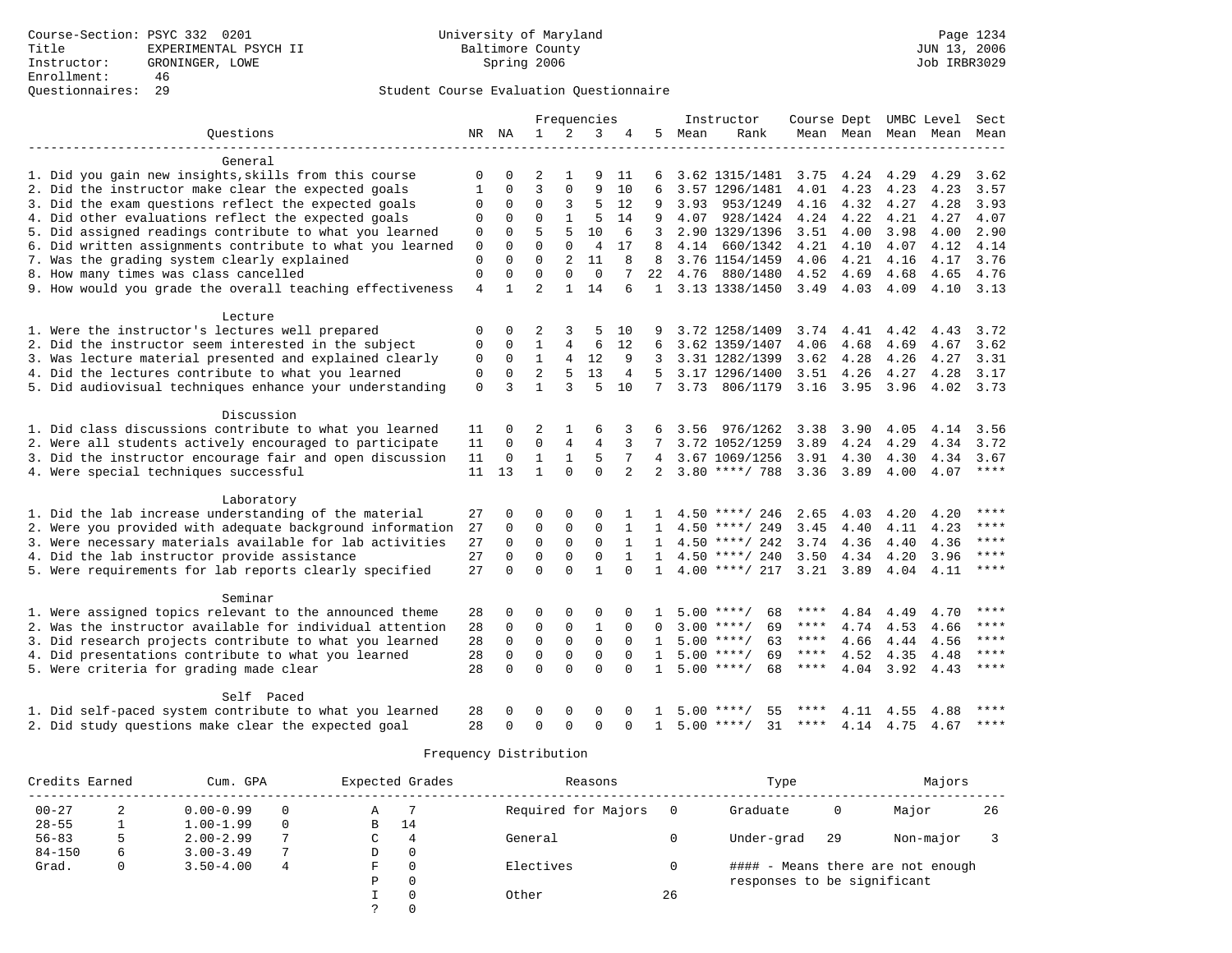|                                                           |              |                   |                |                     | Frequencies                 |                          |                 |      | Instructor                         |              |      |                   | Course Dept UMBC Level | Sect        |
|-----------------------------------------------------------|--------------|-------------------|----------------|---------------------|-----------------------------|--------------------------|-----------------|------|------------------------------------|--------------|------|-------------------|------------------------|-------------|
| Questions                                                 |              | NR NA             | 1              | 2                   | 3                           | 4                        | 5               | Mean | Rank                               |              |      |                   | Mean Mean Mean Mean    | Mean        |
|                                                           |              |                   |                |                     |                             |                          |                 |      |                                    |              |      |                   |                        |             |
| General                                                   |              |                   |                |                     |                             |                          |                 |      |                                    |              |      |                   |                        |             |
| 1. Did you gain new insights, skills from this course     | $\mathbf 0$  | $\Omega$          | 2              |                     | 16                          | 16                       | 9               |      | 3.55 1341/1481                     | 3.75         | 4.24 | 4.29              | 4.29                   | 3.55        |
| 2. Did the instructor make clear the expected goals       | $\mathbf{1}$ | $\mathbf 0$       | $\mathbf{0}$   | 5                   | 7                           | 17                       | 17              |      | 4.00 1000/1481                     | 4.01         | 4.23 | 4.23              | 4.23                   | 4.00        |
| 3. Did the exam questions reflect the expected goals      | 0            | 0                 | 1              | 4                   | $7\phantom{.0}$             | 16                       | 19              | 4.02 | 885/1249                           | 4.16         | 4.32 | 4.27              | 4.28                   | 4.02        |
| 4. Did other evaluations reflect the expected goals       | 0            | 0                 | $\overline{2}$ | 3                   | 6                           | 16                       | 20              | 4.04 | 938/1424                           | 4.24         | 4.22 | 4.21              | 4.27                   | 4.04        |
| 5. Did assigned readings contribute to what you learned   | 0            | 4                 | 19             | $\overline{4}$      | 10                          | 5                        | 5               |      | 2.37 1377/1396                     | 3.51         | 4.00 | 3.98              | 4.00                   | 2.37        |
| 6. Did written assignments contribute to what you learned | $\mathbf 0$  | $\Omega$          | $\Omega$       | 5                   | 8                           | 20                       | 14              |      | 3.91 871/1342                      | 4.21         | 4.10 | 4.07              | 4.12                   | 3.91        |
| 7. Was the grading system clearly explained               | $\sqrt{2}$   | $\mathbf 0$       | 2              | 5                   | $\overline{2}$              | 15                       | 21              | 4.07 | 929/1459                           | 4.06         | 4.21 | 4.16              | 4.17                   | 4.07        |
| 8. How many times was class cancelled                     | 1            | 0                 | $\mathsf 0$    | 2                   | $\overline{2}$              | 16                       | 26              |      | 4.43 1093/1480                     | 4.52         | 4.69 | 4.68              | 4.65                   | 4.43        |
| 9. How would you grade the overall teaching effectiveness | 6            | $\Omega$          | $\overline{a}$ | 3                   | 16                          | 16                       | $4\overline{ }$ |      | 3.41 1262/1450                     | 3.49         | 4.03 | 4.09              | 4.10                   | 3.41        |
| Lecture                                                   |              |                   |                |                     |                             |                          |                 |      |                                    |              |      |                   |                        |             |
| 1. Were the instructor's lectures well prepared           | 1            | 0                 | 1              | $\mathbf 0$         | 7                           | 11                       | 27              |      | 4.37 935/1409                      | 3.74         | 4.41 | 4.42              | 4.43                   | 4.37        |
| 2. Did the instructor seem interested in the subject      | 1            | $\Omega$          | $\mathbf{1}$   | $\mathsf{O}\xspace$ | 6                           | 13                       | 26              |      | 4.37 1205/1407                     | 4.06         | 4.68 | 4.69              | 4.67                   | 4.37        |
| 3. Was lecture material presented and explained clearly   | 1            | 0                 | $\overline{2}$ | 3                   | 13                          | 11                       | 17              |      | 3.83 1135/1399                     | 3.62         | 4.28 | 4.26              | 4.27                   | 3.83        |
| 4. Did the lectures contribute to what you learned        | 1            | 0                 | $\overline{4}$ | 6                   | $\overline{4}$              | 13                       | 19              |      | 3.80 1120/1400                     | 3.51         | 4.26 | 4.27              | 4.28                   | 3.80        |
| 5. Did audiovisual techniques enhance your understanding  | $\mathbf{1}$ | 3                 | 3              | $\overline{4}$      | 9                           | 8                        | 19              |      | 3.84 739/1179                      | 3.16         | 3.95 | 3.96              | 4.02                   | 3.84        |
|                                                           |              |                   |                |                     |                             |                          |                 |      |                                    |              |      |                   |                        |             |
| Discussion                                                |              |                   |                |                     |                             |                          |                 |      |                                    |              |      |                   |                        |             |
| 1. Did class discussions contribute to what you learned   | 22           | 0                 | 5              | 2                   | 7                           | 5                        | 6               |      | 3.20 1092/1262                     | 3.38         | 3.90 | 4.05              | 4.14                   | 3.20        |
| 2. Were all students actively encouraged to participate   | 21           | $\mathbf 0$       | 3              | $\mathbf{1}$        | 7                           | 8                        | 7               |      | 3.58 1083/1259                     | 3.89         | 4.24 | 4.29              | 4.34                   | 3.58        |
| 3. Did the instructor encourage fair and open discussion  | 22           | $\mathbf 0$       | $\overline{2}$ | 2                   | 8                           | 5                        | 8               |      | 3.60 1084/1256                     | 3.91         | 4.30 | 4.30              | 4.34                   | 3.60        |
| 4. Were special techniques successful                     | 23           | 10                | $\mathbf{1}$   | $\overline{4}$      | 3                           | 3                        | 3               |      | 3.21 697/ 788                      | 3.36         | 3.89 | 4.00              | 4.07                   | 3.21        |
| Laboratory                                                |              |                   |                |                     |                             |                          |                 |      |                                    |              |      |                   |                        |             |
| 1. Did the lab increase understanding of the material     | 37           | 0                 | $\mathbf 0$    | 1                   | 4                           | 3                        | 2               |      | $3.60$ ****/ 246                   | 2.65         | 4.03 | 4.20              | 4.20                   | $***$ * * * |
| 2. Were you provided with adequate background information | 37           | $\mathbf 0$       | $\mathbf{0}$   | $\mathbf 0$         | $\overline{2}$              | $\mathbf 0$              | 8               | 4.60 | ****/ 249                          | 3.45         | 4.40 | 4.11              | 4.23                   | $***$       |
| 3. Were necessary materials available for lab activities  | 37           | $\mathbf 0$       | $\mathbf 0$    | $\mathbf 0$         | 1                           | $\mathbf{1}$             | 8               |      | $4.70$ ****/ 242                   | 3.74         | 4.36 | 4.40              | 4.36                   | $***$       |
|                                                           |              |                   | $\mathbf{0}$   | $\mathbf 0$         |                             |                          | 8               |      |                                    |              |      |                   |                        | ****        |
| 4. Did the lab instructor provide assistance              | 37<br>37     | $\mathbf{1}$<br>5 | $\Omega$       | $\Omega$            | $\mathsf 0$<br>$\mathbf{1}$ | $\mathbf{1}$<br>$\Omega$ | 4               |      | 4.89 ****/ 240<br>$4.60$ ****/ 217 | 3.50<br>3.21 | 3.89 | 4.34 4.20<br>4.04 | 3.96                   | $***$       |
| 5. Were requirements for lab reports clearly specified    |              |                   |                |                     |                             |                          |                 |      |                                    |              |      |                   | 4.11                   |             |
| Seminar                                                   |              |                   |                |                     |                             |                          |                 |      |                                    |              |      |                   |                        |             |
| 2. Was the instructor available for individual attention  | 45           | 0                 | $\mathbf 0$    | $\mathbf 0$         | 0                           | 0                        | 2               | 5.00 | 69<br>$***$ /                      | ****         | 4.74 | 4.53              | 4.66                   | $* * * *$   |
| 3. Did research projects contribute to what you learned   | 45           | $\Omega$          | $\Omega$       | $\Omega$            | $\mathbf{1}$                | $\mathbf{1}$             | $\Omega$        | 3.50 | $***/$<br>63                       | ****         | 4.66 | 4.44              | 4.56                   | $***$       |
| 4. Did presentations contribute to what you learned       | 45           | $\mathbf 0$       | $\mathbf{0}$   | $\mathbf 0$         | $\mathbf{1}$                | $\Omega$                 | $\mathbf{1}$    | 4.00 | $***/$<br>69                       | $***$ * *    | 4.52 | 4.35              | 4.48                   | $***$       |
| 5. Were criteria for grading made clear                   | 45           | $\mathbf 0$       | $\mathbf{0}$   | $\mathbf{1}$        | $\mathbf 0$                 | $\mathbf 0$              | 1               |      | $3.50$ ****/<br>68                 | ****         | 4.04 | 3.92              | 4.43                   | $***$       |
| Field Work                                                |              |                   |                |                     |                             |                          |                 |      |                                    |              |      |                   |                        |             |
| 1. Did field experience contribute to what you learned    | 45           | 0                 | 0              | 0                   | 1                           | 1                        |                 |      | $3.50$ ****/<br>59                 | ****         | 5.00 | 4.30              | 4.48                   | ****        |
| 2. Did you clearly understand your evaluation criteria    | 46           | $\mathbf 0$       | $\mathbf 0$    | $\mathbf 0$         | $\mathbf{1}$                | $\Omega$                 | $\Omega$        |      | 51<br>$3.00$ ****/                 | ****         | 3.00 | 4.00              | 4.13                   | ****        |
| 3. Was the instructor available for consultation          | 46           | $\mathbf 0$       | $\mathbf 0$    | $\mathbf 0$         | $\mathbf 0$                 | $\Omega$                 | $\mathbf{1}$    |      | $5.00$ ****/<br>36                 | ****         | 4.00 | 4.60              | 4.33                   | ****        |
| 4. To what degree could you discuss your evaluations      | 46           | $\mathbf 0$       | $\mathbf 0$    | $\mathbf 0$         | $\mathbf{1}$                | $\Omega$                 | $\Omega$        |      | 41<br>$3.00$ ****/                 | $***$ * * *  | 3.50 | 4.26              | 3.90                   | $***$       |
| 5. Did conferences help you carry out field activities    | 46           | $\mathbf 0$       | $\Omega$       | $\mathbf{1}$        | $\Omega$                    | $\Omega$                 | $\Omega$        |      | $2.00$ ****/<br>31                 | ****         | 4.00 | 4.42              | 4.00                   | $***$       |
|                                                           |              |                   |                |                     |                             |                          |                 |      |                                    |              |      |                   |                        |             |
| Self Paced                                                |              |                   |                |                     |                             |                          |                 |      |                                    |              |      |                   |                        |             |
| 1. Did self-paced system contribute to what you learned   | 46           | 0                 | $\mathbf 0$    | $\mathbf 0$         | 1                           | 0                        | $\Omega$        | 3.00 | ****/<br>55                        | ****         | 4.11 | 4.55              | 4.88                   | $***$       |
| 2. Did study questions make clear the expected goal       | 46           | $\mathbf 0$       | $\mathbf 0$    | $\mathbf 0$         | $\mathbf{1}$                | $\mathbf 0$              | $\Omega$        | 3.00 | 31<br>$***$ /                      | ****         | 4.14 | 4.75              | 4.67                   | $***$       |
| 3. Were your contacts with the instructor helpful         | 46           | 0                 | $\mathbf 0$    | $\mathbf 0$         | $\mathbf{1}$                | 0                        | $\Omega$        | 3.00 | 51<br>$***/$                       | ****         | 3.89 | 4.65              | 4.88                   | ****        |
| 4. Was the feedback/tutoring by proctors helpful          | 46           | 0                 | $\mathbf 0$    | $\Omega$            | $\mathbf{1}$                | $\Omega$                 | $\Omega$        | 3.00 | $***$ /<br>34                      | ****         | 3.82 | 4.83              | 4.67                   | $***$       |
| 5. Were there enough proctors for all the students        | 46           | $\Omega$          | $\Omega$       | $\Omega$            | $\Omega$                    | $\Omega$                 | $\mathbf{1}$    |      | $5.00$ ****/<br>24                 | $***$ * * *  | 4.08 | 4.82              | 4.67                   | $***$       |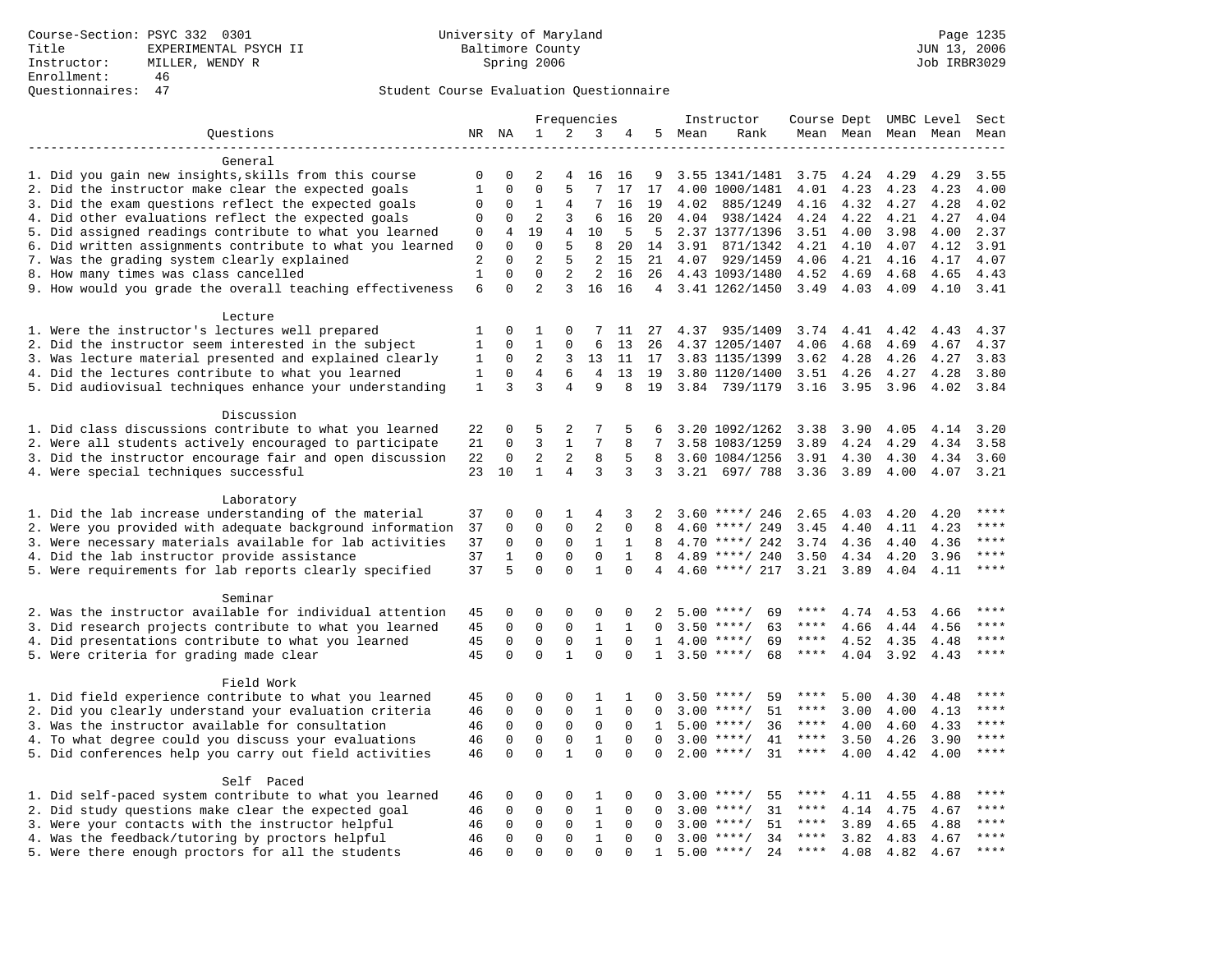| Course-Section: PSYC 332 0301 |                       | University of Maryland                  | Page 1235    |
|-------------------------------|-----------------------|-----------------------------------------|--------------|
| Title                         | EXPERIMENTAL PSYCH II | Baltimore County                        | JUN 13, 2006 |
| Instructor:                   | MILLER, WENDY R       | Spring 2006                             | Job IRBR3029 |
| Enrollment:                   | 46                    |                                         |              |
| Ouestionnaires: 47            |                       | Student Course Evaluation Ouestionnaire |              |

| Credits Earned |    | Cum. GPA      |    |             | Expected Grades | Reasons             |    | Type                        |    | Majors                            |    |
|----------------|----|---------------|----|-------------|-----------------|---------------------|----|-----------------------------|----|-----------------------------------|----|
| $00 - 27$      | 2  | $0.00 - 0.99$ |    | Α           | 16              | Required for Majors |    | Graduate                    | 0  | Major                             | 42 |
| $28 - 55$      | 2  | $1.00 - 1.99$ |    | B           | 13              |                     |    |                             |    |                                   |    |
| $56 - 83$      | 12 | $2.00 - 2.99$ | 9  | $\sim$<br>◡ | 13              | General             |    | Under-grad                  | 47 | Non-major                         |    |
| $84 - 150$     | 13 | $3.00 - 3.49$ | 13 | D           | 0               |                     |    |                             |    |                                   |    |
| Grad.          | 0  | $3.50 - 4.00$ | 10 | F           | 0               | Electives           |    |                             |    | #### - Means there are not enough |    |
|                |    |               |    | Ρ           | 0               |                     |    | responses to be significant |    |                                   |    |
|                |    |               |    |             | $\Omega$        | Other               | 40 |                             |    |                                   |    |
|                |    |               |    | っ           | 0               |                     |    |                             |    |                                   |    |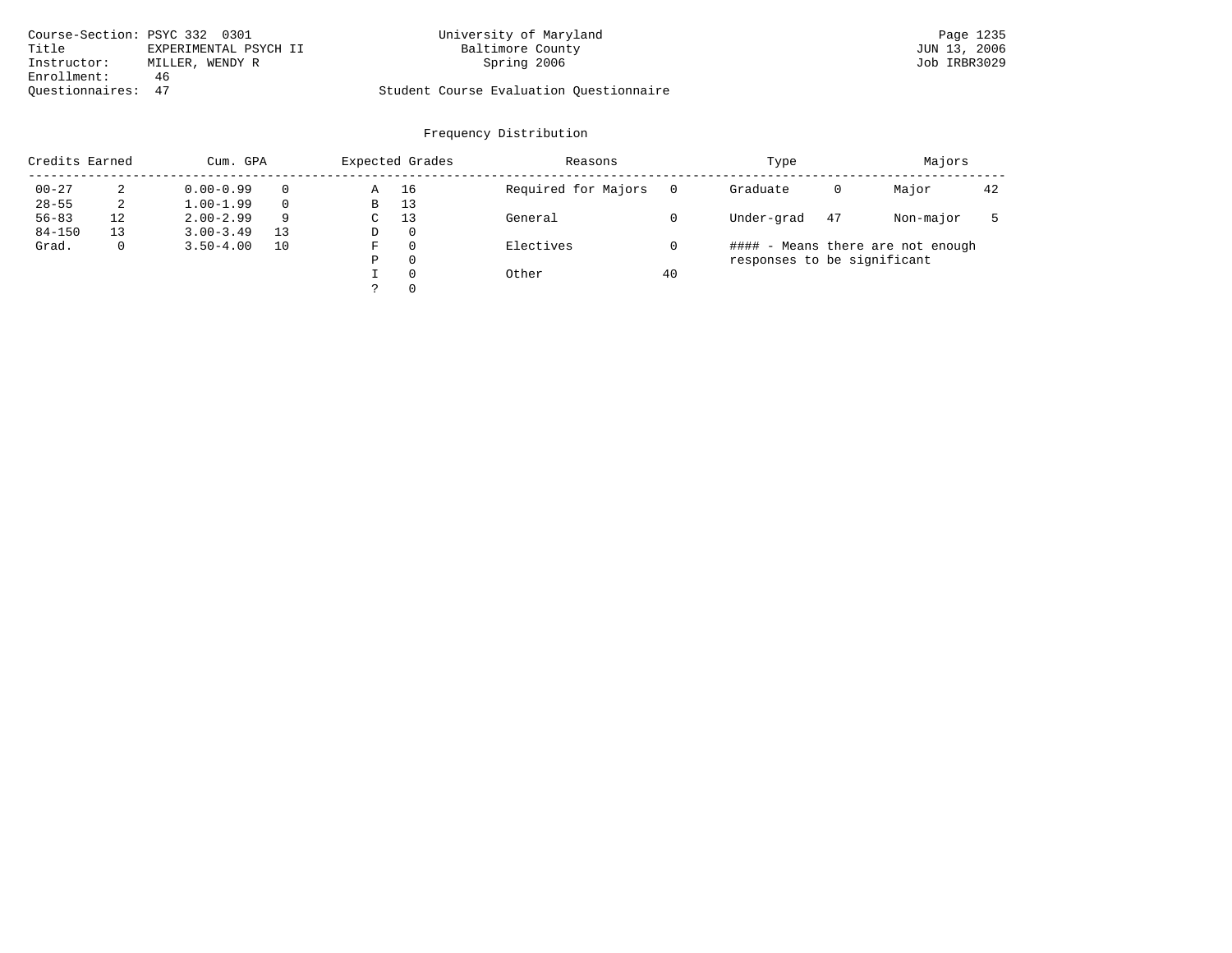|                                                           |                |                |              | Frequencies   |                |    |              |      | Instructor     | Course Dept |           |      | UMBC Level | Sect |
|-----------------------------------------------------------|----------------|----------------|--------------|---------------|----------------|----|--------------|------|----------------|-------------|-----------|------|------------|------|
| Ouestions                                                 | NR             | ΝA             | $\mathbf{1}$ | $\mathcal{L}$ | 3              |    | 5.           | Mean | Rank           |             | Mean Mean | Mean | Mean       | Mean |
| General                                                   |                |                |              |               |                |    |              |      |                |             |           |      |            |      |
| 1. Did you gain new insights, skills from this course     | $\Omega$       | 0              |              | 2             |                |    | 1 O          |      | 4.09 1018/1481 | 3.75        | 4.24      | 4.29 | 4.29       | 4.09 |
| 2. Did the instructor make clear the expected goals       | 0              | $\Omega$       | $\Omega$     | $\Omega$      | $\overline{2}$ |    | 14           | 4.52 | 493/1481       | 4.01        | 4.23      | 4.23 | 4.23       | 4.52 |
| 3. Did the exam questions reflect the expected goals      |                | 0              | $\Omega$     | ∩             |                |    | 17           | 4.70 | 298/1249       | 4.16        | 4.32      | 4.27 | 4.28       | 4.70 |
| 4. Did other evaluations reflect the expected goals       | $\Omega$       |                |              | $\Omega$      | $\overline{2}$ |    | 10           | 4.23 | 773/1424       | 4.24        | 4.22      | 4.21 | 4.27       | 4.23 |
| 5. Did assigned readings contribute to what you learned   | 0              | $\Omega$       | $\Omega$     | $\Omega$      | 4              |    | 11           | 4.30 | 459/1396       | 3.51        | 4.00      | 3.98 | 4.00       | 4.30 |
| 6. Did written assignments contribute to what you learned | $\mathbf 0$    | $\Omega$       | $\Omega$     | $\mathbf{1}$  | $\overline{4}$ | 10 | $\mathsf{R}$ | 4.09 | 707/1342       | 4.21        | 4.10      | 4.07 | 4.12       | 4.09 |
| 7. Was the grading system clearly explained               | $\Omega$       |                | $\Omega$     |               | 1              |    | 13           | 4.43 | 565/1459       | 4.06        | 4.21      | 4.16 | 4.17       | 4.43 |
| 8. How many times was class cancelled                     | 0              | 0              | $\Omega$     | $\Omega$      | $\Omega$       |    | 22           | 4.96 | 351/1480       | 4.52        | 4.69      | 4.68 | 4.65       | 4.96 |
| 9. How would you grade the overall teaching effectiveness | $\overline{2}$ | <sup>0</sup>   | $\Omega$     | $\Omega$      | 1              | 11 | 9            | 4.38 | 494/1450       | 3.49        | 4.03      | 4.09 | 4.10       | 4.38 |
| Lecture                                                   |                |                |              |               |                |    |              |      |                |             |           |      |            |      |
| 1. Were the instructor's lectures well prepared           | $\Omega$       |                |              | $\Omega$      | 0              |    | 16           | 4.57 | 693/1409       | 3.74        | 4.41      | 4.42 | 4.43       | 4.57 |
| 2. Did the instructor seem interested in the subject      | 0              | $\Omega$       | $\Omega$     | $\Omega$      | $\overline{2}$ |    | 17           | 4.65 | 975/1407       | 4.06        | 4.68      | 4.69 | 4.67       | 4.65 |
| 3. Was lecture material presented and explained clearly   | 1              | $\Omega$       | $\Omega$     | $\Omega$      | $\overline{a}$ |    | 14           | 4.55 | 523/1399       | 3.62        | 4.28      | 4.26 | 4.27       | 4.55 |
| 4. Did the lectures contribute to what you learned        | 0              | 0              | U            |               |                |    | 14           | 4.48 | 624/1400       | 3.51        | 4.26      | 4.27 | 4.28       | 4.48 |
| 5. Did audiovisual techniques enhance your understanding  | $\Omega$       |                | $\Omega$     | $\cap$        | $\Omega$       |    | 17           | 4.77 | 124/1179       | 3.16        | 3.95      | 3.96 | 4.02       | 4.77 |
| Discussion                                                |                |                |              |               |                |    |              |      |                |             |           |      |            |      |
| 1. Did class discussions contribute to what you learned   | 2              |                |              |               |                |    | 12           | 4.33 | 507/1262       | 3.38        | 3.90      | 4.05 | 4.14       | 4.33 |
| 2. Were all students actively encouraged to participate   | 2              | 0              | 1            | 0             | 5              |    | 14           | 4.29 | 764/1259       | 3.89        | 4.24      | 4.29 | 4.34       | 4.29 |
| 3. Did the instructor encourage fair and open discussion  | 2              | 0              | 0            | $\mathbf 0$   |                |    | 15           | 4.67 | 457/1256       | 3.91        | 4.30      | 4.30 | 4.34       | 4.67 |
| 4. Were special techniques successful                     | $\overline{2}$ | $\overline{2}$ | 3            | 1             | $\mathbf{1}$   |    | 8            | 3.79 | 522/ 788       | 3.36        | 3.89      | 4.00 | 4.07       | 3.79 |
| Laboratory                                                |                |                |              |               |                |    |              |      |                |             |           |      |            |      |
| 1. Did the lab increase understanding of the material     | 3              | 0              | 5            | 6             | 4              |    | 4            | 2.65 | 245/246        | 2.65        | 4.03      | 4.20 | 4.20       | 2.65 |
| 2. Were you provided with adequate background information | 3              | $\Omega$       | 2            | 3             | 3              |    |              | 3.45 | 201/249        | 3.45        | 4.40      | 4.11 | 4.23       | 3.45 |
| 3. Were necessary materials available for lab activities  | 3              |                | 3            |               | ζ              |    | 9            | 3.74 | 221/242        | 3.74        | 4.36      | 4.40 | 4.36       | 3.74 |
| 4. Did the lab instructor provide assistance              | 3              | $\Omega$       | 3            |               | 5              |    |              | 3.50 | 199/ 240       | 3.50        | 4.34      | 4.20 | 3.96       | 3.50 |
| 5. Were requirements for lab reports clearly specified    | ζ              |                | ς            |               | 5              |    |              | 3.21 | 188/ 217       | 3.21        | 3.89      | 4.04 | 4.11       | 3.21 |

| Credits Earned |    | Cum. GPA      |          |   | Expected Grades | Reasons             |    | Type                        |    | Majors                            |    |
|----------------|----|---------------|----------|---|-----------------|---------------------|----|-----------------------------|----|-----------------------------------|----|
| $00 - 27$      |    | $0.00 - 0.99$ | $\Omega$ | A | 10              | Required for Majors |    | Graduate                    |    | Major                             | 23 |
| $28 - 55$      | 0  | $1.00 - 1.99$ | $\Omega$ | в | 8               |                     |    |                             |    |                                   |    |
| $56 - 83$      | 6. | $2.00 - 2.99$ |          | C | 4               | General             |    | Under-grad                  | 22 | Non-major                         |    |
| $84 - 150$     |    | $3.00 - 3.49$ | 7        | D |                 |                     |    |                             |    |                                   |    |
| Grad.          |    | $3.50 - 4.00$ | 6        | F |                 | Electives           |    |                             |    | #### - Means there are not enough |    |
|                |    |               |          | P |                 |                     |    | responses to be significant |    |                                   |    |
|                |    |               |          |   |                 | Other               | 23 |                             |    |                                   |    |
|                |    |               |          | っ |                 |                     |    |                             |    |                                   |    |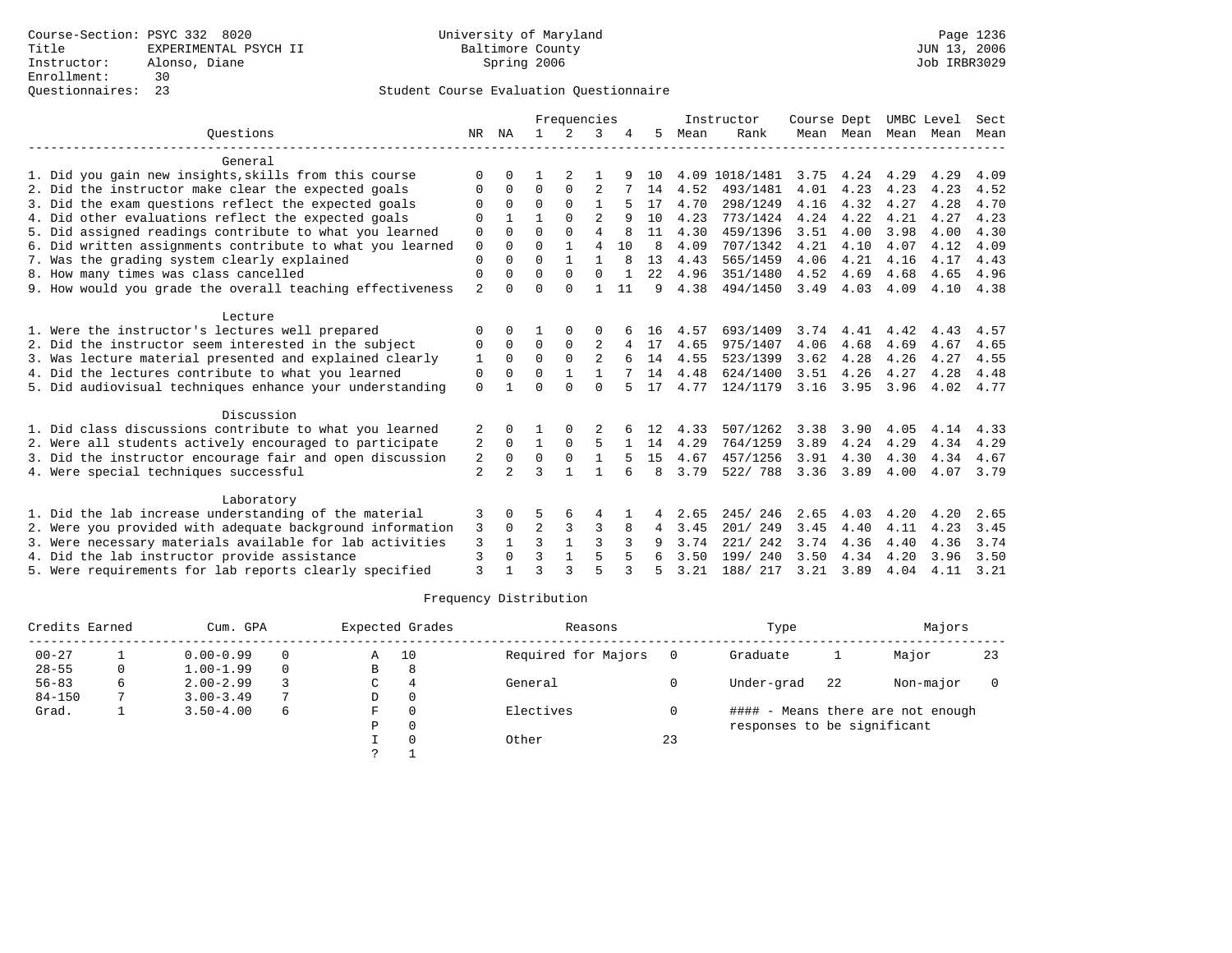|                                                           |              |          |                |                | Frequencies |          |                |      | Instructor         | Course Dept |           |           | UMBC Level | Sect |
|-----------------------------------------------------------|--------------|----------|----------------|----------------|-------------|----------|----------------|------|--------------------|-------------|-----------|-----------|------------|------|
| Ouestions                                                 | NR.          | ΝA       |                | 2              | 3           |          | 5.             | Mean | Rank               |             | Mean Mean | Mean Mean |            | Mean |
| General                                                   |              |          |                |                |             |          |                |      |                    |             |           |           |            |      |
| 1. Did you gain new insights, skills from this course     | $\Omega$     |          |                |                |             |          | 10             |      | 3.59 1330/1481     | 3.59        | 4.24      | 4.29      | 4.29       | 3.59 |
| 2. Did the instructor make clear the expected goals       | 0            | $\Omega$ |                |                | 12          | 14       | 6              |      | 3.68 1248/1481     | 3.68        | 4.23      | 4.23      | 4.23       | 3.68 |
| 3. Did the exam questions reflect the expected goals      | $\mathbf 0$  | $\Omega$ | $\Omega$       |                | 9           | 12       | 10             |      | 3.85 1001/1249     | 3.85        | 4.32      | 4.27      | 4.28       | 3.85 |
| 4. Did other evaluations reflect the expected goals       | O            |          | 0              |                | 11          | 13       | 6              |      | 3.67 1224/1424     | 3.67        | 4.22      | 4.21      | 4.27       | 3.67 |
| 5. Did assigned readings contribute to what you learned   |              | $\Omega$ | $\Omega$       | $\mathfrak{D}$ | 4           |          | 20             | 4.36 | 411/1396           | 4.36        | 4.00      | 3.98      | 4.00       | 4.36 |
| 6. Did written assignments contribute to what you learned | $\mathbf{1}$ | $\Omega$ | $\overline{4}$ | $\mathsf{R}$   | 9           |          | 5              |      | 3.03 1265/1342     | 3.03        | 4.10      | 4.07      | 4.12       | 3.03 |
| 7. Was the grading system clearly explained               | $\mathbf{1}$ | $\Omega$ | $\Omega$       | 2              | 6           | 13       | 12             | 4.06 | 929/1459           | 4.06        | 4.21      | 4.16      | 4.17       | 4.06 |
| 8. How many times was class cancelled                     |              | $\Omega$ | $\Omega$       | $\Omega$       |             | $\Omega$ | 32             |      | 4.94 491/1480      | 4.94        | 4.69      | 4.68      | 4.65       | 4.94 |
| 9. How would you grade the overall teaching effectiveness | $\Omega$     | $\cap$   | $\mathcal{D}$  |                | q           | 18       | $\overline{4}$ |      | 3.62 1184/1450     | 3.62        | 4.03      | 4.09      | 4.10       | 3.62 |
| Lecture                                                   |              |          |                |                |             |          |                |      |                    |             |           |           |            |      |
| 1. Were the instructor's lectures well prepared           | $\Omega$     | $\Omega$ |                |                | 11          | 10       | 8              |      | 3.56 1287/1409     | 3.56        | 4.41      | 4.42      | 4.43       | 3.56 |
| 2. Did the instructor seem interested in the subject      | 0            | $\Omega$ | $\Omega$       | $\Omega$       |             | 6        | 25             | 4.65 | 986/1407           | 4.65        | 4.68      | 4.69      | 4.67       | 4.65 |
| 3. Was lecture material presented and explained clearly   | 0            | $\Omega$ |                | 6              | 5           | 13       | 9              |      | 3.68 1192/1399     | 3.68        | 4.28      | 4.26      | 4.27       | 3.68 |
| 4. Did the lectures contribute to what you learned        | 0            | $\Omega$ |                |                |             |          | 15             |      | 3.79 1125/1400     | 3.79        | 4.26      | 4.27      | 4.28       | 3.79 |
| 5. Did audiovisual techniques enhance your understanding  | $\mathbf{0}$ |          | $\Omega$       |                |             | 11       | 13             | 4.00 | 590/1179           | 4.00        | 3.95      | 3.96      | 4.02       | 4.00 |
| Discussion                                                |              |          |                |                |             |          |                |      |                    |             |           |           |            |      |
| 1. Did class discussions contribute to what you learned   | 9            | $\Omega$ |                | 6              |             |          |                |      | 2.92 1170/1262     | 2.92        | 3.90      | 4.05      | 4.14       | 2.92 |
| 2. Were all students actively encouraged to participate   | 9            | $\Omega$ |                |                | 6           |          | 12             | 3.96 | 928/1259           | 3.96        | 4.24      | 4.29      | 4.34       | 3.96 |
| 3. Did the instructor encourage fair and open discussion  | 9            | $\Omega$ |                |                | 5           |          | 11             | 3.96 | 934/1256           | 3.96        | 4.30      | 4.30      | 4.34       | 3.96 |
| 4. Were special techniques successful                     | 9            | 19       |                |                |             |          |                |      | $3.00$ ****/ 788   | ****        | 3.89      | 4.00      | 4.07       | **** |
| Field Work                                                |              |          |                |                |             |          |                |      |                    |             |           |           |            |      |
| 1. Did field experience contribute to what you learned    | 33           |          | O              | $\Omega$       | 0           |          | 0              |      | $4.00$ ****/<br>59 | ****        | 5.00      | 4.30      | 4.48       | **** |
| 2. Did you clearly understand your evaluation criteria    | 33           | $\Omega$ | O              | $\Omega$       | $\Omega$    |          | 0              |      | $4.00$ ****/<br>51 | ****        | 3.00      | 4.00      | 4.13       | **** |
|                                                           |              |          |                |                |             |          |                |      |                    |             |           |           |            |      |

| Credits Earned |    | Cum. GPA      |   |   | Expected Grades | Reasons             |    | Type                        |    | Majors                            |    |
|----------------|----|---------------|---|---|-----------------|---------------------|----|-----------------------------|----|-----------------------------------|----|
| $00 - 27$      | 4  | $0.00 - 0.99$ | 0 | Α | 10              | Required for Majors |    | Graduate                    | 0  | Major                             | 14 |
| $28 - 55$      |    | $1.00 - 1.99$ |   | B | 15              |                     |    |                             |    |                                   |    |
| $56 - 83$      |    | $2.00 - 2.99$ | 7 | C | 4               | General             | 14 | Under-grad                  | 34 | Non-major                         | 20 |
| $84 - 150$     | 10 | $3.00 - 3.49$ | 5 | D | $\Omega$        |                     |    |                             |    |                                   |    |
| Grad.          | 0  | $3.50 - 4.00$ | 4 | F |                 | Electives           |    |                             |    | #### - Means there are not enough |    |
|                |    |               |   | Ρ | $\Omega$        |                     |    | responses to be significant |    |                                   |    |
|                |    |               |   |   |                 | Other               |    |                             |    |                                   |    |
|                |    |               |   |   |                 |                     |    |                             |    |                                   |    |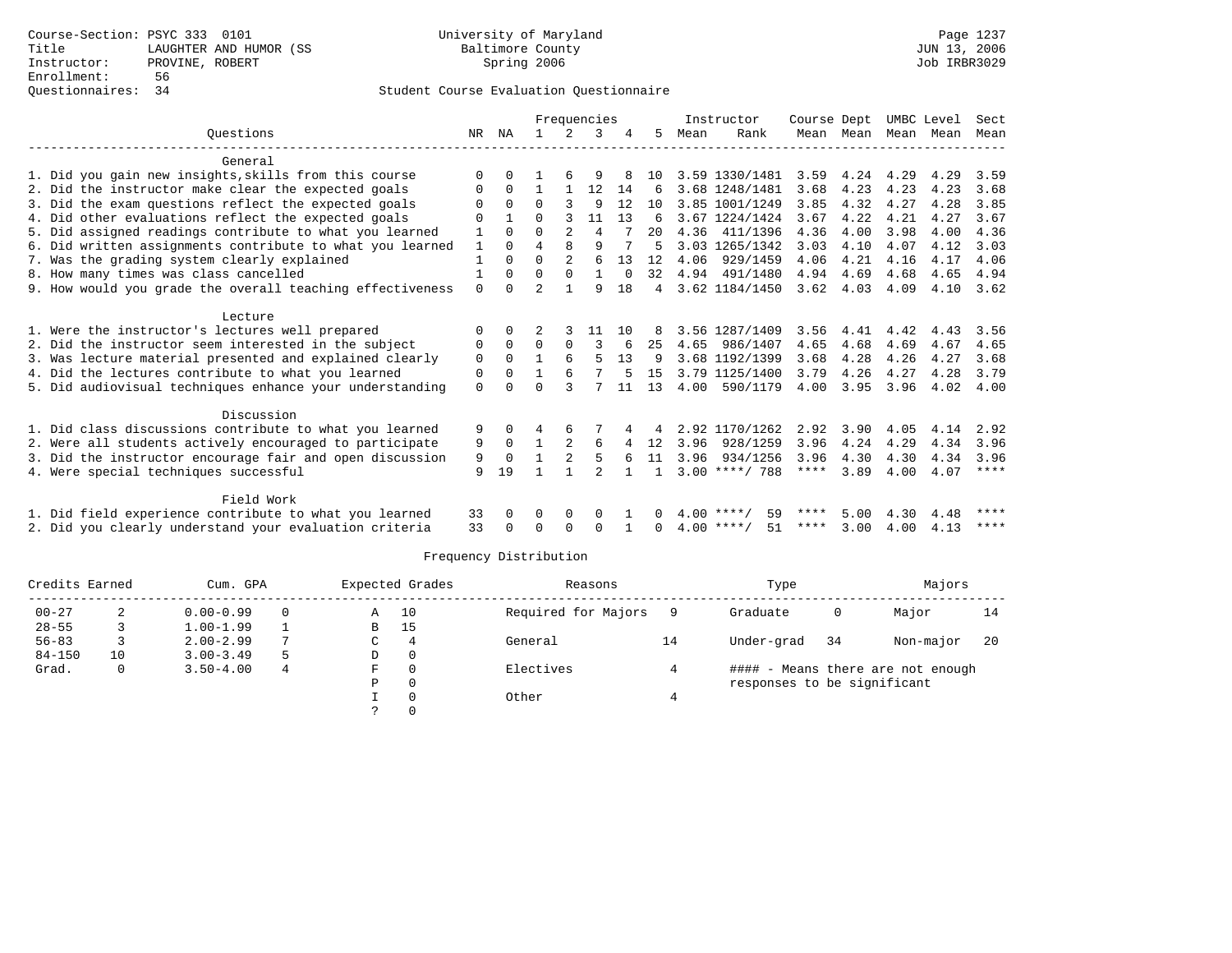|                                                           |     |          |          | Frequencies |                |    |     |      | Instructor       | Course Dept |      | UMBC Level |      | Sect |
|-----------------------------------------------------------|-----|----------|----------|-------------|----------------|----|-----|------|------------------|-------------|------|------------|------|------|
| Ouestions                                                 | NR. | ΝA       |          |             | 3              | 4  | 5   | Mean | Rank             | Mean        | Mean | Mean       | Mean | Mean |
| General                                                   |     |          |          |             |                |    |     |      |                  |             |      |            |      |      |
| 1. Did you gain new insights, skills from this course     |     |          | 0        | $\Omega$    |                | 15 | 34  | 4.57 | 496/1481         | 4.06        | 4.24 | 4.29       | 4.29 | 4.57 |
| 2. Did the instructor make clear the expected goals       |     | $\Omega$ | $\Omega$ | $\Omega$    | $\Omega$       | 18 | 35  | 4.66 | 324/1481         | 4.01        | 4.23 | 4.23       | 4.23 | 4.66 |
| 3. Did the exam questions reflect the expected goals      | 6   | $\Omega$ | $\Omega$ | $\Omega$    | 4              | 12 | 36  | 4.62 | 393/1249         | 3.94        | 4.32 | 4.27       | 4.28 | 4.62 |
| 4. Did other evaluations reflect the expected goals       |     |          | O        | $\Omega$    | 6              | 20 | 2.4 | 4.36 | 607/1424         | 3.85        | 4.22 | 4.21       | 4.27 | 4.36 |
| 5. Did assigned readings contribute to what you learned   | 5   | 5        | 0        |             |                | 13 | 27  | 4.38 | 403/1396         | 4.10        | 4.00 | 3.98       | 4.00 | 4.38 |
| 6. Did written assignments contribute to what you learned | 5   |          | 0        |             |                | 20 | 2.4 | 4.29 | 519/1342         | 4.24        | 4.10 | 4.07       | 4.12 | 4.29 |
| 7. Was the grading system clearly explained               | 5   | $\Omega$ | 0        |             |                | 13 | 38  | 4.66 | 276/1459         | 4.51        | 4.21 | 4.16       | 4.17 | 4.66 |
| 8. How many times was class cancelled                     | 5   |          | $\Omega$ | $\Omega$    | 0              | 41 | 11  |      | 4.21 1245/1480   | 4.47        | 4.69 | 4.68       | 4.65 | 4.21 |
| 9. How would you grade the overall teaching effectiveness | 6   |          | U        | $\Omega$    |                | 20 | 28  | 4.49 | 347/1450         | 4.06        | 4.03 | 4.09       | 4.10 | 4.49 |
| Lecture                                                   |     |          |          |             |                |    |     |      |                  |             |      |            |      |      |
| 1. Were the instructor's lectures well prepared           |     |          |          |             |                |    | 49  | 4.83 | 290/1409         | 4.87        | 4.41 | 4.42       | 4.43 | 4.83 |
| 2. Did the instructor seem interested in the subject      | 5   | $\Omega$ | $\Omega$ | $\Omega$    | $\Omega$       | 6  | 47  | 4.89 | 545/1407         | 4.94        | 4.68 | 4.69       | 4.67 | 4.89 |
| 3. Was lecture material presented and explained clearly   | 5   | $\Omega$ | 0        |             |                | q  | 43  | 4.79 | 223/1399         | 4.31        | 4.28 | 4.26       | 4.27 | 4.79 |
| 4. Did the lectures contribute to what you learned        | 5   |          | $\Omega$ | $\Omega$    |                | 11 | 39  | 4.71 | 361/1400         | 4.21        | 4.26 | 4.27       | 4.28 | 4.71 |
| 5. Did audiovisual techniques enhance your understanding  | 6   |          |          | $\cap$      |                | 12 | 37  | 4.69 | 167/1179         | 4.14        | 3.95 | 3.96       | 4.02 | 4.69 |
|                                                           |     |          |          |             |                |    |     |      |                  |             |      |            |      |      |
| Discussion                                                |     |          |          |             |                |    |     |      |                  |             |      |            |      |      |
| 1. Did class discussions contribute to what you learned   | 43  |          |          |             | 4              |    |     | 3.73 | 897/1262         | 3.52        | 3.90 | 4.05       | 4.14 | 3.73 |
| 2. Were all students actively encouraged to participate   | 44  | $\Omega$ |          |             |                | 4  |     |      | $4.07$ ****/1259 | 4.00        | 4.24 | 4.29       | 4.34 | **** |
| 3. Did the instructor encourage fair and open discussion  | 44  | $\Omega$ | U        |             | $\mathfrak{D}$ |    |     |      | $4.21$ ****/1256 | 4.30        | 4.30 | 4.30       | 4.34 | **** |
| 4. Were special techniques successful                     | 42  | 11       |          |             |                |    |     |      | $3.40$ ****/ 788 | 4.00        | 3.89 | 4.00       | 4.07 | **** |

| Credits Earned |    | Cum. GPA      |          |    | Expected Grades | Reasons             |    | Type                        |    | Majors                            |    |
|----------------|----|---------------|----------|----|-----------------|---------------------|----|-----------------------------|----|-----------------------------------|----|
| $00 - 27$      | 0  | $0.00 - 0.99$ |          | Α  | -27             | Required for Majors |    | Graduate                    | 0  | Major                             | 39 |
| $28 - 55$      | 2  | $1.00 - 1.99$ | $\Omega$ | В  | 13              |                     |    |                             |    |                                   |    |
| $56 - 83$      | 12 | $2.00 - 2.99$ |          | C. |                 | General             |    | Under-grad                  | 58 | Non-major                         | 19 |
| $84 - 150$     | 24 | $3.00 - 3.49$ | 19       | D  | 0               |                     |    |                             |    |                                   |    |
| Grad.          | 0  | $3.50 - 4.00$ | 13       | F  | $\Omega$        | Electives           |    |                             |    | #### - Means there are not enough |    |
|                |    |               |          | Ρ  | 0               |                     |    | responses to be significant |    |                                   |    |
|                |    |               |          |    | $\Omega$        | Other               | 42 |                             |    |                                   |    |
|                |    |               |          |    |                 |                     |    |                             |    |                                   |    |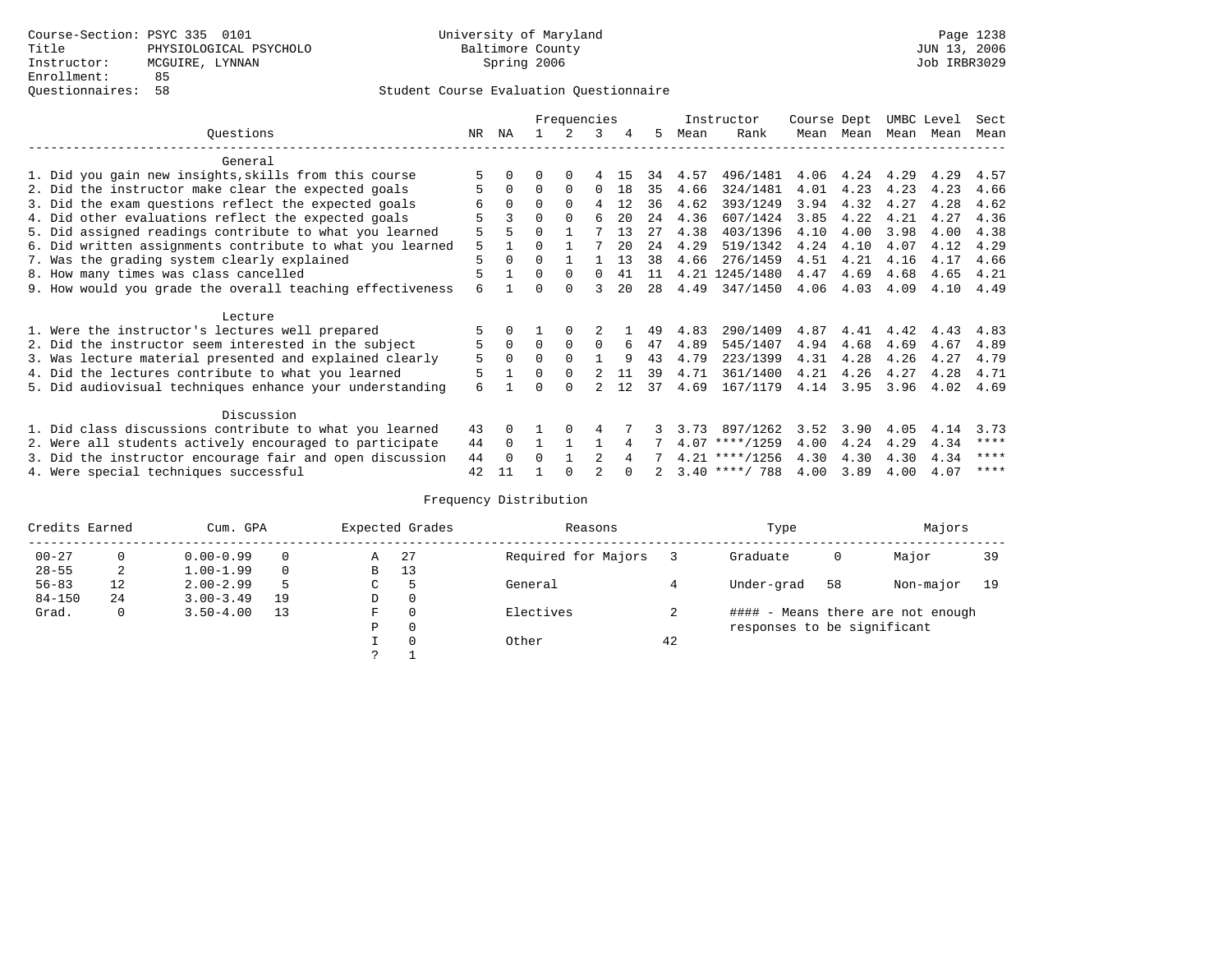|                                                           |          |                |          |               | Frequencies    |   |    |      | Instructor     | Course Dept |      | UMBC Level |      | Sect |
|-----------------------------------------------------------|----------|----------------|----------|---------------|----------------|---|----|------|----------------|-------------|------|------------|------|------|
| Questions                                                 | NR.      | ΝA             |          |               | 3              | 4 | 5. | Mean | Rank           | Mean        | Mean | Mean       | Mean | Mean |
| General                                                   |          |                |          |               |                |   |    |      |                |             |      |            |      |      |
| 1. Did you gain new insights, skills from this course     |          | 0              |          |               |                |   |    |      | 3.55 1344/1481 | 4.06        | 4.24 | 4.29       | 4.29 | 3.55 |
| 2. Did the instructor make clear the expected goals       | O        | $\Omega$       |          |               | 3              |   |    |      | 3.36 1368/1481 | 4.01        | 4.23 | 4.23       | 4.23 | 3.36 |
| 3. Did the exam questions reflect the expected goals      |          | $\Omega$       |          | 2             | 4              |   |    |      | 3.27 1159/1249 | 3.94        | 4.32 | 4.27       | 4.28 | 3.27 |
| 4. Did other evaluations reflect the expected goals       | O        | 2              |          |               |                |   |    |      | 3.33 1316/1424 | 3.85        | 4.22 | 4.21       | 4.27 | 3.33 |
| 5. Did assigned readings contribute to what you learned   | 0        | $\Omega$       | O        | $\Omega$      | 6              |   | 4  | 3.82 | 869/1396       | 4.10        | 4.00 | 3.98       | 4.00 | 3.82 |
| 6. Did written assignments contribute to what you learned |          | $\Omega$       | U        |               |                |   |    | 4.20 | 592/1342       | 4.24        | 4.10 | 4.07       | 4.12 | 4.20 |
| 7. Was the grading system clearly explained               | $\Omega$ |                |          |               |                |   |    | 4.36 | 659/1459       | 4.51        | 4.21 | 4.16       | 4.17 | 4.36 |
| 8. How many times was class cancelled                     | $\Omega$ | $\Omega$       | $\Omega$ | $\Omega$      | $\Omega$       |   | 8  | 4.73 | 904/1480       | 4.47        | 4.69 | 4.68       | 4.65 | 4.73 |
| 9. How would you grade the overall teaching effectiveness |          | $\mathfrak{D}$ |          | U             | 4              |   |    |      | 3.63 1179/1450 | 4.06        | 4.03 | 4.09       | 4.10 | 3.63 |
| Lecture                                                   |          |                |          |               |                |   |    |      |                |             |      |            |      |      |
| 1. Were the instructor's lectures well prepared           |          |                |          |               |                |   |    | 4.90 | 188/1409       | 4.87        | 4.41 | 4.42       | 4.43 | 4.90 |
| 2. Did the instructor seem interested in the subject      |          | $\Omega$       | $\Omega$ | $\mathbf 0$   | $\Omega$       |   | 10 | 5.00 | 1/1407         | 4.94        | 4.68 | 4.69       | 4.67 | 5.00 |
| 3. Was lecture material presented and explained clearly   | 0        | $\Omega$       |          | $\Omega$      | ζ              |   | 4  |      | 3.82 1140/1399 | 4.31        | 4.28 | 4.26       | 4.27 | 3.82 |
| 4. Did the lectures contribute to what you learned        | 0        |                |          |               |                |   | 4  |      | 3.70 1170/1400 | 4.21        | 4.26 | 4.27       | 4.28 | 3.70 |
| 5. Did audiovisual techniques enhance your understanding  | $\Omega$ |                |          | $\mathcal{D}$ |                |   | 3  | 3.60 | 860/1179       | 4.14        | 3.95 | 3.96       | 4.02 | 3.60 |
|                                                           |          |                |          |               |                |   |    |      |                |             |      |            |      |      |
| Discussion                                                |          |                |          |               |                |   |    |      |                |             |      |            |      |      |
| 1. Did class discussions contribute to what you learned   |          | $\Omega$       |          |               |                |   |    | 3.30 | 1070/1262      | 3.52        | 3.90 | 4.05       | 4.14 | 3.30 |
| 2. Were all students actively encouraged to participate   |          | $\Omega$       | $\Omega$ |               | 2              |   | 4  | 4.00 | 895/1259       | 4.00        | 4.24 | 4.29       | 4.34 | 4.00 |
| 3. Did the instructor encourage fair and open discussion  | 1        | $\Omega$       | U        | $\Omega$      | $\mathfrak{D}$ |   |    | 4.30 | 742/1256       | 4.30        | 4.30 | 4.30       | 4.34 | 4.30 |
| 4. Were special techniques successful                     | 2        |                |          |               |                |   |    | 4.00 | 394/788        | 4.00        | 3.89 | 4.00       | 4.07 | 4.00 |

| Credits Earned |   | Cum. GPA      |          | Expected Grades |              | Reasons             |   | Type                        |    | Majors                            |  |
|----------------|---|---------------|----------|-----------------|--------------|---------------------|---|-----------------------------|----|-----------------------------------|--|
| $00 - 27$      | 2 | $0.00 - 0.99$ | $\Omega$ | Α               | $\mathbf 0$  | Required for Majors |   | Graduate                    |    | Major                             |  |
| $28 - 55$      | 0 | $1.00 - 1.99$ | $\Omega$ | В               | 3            |                     |   |                             |    |                                   |  |
| $56 - 83$      |   | $2.00 - 2.99$ | $\Omega$ | С               | 6            | General             |   | Under-grad                  | 10 | Non-major                         |  |
| $84 - 150$     |   | $3.00 - 3.49$ | 2        | D               | ᅩ            |                     |   |                             |    |                                   |  |
| Grad.          |   | $3.50 - 4.00$ | 5        | F               | 0            | Electives           |   |                             |    | #### - Means there are not enough |  |
|                |   |               |          | Ρ               | $\mathbf{0}$ |                     |   | responses to be significant |    |                                   |  |
|                |   |               |          |                 | $\Omega$     | Other               | Q |                             |    |                                   |  |
|                |   |               |          | っ               |              |                     |   |                             |    |                                   |  |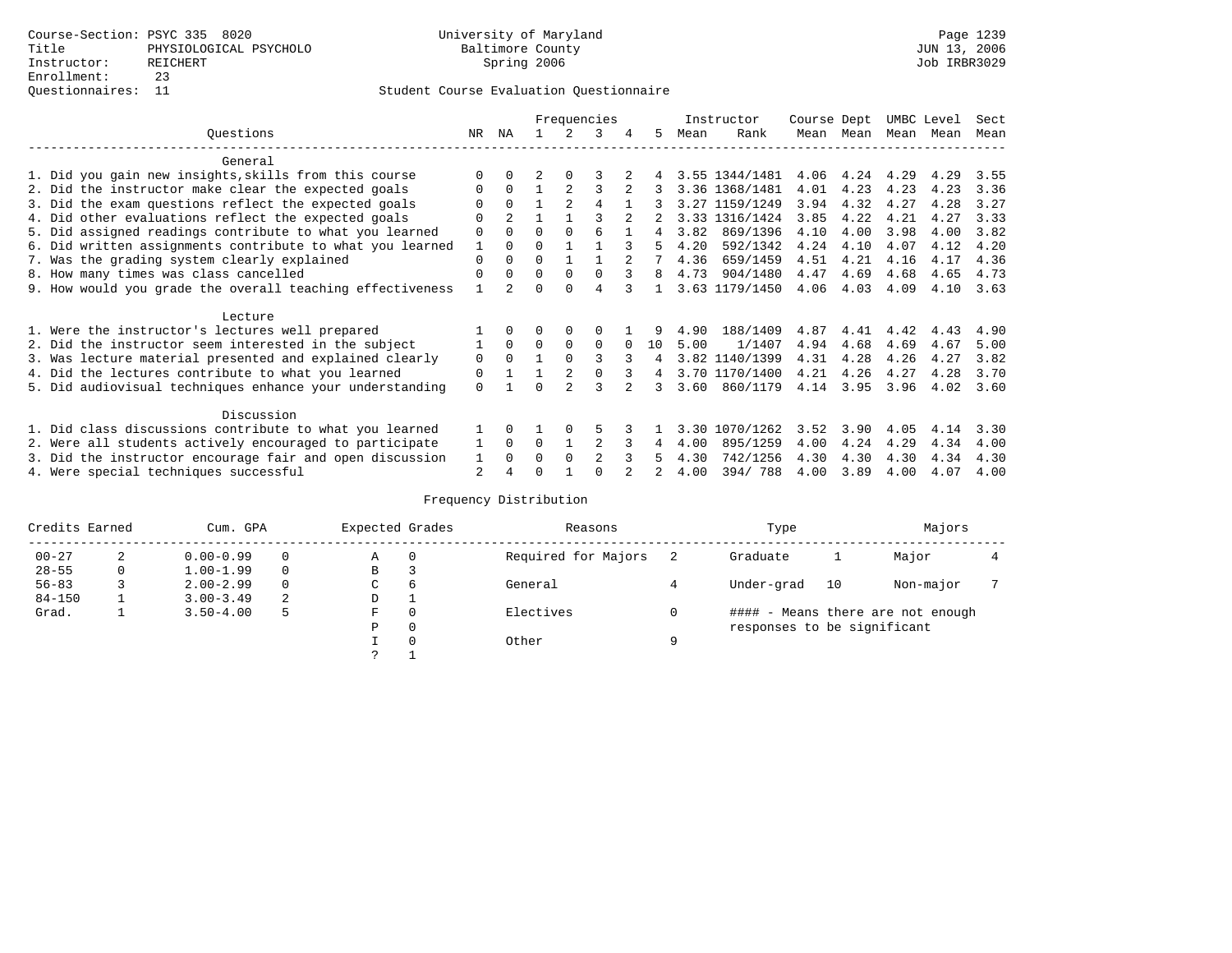|                                                           |          |                |                |          | Frequencies |    |     |      | Instructor     | Course Dept |           | UMBC Level |      | Sect |
|-----------------------------------------------------------|----------|----------------|----------------|----------|-------------|----|-----|------|----------------|-------------|-----------|------------|------|------|
| Ouestions                                                 | NR.      | ΝA             |                | 2        | 3           |    | 5.  | Mean | Rank           |             | Mean Mean | Mean       | Mean | Mean |
| General                                                   |          |                |                |          |             |    |     |      |                |             |           |            |      |      |
| 1. Did you gain new insights, skills from this course     |          |                | 0              | $\Omega$ |             | 10 | 21  | 4.49 | 574/1481       | 4.49        | 4.24      | 4.29       | 4.29 | 4.49 |
| 2. Did the instructor make clear the expected goals       | $\Omega$ | 0              | <sup>0</sup>   |          |             | 10 | 18  | 4.25 | 822/1481       | 4.25        | 4.23      | 4.23       | 4.23 | 4.25 |
| 3. Did the exam questions reflect the expected goals      |          | $\Omega$       |                |          |             | 14 | 14  | 4.11 | 846/1249       | 4.11        | 4.32      | 4.27       | 4.28 | 4.11 |
| 4. Did other evaluations reflect the expected goals       |          | $\overline{2}$ | $\Omega$       |          |             | 12 | -11 | 3.91 | 1087/1424      | 3.91        | 4.22      | 4.21       | 4.27 | 3.91 |
| 5. Did assigned readings contribute to what you learned   |          |                |                |          |             |    | 24  | 4.53 | 285/1396       | 4.53        | 4.00      | 3.98       | 4.00 | 4.53 |
| 6. Did written assignments contribute to what you learned |          | <sup>n</sup>   |                |          | Я           |    | 12  | 3.69 | 1028/1342      | 3.69        | 4.10      | 4.07       | 4.12 | 3.69 |
| 7. Was the grading system clearly explained               |          | $\Omega$       | $\mathfrak{D}$ |          |             |    | 23  | 4.43 | 580/1459       | 4.43        | 4.21      | 4.16       | 4.17 | 4.43 |
| 8. How many times was class cancelled                     |          | $\Omega$       | $\Omega$       | $\Omega$ | $\Omega$    | 19 | 16  |      | 4.46 1079/1480 | 4.46        | 4.69      | 4.68       | 4.65 | 4.46 |
| 9. How would you grade the overall teaching effectiveness | 8        |                | U              | ∩        |             | 13 | 13  | 4.39 | 483/1450       | 4.39        | 4.03      | 4.09       | 4.10 | 4.39 |
| Lecture                                                   |          |                |                |          |             |    |     |      |                |             |           |            |      |      |
| 1. Were the instructor's lectures well prepared           |          |                |                |          |             |    |     | 4.60 | 648/1409       | 4.60        | 4.41      | 4.42       | 4.43 | 4.60 |
| 2. Did the instructor seem interested in the subject      |          | $\Omega$       | $\Omega$       | $\Omega$ | $\Omega$    |    | 32  | 4.91 | 450/1407       | 4.91        | 4.68      | 4.69       | 4.67 | 4.91 |
| 3. Was lecture material presented and explained clearly   |          | $\Omega$       | $\Omega$       | $\Omega$ | 4           | 14 | 17  | 4.37 | 713/1399       | 4.37        | 4.28      | 4.26       | 4.27 | 4.37 |
| 4. Did the lectures contribute to what you learned        |          |                | <sup>0</sup>   |          | 3           |    | 25  | 4.51 | 581/1400       | 4.51        | 4.26      | 4.27       | 4.28 | 4.51 |
| 5. Did audiovisual techniques enhance your understanding  |          | 15             | ц              |          | 10          |    |     | 2.80 | 1099/1179      | 2.80        | 3.95      | 3.96       | 4.02 | 2.80 |
| Discussion                                                |          |                |                |          |             |    |     |      |                |             |           |            |      |      |
| 1. Did class discussions contribute to what you learned   |          | 0              | 0              | 0        | 5           |    | 20  | 4.52 | 340/1262       | 4.52        | 3.90      | 4.05       | 4.14 | 4.52 |
| 2. Were all students actively encouraged to participate   |          | $\Omega$       | $\Omega$       | $\Omega$ |             |    | 24  | 4.76 | 358/1259       | 4.76        | 4.24      | 4.29       | 4.34 | 4.76 |
| 3. Did the instructor encourage fair and open discussion  | 7        |                | O              |          | $\Omega$    |    | 26  | 4.90 | 224/1256       | 4.90        | 4.30      | 4.30       | 4.34 | 4.90 |
| 4. Were special techniques successful                     | 7        |                |                |          |             |    | 15  | 4.36 | 244/788        | 4.36        | 3.89      | 4.00       | 4.07 | 4.36 |

| Credits Earned |    | Cum. GPA      |    |   | Expected Grades | Reasons             |    | Type                        |    | Majors                            |    |
|----------------|----|---------------|----|---|-----------------|---------------------|----|-----------------------------|----|-----------------------------------|----|
| $00 - 27$      | 2  | $0.00 - 0.99$ |    | Α | 13              | Required for Majors |    | Graduate                    | 0  | Major                             | 24 |
| $28 - 55$      | 2  | $1.00 - 1.99$ |    | B | 17              |                     |    |                             |    |                                   |    |
| $56 - 83$      |    | $2.00 - 2.99$ | 8  | C |                 | General             |    | Under-grad                  | 36 | Non-major                         | 12 |
| $84 - 150$     | 10 | $3.00 - 3.49$ | 11 | D | 0               |                     |    |                             |    |                                   |    |
| Grad.          | 0  | $3.50 - 4.00$ | 5  | F | 0               | Electives           |    |                             |    | #### - Means there are not enough |    |
|                |    |               |    | Ρ | 0               |                     |    | responses to be significant |    |                                   |    |
|                |    |               |    |   | $\Omega$        | Other               | 23 |                             |    |                                   |    |
|                |    |               |    |   |                 |                     |    |                             |    |                                   |    |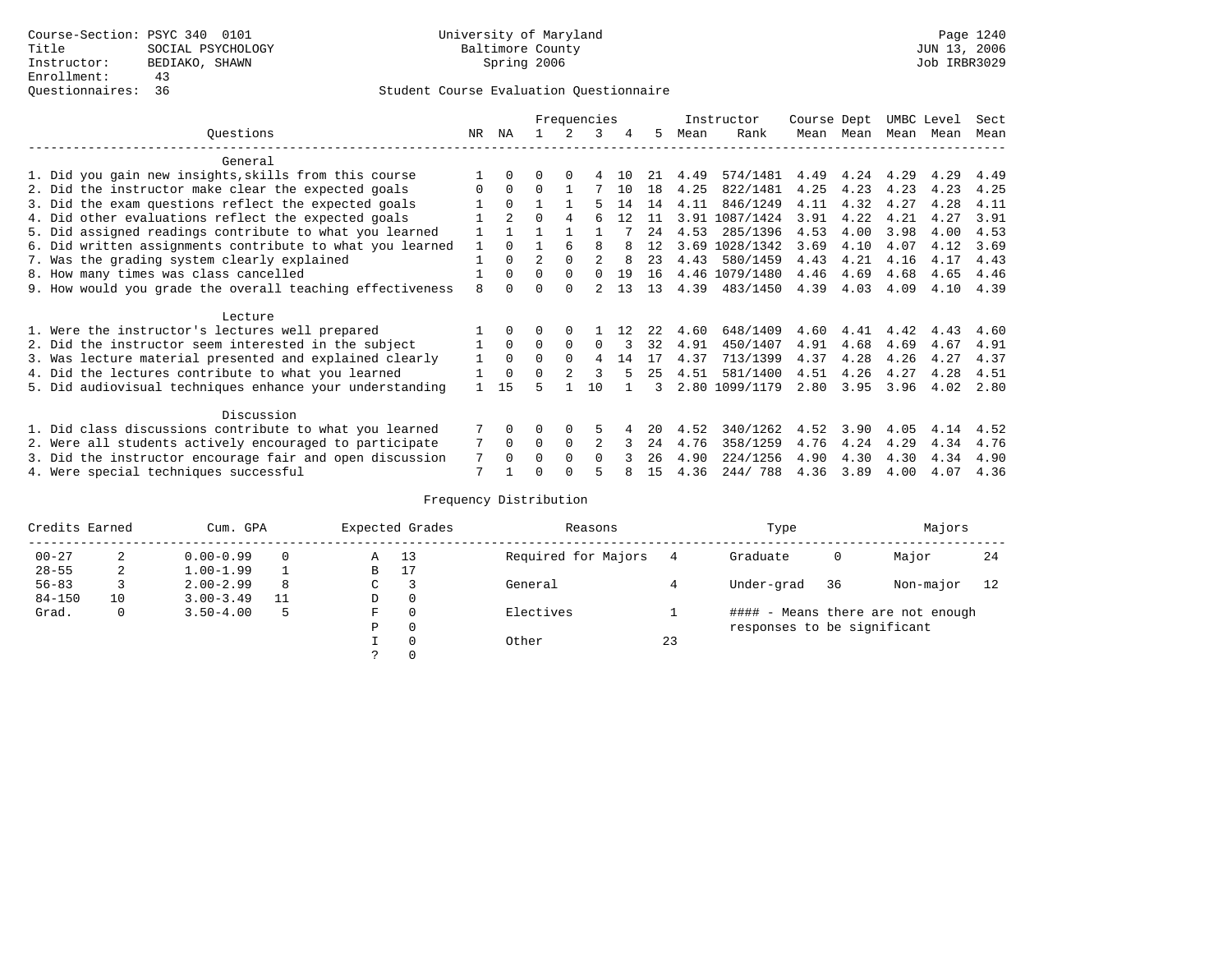### Questionnaires: 34 Student Course Evaluation Questionnaire

|                                                              |                |              |          | Frequencies    |                |          |          |      | Instructor          | Course Dept |           |      | UMBC Level | Sect |
|--------------------------------------------------------------|----------------|--------------|----------|----------------|----------------|----------|----------|------|---------------------|-------------|-----------|------|------------|------|
| Ouestions                                                    | NR             | ΝA           |          | 2              |                |          | 5        | Mean | Rank                |             | Mean Mean |      | Mean Mean  | Mean |
| General                                                      |                |              |          |                |                |          |          |      |                     |             |           |      |            |      |
| 1. Did you gain new insights, skills from this course        | $\Omega$       | $\Omega$     |          |                |                |          | 14       | 4.29 | 792/1481            | 4.53        | 4.24      | 4.29 | 4.29       | 4.29 |
| 2. Did the instructor make clear the expected goals          | 0              | $\mathbf 0$  | $\Omega$ |                | 6              | 10       | 17       | 4.26 | 811/1481            | 4.40        | 4.23      | 4.23 | 4.23       | 4.26 |
| 3. Did the exam questions reflect the expected goals         | 0              | $\Omega$     |          |                | ς              | 14       | 14       | 4.09 | 861/1249            | 4.12        | 4.32      | 4.27 | 4.28       | 4.09 |
| 4. Did other evaluations reflect the expected goals          | $\Omega$       | $\mathbf{1}$ |          | 3              | 8              | 13       | 8        | 3.73 | 1202/1424           | 4.09        | 4.22      | 4.21 | 4.27       | 3.73 |
| 5. Did assigned readings contribute to what you learned      | $\mathbf{1}$   | $\Omega$     | $\Omega$ | $\Omega$       | $\mathfrak{D}$ | 11       | 20       | 4.55 | 274/1396            | 4.62        | 4.00      | 3.98 | 4.00       | 4.55 |
| 6. Did written assignments contribute to what you learned    | $\mathbf{1}$   | $\Omega$     |          | ζ              | 9              | 12       | 8        |      | 3.70 1023/1342      | 4.04        | 4.10      | 4.07 | 4.12       | 3.70 |
| 7. Was the grading system clearly explained                  |                | $\Omega$     | $\Omega$ | $\mathbf{1}$   |                | 11       | 18       | 4.39 | 623/1459            | 3.66        | 4.21      | 4.16 | 4.17       | 4.39 |
| 8. How many times was class cancelled                        | $\overline{2}$ | $\Omega$     | 0        | $\Omega$       | $\Omega$       |          | 30       | 4.94 | 491/1480            | 4.85        | 4.69      | 4.68 | 4.65       | 4.94 |
| 9. How would you grade the overall teaching effectiveness    | 5              | $\Omega$     | O        |                | 5              | 11       | 11       | 4.07 | 803/1450            | 4.38        | 4.03      | 4.09 | 4.10       | 4.07 |
| Lecture                                                      |                |              |          |                |                |          |          |      |                     |             |           |      |            |      |
| 1. Were the instructor's lectures well prepared              |                | $\Omega$     |          |                |                |          | 18       | 4.31 | 990/1409            | 4.39        | 4.41      | 4.42 | 4.43       | 4.31 |
| 2. Did the instructor seem interested in the subject         | 2              | $\Omega$     | $\Omega$ | $\Omega$       | $\Omega$       | 10       | 2.2.     | 4.69 | 941/1407            | 4.81        | 4.68      | 4.69 | 4.67       | 4.69 |
| 3. Was lecture material presented and explained clearly      | 2              | $\Omega$     | $\Omega$ | $\overline{2}$ | 6              | 12       | 12       | 4.06 | 980/1399            | 4.34        | 4.28      | 4.26 | 4.27       | 4.06 |
| 4. Did the lectures contribute to what you learned           | 3              | $\Omega$     |          |                |                | 14       | 13       | 4.19 | 913/1400            | 4.47        | 4.26      | 4.27 | 4.28       | 4.19 |
| 5. Did audiovisual techniques enhance your understanding     | 3              |              |          |                | б              |          | 17       | 4.29 | 411/1179            | 4.01        | 3.95      | 3.96 | 4.02       | 4.29 |
| Discussion                                                   |                |              |          |                |                |          |          |      |                     |             |           |      |            |      |
| 1. Did class discussions contribute to what you learned      | 14             | $\Omega$     | U        | 0              |                |          | 8        | 4.25 | 570/1262            | 4.28        | 3.90      | 4.05 | 4.14       | 4.25 |
| 2. Were all students actively encouraged to participate      | 14             | $\Omega$     | $\Omega$ | $\Omega$       |                | 8        | 11       | 4.50 | 588/1259            | 4.63        | 4.24      | 4.29 | 4.34       | 4.50 |
| 3. Did the instructor encourage fair and open discussion     | 14             | $\Omega$     | $\Omega$ | $\Omega$       |                | 8        | 11       | 4.50 | 571/1256            | 4.67        | 4.30      | 4.30 | 4.34       | 4.50 |
| 4. Were special techniques successful                        | 14             | 4            | ς        |                | 4              |          |          | 3.13 | 707/ 788            | 3.13        | 3.89      | 4.00 | 4.07       | 3.13 |
| Laboratory                                                   |                |              |          |                |                |          |          |      |                     |             |           |      |            |      |
| 2. Were you provided with adequate background information 33 |                | $\Omega$     | $\Omega$ | $\Omega$       |                | $\Omega$ | $\Omega$ |      | $3.00$ ****/<br>249 | ****        | 4.40      | 4.11 | 4.23       | **** |

| Credits Earned |   | Cum. GPA      |          | Expected Grades |          | Reasons             |    | Type                        |    | Majors                            |    |
|----------------|---|---------------|----------|-----------------|----------|---------------------|----|-----------------------------|----|-----------------------------------|----|
| $00 - 27$      |   | $0.00 - 0.99$ | $\Omega$ | A               | 10       | Required for Majors |    | Graduate                    | 0  | Major                             | 24 |
| $28 - 55$      |   | $1.00 - 1.99$ |          | B               | 13       |                     |    |                             |    |                                   |    |
| $56 - 83$      |   | $2.00 - 2.99$ | 8        | C               | 6        | General             | 13 | Under-grad                  | 34 | Non-major                         | 10 |
| $84 - 150$     | Q | $3.00 - 3.49$ | 6        | D               | - 0      |                     |    |                             |    |                                   |    |
| Grad.          |   | $3.50 - 4.00$ | 6        | F               | $\Omega$ | Electives           |    |                             |    | #### - Means there are not enough |    |
|                |   |               |          | Р               | 0        |                     |    | responses to be significant |    |                                   |    |
|                |   |               |          |                 | 0        | Other               | 14 |                             |    |                                   |    |
|                |   |               |          |                 |          |                     |    |                             |    |                                   |    |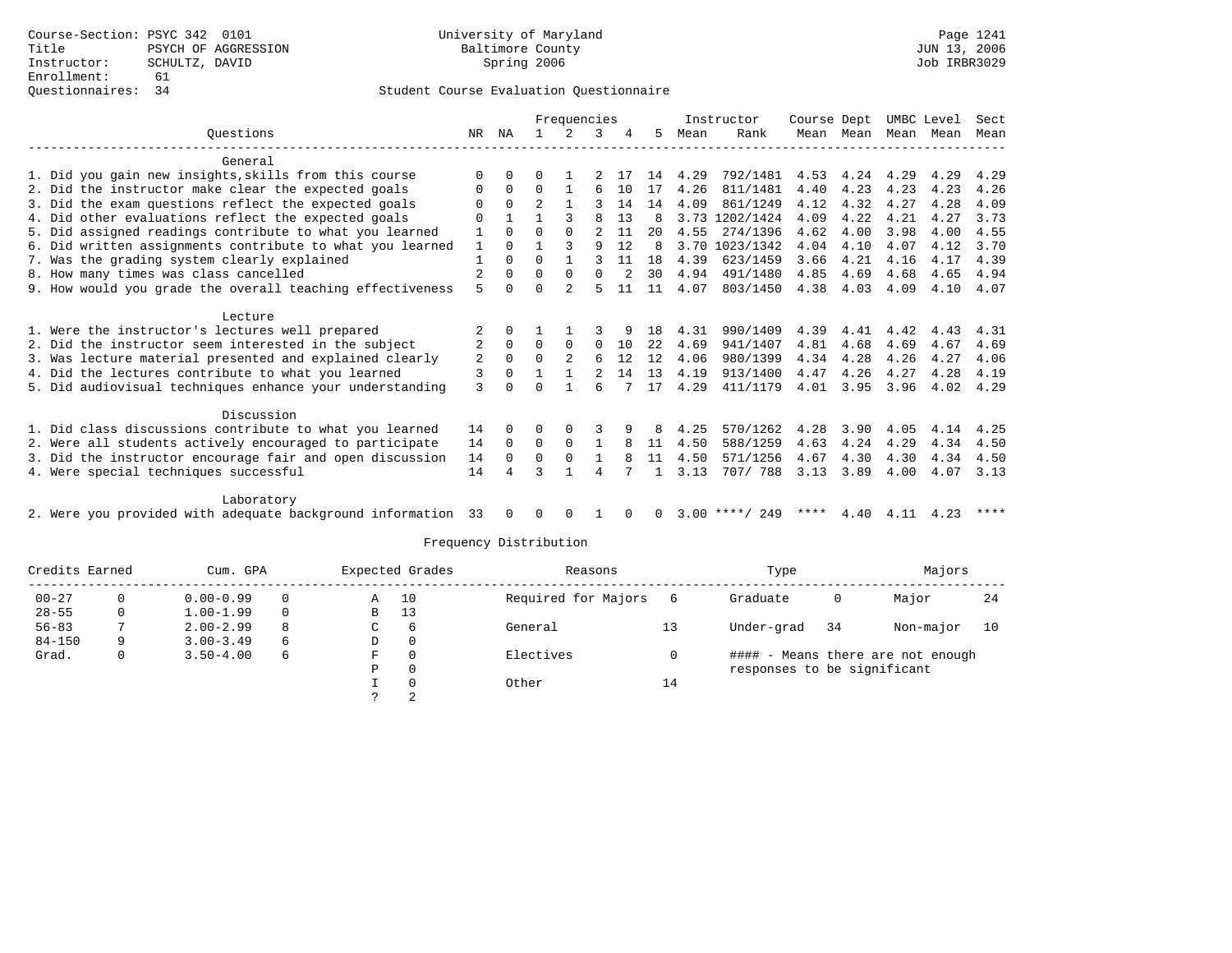|                                                           |    |                |          |             | Frequencies    |                |          |      | Instructor         | Course Dept |           | UMBC Level |      | Sect        |
|-----------------------------------------------------------|----|----------------|----------|-------------|----------------|----------------|----------|------|--------------------|-------------|-----------|------------|------|-------------|
| Ouestions                                                 | NR | ΝA             |          | 2           | २              |                | 5.       | Mean | Rank               |             | Mean Mean | Mean Mean  |      | Mean        |
|                                                           |    |                |          |             |                |                |          |      |                    |             |           |            |      |             |
| General                                                   |    |                |          |             |                |                |          |      |                    |             |           |            |      |             |
| 1. Did you gain new insights, skills from this course     | 15 |                | O        | $\Omega$    |                |                | 11       | 4.77 | 280/1481           | 4.53        | 4.24      | 4.29       | 4.29 | 4.77        |
| 2. Did the instructor make clear the expected goals       | 15 | 0              | $\Omega$ | $\Omega$    |                | 4              | 8        | 4.54 | 481/1481           | 4.40        | 4.23      | 4.23       | 4.23 | 4.54        |
| 3. Did the exam questions reflect the expected goals      | 15 | $\Omega$       | $\Omega$ | $\Omega$    | 5              |                |          | 4.15 | 817/1249           | 4.12        | 4.32      | 4.27       | 4.28 | 4.15        |
| 4. Did other evaluations reflect the expected goals       | 15 | $\mathfrak{D}$ | $\Omega$ | $\Omega$    | $\mathbf{1}$   | 4              | 6        | 4.45 | 497/1424           | 4.09        | 4.22      | 4.21       | 4.27 | 4.45        |
| 5. Did assigned readings contribute to what you learned   | 15 | $\Omega$       | $\Omega$ | $\Omega$    | $\Omega$       | 4              | 9        | 4.69 | 169/1396           | 4.62        | 4.00      | 3.98       | 4.00 | 4.69        |
| 6. Did written assignments contribute to what you learned | 15 | $\Omega$       | $\Omega$ | $\Omega$    | $\mathfrak{D}$ | 4              |          | 4.38 | 424/1342           | 4.04        | 4.10      | 4.07       | 4.12 | 4.38        |
| 7. Was the grading system clearly explained               | 15 |                | 3        |             | 3              | $\overline{4}$ |          |      | 2.92 1403/1459     | 3.66        | 4.21      | 4.16       | 4.17 | 2.92        |
| 8. How many times was class cancelled                     | 15 | $\Omega$       | $\Omega$ | $\Omega$    | $\Omega$       |                | 10       | 4.77 | 871/1480           | 4.85        | 4.69      | 4.68       | 4.65 | 4.77        |
| 9. How would you grade the overall teaching effectiveness | 15 | $\cap$         | $\cap$   | $\cap$      | $\cap$         | 4              | 9        | 4.69 | 196/1450           | 4.38        | 4.03      | 4.09       | 4.10 | 4.69        |
| Lecture                                                   |    |                |          |             |                |                |          |      |                    |             |           |            |      |             |
| 1. Were the instructor's lectures well prepared           | 15 | $\Omega$       | $\Omega$ |             |                |                |          | 4.46 | 813/1409           | 4.39        | 4.41      | 4.42       | 4.43 | 4.46        |
| 2. Did the instructor seem interested in the subject      | 15 | $\Omega$       | $\Omega$ | $\Omega$    | $\Omega$       |                | 12       | 4.92 | 400/1407           | 4.81        | 4.68      | 4.69       | 4.67 | 4.92        |
| 3. Was lecture material presented and explained clearly   | 15 | $\Omega$       | $\Omega$ | $\Omega$    |                |                | 9        | 4.62 | 445/1399           | 4.34        | 4.28      | 4.26       | 4.27 | 4.62        |
| 4. Did the lectures contribute to what you learned        | 16 | $\Omega$       | $\Omega$ | 0           |                |                | 10       | 4.75 | 312/1400           | 4.47        | 4.26      | 4.27       | 4.28 | 4.75        |
| 5. Did audiovisual techniques enhance your understanding  | 16 |                |          | $\cap$      | ς              | 4              | 3        | 3.73 | 813/1179           | 4.01        | 3.95      | 3.96       | 4.02 | 3.73        |
|                                                           |    |                |          |             |                |                |          |      |                    |             |           |            |      |             |
| Discussion                                                |    |                |          |             |                |                |          |      |                    |             |           |            |      |             |
| 1. Did class discussions contribute to what you learned   | 15 |                | 0        | O           |                |                |          | 4.31 | 537/1262           | 4.28        | 3.90      | 4.05       | 4.14 | 4.31        |
| 2. Were all students actively encouraged to participate   | 16 | $\mathbf 0$    | 0        | $\mathbf 0$ | $\mathbf 0$    |                | 9        | 4.75 | 358/1259           | 4.63        | 4.24      | 4.29       | 4.34 | 4.75        |
| 3. Did the instructor encourage fair and open discussion  | 15 | $\Omega$       | $\Omega$ | $\mathbf 0$ | $\Omega$       |                | 11       | 4.85 | 264/1256           | 4.67        | 4.30      | 4.30       | 4.34 | 4.85        |
| 4. Were special techniques successful                     | 15 |                | ∩        |             |                |                | 3        | 4.00 | ****/ 788          | 3.13        | 3.89      | 4.00       | 4.07 | ****        |
|                                                           |    |                |          |             |                |                |          |      |                    |             |           |            |      |             |
| Self Paced                                                |    |                |          |             |                |                |          |      |                    | ****        |           |            |      | ****        |
| 1. Did self-paced system contribute to what you learned   | 27 | $\Omega$       | $\Omega$ | 0           | 0              |                | 0        |      | 55<br>$4.00$ ****/ | ****        | 4.11      | 4.55       | 4.88 | $* * * * *$ |
| 2. Did study questions make clear the expected goal       | 27 | $\Omega$       | $\Omega$ | 0           | $\Omega$       | 1              | $\Omega$ |      | 31<br>$4.00$ ****/ |             | 4.14      | 4.75       | 4.67 | $***$ * * * |
| 3. Were your contacts with the instructor helpful         | 27 |                | $\cap$   | $\cap$      |                |                |          |      | $3.00$ ****/<br>51 | ****        | 3.89      | 4.65       | 4.88 |             |

| Credits Earned |   | Cum. GPA      |          | Expected Grades |          | Reasons             | Type                        |    | Majors                            |     |
|----------------|---|---------------|----------|-----------------|----------|---------------------|-----------------------------|----|-----------------------------------|-----|
| $00 - 27$      |   | $0.00 - 0.99$ | $\Omega$ | Α               | 4        | Required for Majors | Graduate                    |    | Major                             |     |
| $28 - 55$      | 0 | $1.00 - 1.99$ | $\Omega$ | в               | 6        |                     |                             |    |                                   |     |
| $56 - 83$      | 0 | $2.00 - 2.99$ |          | C               |          | General             | Under-grad                  | 27 | Non-major                         | -23 |
| $84 - 150$     |   | $3.00 - 3.49$ |          | D               | 0        |                     |                             |    |                                   |     |
| Grad.          |   | $3.50 - 4.00$ | 6        | F               | $\Omega$ | Electives           |                             |    | #### - Means there are not enough |     |
|                |   |               |          | Ρ               | $\Omega$ |                     | responses to be significant |    |                                   |     |
|                |   |               |          |                 |          | Other               |                             |    |                                   |     |
|                |   |               |          |                 |          |                     |                             |    |                                   |     |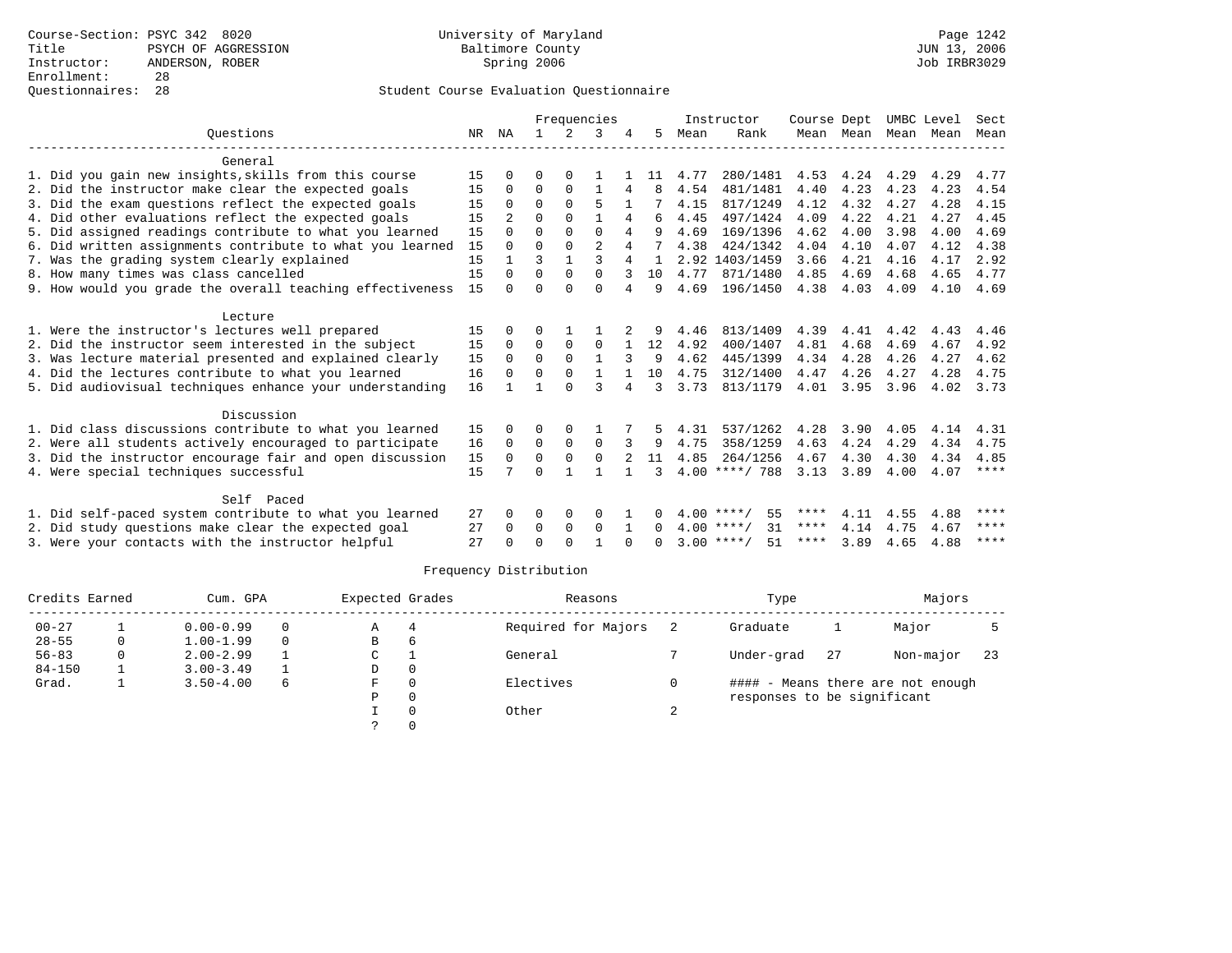|                                                           |    |          |                | Frequencies   |                |     |         |      | Instructor     | Course Dept |           | UMBC Level |      | Sect |
|-----------------------------------------------------------|----|----------|----------------|---------------|----------------|-----|---------|------|----------------|-------------|-----------|------------|------|------|
| Ouestions                                                 | NR | ΝA       |                | $\mathcal{L}$ | 3              | 4   | 5       | Mean | Rank           |             | Mean Mean | Mean       | Mean | Mean |
| General                                                   |    |          |                |               |                |     |         |      |                |             |           |            |      |      |
| 1. Did you gain new insights, skills from this course     |    | 0        | 0              | $\Omega$      |                |     | 16      | 4.67 | 395/1481       | 4.67        | 4.24      | 4.29       | 4.29 | 4.67 |
| 2. Did the instructor make clear the expected goals       | 4  | $\Omega$ | $\Omega$       | $\Omega$      | 2              |     | 13      | 4.55 | 458/1481       | 4.55        | 4.23      | 4.23       | 4.23 | 4.55 |
| 3. Did the exam questions reflect the expected goals      |    | $\Omega$ | $\Omega$       | $\Omega$      |                | 4   | 1.5     | 4.70 | 298/1249       | 4.70        | 4.32      | 4.27       | 4.28 | 4.70 |
| 4. Did other evaluations reflect the expected goals       | 4  | 5        | O              | 2             | 3              |     | 8       | 4.07 | 928/1424       | 4.07        | 4.22      | 4.21       | 4.27 | 4.07 |
| 5. Did assigned readings contribute to what you learned   | 3  | $\Omega$ | U              | $\Omega$      | 6              |     | 8       | 4.10 | 649/1396       | 4.10        | 4.00      | 3.98       | 4.00 | 4.10 |
| 6. Did written assignments contribute to what you learned | 4  | 13       |                |               |                |     | 4       | 4.00 | 755/1342       | 4.00        | 4.10      | 4.07       | 4.12 | 4.00 |
| 7. Was the grading system clearly explained               | 3  | $\Omega$ | O              |               | $\mathcal{D}$  |     | 1.5     | 4.52 | 436/1459       | 4.52        | 4.21      | 4.16       | 4.17 | 4.52 |
| 8. How many times was class cancelled                     | ζ  | $\Omega$ | $\Omega$       | $\Omega$      |                | 1.8 | $2^{1}$ |      | 4.05 1339/1480 | 4.05        | 4.69      | 4.68       | 4.65 | 4.05 |
| 9. How would you grade the overall teaching effectiveness | 9  |          |                | $\Omega$      |                |     | 10      | 4.60 | 259/1450       | 4.60        | 4.03      | 4.09       | 4.10 | 4.60 |
| Lecture                                                   |    |          |                |               |                |     |         |      |                |             |           |            |      |      |
| 1. Were the instructor's lectures well prepared           |    |          |                |               |                |     | 14      | 4.63 | 603/1409       | 4.63        | 4.41      | 4.42       | 4.43 | 4.63 |
| 2. Did the instructor seem interested in the subject      | 5  | 0        | $\Omega$       | $\Omega$      | 3              |     | 16      | 4.68 | 941/1407       | 4.68        | 4.68      | 4.69       | 4.67 | 4.68 |
| 3. Was lecture material presented and explained clearly   | 5  | $\Omega$ |                | $\Omega$      |                |     | 14      | 4.58 | 491/1399       | 4.58        | 4.28      | 4.26       | 4.27 | 4.58 |
| 4. Did the lectures contribute to what you learned        | 5  | $\Omega$ | $\Omega$       | $\Omega$      | $\mathfrak{D}$ |     | 16      | 4.74 | 336/1400       | 4.74        | 4.26      | 4.27       | 4.28 | 4.74 |
| 5. Did audiovisual techniques enhance your understanding  | 5  | 2        | $\overline{a}$ |               |                |     | 8       | 3.82 | 746/1179       | 3.82        | 3.95      | 3.96       | 4.02 | 3.82 |
| Discussion                                                |    |          |                |               |                |     |         |      |                |             |           |            |      |      |
| 1. Did class discussions contribute to what you learned   | 10 | $\Omega$ |                |               | $\Omega$       |     | 12      | 4.71 | 236/1262       | 4.71        | 3.90      | 4.05       | 4.14 | 4.71 |
| 2. Were all students actively encouraged to participate   | 10 | $\Omega$ | 0              | 0             | $\Omega$       |     | 12      | 4.86 | 257/1259       | 4.86        | 4.24      | 4.29       | 4.34 | 4.86 |
| 3. Did the instructor encourage fair and open discussion  | 10 |          |                | <sup>0</sup>  | $\Omega$       |     | 12      | 4.86 | 256/1256       | 4.86        | 4.30      | 4.30       | 4.34 | 4.86 |
| 4. Were special techniques successful                     | 10 |          |                | <sup>0</sup>  |                |     |         | 4.78 | 98/788         | 4.78        | 3.89      | 4.00       | 4.07 | 4.78 |

| Credits Earned |   | Cum. GPA      |   | Expected Grades |          | Reasons             |    | Type                        |     | Majors                            |    |
|----------------|---|---------------|---|-----------------|----------|---------------------|----|-----------------------------|-----|-----------------------------------|----|
| $00 - 27$      | 2 | $0.00 - 0.99$ |   | А               | 8        | Required for Majors |    | Graduate                    | 0   | Major                             | 11 |
| $28 - 55$      | ᅩ | $1.00 - 1.99$ |   | B               | 9        |                     |    |                             |     |                                   |    |
| $56 - 83$      |   | $2.00 - 2.99$ |   | $\sim$<br>◡     |          | General             |    | Under-grad                  | -24 | Non-major                         | 13 |
| $84 - 150$     | 4 | $3.00 - 3.49$ | 4 | D               | 0        |                     |    |                             |     |                                   |    |
| Grad.          | 0 | $3.50 - 4.00$ |   | F               | 0        | Electives           | 0  |                             |     | #### - Means there are not enough |    |
|                |   |               |   | Ρ               | 0        |                     |    | responses to be significant |     |                                   |    |
|                |   |               |   |                 | $\Omega$ | Other               | 13 |                             |     |                                   |    |
|                |   |               |   |                 |          |                     |    |                             |     |                                   |    |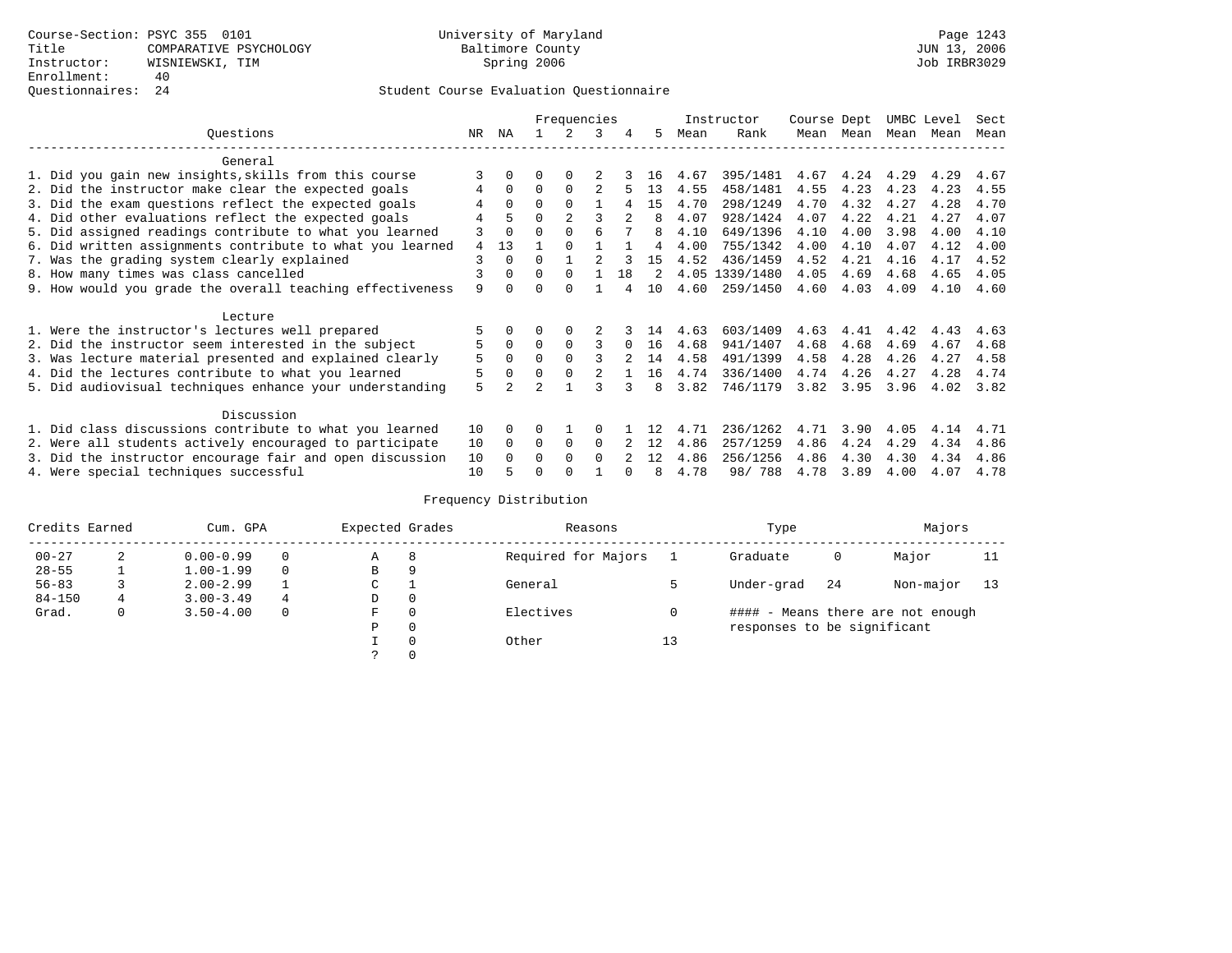|                                                           |    |              |                | Frequencies    |                |    |                |      | Instructor     | Course Dept |           | UMBC Level |      | Sect |
|-----------------------------------------------------------|----|--------------|----------------|----------------|----------------|----|----------------|------|----------------|-------------|-----------|------------|------|------|
| Ouestions                                                 | NR | ΝA           |                | 2              | 3              | 4  | 5              | Mean | Rank           |             | Mean Mean | Mean       | Mean | Mean |
| General                                                   |    |              |                |                |                |    |                |      |                |             |           |            |      |      |
| 1. Did you gain new insights, skills from this course     |    | $\Omega$     |                |                | 5              |    |                |      | 3.83 1206/1481 | 3.83        | 4.24      | 4.29       | 4.29 | 3.83 |
| 2. Did the instructor make clear the expected goals       | 0  | $\Omega$     | $\Omega$       | $\mathfrak{D}$ | 4              |    | 4              |      | 3.78 1194/1481 | 3.78        | 4.23      | 4.23       | 4.23 | 3.78 |
| 3. Did the exam questions reflect the expected goals      |    | $\Omega$     | $\Omega$       | $\overline{2}$ | 4              | 5  |                | 3.94 | 945/1249       | 3.94        | 4.32      | 4.27       | 4.28 | 3.94 |
| 4. Did other evaluations reflect the expected goals       | O  |              | O              | $\overline{2}$ | 4              |    | 9              | 4.06 | 933/1424       | 4.06        | 4.22      | 4.21       | 4.27 | 4.06 |
| 5. Did assigned readings contribute to what you learned   | 0  | $\Omega$     | 5              |                | 4              |    |                |      | 3.00 1292/1396 | 3.00        | 4.00      | 3.98       | 4.00 | 3.00 |
| 6. Did written assignments contribute to what you learned | 0  | 7            | O              | $\Omega$       | $\mathfrak{D}$ |    | 6              | 4.36 | 444/1342       | 4.36        | 4.10      | 4.07       | 4.12 | 4.36 |
| 7. Was the grading system clearly explained               | 0  | $\Omega$     | O              | $\overline{2}$ | 4              |    | 10             | 4.11 | 899/1459       | 4.11        | 4.21      | 4.16       | 4.17 | 4.11 |
| 8. How many times was class cancelled                     | 0  | $\Omega$     | $\Omega$       | $\Omega$       | 6              | 11 | $\overline{1}$ |      | 3.72 1442/1480 | 3.72        | 4.69      | 4.68       | 4.65 | 3.72 |
| 9. How would you grade the overall teaching effectiveness | 4  | <sup>n</sup> |                |                | г,             |    | 3              |      | 3.50 1223/1450 | 3.50        | 4.03      | 4.09       | 4.10 | 3.50 |
| Lecture                                                   |    |              |                |                |                |    |                |      |                |             |           |            |      |      |
| 1. Were the instructor's lectures well prepared           |    |              |                |                |                |    | 1 N            | 4.25 | 1031/1409      | 4.25        | 4.41      | 4.42       | 4.43 | 4.25 |
| 2. Did the instructor seem interested in the subject      | 2  | $\Omega$     | $\Omega$       |                | $\overline{a}$ |    | 8              |      | 4.25 1257/1407 | 4.25        | 4.68      | 4.69       | 4.67 | 4.25 |
| 3. Was lecture material presented and explained clearly   | 2  | $\mathbf 0$  | $\Omega$       | 2              | $\overline{a}$ |    | 8              | 4.13 | 947/1399       | 4.13        | 4.28      | 4.26       | 4.27 | 4.13 |
| 4. Did the lectures contribute to what you learned        | 2  | $\Omega$     | $\overline{2}$ |                |                |    | 9              |      | 3.88 1098/1400 | 3.88        | 4.26      | 4.27       | 4.28 | 3.88 |
| 5. Did audiovisual techniques enhance your understanding  | 3  |              |                |                |                |    | 10             | 4.20 | 487/1179       | 4.20        | 3.95      | 3.96       | 4.02 | 4.20 |
| Discussion                                                |    |              |                |                |                |    |                |      |                |             |           |            |      |      |
| 1. Did class discussions contribute to what you learned   | 11 | $\Omega$     | 0              | $\Omega$       | $\Omega$       |    |                | 4.86 | 146/1262       | 4.86        | 3.90      | 4.05       | 4.14 | 4.86 |
| 2. Were all students actively encouraged to participate   | 11 | $\Omega$     | 0              | $\mathbf 0$    | 0              |    | 6              | 4.86 | 257/1259       | 4.86        | 4.24      | 4.29       | 4.34 | 4.86 |
| 3. Did the instructor encourage fair and open discussion  | 11 |              | U              | $\Omega$       | $\Omega$       |    | 6              | 4.86 | 256/1256       | 4.86        | 4.30      | 4.30       | 4.34 | 4.86 |
| 4. Were special techniques successful                     | 11 |              |                |                |                |    | 2              | 3.80 | 515/ 788       | 3.80        | 3.89      | 4.00       | 4.07 | 3.80 |

| Credits Earned |          | Cum. GPA      |                |             | Expected Grades | Reasons             |    | Type                        |    | Majors                            |  |
|----------------|----------|---------------|----------------|-------------|-----------------|---------------------|----|-----------------------------|----|-----------------------------------|--|
| $00 - 27$      | $\Omega$ | $0.00 - 0.99$ |                | Α           | -8              | Required for Majors |    | Graduate                    | 0  | Major                             |  |
| $28 - 55$      |          | $1.00 - 1.99$ |                | B           | 10              |                     |    |                             |    |                                   |  |
| $56 - 83$      | 2        | $2.00 - 2.99$ |                | $\sim$<br>◡ | 0               | General             | 10 | Under-grad                  | 18 | Non-major                         |  |
| $84 - 150$     | 9        | $3.00 - 3.49$ | $\overline{ }$ | D           | 0               |                     |    |                             |    |                                   |  |
| Grad.          | 0        | $3.50 - 4.00$ |                | F           | 0               | Electives           |    |                             |    | #### - Means there are not enough |  |
|                |          |               |                | Ρ           | 0               |                     |    | responses to be significant |    |                                   |  |
|                |          |               |                |             | 0               | Other               | 8  |                             |    |                                   |  |
|                |          |               |                | C.          |                 |                     |    |                             |    |                                   |  |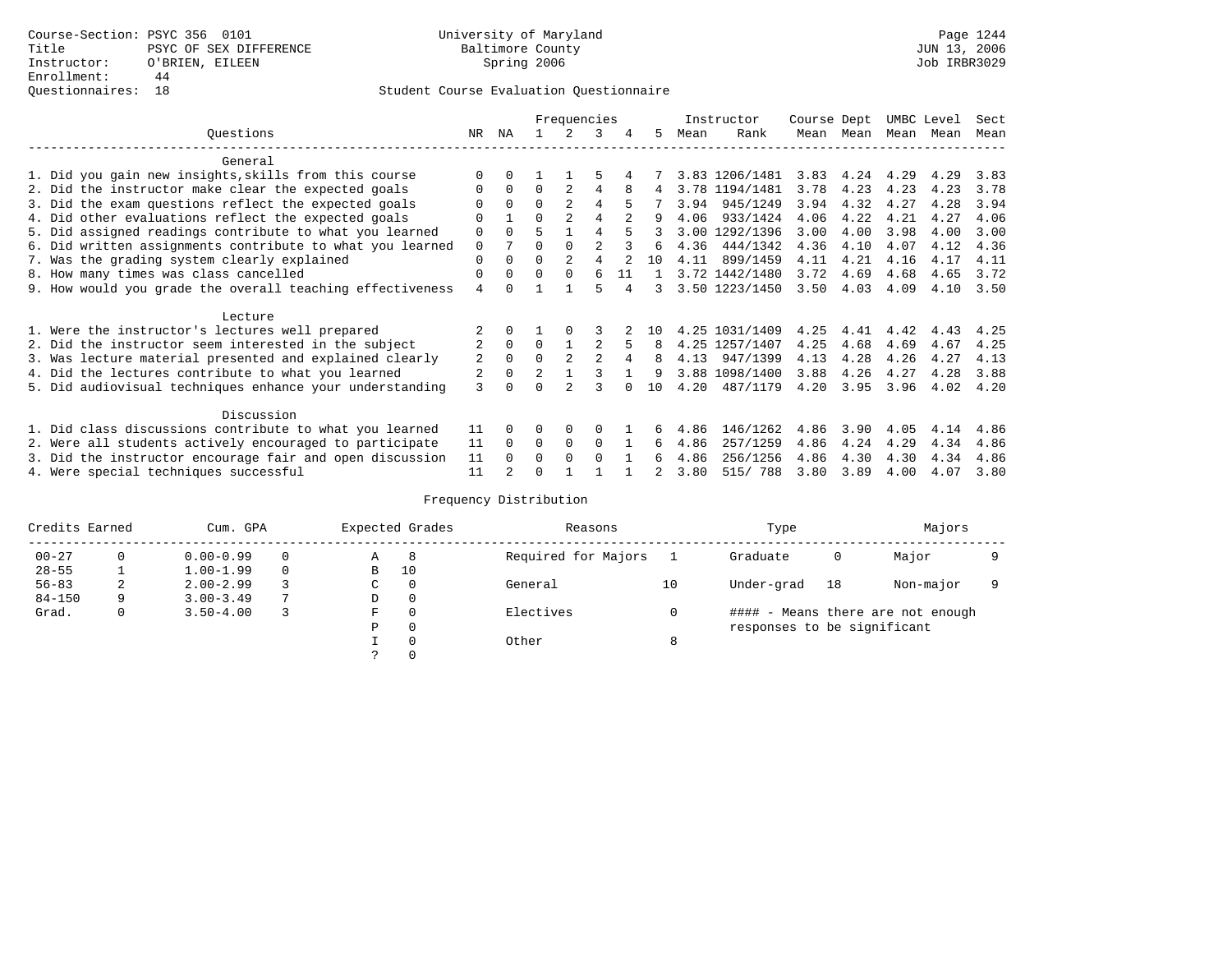|                                                                  |                |                |              |                | Frequencies    |          |                |      | Instructor               | Course Dept UMBC Level |           |                   |              | Sect         |
|------------------------------------------------------------------|----------------|----------------|--------------|----------------|----------------|----------|----------------|------|--------------------------|------------------------|-----------|-------------------|--------------|--------------|
| Questions                                                        |                | NR NA          | $\mathbf{1}$ | 2              | 3              | 4        | 5.             | Mean | Rank                     |                        | Mean Mean | Mean              | Mean         | Mean         |
|                                                                  |                |                |              |                |                |          |                |      |                          |                        |           |                   |              |              |
| General<br>1. Did you gain new insights, skills from this course | 1              | 0              | 4            | 9              |                | 11       |                |      | 3.31 1413/1481           |                        |           |                   |              |              |
| 2. Did the instructor make clear the expected goals              | $\overline{2}$ |                | 9            | 8              | 16<br>18       |          | 11<br>10       |      | 2.98 1424/1481           | 3.20<br>3.10           | 4.23      | 4.24 4.29<br>4.23 | 4.29<br>4.23 | 3.31<br>2.98 |
|                                                                  |                | $\mathbf 0$    | 10           | 12             | 11             |          | 11             |      |                          | 2.97                   | 4.32      | 4.27              | 4.28         | 2.94         |
| 3. Did the exam questions reflect the expected goals             | 1              |                |              |                |                |          |                |      | 2.94 1202/1249           |                        |           |                   |              | $***$ * * *  |
| 4. Did other evaluations reflect the expected goals              | 2              | 41             | $\mathbf{1}$ | $\overline{a}$ | $\overline{4}$ |          | $\mathbf{1}$   |      | $2.89$ ****/1424         | 2.93                   | 4.22      | 4.21              | 4.27         |              |
| 5. Did assigned readings contribute to what you learned          | 2              | 2              | 11           | 14             | 9              | 10       | 4              |      | 2.63 1356/1396           | 2.73                   | 4.00      | 3.98              | 4.00         | 2.63         |
| 6. Did written assignments contribute to what you learned        | $\overline{2}$ | 45             | $\mathbf{1}$ | $\overline{a}$ | $\overline{2}$ | $\Omega$ | $\Omega$       |      | $2.20$ ****/1342         | 3.00                   | 4.10      | 4.07              | 4.12         | $***$        |
| 7. Was the grading system clearly explained                      | 1              | $\Omega$       | 2            | 7              | 5              | 13       | 24             |      | 3.98 978/1459            | 3.90                   | 4.21      | 4.16              | 4.17         | 3.98         |
| 8. How many times was class cancelled                            | 3              | 0              | $\mathbf{1}$ | 18             | 18             | 4        | 8              |      | 3.00 1469/1480           | 3.82                   | 4.69      | 4.68              | 4.65         | 3.00         |
| 9. How would you grade the overall teaching effectiveness        | 9              | $\overline{2}$ | 7            | 3              | 13             | 16       | $\overline{a}$ |      | 3.07 1346/1450           | 2.97 4.03              |           | 4.09              | 4.10         | 3.07         |
| Lecture                                                          |                |                |              |                |                |          |                |      |                          |                        |           |                   |              |              |
| 1. Were the instructor's lectures well prepared                  | 2              | 0              | O            |                | 2              | -11      | 36             |      | 4.64 588/1409            |                        | 4.41 4.41 | 4.42              | 4.43         | 4.64         |
| 2. Did the instructor seem interested in the subject             | 2              | $\Omega$       | $\mathbf{1}$ | $\Omega$       | $\overline{4}$ | 11       |                |      | 34 4.54 1076/1407        | 4.36                   | 4.68      | 4.69              | 4.67         | 4.54         |
| 3. Was lecture material presented and explained clearly          | 2              | $\mathbf 0$    | 5            | 8              | 9              | 17       | 11             |      | 3.42 1255/1399           | 3.14                   | 4.28      | 4.26              | 4.27         | 3.42         |
| 4. Did the lectures contribute to what you learned               | 1              | 0              | 6            |                |                | 14       | 18             |      | 3.63 1197/1400           | 3.31                   | 4.26      | 4.27              | 4.28         | 3.63         |
| 5. Did audiovisual techniques enhance your understanding         | $\overline{2}$ | 7              | ζ            | 5              | $\mathsf{Q}$   | 9        | 17             |      | 3.74 800/1179            | 3.37 3.95              |           | 3.96              | 4.02         | 3.74         |
| Discussion                                                       |                |                |              |                |                |          |                |      |                          |                        |           |                   |              |              |
| 1. Did class discussions contribute to what you learned          |                | 0              | 14           | 3              | 6              |          |                |      | 2.07 1243/1262           | 2.30                   | 3.90      | 4.05              | 4.14         | 2.07         |
| 2. Were all students actively encouraged to participate          | 25<br>27       | $\Omega$       | 10           | 2              | 7              | 2        | 4              |      | 2.52 1225/1259           | 2.33                   | 4.24      | 4.29              | 4.34         | 2.52         |
| 3. Did the instructor encourage fair and open discussion         | 28             | 0              | 8            | 3              | 6              | 2        | $5 -$          |      | 2.71 1210/1256           | 2.62                   | 4.30      | 4.30              | 4.34         | 2.71         |
| 4. Were special techniques successful                            | 27             | 24             | $\Omega$     | $\mathbf{1}$   | $\Omega$       | $\Omega$ | $\Omega$       |      | $2.00$ ****/ 788         | $***$ * * *            | 3.89      | 4.00              | 4.07         | ****         |
|                                                                  |                |                |              |                |                |          |                |      |                          |                        |           |                   |              |              |
| Laboratory                                                       |                |                |              |                |                |          |                |      |                          |                        |           |                   |              |              |
| 2. Were you provided with adequate background information 50     |                | $\mathbf{0}$   | 1            | 1              | $\mathbf 0$    | $\Omega$ |                |      | $0 \quad 1.50$ ****/ 249 | ****                   |           | 4.40 4.11 4.23    |              | ****         |
| Seminar                                                          |                |                |              |                |                |          |                |      |                          |                        |           |                   |              |              |
| 1. Were assigned topics relevant to the announced theme          | 50             | $\mathbf{1}$   | $\Omega$     | $\Omega$       | $\Omega$       |          | 0              |      | $4.00$ ****/<br>68       | ****                   | 4.84      | 4.49              | 4.70         | ****         |
| 2. Was the instructor available for individual attention         | 50             | $\mathbf{1}$   | $\mathbf 0$  | $\mathbf 0$    | $\mathbf{1}$   | $\Omega$ | $\Omega$       |      | $3.00$ ****/<br>69       | ****                   | 4.74      | 4.53              | 4.66         | ****         |
| 4. Did presentations contribute to what you learned              | 50             | $\mathbf{1}$   | $\mathbf{1}$ | $\mathbf 0$    | $\mathbf 0$    | $\Omega$ | $\Omega$       |      | $1.00$ ****/<br>69       | $***$ * *              | 4.52      | 4.35              | 4.48         | ****         |
| 5. Were criteria for grading made clear                          | 50             | $\mathbf{1}$   | $\Omega$     | $\Omega$       | $\mathbf{1}$   | $\Omega$ | $\Omega$       |      | $3.00$ ****/<br>68       | $***$ * * *            | 4.04      | 3.92              | 4.43         | $***$ * * *  |
|                                                                  |                |                |              |                |                |          |                |      |                          |                        |           |                   |              |              |
| Field Work                                                       |                |                |              |                |                |          |                |      |                          |                        |           |                   |              |              |
| 1. Did field experience contribute to what you learned           | 51             | 0              | $\Omega$     | $\Omega$       | 1              | ∩        | U              | 3.00 | 59                       |                        | 5.00      | 4.30              | 4.48         |              |
| 2. Did you clearly understand your evaluation criteria           | 51             | $\Omega$       | $\Omega$     | $\Omega$       | $\mathbf{1}$   | $\Omega$ | $\Omega$       |      | $3.00$ ****/<br>51       | ****                   | 3.00      |                   | 4.00 4.13    | $***$ * * *  |
| Self Paced                                                       |                |                |              |                |                |          |                |      |                          |                        |           |                   |              |              |
| 1. Did self-paced system contribute to what you learned          | 51             | 0              | 1            | $\Omega$       | $\Omega$       | $\Omega$ |                | 1.00 | $***$ /<br>55            |                        | 4.11      | 4.55              | 4.88         | ****         |
| 2. Did study questions make clear the expected goal              | 51             | $\Omega$       | $\Omega$     | $\Omega$       | $\mathbf{1}$   | ∩        | $\Omega$       |      | $3.00$ ****/<br>31       | ****                   |           | 4.14 4.75 4.67    |              | ****         |

| Credits Earned |                 | Cum. GPA      |          |   | Expected Grades | Reasons             |    | Type                        |    | Majors                            |     |
|----------------|-----------------|---------------|----------|---|-----------------|---------------------|----|-----------------------------|----|-----------------------------------|-----|
| $00 - 27$      | $\Omega$        | $0.00 - 0.99$ | $\Omega$ | Α |                 | Required for Majors |    | Graduate                    | 0  | Major                             | 28  |
| $28 - 55$      | ◠<br>$\epsilon$ | $1.00 - 1.99$ | $\Omega$ | в | 18              |                     |    |                             |    |                                   |     |
| $56 - 83$      |                 | $2.00 - 2.99$ | 9        | C | 16              | General             |    | Under-grad                  | 52 | Non-major                         | -24 |
| $84 - 150$     | 14              | $3.00 - 3.49$ | 4        | D |                 |                     |    |                             |    |                                   |     |
| Grad.          | $\Omega$        | $3.50 - 4.00$ | 18       | F | $\Omega$        | Electives           |    |                             |    | #### - Means there are not enough |     |
|                |                 |               |          | P | $\mathbf 0$     |                     |    | responses to be significant |    |                                   |     |
|                |                 |               |          |   | $\Omega$        | Other               | 38 |                             |    |                                   |     |
|                |                 |               |          | っ |                 |                     |    |                             |    |                                   |     |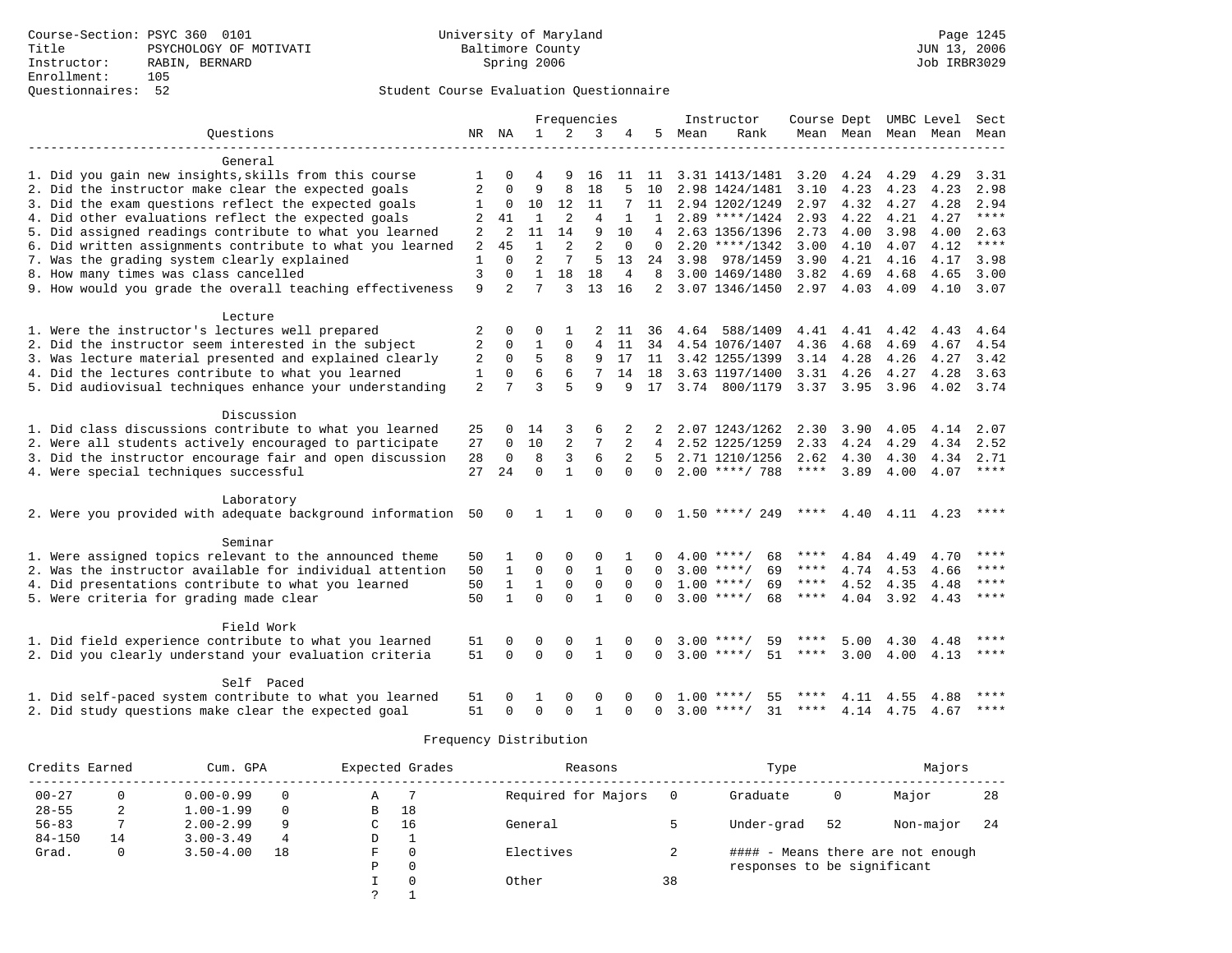|                                                           |                |              |                |                | Frequencies    |              |                 |      | Instructor          | Course Dept UMBC Level |           |      |           | Sect        |
|-----------------------------------------------------------|----------------|--------------|----------------|----------------|----------------|--------------|-----------------|------|---------------------|------------------------|-----------|------|-----------|-------------|
| Ouestions                                                 |                | NR NA        | $\mathbf{1}$   | 2              | 3              | 4            | 5               | Mean | Rank                |                        | Mean Mean |      | Mean Mean | Mean        |
|                                                           |                |              |                |                |                |              |                 |      |                     |                        |           |      |           |             |
| General                                                   |                |              |                |                |                |              |                 |      |                     |                        |           |      |           |             |
| 1. Did you gain new insights, skills from this course     | 1              | 0            | 5              | 2              |                | 4            | 5               |      | 3.09 1443/1481      | 3.20                   | 4.24      | 4.29 | 4.29      | 3.09        |
| 2. Did the instructor make clear the expected goals       | 1              | $\Omega$     | 3              | 4              | 6              | 5            | 5               |      | 3.22 1392/1481      | 3.10                   | 4.23      | 4.23 | 4.23      | 3.22        |
| 3. Did the exam questions reflect the expected goals      | $\mathbf{1}$   | 1            | $\overline{2}$ | 10             | $1\,$          | 4            | 5               |      | 3.00 1193/1249      | 2.97                   | 4.32      | 4.27 | 4.28      | 3.00        |
| 4. Did other evaluations reflect the expected goals       | 1              | 9            | $\overline{4}$ | 3              | $\mathbf{1}$   | 2            | $\overline{4}$  |      | 2.93 1380/1424      | 2.93                   | 4.22      | 4.21 | 4.27      | 2.93        |
| 5. Did assigned readings contribute to what you learned   | 1              | $\Omega$     | 6              | 3              | 6              | 5            | 3               |      | 2.83 1338/1396      | 2.73                   | 4.00      | 3.98 | 4.00      | 2.83        |
| 6. Did written assignments contribute to what you learned | 1              | 16           | $\mathbf{1}$   | 2              | $\overline{2}$ | $\mathbf 0$  | 2               |      | 3.00 1269/1342      | 3.00                   | 4.10      | 4.07 | 4.12      | 3.00        |
| 7. Was the grading system clearly explained               | 1              | $\Omega$     | $\mathbf{1}$   | $\overline{4}$ | 5              | 1            | 12              |      | 3.83 1109/1459      | 3.90                   | 4.21      | 4.16 | 4.17      | 3.83        |
| 8. How many times was class cancelled                     | 1              | $\mathbf{1}$ | $\Omega$       | $\Omega$       | $\Omega$       | 8            | 14              |      | 4.64 974/1480       | 3.82                   | 4.69      | 4.68 | 4.65      | 4.64        |
| 9. How would you grade the overall teaching effectiveness | 10             | $\Omega$     | 3              | $\mathbf{1}$   | 6              | 3            | $\mathbf{1}$    |      | 2.86 1392/1450      | 2.97                   | 4.03      | 4.09 | 4.10      | 2.86        |
|                                                           |                |              |                |                |                |              |                 |      |                     |                        |           |      |           |             |
| Lecture                                                   |                |              |                |                |                |              |                 |      |                     |                        |           |      |           |             |
| 1. Were the instructor's lectures well prepared           | 1              | $\Omega$     | 2              | 1              | 2              | 4            | 14              |      | 4.17 1080/1409      |                        | 4.41 4.41 | 4.42 | 4.43      | 4.17        |
| 2. Did the instructor seem interested in the subject      | 2              | 0            | $\mathbf{1}$   | 1              | 4              | 3            | 13              |      |                     |                        |           |      |           | 4.18        |
|                                                           |                | 0            | 7              | 2              | 3              | 5            |                 |      | 4.18 1279/1407      | 4.36                   | 4.68      | 4.69 | 4.67      |             |
| 3. Was lecture material presented and explained clearly   | 3              |              | 6              |                |                |              | 4               |      | 2.86 1352/1399      | 3.14                   | 4.28      | 4.26 | 4.27      | 2.86        |
| 4. Did the lectures contribute to what you learned        | 2              | $\mathbf{1}$ |                | 2              | 3              | 6            | $4\overline{ }$ |      | 3.00 1312/1400      | 3.31                   | 4.26      | 4.27 | 4.28      | 3.00        |
| 5. Did audiovisual techniques enhance your understanding  | $\overline{2}$ | $\Omega$     | 7              | $\overline{a}$ | $\overline{4}$ | 2            | 7               |      | 3.00 1041/1179      | 3.37 3.95              |           | 3.96 | 4.02      | 3.00        |
|                                                           |                |              |                |                |                |              |                 |      |                     |                        |           |      |           |             |
| Discussion                                                |                |              |                |                |                |              |                 |      |                     |                        |           |      |           |             |
| 1. Did class discussions contribute to what you learned   | 3              | 0            | 9              | 2              | 2              | 6            |                 |      | 2.52 1221/1262      | 2.30                   | 3.90      | 4.05 | 4.14      | 2.52        |
| 2. Were all students actively encouraged to participate   | 3              | $\Omega$     | 9              | 5              | 3              | 3            | 1               |      | 2.14 1246/1259      | 2.33                   | 4.24      | 4.29 | 4.34      | 2.14        |
| 3. Did the instructor encourage fair and open discussion  | 3              | 0            | 5              | 6              | 5              | 4            | $\mathbf{1}$    |      | 2.52 1219/1256      | 2.62                   | 4.30      | 4.30 | 4.34      | 2.52        |
| 4. Were special techniques successful                     | 3              | 16           | $\overline{2}$ | $\mathbf{1}$   | $\mathbf{1}$   | $\Omega$     | $\mathbf{1}$    |      | $2.40$ ****/ 788    | ****                   | 3.89      | 4.00 | 4.07      | ****        |
|                                                           |                |              |                |                |                |              |                 |      |                     |                        |           |      |           |             |
| Laboratory                                                |                |              |                |                |                |              |                 |      |                     |                        |           |      |           |             |
| 1. Did the lab increase understanding of the material     | 22             | 1            | 0              | 1              | $\Omega$       | $\Omega$     | 0               |      | $2.00$ ****/ 246    | ****                   | 4.03      | 4.20 | 4.20      | ****        |
| 2. Were you provided with adequate background information | 23             | $\Omega$     | $\Omega$       | $\Omega$       | $\mathbf{1}$   | $\Omega$     | $\Omega$        |      | $3.00$ ****/ 249    | ****                   | 4.40      | 4.11 | 4.23      | $***$       |
|                                                           |                |              |                |                |                |              |                 |      |                     |                        |           |      |           |             |
| Seminar                                                   |                |              |                |                |                |              |                 |      |                     |                        |           |      |           |             |
| 1. Were assigned topics relevant to the announced theme   | 23             | 0            | 1              | 0              | $\mathbf 0$    | $\Omega$     | 0               |      | $1.00$ ****/<br>68  | ****                   | 4.84      | 4.49 | 4.70      |             |
| 2. Was the instructor available for individual attention  | 23             | $\mathbf 0$  | $\mathbf{1}$   | 0              | $\mathbf 0$    | $\mathbf 0$  | $\Omega$        |      | $1.00$ ****/<br>69  | ****                   | 4.74      | 4.53 | 4.66      |             |
| 4. Did presentations contribute to what you learned       | 23             | $\Omega$     | $\mathbf 0$    | $\mathbf 0$    | $\mathbf 0$    | $\mathbf{1}$ | $\Omega$        |      | $4.00$ ****/<br>69  | ****                   | 4.52      | 4.35 | 4.48      | ****        |
| 5. Were criteria for grading made clear                   | 23             | $\Omega$     | $\Omega$       | $\Omega$       | $\mathbf{1}$   | $\Omega$     | $\Omega$        |      | $3.00$ ****/<br>68  | ****                   | 4.04      | 3.92 | 4.43      | ****        |
|                                                           |                |              |                |                |                |              |                 |      |                     |                        |           |      |           |             |
| Field Work                                                |                |              |                |                |                |              |                 |      |                     |                        |           |      |           |             |
| 1. Did field experience contribute to what you learned    | 23             | 0            | 1              | $\Omega$       | $\Omega$       | $\Omega$     | 0               |      | $1.00$ ****/<br>59  | ****                   | 5.00      | 4.30 | 4.48      | ****        |
| 2. Did you clearly understand your evaluation criteria    | 23             | 0            | $\mathbf{1}$   | $\mathbf 0$    | $\mathsf 0$    | $\mathbf 0$  | 0               |      | $1.00$ ****/<br>51  | ****                   | 3.00      | 4.00 | 4.13      | ****        |
| 3. Was the instructor available for consultation          | 23             | $\Omega$     | 1              | $\mathbf 0$    | $\mathbf 0$    | $\Omega$     | $\Omega$        |      | $1.00$ ****/<br>36  | ****                   | 4.00      | 4.60 | 4.33      | $***$       |
| 5. Did conferences help you carry out field activities    | 23             | $\Omega$     | $\mathbf{1}$   | $\Omega$       | $\Omega$       | $\Omega$     | $\Omega$        |      | $1.00$ ****/<br>31  | $***$ * * *            | 4.00      | 4.42 | 4.00      | ****        |
|                                                           |                |              |                |                |                |              |                 |      |                     |                        |           |      |           |             |
| Self Paced                                                |                |              |                |                |                |              |                 |      |                     |                        |           |      |           |             |
| 1. Did self-paced system contribute to what you learned   | 22             | 0            | 1              | $\Omega$       | $\Omega$       | 1            | 0               | 2.50 | ****/<br>55         | ****                   | 4.11      | 4.55 | 4.88      | $***$ * * * |
| 2. Did study questions make clear the expected goal       | 22             | 1            | $\mathbf 0$    | 0              | $\mathbf 0$    | 1            | 0               | 4.00 | 31<br>$***$ /       | ****                   | 4.14      | 4.75 | 4.67      | ****        |
| 3. Were your contacts with the instructor helpful         | 22             | $\Omega$     | $\mathbf{1}$   | $\mathbf{1}$   | $\mathbf 0$    | $\Omega$     | $\Omega$        | 1.50 | 51<br>$***$ /       | $***$ * *              | 3.89      | 4.65 | 4.88      | $***$       |
| 4. Was the feedback/tutoring by proctors helpful          | 22             | 1            | $\mathbf 0$    | $\mathbf{1}$   | $\Omega$       | $\Omega$     | $\Omega$        |      | $2.00$ ****/<br>34  | $***$ * *              | 3.82      | 4.83 | 4.67      | ****        |
|                                                           | 22             | $\mathbf{1}$ | $\Omega$       | 1              | $\Omega$       | $\Omega$     | $\Omega$        |      | $2.00$ ****/<br>2.4 | ****                   | 4.08      | 4.82 | 4.67      | ****        |
| 5. Were there enough proctors for all the students        |                |              |                |                |                |              |                 |      |                     |                        |           |      |           |             |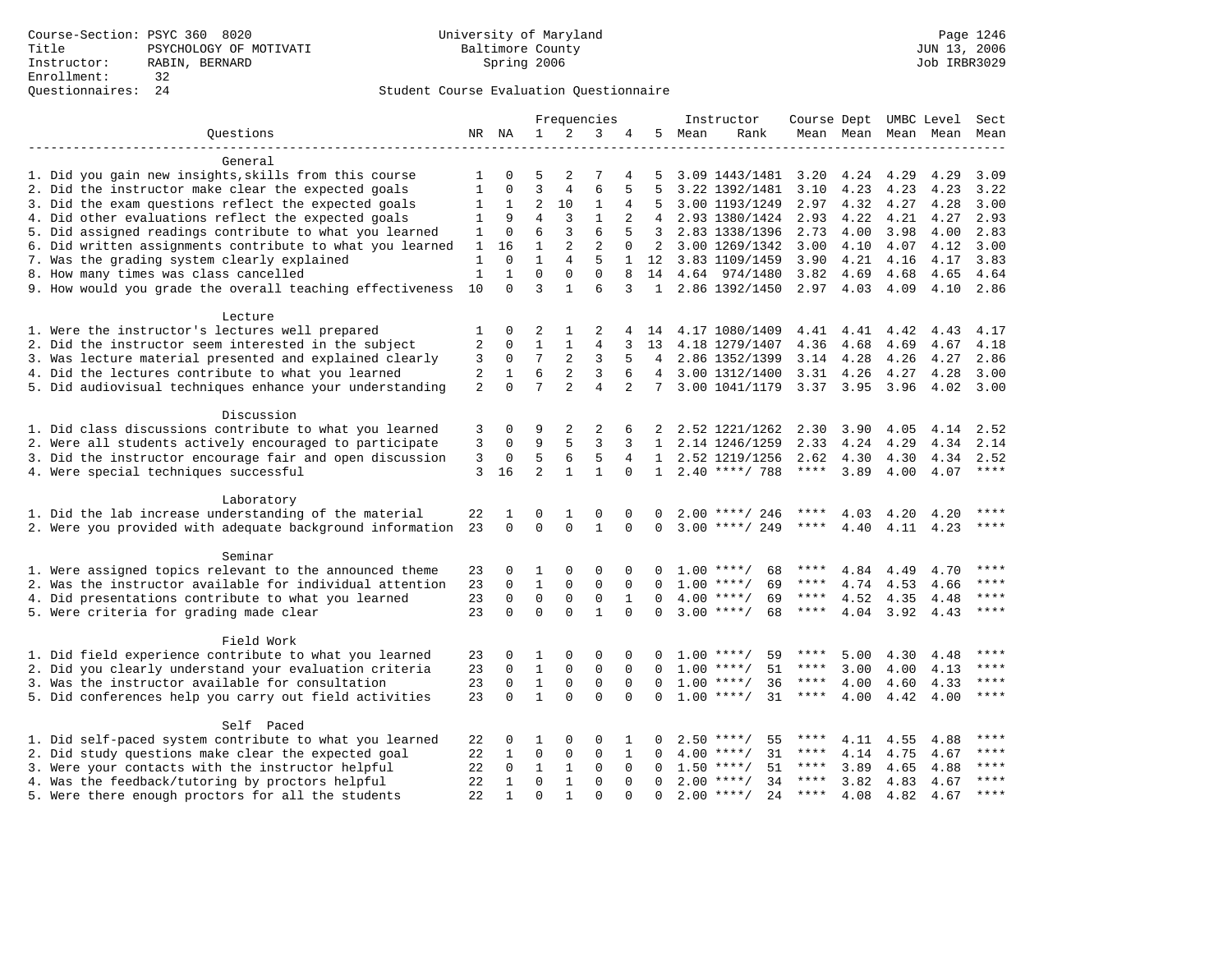|                    | Course-Section: PSYC 360 8020 | University of Maryland                  | Page 1246    |
|--------------------|-------------------------------|-----------------------------------------|--------------|
| Title              | PSYCHOLOGY OF MOTIVATI        | Baltimore County                        | JUN 13, 2006 |
| Instructor:        | RABIN, BERNARD                | Spring 2006                             | Job IRBR3029 |
| Enrollment:        |                               |                                         |              |
| Ouestionnaires: 24 |                               | Student Course Evaluation Ouestionnaire |              |

| Credits Earned |    | Cum. GPA      |          | Expected Grades |          | Reasons             | Type                        |    | Majors                            |    |
|----------------|----|---------------|----------|-----------------|----------|---------------------|-----------------------------|----|-----------------------------------|----|
| $00 - 27$      |    | $0.00 - 0.99$ | $\Omega$ | Α               |          | Required for Majors | Graduate                    |    | Major                             | 14 |
| $28 - 55$      |    | $1.00 - 1.99$ | $\Omega$ | В               |          |                     |                             |    |                                   |    |
| $56 - 83$      | z. | $2.00 - 2.99$ |          | C               | -9       | General             | Under-grad                  | 23 | Non-major                         | 10 |
| $84 - 150$     | 6  | $3.00 - 3.49$ | 5        | D               |          |                     |                             |    |                                   |    |
| Grad.          |    | $3.50 - 4.00$ | 5        | F               |          | Electives           |                             |    | #### - Means there are not enough |    |
|                |    |               |          | P               | 4        |                     | responses to be significant |    |                                   |    |
|                |    |               |          |                 | $\Omega$ | Other               |                             |    |                                   |    |
|                |    |               |          |                 |          |                     |                             |    |                                   |    |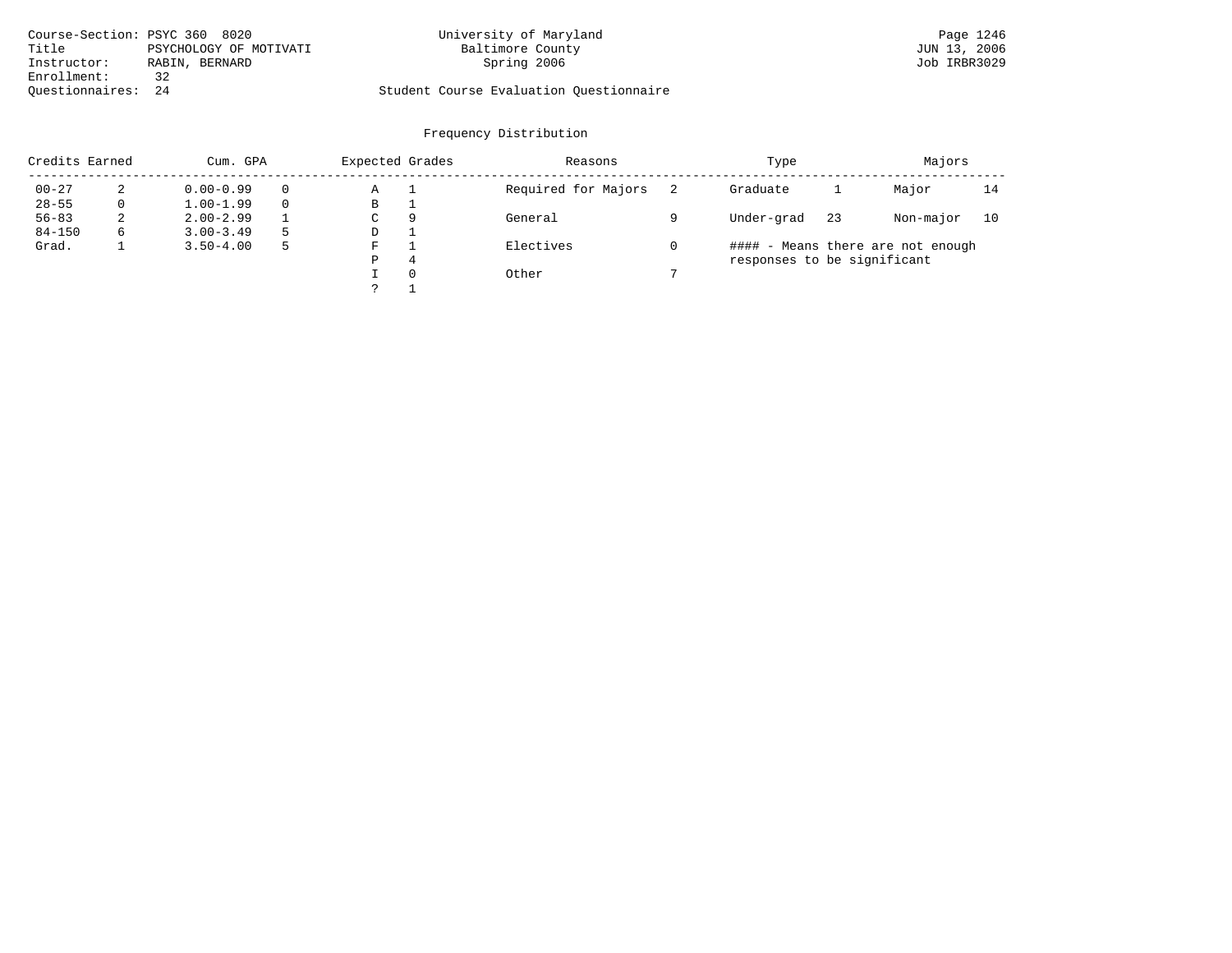|                                                           |                |              |                | Frequencies    |                |    |               |      | Instructor       | Course Dept |           | UMBC Level |      | Sect        |
|-----------------------------------------------------------|----------------|--------------|----------------|----------------|----------------|----|---------------|------|------------------|-------------|-----------|------------|------|-------------|
| Ouestions                                                 | NR             | ΝA           |                | 2              | 3              | 4  | 5.            | Mean | Rank             |             | Mean Mean | Mean Mean  |      | Mean        |
| General                                                   |                |              |                |                |                |    |               |      |                  |             |           |            |      |             |
| 1. Did you gain new insights, skills from this course     |                | $\Omega$     | U              | 2              | 6              |    | 14            | 4.14 | 976/1481         | 4.14        | 4.24      | 4.29       | 4.29 | 4.14        |
| 2. Did the instructor make clear the expected goals       | 0              | $\Omega$     | $\Omega$       | $\mathfrak{D}$ | 4              |    | 19            | 4.38 | 693/1481         | 4.38        | 4.23      | 4.23       | 4.23 | 4.38        |
| 3. Did the exam questions reflect the expected goals      |                | $\Omega$     | $\Omega$       |                |                |    | 19            | 4.52 | 488/1249         | 4.52        | 4.32      | 4.27       | 4.28 | 4.52        |
| 4. Did other evaluations reflect the expected goals       |                |              |                | $\Omega$       |                |    | 15            | 4.33 | 645/1424         | 4.33        | 4.22      | 4.21       | 4.27 | 4.33        |
| 5. Did assigned readings contribute to what you learned   | 0              | $\Omega$     | 5              |                | 8              |    | 11            |      | 3.45 1114/1396   | 3.45        | 4.00      | 3.98       | 4.00 | 3.45        |
| 6. Did written assignments contribute to what you learned | $\mathbf 0$    | $\Omega$     |                | $\Omega$       | 6              | 8  | 14            | 4.17 | 615/1342         | 4.17        | 4.10      | 4.07       | 4.12 | 4.17        |
| 7. Was the grading system clearly explained               | 0              | $\Omega$     | U              | $\Omega$       |                | 5  | 21            | 4.62 | 321/1459         | 4.62        | 4.21      | 4.16       | 4.17 | 4.62        |
| 8. How many times was class cancelled                     |                | $\Omega$     | $\Omega$       | $\Omega$       | $\Omega$       | 25 | $\mathcal{L}$ |      | 4.11 1324/1480   | 4.11        | 4.69      | 4.68       | 4.65 | 4.11        |
| 9. How would you grade the overall teaching effectiveness | $\overline{a}$ | <sup>n</sup> | $\mathfrak{D}$ | $\Omega$       | 9              | 11 | 5.            |      | 3.63 1179/1450   | 3.63        | 4.03      | 4.09       | 4.10 | 3.63        |
| Lecture                                                   |                |              |                |                |                |    |               |      |                  |             |           |            |      |             |
| 1. Were the instructor's lectures well prepared           |                | $\Omega$     |                |                |                |    | 16            | 4.32 | 979/1409         | 4.32        | 4.41      | 4.42       | 4.43 | 4.32        |
| 2. Did the instructor seem interested in the subject      |                | $\Omega$     | $\Omega$       | $\Omega$       | 2              |    | 19            |      | 4.61 1031/1407   | 4.61        | 4.68      | 4.69       | 4.67 | 4.61        |
| 3. Was lecture material presented and explained clearly   | 1              | $\Omega$     |                |                |                |    | 14            | 4.14 | 929/1399         | 4.14        | 4.28      | 4.26       | 4.27 | 4.14        |
| 4. Did the lectures contribute to what you learned        |                | $\Omega$     |                |                |                |    | 16            | 4.21 | 898/1400         | 4.21        | 4.26      | 4.27       | 4.28 | 4.21        |
| 5. Did audiovisual techniques enhance your understanding  |                |              |                |                |                |    | 15            | 4.12 | 549/1179         | 4.12        | 3.95      | 3.96       | 4.02 | 4.12        |
| Discussion                                                |                |              |                |                |                |    |               |      |                  |             |           |            |      |             |
| 1. Did class discussions contribute to what you learned   | 17             | 0            |                |                |                |    |               |      | 3.33 1059/1262   | 3.33        | 3.90      | 4.05       | 4.14 | 3.33        |
| 2. Were all students actively encouraged to participate   | 17             | $\Omega$     |                | $\overline{2}$ | 2              |    |               | 3.83 | 1012/1259        | 3.83        | 4.24      | 4.29       | 4.34 | 3.83        |
| 3. Did the instructor encourage fair and open discussion  | 17             |              |                |                | $\mathfrak{D}$ |    |               | 4.00 | 901/1256         | 4.00        | 4.30      | 4.30       | 4.34 | 4.00        |
| 4. Were special techniques successful                     | 17             |              |                |                |                |    |               |      | $3.00$ ****/ 788 | ****        | 3.89      | 4.00       | 4.07 | $***$ * * * |

| Credits Earned |          | Cum. GPA      |   |             | Expected Grades | Reasons             |    | Type                        |     | Majors                            |    |
|----------------|----------|---------------|---|-------------|-----------------|---------------------|----|-----------------------------|-----|-----------------------------------|----|
| $00 - 27$      | $\Omega$ | $0.00 - 0.99$ |   | Α           | 18              | Required for Majors | 4  | Graduate                    | 0   | Major                             | 21 |
| $28 - 55$      | ┻        | $1.00 - 1.99$ |   | В           |                 |                     |    |                             |     |                                   |    |
| $56 - 83$      | 2        | $2.00 - 2.99$ |   | $\sim$<br>J | 0               | General             |    | Under-grad                  | -29 | Non-major                         |    |
| $84 - 150$     | 12       | $3.00 - 3.49$ | 8 | D           | 0               |                     |    |                             |     |                                   |    |
| Grad.          | 0        | $3.50 - 4.00$ | 4 | F           | 0               | Electives           |    |                             |     | #### - Means there are not enough |    |
|                |          |               |   | Ρ           | 0               |                     |    | responses to be significant |     |                                   |    |
|                |          |               |   |             | $\Omega$        | Other               | 14 |                             |     |                                   |    |
|                |          |               |   |             |                 |                     |    |                             |     |                                   |    |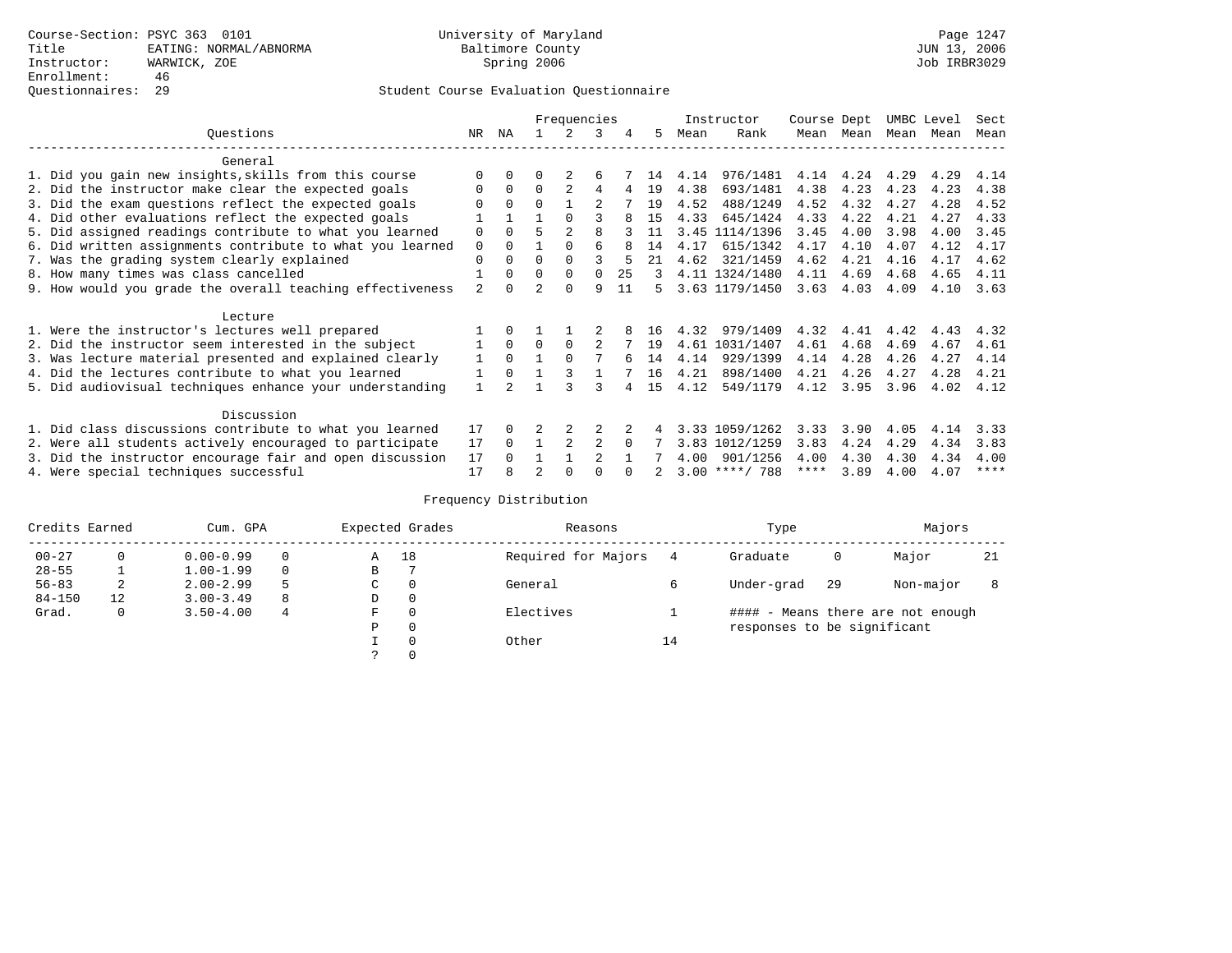|                                                           |              |                            |                            |                              | Frequencies             |              |                |         | Instructor               | Course Dept UMBC Level |                     |              |      | Sect        |
|-----------------------------------------------------------|--------------|----------------------------|----------------------------|------------------------------|-------------------------|--------------|----------------|---------|--------------------------|------------------------|---------------------|--------------|------|-------------|
| Questions                                                 |              | NR NA                      | $\mathbf{1}$               | 2                            | 3                       | 4            |                | 5 Mean  | Rank                     |                        | Mean Mean Mean Mean |              |      | Mean        |
|                                                           |              |                            |                            |                              |                         |              |                |         |                          |                        |                     |              |      |             |
| General                                                   |              |                            |                            |                              |                         |              |                |         |                          |                        |                     |              |      |             |
| 1. Did you gain new insights, skills from this course     | $\mathbf 0$  | $\mathbf 0$                | 1                          | 0                            | 12                      | 10           | 14             |         | 3.97 1096/1481           | 4.31                   | 4.24                | 4.29         | 4.29 | 3.97        |
| 2. Did the instructor make clear the expected goals       | $\mathbf{0}$ | $\Omega$                   | $\Omega$                   | 2                            | $\overline{4}$          | 11           | 20             | 4.32    | 747/1481                 | 4.33                   | 4.23                | 4.23         | 4.23 | 4.32        |
| 3. Did the exam questions reflect the expected goals      | $\mathbf 0$  | $\mathbf 0$                | $\Omega$                   | 2                            | 3                       | 13           | 19             | 4.32    | 687/1249                 | 4.39                   | 4.32                | 4.27         | 4.28 | 4.32        |
| 4. Did other evaluations reflect the expected goals       |              | 29                         | $\Omega$                   | $\Omega$                     | $\mathbf{1}$            | 2            | $\overline{4}$ |         | $4.43$ ****/1424         | 3.93                   | 4.22                | 4.21         | 4.27 | $***$       |
| 5. Did assigned readings contribute to what you learned   | $\mathbf 0$  | $\mathbf{1}$               | 3                          | $\overline{2}$               | 6                       | 10           | 15             | 3.89    | 816/1396                 | 4.09                   | 4.00                | 3.98         | 4.00 | 3.89        |
| 6. Did written assignments contribute to what you learned | $\mathbf{1}$ | 32                         | $\mathbf 0$                | $\mathbf 0$                  | $\mathbf{1}$            | $\mathbf{1}$ | 2              |         | $4.25$ ****/1342         | 3.76                   | 4.10                | 4.07         | 4.12 | $***$       |
| 7. Was the grading system clearly explained               | $\mathbf{0}$ | $\mathbf 0$                | $\mathbf 0$                | $\mathbf 0$                  | 2                       | 9            | 26             | 4.65    | 298/1459                 | 4.25                   | 4.21                | 4.16         | 4.17 | 4.65        |
| 8. How many times was class cancelled                     | $\mathbf{0}$ | $\mathbf 1$                | $\mathbf 0$                | $\Omega$                     | $\Omega$                | 4            | 32             | 4.89    | 729/1480                 | 4.83                   | 4.69                | 4.68         | 4.65 | 4.89        |
| 9. How would you grade the overall teaching effectiveness | 9            | $\mathbf{1}$               | $\mathbf{1}$               | $\Omega$                     | 6                       | 13           |                | 7, 3.93 | 945/1450                 | 4.27                   | 4.03                | 4.09         | 4.10 | 3.93        |
|                                                           |              |                            |                            |                              |                         |              |                |         |                          |                        |                     |              |      |             |
| Lecture                                                   |              |                            |                            |                              |                         |              |                |         |                          |                        |                     |              |      |             |
| 1. Were the instructor's lectures well prepared           |              |                            | 1                          | $\Omega$                     | 3                       | 7            | 26             | 4.54    | 716/1409                 | 4.66                   | 4.41                | 4.42         | 4.43 | 4.54        |
| 2. Did the instructor seem interested in the subject      | $\mathbf 0$  | $\mathbf 0$                | $\mathbf 0$                | $\mathsf 0$                  | 2                       | 7            | 28             | 4.70    | 919/1407                 | 4.83                   | 4.68                | 4.69         | 4.67 | 4.70        |
| 3. Was lecture material presented and explained clearly   | 0            | 0                          | $\mathbf{1}$               | $\mathbf{1}$                 | $\mathbf{1}$            | 15           | 19             | 4.35    | 733/1399                 | 4.52                   | 4.28                | 4.26         | 4.27 | 4.35        |
| 4. Did the lectures contribute to what you learned        | 0            | 1                          | 1                          | $\mathbf 0$                  | $\overline{4}$          | 8            | 23             | 4.44    | 658/1400                 | 4.63                   | 4.26                | 4.27         | 4.28 | 4.44        |
| 5. Did audiovisual techniques enhance your understanding  | $\mathbf{1}$ | 13                         | 3                          | 2                            | 7                       | 5            | 6              | 3.39    | 948/1179                 | 3.64                   | 3.95                | 3.96         | 4.02 | 3.39        |
|                                                           |              |                            |                            |                              |                         |              |                |         |                          |                        |                     |              |      |             |
| Discussion                                                |              |                            |                            |                              |                         |              |                |         |                          |                        |                     |              |      |             |
| 1. Did class discussions contribute to what you learned   | 23           | $\mathbf 0$                | 2                          | 2                            | 4                       | 1            | 5              |         | 3.36 1052/1262           | 3.81                   | 3.90                | 4.05         | 4.14 | 3.36        |
| 2. Were all students actively encouraged to participate   | 23           | $\Omega$                   | $\overline{2}$             | 2                            | $\overline{2}$          | 3            | 5              |         | 3.50 1094/1259           | 4.16                   | 4.24                | 4.29         | 4.34 | 3.50        |
| 3. Did the instructor encourage fair and open discussion  | 23           | $\mathbf 0$                | $\overline{4}$             | $\mathbf 0$                  | $\overline{2}$          | 4            | 4              |         | 3.29 1141/1256           | 4.01                   | 4.30                | 4.30         | 4.34 | 3.29        |
| 4. Were special techniques successful                     | 23           | 11                         | $\mathbf 0$                | $\Omega$                     | $\mathbf{1}$            | $\mathbf{1}$ |                |         | $1 \quad 4.00$ ****/ 788 | $***$ * * *            | 3.89                | 4.00         | 4.07 | $***$       |
| Laboratory                                                |              |                            |                            |                              |                         |              |                |         |                          |                        |                     |              |      |             |
| 1. Did the lab increase understanding of the material     | 36           | $\mathbf 0$                | 0                          | $\Omega$                     | 1                       | $\Omega$     |                |         | $3.00$ ****/ 246         | ****                   | 4.03                |              | 4.20 | ****        |
| 2. Were you provided with adequate background information | 36           | $\mathbf 0$                | $\mathbf 0$                | $\mathbf 0$                  | $\mathbf{1}$            | 0            | $\Omega$       | 3.00    | ****/ 249                |                        | 4.40                | 4.20<br>4.11 | 4.23 | $***$       |
|                                                           | 36           | $\mathbf 0$                | $\mathbf 0$                | $\mathbf 0$                  | $\mathbf{1}$            | $\Omega$     | $\Omega$       |         | $3.00$ ****/ 242         | $***$ * * *            | 4.36                |              | 4.36 | $***$       |
| 3. Were necessary materials available for lab activities  |              |                            |                            |                              |                         | $\Omega$     | $\Omega$       |         |                          | $***$ * * *            |                     | 4.40         |      | $***$ * * * |
| 4. Did the lab instructor provide assistance              | 36<br>36     | $\mathbf 0$<br>$\mathbf 0$ | $\mathbf 0$<br>$\mathbf 0$ | $\mathbf{1}$<br>$\mathbf{1}$ | $\mathbf 0$<br>$\Omega$ | $\mathbf 0$  | $\Omega$       |         | $2.00$ ****/ 240         | $***$ * *              | 4.34                | 4.20         | 3.96 | $***$       |
| 5. Were requirements for lab reports clearly specified    |              |                            |                            |                              |                         |              |                |         | $2.00$ ****/ 217         |                        | 3.89                | 4.04         | 4.11 |             |
| Seminar                                                   |              |                            |                            |                              |                         |              |                |         |                          |                        |                     |              |      |             |
| 1. Were assigned topics relevant to the announced theme   | 36           | $\mathbf 0$                | 0                          | 1                            | $\mathbf 0$             | 0            | <sup>0</sup>   |         | $2.00$ ****/<br>68       | ****                   | 4.84                | 4.49         | 4.70 | * * * *     |
| 2. Was the instructor available for individual attention  | 36           | $\mathbf 0$                | $\mathbf{1}$               | $\mathbf 0$                  | $\mathbf{0}$            | 0            | $\Omega$       |         | $1.00$ ****/<br>69       | ****                   | 4.74                | 4.53         | 4.66 | ****        |
| 3. Did research projects contribute to what you learned   | 36           | $\mathbf 0$                | $\mathbf 0$                | $\mathbf{1}$                 | $\mathbf 0$             | $\mathbf 0$  | $\Omega$       |         | 63<br>$2.00$ ****/       | $***$ * * *            | 4.66                | 4.44         | 4.56 | ****        |
| 4. Did presentations contribute to what you learned       | 36           | $\mathbf 0$                | $\mathbf 0$                | $\,1$                        | $\mathbf 0$             | $\Omega$     | $\Omega$       |         | $2.00$ ****/<br>69       | $***$ * * *            | 4.52                | 4.35         | 4.48 | $***$ * * * |
| 5. Were criteria for grading made clear                   | 36           | $\mathbf 0$                | $\Omega$                   | $\mathbf{1}$                 | $\Omega$                | $\Omega$     | $\Omega$       |         | $2.00$ ****/<br>68       | $***$ * *              | 4.04                | 3.92         | 4.43 | ****        |
|                                                           |              |                            |                            |                              |                         |              |                |         |                          |                        |                     |              |      |             |
| Field Work                                                |              |                            |                            |                              |                         |              |                |         |                          |                        |                     |              |      |             |
| 1. Did field experience contribute to what you learned    | 36           | 0                          | 0                          | 1                            | 0                       | 0            | 0              |         | $2.00$ ****/<br>59       | ****                   | 5.00                | 4.30         | 4.48 | ****        |
| 2. Did you clearly understand your evaluation criteria    | 36           | $\mathbf 0$                | $\mathbf 0$                | $\mathbf{1}$                 | $\mathbf{0}$            | $\Omega$     | $\Omega$       |         | 51<br>$2.00$ ****/       | ****                   | 3.00                | 4.00         | 4.13 | ****        |
| 3. Was the instructor available for consultation          | 36           | $\Omega$                   | $\Omega$                   | $\mathbf{1}$                 | $\mathbf 0$             | $\Omega$     | $\Omega$       |         | $2.00$ ****/<br>36       | ****                   | 4.00                | 4.60         | 4.33 | ****        |
| 4. To what degree could you discuss your evaluations      | 36           | $\mathbf 0$                | $\mathbf 0$                | $\mathbf{1}$                 | $\mathbf 0$             | $\mathbf 0$  | $\Omega$       | 2.00    | $***/$<br>41             | $***$ * *              | 3.50                | 4.26         | 3.90 | $***$       |
| 5. Did conferences help you carry out field activities    | 36           | $\Omega$                   | $\Omega$                   | $\Omega$                     | $\mathbf{1}$            | $\Omega$     | $\Omega$       | 3.00    | $***$ /<br>31            | ****                   | 4.00                | 4.42         | 4.00 | ****        |
|                                                           |              |                            |                            |                              |                         |              |                |         |                          |                        |                     |              |      |             |
| Self Paced                                                |              |                            |                            |                              |                         |              |                |         |                          |                        |                     |              |      |             |
| 1. Did self-paced system contribute to what you learned   | 36           | 0                          | 0                          | 0                            | 1                       | 0            | 0              |         | $3.00$ ****/<br>55       | ****                   | 4.11                | 4.55         | 4.88 |             |
| 2. Did study questions make clear the expected goal       | 36           | $\mathbf 0$                | $\mathbf 0$                | 1                            | $\mathbf 0$             | 0            | 0              | 2.00    | $***$ /<br>31            | ****                   | 4.14                | 4.75         | 4.67 | ****        |
| 3. Were your contacts with the instructor helpful         | 36           | $\Omega$                   | $\mathbf 0$                | 1                            | 0                       | 0            | $\Omega$       |         | $2.00$ ****/<br>51       | $***$ * * *            | 3.89                | 4.65         | 4.88 | $***$ * * * |
| 4. Was the feedback/tutoring by proctors helpful          | 36           | $\Omega$                   | $\Omega$                   | $\mathbf{1}$                 | $\Omega$                | $\Omega$     | $\Omega$       |         | $2.00$ ****/<br>34       | ****                   | 3.82                | 4.83         | 4.67 | ****        |
| 5. Were there enough proctors for all the students        | 36           | $\Omega$                   | $\Omega$                   | $\mathbf{1}$                 | $\Omega$                | $\Omega$     | $\Omega$       |         | $2.00$ ****/<br>24       | $***$ * * *            | 4.08                | 4.82         | 4.67 | ****        |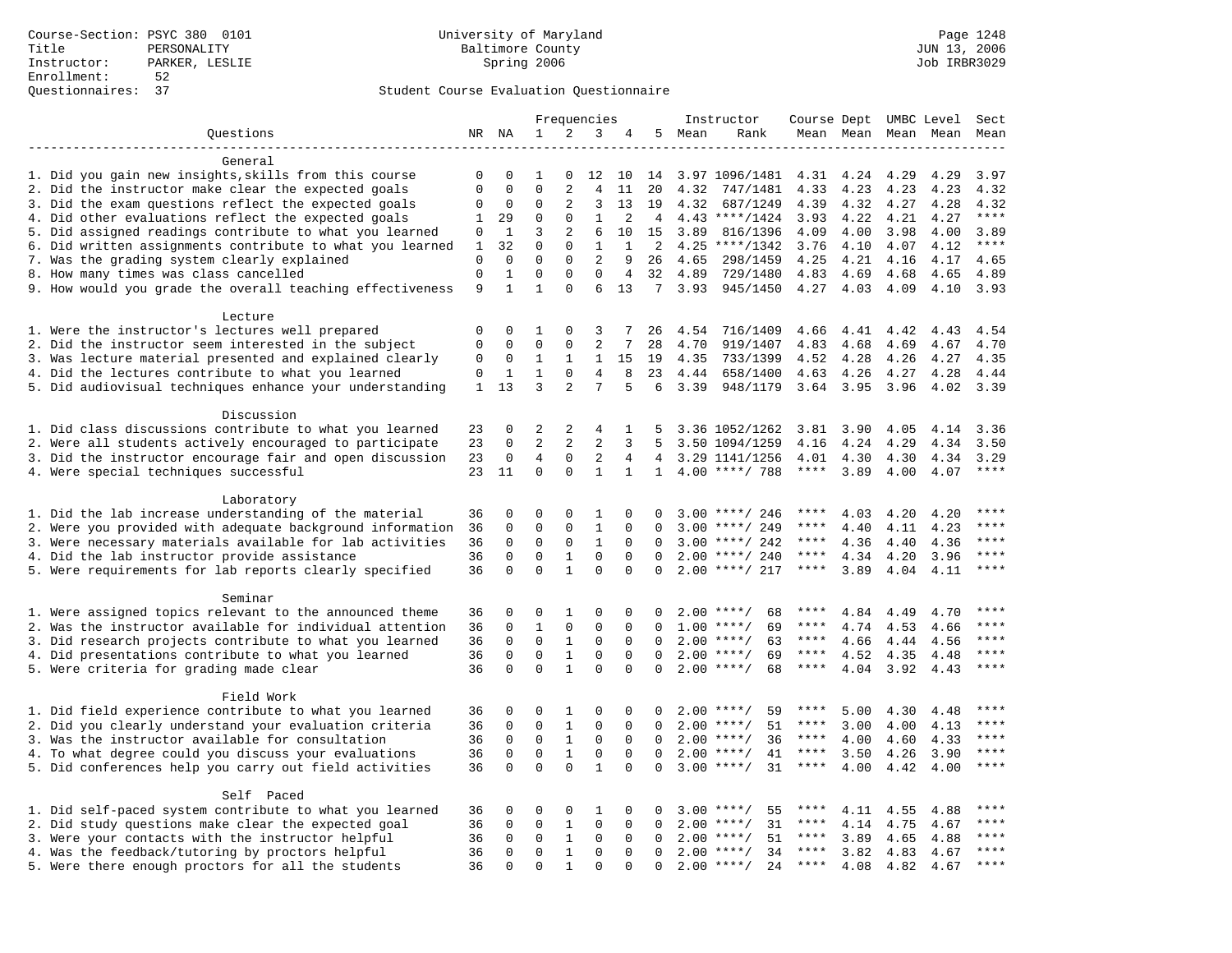| Course-Section: PSYC 380 0101 |                | University of Maryland                  | Page 1248    |
|-------------------------------|----------------|-----------------------------------------|--------------|
| Title                         | PERSONALITY    | Baltimore County                        | JUN 13, 2006 |
| Instructor:                   | PARKER, LESLIE | Spring 2006                             | Job IRBR3029 |
| Enrollment:                   | 52             |                                         |              |
| Ouestionnaires: 37            |                | Student Course Evaluation Questionnaire |              |

| Credits Earned |    | Cum. GPA      |    |             | Expected Grades | Reasons             |    | Type                        |    | Majors                            |     |
|----------------|----|---------------|----|-------------|-----------------|---------------------|----|-----------------------------|----|-----------------------------------|-----|
| $00 - 27$      |    | $0.00 - 0.99$ |    | Α           |                 | Required for Majors |    | Graduate                    | 0  | Major                             | 26  |
| $28 - 55$      |    | $1.00 - 1.99$ |    | B           | 21              |                     |    |                             |    |                                   |     |
| $56 - 83$      |    | $2.00 - 2.99$ | 5  | $\sim$<br>◡ |                 | General             |    | Under-grad                  | 37 | Non-major                         | -11 |
| $84 - 150$     | 12 | $3.00 - 3.49$ | 6  | D           | 0               |                     |    |                             |    |                                   |     |
| Grad.          | 0  | $3.50 - 4.00$ | 10 | F           | 0               | Electives           |    |                             |    | #### - Means there are not enough |     |
|                |    |               |    | Ρ           | 0               |                     |    | responses to be significant |    |                                   |     |
|                |    |               |    |             | $\Omega$        | Other               | 27 |                             |    |                                   |     |
|                |    |               |    | っ           | 0               |                     |    |                             |    |                                   |     |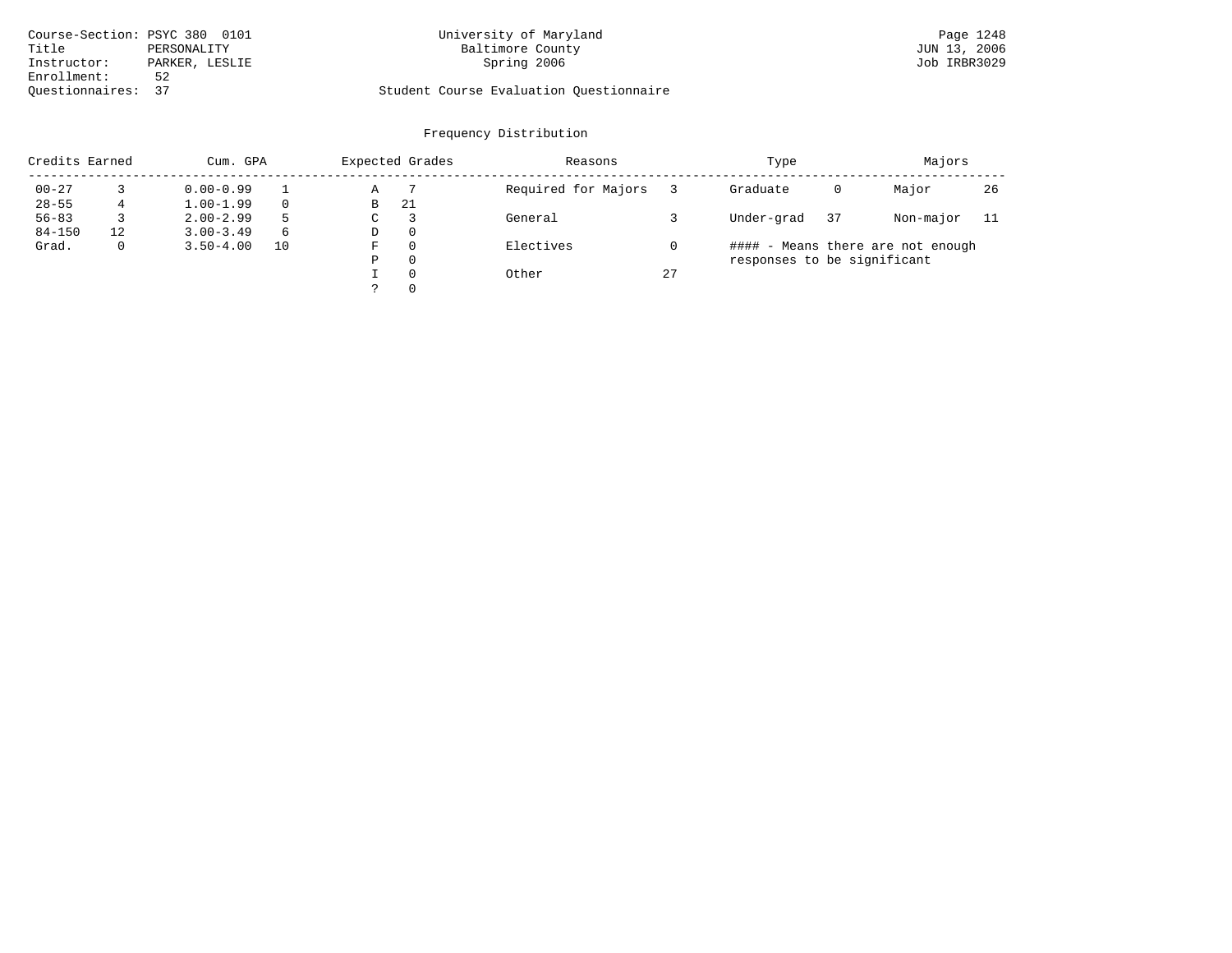|                                                                                                               |                     |              |             | Frequencies         |                   |              |          |      | Instructor           | Course Dept UMBC Level |              |              |                     | Sect                   |
|---------------------------------------------------------------------------------------------------------------|---------------------|--------------|-------------|---------------------|-------------------|--------------|----------|------|----------------------|------------------------|--------------|--------------|---------------------|------------------------|
| Questions                                                                                                     |                     | NR NA        | 1           | 2                   | 3                 | 4            | 5        | Mean | Rank                 |                        |              |              | Mean Mean Mean Mean | Mean                   |
|                                                                                                               |                     |              |             |                     |                   |              |          |      |                      |                        |              |              |                     |                        |
| General                                                                                                       |                     |              |             |                     |                   |              |          |      |                      |                        |              |              |                     |                        |
| 1. Did you gain new insights, skills from this course                                                         | 0                   | 0            | $\mathbf 0$ | 0                   | 2                 | 10           | 27       | 4.64 | 417/1481             | 4.31                   | 4.24         | 4.29         | 4.29                | 4.64                   |
| 2. Did the instructor make clear the expected goals                                                           | $\mathbf{1}$        | $\mathbf 0$  | $\mathbf 0$ | 2                   | 3                 | 13           | 20       | 4.34 | 725/1481             | 4.33                   | 4.23         | 4.23         | 4.23                | 4.34                   |
| 3. Did the exam questions reflect the expected goals                                                          | 0                   | $\mathbf 0$  | 0           | 1                   | 3                 | 12           | 23       | 4.46 | 548/1249             | 4.39                   | 4.32         | 4.27         | 4.28                | 4.46                   |
| 4. Did other evaluations reflect the expected goals                                                           |                     | 9            | 1           | $\mathbf{1}$        | 8                 | 9            | 11       |      | 3.93 1048/1424       | 3.93                   | 4.22         | 4.21         | 4.27                | 3.93                   |
| 5. Did assigned readings contribute to what you learned                                                       | 1                   | 1            | $\mathbf 0$ | 2                   | $\overline{4}$    | 12           | 19       | 4.30 | 467/1396             | 4.09                   | 4.00         | 3.98         | 4.00                | 4.30                   |
| 6. Did written assignments contribute to what you learned                                                     | 1                   | $\mathbf{1}$ | 3           | $\mathbf{1}$        | 8                 | 15           | 10       | 3.76 | 987/1342             | 3.76                   | 4.10         | 4.07         | 4.12                | 3.76                   |
| 7. Was the grading system clearly explained                                                                   | $\mathbf 0$         | $\mathbf{1}$ | 2           | 4                   | 9                 | 6            | 17       |      | 3.84 1094/1459       | 4.25                   | 4.21         | 4.16         | 4.17                | 3.84                   |
| 8. How many times was class cancelled                                                                         | $\mathsf{O}\xspace$ | $\Omega$     | $\Omega$    | $\mathbf{1}$        | $\Omega$          | 6            | 32       | 4.77 | 871/1480             | 4.83                   | 4.69         | 4.68         | 4.65                | 4.77                   |
| 9. How would you grade the overall teaching effectiveness                                                     | $\mathbf 0$         | $\Omega$     | $\Omega$    | $\Omega$            | $\mathbf 0$       | 15           | 24       | 4.62 | 252/1450             | 4.27                   | 4.03         | 4.09         | 4.10                | 4.62                   |
|                                                                                                               |                     |              |             |                     |                   |              |          |      |                      |                        |              |              |                     |                        |
| Lecture                                                                                                       | 2                   | $\Omega$     | $\Omega$    | $\Omega$            |                   | 6            |          | 4.78 |                      | 4.66                   |              | 4.42         |                     |                        |
| 1. Were the instructor's lectures well prepared<br>2. Did the instructor seem interested in the subject       |                     | $\mathbf 0$  | $\mathbf 0$ | $\mathbf 0$         | 1<br>$\mathbf{1}$ | $\Omega$     | 30<br>37 | 4.95 | 367/1409             |                        | 4.41         | 4.69         | 4.43<br>4.67        | 4.78<br>4.95           |
|                                                                                                               | $\mathbf{1}$        | 0            | $1\,$       | $\mathbf 0$         | $\mathbf 0$       | 8            | 29       | 4.68 | 300/1407             | 4.83<br>4.52           | 4.68<br>4.28 |              | 4.27                | 4.68                   |
| 3. Was lecture material presented and explained clearly<br>4. Did the lectures contribute to what you learned | 1<br>$\mathbf{1}$   | $\mathbf 0$  | $\mathbf 0$ | $\mathbf 0$         | $\mathbf{1}$      | 5            | 32       | 4.82 | 349/1399<br>239/1400 | 4.63                   | 4.26         | 4.26         | 4.28                | 4.82                   |
| 5. Did audiovisual techniques enhance your understanding                                                      | 4                   | 8            | $\Omega$    | 2                   | 8                 | 8            | 9        | 3.89 | 705/1179             | 3.64                   | 3.95         | 4.27<br>3.96 | 4.02                | 3.89                   |
|                                                                                                               |                     |              |             |                     |                   |              |          |      |                      |                        |              |              |                     |                        |
| Discussion                                                                                                    |                     |              |             |                     |                   |              |          |      |                      |                        |              |              |                     |                        |
| 1. Did class discussions contribute to what you learned                                                       | 24                  | 0            | 0           | $\mathbf 0$         | 4                 | 3            | 8        | 4.27 | 563/1262             | 3.81                   | 3.90         | 4.05         | 4.14                | 4.27                   |
| 2. Were all students actively encouraged to participate                                                       | 23                  | $\mathbf 0$  | $\mathbf 0$ | $\mathbf 0$         | $\mathbf{1}$      | $\mathbf{1}$ | 14       | 4.81 | 294/1259             | 4.16                   | 4.24         | 4.29         | 4.34                | 4.81                   |
| 3. Did the instructor encourage fair and open discussion                                                      | 24                  | 0            | 0           | 0                   | 1                 | 2            | 12       | 4.73 | 382/1256             | 4.01                   | 4.30         | 4.30         | 4.34                | 4.73                   |
| 4. Were special techniques successful                                                                         | 24                  | 9            | $\Omega$    | $\Omega$            | 5                 | $\mathbf{1}$ | 0        |      | $3.17$ ****/ 788     | ****                   | 3.89         | 4.00         | 4.07                | $***$                  |
|                                                                                                               |                     |              |             |                     |                   |              |          |      |                      |                        |              |              |                     |                        |
| Laboratory                                                                                                    |                     |              |             |                     |                   |              |          |      |                      |                        |              |              |                     |                        |
| 1. Did the lab increase understanding of the material                                                         | 37                  | 1            | 0           | 0                   | 1                 | $\mathbf 0$  | $\cap$   |      | $3.00$ ****/ 246     | ****                   | 4.03         | 4.20         | 4.20                |                        |
| 2. Were you provided with adequate background information                                                     | 37                  | $\mathbf 0$  | $\mathbf 0$ | $\mathbf 0$         | 2                 | 0            | $\Omega$ | 3.00 | ****/ 249            | ****                   | 4.40         | 4.11         | 4.23                | ****                   |
| 3. Were necessary materials available for lab activities                                                      | 37                  | 1            | 0           | 0                   | 1                 | $\Omega$     | $\Omega$ |      | $3.00$ ****/ 242     | ****                   | 4.36         | 4.40         | 4.36                | ****                   |
| 4. Did the lab instructor provide assistance                                                                  | 37                  | $\mathbf{1}$ | $\mathbf 0$ | $\mathbf 0$         | $\mathbf{1}$      | $\Omega$     | $\Omega$ |      | $3.00$ ****/ 240     | ****                   | 4.34         | 4.20         | 3.96                | $***$                  |
| 5. Were requirements for lab reports clearly specified                                                        | 37                  | $\mathbf{1}$ | $\Omega$    | $\Omega$            | $\mathbf{1}$      | $\Omega$     | $\Omega$ |      | $3.00$ ****/ 217     | $***$ * * *            | 3.89         | 4.04         | 4.11                | $* * * *$              |
|                                                                                                               |                     |              |             |                     |                   |              |          |      |                      |                        |              |              |                     |                        |
| Seminar                                                                                                       |                     |              |             |                     |                   |              |          |      |                      |                        |              |              |                     |                        |
| 1. Were assigned topics relevant to the announced theme                                                       | 37                  | 1            | $\mathbf 0$ | 0                   | 1                 | 0            | $\Omega$ |      | $3.00$ ****/<br>68   | ****                   | 4.84         | 4.49         | 4.70                | $***$                  |
| 2. Was the instructor available for individual attention                                                      | 37                  | $\mathbf{1}$ | $\mathbf 0$ | $\mathbf{1}$        | $\mathbf{0}$      | $\mathbf 0$  | $\Omega$ | 2.00 | $***/$<br>69         | ****                   | 4.74         | 4.53         | 4.66                | ****                   |
| 3. Did research projects contribute to what you learned                                                       | 37                  | $\mathbf{1}$ | $\mathbf 0$ | $\mathbf{1}$        | $\mathbf 0$       | $\Omega$     | $\Omega$ |      | $2.00$ ****/<br>63   | $***$ * *              | 4.66         | 4.44         | 4.56                | ****                   |
| 4. Did presentations contribute to what you learned                                                           | 37                  | $\mathbf{1}$ | $\mathbf 0$ | $\mathbf 0$         | $\mathbf{1}$      | $\Omega$     | $\Omega$ | 3.00 | $***$ /<br>69        | $***$ * *              | 4.52         | 4.35         | 4.48                | $***$                  |
| 5. Were criteria for grading made clear                                                                       | 37                  | $\mathbf{1}$ | $\mathbf 0$ | $\mathbf{1}$        | $\mathbf 0$       | $\mathbf 0$  | $\Omega$ |      | $2.00$ ****/<br>68   | $***$ * * *            | 4.04         | 3.92         | 4.43                | ****                   |
|                                                                                                               |                     |              |             |                     |                   |              |          |      |                      |                        |              |              |                     |                        |
| Field Work                                                                                                    |                     |              |             |                     |                   |              |          |      |                      |                        |              |              |                     |                        |
| 1. Did field experience contribute to what you learned                                                        | 37                  | 0            | 0           | 0                   | 2                 | 0            | $\Omega$ |      | $3.00$ ****/<br>59   | ****                   | 5.00         | 4.30         | 4.48                |                        |
| 2. Did you clearly understand your evaluation criteria                                                        | 37                  | $\mathbf 0$  | $\mathbf 0$ | $\mathbf 0$         | 2                 | $\Omega$     | $\Omega$ | 3.00 | $***$ /<br>51        | ****                   | 3.00         | 4.00         | 4.13                | $***$                  |
| 3. Was the instructor available for consultation                                                              | 37                  | $\mathbf{1}$ | $\mathbf 0$ | $\mathbf 0$         | $\mathbf{1}$      | 0            | $\Omega$ |      | $3.00$ ****/<br>36   | $***$ * *              | 4.00         | 4.60         | 4.33                | $***$                  |
| 4. To what degree could you discuss your evaluations                                                          | 37                  | $\mathbf{1}$ | $\mathsf 0$ | $\mathsf{O}\xspace$ | $\,1\,$           | $\mathbf 0$  | 0        |      | $3.00$ ****/<br>41   | $\star\star\star\star$ | 3.50         | 4.26         | 3.90                | $\star\star\star\star$ |
| 5. Did conferences help you carry out field activities                                                        | 37                  | $\mathbf{1}$ | $\mathbf 0$ | $\mathbf{1}$        | $\Omega$          | $\Omega$     | $\Omega$ |      | 31<br>$2.00$ ****/   | $***$ * * *            | 4.00         | 4.42         | 4.00                | $***$                  |
| Self Paced                                                                                                    |                     |              |             |                     |                   |              |          |      |                      |                        |              |              |                     |                        |
| 1. Did self-paced system contribute to what you learned                                                       | 37                  | 0            | 0           | 0                   | 1                 | 1            | $\Omega$ | 3.50 | 55<br>$***$ /        | ****                   | 4.11         | 4.55         | 4.88                | $***$ * * *            |
| 2. Did study questions make clear the expected goal                                                           | 37                  | $\mathbf{1}$ | $\mathbf 0$ | $\mathbf 0$         | $\mathbf{1}$      | $\mathbf 0$  | $\Omega$ | 3.00 | $***$ /<br>31        | $***$ * *              | 4.14         | 4.75         | 4.67                | $***$ * * *            |
| 3. Were your contacts with the instructor helpful                                                             | 37                  | $\mathbf{1}$ | $\mathbf 0$ | $\mathbf 0$         | $\mathbf{1}$      | $\mathbf 0$  | $\Omega$ | 3.00 | $***/$<br>51         | ****                   | 3.89         | 4.65         | 4.88                | ****                   |
| 4. Was the feedback/tutoring by proctors helpful                                                              | 37                  | 1            | $\mathbf 0$ | $\mathbf 0$         | $\mathbf{1}$      | $\mathbf 0$  | $\Omega$ | 3.00 | $***/$<br>34         | ****                   | 3.82         | 4.83         | 4.67                | ****                   |
| 5. Were there enough proctors for all the students                                                            | 37                  | $\mathbf{1}$ | $\mathbf 0$ | 1                   | $\mathbf 0$       | $\Omega$     | $\Omega$ |      | $2.00$ ****/<br>24   | $***$ * * *            | 4.08         | 4.82         | 4.67                | ****                   |
|                                                                                                               |                     |              |             |                     |                   |              |          |      |                      |                        |              |              |                     |                        |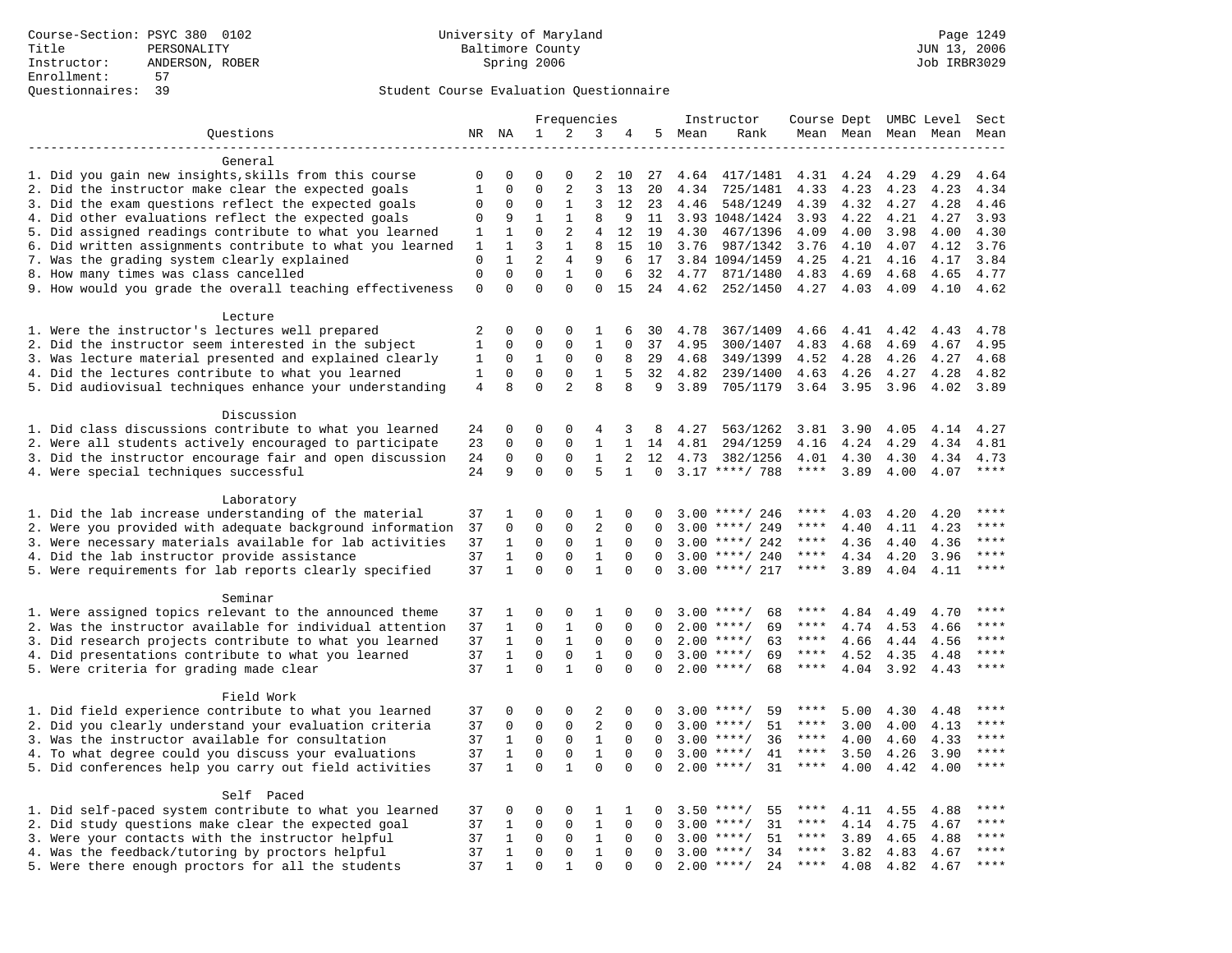| Course-Section: PSYC 380 0102  | University of Maryland                  | Page 1249    |
|--------------------------------|-----------------------------------------|--------------|
| Title<br>PERSONALITY           | Baltimore County                        | JUN 13, 2006 |
| ANDERSON, ROBER<br>Instructor: | Spring 2006                             | Job IRBR3029 |
| Enrollment:<br>57              |                                         |              |
| Ouestionnaires: 39             | Student Course Evaluation Ouestionnaire |              |

| Credits Earned |    | Cum. GPA      |    |             | Expected Grades | Reasons             |    | Type                        |    | Majors                            |     |
|----------------|----|---------------|----|-------------|-----------------|---------------------|----|-----------------------------|----|-----------------------------------|-----|
| $00 - 27$      | 2  | $0.00 - 0.99$ |    | Α           | 13              | Required for Majors | 4  | Graduate                    | 0  | Major                             | -24 |
| $28 - 55$      |    | $1.00 - 1.99$ |    | B           | 17              |                     |    |                             |    |                                   |     |
| $56 - 83$      | 8  | $2.00 - 2.99$ | 7  | $\sim$<br>◡ |                 | General             |    | Under-grad                  | 39 | Non-major                         | 15  |
| $84 - 150$     | 11 | $3.00 - 3.49$ | 9  | D           | 0               |                     |    |                             |    |                                   |     |
| Grad.          | 0  | $3.50 - 4.00$ | 10 | F           | 0               | Electives           |    |                             |    | #### - Means there are not enough |     |
|                |    |               |    | P           |                 |                     |    | responses to be significant |    |                                   |     |
|                |    |               |    |             | $\Omega$        | Other               | 20 |                             |    |                                   |     |
|                |    |               |    |             | 4               |                     |    |                             |    |                                   |     |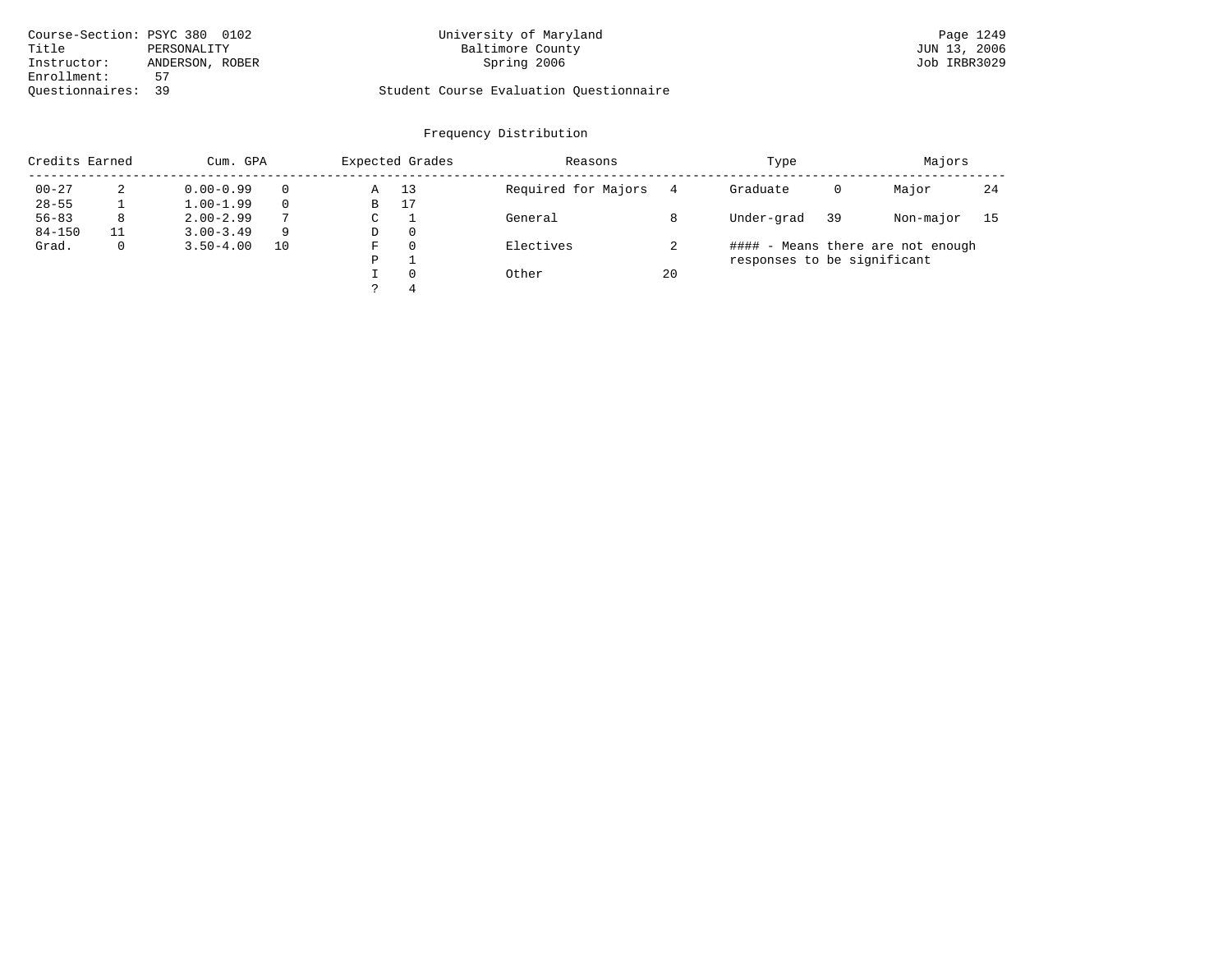|                                                           |             |              |          |          | Frequencies |          |    |      | Instructor | Course Dept |      | UMBC Level |      | Sect |
|-----------------------------------------------------------|-------------|--------------|----------|----------|-------------|----------|----|------|------------|-------------|------|------------|------|------|
| Ouestions                                                 | NR.         | ΝA           |          |          | 3           |          | 5. | Mean | Rank       | Mean        | Mean | Mean       | Mean | Mean |
| General                                                   |             |              |          |          |             |          |    |      |            |             |      |            |      |      |
| 1. Did you gain new insights, skills from this course     | ∩           |              | O        | $\Omega$ | ∩           |          |    | 4.63 | 439/1481   | 4.63        | 4.24 | 4.29       | 4.29 | 4.63 |
| 2. Did the instructor make clear the expected goals       | $\Omega$    | $\Omega$     | $\Omega$ | $\Omega$ |             | 4        | 3  | 4.25 | 822/1481   | 4.25        | 4.23 | 4.23       | 4.23 | 4.25 |
| 3. Did the exam questions reflect the expected goals      |             |              | $\Omega$ | $\Omega$ | $\Omega$    |          | 6  | 4.75 | 245/1249   | 4.75        | 4.32 | 4.27       | 4.28 | 4.75 |
| 4. Did other evaluations reflect the expected goals       | $\Omega$    |              | $\Omega$ |          | $\Omega$    |          |    | 3.83 | 1138/1424  | 3.83        | 4.22 | 4.21       | 4.27 | 3.83 |
| 5. Did assigned readings contribute to what you learned   | 0           |              | $\Omega$ |          |             |          | 3  | 4.00 | 707/1396   | 4.00        | 4.00 | 3.98       | 4.00 | 4.00 |
| 6. Did written assignments contribute to what you learned | $\mathbf 0$ |              |          |          |             |          | 4  | 4.00 | 755/1342   | 4.00        | 4.10 | 4.07       | 4.12 | 4.00 |
| 7. Was the grading system clearly explained               | $\Omega$    |              | $\Omega$ |          | $\cap$      |          | 5  | 4.38 | 647/1459   | 4.38        | 4.21 | 4.16       | 4.17 | 4.38 |
| 8. How many times was class cancelled                     | $\Omega$    | <sup>0</sup> | $\Omega$ | $\Omega$ | $\Omega$    | $\Omega$ | 8  | 5.00 | 1/1480     | 5.00        | 4.69 | 4.68       | 4.65 | 5.00 |
| 9. How would you grade the overall teaching effectiveness | $\Omega$    |              | U        | ∩        | $\cap$      | २        | 5. | 4.63 | 245/1450   | 4.63        | 4.03 | 4.09       | 4.10 | 4.63 |
| Lecture                                                   |             |              |          |          |             |          |    |      |            |             |      |            |      |      |
| 1. Were the instructor's lectures well prepared           |             |              |          |          |             |          |    | 4.63 | 618/1409   | 4.63        | 4.41 | 4.42       | 4.43 | 4.63 |
| 2. Did the instructor seem interested in the subject      | 0           | $\Omega$     | $\Omega$ | 0        | $\mathbf 0$ | $\Omega$ | 8  | 5.00 | 1/1407     | 5.00        | 4.68 | 4.69       | 4.67 | 5.00 |
| 3. Was lecture material presented and explained clearly   | $\mathbf 0$ | $\Omega$     | $\Omega$ |          |             |          | 5  | 4.50 | 567/1399   | 4.50        | 4.28 | 4.26       | 4.27 | 4.50 |
| 4. Did the lectures contribute to what you learned        | 0           |              | $\Omega$ |          |             |          | 5. | 4.38 | 741/1400   | 4.38        | 4.26 | 4.27       | 4.28 | 4.38 |
| 5. Did audiovisual techniques enhance your understanding  | $\Omega$    |              |          |          |             |          |    | 3.57 | 870/1179   | 3.57        | 3.95 | 3.96       | 4.02 | 3.57 |
|                                                           |             |              |          |          |             |          |    |      |            |             |      |            |      |      |
| Discussion                                                |             | 0            |          |          |             |          |    |      |            |             |      |            |      |      |
| 1. Did class discussions contribute to what you learned   |             |              | U        |          |             |          |    | 4.14 | 645/1262   | 4.14        | 3.90 | 4.05       | 4.14 | 4.14 |
| 2. Were all students actively encouraged to participate   |             |              | $\Omega$ | $\Omega$ |             |          | 5  | 4.57 | 532/1259   | 4.57        | 4.24 | 4.29       | 4.34 | 4.57 |
| 3. Did the instructor encourage fair and open discussion  |             |              | O        | $\Omega$ |             |          |    | 4.29 | 754/1256   | 4.29        | 4.30 | 4.30       | 4.34 | 4.29 |
| 4. Were special techniques successful                     |             |              |          |          |             |          | 0  | 2.67 | 749/788    | 2.67        | 3.89 | 4.00       | 4.07 | 2.67 |

| Credits Earned |   | Cum. GPA      | Expected Grades |   | Reasons  |                     | Type |                             | Majors |                                   |  |
|----------------|---|---------------|-----------------|---|----------|---------------------|------|-----------------------------|--------|-----------------------------------|--|
| $00 - 27$      |   | $0.00 - 0.99$ |                 | А | 4        | Required for Majors |      | Graduate                    | 0      | Major                             |  |
| $28 - 55$      | ᅩ | $1.00 - 1.99$ |                 | В | ÷        |                     |      |                             |        |                                   |  |
| $56 - 83$      |   | $2.00 - 2.99$ |                 | C | 2        | General             |      | Under-grad                  | 8      | Non-major                         |  |
| $84 - 150$     |   | $3.00 - 3.49$ |                 | D | 0        |                     |      |                             |        |                                   |  |
| Grad.          | 0 | $3.50 - 4.00$ |                 | F | 0        | Electives           | 0    |                             |        | #### - Means there are not enough |  |
|                |   |               |                 | Ρ | 0        |                     |      | responses to be significant |        |                                   |  |
|                |   |               |                 |   | $\Omega$ | Other               | 6    |                             |        |                                   |  |
|                |   |               |                 |   |          |                     |      |                             |        |                                   |  |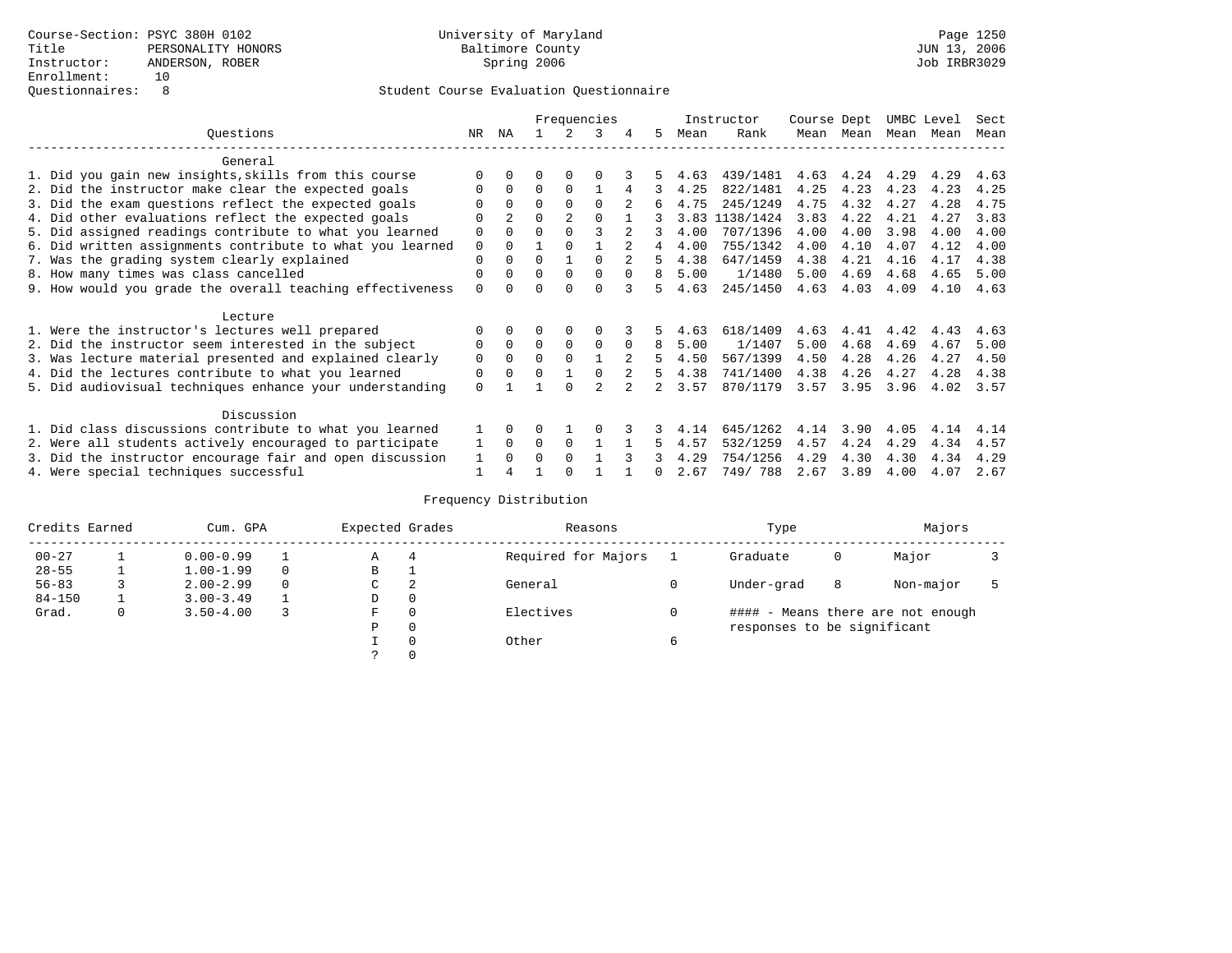|                                                          |                                                           |          |          |          | Frequencies |                |     |                   |      | Instructor       | Course Dept |      | UMBC Level |      | Sect      |
|----------------------------------------------------------|-----------------------------------------------------------|----------|----------|----------|-------------|----------------|-----|-------------------|------|------------------|-------------|------|------------|------|-----------|
|                                                          | Ouestions                                                 | NR.      | ΝA       |          |             | 3              | 4   | 5.                | Mean | Rank             | Mean        | Mean | Mean       | Mean | Mean      |
|                                                          | General                                                   |          |          |          |             |                |     |                   |      |                  |             |      |            |      |           |
|                                                          | 1. Did you gain new insights, skills from this course     | $\Omega$ | $\Omega$ | 0        | $\Omega$    |                | 1 N | 23                | 4.60 | 461/1481         | 4.60        | 4.24 | 4.29       | 4.29 | 4.60      |
|                                                          | 2. Did the instructor make clear the expected goals       | O        | $\Omega$ | $\Omega$ | $\Omega$    |                |     | 29                | 4.80 | 183/1481         | 4.80        | 4.23 | 4.23       | 4.23 | 4.80      |
|                                                          | 3. Did the exam questions reflect the expected goals      |          | $\Omega$ | 0        | $\Omega$    | $\Omega$       |     | 30                | 4.86 | 172/1249         | 4.86        | 4.32 | 4.27       | 4.28 | 4.86      |
|                                                          | 4. Did other evaluations reflect the expected goals       | $\Omega$ | $\Omega$ | O        |             | 4              | q   | 21                | 4.43 | 533/1424         | 4.43        | 4.22 | 4.21       | 4.27 | 4.43      |
|                                                          | 5. Did assigned readings contribute to what you learned   | 0        | $\Omega$ |          | ς           |                | 8   | 20                | 4.23 | 527/1396         | 4.23        | 4.00 | 3.98       | 4.00 | 4.23      |
|                                                          | 6. Did written assignments contribute to what you learned | 0        | $\Omega$ | O        |             | 6              | 8   | $20 \overline{0}$ | 4.34 | 464/1342         | 4.34        | 4.10 | 4.07       | 4.12 | 4.34      |
|                                                          | 7. Was the grading system clearly explained               | $\Omega$ | $\Omega$ | U        | $\Omega$    |                | 6   | 29                | 4.83 | 149/1459         | 4.83        | 4.21 | 4.16       | 4.17 | 4.83      |
|                                                          | 8. How many times was class cancelled                     |          | $\Omega$ | $\Omega$ | $\Omega$    | 0              | 24  | 10                |      | 4.29 1185/1480   | 4.29        | 4.69 | 4.68       | 4.65 | 4.29      |
|                                                          | 9. How would you grade the overall teaching effectiveness | 6        |          | U        | $\Omega$    | $\mathfrak{D}$ | 13  | 14                | 4.41 | 459/1450         | 4.41        | 4.03 | 4.09       | 4.10 | 4.41      |
|                                                          |                                                           |          |          |          |             |                |     |                   |      |                  |             |      |            |      |           |
|                                                          | Lecture                                                   |          |          |          |             |                |     |                   |      |                  |             |      |            |      |           |
|                                                          | 1. Were the instructor's lectures well prepared           | 0        |          |          |             |                |     | 29                | 4.80 | 334/1409         | 4.80        | 4.41 | 4.42       | 4.43 | 4.80      |
|                                                          | 2. Did the instructor seem interested in the subject      | 0        | $\Omega$ | $\Omega$ | $\Omega$    | $\Omega$       |     | 32                | 4.91 | 450/1407         | 4.91        | 4.68 | 4.69       | 4.67 | 4.91      |
|                                                          | 3. Was lecture material presented and explained clearly   | 0        | $\Omega$ | U        | $\Omega$    |                | 6   | 28                | 4.77 | 245/1399         | 4.77        | 4.28 | 4.26       | 4.27 | 4.77      |
|                                                          | 4. Did the lectures contribute to what you learned        | 0        | $\Omega$ | $\Omega$ | $\Omega$    |                | 6   | 27                | 4.71 | 361/1400         | 4.71        | 4.26 | 4.27       | 4.28 | 4.71      |
|                                                          | 5. Did audiovisual techniques enhance your understanding  | $\Omega$ |          |          |             |                | 12  | 16                | 4.26 | 434/1179         | 4.26        | 3.95 | 3.96       | 4.02 | 4.26      |
|                                                          |                                                           |          |          |          |             |                |     |                   |      |                  |             |      |            |      |           |
|                                                          | Discussion                                                |          |          |          |             |                |     |                   |      |                  |             |      |            |      |           |
|                                                          | 1. Did class discussions contribute to what you learned   | 16       | $\Omega$ |          |             |                |     | 1 N               | 4.05 | 691/1262         | 4.05        | 3.90 | 4.05       | 4.14 | 4.05      |
|                                                          | 2. Were all students actively encouraged to participate   | 16       | $\Omega$ | $\Omega$ |             |                |     | 15                | 4.58 | 532/1259         | 4.58        | 4.24 | 4.29       | 4.34 | 4.58      |
| 3. Did the instructor encourage fair and open discussion |                                                           |          |          | U        | $\Omega$    |                |     | 15                | 4.68 | 438/1256         | 4.68        | 4.30 | 4.30       | 4.34 | 4.68      |
|                                                          | 4. Were special techniques successful                     | 16       | 13       |          |             |                |     |                   |      | $3.67$ ****/ 788 | $***$ * * * | 3.89 | 4.00       | 4.07 | $***$ * * |

| Credits Earned |          | Cum. GPA      |   |               | Expected Grades | Reasons             |    | Type                        |    | Majors                            |    |
|----------------|----------|---------------|---|---------------|-----------------|---------------------|----|-----------------------------|----|-----------------------------------|----|
| $00 - 27$      | $\Omega$ | $0.00 - 0.99$ |   | Α             | 23              | Required for Majors |    | Graduate                    | 0  | Major                             | 22 |
| $28 - 55$      | 2        | $1.00 - 1.99$ |   | В             |                 |                     |    |                             |    |                                   |    |
| $56 - 83$      | 4        | $2.00 - 2.99$ | 5 | $\sim$<br>◡   | 2               | General             |    | Under-grad                  | 35 | Non-major                         | 13 |
| $84 - 150$     | 15       | $3.00 - 3.49$ | 8 | D             | 0               |                     |    |                             |    |                                   |    |
| Grad.          | 0        | $3.50 - 4.00$ | 6 | F             | 0               | Electives           |    |                             |    | #### - Means there are not enough |    |
|                |          |               |   | Ρ             | 0               |                     |    | responses to be significant |    |                                   |    |
|                |          |               |   |               | 0               | Other               | 20 |                             |    |                                   |    |
|                |          |               |   | $\mathcal{L}$ |                 |                     |    |                             |    |                                   |    |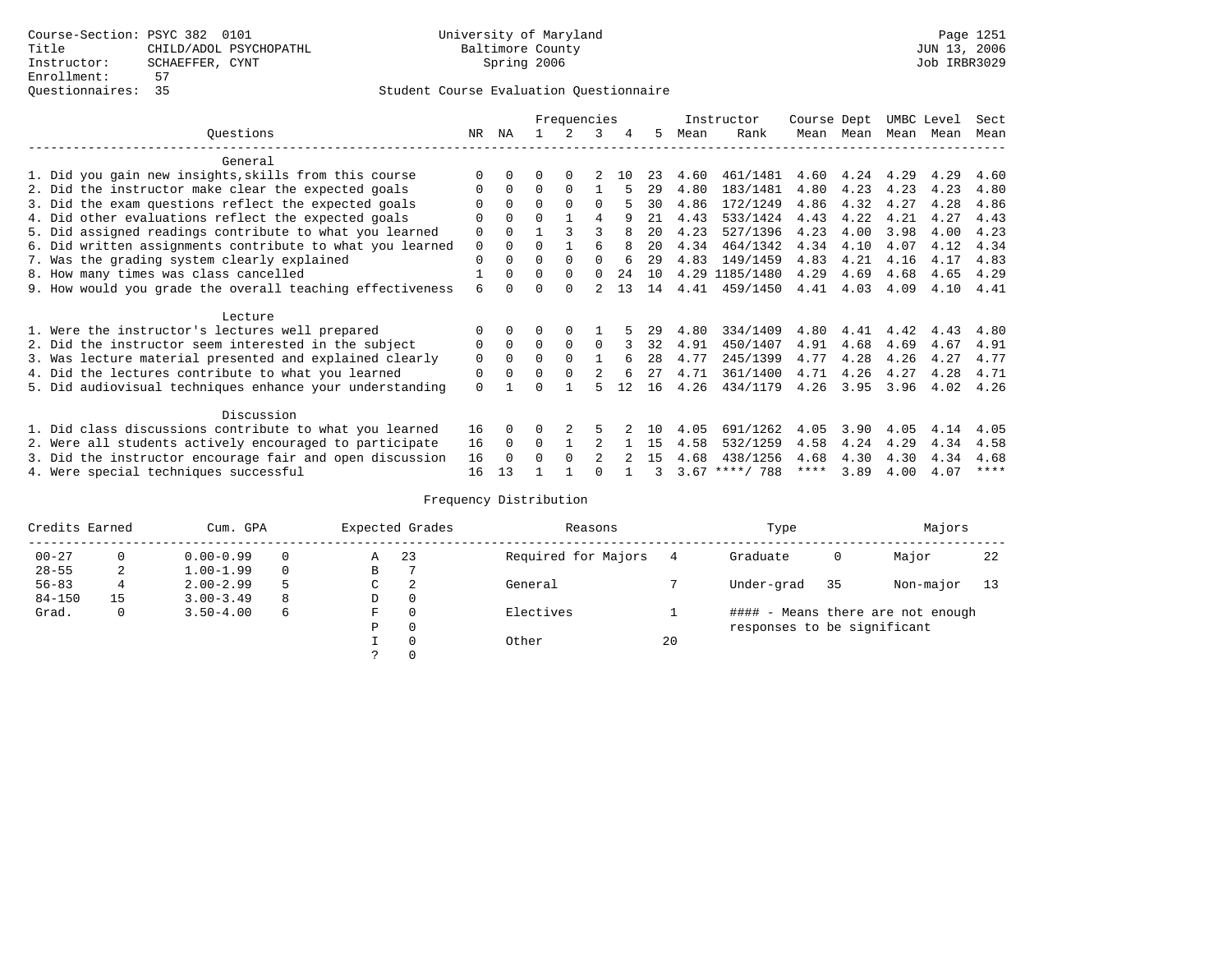|                                                              |          |              |              | Frequencies |              |              |          |      | Instructor       | Course Dept |           |      | UMBC Level | Sect        |
|--------------------------------------------------------------|----------|--------------|--------------|-------------|--------------|--------------|----------|------|------------------|-------------|-----------|------|------------|-------------|
| Ouestions                                                    | NR       | ΝA           |              |             | 3            | 4            | 5        | Mean | Rank             |             | Mean Mean | Mean | Mean       | Mean        |
| General                                                      |          |              |              |             |              |              |          |      |                  |             |           |      |            |             |
| 1. Did you gain new insights, skills from this course        | 11       |              | 0            | 0           |              |              | 35       | 4.73 | 316/1481         | 4.72        | 4.24      | 4.29 | 4.29       | 4.73        |
| 2. Did the instructor make clear the expected goals          | 12       | $\Omega$     | 0            | $\Omega$    | $\Omega$     | 11           | 33       | 4.75 | 228/1481         | 4.66        | 4.23      | 4.23 | 4.23       | 4.75        |
| 3. Did the exam questions reflect the expected goals         | 11       | $\Omega$     | 0            | $\Omega$    | $\Omega$     | 8            | 37       | 4.82 | 190/1249         | 4.63        | 4.32      | 4.27 | 4.28       | 4.82        |
| 4. Did other evaluations reflect the expected goals          | 11       | 0            | <sup>0</sup> | $\Omega$    | 4            | 11           | 30       | 4.58 | 364/1424         | 4.39        | 4.22      | 4.21 | 4.27       | 4.58        |
| 5. Did assigned readings contribute to what you learned      | 12       |              | 5            | 5           | 8            | 9            | 17       |      | 3.64 1005/1396   | 3.96        | 4.00      | 3.98 | 4.00       | 3.64        |
| 6. Did written assignments contribute to what you learned    | 11       |              | U            |             | 6            | 14           | 24       | 4.36 | 454/1342         | 4.25        | 4.10      | 4.07 | 4.12       | 4.36        |
| 7. Was the grading system clearly explained                  | 11       | <sup>0</sup> | 0            | $\Omega$    |              |              | 38       | 4.82 | 149/1459         | 3.91        | 4.21      | 4.16 | 4.17       | 4.82        |
| 8. How many times was class cancelled                        | 11       | $\Omega$     | 0            | 0           | $\Omega$     | 27           | 18       |      | 4.40 1114/1480   | 4.70        | 4.69      | 4.68 | 4.65       | 4.40        |
| 9. How would you grade the overall teaching effectiveness    | 11       |              | U            | $\Omega$    | 0            | 15           | 29       | 4.66 | 224/1450         | 4.76        | 4.03      | 4.09 | 4.10       | 4.66        |
| Lecture                                                      |          |              |              |             |              |              |          |      |                  |             |           |      |            |             |
| 1. Were the instructor's lectures well prepared              | 11       | 0            | 0            | $\Omega$    | O            |              | 42       | 4.93 | 131/1409         | 4.80        | 4.41      | 4.42 | 4.43       | 4.93        |
| 2. Did the instructor seem interested in the subject         | 10       | $\Omega$     | 0            | $\Omega$    | -1           | 3            | 42       | 4.89 | 522/1407         | 4.86        | 4.68      | 4.69 | 4.67       | 4.89        |
| 3. Was lecture material presented and explained clearly      | 11       | $\Omega$     | $\Omega$     | $\Omega$    | $\mathbf{1}$ | 4            | 40       | 4.87 | 162/1399         | 4.85        | 4.28      | 4.26 | 4.27       | 4.87        |
| 4. Did the lectures contribute to what you learned           | 12       | $\Omega$     | U            | 0           | $\Omega$     |              | 41       | 4.93 | 102/1400         | 4.88        | 4.26      | 4.27 | 4.28       | 4.93        |
| 5. Did audiovisual techniques enhance your understanding     | 11       |              |              | $\cap$      | ς            | 4            | 37       | 4.69 | 167/1179         | 4.47        | 3.95      | 3.96 | 4.02       | 4.69        |
| Discussion                                                   |          |              |              |             |              |              |          |      |                  |             |           |      |            |             |
| 1. Did class discussions contribute to what you learned      | 48       | $\Omega$     | 0            | $\Omega$    | 3            |              |          |      | $4.00$ ****/1262 | 4.83        | 3.90      | 4.05 | 4.14       | $***$ * * * |
| 2. Were all students actively encouraged to participate      | 48       | $\Omega$     | 0            | 0           | 0            | $\mathbf{1}$ |          |      | $4.88$ ****/1259 | 4.67        | 4.24      | 4.29 | 4.34       | ****        |
| 3. Did the instructor encourage fair and open discussion     |          |              | 0            | 0           | 0            | $\Omega$     | 8        |      | $5.00$ ****/1256 | 4.50        | 4.30      | 4.30 | 4.34       | ****        |
| 4. Were special techniques successful                        | 48<br>48 |              |              | U           | 3            |              |          |      | $4.13$ ****/ 788 | 4.33        | 3.89      | 4.00 | 4.07       | ****        |
| Laboratory                                                   |          |              |              |             |              |              |          |      |                  |             |           |      |            |             |
| 2. Were you provided with adequate background information 55 |          | $\Omega$     | 0            | $\Omega$    | $\Omega$     |              | $\Omega$ |      | $4.00$ ****/ 249 | * * * *     | 4.40      | 4.11 | 4.23       | ****        |

| Credits Earned |    | Cum. GPA      |          |   | Expected Grades | Reasons             |    | Type                        |    | Majors                            |     |
|----------------|----|---------------|----------|---|-----------------|---------------------|----|-----------------------------|----|-----------------------------------|-----|
| $00 - 27$      |    | $0.00 - 0.99$ | $\Omega$ | A | 30              | Required for Majors |    | Graduate                    | 0  | Major                             | 31  |
| $28 - 55$      | 2  | $1.00 - 1.99$ |          | B | 12              |                     |    |                             |    |                                   |     |
| $56 - 83$      | 10 | $2.00 - 2.99$ | 9        | C | 0               | General             |    | Under-grad                  | 56 | Non-major                         | -25 |
| $84 - 150$     | 18 | $3.00 - 3.49$ | 18       | D | 0               |                     |    |                             |    |                                   |     |
| Grad.          |    | $3.50 - 4.00$ | 9        | F | $\Omega$        | Electives           |    |                             |    | #### - Means there are not enough |     |
|                |    |               |          | Р | 0               |                     |    | responses to be significant |    |                                   |     |
|                |    |               |          |   | 0               | Other               | 26 |                             |    |                                   |     |
|                |    |               |          |   |                 |                     |    |                             |    |                                   |     |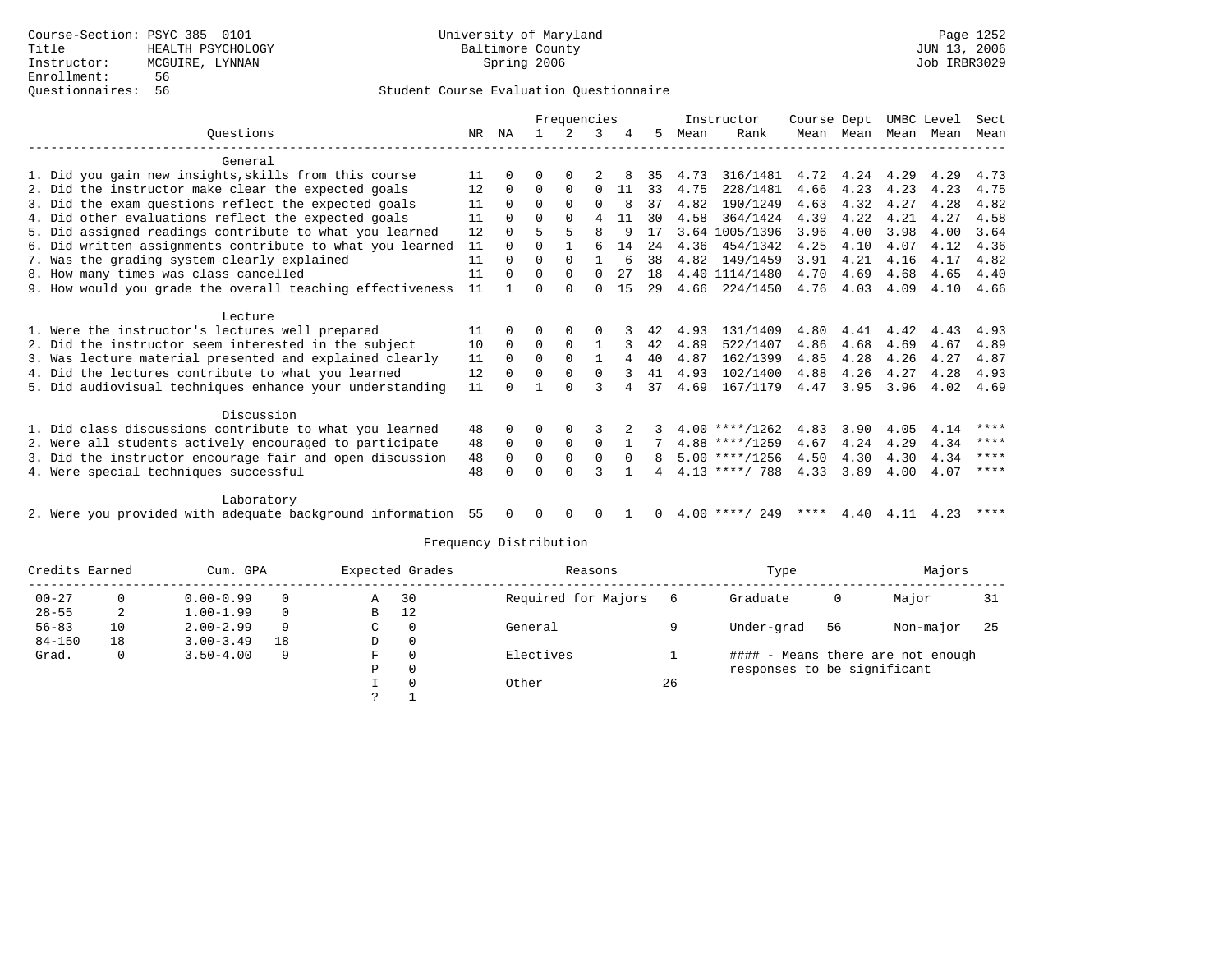|                                                           | Frequencies    |          |          | Instructor | Course Dept |          | UMBC Level |      | Sect      |      |      |      |      |      |
|-----------------------------------------------------------|----------------|----------|----------|------------|-------------|----------|------------|------|-----------|------|------|------|------|------|
| Ouestions                                                 | NR.            | ΝA       |          |            | 3           |          | 5.         | Mean | Rank      | Mean | Mean | Mean | Mean | Mean |
| General                                                   |                |          |          |            |             |          |            |      |           |      |      |      |      |      |
| 1. Did you gain new insights, skills from this course     | ∩              |          | O        | $\Omega$   | $\Omega$    |          |            | 4.71 | 340/1481  | 4.72 | 4.24 | 4.29 | 4.29 | 4.71 |
| 2. Did the instructor make clear the expected goals       | $\Omega$       | $\Omega$ | $\Omega$ | $\Omega$   | $\Omega$    |          | 4          | 4.57 | 434/1481  | 4.66 | 4.23 | 4.23 | 4.23 | 4.57 |
| 3. Did the exam questions reflect the expected goals      |                |          | $\Omega$ | $\Omega$   | $\Omega$    | 4        | 3          | 4.43 | 598/1249  | 4.63 | 4.32 | 4.27 | 4.28 | 4.43 |
| 4. Did other evaluations reflect the expected goals       |                |          | $\Omega$ | $\Omega$   | $\Omega$    |          |            | 4.20 | 807/1424  | 4.39 | 4.22 | 4.21 | 4.27 | 4.20 |
| 5. Did assigned readings contribute to what you learned   | $\Omega$       |          |          |            | $\Omega$    |          |            | 4.29 | 476/1396  | 3.96 | 4.00 | 3.98 | 4.00 | 4.29 |
| 6. Did written assignments contribute to what you learned | $\mathbf 0$    |          | $\Omega$ |            |             |          | 3          | 4.14 | 649/1342  | 4.25 | 4.10 | 4.07 | 4.12 | 4.14 |
| 7. Was the grading system clearly explained               |                |          | $\Omega$ |            |             |          |            | 3.00 | 1380/1459 | 3.91 | 4.21 | 4.16 | 4.17 | 3.00 |
| 8. How many times was class cancelled                     | $\Omega$       | 0        | $\Omega$ | $\Omega$   | $\Omega$    | $\Omega$ |            | 5.00 | 1/1480    | 4.70 | 4.69 | 4.68 | 4.65 | 5.00 |
| 9. How would you grade the overall teaching effectiveness | $\Omega$       |          | U        | ∩          | $\cap$      |          | б.         | 4.86 | 119/1450  | 4.76 | 4.03 | 4.09 | 4.10 | 4.86 |
| Lecture                                                   |                |          |          |            |             |          |            |      |           |      |      |      |      |      |
| 1. Were the instructor's lectures well prepared           |                |          |          |            | $\Omega$    |          |            | 4.67 | 559/1409  | 4.80 | 4.41 | 4.42 | 4.43 | 4.67 |
| 2. Did the instructor seem interested in the subject      |                | $\Omega$ | $\Omega$ | 0          | $\Omega$    |          | 5.         | 4.83 | 659/1407  | 4.86 | 4.68 | 4.69 | 4.67 | 4.83 |
| 3. Was lecture material presented and explained clearly   |                | $\Omega$ | $\Omega$ |            | $\Omega$    |          | 5          | 4.83 | 187/1399  | 4.85 | 4.28 | 4.26 | 4.27 | 4.83 |
| 4. Did the lectures contribute to what you learned        |                | $\Omega$ | $\Omega$ | $\Omega$   | $\Omega$    |          | 5          | 4.83 | 218/1400  | 4.88 | 4.26 | 4.27 | 4.28 | 4.83 |
| 5. Did audiovisual techniques enhance your understanding  |                |          | ∩        |            |             |          |            | 4.25 | 442/1179  | 4.47 | 3.95 | 3.96 | 4.02 | 4.25 |
|                                                           |                |          |          |            |             |          |            |      |           |      |      |      |      |      |
| Discussion                                                |                |          |          |            |             |          |            |      |           |      |      |      |      |      |
| 1. Did class discussions contribute to what you learned   |                | 0        | O        | $\Omega$   | $\Omega$    |          |            | 4.83 | 154/1262  | 4.83 | 3.90 | 4.05 | 4.14 | 4.83 |
| 2. Were all students actively encouraged to participate   |                | $\Omega$ | $\Omega$ | 0          | $\Omega$    |          | 4          | 4.67 | 451/1259  | 4.67 | 4.24 | 4.29 | 4.34 | 4.67 |
| 3. Did the instructor encourage fair and open discussion  |                |          | O        | $\Omega$   | $\Omega$    |          |            | 4.50 | 571/1256  | 4.50 | 4.30 | 4.30 | 4.34 | 4.50 |
| 4. Were special techniques successful                     | $\overline{2}$ |          |          |            |             |          |            | 4.33 | 254/788   | 4.33 | 3.89 | 4.00 | 4.07 | 4.33 |

| Credits Earned |   | Cum. GPA      |          | Expected Grades |          | Reasons             | Type                        |   | Majors                            |  |
|----------------|---|---------------|----------|-----------------|----------|---------------------|-----------------------------|---|-----------------------------------|--|
| $00 - 27$      |   | $0.00 - 0.99$ | $\Omega$ | Α               |          | Required for Majors | Graduate                    | Ü | Major                             |  |
| $28 - 55$      | 0 | $1.00 - 1.99$ | $\Omega$ | В               | ᅩ        |                     |                             |   |                                   |  |
| $56 - 83$      |   | $2.00 - 2.99$ | $\Omega$ | С               | 0        | General             | Under-grad                  |   | Non-major                         |  |
| $84 - 150$     |   | $3.00 - 3.49$ | 3        | D               | 0        |                     |                             |   |                                   |  |
| Grad.          | 0 | $3.50 - 4.00$ |          | F               | 0        | Electives           |                             |   | #### - Means there are not enough |  |
|                |   |               |          | Ρ               | $\circ$  |                     | responses to be significant |   |                                   |  |
|                |   |               |          |                 | $\Omega$ | Other               |                             |   |                                   |  |
|                |   |               |          |                 | 0        |                     |                             |   |                                   |  |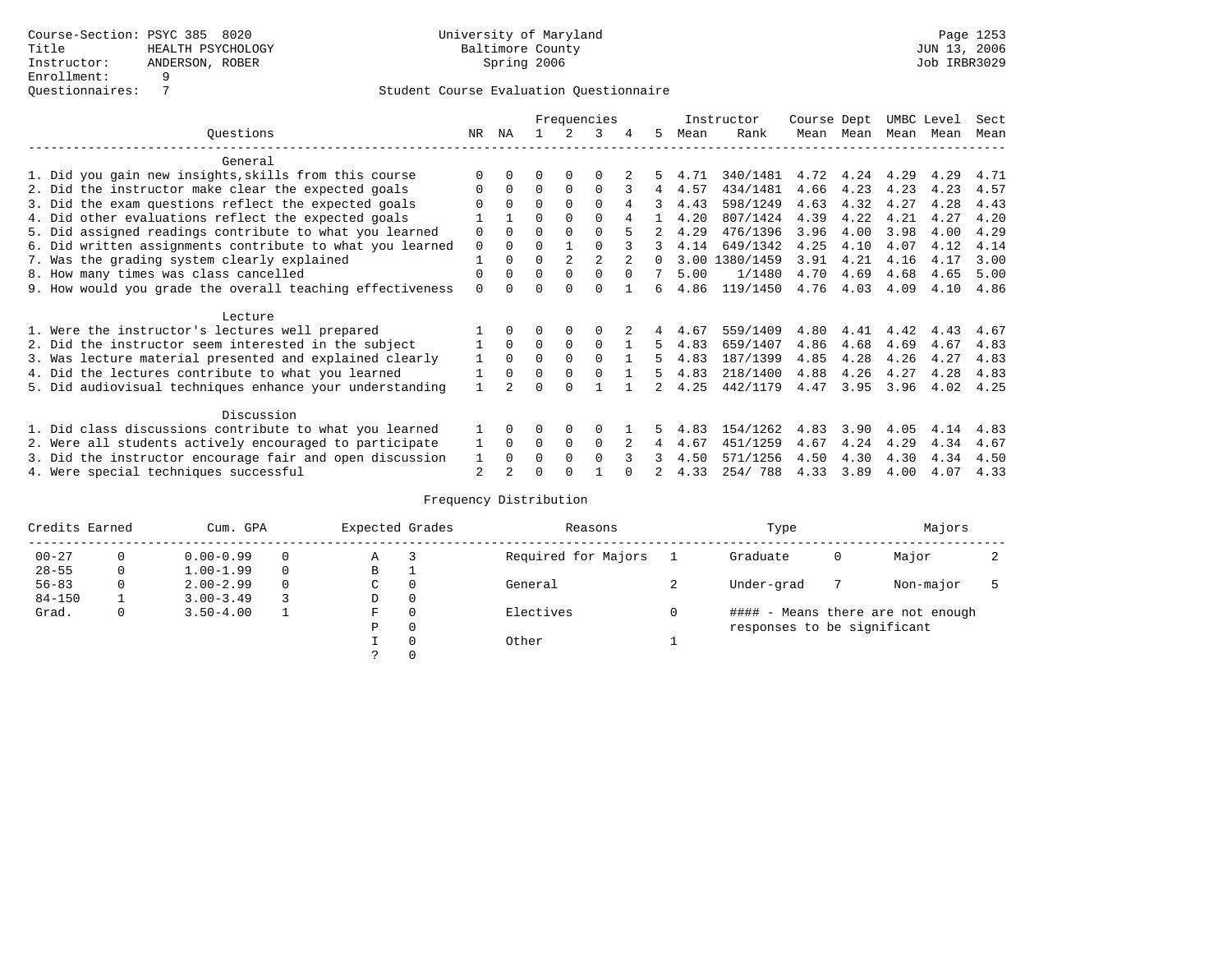|                                                           |              |              |               | Frequencies |                |   |    |      | Instructor     | Course Dept |      | UMBC Level |      | Sect |
|-----------------------------------------------------------|--------------|--------------|---------------|-------------|----------------|---|----|------|----------------|-------------|------|------------|------|------|
| Questions                                                 | NR           | ΝA           |               |             |                | 4 | 5  | Mean | Rank           | Mean        | Mean | Mean       | Mean | Mean |
| General                                                   |              |              |               |             |                |   |    |      |                |             |      |            |      |      |
| 1. Did you gain new insights, skills from this course     |              |              |               |             |                |   |    | 4.50 | 549/1481       | 4.50        | 4.24 | 4.29       | 4.29 | 4.50 |
| 2. Did the instructor make clear the expected goals       |              | $\Omega$     | $\Omega$      | $\Omega$    | $\overline{c}$ |   |    | 4.31 | 758/1481       | 4.31        | 4.23 | 4.23       | 4.23 | 4.31 |
| 3. Did the exam questions reflect the expected goals      |              | $\Omega$     | 0             | $\Omega$    |                | 6 |    | 4.50 | 498/1249       | 4.50        | 4.32 | 4.27       | 4.28 | 4.50 |
| 4. Did other evaluations reflect the expected goals       |              | $\Omega$     | 0             | $\Omega$    | ς              |   |    | 4.25 | 740/1424       | 4.25        | 4.22 | 4.21       | 4.27 | 4.25 |
| 5. Did assigned readings contribute to what you learned   |              | $\Omega$     | $\mathcal{D}$ | $\Omega$    |                |   | 6  | 3.88 | 823/1396       | 3.88        | 4.00 | 3.98       | 4.00 | 3.88 |
| 6. Did written assignments contribute to what you learned |              | $\Omega$     |               |             |                |   |    | 4.31 | 494/1342       | 4.31        | 4.10 | 4.07       | 4.12 | 4.31 |
| 7. Was the grading system clearly explained               |              | $\Omega$     | 0             |             |                |   | 11 | 4.50 | 460/1459       | 4.50        | 4.21 | 4.16       | 4.17 | 4.50 |
| 8. How many times was class cancelled                     |              | $\Omega$     | 0             | $\Omega$    | $\Omega$       |   | 14 | 4.88 | 743/1480       | 4.88        | 4.69 | 4.68       | 4.65 | 4.88 |
| 9. How would you grade the overall teaching effectiveness |              | <sup>n</sup> |               |             | ∩              |   | 8  | 4.50 | 334/1450       | 4.50        | 4.03 | 4.09       | 4.10 | 4.50 |
| Lecture                                                   |              |              |               |             |                |   |    |      |                |             |      |            |      |      |
| 1. Were the instructor's lectures well prepared           |              |              |               |             |                |   |    | 4.44 | 852/1409       | 4.44        | 4.41 | 4.42       | 4.43 | 4.44 |
| 2. Did the instructor seem interested in the subject      |              | $\Omega$     | $\Omega$      | $\Omega$    | $\Omega$       |   | 16 | 5.00 | 1/1407         | 5.00        | 4.68 | 4.69       | 4.67 | 5.00 |
| 3. Was lecture material presented and explained clearly   | 2            | $\Omega$     |               |             | $\Omega$       | 8 |    | 4.47 | 613/1399       | 4.47        | 4.28 | 4.26       | 4.27 | 4.47 |
| 4. Did the lectures contribute to what you learned        |              | $\Omega$     | 0             | $\Omega$    |                |   | 9  | 4.56 | 531/1400       | 4.56        | 4.26 | 4.27       | 4.28 | 4.56 |
| 5. Did audiovisual techniques enhance your understanding  | $\mathbf{1}$ |              | ี             |             |                |   |    |      | 2.43 1137/1179 | 2.43        | 3.95 | 3.96       | 4.02 | 2.43 |
| Discussion                                                |              |              |               |             |                |   |    |      |                |             |      |            |      |      |
| 1. Did class discussions contribute to what you learned   |              | 0            | 0             | $\Omega$    |                |   |    | 4.40 | 437/1262       | 4.40        | 3.90 | 4.05       | 4.14 | 4.40 |
| 2. Were all students actively encouraged to participate   | 2            | $\Omega$     | $\Omega$      | $\Omega$    |                |   | 12 | 4.73 | 380/1259       | 4.73        | 4.24 | 4.29       | 4.34 | 4.73 |
| 3. Did the instructor encourage fair and open discussion  | 2            | $\Omega$     | O             | $\Omega$    | $\Omega$       |   | 11 | 4.73 | 382/1256       | 4.73        | 4.30 | 4.30       | 4.34 | 4.73 |
| 4. Were special techniques successful                     | 2            |              |               |             |                |   | 10 | 4.67 | 133/788        | 4.67        | 3.89 | 4.00       | 4.07 | 4.67 |

| Credits Earned |          | Cum. GPA      |   | Expected Grades |          | Reasons             |   | Type                        |    | Majors                            |    |
|----------------|----------|---------------|---|-----------------|----------|---------------------|---|-----------------------------|----|-----------------------------------|----|
| $00 - 27$      | $\Omega$ | $0.00 - 0.99$ |   | Α               |          | Required for Majors |   | Graduate                    | 0  | Major                             | 12 |
| $28 - 55$      | ᅩ        | $1.00 - 1.99$ |   | B               | 9        |                     |   |                             |    |                                   |    |
| $56 - 83$      | 2        | $2.00 - 2.99$ | 6 | $\sim$<br>◡     | 0        | General             |   | Under-grad                  | 17 | Non-major                         |    |
| $84 - 150$     | 6        | $3.00 - 3.49$ | 2 | D               | 0        |                     |   |                             |    |                                   |    |
| Grad.          | 0        | $3.50 - 4.00$ | 4 | F               | 0        | Electives           | 0 |                             |    | #### - Means there are not enough |    |
|                |          |               |   | Ρ               | 0        |                     |   | responses to be significant |    |                                   |    |
|                |          |               |   |                 | $\Omega$ | Other               | Q |                             |    |                                   |    |
|                |          |               |   |                 |          |                     |   |                             |    |                                   |    |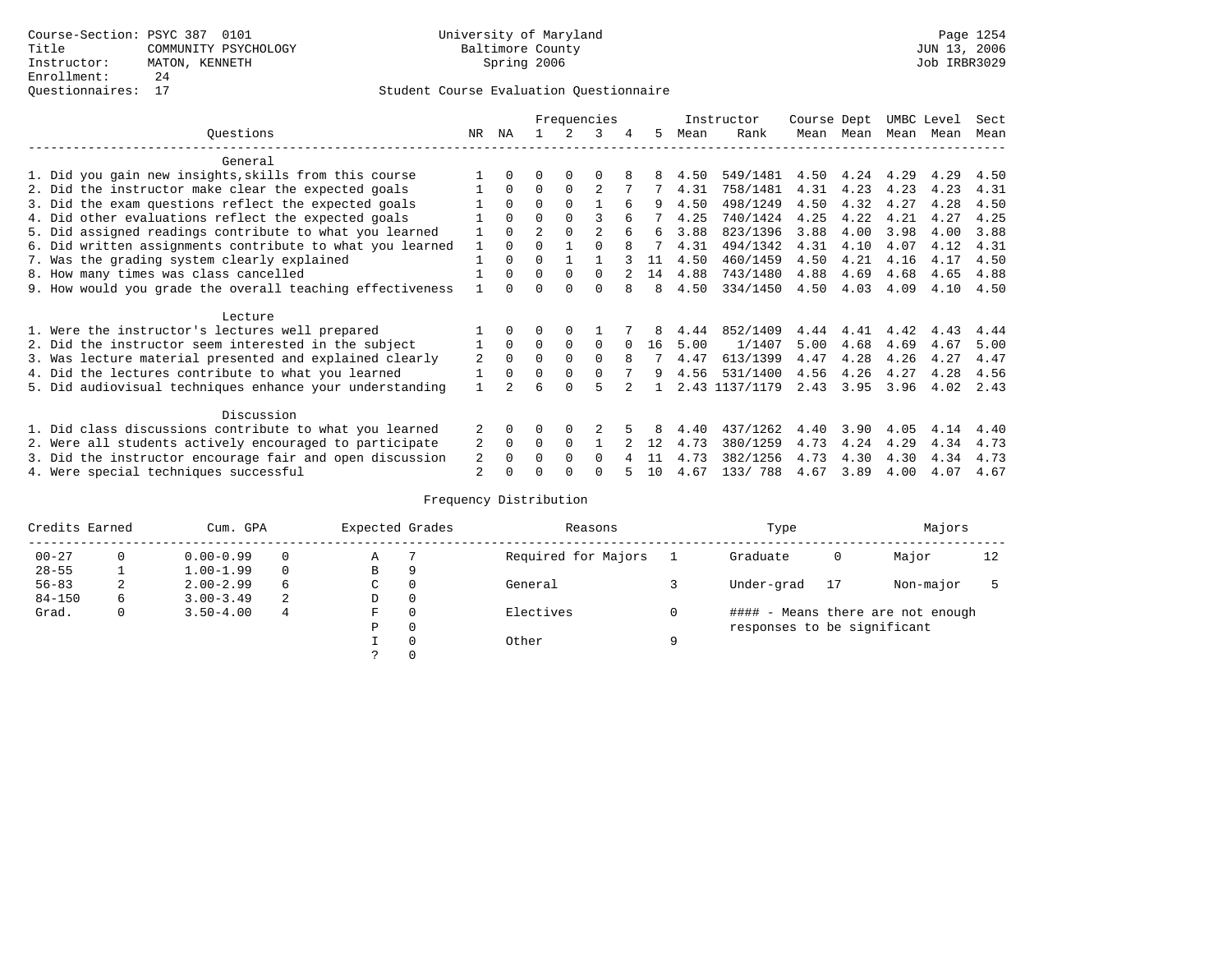|                                                           |                |              |          |          | Frequencies    |          |              |      | Instructor     | Course Dept |      | UMBC Level |      | Sect |
|-----------------------------------------------------------|----------------|--------------|----------|----------|----------------|----------|--------------|------|----------------|-------------|------|------------|------|------|
| Questions                                                 | NR             | ΝA           |          |          |                | 4        | 5            | Mean | Rank           | Mean        | Mean | Mean       | Mean | Mean |
| General                                                   |                |              |          |          |                |          |              |      |                |             |      |            |      |      |
| 1. Did you gain new insights, skills from this course     |                |              |          |          |                |          |              | 4.74 | 316/1481       | 4.74        | 4.24 | 4.29       | 4.29 | 4.74 |
| 2. Did the instructor make clear the expected goals       |                | $\Omega$     | $\Omega$ | $\Omega$ |                |          | 19           | 4.74 | 246/1481       | 4.74        | 4.23 | 4.23       | 4.23 | 4.74 |
| 3. Did the exam questions reflect the expected goals      |                | $\Omega$     | 0        |          |                |          |              | 4.57 | 442/1249       | 4.57        | 4.32 | 4.27       | 4.28 | 4.57 |
| 4. Did other evaluations reflect the expected goals       | $\Omega$       | $\Omega$     | 0        | $\Omega$ |                |          | 15           | 4.61 | 334/1424       | 4.61        | 4.22 | 4.21       | 4.27 | 4.61 |
| 5. Did assigned readings contribute to what you learned   | $\mathbf 0$    |              |          |          |                |          | <sup>8</sup> | 3.59 | 1030/1396      | 3.59        | 4.00 | 3.98       | 4.00 | 3.59 |
| 6. Did written assignments contribute to what you learned | $\mathbf 0$    | $\Omega$     | $\Omega$ |          |                |          | 12           | 4.30 | 504/1342       | 4.30        | 4.10 | 4.07       | 4.12 | 4.30 |
| 7. Was the grading system clearly explained               | $\Omega$       | $\Omega$     |          | $\Omega$ |                |          | 20           | 4.70 | 242/1459       | 4.70        | 4.21 | 4.16       | 4.17 | 4.70 |
| 8. How many times was class cancelled                     | 0              |              | 0        | $\Omega$ | $\Omega$       | q        | 13           |      | 4.59 1001/1480 | 4.59        | 4.69 | 4.68       | 4.65 | 4.59 |
| 9. How would you grade the overall teaching effectiveness | 3              | <sup>n</sup> |          | ∩        | $\mathfrak{D}$ |          | 12           | 4.35 | 525/1450       | 4.35        | 4.03 | 4.09       | 4.10 | 4.35 |
| Lecture                                                   |                |              |          |          |                |          |              |      |                |             |      |            |      |      |
| 1. Were the instructor's lectures well prepared           |                |              |          |          |                |          | 20           | 4.95 | 94/1409        | 4.95        | 4.41 | 4.42       | 4.43 | 4.95 |
| 2. Did the instructor seem interested in the subject      | 2              | $\Omega$     | $\Omega$ | $\Omega$ | 0              | $\Omega$ | 21           | 5.00 | 1/1407         | 5.00        | 4.68 | 4.69       | 4.67 | 5.00 |
| 3. Was lecture material presented and explained clearly   | 2              | $\Omega$     |          |          | $\Omega$       |          | 18           | 4.86 | 170/1399       | 4.86        | 4.28 | 4.26       | 4.27 | 4.86 |
| 4. Did the lectures contribute to what you learned        |                | $\Omega$     |          |          |                |          | 20           | 4.95 | 73/1400        | 4.95        | 4.26 | 4.27       | 4.28 | 4.95 |
| 5. Did audiovisual techniques enhance your understanding  | $\overline{a}$ | ∩            |          |          |                |          | 17           | 4.76 | 129/1179       | 4.76        | 3.95 | 3.96       | 4.02 | 4.76 |
| Discussion                                                |                |              |          |          |                |          |              |      |                |             |      |            |      |      |
| 1. Did class discussions contribute to what you learned   | 11             | 0            | 0        | $\Omega$ |                |          |              | 4.58 | 305/1262       | 4.58        | 3.90 | 4.05       | 4.14 | 4.58 |
| 2. Were all students actively encouraged to participate   | 11             | $\Omega$     | $\Omega$ | $\Omega$ |                |          | 8            | 4.58 | 524/1259       | 4.58        | 4.24 | 4.29       | 4.34 | 4.58 |
| 3. Did the instructor encourage fair and open discussion  | 11             |              | O        | $\Omega$ |                |          | 1 O          | 4.75 | 357/1256       | 4.75        | 4.30 | 4.30       | 4.34 | 4.75 |
| 4. Were special techniques successful                     | 11             |              |          |          |                |          | 8            | 4.67 | 133/788        | 4.67        | 3.89 | 4.00       | 4.07 | 4.67 |

| Credits Earned |   | Cum. GPA      |   |   | Expected Grades | Reasons             |   | Type                        |    | Majors                            |  |
|----------------|---|---------------|---|---|-----------------|---------------------|---|-----------------------------|----|-----------------------------------|--|
| $00 - 27$      |   | $0.00 - 0.99$ |   | Α | - 11            | Required for Majors |   | Graduate                    | 0  | Major                             |  |
| $28 - 55$      | 0 | $1.00 - 1.99$ |   | B | 6               |                     |   |                             |    |                                   |  |
| $56 - 83$      |   | $2.00 - 2.99$ | 4 | ◡ |                 | General             |   | Under-grad                  | 23 | Non-major                         |  |
| $84 - 150$     | 9 | $3.00 - 3.49$ | 6 | D | 0               |                     |   |                             |    |                                   |  |
| Grad.          | 0 | $3.50 - 4.00$ | 6 | F | 0               | Electives           |   |                             |    | #### - Means there are not enough |  |
|                |   |               |   | Ρ | 0               |                     |   | responses to be significant |    |                                   |  |
|                |   |               |   |   | $\Omega$        | Other               | 8 |                             |    |                                   |  |
|                |   |               |   | っ |                 |                     |   |                             |    |                                   |  |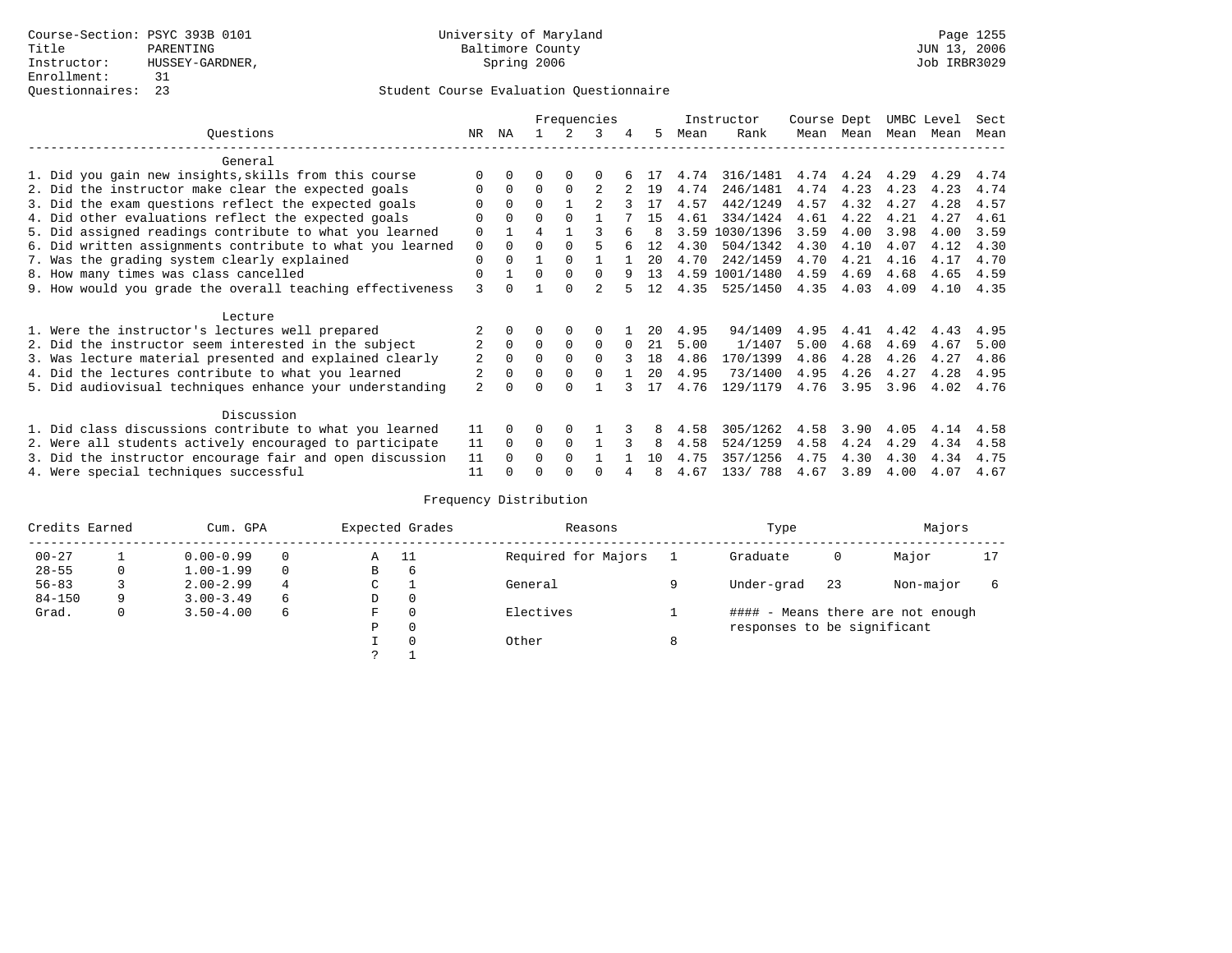|                                                           |              |                |                |                | Frequencies |    |    |      | Instructor     | Course Dept |           | UMBC Level |      | Sect |
|-----------------------------------------------------------|--------------|----------------|----------------|----------------|-------------|----|----|------|----------------|-------------|-----------|------------|------|------|
| Ouestions                                                 | NR           | ΝA             |                | $\mathcal{L}$  | 3           | 4  | 5  | Mean | Rank           |             | Mean Mean | Mean       | Mean | Mean |
| General                                                   |              |                |                |                |             |    |    |      |                |             |           |            |      |      |
| 1. Did you gain new insights, skills from this course     |              | $\Omega$       | <sup>0</sup>   | $\Omega$       |             |    |    |      | 4.20 918/1481  | 4.20        | 4.24      | 4.29       | 4.45 | 4.20 |
| 2. Did the instructor make clear the expected goals       | <sup>0</sup> | $\Omega$       |                |                |             | 5  | 5  |      | 3.80 1179/1481 | 3.80        | 4.23      | 4.23       | 4.32 | 3.80 |
| 3. Did the exam questions reflect the expected goals      |              | $\Omega$       | $\Omega$       | 4              | 2           |    |    |      | 3.80 1022/1249 | 3.80        | 4.32      | 4.27       | 4.44 | 3.80 |
| 4. Did other evaluations reflect the expected goals       |              | $\Omega$       | 0              |                | 4           |    | 4  |      | 3.87 1116/1424 | 3.87        | 4.22      | 4.21       | 4.35 | 3.87 |
| 5. Did assigned readings contribute to what you learned   | 0            | $\Omega$       | 0              | $\overline{a}$ |             |    | 4  | 3.80 | 877/1396       | 3.80        | 4.00      | 3.98       | 4.09 | 3.80 |
| 6. Did written assignments contribute to what you learned | $\mathbf 0$  | $\Omega$       | 0              |                | 5           | б. | २  | 3.73 | 999/1342       | 3.73        | 4.10      | 4.07       | 4.21 | 3.73 |
| 7. Was the grading system clearly explained               | 0            | $\Omega$       |                | $\Omega$       |             |    |    | 4.07 | 929/1459       | 4.07        | 4.21      | 4.16       | 4.25 | 4.07 |
| 8. How many times was class cancelled                     |              |                | $\Omega$       | $\Omega$       | $\Omega$    |    | 15 | 5.00 | 1/1480         | 5.00        | 4.69      | 4.68       | 4.74 | 5.00 |
| 9. How would you grade the overall teaching effectiveness | 4            | <sup>n</sup>   |                | <sup>n</sup>   | 4           |    |    |      | 3.45 1245/1450 | 3.45        | 4.03      | 4.09       | 4.28 | 3.45 |
| Lecture                                                   |              |                |                |                |             |    |    |      |                |             |           |            |      |      |
| 1. Were the instructor's lectures well prepared           |              | $\Omega$       |                |                |             |    |    |      | 4.13 1104/1409 | 4.13        | 4.41      | 4.42       | 4.51 | 4.13 |
| 2. Did the instructor seem interested in the subject      | 0            | $\Omega$       | $\Omega$       | $\Omega$       |             | 5  | 9  |      | 4.53 1084/1407 | 4.53        | 4.68      | 4.69       | 4.79 | 4.53 |
| 3. Was lecture material presented and explained clearly   | 0            | $\Omega$       | 0              | $\Omega$       | 5           | 6  | 4  |      | 3.93 1067/1399 | 3.93        | 4.28      | 4.26       | 4.36 | 3.93 |
| 4. Did the lectures contribute to what you learned        | 0            | $\Omega$       | $\Omega$       |                | 2           | 5  |    | 4.20 | 913/1400       | 4.20        | 4.26      | 4.27       | 4.38 | 4.20 |
| 5. Did audiovisual techniques enhance your understanding  | 0            |                |                |                |             |    |    | 3.27 | 994/1179       | 3.27        | 3.95      | 3.96       | 4.07 | 3.27 |
| Discussion                                                |              |                |                |                |             |    |    |      |                |             |           |            |      |      |
| 1. Did class discussions contribute to what you learned   | 3            | $\Omega$       |                |                |             |    |    | 4.00 | 708/1262       | 4.00        | 3.90      | 4.05       | 4.33 | 4.00 |
| 2. Were all students actively encouraged to participate   | 3            | $\mathbf 0$    |                |                |             |    |    | 4.08 | 872/1259       | 4.08        | 4.24      | 4.29       | 4.57 | 4.08 |
| 3. Did the instructor encourage fair and open discussion  | 3            | 0              | $\mathfrak{D}$ | $\Omega$       |             |    |    |      | 3.50 1106/1256 | 3.50        | 4.30      | 4.30       | 4.60 | 3.50 |
| 4. Were special techniques successful                     | 3            | $\mathfrak{D}$ |                |                |             |    |    | 3.10 | 710/ 788       | 3.10        | 3.89      | 4.00       | 4.26 | 3.10 |

| Credits Earned |          | Cum. GPA      |   | Expected Grades |          | Reasons             |          |                             |      | Majors                            |    |
|----------------|----------|---------------|---|-----------------|----------|---------------------|----------|-----------------------------|------|-----------------------------------|----|
| $00 - 27$      | $\Omega$ | $0.00 - 0.99$ |   | А               | 4        | Required for Majors | $\Omega$ | Graduate                    | 0    | Major                             | 11 |
| $28 - 55$      | 0        | $1.00 - 1.99$ |   | В               | 8        |                     |          |                             |      |                                   |    |
| $56 - 83$      | 0        | $2.00 - 2.99$ |   | $\sim$<br>◡     | 2        | General             |          | Under-grad                  | - 15 | Non-major                         |    |
| $84 - 150$     | 9        | $3.00 - 3.49$ | 4 | D               | 0        |                     |          |                             |      |                                   |    |
| Grad.          | 0        | $3.50 - 4.00$ | 4 | F               | 0        | Electives           |          |                             |      | #### - Means there are not enough |    |
|                |          |               |   | Ρ               | 0        |                     |          | responses to be significant |      |                                   |    |
|                |          |               |   |                 | $\Omega$ | Other               | ⊥⊥       |                             |      |                                   |    |
|                |          |               |   |                 |          |                     |          |                             |      |                                   |    |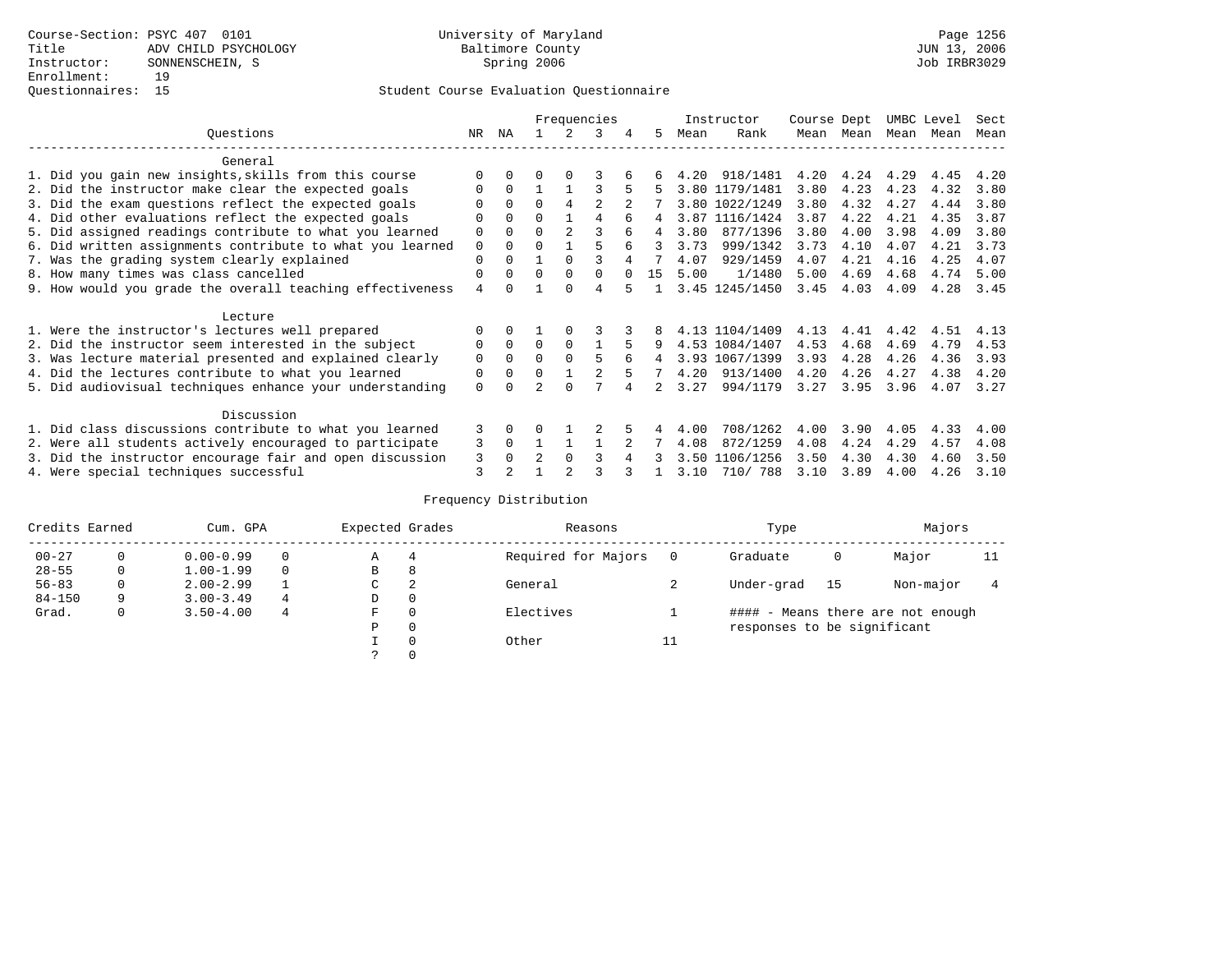| Frequencies |                |              |                |                |                            |    |          | Sect      |                              |                      |                             |                |                    |
|-------------|----------------|--------------|----------------|----------------|----------------------------|----|----------|-----------|------------------------------|----------------------|-----------------------------|----------------|--------------------|
| NR          | ΝA             | $\mathbf{1}$ | 2              | 3              |                            | 5  | Mean     | Rank      |                              |                      |                             |                | Mean               |
|             |                |              |                |                |                            |    |          |           |                              |                      |                             |                |                    |
| $\Omega$    |                | 0            |                |                |                            |    | 4.24     | 870/1481  | 4.24                         | 4.24                 | 4.29                        | 4.45           | 4.24               |
| $\Omega$    | 0              | $\Omega$     | 2              | $\overline{2}$ | 6                          | 7  | 4.06     | 979/1481  | 4.06                         | 4.23                 | 4.23                        | 4.32           | 4.06               |
| $\Omega$    | 8              | $\Omega$     | $\mathbf{1}$   | $\Omega$       |                            |    | 4.33     | 679/1249  | 4.33                         | 4.32                 | 4.27                        | 4.44           | 4.33               |
| $\Omega$    |                | $\Omega$     |                |                |                            | 8  | 4.31     | 671/1424  | 4.31                         | 4.22                 | 4.21                        | 4.35           | 4.31               |
| 0           | $\Omega$       | $\Omega$     | $\Omega$       | $\overline{2}$ |                            | 12 | 4.59     | 252/1396  | 4.59                         | 4.00                 | 3.98                        | 4.09           | 4.59               |
| $\mathsf 0$ | 0              | $\Omega$     | $\Omega$       | $\overline{4}$ |                            |    | 4.18     | 615/1342  | 4.18                         | 4.10                 | 4.07                        | 4.21           | 4.18               |
| $\mathbf 0$ | $\Omega$       | 1            |                |                |                            | 6  |          |           |                              | 4.21                 | 4.16                        | 4.25           | 3.82               |
| $\Omega$    | O              |              | $\Omega$       |                | $\Omega$                   | 17 | 5.00     | 1/1480    |                              | 4.69                 | 4.68                        | 4.74           | 5.00               |
|             | <sup>n</sup>   | $\Omega$     | $\Omega$       | $\mathfrak{D}$ | 4                          | 6  | 4.33     | 546/1450  |                              |                      | 4.09                        | 4.28           | 4.33               |
|             |                |              |                |                |                            |    |          |           |                              |                      |                             |                |                    |
| O           |                | 0            | 0              |                |                            | 12 | 4.65     | 588/1409  | 4.65                         | 4.41                 | 4.42                        | 4.51           | 4.65               |
| 0           | $\Omega$       | $\Omega$     | $\Omega$       | $\Omega$       | $\Omega$                   | 17 | 5.00     | 1/1407    | 5.00                         | 4.68                 | 4.69                        | 4.79           | 5.00               |
| $\mathbf 0$ | $\Omega$       | $\Omega$     | $\overline{a}$ | $\mathbf{1}$   |                            | 11 | 4.35     | 733/1399  | 4.35                         | 4.28                 | 4.26                        | 4.36           | 4.35               |
| 0           | $\Omega$       | $\Omega$     | 3              | $\Omega$       |                            | 8  | 4.12     | 977/1400  | 4.12                         | 4.26                 | 4.27                        | 4.38           | 4.12               |
| $\Omega$    | $\overline{2}$ | $\Omega$     |                |                |                            | 8  | 4.33     | 384/1179  | 4.33                         |                      | 3.96                        | 4.07           | 4.33               |
|             |                |              |                |                |                            |    |          |           |                              |                      |                             |                |                    |
| 1           | <sup>0</sup>   | 0            |                | $\Omega$       |                            | 11 | 4.56     | 315/1262  | 4.56                         | 3.90                 | 4.05                        | 4.33           | 4.56               |
| 1           | $\Omega$       | 0            | $\mathbf 0$    | $\mathbf 0$    |                            |    | 4.88     | 238/1259  | 4.88                         | 4.24                 | 4.29                        | 4.57           | 4.88               |
| 1           | 0              | $\Omega$     | $\Omega$       | $\Omega$       | $\Omega$                   | 16 | 5.00     | 1/1256    | 5.00                         | 4.30                 | 4.30                        | 4.60           | 5.00               |
| 1           |                | $\Omega$     | $\Omega$       | $\mathbf{1}$   |                            | 12 | 4.73     | 111/ 788  | 4.73                         | 3.89                 | 4.00                        | 4.26           | 4.73               |
|             |                |              |                |                |                            |    |          |           |                              |                      |                             |                |                    |
| 0           |                | 0            | $\Omega$       |                |                            | 12 | 4.69     | 41/<br>68 | 4.69                         | 4.84                 | 4.49                        | 4.68           | 4.69               |
| 0           | $\Omega$       | $\mathbf 0$  | 0              | 3              | २                          | 11 | 4.47     | 39/<br>69 | 4.47                         | 4.74                 | 4.53                        | 4.64           | 4.47               |
| 0           | $\Omega$       | $\Omega$     | $\Omega$       | $\mathbf{1}$   | 4                          | 12 | 4.65     | 28/<br>63 | 4.65                         | 4.66                 | 4.44                        | 4.49           | 4.65               |
| 1           | 0              | O            | $\Omega$       | 3              |                            | 10 | 4.44     | 39/<br>69 | 4.44                         | 4.52                 | 4.35                        | 4.53           | 4.44               |
| 1           | U              |              |                | $\overline{A}$ |                            | 4  | 3.69     | 44/<br>68 | 3.69                         | 4.04                 | 3.92                        | 4.10           | 3.69               |
|             | 5              |              | $\Omega$       | $\overline{a}$ | $\overline{a}$<br>$\Omega$ |    | $2 \t14$ |           | Instructor<br>3.82 1109/1459 | 3.82<br>5.00<br>4.33 | Course Dept<br>4.03<br>3.95 | Mean Mean Mean | UMBC Level<br>Mean |

| Credits Earned |    | Cum. GPA      |          |   | Expected Grades | Reasons             |    | Type                        |    | Majors                            |    |
|----------------|----|---------------|----------|---|-----------------|---------------------|----|-----------------------------|----|-----------------------------------|----|
| $00 - 27$      |    | $0.00 - 0.99$ | $\Omega$ | Α | 10              | Required for Majors |    | Graduate                    | 0  | Major                             | 14 |
| $28 - 55$      | 0  | $1.00 - 1.99$ | $\Omega$ | В | 6               |                     |    |                             |    |                                   |    |
| $56 - 83$      |    | $2.00 - 2.99$ | $\Omega$ | C |                 | General             |    | Under-grad                  | 17 | Non-major                         |    |
| $84 - 150$     | 10 | $3.00 - 3.49$ | 5        | D |                 |                     |    |                             |    |                                   |    |
| Grad.          | 0  | $3.50 - 4.00$ | 6        | F |                 | Electives           |    |                             |    | #### - Means there are not enough |    |
|                |    |               |          | P |                 |                     |    | responses to be significant |    |                                   |    |
|                |    |               |          |   |                 | Other               | ⊥⊥ |                             |    |                                   |    |
|                |    |               |          | っ |                 |                     |    |                             |    |                                   |    |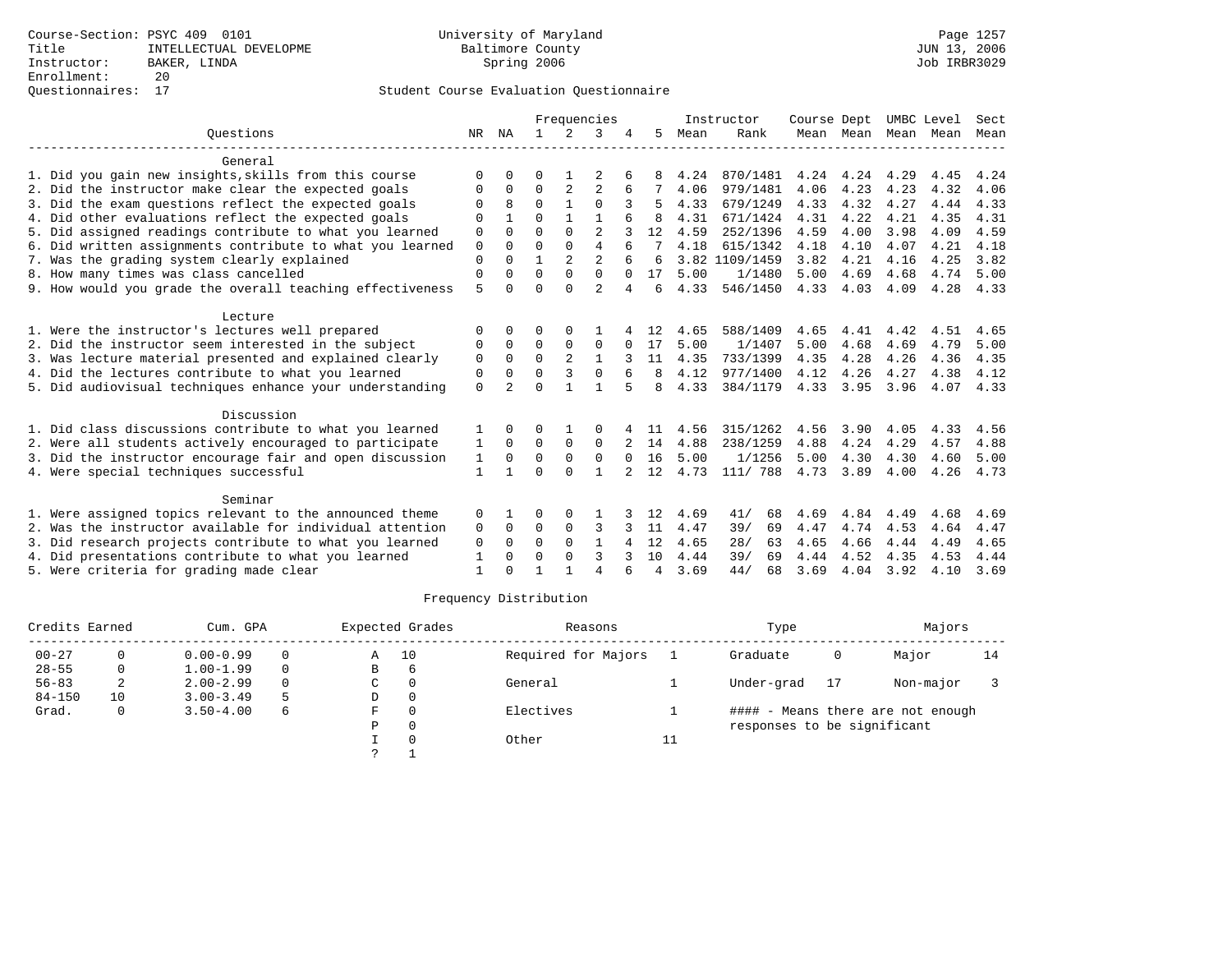|                                                                                                                    | Frequencies    |                            |                             |                                 | Instructor                  | Course Dept UMBC Level |                   |      |                                     | Sect                |              |              |                     |                        |
|--------------------------------------------------------------------------------------------------------------------|----------------|----------------------------|-----------------------------|---------------------------------|-----------------------------|------------------------|-------------------|------|-------------------------------------|---------------------|--------------|--------------|---------------------|------------------------|
| Ouestions                                                                                                          |                | NR NA                      | 1                           | 2                               | 3                           | 4                      | 5                 | Mean | Rank                                |                     |              |              | Mean Mean Mean Mean | Mean                   |
|                                                                                                                    |                |                            |                             |                                 |                             |                        |                   |      |                                     |                     |              |              |                     |                        |
| General                                                                                                            |                |                            |                             |                                 |                             |                        |                   |      |                                     |                     |              |              |                     |                        |
| 1. Did you gain new insights, skills from this course                                                              | 7              | 0                          | 2                           | 7                               | 4                           | 11                     | 11                |      | 3.63 1315/1481                      | 3.63                | 4.24         | 4.29         | 4.45                | 3.63                   |
| 2. Did the instructor make clear the expected goals                                                                | 7              | $\mathbf 0$                | $1\,$                       | 5                               | 7                           | 10                     | 12                |      | 3.77 1194/1481                      | 3.77                | 4.23         | 4.23         | 4.32                | 3.77                   |
| 3. Did the exam questions reflect the expected goals                                                               | 8              | 6                          | $\mathbf{1}$                | 1                               | 6                           | 11                     | 9                 | 3.93 | 962/1249                            | 3.93                | 4.32         | 4.27         | 4.44                | 3.93                   |
| 4. Did other evaluations reflect the expected goals                                                                | 8              | 0                          | $\mathbf{0}$                | 4                               | 5                           | 13                     | 12                | 3.97 | 997/1424                            | 3.97                | 4.22         | 4.21         | 4.35                | 3.97                   |
| 5. Did assigned readings contribute to what you learned                                                            | 6              | 1                          | 1<br>2                      | 6                               | 7<br>7                      | 5                      | 16                | 3.83 | 861/1396                            | 3.83                | 4.00         | 3.98         | 4.09                | 3.83                   |
| 6. Did written assignments contribute to what you learned                                                          | 6<br>7         | $\mathbf 0$<br>$\mathbf 0$ | 6                           | 3<br>4                          | 8                           | 10<br>8                | 14<br>9           | 3.86 | 912/1342                            | 3.86<br>3.29        | 4.10<br>4.21 | 4.07         | 4.21<br>4.25        | 3.86<br>3.29           |
| 7. Was the grading system clearly explained<br>8. How many times was class cancelled                               | 6              | $\mathbf{1}$               | $\mathbf{0}$                | $\mathbf 0$                     | $\mathbf 0$                 | 15                     | 20                |      | 3.29 1331/1459<br>4.57 1011/1480    | 4.57                | 4.69         | 4.16<br>4.68 | 4.74                | 4.57                   |
| 9. How would you grade the overall teaching effectiveness                                                          | 11             | $\mathbf{1}$               | $\overline{2}$              | $\overline{a}$                  | 14                          | 5                      |                   |      | 7 3.43 1253/1450                    | $3.43 \quad 4.03$   |              | 4.09         | 4.28                | 3.43                   |
|                                                                                                                    |                |                            |                             |                                 |                             |                        |                   |      |                                     |                     |              |              |                     |                        |
| Lecture                                                                                                            |                |                            |                             |                                 |                             |                        |                   |      |                                     |                     |              |              |                     |                        |
| 1. Were the instructor's lectures well prepared                                                                    | 7              | 0                          | 1                           | 6                               | 10                          | 10                     | 8                 |      | 3.51 1291/1409                      | 3.51                | 4.41         | 4.42         | 4.51                | 3.51                   |
| 2. Did the instructor seem interested in the subject                                                               | $\overline{7}$ | $\mathbf 0$                | $\mathbf{0}$                | $\mathbf{1}$                    | $\overline{2}$              | 5                      | 27                | 4.66 | 975/1407                            | 4.66                | 4.68         | 4.69         | 4.79                | 4.66                   |
| 3. Was lecture material presented and explained clearly                                                            | 7              | 0                          | 3                           | 5                               | 7                           | 10                     | 10                |      | 3.54 1229/1399                      | 3.54                | 4.28         | 4.26         | 4.36                | 3.54                   |
| 4. Did the lectures contribute to what you learned                                                                 | 7              | 0                          | $\overline{c}$              | 8                               | 3                           | 8                      | 14                |      | 3.69 1176/1400                      | 3.69                | 4.26         | 4.27         | 4.38                | 3.69                   |
| 5. Did audiovisual techniques enhance your understanding                                                           | 8              | 6                          | $\overline{2}$              | $\mathbf{1}$                    | 6                           | 10                     | 9                 | 3.82 | 746/1179                            | 3.82                | 3.95         | 3.96         | 4.07                | 3.82                   |
|                                                                                                                    |                |                            |                             |                                 |                             |                        |                   |      |                                     |                     |              |              |                     |                        |
| Discussion                                                                                                         |                |                            |                             |                                 |                             |                        |                   |      |                                     |                     |              |              |                     |                        |
| 1. Did class discussions contribute to what you learned                                                            | 24             | 0                          | 2                           | 1                               | 3                           | 4                      | 8                 | 3.83 | 842/1262                            | 3.83                | 3.90         | 4.05         | 4.33                | 3.83                   |
| 2. Were all students actively encouraged to participate                                                            | 24             | $\mathbf 0$                | $\mathbf{1}$                | $\mathbf 0$                     | $\mathbf{1}$                | $\overline{2}$         | 14                | 4.56 | 548/1259                            | 4.56                | 4.24         | 4.29         | 4.57                | 4.56                   |
| 3. Did the instructor encourage fair and open discussion                                                           | 24             | 0                          | $\mathbf{1}$                | $\mathbf 0$                     | $\mathbf{1}$                | 4                      | 12                | 4.44 | 636/1256                            | 4.44                | 4.30         | 4.30         | 4.60                | 4.44                   |
| 4. Were special techniques successful                                                                              | 24             | $\overline{2}$             | $\Omega$                    | $\Omega$                        | 5                           | $\overline{4}$         | 7                 | 4.13 | 358/788                             | 4.13                | 3.89         | 4.00         | 4.26                | 4.13                   |
|                                                                                                                    |                |                            |                             |                                 |                             |                        |                   |      |                                     |                     |              |              |                     |                        |
| Laboratory                                                                                                         |                |                            |                             |                                 |                             |                        |                   |      |                                     | ****                |              |              |                     |                        |
| 1. Did the lab increase understanding of the material<br>2. Were you provided with adequate background information | 41             | 0<br>0                     | $\mathbf 0$<br>$\mathbf{0}$ | $\mathbf 0$<br>$\mathbf 0$      | 0<br>$\mathbf{0}$           | 0<br>$\Omega$          | -1.<br>1          | 5.00 | $5.00$ ****/ 246<br>****/ 249       | ****                | 4.03<br>4.40 | 4.20<br>4.11 | 4.45<br>3.87        | ****                   |
| 3. Were necessary materials available for lab activities                                                           | 41<br>41       | $\mathbf 0$                | $\mathbf 0$                 | $\mathsf 0$                     | $\Omega$                    | $\Omega$               | 1                 |      | $5.00$ ****/ 242                    | $***$ * *           | 4.36         | 4.40         | 4.45                | ****                   |
| 4. Did the lab instructor provide assistance                                                                       | 41             | $\mathbf 0$                | $\mathbf{0}$                | $\mathbf 0$                     | $\mathbf 0$                 | $\mathbf 0$            | $\mathbf{1}$      |      | $5.00$ ****/ 240                    | ****                | 4.34         | 4.20         | 4.43                | $\star\star\star\star$ |
| 5. Were requirements for lab reports clearly specified                                                             | 41             | $\mathbf 0$                | $\mathbf{0}$                | $\Omega$                        | $\mathbf{0}$                | $\Omega$               | $\mathbf{1}$      |      | $5.00$ ****/ 217                    | ****                | 3.89         | 4.04         | 3.86                | ****                   |
|                                                                                                                    |                |                            |                             |                                 |                             |                        |                   |      |                                     |                     |              |              |                     |                        |
| Seminar                                                                                                            |                |                            |                             |                                 |                             |                        |                   |      |                                     |                     |              |              |                     |                        |
| 1. Were assigned topics relevant to the announced theme                                                            | 41             | 0                          | $\mathbf 0$                 | $\mathsf 0$                     | $\mathsf 0$                 | $\Omega$               | $\mathbf{1}$      |      | $5.00$ ****/<br>68                  | ****                | 4.84         | 4.49         | 4.68                | ****                   |
| 2. Was the instructor available for individual attention                                                           | 41             | $\mathbf 0$                | $\mathbf 0$                 | $\mathsf 0$                     | $\mathsf 0$                 | $\mathbf 0$            | 1                 | 5.00 | $***/$<br>69                        | $***$ * *           | 4.74         | 4.53         | 4.64                | ****                   |
| 3. Did research projects contribute to what you learned                                                            | 41             | $\mathbf 0$                | $\mathbf 0$                 | $\mathbf 0$                     | $\mathbf{0}$                | $\mathbf 0$            | 1                 |      | $5.00$ ****/<br>63                  | $***$ * *           | 4.66         | 4.44         | 4.49                | $***$                  |
| 4. Did presentations contribute to what you learned                                                                | 41             | $\mathbf 0$                | $\mathbf{0}$                | $\mathbf 0$                     | $\mathbf{0}$                | $\Omega$               | 1                 | 5.00 | $***/$<br>69                        | $***$ * *           | 4.52         | 4.35         | 4.53                | $***$ * * *            |
| 5. Were criteria for grading made clear                                                                            | 41             | $\Omega$                   | $\Omega$                    | $\Omega$                        | $\Omega$                    | $\Omega$               | $\mathbf{1}$      |      | $5.00$ ****/<br>68                  | ****                | 4.04         | 3.92         | 4.10                | ****                   |
|                                                                                                                    |                |                            |                             |                                 |                             |                        |                   |      |                                     |                     |              |              |                     |                        |
| Field Work                                                                                                         |                |                            |                             |                                 |                             |                        |                   |      |                                     |                     |              |              |                     |                        |
| 1. Did field experience contribute to what you learned                                                             | 41             | 0                          | $\mathbf 0$                 | $\mathbf 0$                     | 0                           | $\Omega$               | 1                 |      | $5.00$ ****/<br>59                  | ****                | 5.00         | 4.30         | 4.93                | ****<br>****           |
| 2. Did you clearly understand your evaluation criteria                                                             | 41             | $\mathbf 0$                | $\mathbf 0$                 | $\mathbf 0$                     | $\mathbf{0}$                | $\mathbf 0$            | $\mathbf{1}$      | 5.00 | 51<br>$***$ /                       | ****                | 3.00         | 4.00         | 4.56                | ****                   |
| 3. Was the instructor available for consultation                                                                   | 41             | $\mathbf 0$<br>$\Omega$    | $\mathbf 0$                 | $\mathbf 0$                     | $\mathbf 0$                 | $\Omega$<br>$\Omega$   | 1                 | 5.00 | $***/$<br>36                        | ****<br>$***$ * * * | 4.00         | 4.60         | 4.91                | $***$                  |
| 4. To what degree could you discuss your evaluations                                                               | 41<br>41       | $\Omega$                   | $\mathbf 0$<br>$\mathbf{0}$ | $\mathsf{O}\xspace$<br>$\Omega$ | $\mathsf 0$<br>$\mathbf{0}$ | $\Omega$               | $\mathbf{1}$<br>1 | 5.00 | $5.00$ ****/<br>41<br>$***$ /<br>31 | $***$ * * *         | 3.50<br>4.00 | 4.26<br>4.42 | 4.72<br>4.83        | $***$                  |
| 5. Did conferences help you carry out field activities                                                             |                |                            |                             |                                 |                             |                        |                   |      |                                     |                     |              |              |                     |                        |
| Self Paced                                                                                                         |                |                            |                             |                                 |                             |                        |                   |      |                                     |                     |              |              |                     |                        |
| 1. Did self-paced system contribute to what you learned                                                            | 40             | 0                          | $\mathbf 0$                 | $\mathbf 0$                     | 0                           | 0                      | 2                 | 5.00 | $***$ /<br>55                       | ****                | 4.11         | 4.55         | 4.86                | ****                   |
| 2. Did study questions make clear the expected goal                                                                | 40             | 1                          | $\mathbf 0$                 | $\mathbf 0$                     | $\mathsf 0$                 | $\Omega$               | $\mathbf{1}$      |      | $5.00$ ****/<br>31                  | $***$ * *           | 4.14         | 4.75         | 5.00                | ****                   |
| 3. Were your contacts with the instructor helpful                                                                  | 40             | 0                          | $\mathsf 0$                 | $\mathbf 0$                     | $\mathbf 0$                 | $\mathbf 0$            | 2                 | 5.00 | 51<br>$***/$                        | $***$ * * *         | 3.89         | 4.65         | 4.71                | $***$                  |
| 4. Was the feedback/tutoring by proctors helpful                                                                   | 40             | 1                          | $\mathbf 0$                 | $\mathbf 0$                     | $\mathbf 0$                 | $\Omega$               | $\mathbf{1}$      |      | $5.00$ ****/<br>34                  | ****                | 3.82         | 4.83         | 5.00                | ****                   |
| 5. Were there enough proctors for all the students                                                                 | 40             | $\mathbf{1}$               | $\mathbf{0}$                | $\Omega$                        | $\Omega$                    | $\Omega$               | $\mathbf{1}$      |      | $5.00$ ****/<br>24                  | $***$ * * *         | 4.08         | 4.82         | 5.00                | ****                   |
|                                                                                                                    |                |                            |                             |                                 |                             |                        |                   |      |                                     |                     |              |              |                     |                        |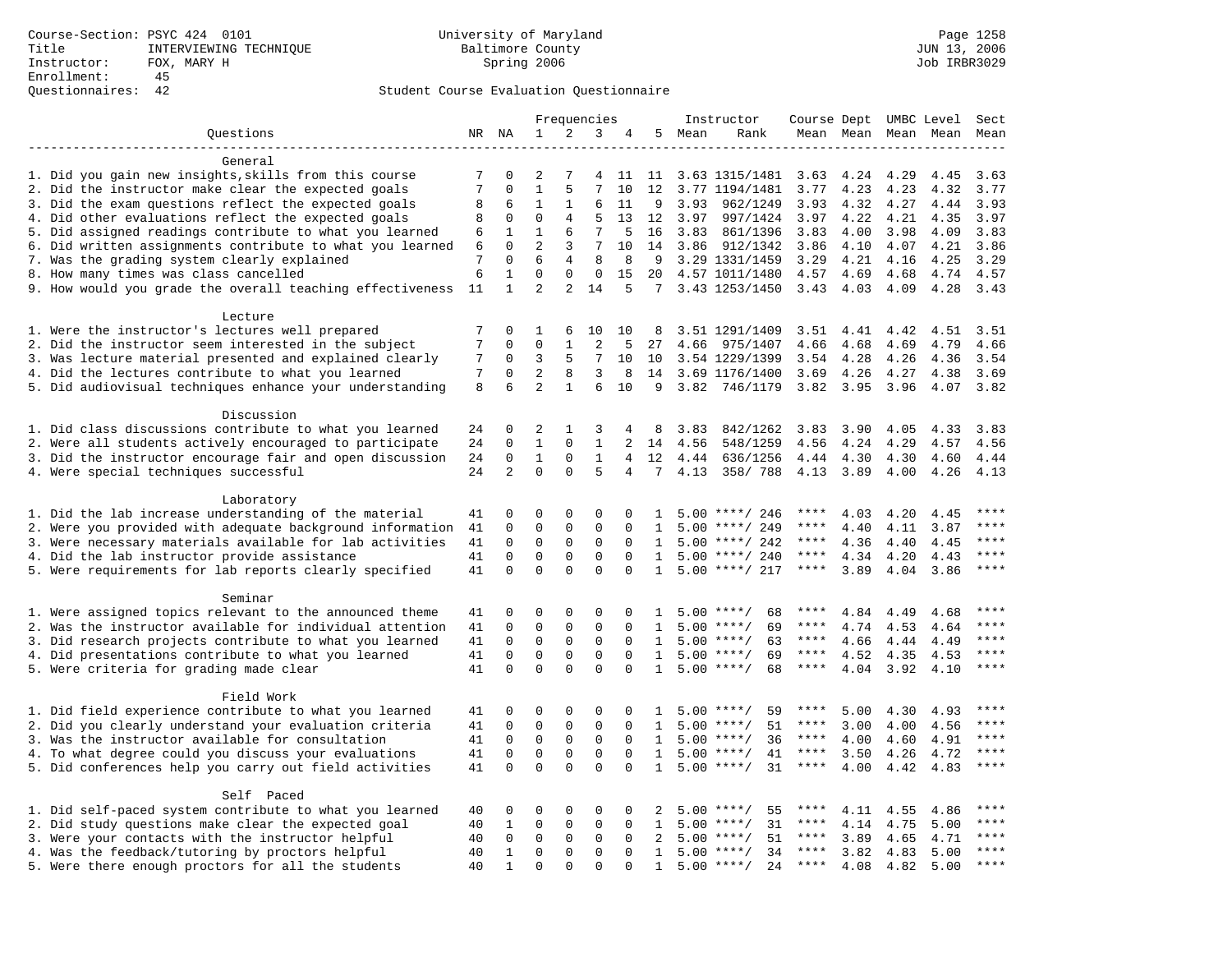| Course-Section: PSYC 424 0101 |                        | University of Maryland                  | Page 1258    |
|-------------------------------|------------------------|-----------------------------------------|--------------|
| Title                         | INTERVIEWING TECHNIOUE | Baltimore County                        | JUN 13, 2006 |
| Instructor:                   | FOX, MARY H            | Spring 2006                             | Job IRBR3029 |
| Enrollment:                   | 45                     |                                         |              |
| Ouestionnaires: 42            |                        | Student Course Evaluation Questionnaire |              |

| Credits Earned |    | Cum. GPA      |          | Expected Grades | Reasons  |                     | Type | Majors                      |                                   |           |    |
|----------------|----|---------------|----------|-----------------|----------|---------------------|------|-----------------------------|-----------------------------------|-----------|----|
| $00 - 27$      |    | $0.00 - 0.99$ | $\Omega$ | Α               | 26       | Required for Majors |      | Graduate                    | 0                                 | Major     | 28 |
| $28 - 55$      |    | $1.00 - 1.99$ | $\Omega$ | B               | -5       |                     |      |                             |                                   |           |    |
| $56 - 83$      | 4  | $2.00 - 2.99$ | 7        | C               | $\Omega$ | General             |      | Under-grad                  | 42                                | Non-major | 14 |
| $84 - 150$     | 19 | $3.00 - 3.49$ | 7        | D               | $\Omega$ |                     |      |                             |                                   |           |    |
| Grad.          |    | $3.50 - 4.00$ | 9        | F               | $\Omega$ | Electives           |      |                             | #### - Means there are not enough |           |    |
|                |    |               |          | Ρ               | 0        |                     |      | responses to be significant |                                   |           |    |
|                |    |               |          |                 | $\Omega$ | Other               | 19   |                             |                                   |           |    |
|                |    |               |          |                 | $\Omega$ |                     |      |                             |                                   |           |    |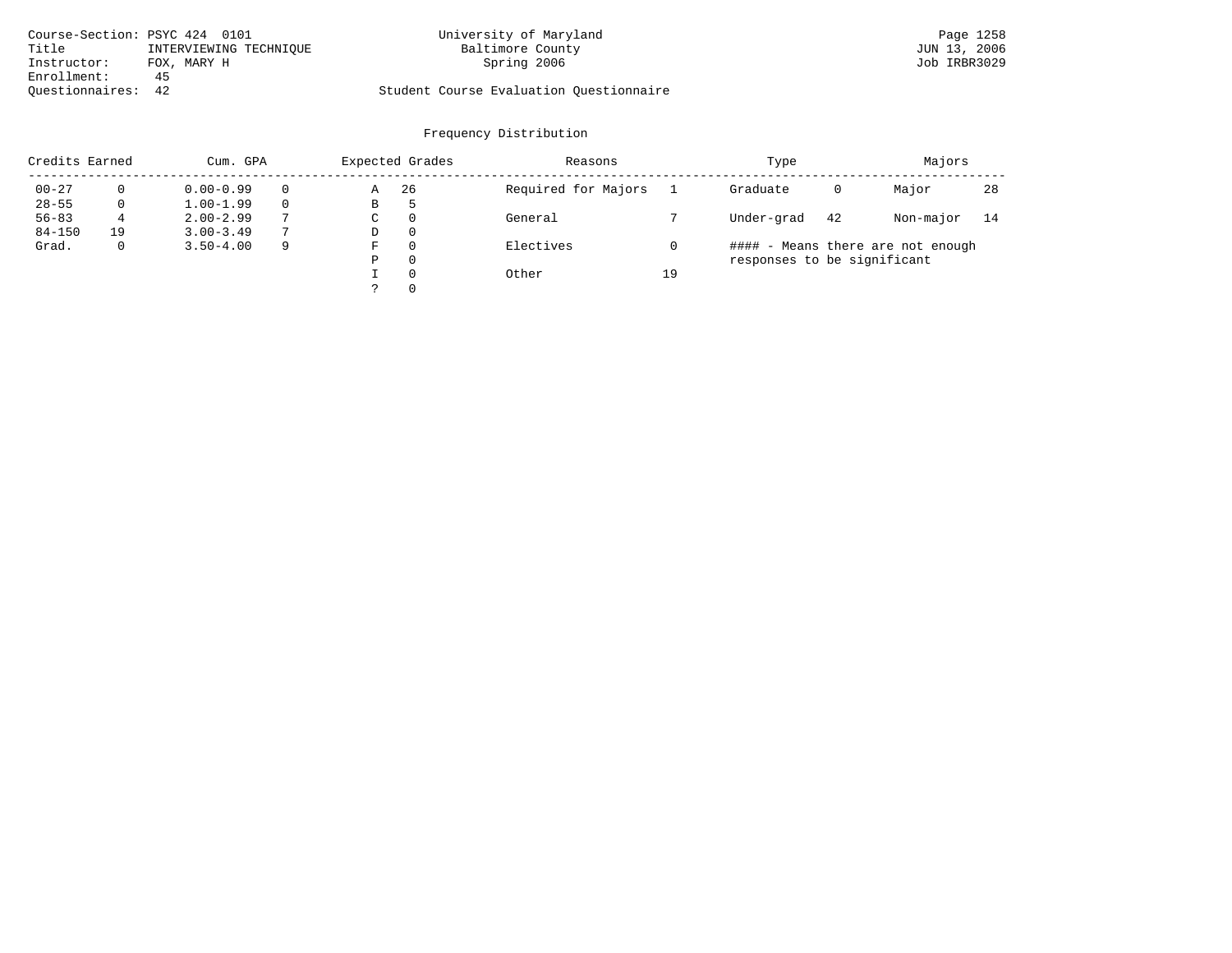|                                                           |          |                |              | Frequencies    |                |              |              |      | Instructor         |             |           | Course Dept UMBC Level |           | Sect      |  |
|-----------------------------------------------------------|----------|----------------|--------------|----------------|----------------|--------------|--------------|------|--------------------|-------------|-----------|------------------------|-----------|-----------|--|
| Ouestions                                                 |          | NR NA          | $\mathbf{1}$ | 2              | 3              |              | 5.           | Mean | Rank               |             | Mean Mean |                        | Mean Mean | Mean      |  |
| General                                                   |          |                |              |                |                |              |              |      |                    |             |           |                        |           |           |  |
| 1. Did you gain new insights, skills from this course     | 7        | $\Omega$       | $\Omega$     |                | 3              |              | 11 17        | 4.38 | 708/1481           |             | 4.44 4.24 | 4.29                   | 4.45      | 4.38      |  |
| 2. Did the instructor make clear the expected goals       |          | 0              | $\Omega$     | 3              | 3              |              | 18           | 4.28 | 790/1481           | 4.44        | 4.23      | 4.23                   | 4.32      | 4.28      |  |
| 3. Did the exam questions reflect the expected goals      | 8        | $\mathbf 0$    | $\Omega$     | $\Omega$       | 3              | 6            | 22           | 4.61 | 393/1249           | 4.36        | 4.32      | 4.27                   | 4.44      | 4.61      |  |
| 4. Did other evaluations reflect the expected goals       | 8        | 3              | $\mathbf{1}$ | $\mathbf{1}$   | 3              | 5            | 18           | 4.36 | 620/1424           | 4.48        | 4.22      | 4.21                   | 4.35      | 4.36      |  |
| 5. Did assigned readings contribute to what you learned   | 7        | $\Omega$       | $\cap$       | $\mathbf{1}$   | $\overline{a}$ | 11           | 18           | 4.44 | 355/1396           | 4.22        | 4.00      | 3.98                   | 4.09      | 4.44      |  |
| 6. Did written assignments contribute to what you learned | 7        | $\Omega$       | $\Omega$     | $\mathbf{1}$   | 4              |              | 19           | 4.41 | 405/1342           | 4.30        | 4.10      | 4.07                   | 4.21      | 4.41      |  |
| 7. Was the grading system clearly explained               | 7        | $\Omega$       | $\Omega$     | 5              | 3              | 6            | 18           | 4.16 | 863/1459           | 4.33        | 4.21      | 4.16                   | 4.25      | 4.16      |  |
| 8. How many times was class cancelled                     | 7        | $\Omega$       | $\Omega$     | $\Omega$       | 3              | 15           | 14           |      | 4.34 1152/1480     | 4.67        | 4.69      | 4.68                   | 4.74      | 4.34      |  |
| 9. How would you grade the overall teaching effectiveness | 12       | $\overline{2}$ | $\Omega$     | $\Omega$       | $\mathfrak{D}$ | 12           | 11           | 4.36 | 515/1450           |             | 4.47 4.03 | 4.09                   | 4.28      | 4.36      |  |
| Lecture                                                   |          |                |              |                |                |              |              |      |                    |             |           |                        |           |           |  |
| 1. Were the instructor's lectures well prepared           |          | $\Omega$       | 0            | 1              |                | 14           | 15           | 4.34 | 957/1409           | 4.67        | 4.41      | 4.42                   | 4.51      | 4.34      |  |
| 2. Did the instructor seem interested in the subject      | 7        | $\Omega$       | $\Omega$     | 0              | $\Omega$       |              | 31           | 4.97 | 200/1407           | 4.88        | 4.68      | 4.69                   | 4.79      | 4.97      |  |
| 3. Was lecture material presented and explained clearly   | 7        | $\mathbf 0$    | $\Omega$     | $\overline{2}$ | 3              | 8            | 19           | 4.38 | 713/1399           | 4.44        | 4.28      | 4.26                   | 4.36      | 4.38      |  |
| 4. Did the lectures contribute to what you learned        | 7        | $\Omega$       | $\Omega$     | 0              | $\mathbf{1}$   | 9            | 22           | 4.66 | 433/1400           | 4.48        | 4.26      | 4.27                   | 4.38      | 4.66      |  |
| 5. Did audiovisual techniques enhance your understanding  | 9        | 3              | $\mathbf{1}$ | $\mathbf{1}$   | 4              |              | 15           | 4.22 | 464/1179           |             | 4.17 3.95 | 3.96                   | 4.07      | 4.22      |  |
| Discussion                                                |          |                |              |                |                |              |              |      |                    |             |           |                        |           |           |  |
| 1. Did class discussions contribute to what you learned   |          | 0              | $\Omega$     | $\Omega$       | 2              |              | 10           | 4.42 | 418/1262           | 4.35        | 3.90      | 4.05                   | 4.33      | 4.42      |  |
| 2. Were all students actively encouraged to participate   | 20<br>20 | $\mathbf 0$    | 0            | $\mathbf{1}$   | $\overline{2}$ |              | 13           | 4.47 | 615/1259           | 4.59        | 4.24      | 4.29                   | 4.57      | 4.47      |  |
| 3. Did the instructor encourage fair and open discussion  | 20       | $\mathbf 0$    | $\mathbf 0$  | $\Omega$       | $\mathbf{1}$   | 3            | 15           | 4.74 | 382/1256           | 4.80        | 4.30      | 4.30                   | 4.60      | 4.74      |  |
| 4. Were special techniques successful                     | 20       | $\overline{2}$ | $\Omega$     | $\Omega$       | $\mathbf{3}$   | 4            | 10           | 4.41 | 213/788            |             |           | 4.00                   | 4.26      |           |  |
|                                                           |          |                |              |                |                |              |              |      |                    |             | 4.37 3.89 |                        |           | 4.41      |  |
| Laboratory                                                |          |                |              |                |                |              |              |      |                    |             |           |                        |           |           |  |
| 2. Were you provided with adequate background information | 38       | 0              | 1            | $\Omega$       | $\Omega$       |              | <sup>0</sup> |      | $1.00$ ****/ 249   | ****        | 4.40      | 4.11                   | 3.87      | ****      |  |
| Seminar                                                   |          |                |              |                |                |              |              |      |                    |             |           |                        |           |           |  |
| 1. Were assigned topics relevant to the announced theme   | 38       | 0              | $\Omega$     | 0              | $\Omega$       |              | 0            |      | $4.00$ ****/<br>68 | ****        | 4.84      | 4.49                   | 4.68      | ****      |  |
| 2. Was the instructor available for individual attention  | 38       | $\Omega$       | $\Omega$     | 0              | $\Omega$       | $\mathbf{1}$ | $\Omega$     |      | $4.00$ ****/<br>69 | ****        | 4.74      | 4.53                   | 4.64      | ****      |  |
| 3. Did research projects contribute to what you learned   | 38       | $\mathbf 0$    | $\mathbf 0$  | $\mathbf 0$    | $\mathbf{1}$   | $\Omega$     | $\Omega$     |      | $3.00$ ****/<br>63 | $***$ * * * | 4.66      | 4.44                   | 4.49      | ****      |  |
| 4. Did presentations contribute to what you learned       | 38       | $\mathbf 0$    | $\mathbf 0$  | $\Omega$       | $\Omega$       | $\mathbf{1}$ | $\Omega$     |      | $4.00$ ****/<br>69 | $***$ * * * | 4.52      | 4.35                   | 4.53      | ****      |  |
| 5. Were criteria for grading made clear                   | 38       | $\Omega$       | $\Omega$     | $\cap$         | $\Omega$       | $\mathbf{1}$ | $\cap$       |      | $4.00$ ****/<br>68 | ****        | 4.04      | 3.92                   | 4.10      | $* * * *$ |  |
| Field Work                                                |          |                |              |                |                |              |              |      |                    |             |           |                        |           |           |  |
| 1. Did field experience contribute to what you learned    | 38       | 0              | 0            | 0              | $\mathbf 0$    |              | 0            |      | $4.00$ ****/<br>59 |             | 5.00      | 4.30                   | 4.93      | ****      |  |
| 2. Did you clearly understand your evaluation criteria    | 38       | $\Omega$       | $\Omega$     | $\Omega$       | $\Omega$       | $\mathbf{1}$ | $\Omega$     |      | $4.00$ ****/<br>51 | ****        | 3.00      | 4.00                   | 4.56      | $***$     |  |
| Self Paced                                                |          |                |              |                |                |              |              |      |                    |             |           |                        |           |           |  |
| 1. Did self-paced system contribute to what you learned   | 38       | O              | O            | $\Omega$       | $\Omega$       |              | 0            | 400  | 55                 |             | 4.11      | 4.55                   | 4.86      |           |  |
| 2. Did study questions make clear the expected goal       | 38       | $\Omega$       | $\Omega$     | $\Omega$       | $\Omega$       |              | $\Omega$     |      | $4.00$ ****/<br>31 | ****        | 4.14      | 4.75                   | 5.00      | $***$ *   |  |

| Credits Earned | Cum. GPA |               |          | Expected Grades |          | Reasons             |    | Type                        | Majors |                                   |    |
|----------------|----------|---------------|----------|-----------------|----------|---------------------|----|-----------------------------|--------|-----------------------------------|----|
| $00 - 27$      |          | $0.00 - 0.99$ |          | Α               | -21      | Required for Majors |    | Graduate                    | 0      | Major                             | 23 |
| $28 - 55$      |          | $1.00 - 1.99$ | $\Omega$ | В               | 4        |                     |    |                             |        |                                   |    |
| $56 - 83$      |          | $2.00 - 2.99$ | 7        | C               | 3        | General             |    | Under-grad                  | 39     | Non-major                         | 16 |
| $84 - 150$     |          | $3.00 - 3.49$ | 7        | D               | 0        |                     |    |                             |        |                                   |    |
| Grad.          |          | $3.50 - 4.00$ | 5        | F               | 0        | Electives           |    |                             |        | #### - Means there are not enough |    |
|                |          |               |          | Ρ               | 0        |                     |    | responses to be significant |        |                                   |    |
|                |          |               |          |                 | $\Omega$ | Other               | 21 |                             |        |                                   |    |
|                |          |               |          |                 |          |                     |    |                             |        |                                   |    |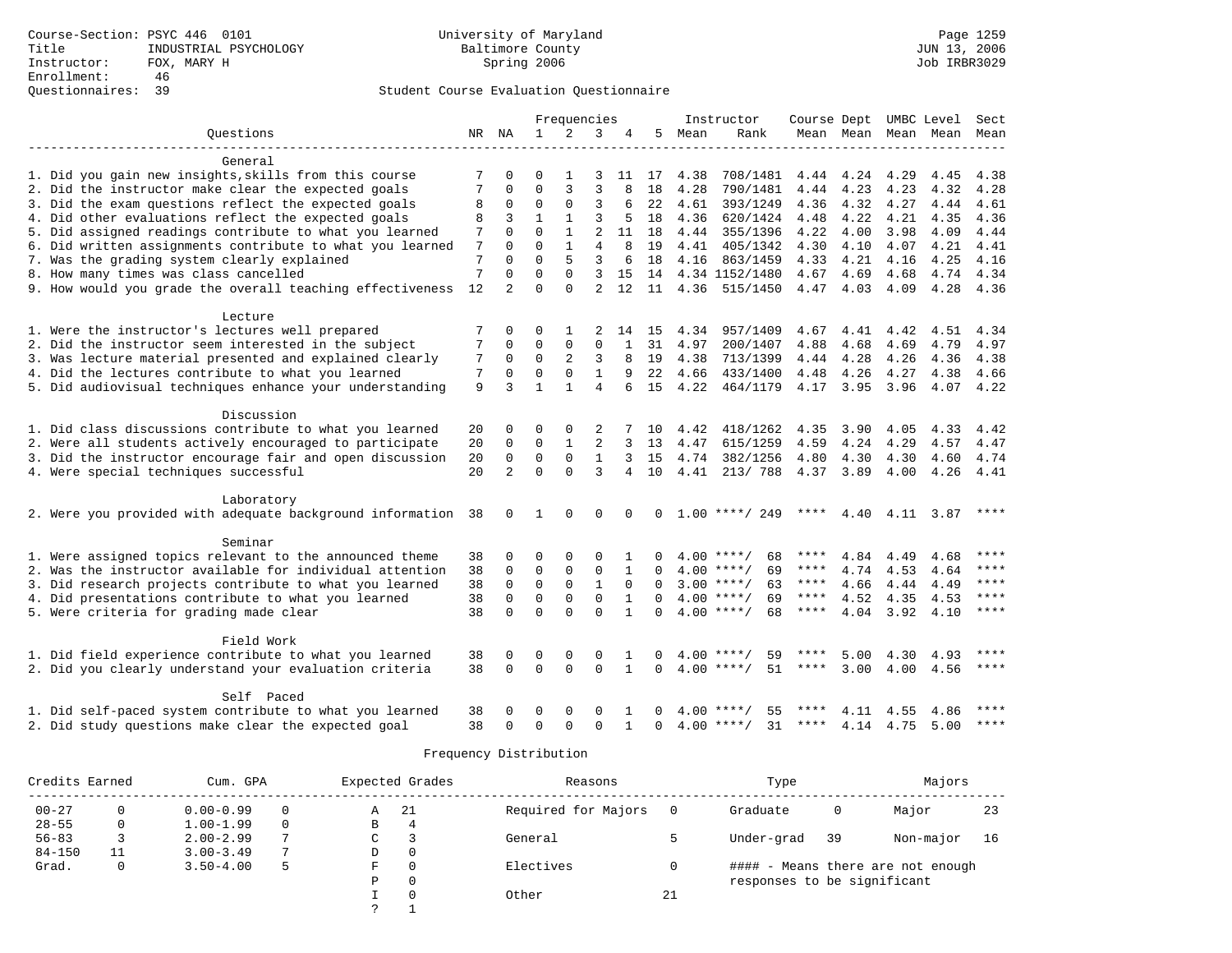|                                                           |                | Frequencies |          |             |          |                |     |      | Instructor | Course Dept |      | UMBC Level |      | Sect |
|-----------------------------------------------------------|----------------|-------------|----------|-------------|----------|----------------|-----|------|------------|-------------|------|------------|------|------|
| Ouestions                                                 | NR.            | ΝA          |          |             | 3        |                | 5.  | Mean | Rank       | Mean        | Mean | Mean       | Mean | Mean |
| General                                                   |                |             |          |             |          |                |     |      |            |             |      |            |      |      |
| 1. Did you gain new insights, skills from this course     | $\Omega$       | $\Omega$    | O        | $\Omega$    |          |                | 6   | 4.50 | 549/1481   | 4.44        | 4.24 | 4.29       | 4.45 | 4.50 |
| 2. Did the instructor make clear the expected goals       | O              | $\Omega$    | $\Omega$ | $\Omega$    | $\Omega$ | 4              | 6   | 4.60 | 399/1481   | 4.44        | 4.23 | 4.23       | 4.32 | 4.60 |
| 3. Did the exam questions reflect the expected goals      |                | $\Omega$    | $\Omega$ |             |          | 4              | 4   | 4.10 | 854/1249   | 4.36        | 4.32 | 4.27       | 4.44 | 4.10 |
| 4. Did other evaluations reflect the expected goals       | O              | $\Omega$    | $\Omega$ | $\Omega$    |          |                |     | 4.60 | 334/1424   | 4.48        | 4.22 | 4.21       | 4.35 | 4.60 |
| 5. Did assigned readings contribute to what you learned   | $\mathbf 0$    | $\Omega$    | $\Omega$ |             |          |                | 5   | 4.00 | 707/1396   | 4.22        | 4.00 | 3.98       | 4.09 | 4.00 |
| 6. Did written assignments contribute to what you learned | $\mathbf 0$    | $\Omega$    |          | $\Omega$    |          |                | 5   | 4.20 | 592/1342   | 4.30        | 4.10 | 4.07       | 4.21 | 4.20 |
| 7. Was the grading system clearly explained               | $\Omega$       | $\Omega$    | $\Omega$ |             |          |                |     | 4.50 | 460/1459   | 4.33        | 4.21 | 4.16       | 4.25 | 4.50 |
| 8. How many times was class cancelled                     | $\Omega$       | $\Omega$    | $\Omega$ | $\Omega$    | $\Omega$ | $\Omega$       | 10  | 5.00 | 1/1480     | 4.67        | 4.69 | 4.68       | 4.74 | 5.00 |
| 9. How would you grade the overall teaching effectiveness | $\mathfrak{D}$ |             | U        | $\cap$      |          |                | 5   | 4.57 | 281/1450   | 4.47        | 4.03 | 4.09       | 4.28 | 4.57 |
| Lecture                                                   |                |             |          |             |          |                |     |      |            |             |      |            |      |      |
| 1. Were the instructor's lectures well prepared           |                |             |          |             | $\Omega$ |                | 1 O | 5.00 | 1/1409     | 4.67        | 4.41 | 4.42       | 4.51 | 5.00 |
| 2. Did the instructor seem interested in the subject      | 0              | $\Omega$    | $\Omega$ | $\Omega$    | $\Omega$ | $\overline{a}$ | 8   | 4.80 | 728/1407   | 4.88        | 4.68 | 4.69       | 4.79 | 4.80 |
| 3. Was lecture material presented and explained clearly   | $\mathbf 0$    | $\Omega$    | $\Omega$ |             | $\Omega$ |                |     | 4.50 | 567/1399   | 4.44        | 4.28 | 4.26       | 4.36 | 4.50 |
| 4. Did the lectures contribute to what you learned        | 0              | $\Omega$    |          | $\Omega$    |          |                | б.  | 4.30 | 829/1400   | 4.48        | 4.26 | 4.27       | 4.38 | 4.30 |
| 5. Did audiovisual techniques enhance your understanding  | $\Omega$       |             |          | ∩           | U        |                |     | 4.11 | 549/1179   | 4.17        | 3.95 | 3.96       | 4.07 | 4.11 |
| Discussion                                                |                |             |          |             |          |                |     |      |            |             |      |            |      |      |
| 1. Did class discussions contribute to what you learned   | 3              | $\Omega$    | U        | $\Omega$    | $\Omega$ |                |     | 4.29 | 550/1262   | 4.35        | 3.90 | 4.05       | 4.33 | 4.29 |
| 2. Were all students actively encouraged to participate   | 3              | $\Omega$    | $\Omega$ | $\mathbf 0$ | $\Omega$ |                | 5.  | 4.71 | 402/1259   | 4.59        | 4.24 | 4.29       | 4.57 | 4.71 |
| 3. Did the instructor encourage fair and open discussion  | 3              | $\Omega$    | 0        | $\Omega$    | $\Omega$ |                |     | 4.86 | 256/1256   | 4.80        | 4.30 | 4.30       | 4.60 | 4.86 |
| 4. Were special techniques successful                     | 3              |             |          |             |          |                |     | 4.33 | 254/788    | 4.37        | 3.89 | 4.00       | 4.26 | 4.33 |

| Credits Earned        | Cum. GPA |               | Expected Grades |   | Reasons  |                     | Type | Majors                      |                                   |           |  |
|-----------------------|----------|---------------|-----------------|---|----------|---------------------|------|-----------------------------|-----------------------------------|-----------|--|
| $00 - 27$<br>$\Omega$ |          | $0.00 - 0.99$ |                 | А | -2       | Required for Majors |      | Graduate                    | 0                                 | Major     |  |
| $28 - 55$             | 0        | $1.00 - 1.99$ |                 | В | 4        |                     |      |                             |                                   |           |  |
| $56 - 83$             | 0        | $2.00 - 2.99$ |                 | C | 2        | General             |      | Under-grad                  | 10                                | Non-major |  |
| $84 - 150$            | 5        | $3.00 - 3.49$ | .5              | D | 0        |                     |      |                             |                                   |           |  |
| Grad.                 | 0        | $3.50 - 4.00$ | 4               | F | 0        | Electives           | 0    |                             | #### - Means there are not enough |           |  |
|                       |          |               |                 | Ρ |          |                     |      | responses to be significant |                                   |           |  |
|                       |          |               |                 |   | $\Omega$ | Other               |      |                             |                                   |           |  |
|                       |          |               |                 |   |          |                     |      |                             |                                   |           |  |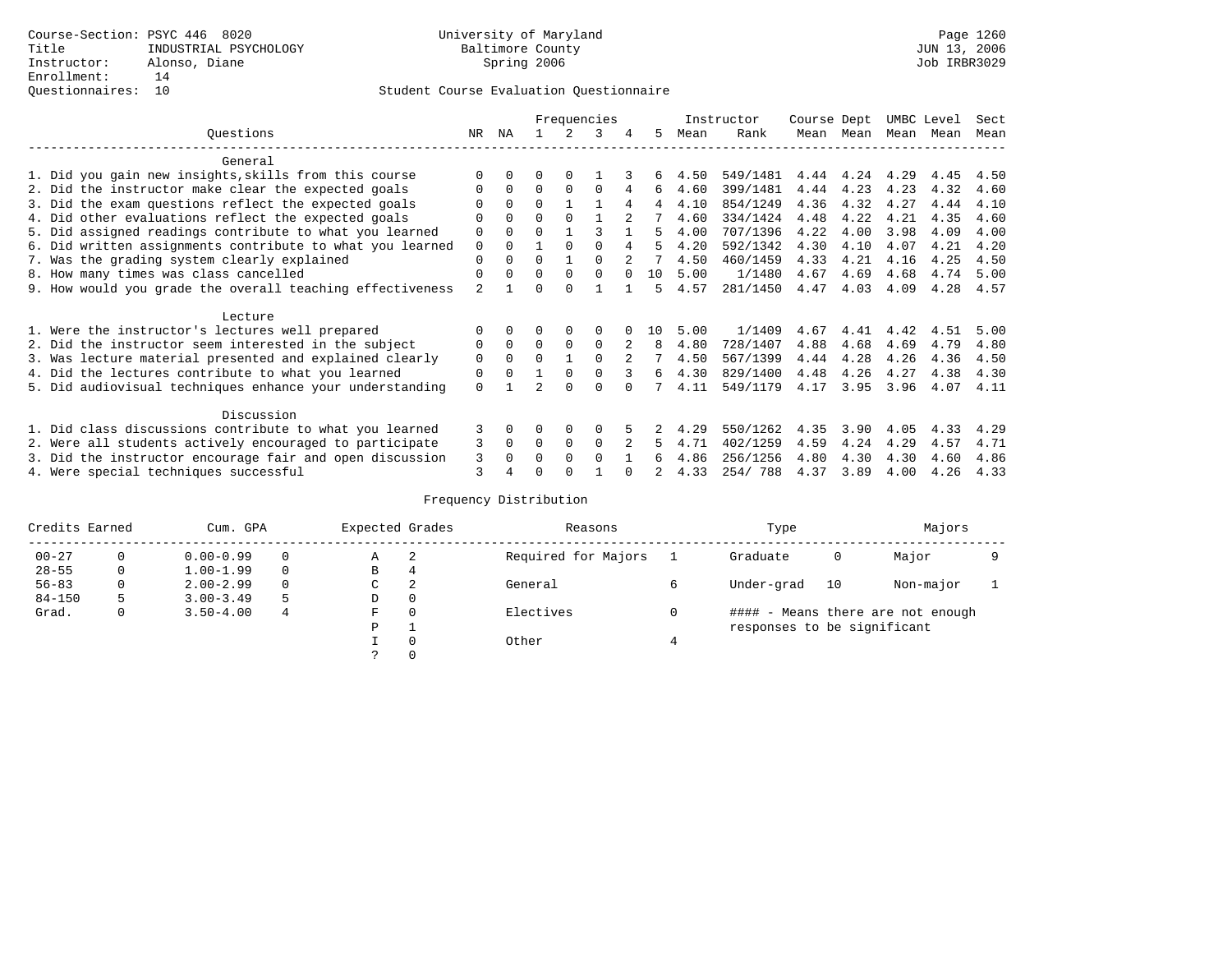|                                                           |                |              |                | Frequencies    |   |     |     |      | Instructor       | Course Dept |      | UMBC Level |      | Sect        |
|-----------------------------------------------------------|----------------|--------------|----------------|----------------|---|-----|-----|------|------------------|-------------|------|------------|------|-------------|
| Ouestions                                                 | NR.            | ΝA           |                |                | 3 | 4   | 5   | Mean | Rank             | Mean        | Mean | Mean       | Mean | Mean        |
| General                                                   |                |              |                |                |   |     |     |      |                  |             |      |            |      |             |
| 1. Did you gain new insights, skills from this course     |                |              |                |                |   | 1 ∩ | 19  | 4.29 | 805/1481         | 4.29        | 4.24 | 4.29       | 4.45 | 4.29        |
| 2. Did the instructor make clear the expected goals       |                | 0            | 0              | $\Omega$       |   | 14  | 19  | 4.49 | 545/1481         | 4.49        | 4.23 | 4.23       | 4.32 | 4.49        |
| 3. Did the exam questions reflect the expected goals      |                | $\Omega$     | $\Omega$       |                |   | 12  | 17  | 4.23 | 765/1249         | 4.23        | 4.32 | 4.27       | 4.44 | 4.23        |
| 4. Did other evaluations reflect the expected goals       |                | 29           | $\overline{a}$ |                |   |     |     | 3.00 | $***/1424$       | $***$ * * * | 4.22 | 4.21       | 4.35 | ****        |
| 5. Did assigned readings contribute to what you learned   | 0              | $\Omega$     |                |                | 6 |     | 19  | 4.23 | 527/1396         | 4.23        | 4.00 | 3.98       | 4.09 | 4.23        |
| 6. Did written assignments contribute to what you learned | $\Omega$       | 31           |                |                |   |     |     |      | $3.00$ ****/1342 | $***$ * *   | 4.10 | 4.07       | 4.21 | $***$ * * * |
| 7. Was the grading system clearly explained               | 0              | 0            | U              | <sup>0</sup>   |   | -11 | 2.4 | 4.69 | 253/1459         | 4.69        | 4.21 | 4.16       | 4.25 | 4.69        |
|                                                           | 0              | $\Omega$     | 0              | $\Omega$       | 0 |     | 33  | 4.94 | 421/1480         | 4.94        | 4.69 | 4.68       | 4.74 | 4.94        |
| 8. How many times was class cancelled                     |                |              |                |                |   | 15  | 15  | 4.26 | 630/1450         | 4.26        | 4.03 | 4.09       | 4.28 | 4.26        |
| 9. How would you grade the overall teaching effectiveness | 0              | <sup>n</sup> |                |                |   |     |     |      |                  |             |      |            |      |             |
| Lecture                                                   |                |              |                |                |   |     |     |      |                  |             |      |            |      |             |
| 1. Were the instructor's lectures well prepared           |                |              |                |                |   |     | 28  | 4.82 | 304/1409         | 4.82        | 4.41 | 4.42       | 4.51 | 4.82        |
| 2. Did the instructor seem interested in the subject      |                | $\Omega$     | 0              | $\Omega$       |   | 4   | 29  | 4.82 | 682/1407         | 4.82        | 4.68 | 4.69       | 4.79 | 4.82        |
| 3. Was lecture material presented and explained clearly   | 1              | $\Omega$     | 0              | $\Omega$       |   | 1 O | 23  | 4.65 | 404/1399         | 4.65        | 4.28 | 4.26       | 4.36 | 4.65        |
| 4. Did the lectures contribute to what you learned        |                | $\Omega$     | $\Omega$       | $\Omega$       | 3 |     | 26  | 4.68 | 409/1400         | 4.68        | 4.26 | 4.27       | 4.38 | 4.68        |
| 5. Did audiovisual techniques enhance your understanding  | $\overline{a}$ |              |                | $\mathfrak{D}$ | 6 |     | 9   | 3.72 | 813/1179         | 3.72        | 3.95 | 3.96       | 4.07 | 3.72        |
|                                                           |                |              |                |                |   |     |     |      |                  |             |      |            |      |             |
| Discussion                                                |                |              |                |                |   |     |     |      |                  |             |      |            |      |             |
| 1. Did class discussions contribute to what you learned   | 2              | $\Omega$     | 0              | 4              | 5 |     | 15  | 4.06 | 687/1262         | 4.06        | 3.90 | 4.05       | 4.33 | 4.06        |
| 2. Were all students actively encouraged to participate   | 2              | 0            | 0              | $\Omega$       |   | 9   | 21  | 4.55 | 556/1259         | 4.55        | 4.24 | 4.29       | 4.57 | 4.55        |
| 3. Did the instructor encourage fair and open discussion  | 2              | $\Omega$     |                |                |   | -11 | 16  | 4.21 | 797/1256         | 4.21        | 4.30 | 4.30       | 4.60 | 4.21        |
| 4. Were special techniques successful                     | 3              | 27           |                |                |   |     |     |      | $1.80$ ****/ 788 | ****        | 3.89 | 4.00       | 4.26 | ****        |

| Credits Earned |    | Cum. GPA            |    |   | Expected Grades | Reasons             |    | Type                        | Majors                            |           |    |
|----------------|----|---------------------|----|---|-----------------|---------------------|----|-----------------------------|-----------------------------------|-----------|----|
| $00 - 27$      |    | $0.00 - 0.99$       |    | Α | 12              | Required for Majors |    | Graduate                    | 0                                 | Major     | 29 |
| $28 - 55$      | 0  | $1.00 - 1.99$       |    | B | 18              |                     |    |                             |                                   |           |    |
| $56 - 83$      |    | $2.00 - 2.99$       | 6  | C | 5               | General             | 16 | Under-grad                  | 35                                | Non-major |    |
| $84 - 150$     | 23 | $3.00 - 3.49$       | 13 | D | 0               |                     |    |                             |                                   |           |    |
| Grad.          | 0  | $3.50 - 4.00$<br>11 |    | F | 0               | Electives           |    |                             | #### - Means there are not enough |           |    |
|                |    |                     |    | Ρ | 0               |                     |    | responses to be significant |                                   |           |    |
|                |    |                     |    |   | $\Omega$        | Other               | 19 |                             |                                   |           |    |
|                |    |                     |    |   |                 |                     |    |                             |                                   |           |    |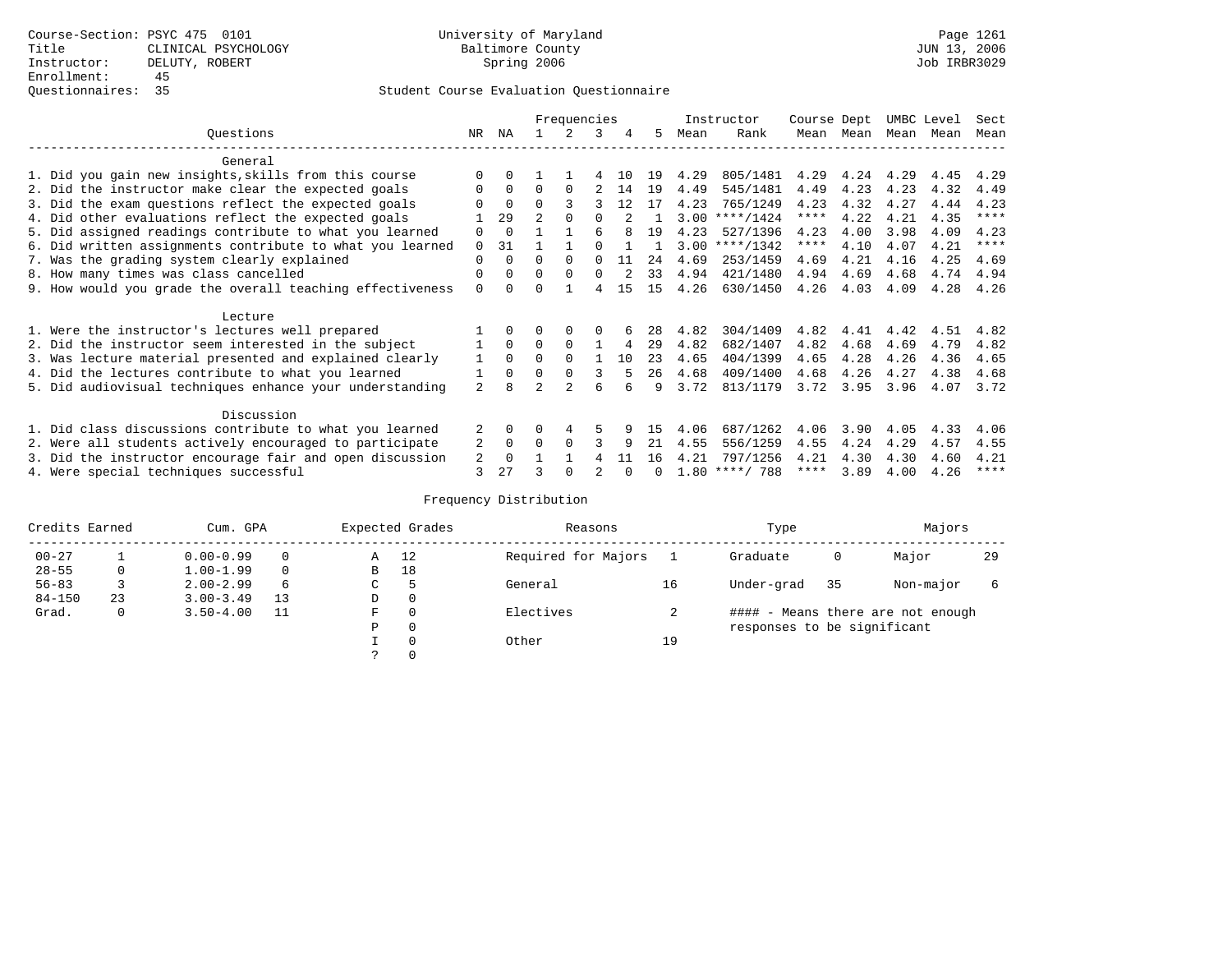## Questionnaires: 16 Student Course Evaluation Questionnaire

|                                                           |             |              |                |          | Frequencies    |   |     |      | Instructor     | Course Dept |      | UMBC Level |      | Sect |
|-----------------------------------------------------------|-------------|--------------|----------------|----------|----------------|---|-----|------|----------------|-------------|------|------------|------|------|
| Ouestions                                                 | NR.         | ΝA           |                |          | 3              |   | 5.  | Mean | Rank           | Mean        | Mean | Mean       | Mean | Mean |
| General                                                   |             |              |                |          |                |   |     |      |                |             |      |            |      |      |
| 1. Did you gain new insights, skills from this course     |             | $\Omega$     | U              |          |                |   |     | 4.19 | 928/1481       | 4.19        | 4.24 | 4.29       | 4.45 | 4.19 |
|                                                           | O           | $\Omega$     | $\Omega$       |          | R              |   |     |      | 3.50 1320/1481 | 3.50        | 4.23 | 4.23       | 4.32 | 3.50 |
| 2. Did the instructor make clear the expected goals       |             |              |                |          |                |   |     |      |                |             |      |            |      |      |
| 3. Did the exam questions reflect the expected goals      |             | 12           | $\Omega$       | $\Omega$ | $\Omega$       |   |     | 4.25 | 742/1249       | 4.25        | 4.32 | 4.27       | 4.44 | 4.25 |
| 4. Did other evaluations reflect the expected goals       | O           | $\Omega$     | $\Omega$       |          | 4              |   |     |      | 3.94 1048/1424 | 3.94        | 4.22 | 4.21       | 4.35 | 3.94 |
| 5. Did assigned readings contribute to what you learned   | $\mathbf 0$ | $\Omega$     | $\Omega$       | $\Omega$ |                |   | 1 O | 4.56 | 263/1396       | 4.56        | 4.00 | 3.98       | 4.09 | 4.56 |
| 6. Did written assignments contribute to what you learned | $\mathbf 0$ | $\Omega$     | $\Omega$       |          | 4              |   | Б.  | 3.94 | 845/1342       | 3.94        | 4.10 | 4.07       | 4.21 | 3.94 |
| 7. Was the grading system clearly explained               | $\Omega$    | $\Omega$     | $\overline{a}$ | 4        | 4              |   |     |      | 3.19 1352/1459 | 3.19        | 4.21 | 4.16       | 4.25 | 3.19 |
| 8. How many times was class cancelled                     | $\Omega$    | $\Omega$     | $\Omega$       | $\Omega$ |                | 8 |     |      | 4.38 1133/1480 | 4.38        | 4.69 | 4.68       | 4.74 | 4.38 |
| 9. How would you grade the overall teaching effectiveness |             | <sup>n</sup> | U              | ∩        |                |   | 3   |      | 3.87 1005/1450 | 3.87        | 4.03 | 4.09       | 4.28 | 3.87 |
| Lecture                                                   |             |              |                |          |                |   |     |      |                |             |      |            |      |      |
| 1. Were the instructor's lectures well prepared           |             |              |                |          | 8              |   |     |      | 3.69 1267/1409 | 3.69        | 4.41 | 4.42       | 4.51 | 3.69 |
| 2. Did the instructor seem interested in the subject      | 0           | $\Omega$     | $\Omega$       | $\Omega$ | $\mathfrak{D}$ |   | 10  |      | 4.50 1107/1407 | 4.50        | 4.68 | 4.69       | 4.79 | 4.50 |
|                                                           | $\mathbf 0$ | $\Omega$     | $\Omega$       | $\Omega$ |                | 6 | 5.  |      | 4.00 1002/1399 | 4.00        | 4.28 | 4.26       | 4.36 | 4.00 |
| 3. Was lecture material presented and explained clearly   |             |              |                |          |                |   |     |      |                |             |      |            |      |      |
| 4. Did the lectures contribute to what you learned        | 0           | $\Omega$     | $\Omega$       |          |                |   | 4   |      | 3.94 1067/1400 | 3.94        | 4.26 | 4.27       | 4.38 | 3.94 |
| 5. Did audiovisual techniques enhance your understanding  | $\Omega$    | 12           |                |          |                |   |     |      | 1.75 1174/1179 | 1.75        | 3.95 | 3.96       | 4.07 | 1.75 |
| Discussion                                                |             |              |                |          |                |   |     |      |                |             |      |            |      |      |
| 1. Did class discussions contribute to what you learned   |             | $\Omega$     | U              | $\Omega$ | $\Omega$       |   |     | 4.73 | 220/1262       | 4.73        | 3.90 | 4.05       | 4.33 | 4.73 |
| 2. Were all students actively encouraged to participate   |             | $\Omega$     | $\Omega$       | $\Omega$ | $\Omega$       |   | 10  | 4.67 | 451/1259       | 4.67        | 4.24 | 4.29       | 4.57 | 4.67 |
| 3. Did the instructor encourage fair and open discussion  | 1           | $\Omega$     | 0              | $\Omega$ | $\Omega$       |   | 14  | 4.93 | 151/1256       | 4.93        | 4.30 | 4.30       | 4.60 | 4.93 |
| 4. Were special techniques successful                     |             |              |                |          |                |   |     | 3.75 | 533/788        | 3.75        | 3.89 | 4.00       | 4.26 | 3.75 |

| Credits Earned |          | Cum. GPA      |    | Expected Grades |          | Reasons             |    | Type                        |    | Majors                            |    |
|----------------|----------|---------------|----|-----------------|----------|---------------------|----|-----------------------------|----|-----------------------------------|----|
| $00 - 27$      | $\Omega$ | $0.00 - 0.99$ |    | Α               |          | Required for Majors |    | Graduate                    | 0  | Major                             | 12 |
| $28 - 55$      | 0        | $1.00 - 1.99$ |    | В               |          |                     |    |                             |    |                                   |    |
| $56 - 83$      |          | $2.00 - 2.99$ | 2  | $\sim$<br>◡     | 2        | General             |    | Under-grad                  | 16 | Non-major                         |    |
| $84 - 150$     | 8        | $3.00 - 3.49$ | .5 | D               | 0        |                     |    |                             |    |                                   |    |
| Grad.          | 0        | $3.50 - 4.00$ | 4  | F               | 0        | Electives           | 0  |                             |    | #### - Means there are not enough |    |
|                |          |               |    | Ρ               | 0        |                     |    | responses to be significant |    |                                   |    |
|                |          |               |    |                 | $\Omega$ | Other               | ⊥⊥ |                             |    |                                   |    |
|                |          |               |    |                 |          |                     |    |                             |    |                                   |    |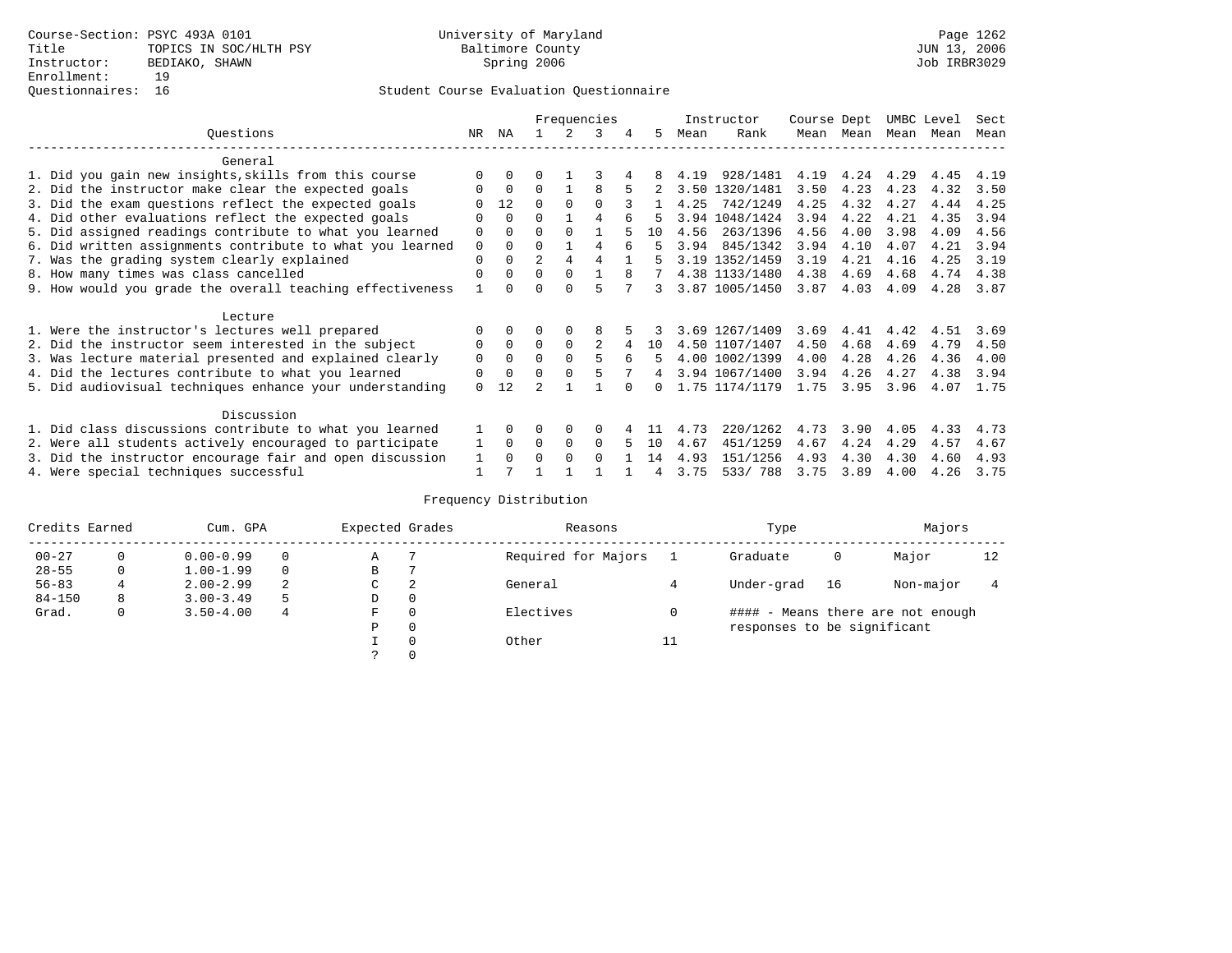|                                                           |              |             |          |               | Frequencies    |                |              |      | Instructor         | Course Dept |           | UMBC Level |      | Sect        |
|-----------------------------------------------------------|--------------|-------------|----------|---------------|----------------|----------------|--------------|------|--------------------|-------------|-----------|------------|------|-------------|
| Ouestions                                                 | NR           | ΝA          |          | $\mathcal{L}$ |                |                | 5.           | Mean | Rank               |             | Mean Mean | Mean Mean  |      | Mean        |
| General                                                   |              |             |          |               |                |                |              |      |                    |             |           |            |      |             |
| 1. Did you gain new insights, skills from this course     | U            |             | U        |               |                |                |              | 4.33 | 749/1481           | 4.33        | 4.24      | 4.29       | 4.28 | 4.33        |
| 2. Did the instructor make clear the expected goals       | $\Omega$     | $\Omega$    | $\Omega$ | $\Omega$      | б              | 4              |              | 3.67 | 1253/1481          | 3.67        | 4.23      | 4.23       | 4.11 | 3.67        |
| 3. Did the exam questions reflect the expected goals      | $\Omega$     | $\Omega$    | $\Omega$ |               | $\Omega$       |                |              | 4.08 | 861/1249           | 4.08        | 4.32      | 4.27       | 4.24 | 4.08        |
| 4. Did other evaluations reflect the expected goals       | 0            | $\Omega$    | $\Omega$ | $\Omega$      | $\overline{2}$ | 4              | 6            | 4.33 | 645/1424           | 4.33        | 4.22      | 4.21       | 4.16 | 4.33        |
| 5. Did assigned readings contribute to what you learned   | $\mathbf 0$  | $\Omega$    | $\Omega$ | $\Omega$      | $\Omega$       | 3              |              | 4.75 | 136/1396           | 4.75        | 4.00      | 3.98       | 4.00 | 4.75        |
| 6. Did written assignments contribute to what you learned | $\mathbf 0$  |             | $\Omega$ |               |                | 4              |              | 4.18 | 603/1342           | 4.18        | 4.10      | 4.07       | 4.18 | 4.18        |
| 7. Was the grading system clearly explained               | $\mathbf 0$  | $\Omega$    | $\Omega$ | 2             | $\overline{c}$ |                |              |      | 3.67 1201/1459     | 3.67        | 4.21      | 4.16       | 4.01 | 3.67        |
| 8. How many times was class cancelled                     | $\mathbf 0$  | $\Omega$    | $\Omega$ | $\Omega$      | $\Omega$       |                | 11           | 4.92 | 631/1480           | 4.92        | 4.69      | 4.68       | 4.74 | 4.92        |
| 9. How would you grade the overall teaching effectiveness | $\mathbf{1}$ |             | U        |               | ς              |                | $\Omega$     |      | 3.50 1223/1450     | 3.50        | 4.03      | 4.09       | 3.96 | 3.50        |
|                                                           |              |             |          |               |                |                |              |      |                    |             |           |            |      |             |
| Lecture                                                   |              |             |          |               |                |                |              |      |                    |             |           |            |      |             |
| 1. Were the instructor's lectures well prepared           |              | 0           |          | 6             |                |                |              |      | 2.55 1394/1409     | 2.55        | 4.41      | 4.42       | 4.36 | 2.55        |
| 2. Did the instructor seem interested in the subject      | 0            | $\Omega$    | $\Omega$ | $\Omega$      | $\Omega$       |                | 11           | 4.92 | 450/1407           | 4.92        | 4.68      | 4.69       | 4.73 | 4.92        |
| 3. Was lecture material presented and explained clearly   | $\mathbf 0$  | $\mathbf 0$ | 0        |               | 2              | 4              | 1            |      | 3.08 1317/1399     | 3.08        | 4.28      | 4.26       | 4.16 | 3.08        |
| 4. Did the lectures contribute to what you learned        | 0            | $\Omega$    | ζ        |               | $\overline{2}$ |                |              |      | 2.33 1383/1400     | 2.33        | 4.26      | 4.27       | 4.17 | 2.33        |
| 5. Did audiovisual techniques enhance your understanding  | $\Omega$     |             |          |               |                |                | 0            |      | 2.91 1087/1179     | 2.91        | 3.95      | 3.96       | 3.81 | 2.91        |
| Discussion                                                |              |             |          |               |                |                |              |      |                    |             |           |            |      |             |
| 1. Did class discussions contribute to what you learned   |              | $\Omega$    | O        | $\Omega$      |                |                |              | 3.90 | 797/1262           | 3.90        | 3.90      | 4.05       | 4.07 | 3.90        |
| 2. Were all students actively encouraged to participate   | 2            | $\Omega$    | $\Omega$ | $\Omega$      | $\Omega$       | 4              | 6            | 4.60 | 509/1259           | 4.60        | 4.24      | 4.29       | 4.30 | 4.60        |
| 3. Did the instructor encourage fair and open discussion  | 2            | $\Omega$    | $\Omega$ | $\Omega$      |                |                | 6            | 4.50 | 571/1256           | 4.50        | 4.30      | 4.30       | 4.33 | 4.50        |
| 4. Were special techniques successful                     | 2            | 5           |          | $\cap$        | 1              | $\mathfrak{D}$ | $\mathbf{1}$ | 3.40 | 650/788            | 3.40        | 3.89      | 4.00       | 3.97 | 3.40        |
|                                                           |              |             |          |               |                |                |              |      |                    |             |           |            |      |             |
| Seminar                                                   |              |             |          |               |                |                |              |      |                    |             |           |            |      |             |
| 1. Were assigned topics relevant to the announced theme   | 11           | $\Omega$    | 0        | 0             | $\Omega$       |                |              |      | $5.00$ ****/<br>68 | ****        | 4.84      | 4.49       | 4.23 | ****        |
| 4. Did presentations contribute to what you learned       | 11           | $\Omega$    | 0        | $\mathbf 0$   |                | $\Omega$       | $\Omega$     |      | 69<br>$3.00$ ****/ | ****        | 4.52      | 4.35       | 4.16 | ****        |
| 5. Were criteria for grading made clear                   | 11           |             | $\Omega$ | $\cap$        |                |                |              |      | $3.00$ ****/<br>68 | ****        | 4.04      | 3.92       | 3.71 | $***$ * * * |
|                                                           |              |             |          |               |                |                |              |      |                    |             |           |            |      |             |

| Credits Earned |   | Cum. GPA      |          | Expected Grades |          | Reasons             |     | Type                        |   | Majors                            |     |
|----------------|---|---------------|----------|-----------------|----------|---------------------|-----|-----------------------------|---|-----------------------------------|-----|
| $00 - 27$      |   | $0.00 - 0.99$ | 0        | Α               | 9        | Required for Majors | - 0 | Graduate                    |   | Major                             |     |
| $28 - 55$      | 0 | $1.00 - 1.99$ | $\Omega$ | B               |          |                     |     |                             |   |                                   |     |
| $56 - 83$      | 0 | $2.00 - 2.99$ | $\Omega$ | C               | $\Omega$ | General             |     | Under-grad                  | 5 | Non-major                         | -11 |
| $84 - 150$     |   | $3.00 - 3.49$ | 0        | D               | 0        |                     |     |                             |   |                                   |     |
| Grad.          |   | $3.50 - 4.00$ | 6        | F.              | $\Omega$ | Electives           |     |                             |   | #### - Means there are not enough |     |
|                |   |               |          | Ρ               | 0        |                     |     | responses to be significant |   |                                   |     |
|                |   |               |          |                 |          | Other               |     |                             |   |                                   |     |
|                |   |               |          |                 |          |                     |     |                             |   |                                   |     |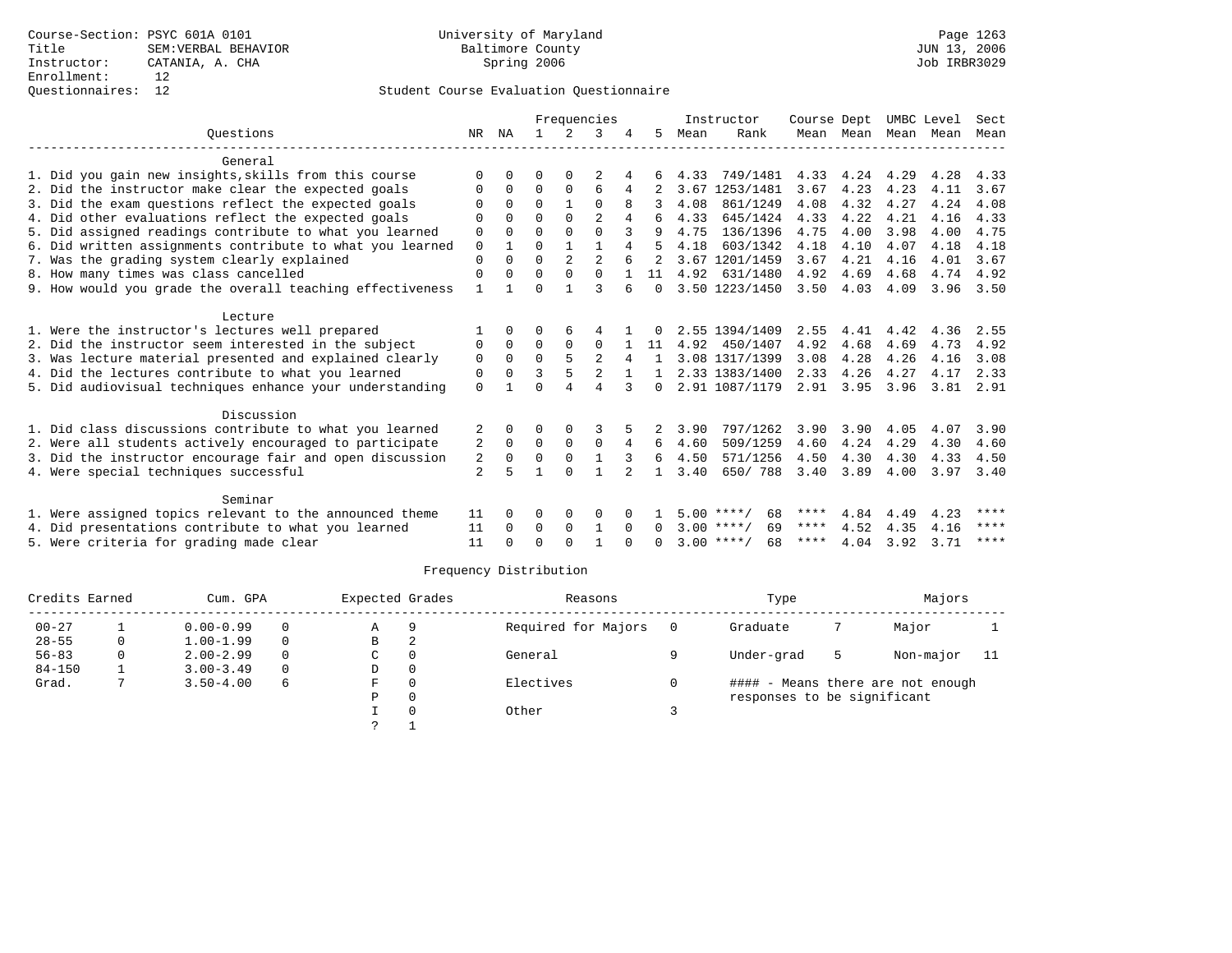|                                                           |             |              |              |               | Frequencies    |              |                |      | Instructor     | Course Dept |           | UMBC Level |      | Sect |
|-----------------------------------------------------------|-------------|--------------|--------------|---------------|----------------|--------------|----------------|------|----------------|-------------|-----------|------------|------|------|
| Ouestions                                                 | NR          | ΝA           | $\mathbf{1}$ | $\mathcal{L}$ | 3              |              | 5.             | Mean | Rank           |             | Mean Mean | Mean       | Mean | Mean |
| General                                                   |             |              |              |               |                |              |                |      |                |             |           |            |      |      |
| 1. Did you gain new insights, skills from this course     | $\Omega$    |              | O            | 0             | 0              |              |                | 5.00 | 1/1481         | 5.00        | 4.24      | 4.29       | 4.28 | 5.00 |
| 2. Did the instructor make clear the expected goals       | 0           | $\Omega$     | $\Omega$     | 0             | 1              |              | 0              |      | 3.67 1253/1481 | 3.67        | 4.23      | 4.23       | 4.11 | 3.67 |
| 3. Did the exam questions reflect the expected goals      | $\Omega$    |              | $\Omega$     | $\Omega$      | $\mathbf{1}$   | $\Omega$     |                |      | 3.00 1193/1249 | 3.00        | 4.32      | 4.27       | 4.24 | 3.00 |
| 4. Did other evaluations reflect the expected goals       | $\Omega$    | 0            | $\Omega$     | $\Omega$      | $\mathfrak{D}$ |              | 0              |      | 3.33 1316/1424 | 3.33        | 4.22      | 4.21       | 4.16 | 3.33 |
| 5. Did assigned readings contribute to what you learned   | 0           | O            | $\Omega$     | 0             | $\Omega$       | $\Omega$     | 3              | 5.00 | 1/1396         | 5.00        | 4.00      | 3.98       | 4.00 | 5.00 |
| 6. Did written assignments contribute to what you learned | $\mathbf 0$ | $\Omega$     | $\Omega$     | $\Omega$      | $\mathbf{1}$   |              | 1.             | 4.00 | 755/1342       | 4.00        | 4.10      | 4.07       | 4.18 | 4.00 |
| 7. Was the grading system clearly explained               | $\Omega$    | $\Omega$     | $\Omega$     | $\Omega$      | $\overline{a}$ | $\Omega$     |                |      | 3.67 1201/1459 | 3.67        | 4.21      | 4.16       | 4.01 | 3.67 |
| 8. How many times was class cancelled                     | $\mathbf 0$ | 0            | $\Omega$     | $\Omega$      | $\Omega$       | $\mathbf{1}$ | 2              | 4.67 | 951/1480       | 4.67        | 4.69      | 4.68       | 4.74 | 4.67 |
| 9. How would you grade the overall teaching effectiveness | $\Omega$    | $\cap$       | $\Omega$     | $\cap$        | $\Omega$       |              | $\mathbf{1}$   | 4.33 | 546/1450       | 4.33        | 4.03      | 4.09       | 3.96 | 4.33 |
| Lecture                                                   |             |              |              |               |                |              |                |      |                |             |           |            |      |      |
| 1. Were the instructor's lectures well prepared           |             | 0            | O            | 0             | $\Omega$       |              |                |      | 4.00 1152/1409 | 4.00        | 4.41      | 4.42       | 4.36 | 4.00 |
| 2. Did the instructor seem interested in the subject      |             | $\Omega$     | $\Omega$     | 0             | $\mathbf 0$    | $\Omega$     |                | 5.00 | 1/1407         | 5.00        | 4.68      | 4.69       | 4.73 | 5.00 |
| 3. Was lecture material presented and explained clearly   | 1           | $\Omega$     | $\Omega$     | $\Omega$      | $\Omega$       | 2            | 0              |      | 4.00 1002/1399 | 4.00        | 4.28      | 4.26       | 4.16 | 4.00 |
| 4. Did the lectures contribute to what you learned        | 1           | $\Omega$     | $\Omega$     | 0             | $\mathbf 0$    | 2            | 0              |      | 4.00 1017/1400 | 4.00        | 4.26      | 4.27       | 4.17 | 4.00 |
| 5. Did audiovisual techniques enhance your understanding  | 1           |              | $\Omega$     | $\cap$        | $\Omega$       | $\mathbf{1}$ | 0              | 4.00 | 590/1179       | 4.00        | 3.95      | 3.96       | 3.81 | 4.00 |
| Discussion                                                |             |              |              |               |                |              |                |      |                |             |           |            |      |      |
| 1. Did class discussions contribute to what you learned   | 0           | 0            | O            | $\Omega$      | $\Omega$       |              |                | 4.67 | 264/1262       | 4.67        | 3.90      | 4.05       | 4.07 | 4.67 |
| 2. Were all students actively encouraged to participate   | 0           | $\Omega$     | $\Omega$     | $\Omega$      | $\mathbf{1}$   | $\Omega$     |                | 4.33 | 729/1259       | 4.33        | 4.24      | 4.29       | 4.30 | 4.33 |
| 3. Did the instructor encourage fair and open discussion  | 0           | $\Omega$     | $\Omega$     | $\Omega$      | $\mathbf{1}$   | $\Omega$     | $\overline{2}$ | 4.33 | 723/1256       | 4.33        | 4.30      | 4.30       | 4.33 | 4.33 |
| 4. Were special techniques successful                     | $\Omega$    | <sup>0</sup> | $\Omega$     | $\Omega$      | $\mathfrak{D}$ | <sup>0</sup> |                | 3.67 | 564/788        | 3.67        | 3.89      | 4.00       | 3.97 | 3.67 |
| Field Work                                                |             |              |              |               |                |              |                |      |                |             |           |            |      |      |
| 1. Did field experience contribute to what you learned    | $\Omega$    | <sup>0</sup> | O            | $\Omega$      | $\Omega$       |              | 3              | 5.00 | 1/<br>59       | 5.00        | 5.00      | 4.30       | 4.01 | 5.00 |
| 2. Did you clearly understand your evaluation criteria    | 0           | 0            | 0            | 1             | 1              |              | 0              | 3.00 | 46/<br>51      | 3.00        | 3.00      | 4.00       | 3.81 | 3.00 |
| 3. Was the instructor available for consultation          | $\Omega$    |              | $\Omega$     | $\Omega$      | 1              | $\Omega$     |                | 4.00 | 27/<br>36      | 4.00        | 4.00      | 4.60       | 4.65 | 4.00 |
| 4. To what degree could you discuss your evaluations      | $\Omega$    |              | $\Omega$     |               | $\Omega$       | $\Omega$     |                | 3.50 | 30/<br>41      | 3.50        | 3.50      | 4.26       | 4.27 | 3.50 |
| 5. Did conferences help you carry out field activities    | $\Omega$    |              | $\Omega$     | $\Omega$      | $\Omega$       |              | <sup>0</sup>   | 4.00 | 23/<br>31      | 4.00        | 4.00      | 4.42       | 4.58 | 4.00 |

| Credits Earned |   | Cum. GPA      |          | Expected Grades |          | Reasons             | Type                        |   | Majors                            |  |
|----------------|---|---------------|----------|-----------------|----------|---------------------|-----------------------------|---|-----------------------------------|--|
| $00 - 27$      |   | $0.00 - 0.99$ | 0        | A               |          | Required for Majors | Graduate                    | 2 | Major                             |  |
| $28 - 55$      | 0 | $1.00 - 1.99$ | $\Omega$ | B               |          |                     |                             |   |                                   |  |
| $56 - 83$      |   | $2.00 - 2.99$ | $\Omega$ | C               |          | General             | Under-grad                  |   | Non-major                         |  |
| $84 - 150$     | 0 | $3.00 - 3.49$ | $\Omega$ | D               | $\Omega$ |                     |                             |   |                                   |  |
| Grad.          | 2 | $3.50 - 4.00$ |          | F.              |          | Electives           |                             |   | #### - Means there are not enough |  |
|                |   |               |          | P               |          |                     | responses to be significant |   |                                   |  |
|                |   |               |          |                 |          | Other               |                             |   |                                   |  |
|                |   |               |          |                 |          |                     |                             |   |                                   |  |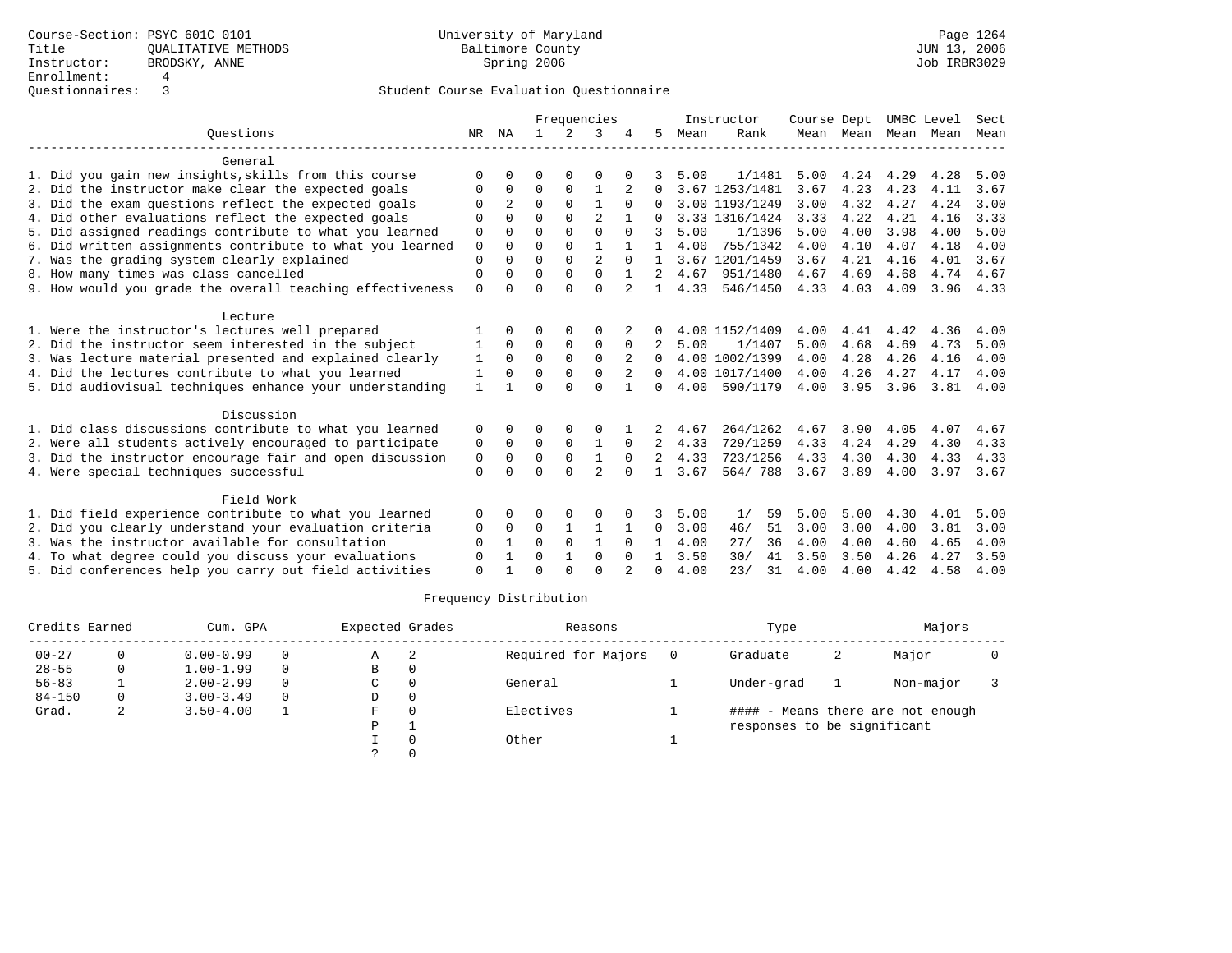|                                                           |          | Frequencies  |              |              |          |              |              | Instructor | Course Dept    |      | UMBC Level |      | Sect |      |
|-----------------------------------------------------------|----------|--------------|--------------|--------------|----------|--------------|--------------|------------|----------------|------|------------|------|------|------|
| Ouestions                                                 | NR       | ΝA           |              |              | ર        | 4            | 5            | Mean       | Rank           | Mean | Mean       | Mean | Mean | Mean |
| General                                                   |          |              |              |              |          |              |              |            |                |      |            |      |      |      |
| 1. Did you gain new insights, skills from this course     |          |              |              |              |          |              |              |            | 3.83 1206/1481 | 3.83 | 4.24       | 4.29 | 4.28 | 3.83 |
| 2. Did the instructor make clear the expected goals       | $\Omega$ | $\Omega$     | <sup>0</sup> |              |          |              |              |            | 3.50 1320/1481 | 3.50 | 4.23       | 4.23 | 4.11 | 3.50 |
| 4. Did other evaluations reflect the expected goals       |          |              | $\Omega$     |              |          |              |              | 4.00       | 959/1424       | 4.00 | 4.22       | 4.21 | 4.16 | 4.00 |
| 5. Did assigned readings contribute to what you learned   | $\Omega$ |              |              |              |          |              |              |            | 2.25 1383/1396 | 2.25 | 4.00       | 3.98 | 4.00 | 2.25 |
| 6. Did written assignments contribute to what you learned | $\Omega$ | $\Omega$     | $\cap$       |              |          |              | <sup>n</sup> |            | 3.00 1269/1342 | 3.00 | 4.10       | 4.07 | 4.18 | 3.00 |
| 7. Was the grading system clearly explained               | $\Omega$ |              |              | <sup>n</sup> | $\cap$   |              |              |            | 3.00 1380/1459 | 3.00 | 4.21       | 4.16 | 4.01 | 3.00 |
| 8. How many times was class cancelled                     | $\Omega$ | $\Omega$     | $\Omega$     | $\Omega$     | $\cap$   |              | 5            | 4.83       | 797/1480       | 4.83 | 4.69       | 4.68 | 4.74 | 4.83 |
| 9. How would you grade the overall teaching effectiveness | $\Omega$ |              | U            | ∩            |          |              |              |            | 3.67 1160/1450 | 3.67 | 4.03       | 4.09 | 3.96 | 3.67 |
| Lecture                                                   |          |              |              |              |          |              |              |            |                |      |            |      |      |      |
| 1. Were the instructor's lectures well prepared           |          | $\Omega$     | 0            | $\Omega$     |          |              |              |            | 4.00 1152/1409 | 4.00 | 4.41       | 4.42 | 4.36 | 4.00 |
| 2. Did the instructor seem interested in the subject      |          | $\Omega$     | <sup>0</sup> | $\Omega$     | $\Omega$ | $\Omega$     | 5            | 5.00       | 1/1407         | 5.00 | 4.68       | 4.69 | 4.73 | 5.00 |
| 3. Was lecture material presented and explained clearly   |          | $\Omega$     | $\Omega$     | $\Omega$     |          | $\Omega$     |              | 4.20       | 883/1399       | 4.20 | 4.28       | 4.26 | 4.16 | 4.20 |
| 4. Did the lectures contribute to what you learned        |          | <sup>0</sup> | U            |              |          |              |              | 4.20       | 913/1400       | 4.20 | 4.26       | 4.27 | 4.17 | 4.20 |
| 5. Did audiovisual techniques enhance your understanding  |          |              |              | <sup>n</sup> | $\cap$   |              |              | 3.80       | 760/1179       | 3.80 | 3.95       | 3.96 | 3.81 | 3.80 |
| Discussion                                                |          |              |              |              |          |              |              |            |                |      |            |      |      |      |
| 1. Did class discussions contribute to what you learned   | 0        | $\Omega$     | 0            | $\Omega$     |          |              |              | 4.17       | 631/1262       | 4.17 | 3.90       | 4.05 | 4.07 | 4.17 |
| 2. Were all students actively encouraged to participate   | 0        | $\Omega$     | $\Omega$     | $\Omega$     |          |              |              | 4.50       | 588/1259       | 4.50 | 4.24       | 4.29 | 4.30 | 4.50 |
| 3. Did the instructor encourage fair and open discussion  | 0        |              | U            | ∩            | $\cap$   | <sup>n</sup> |              | 5.00       | 1/1256         | 5.00 | 4.30       | 4.30 | 4.33 | 5.00 |
| 4. Were special techniques successful                     | $\Omega$ |              | U            |              |          |              |              | 4.40       | 218/ 788       | 4.40 | 3.89       | 4.00 | 3.97 | 4.40 |

| Credits Earned | Cum. GPA |               |   | Expected Grades |                | Reasons             |   | Type                        |   | Majors                            |  |
|----------------|----------|---------------|---|-----------------|----------------|---------------------|---|-----------------------------|---|-----------------------------------|--|
| $00 - 27$      |          | $0.00 - 0.99$ |   | Α               | $\overline{6}$ | Required for Majors |   | Graduate                    | 5 | Major                             |  |
| $28 - 55$      |          | $1.00 - 1.99$ | 0 | В               | 0              |                     |   |                             |   |                                   |  |
| $56 - 83$      | 0        | $2.00 - 2.99$ |   | C               | $\Omega$       | General             |   | Under-grad                  |   | Non-major                         |  |
| $84 - 150$     | 0        | $3.00 - 3.49$ |   | D               | 0              |                     |   |                             |   |                                   |  |
| Grad.          |          | $3.50 - 4.00$ |   | F               |                | Electives           |   |                             |   | #### - Means there are not enough |  |
|                |          |               |   | Ρ               | $\Omega$       |                     |   | responses to be significant |   |                                   |  |
|                |          |               |   |                 | $\Omega$       | Other               | 6 |                             |   |                                   |  |
|                |          |               |   |                 |                |                     |   |                             |   |                                   |  |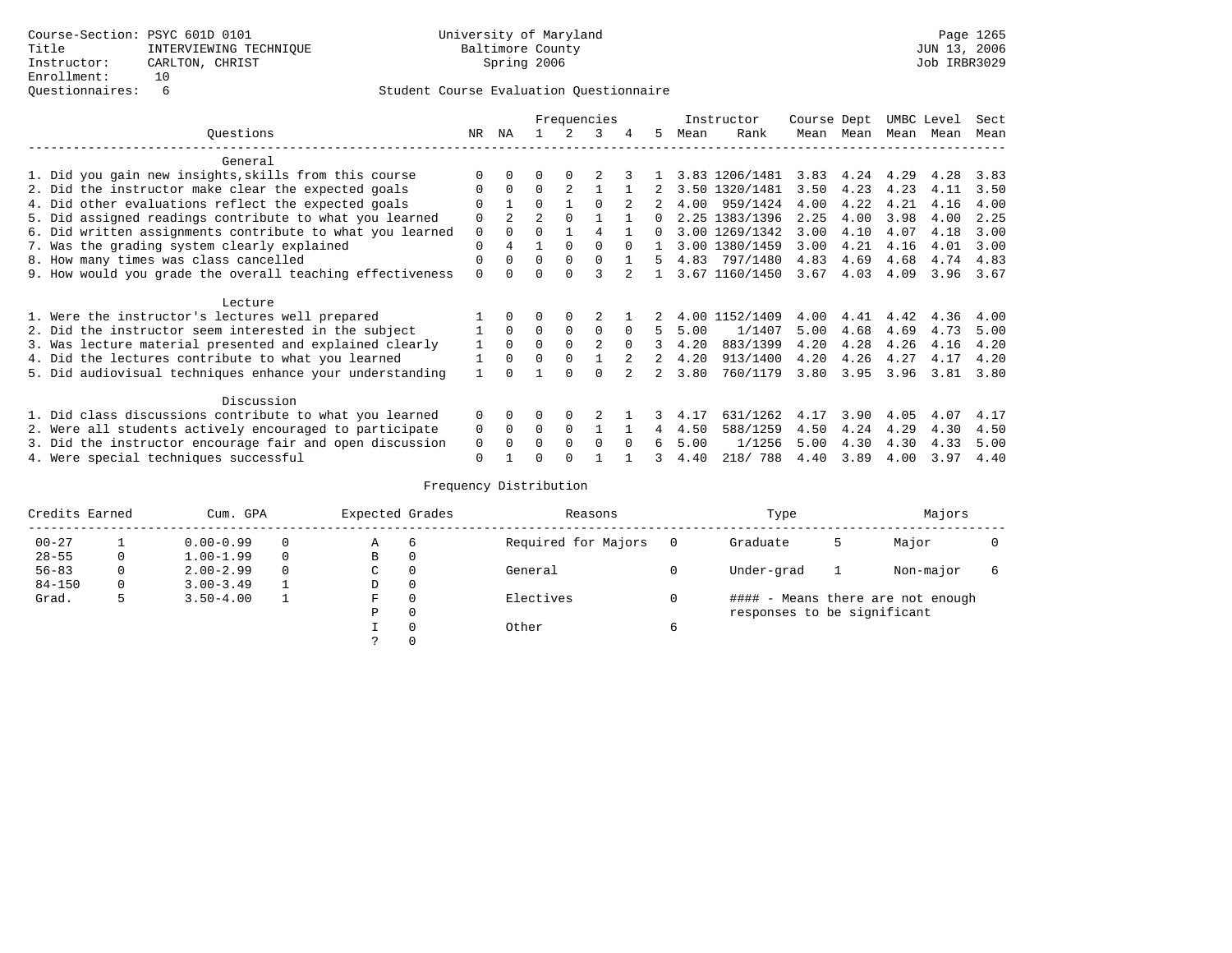|                                                           |             |              |          |                | Frequencies |          |    |      | Instructor | Course Dept |           | UMBC Level |      | Sect |
|-----------------------------------------------------------|-------------|--------------|----------|----------------|-------------|----------|----|------|------------|-------------|-----------|------------|------|------|
| Ouestions                                                 | NR.         | ΝA           |          |                | 3           | 4        | 5. | Mean | Rank       |             | Mean Mean | Mean       | Mean | Mean |
| General                                                   |             |              |          |                |             |          |    |      |            |             |           |            |      |      |
| 1. Did you gain new insights, skills from this course     |             | $\Omega$     | 0        | $\Omega$       | $\Omega$    |          |    | 5.00 | 1/1481     | 5.00        | 4.24      | 4.29       | 4.28 | 5.00 |
| 2. Did the instructor make clear the expected goals       | O           | $\Omega$     | $\Omega$ | $\Omega$       | $\Omega$    |          | 4  | 4.57 | 434/1481   | 4.57        | 4.23      | 4.23       | 4.11 | 4.57 |
| 3. Did the exam questions reflect the expected goals      |             | $\Omega$     | $\Omega$ | $\Omega$       | $\Omega$    |          | 6  | 4.86 | 172/1249   | 4.86        | 4.32      | 4.27       | 4.24 | 4.86 |
| 4. Did other evaluations reflect the expected goals       | O           | $\Omega$     | $\Omega$ | $\Omega$       | $\Omega$    |          |    | 5.00 | 1/1424     | 5.00        | 4.22      | 4.21       | 4.16 | 5.00 |
| 5. Did assigned readings contribute to what you learned   | $\mathbf 0$ | $\Omega$     | $\Omega$ | $\overline{2}$ | $\Omega$    |          | 3  | 3.86 | 839/1396   | 3.86        | 4.00      | 3.98       | 4.00 | 3.86 |
| 6. Did written assignments contribute to what you learned | $\mathbf 0$ | $\Omega$     | 0        | $\Omega$       | $\Omega$    | $\Omega$ |    | 5.00 | 1/1342     | 5.00        | 4.10      | 4.07       | 4.18 | 5.00 |
| 7. Was the grading system clearly explained               | $\mathbf 0$ | $\Omega$     | 0        | $\Omega$       | $\cap$      |          | Б. | 4.86 | 131/1459   | 4.86        | 4.21      | 4.16       | 4.01 | 4.86 |
| 8. How many times was class cancelled                     | 0           | $\Omega$     | $\Omega$ | $\Omega$       | $\Omega$    | $\Omega$ |    | 5.00 | 1/1480     | 5.00        | 4.69      | 4.68       | 4.74 | 5.00 |
| 9. How would you grade the overall teaching effectiveness | $\Omega$    | <sup>n</sup> | ∩        | ∩              | $\cap$      |          | 4  | 4.57 | 281/1450   | 4.57        | 4.03      | 4.09       | 3.96 | 4.57 |
| Lecture                                                   |             |              |          |                |             |          |    |      |            |             |           |            |      |      |
| 1. Were the instructor's lectures well prepared           |             |              |          | $\Omega$       | $\Omega$    |          |    | 4.86 | 261/1409   | 4.86        | 4.41      | 4.42       | 4.36 | 4.86 |
| 2. Did the instructor seem interested in the subject      | 0           | $\Omega$     | $\Omega$ | $\Omega$       | $\Omega$    | $\Omega$ |    | 5.00 | 1/1407     | 5.00        | 4.68      | 4.69       | 4.73 | 5.00 |
| 3. Was lecture material presented and explained clearly   | 0           | $\Omega$     | $\Omega$ | $\Omega$       | $\Omega$    |          | б. | 4.86 | 170/1399   | 4.86        | 4.28      | 4.26       | 4.16 | 4.86 |
| 4. Did the lectures contribute to what you learned        | 0           | $\Omega$     | $\Omega$ | $\Omega$       | $\Omega$    | $\Omega$ |    | 5.00 | 1/1400     | 5.00        | 4.26      | 4.27       | 4.17 | 5.00 |
| 5. Did audiovisual techniques enhance your understanding  | $\Omega$    |              |          |                | $\cap$      |          | २  | 4.50 | 259/1179   | 4.50        | 3.95      | 3.96       | 3.81 | 4.50 |
| Discussion                                                |             |              |          |                |             |          |    |      |            |             |           |            |      |      |
| 1. Did class discussions contribute to what you learned   | 3           | $\Omega$     | O        | $\Omega$       |             |          |    | 3.75 | 887/1262   | 3.75        | 3.90      | 4.05       | 4.07 | 3.75 |
| 2. Were all students actively encouraged to participate   | 3           | $\Omega$     | $\Omega$ | $\Omega$       | $\Omega$    |          |    | 4.50 | 588/1259   | 4.50        | 4.24      | 4.29       | 4.30 | 4.50 |
| 3. Did the instructor encourage fair and open discussion  | 3           | $\Omega$     | 0        | $\Omega$       | $\Omega$    |          |    | 4.75 | 357/1256   | 4.75        | 4.30      | 4.30       | 4.33 | 4.75 |
| 4. Were special techniques successful                     | 3           |              |          |                |             |          |    | 4.00 | 394/788    | 4.00        | 3.89      | 4.00       | 3.97 | 4.00 |

| Credits Earned |   | Cum. GPA      |   | Expected Grades |             | Reasons             |        | Type                        |    | Majors                            |  |
|----------------|---|---------------|---|-----------------|-------------|---------------------|--------|-----------------------------|----|-----------------------------------|--|
| $00 - 27$      | 0 | $0.00 - 0.99$ |   | Α               |             | Required for Majors |        | Graduate                    | כ  | Major                             |  |
| $28 - 55$      | 2 | $1.00 - 1.99$ |   | В               | 2           |                     |        |                             |    |                                   |  |
| $56 - 83$      | 0 | $2.00 - 2.99$ | 0 | $\sim$<br>◡     | 0           | General             |        | Under-grad                  | -2 | Non-major                         |  |
| $84 - 150$     | 0 | $3.00 - 3.49$ |   | D               | 0           |                     |        |                             |    |                                   |  |
| Grad.          | 5 | $3.50 - 4.00$ |   | F               | 0           | Electives           |        |                             |    | #### - Means there are not enough |  |
|                |   |               |   | P               |             |                     |        | responses to be significant |    |                                   |  |
|                |   |               |   |                 | $\mathbf 0$ | Other               | $\sim$ |                             |    |                                   |  |
|                |   |               |   | $\mathcal{L}$   |             |                     |        |                             |    |                                   |  |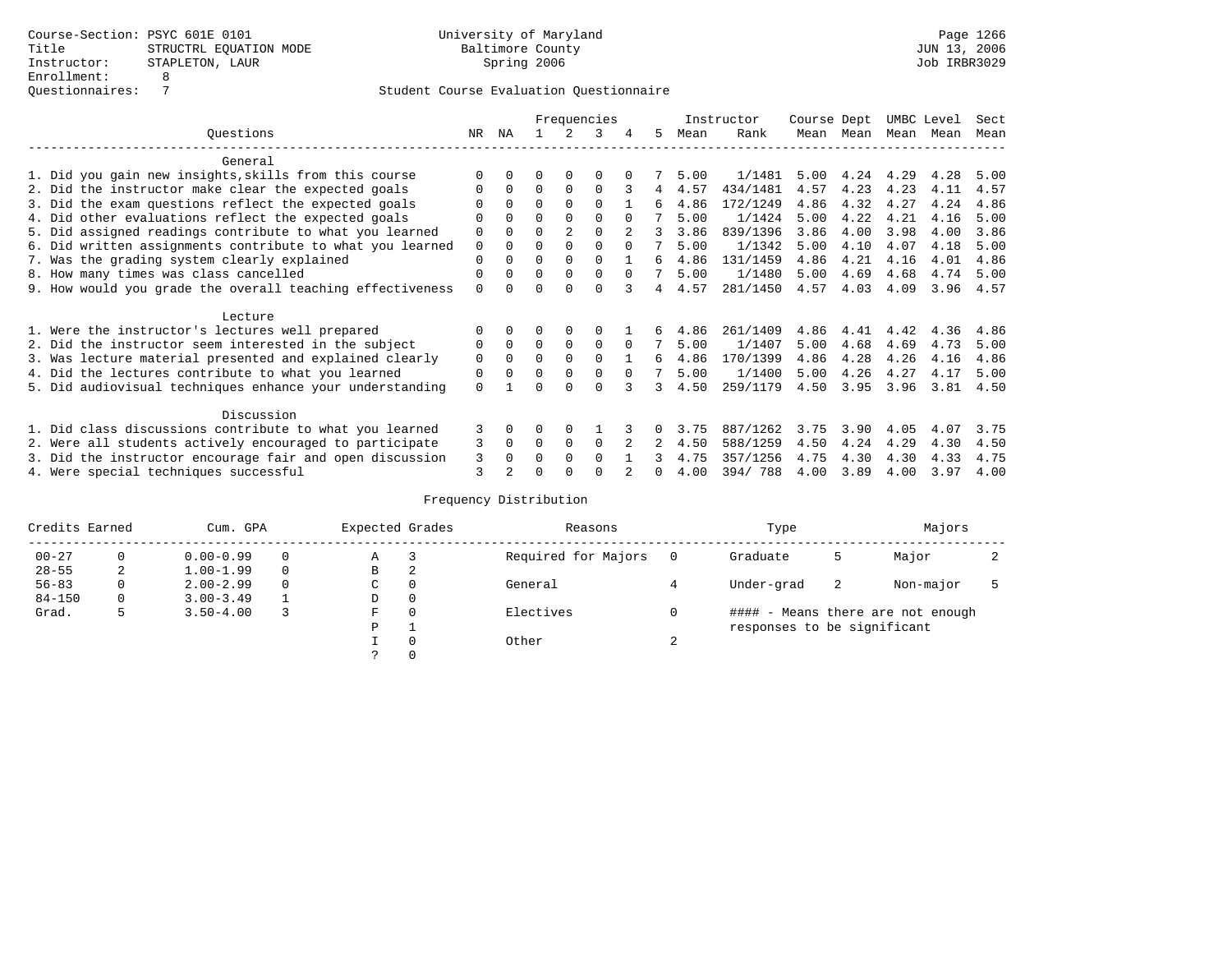| Ouestions<br>NR.<br>ΝA<br>3<br>5.<br>Rank<br>Mean<br>Mean<br>Mean<br>Mean<br>Mean                                                                                           | Mean |
|-----------------------------------------------------------------------------------------------------------------------------------------------------------------------------|------|
| General                                                                                                                                                                     |      |
| 1. Did you gain new insights, skills from this course<br>4.24<br>3.86 1187/1481<br>3.86<br>4.29<br>4.28<br>$\Omega$<br>U<br>б<br>10                                         | 3.86 |
| 3.73<br>4.23<br>2. Did the instructor make clear the expected goals<br>$\Omega$<br>9<br>3.73 1221/1481<br>4.23<br>4.11<br>$\Omega$<br>O                                     | 3.73 |
| 12<br>3.80<br>3. Did the exam questions reflect the expected goals<br>$\Omega$<br>3.80 1022/1249<br>4.32<br>4.27<br>4.24                                                    | 3.80 |
| 4. Did other evaluations reflect the expected goals<br>3.67<br>4.22<br>4.21<br>$\Omega$<br>$\Omega$<br>3.67 1224/1424<br>4.16                                               | 3.67 |
| 5. Did assigned readings contribute to what you learned<br>649/1396<br>4.09<br>4.00<br>3.98<br>$\mathbf 0$<br>0<br>4<br>9<br>4.09<br>4.00<br>$\Omega$<br>8                  | 4.09 |
| $\mathfrak{D}$<br>3.70 1018/1342<br>3.70<br>6. Did written assignments contribute to what you learned<br>$\Omega$<br>4.10<br>4.07<br>4.18<br>$\mathbf 0$<br>q<br>२          | 3.70 |
| $\overline{2}$<br>$\overline{2}$<br>3.30 1327/1459<br>3.30<br>4.21<br>7. Was the grading system clearly explained<br>$\Omega$<br>4.16<br>4.01                               | 3.30 |
| 8. How many times was class cancelled<br>839/1480<br>4.81<br>$\Omega$<br>$\Omega$<br>$\Omega$<br>4.81<br>4.69<br>4.68<br>4.74<br>19<br>$\Omega$                             | 4.81 |
| 609/1450<br>4.27<br>4.03<br>9. How would you grade the overall teaching effectiveness<br>$\Omega$<br>14<br>4.27<br>4.09<br>3.96<br>U<br>$\cap$<br><sup>n</sup>              | 4.27 |
|                                                                                                                                                                             |      |
| Lecture                                                                                                                                                                     |      |
| 1. Were the instructor's lectures well prepared<br>800/1409<br>4.42<br>4.48<br>4.41<br>4.36<br>4.48                                                                         | 4.48 |
| 2. Did the instructor seem interested in the subject<br>$\Omega$<br>$\Omega$<br>4.71<br>899/1407<br>4.71<br>$\Omega$<br>15<br>4.68<br>4.69<br>4.73<br>$\Omega$<br>6         | 4.71 |
| 1<br>$\Omega$<br>4.62<br>445/1399<br>4.62<br>4.28<br>4.26<br>4.16<br>3. Was lecture material presented and explained clearly<br>$\Omega$<br>$\Omega$<br>$\Omega$<br>13<br>8 | 4.62 |
| 4. Did the lectures contribute to what you learned<br>4.38<br>729/1400<br>4.38<br>4.26<br>4.27<br>$\Omega$<br>$\Omega$<br>11<br>4.17<br>$\Omega$<br>q                       | 4.38 |
| 5. Did audiovisual techniques enhance your understanding<br>3.95<br>641/1179<br>3.95<br>3.95<br>3.96<br>3.81<br>8                                                           | 3.95 |
| Discussion                                                                                                                                                                  |      |
| 3<br>418/1262<br>1. Did class discussions contribute to what you learned<br>3.90<br>4.05<br>4.07<br>4.42<br>4.42<br>$\Omega$<br>U                                           | 4.42 |
| 2. Were all students actively encouraged to participate<br>3<br>432/1259<br>4.68<br>4.24<br>4.29<br>$\Omega$<br>0<br>$\Omega$<br>4.68<br>4.30<br>15                         | 4.68 |
| 3. Did the instructor encourage fair and open discussion<br>2<br>516/1256<br>4.60<br>4.30<br>4.30<br>$\Omega$<br>O<br>$\Omega$<br>13<br>4.60<br>4.33                        | 4.60 |
| 4. Were special techniques successful<br>2<br>13<br>3.00<br>713/ 788<br>3.00<br>3.89<br>4.00<br>3.97                                                                        | 3.00 |

| Credits Earned |              | Cum. GPA      |   |   | Expected Grades | Reasons             |    | Type                        |    | Majors                            |     |
|----------------|--------------|---------------|---|---|-----------------|---------------------|----|-----------------------------|----|-----------------------------------|-----|
| $00 - 27$      | $\Omega$     | $0.00 - 0.99$ |   | Α | 10              | Required for Majors |    | Graduate                    | 13 | Major                             |     |
| $28 - 55$      | 0            | $1.00 - 1.99$ |   | B | 6               |                     |    |                             |    |                                   |     |
| $56 - 83$      | 0            | $2.00 - 2.99$ |   | C | 0               | General             |    | Under-grad                  | 9  | Non-major                         | -21 |
| $84 - 150$     | $\mathbf{0}$ | $3.00 - 3.49$ |   | D | 0               |                     |    |                             |    |                                   |     |
| Grad.          | 13           | $3.50 - 4.00$ | 2 | F | 0               | Electives           |    |                             |    | #### - Means there are not enough |     |
|                |              |               |   | Ρ | 0               |                     |    | responses to be significant |    |                                   |     |
|                |              |               |   |   | $\Omega$        | Other               | 19 |                             |    |                                   |     |
|                |              |               |   |   | 2               |                     |    |                             |    |                                   |     |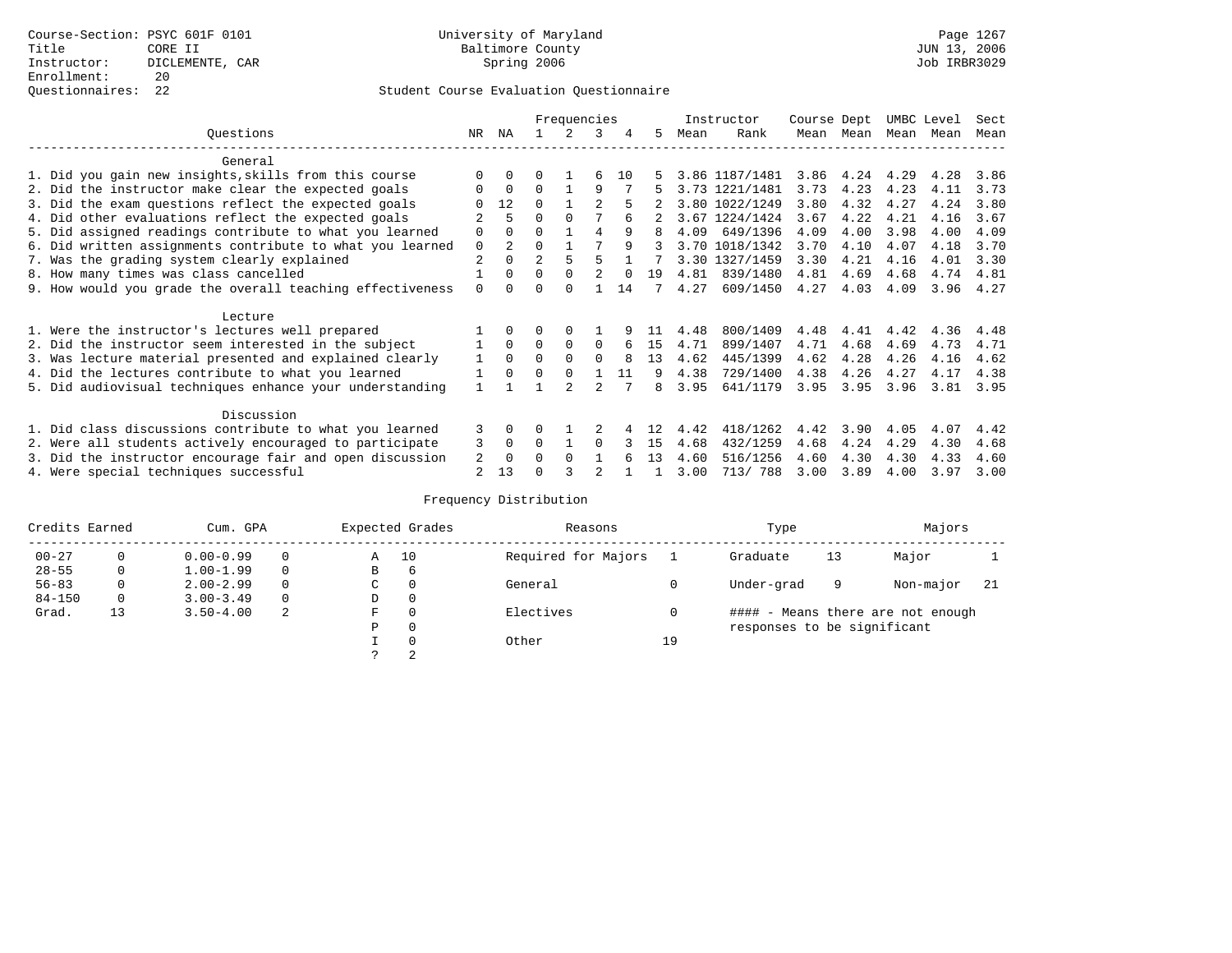|                                                           |             |                |          |          | Frequencies    |        |     |      | Instructor       | Course Dept |      | UMBC Level |      | Sect |
|-----------------------------------------------------------|-------------|----------------|----------|----------|----------------|--------|-----|------|------------------|-------------|------|------------|------|------|
| Ouestions                                                 | NR.         | ΝA             |          |          | 3              | 4      | 5.  | Mean | Rank             | Mean        | Mean | Mean       | Mean | Mean |
| General                                                   |             |                |          |          |                |        |     |      |                  |             |      |            |      |      |
| 1. Did you gain new insights, skills from this course     |             | $\Omega$       | U        |          | 4              |        |     |      | 3.94 1124/1481   | 3.94        | 4.24 | 4.29       | 4.28 | 3.94 |
| 2. Did the instructor make clear the expected goals       |             | $\Omega$       | $\Omega$ | $\Omega$ | 6              | 6      | 6   |      | 4.00 1000/1481   | 4.00        | 4.23 | 4.23       | 4.11 | 4.00 |
| 3. Did the exam questions reflect the expected goals      |             | 8              | $\Omega$ |          | $\overline{c}$ | 4      |     |      | 3.78 1036/1249   | 3.78        | 4.32 | 4.27       | 4.24 | 3.78 |
| 4. Did other evaluations reflect the expected goals       | O           | 6              | $\Omega$ | $\Omega$ |                |        |     | 4.17 | 840/1424         | 4.17        | 4.22 | 4.21       | 4.16 | 4.17 |
| 5. Did assigned readings contribute to what you learned   | $\mathbf 0$ | $\Omega$       | $\Omega$ |          |                |        |     | 4.11 | 633/1396         | 4.11        | 4.00 | 3.98       | 4.00 | 4.11 |
| 6. Did written assignments contribute to what you learned | $\mathbf 0$ | $\mathfrak{D}$ | $\Omega$ |          |                |        | 2   |      | 3.63 1060/1342   | 3.63        | 4.10 | 4.07       | 4.18 | 3.63 |
| 7. Was the grading system clearly explained               | $\Omega$    | $\Omega$       | ζ        | 4        |                |        | 6   |      | 3.28 1333/1459   | 3.28        | 4.21 | 4.16       | 4.01 | 3.28 |
| 8. How many times was class cancelled                     | $\Omega$    | $\Omega$       | $\Omega$ | $\Omega$ | $\Omega$       | $\cap$ | 1 R | 5.00 | 1/1480           | 5.00        | 4.69 | 4.68       | 4.74 | 5.00 |
| 9. How would you grade the overall teaching effectiveness |             |                | U        | $\cap$   | $\mathcal{D}$  |        | 7   | 4.31 | 567/1450         | 4.31        | 4.03 | 4.09       | 3.96 | 4.31 |
|                                                           |             |                |          |          |                |        |     |      |                  |             |      |            |      |      |
| Lecture                                                   |             |                |          |          |                |        |     |      |                  |             |      |            |      |      |
| 1. Were the instructor's lectures well prepared           |             |                |          |          |                |        |     | 4.41 | 878/1409         | 4.41        | 4.41 | 4.42       | 4.36 | 4.41 |
| 2. Did the instructor seem interested in the subject      |             | $\Omega$       | $\Omega$ | $\Omega$ | $\Omega$       |        | 12  | 4.71 | 919/1407         | 4.71        | 4.68 | 4.69       | 4.73 | 4.71 |
| 3. Was lecture material presented and explained clearly   | 1           | $\Omega$       | $\Omega$ | $\Omega$ |                |        | 10  | 4.53 | 545/1399         | 4.53        | 4.28 | 4.26       | 4.16 | 4.53 |
| 4. Did the lectures contribute to what you learned        |             | $\Omega$       | $\Omega$ |          |                |        | 1 O | 4.35 | 766/1400         | 4.35        | 4.26 | 4.27       | 4.17 | 4.35 |
| 5. Did audiovisual techniques enhance your understanding  |             |                |          |          | $\cap$         |        | 11  | 4.25 | 442/1179         | 4.25        | 3.95 | 3.96       | 3.81 | 4.25 |
|                                                           |             |                |          |          |                |        |     |      |                  |             |      |            |      |      |
| Discussion                                                |             |                |          |          |                |        |     |      |                  |             |      |            |      |      |
| 1. Did class discussions contribute to what you learned   |             | $\Omega$       | U        | $\Omega$ | κ              |        |     | 4.50 | 345/1262         | 4.50        | 3.90 | 4.05       | 4.07 | 4.50 |
| 2. Were all students actively encouraged to participate   |             | $\Omega$       | $\Omega$ | $\Omega$ | $\Omega$       |        | 13  | 4.81 | 294/1259         | 4.81        | 4.24 | 4.29       | 4.30 | 4.81 |
| 3. Did the instructor encourage fair and open discussion  | 2           | $\Omega$       | 0        | $\Omega$ |                |        | 12  | 4.69 | 438/1256         | 4.69        | 4.30 | 4.30       | 4.33 | 4.69 |
| 4. Were special techniques successful                     |             | 12             |          |          |                |        |     |      | $4.33$ ****/ 788 | ****        | 3.89 | 4.00       | 3.97 | **** |

| Credits Earned |   | Cum. GPA      |          | Expected Grades |          | Reasons             |    | Type                        |   | Majors                            |  |
|----------------|---|---------------|----------|-----------------|----------|---------------------|----|-----------------------------|---|-----------------------------------|--|
| $00 - 27$      |   | $0.00 - 0.99$ |          | Α               | 10       | Required for Majors |    | Graduate                    | 9 | Major                             |  |
| $28 - 55$      | 0 | $1.00 - 1.99$ |          | В               | 4        |                     |    |                             |   |                                   |  |
| $56 - 83$      | 0 | $2.00 - 2.99$ |          | $\sim$<br>◡     | 0        | General             |    | Under-grad                  | 9 | Non-major                         |  |
| $84 - 150$     | 0 | $3.00 - 3.49$ | $\Omega$ | D               | 0        |                     |    |                             |   |                                   |  |
| Grad.          | 9 | $3.50 - 4.00$ | 2        | F               | 0        | Electives           | 0  |                             |   | #### - Means there are not enough |  |
|                |   |               |          | Ρ               | 0        |                     |    | responses to be significant |   |                                   |  |
|                |   |               |          |                 | $\Omega$ | Other               | 14 |                             |   |                                   |  |
|                |   |               |          |                 |          |                     |    |                             |   |                                   |  |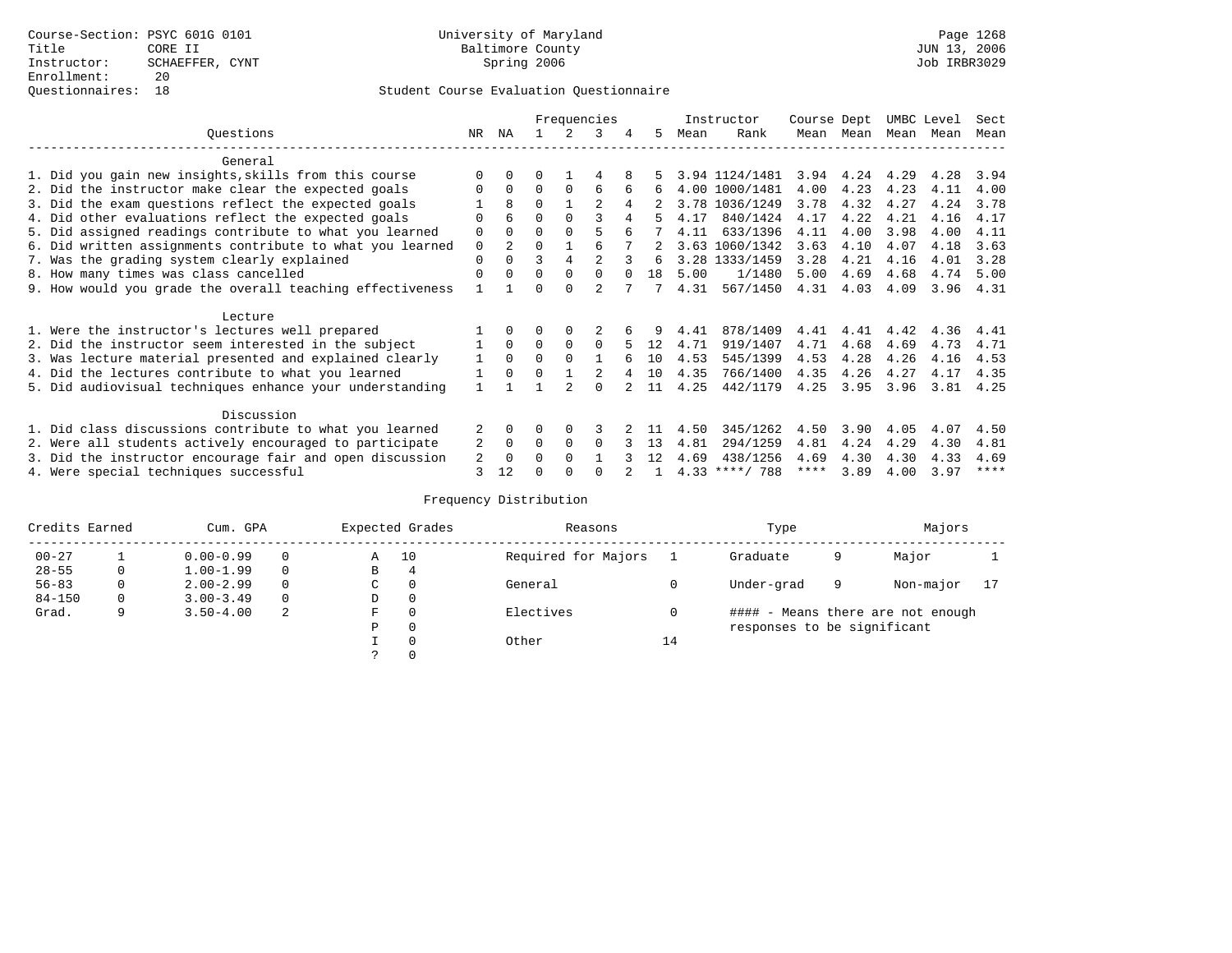|                                                           |             |               |          |          | Frequencies |               |    |      | Instructor       | Course Dept |      | UMBC Level |      | Sect |
|-----------------------------------------------------------|-------------|---------------|----------|----------|-------------|---------------|----|------|------------------|-------------|------|------------|------|------|
| Ouestions                                                 | NR.         | ΝA            |          |          | 3           |               | 5. | Mean | Rank             | Mean        | Mean | Mean       | Mean | Mean |
| General                                                   |             |               |          |          |             |               |    |      |                  |             |      |            |      |      |
| 1. Did you gain new insights, skills from this course     | ∩           |               | O        | 0        | $\Omega$    |               |    | 4.86 | 196/1481         | 4.86        | 4.24 | 4.29       | 4.28 | 4.86 |
| 2. Did the instructor make clear the expected goals       | $\Omega$    | $\Omega$      |          | $\Omega$ | $\Omega$    |               | 5. | 4.29 | 790/1481         | 4.29        | 4.23 | 4.23       | 4.11 | 4.29 |
| 3. Did the exam questions reflect the expected goals      |             |               | $\Omega$ | $\Omega$ |             |               | 4  | 4.43 | 598/1249         | 4.43        | 4.32 | 4.27       | 4.24 | 4.43 |
| 4. Did other evaluations reflect the expected goals       | $\Omega$    |               |          |          | $\Omega$    |               | 4  | 4.20 | 807/1424         | 4.20        | 4.22 | 4.21       | 4.16 | 4.20 |
| 5. Did assigned readings contribute to what you learned   | 0           |               | $\Omega$ |          |             |               | 3  | 4.00 | 707/1396         | 4.00        | 4.00 | 3.98       | 4.00 | 4.00 |
| 6. Did written assignments contribute to what you learned | $\mathbf 0$ | $\mathcal{L}$ |          |          |             | $\mathcal{P}$ |    |      | 3.40 1166/1342   | 3.40        | 4.10 | 4.07       | 4.18 | 3.40 |
|                                                           | $\Omega$    |               | $\Omega$ | $\Omega$ | $\cap$      |               | 6  | 4.86 | 131/1459         | 4.86        | 4.21 | 4.16       | 4.01 | 4.86 |
| 7. Was the grading system clearly explained               |             | 0             | $\Omega$ | $\Omega$ | $\Omega$    | $\Omega$      |    | 5.00 | 1/1480           | 5.00        |      |            |      |      |
| 8. How many times was class cancelled                     | $\Omega$    |               |          | ∩        | $\cap$      |               |    |      |                  |             | 4.69 | 4.68       | 4.74 | 5.00 |
| 9. How would you grade the overall teaching effectiveness | $\Omega$    |               | U        |          |             |               | 3  | 4.43 | 445/1450         | 4.43        | 4.03 | 4.09       | 3.96 | 4.43 |
| Lecture                                                   |             |               |          |          |             |               |    |      |                  |             |      |            |      |      |
| 1. Were the instructor's lectures well prepared           |             |               |          |          |             |               |    | 4.57 | 682/1409         | 4.57        | 4.41 | 4.42       | 4.36 | 4.57 |
| 2. Did the instructor seem interested in the subject      | 0           | $\Omega$      | $\Omega$ | $\Omega$ | $\Omega$    |               | 6  | 4.86 | 614/1407         | 4.86        | 4.68 | 4.69       | 4.73 | 4.86 |
| 3. Was lecture material presented and explained clearly   | $\mathbf 0$ | $\Omega$      | $\Omega$ |          | $\Omega$    |               |    | 4.57 | 491/1399         | 4.57        | 4.28 | 4.26       | 4.16 | 4.57 |
| 4. Did the lectures contribute to what you learned        | 0           |               | $\Omega$ | $\Omega$ | $\Omega$    | $\Omega$      |    | 5.00 | 1/1400           | 5.00        | 4.26 | 4.27       | 4.17 | 5.00 |
| 5. Did audiovisual techniques enhance your understanding  | $\Omega$    |               |          |          | $\cap$      |               |    | 5.00 | 1/1179           | 5.00        | 3.95 | 3.96       | 3.81 | 5.00 |
|                                                           |             |               |          |          |             |               |    |      |                  |             |      |            |      |      |
| Discussion                                                |             |               |          |          |             |               |    |      |                  |             |      |            |      |      |
| 1. Did class discussions contribute to what you learned   |             | 0             | O        | 0        |             |               |    | 3.83 | 842/1262         | 3.83        | 3.90 | 4.05       | 4.07 | 3.83 |
| 2. Were all students actively encouraged to participate   |             | $\Omega$      | 0        | 0        |             | $\Omega$      | 5  | 4.67 | 451/1259         | 4.67        | 4.24 | 4.29       | 4.30 | 4.67 |
| 3. Did the instructor encourage fair and open discussion  |             |               | O        | $\Omega$ | $\Omega$    | $\Omega$      |    | 5.00 | 1/1256           | 5.00        | 4.30 | 4.30       | 4.33 | 5.00 |
| 4. Were special techniques successful                     |             |               |          |          |             |               |    |      | $1.00$ ****/ 788 | ****        | 3.89 | 4.00       | 3.97 | **** |

| Credits Earned |          | Cum. GPA      |          | Expected Grades |          | Reasons             |   | Type                        |   | Majors                            |  |
|----------------|----------|---------------|----------|-----------------|----------|---------------------|---|-----------------------------|---|-----------------------------------|--|
| $00 - 27$      | $\Omega$ | $0.00 - 0.99$ |          | Α               | 5        | Required for Majors | 0 | Graduate                    | 3 | Major                             |  |
| $28 - 55$      | 0        | $1.00 - 1.99$ |          | В               |          |                     |   |                             |   |                                   |  |
| $56 - 83$      | 0        | $2.00 - 2.99$ |          | $\sim$<br>◡     |          | General             |   | Under-grad                  | 4 | Non-major                         |  |
| $84 - 150$     |          | $3.00 - 3.49$ | $\Omega$ | D               | 0        |                     |   |                             |   |                                   |  |
| Grad.          |          | $3.50 - 4.00$ | 2        | F               | 0        | Electives           | 0 |                             |   | #### - Means there are not enough |  |
|                |          |               |          | Ρ               | 0        |                     |   | responses to be significant |   |                                   |  |
|                |          |               |          |                 | $\Omega$ | Other               |   |                             |   |                                   |  |
|                |          |               |          |                 |          |                     |   |                             |   |                                   |  |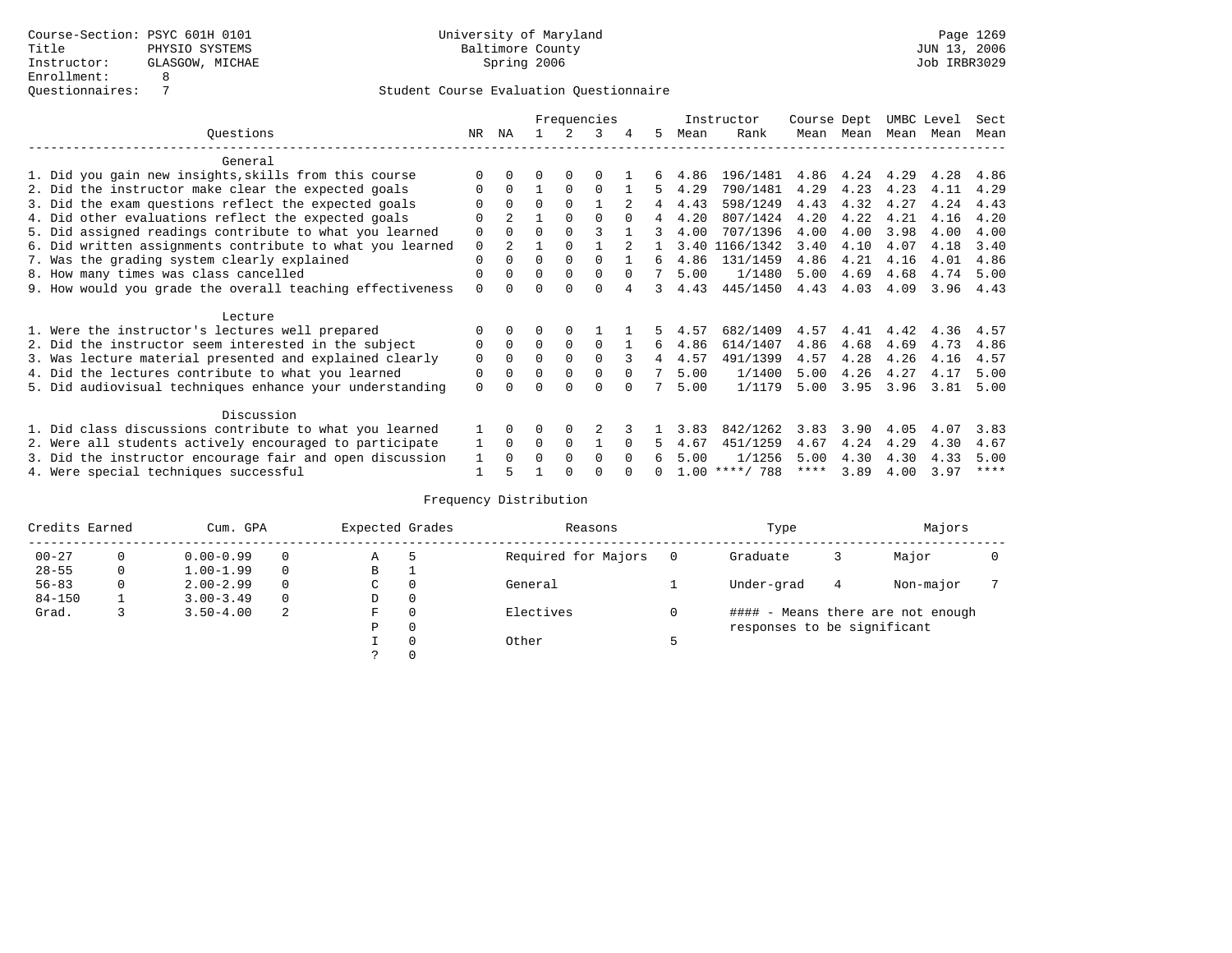## Questionnaires: 14 Student Course Evaluation Questionnaire

|                                                           |          |              |          |                | Frequencies    |          |             |      | Instructor       | Course Dept |           | UMBC Level |      | Sect        |
|-----------------------------------------------------------|----------|--------------|----------|----------------|----------------|----------|-------------|------|------------------|-------------|-----------|------------|------|-------------|
| Ouestions                                                 | NR       | ΝA           |          | 2              | 3              | 4        | 5           | Mean | Rank             |             | Mean Mean | Mean Mean  |      | Mean        |
| General                                                   |          |              |          |                |                |          |             |      |                  |             |           |            |      |             |
| 1. Did you gain new insights, skills from this course     |          | 0            | 0        |                |                |          |             |      | 3.86 1193/1481   | 3.86        | 4.24      | 4.29       | 4.28 | 3.86        |
| 2. Did the instructor make clear the expected goals       | 0        | $\Omega$     |          | $\Omega$       | 6              | 6        |             |      | 3.43 1355/1481   | 3.43        | 4.23      | 4.23       | 4.11 | 3.43        |
| 3. Did the exam questions reflect the expected goals      |          | $\Omega$     |          |                | $\mathfrak{D}$ |          |             | 4.07 | 865/1249         | 4.07        | 4.32      | 4.27       | 4.24 | 4.07        |
| 4. Did other evaluations reflect the expected goals       |          | $\Omega$     | $\Omega$ | 3              | 4              |          |             |      | 3.50 1275/1424   | 3.50        | 4.22      | 4.21       | 4.16 | 3.50        |
| 5. Did assigned readings contribute to what you learned   | 0        | $\Omega$     | ς        | $\overline{2}$ |                |          |             |      | 3.00 1292/1396   | 3.00        | 4.00      | 3.98       | 4.00 | 3.00        |
| 6. Did written assignments contribute to what you learned | 1        | $\Omega$     |          |                |                | $2^{1}$  | $2^{\circ}$ |      | 2.92 1296/1342   | 2.92        | 4.10      | 4.07       | 4.18 | 2.92        |
| 7. Was the grading system clearly explained               | 0        | $\Omega$     | 0        | $\overline{2}$ |                |          |             |      | 3.93 1030/1459   | 3.93        | 4.21      | 4.16       | 4.01 | 3.93        |
| 8. How many times was class cancelled                     | 0        | $\Omega$     | $\Omega$ | $\Omega$       | $\Omega$       | $\Omega$ | 14          | 5.00 | 1/1480           | 5.00        | 4.69      | 4.68       | 4.74 | 5.00        |
| 9. How would you grade the overall teaching effectiveness | 0        | <sup>n</sup> |          |                |                |          | $\Omega$    |      | 3.36 1280/1450   | 3.36        | 4.03      | 4.09       | 3.96 | 3.36        |
| Lecture                                                   |          |              |          |                |                |          |             |      |                  |             |           |            |      |             |
| 1. Were the instructor's lectures well prepared           |          | $\Omega$     |          |                | 4              |          |             |      | 3.00 1356/1409   | 3.00        | 4.41      | 4.42       | 4.36 | 3.00        |
| 2. Did the instructor seem interested in the subject      | 0        | $\Omega$     | $\Omega$ | $\Omega$       | $\Omega$       |          | 13          | 4.93 | 400/1407         | 4.93        | 4.68      | 4.69       | 4.73 | 4.93        |
| 3. Was lecture material presented and explained clearly   | 0        | $\Omega$     |          | $\mathfrak{D}$ | 3              | 5        |             |      | 2.93 1343/1399   | 2.93        | 4.28      | 4.26       | 4.16 | 2.93        |
| 4. Did the lectures contribute to what you learned        | 0        | $\Omega$     |          | $\Omega$       |                |          | 6           |      | 4.14 953/1400    | 4.14        | 4.26      | 4.27       | 4.17 | 4.14        |
| 5. Did audiovisual techniques enhance your understanding  | 0        |              | っ        | $\mathcal{D}$  | 4              |          | 2.          |      | 3.00 1041/1179   | 3.00        | 3.95      | 3.96       | 3.81 | 3.00        |
| Discussion                                                |          |              |          |                |                |          |             |      |                  |             |           |            |      |             |
| 1. Did class discussions contribute to what you learned   | $\Omega$ | $\Omega$     |          |                | 6              |          |             |      | 2.86 1183/1262   | 2.86        | 3.90      | 4.05       | 4.07 | 2.86        |
| 2. Were all students actively encouraged to participate   | 0        | 0            | $\Omega$ | $\overline{2}$ | 4              | 5        |             |      | 3.64 1071/1259   | 3.64        | 4.24      | 4.29       | 4.30 | 3.64        |
| 3. Did the instructor encourage fair and open discussion  |          | $\Omega$     |          |                | 5              |          |             |      | 3.38 1127/1256   | 3.38        | 4.30      | 4.30       | 4.33 | 3.38        |
| 4. Were special techniques successful                     | 0        | 12           |          |                |                |          |             |      | $3.00$ ****/ 788 | ****        | 3.89      | 4.00       | 3.97 | $***$ * * * |

| Credits Earned |          | Cum. GPA      |   | Expected Grades |          | Reasons             |    | Type                        |    | Majors                            |    |
|----------------|----------|---------------|---|-----------------|----------|---------------------|----|-----------------------------|----|-----------------------------------|----|
| $00 - 27$      | $\Omega$ | $0.00 - 0.99$ |   | А               | 8        | Required for Majors | 0  | Graduate                    | 13 | Major                             | 11 |
| $28 - 55$      | 0        | $1.00 - 1.99$ |   | В               | 5        |                     |    |                             |    |                                   |    |
| $56 - 83$      | 0        | $2.00 - 2.99$ |   | $\sim$<br>◡     |          | General             |    | Under-grad                  |    | Non-major                         |    |
| $84 - 150$     | 0        | $3.00 - 3.49$ | 4 | D               | 0        |                     |    |                             |    |                                   |    |
| Grad.          | 13       | $3.50 - 4.00$ | 6 | F               | 0        | Electives           |    |                             |    | #### - Means there are not enough |    |
|                |          |               |   | Ρ               | 0        |                     |    | responses to be significant |    |                                   |    |
|                |          |               |   |                 | $\Omega$ | Other               | ⊥⊥ |                             |    |                                   |    |
|                |          |               |   |                 |          |                     |    |                             |    |                                   |    |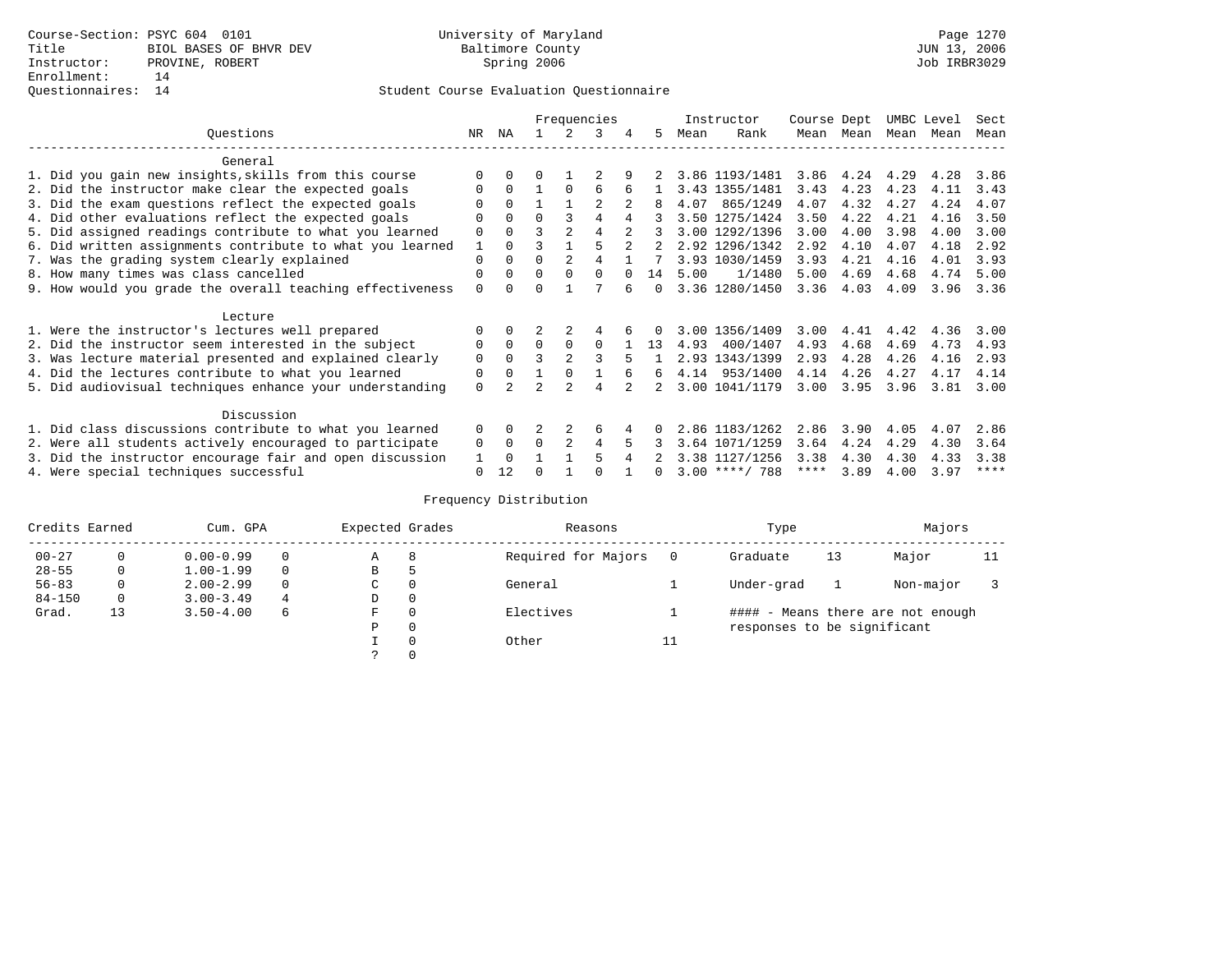|                                                           |                |              |          |          | Frequencies    |          |    |      | Instructor | Course Dept |      | UMBC Level |      | Sect |
|-----------------------------------------------------------|----------------|--------------|----------|----------|----------------|----------|----|------|------------|-------------|------|------------|------|------|
| Ouestions                                                 | NR.            | ΝA           |          |          | 3              |          | 5. | Mean | Rank       | Mean        | Mean | Mean       | Mean | Mean |
| General                                                   |                |              |          |          |                |          |    |      |            |             |      |            |      |      |
| 1. Did you gain new insights, skills from this course     | ∩              |              |          | $\Omega$ | ∩              |          |    | 4.22 | 883/1481   | 4.22        | 4.24 | 4.29       | 4.28 | 4.22 |
| 2. Did the instructor make clear the expected goals       | $\Omega$       | $\Omega$     | $\Omega$ | $\Omega$ |                |          | 5. | 4.44 | 603/1481   | 4.44        | 4.23 | 4.23       | 4.11 | 4.44 |
| 3. Did the exam questions reflect the expected goals      |                |              | $\Omega$ | $\Omega$ | $\mathfrak{D}$ |          |    | 4.33 | 679/1249   | 4.33        | 4.32 | 4.27       | 4.24 | 4.33 |
| 4. Did other evaluations reflect the expected goals       | $\Omega$       |              | $\Omega$ |          |                |          | 6  | 4.56 | 385/1424   | 4.56        | 4.22 | 4.21       | 4.16 | 4.56 |
| 5. Did assigned readings contribute to what you learned   | $\Omega$       |              | $\Omega$ |          | $\Omega$       |          |    | 4.78 | 126/1396   | 4.78        | 4.00 | 3.98       | 4.00 | 4.78 |
| 6. Did written assignments contribute to what you learned | 1              |              | $\Omega$ |          | $\mathfrak{D}$ |          | 5  | 4.38 | 434/1342   | 4.38        | 4.10 | 4.07       | 4.18 | 4.38 |
| 7. Was the grading system clearly explained               | $\Omega$       |              |          | $\Omega$ | $\Omega$       |          | 6  | 4.33 | 695/1459   | 4.33        | 4.21 | 4.16       | 4.01 | 4.33 |
| 8. How many times was class cancelled                     | $\Omega$       | 0            | $\Omega$ | $\Omega$ | $\Omega$       |          |    | 4.78 | 863/1480   | 4.78        | 4.69 | 4.68       | 4.74 | 4.78 |
| 9. How would you grade the overall teaching effectiveness | $\mathfrak{D}$ | <sup>n</sup> | U        |          |                |          | 3  | 4.00 | 836/1450   | 4.00        | 4.03 | 4.09       | 3.96 | 4.00 |
| Lecture                                                   |                |              |          |          |                |          |    |      |            |             |      |            |      |      |
| 1. Were the instructor's lectures well prepared           |                |              |          |          | $\Omega$       |          |    | 4.50 | 762/1409   | 4.50        | 4.41 | 4.42       | 4.36 | 4.50 |
| 2. Did the instructor seem interested in the subject      |                | $\Omega$     | $\Omega$ | 0        | $\Omega$       |          | 7  | 4.88 | 568/1407   | 4.88        | 4.68 | 4.69       | 4.73 | 4.88 |
| 3. Was lecture material presented and explained clearly   |                | $\Omega$     | $\Omega$ |          | $\Omega$       |          |    | 4.88 | 153/1399   | 4.88        | 4.28 | 4.26       | 4.16 | 4.88 |
| 4. Did the lectures contribute to what you learned        |                | $\Omega$     |          |          | $\Omega$       |          | б. | 4.38 | 741/1400   | 4.38        | 4.26 | 4.27       | 4.17 | 4.38 |
| 5. Did audiovisual techniques enhance your understanding  |                |              |          |          |                |          |    | 3.33 | 972/1179   | 3.33        | 3.95 | 3.96       | 3.81 | 3.33 |
| Discussion                                                |                |              |          |          |                |          |    |      |            |             |      |            |      |      |
| 1. Did class discussions contribute to what you learned   |                | 0            | O        | 0        | $\Omega$       |          |    | 4.88 | 138/1262   | 4.88        | 3.90 | 4.05       | 4.07 | 4.88 |
| 2. Were all students actively encouraged to participate   |                | $\Omega$     | 0        | 0        | $\Omega$       |          | 8  | 5.00 | 1/1259     | 5.00        | 4.24 | 4.29       | 4.30 | 5.00 |
| 3. Did the instructor encourage fair and open discussion  |                |              | O        | $\Omega$ |                | $\Omega$ |    | 4.75 | 357/1256   | 4.75        | 4.30 | 4.30       | 4.33 | 4.75 |
| 4. Were special techniques successful                     |                |              |          |          |                |          |    | 3.40 | 650/788    | 3.40        | 3.89 | 4.00       | 3.97 | 3.40 |

| Credits Earned |          | Cum. GPA      |   | Expected Grades |          | Reasons             |   | Type                        |   | Majors                            |  |
|----------------|----------|---------------|---|-----------------|----------|---------------------|---|-----------------------------|---|-----------------------------------|--|
| $00 - 27$      |          | $0.00 - 0.99$ |   | Α               |          | Required for Majors |   | Graduate                    | 8 | Major                             |  |
| $28 - 55$      | 0        | $1.00 - 1.99$ |   | B               | 4        |                     |   |                             |   |                                   |  |
| $56 - 83$      | $\Omega$ | $2.00 - 2.99$ |   | C               | 0        | General             |   | Under-grad                  |   | Non-major                         |  |
| $84 - 150$     | 0        | $3.00 - 3.49$ |   | D               | 0        |                     |   |                             |   |                                   |  |
| Grad.          | 8        | $3.50 - 4.00$ | 4 | F               | 0        | Electives           |   |                             |   | #### - Means there are not enough |  |
|                |          |               |   | Ρ               | 0        |                     |   | responses to be significant |   |                                   |  |
|                |          |               |   |                 | $\Omega$ | Other               | 8 |                             |   |                                   |  |
|                |          |               |   |                 |          |                     |   |                             |   |                                   |  |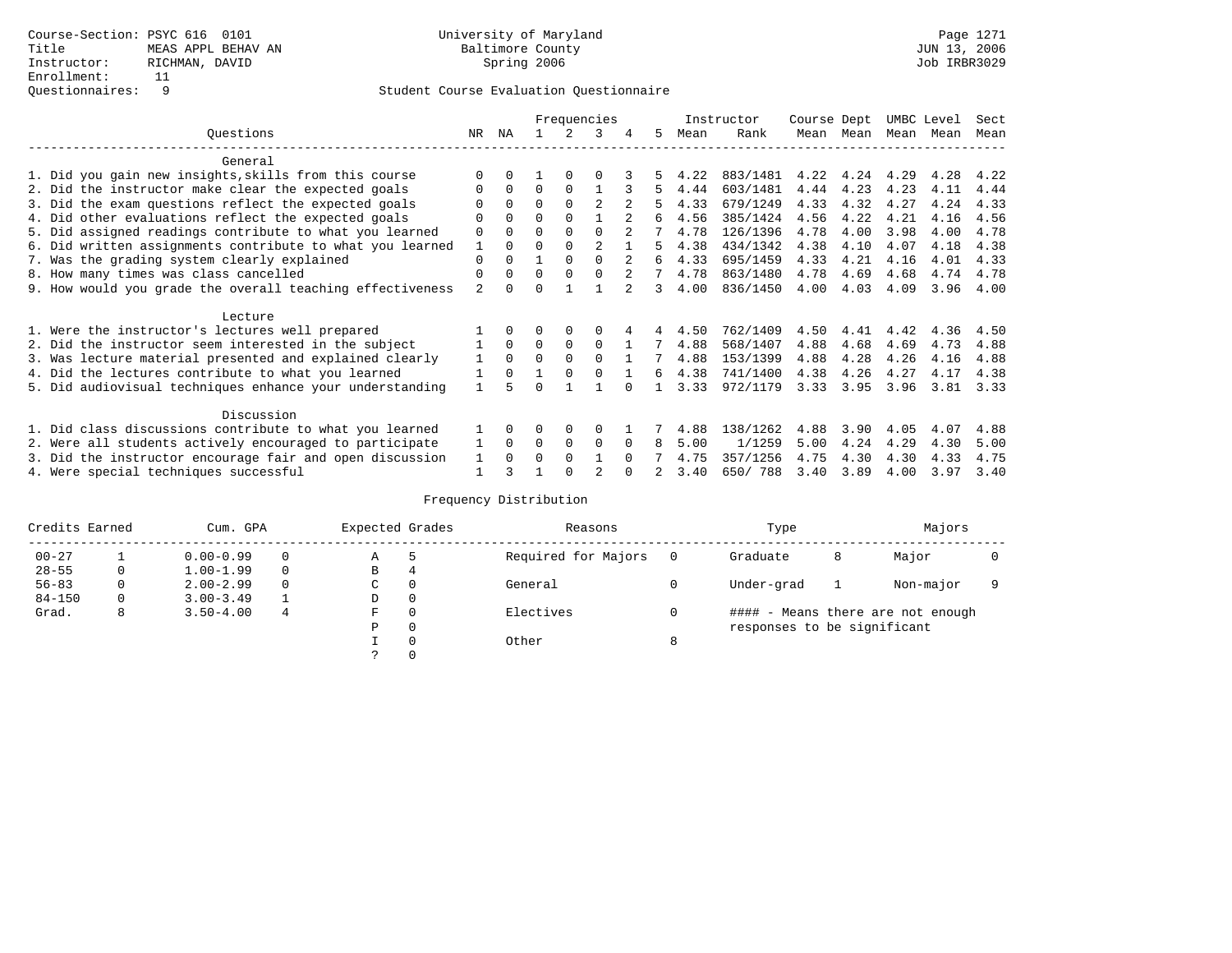|                                                           |             |              |          |             | Frequencies |          |          |      | Instructor     | Course Dept |      | UMBC Level |      | Sect |
|-----------------------------------------------------------|-------------|--------------|----------|-------------|-------------|----------|----------|------|----------------|-------------|------|------------|------|------|
| Ouestions                                                 | NR.         | ΝA           |          |             | 3           |          | 5.       | Mean | Rank           | Mean        | Mean | Mean       | Mean | Mean |
| General                                                   |             |              |          |             |             |          |          |      |                |             |      |            |      |      |
| 1. Did you gain new insights, skills from this course     | $\Omega$    | $\Omega$     | O        |             | O           |          |          | 4.20 | 918/1481       | 4.20        | 4.24 | 4.29       | 4.28 | 4.20 |
| 2. Did the instructor make clear the expected goals       | O           | $\Omega$     | $\Omega$ | $\Omega$    | $\Omega$    |          | 3        | 4.60 | 399/1481       | 4.60        | 4.23 | 4.23       | 4.11 | 4.60 |
| 3. Did the exam questions reflect the expected goals      |             | $\Omega$     | 0        | $\Omega$    | $\Omega$    |          | 3        | 4.60 | 405/1249       | 4.60        | 4.32 | 4.27       | 4.24 | 4.60 |
| 4. Did other evaluations reflect the expected goals       | O           | $\Omega$     | $\Omega$ | $\Omega$    | $\Omega$    |          |          | 5.00 | 1/1424         | 5.00        | 4.22 | 4.21       | 4.16 | 5.00 |
| 5. Did assigned readings contribute to what you learned   | $\mathbf 0$ |              | $\Omega$ |             | $\Omega$    |          | 3        | 4.60 | 241/1396       | 4.60        | 4.00 | 3.98       | 4.00 | 4.60 |
| 6. Did written assignments contribute to what you learned | $\mathbf 0$ | $\Omega$     | $\Omega$ | $\Omega$    | $\Omega$    |          | 4        | 4.80 | 112/1342       | 4.80        | 4.10 | 4.07       | 4.18 | 4.80 |
| 7. Was the grading system clearly explained               | $\Omega$    |              | $\Omega$ | $\Omega$    | $\Omega$    |          |          | 4.60 | 344/1459       | 4.60        | 4.21 | 4.16       | 4.01 | 4.60 |
| 8. How many times was class cancelled                     | 0           | $\Omega$     | $\Omega$ | $\Omega$    | $\Omega$    |          | $\Omega$ |      | 4.00 1349/1480 | 4.00        | 4.69 | 4.68       | 4.74 | 4.00 |
| 9. How would you grade the overall teaching effectiveness | $\Omega$    | <sup>n</sup> | U        | ∩           | $\cap$      |          | 2        | 4.40 | 473/1450       | 4.40        | 4.03 | 4.09       | 3.96 | 4.40 |
| Lecture                                                   |             |              |          |             |             |          |          |      |                |             |      |            |      |      |
| 1. Were the instructor's lectures well prepared           |             |              |          | 0           | 0           |          | 4        | 5.00 | 1/1409         | 5.00        | 4.41 | 4.42       | 4.36 | 5.00 |
| 2. Did the instructor seem interested in the subject      | 0           | $\Omega$     | $\Omega$ | $\mathbf 0$ | $\mathbf 0$ | $\Omega$ | 5.       | 5.00 | 1/1407         | 5.00        | 4.68 | 4.69       | 4.73 | 5.00 |
| 3. Was lecture material presented and explained clearly   | 1           | $\Omega$     | $\Omega$ | $\Omega$    | $\Omega$    | $\Omega$ | 4        | 5.00 | 1/1399         | 5.00        | 4.28 | 4.26       | 4.16 | 5.00 |
| 4. Did the lectures contribute to what you learned        | 0           | $\Omega$     | $\Omega$ | $\Omega$    | $\mathbf 0$ | $\Omega$ | 5        | 5.00 | 1/1400         | 5.00        | 4.26 | 4.27       | 4.17 | 5.00 |
| 5. Did audiovisual techniques enhance your understanding  | $\Omega$    |              |          |             | $\Omega$    | $\cap$   | 5        | 5.00 | 1/1179         | 5.00        | 3.95 | 3.96       | 3.81 | 5.00 |
| Discussion                                                |             |              |          |             |             |          |          |      |                |             |      |            |      |      |
| 1. Did class discussions contribute to what you learned   |             | $\Omega$     | O        | $\Omega$    | $\Omega$    |          |          | 4.50 | 345/1262       | 4.50        | 3.90 | 4.05       | 4.07 | 4.50 |
| 2. Were all students actively encouraged to participate   |             | $\Omega$     | $\Omega$ | $\mathbf 0$ | $\Omega$    |          |          | 4.50 | 588/1259       | 4.50        | 4.24 | 4.29       | 4.30 | 4.50 |
| 3. Did the instructor encourage fair and open discussion  | 1           | $\Omega$     | O        | $\Omega$    | $\Omega$    |          |          | 4.25 | 773/1256       | 4.25        | 4.30 | 4.30       | 4.33 | 4.25 |
| 4. Were special techniques successful                     |             |              |          |             |             |          |          | 4.33 | 254/788        | 4.33        | 3.89 | 4.00       | 3.97 | 4.33 |

| Credits Earned |          | Cum. GPA      |   | Expected Grades |          | Reasons             |   | Type                        |    | Majors                            |  |
|----------------|----------|---------------|---|-----------------|----------|---------------------|---|-----------------------------|----|-----------------------------------|--|
| $00 - 27$      | $\Omega$ | $0.00 - 0.99$ |   | Α               |          | Required for Majors | 0 | Graduate                    | 3  | Major                             |  |
| $28 - 55$      | 0        | $1.00 - 1.99$ |   | В               | 3        |                     |   |                             |    |                                   |  |
| $56 - 83$      | 0        | $2.00 - 2.99$ |   | $\sim$<br>◡     | 0        | General             |   | Under-grad                  | -2 | Non-major                         |  |
| $84 - 150$     | 0        | $3.00 - 3.49$ |   | D               | 0        |                     |   |                             |    |                                   |  |
| Grad.          |          | $3.50 - 4.00$ | 2 | F               | 0        | Electives           | 0 |                             |    | #### - Means there are not enough |  |
|                |          |               |   | Ρ               | 0        |                     |   | responses to be significant |    |                                   |  |
|                |          |               |   |                 | $\Omega$ | Other               |   |                             |    |                                   |  |
|                |          |               |   |                 |          |                     |   |                             |    |                                   |  |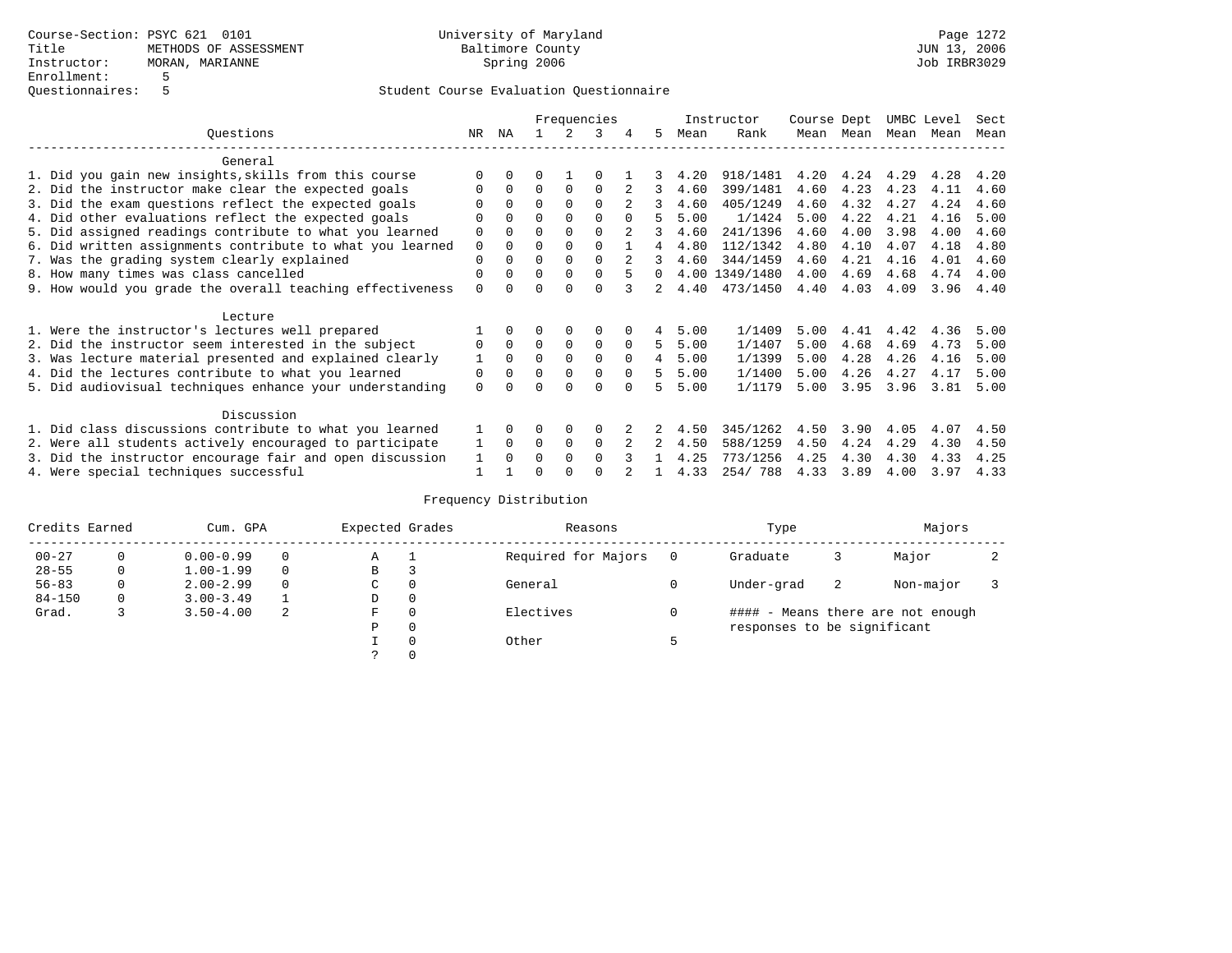|                                                           |             |              |          |          | Frequencies |          |              |      | Instructor       | Course Dept |      | UMBC Level |      | Sect        |
|-----------------------------------------------------------|-------------|--------------|----------|----------|-------------|----------|--------------|------|------------------|-------------|------|------------|------|-------------|
| Ouestions                                                 | NR.         | ΝA           |          |          | 3           |          | 5.           | Mean | Rank             | Mean        | Mean | Mean       | Mean | Mean        |
| General                                                   |             |              |          |          |             |          |              |      |                  |             |      |            |      |             |
| 1. Did you gain new insights, skills from this course     |             | $\Omega$     | O        |          |             |          |              | 4.11 | 996/1481         | 4.11        | 4.24 | 4.29       | 4.28 | 4.11        |
| 2. Did the instructor make clear the expected goals       | O           | $\Omega$     | $\Omega$ |          |             |          |              | 3.89 | 1130/1481        | 3.89        | 4.23 | 4.23       | 4.11 | 3.89        |
| 3. Did the exam questions reflect the expected goals      |             | $\Omega$     | $\Omega$ | $\Omega$ | $\Omega$    |          |              | 4.44 | 573/1249         | 4.44        | 4.32 | 4.27       | 4.24 | 4.44        |
| 4. Did other evaluations reflect the expected goals       | O           | 8            | $\Omega$ | $\Omega$ | $\Omega$    |          | <sup>n</sup> |      | $4.00$ ****/1424 | $***$ * *   | 4.22 | 4.21       | 4.16 | $***$ * * * |
| 5. Did assigned readings contribute to what you learned   | $\mathbf 0$ | $\Omega$     |          | $\Omega$ | $\Omega$    |          |              | 4.11 | 633/1396         | 4.11        | 4.00 | 3.98       | 4.00 | 4.11        |
| 6. Did written assignments contribute to what you learned | $\mathbf 0$ |              |          | $\Omega$ |             |          | 0            |      | $2.50$ ****/1342 | $***$ * *   | 4.10 | 4.07       | 4.18 | $* * * * *$ |
| 7. Was the grading system clearly explained               | $\Omega$    | $\Omega$     |          | $\Omega$ |             |          |              | 4.00 | 961/1459         | 4.00        | 4.21 | 4.16       | 4.01 | 4.00        |
| 8. How many times was class cancelled                     | 0           | $\Omega$     | $\Omega$ | $\Omega$ | $\Omega$    | $\Omega$ | 9            | 5.00 | 1/1480           | 5.00        | 4.69 | 4.68       | 4.74 | 5.00        |
| 9. How would you grade the overall teaching effectiveness | $\Omega$    | <sup>n</sup> | ∩        |          |             |          |              |      | 3.78 1081/1450   | 3.78        | 4.03 | 4.09       | 3.96 | 3.78        |
| Lecture                                                   |             |              |          |          |             |          |              |      |                  |             |      |            |      |             |
| 1. Were the instructor's lectures well prepared           | 0           |              |          |          |             |          |              | 4.89 | 217/1409         | 4.89        | 4.41 | 4.42       | 4.36 | 4.89        |
| 2. Did the instructor seem interested in the subject      | 0           | $\Omega$     | $\Omega$ | $\Omega$ | $\Omega$    |          | 8            | 4.89 | 545/1407         | 4.89        | 4.68 | 4.69       | 4.73 | 4.89        |
| 3. Was lecture material presented and explained clearly   | $\mathbf 0$ | $\Omega$     | $\Omega$ | $\Omega$ |             | $\Omega$ | 8            | 4.78 | 245/1399         | 4.78        | 4.28 | 4.26       | 4.16 | 4.78        |
| 4. Did the lectures contribute to what you learned        | 0           | $\Omega$     |          | $\Omega$ |             |          | 5            | 4.22 | 890/1400         | 4.22        | 4.26 | 4.27       | 4.17 | 4.22        |
| 5. Did audiovisual techniques enhance your understanding  | $\Omega$    |              |          |          | U           |          | q            | 5.00 | 1/1179           | 5.00        | 3.95 | 3.96       | 3.81 | 5.00        |
|                                                           |             |              |          |          |             |          |              |      |                  |             |      |            |      |             |
| Discussion                                                |             |              |          |          |             |          |              |      |                  |             |      |            |      |             |
| 1. Did class discussions contribute to what you learned   | $\Omega$    | $\Omega$     |          |          |             |          |              | 4.00 | 708/1262         | 4.00        | 3.90 | 4.05       | 4.07 | 4.00        |
| 2. Were all students actively encouraged to participate   | 0           | $\Omega$     |          |          |             |          |              | 3.44 | 1113/1259        | 3.44        | 4.24 | 4.29       | 4.30 | 3.44        |
| 3. Did the instructor encourage fair and open discussion  | 0           |              |          |          |             |          |              | 3.67 | 1069/1256        | 3.67        | 4.30 | 4.30       | 4.33 | 3.67        |
| 4. Were special techniques successful                     | $\Omega$    |              |          |          |             |          |              | 4.29 | 278/788          | 4.29        | 3.89 | 4.00       | 3.97 | 4.29        |

| Credits Earned |          | Cum. GPA      |   | Expected Grades |          | Reasons             |   | Type                        |          | Majors                            |  |
|----------------|----------|---------------|---|-----------------|----------|---------------------|---|-----------------------------|----------|-----------------------------------|--|
| $00 - 27$      | $\Omega$ | $0.00 - 0.99$ |   | Α               | 0        | Required for Majors |   | Graduate                    | 9        | Major                             |  |
| $28 - 55$      | 0        | $1.00 - 1.99$ |   | В               | 8        |                     |   |                             |          |                                   |  |
| $56 - 83$      | 0        | $2.00 - 2.99$ |   | $\sim$<br>◡     | 0        | General             |   | Under-grad                  | $\Omega$ | Non-major                         |  |
| $84 - 150$     | 0        | $3.00 - 3.49$ | 2 | D               | 0        |                     |   |                             |          |                                   |  |
| Grad.          | 9        | $3.50 - 4.00$ | 2 | F               | 0        | Electives           |   |                             |          | #### - Means there are not enough |  |
|                |          |               |   | Ρ               | 0        |                     |   | responses to be significant |          |                                   |  |
|                |          |               |   |                 | $\Omega$ | Other               | 8 |                             |          |                                   |  |
|                |          |               |   | っ               |          |                     |   |                             |          |                                   |  |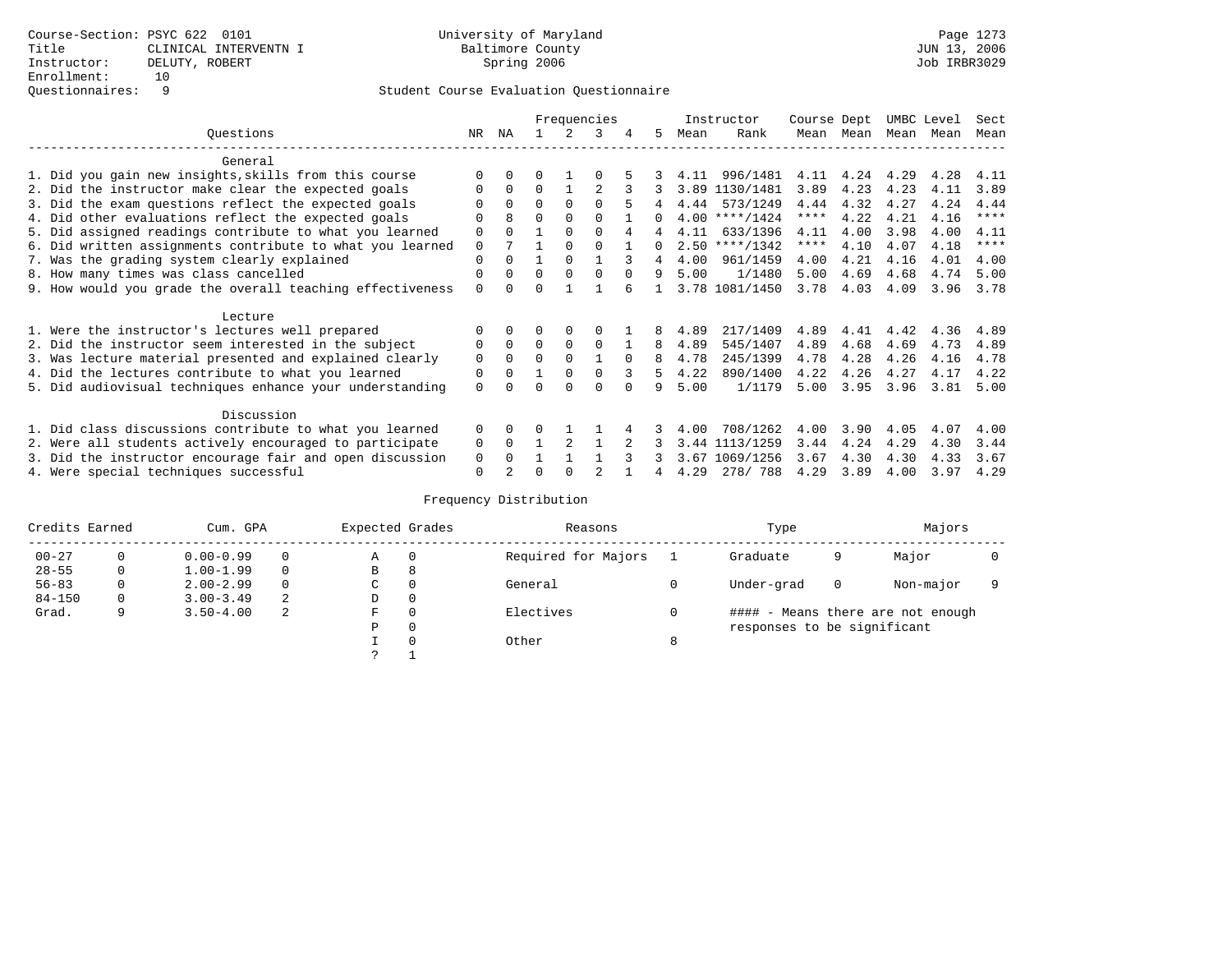|                                                           |             | Frequencies<br>ΝA<br>3 |          |          |                |          |          |      | Instructor     | Course Dept |      | UMBC Level |      | Sect |
|-----------------------------------------------------------|-------------|------------------------|----------|----------|----------------|----------|----------|------|----------------|-------------|------|------------|------|------|
| Ouestions                                                 | NR.         |                        |          |          |                |          | 5.       | Mean | Rank           | Mean        | Mean | Mean       | Mean | Mean |
| General                                                   |             |                        |          |          |                |          |          |      |                |             |      |            |      |      |
| 1. Did you gain new insights, skills from this course     |             | $\Omega$               | O        | $\Omega$ |                |          |          | 4.57 | 487/1481       | 4.57        | 4.24 | 4.29       | 4.28 | 4.57 |
| 2. Did the instructor make clear the expected goals       | O           | $\Omega$               | $\Omega$ | $\Omega$ | $\Omega$       |          | 4        | 4.57 | 434/1481       | 4.57        | 4.23 | 4.23       | 4.11 | 4.57 |
| 3. Did the exam questions reflect the expected goals      |             |                        | $\Omega$ | $\Omega$ | $\Omega$       | $\Omega$ | 4        | 5.00 | 1/1249         | 5.00        | 4.32 | 4.27       | 4.24 | 5.00 |
| 4. Did other evaluations reflect the expected goals       | O           | $\Omega$               | $\Omega$ | $\Omega$ | $\Omega$       |          | б.       | 4.86 | 157/1424       | 4.86        | 4.22 | 4.21       | 4.16 | 4.86 |
| 5. Did assigned readings contribute to what you learned   | $\mathbf 0$ |                        |          |          | $\mathfrak{D}$ | $\Omega$ | 4        | 3.86 | 839/1396       | 3.86        | 4.00 | 3.98       | 4.00 | 3.86 |
| 6. Did written assignments contribute to what you learned | $\mathbf 0$ | $\Omega$               | $\Omega$ |          |                |          | 5        | 4.71 | 153/1342       | 4.71        | 4.10 | 4.07       | 4.18 | 4.71 |
| 7. Was the grading system clearly explained               | $\Omega$    | $\Omega$               | $\Omega$ | $\Omega$ |                |          | 4        | 4.43 | 580/1459       | 4.43        | 4.21 | 4.16       | 4.01 | 4.43 |
| 8. How many times was class cancelled                     | 0           | $\Omega$               | $\Omega$ | $\Omega$ | $\Omega$       |          | $\Omega$ |      | 4.00 1349/1480 | 4.00        | 4.69 | 4.68       | 4.74 | 4.00 |
| 9. How would you grade the overall teaching effectiveness | $\Omega$    | <sup>n</sup>           | U        | ∩        | $\cap$         |          | 3        | 4.43 | 445/1450       | 4.43        | 4.03 | 4.09       | 3.96 | 4.43 |
| Lecture                                                   |             |                        |          |          |                |          |          |      |                |             |      |            |      |      |
| 1. Were the instructor's lectures well prepared           |             |                        |          |          |                |          |          | 4.43 | 865/1409       | 4.43        | 4.41 | 4.42       | 4.36 | 4.43 |
| 2. Did the instructor seem interested in the subject      | 0           | $\Omega$               | $\Omega$ | $\Omega$ | $\Omega$       |          | 6        | 4.86 | 614/1407       | 4.86        | 4.68 | 4.69       | 4.73 | 4.86 |
| 3. Was lecture material presented and explained clearly   | $\mathbf 0$ | $\Omega$               | $\Omega$ | $\Omega$ | $\Omega$       |          | 5        | 4.71 | 311/1399       | 4.71        | 4.28 | 4.26       | 4.16 | 4.71 |
| 4. Did the lectures contribute to what you learned        | 0           | $\Omega$               | $\Omega$ | $\Omega$ |                |          | 5.       | 4.71 | 361/1400       | 4.71        | 4.26 | 4.27       | 4.17 | 4.71 |
| 5. Did audiovisual techniques enhance your understanding  | $\Omega$    |                        |          | ∩        | $\cap$         |          |          | 3.50 | 894/1179       | 3.50        | 3.95 | 3.96       | 3.81 | 3.50 |
|                                                           |             |                        |          |          |                |          |          |      |                |             |      |            |      |      |
| Discussion                                                |             |                        |          |          |                |          |          |      |                |             |      |            |      |      |
| 1. Did class discussions contribute to what you learned   | $\Omega$    | $\Omega$               | O        | $\Omega$ |                |          |          | 4.43 | 418/1262       | 4.43        | 3.90 | 4.05       | 4.07 | 4.43 |
| 2. Were all students actively encouraged to participate   | 0           | $\Omega$               | $\Omega$ | $\Omega$ | $\Omega$       |          | 5.       | 4.71 | 402/1259       | 4.71        | 4.24 | 4.29       | 4.30 | 4.71 |
| 3. Did the instructor encourage fair and open discussion  | 0           |                        | 0        | $\Omega$ | $\Omega$       |          | б.       | 4.86 | 256/1256       | 4.86        | 4.30 | 4.30       | 4.33 | 4.86 |
| 4. Were special techniques successful                     | $\Omega$    |                        |          |          |                |          |          | 5.00 | 1/788          | 5.00        | 3.89 | 4.00       | 3.97 | 5.00 |

| Credits Earned |          | Cum. GPA      | Expected Grades |          | Reasons             | Type                        |   | Majors                            |  |
|----------------|----------|---------------|-----------------|----------|---------------------|-----------------------------|---|-----------------------------------|--|
| $00 - 27$      |          | $0.00 - 0.99$ | Α               |          | Required for Majors | Graduate                    |   | Major                             |  |
| $28 - 55$      | 0        | $1.00 - 1.99$ | B               | л.       |                     |                             |   |                                   |  |
| $56 - 83$      | $\Omega$ | $2.00 - 2.99$ | C               | 0        | General             | Under-grad                  | 4 | Non-major                         |  |
| $84 - 150$     | 0        | $3.00 - 3.49$ | D               | 0        |                     |                             |   |                                   |  |
| Grad.          | 3        | $3.50 - 4.00$ | F               | 0        | Electives           |                             |   | #### - Means there are not enough |  |
|                |          |               | Ρ               | 0        |                     | responses to be significant |   |                                   |  |
|                |          |               |                 | $\Omega$ | Other               |                             |   |                                   |  |
|                |          |               |                 |          |                     |                             |   |                                   |  |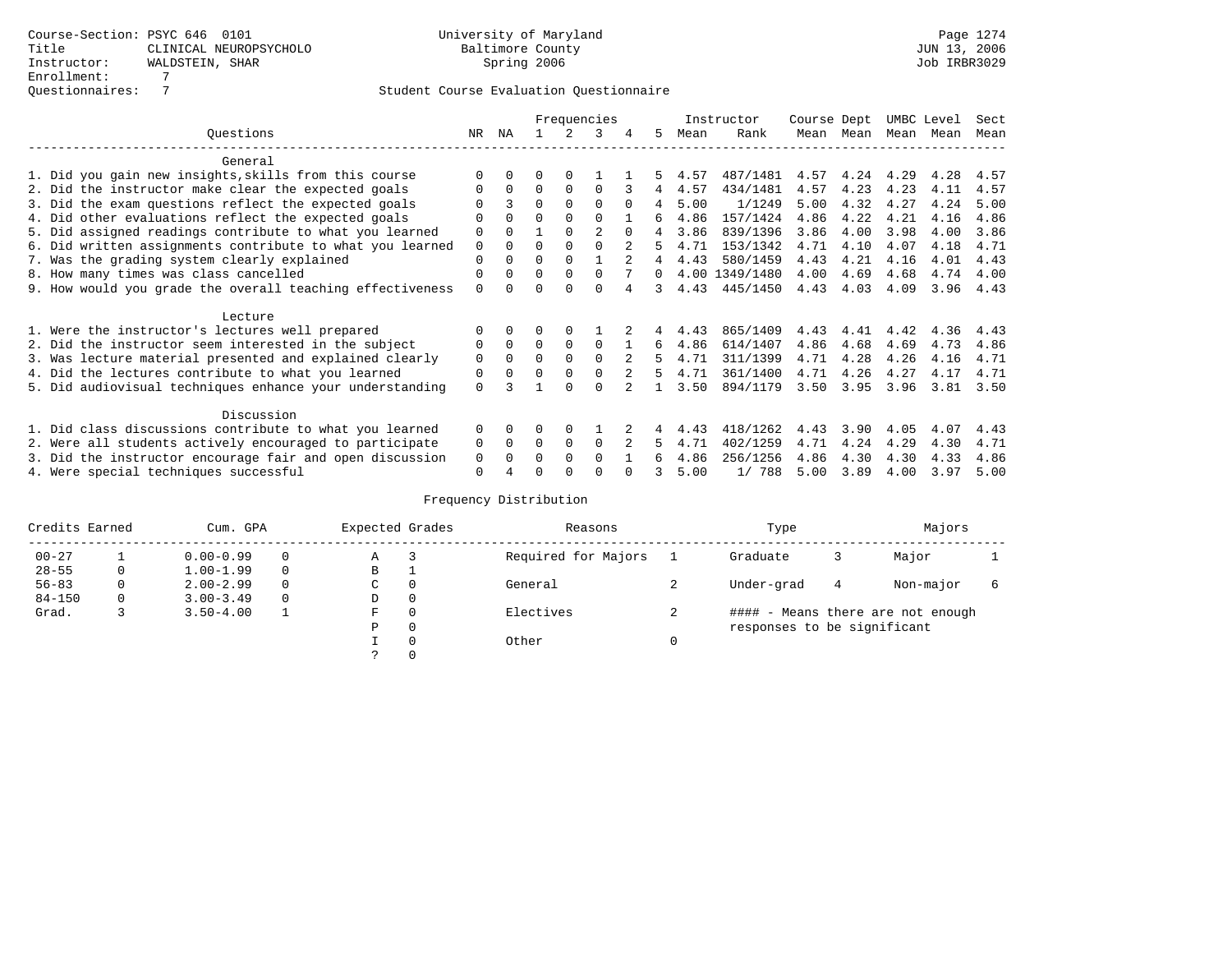|                                                           | Frequencies  |                |          |                |                |          | Instructor | Course Dept |                  | UMBC Level  |           | Sect |      |             |
|-----------------------------------------------------------|--------------|----------------|----------|----------------|----------------|----------|------------|-------------|------------------|-------------|-----------|------|------|-------------|
| Ouestions                                                 | NR           | ΝA             |          | $\mathfrak{D}$ | 3              |          | 5          | Mean        | Rank             |             | Mean Mean | Mean | Mean | Mean        |
| General                                                   |              |                |          |                |                |          |            |             |                  |             |           |      |      |             |
| 1. Did you gain new insights, skills from this course     | $\Omega$     | <sup>n</sup>   | $\cap$   | ∩              | $\Omega$       |          |            | 4.83        | 210/1481         | 4.83        | 4.24      | 4.29 | 4.28 | 4.83        |
| 2. Did the instructor make clear the expected goals       |              | $\Omega$       | $\Omega$ | $\Omega$       | $\Omega$       |          |            | 4.67        | 324/1481         | 4.67        | 4.23      | 4.23 | 4.11 | 4.67        |
| 3. Did the exam questions reflect the expected goals      |              | 4              | $\Omega$ | $\Omega$       | $\Omega$       | $\Omega$ |            |             | $5.00$ ****/1249 | $***$ * * * | 4.32      | 4.27 | 4.24 | $***$ * * * |
| 4. Did other evaluations reflect the expected goals       | $\Omega$     | $\cap$         | $\cap$   | $\Omega$       | $\cap$         |          |            | 4.83        | 165/1424         | 4.83        | 4.22      | 4.21 | 4.16 | 4.83        |
| 5. Did assigned readings contribute to what you learned   | $\Omega$     | $\Omega$       | $\Omega$ | $\Omega$       | $\mathfrak{D}$ | $\Omega$ | 4          | 4.33        | 435/1396         | 4.33        | 4.00      | 3.98 | 4.00 | 4.33        |
| 6. Did written assignments contribute to what you learned | $\Omega$     | $\Omega$       | $\Omega$ | $\Omega$       |                |          |            | 4.67        | 190/1342         | 4.67        | 4.10      | 4.07 | 4.18 | 4.67        |
| 7. Was the grading system clearly explained               | $\Omega$     | $\cap$         | $\Omega$ | $\Omega$       | $\Omega$       |          |            | 4.67        | 276/1459         | 4.67        | 4.21      | 4.16 | 4.01 | 4.67        |
| 8. How many times was class cancelled                     | $\Omega$     |                | $\Omega$ | $\Omega$       | $\Omega$       | $\Omega$ | 6          | 5.00        | 1/1480           | 5.00        | 4.69      | 4.68 | 4.74 | 5.00        |
| 9. How would you grade the overall teaching effectiveness | $\mathbf{1}$ | U              | $\Omega$ | $\cap$         | $\Omega$       |          | 3          | 4.60        | 259/1450         | 4.60        | 4.03      | 4.09 | 3.96 | 4.60        |
| Lecture                                                   |              |                |          |                |                |          |            |             |                  |             |           |      |      |             |
| 1. Were the instructor's lectures well prepared           | 4            | $\Omega$       | $\Omega$ |                | 0              |          |            | 4.50        | 762/1409         | 4.50        | 4.41      | 4.42 | 4.36 | 4.50        |
| 2. Did the instructor seem interested in the subject      | 4            | $\Omega$       | $\Omega$ | $\Omega$       | $\Omega$       | $\Omega$ | 2          | 5.00        | 1/1407           | 5.00        | 4.68      | 4.69 | 4.73 | 5.00        |
| 3. Was lecture material presented and explained clearly   | 4            | $\Omega$       | $\Omega$ | $\Omega$       | 0              |          | 2          | 5.00        | 1/1399           | 5.00        | 4.28      | 4.26 | 4.16 | 5.00        |
| 4. Did the lectures contribute to what you learned        | 4            | $\Omega$       | $\Omega$ | $\cap$         | $\Omega$       |          |            | 4.50        | 591/1400         | 4.50        | 4.26      | 4.27 | 4.17 | 4.50        |
| Discussion                                                |              |                |          |                |                |          |            |             |                  |             |           |      |      |             |
| 1. Did class discussions contribute to what you learned   |              | 0              | $\Omega$ | 0              |                |          | 3          | 4.40        | 437/1262         | 4.40        | 3.90      | 4.05 | 4.07 | 4.40        |
| 2. Were all students actively encouraged to participate   | 1            | $\Omega$       | $\Omega$ | $\Omega$       | $\Omega$       |          | 4          | 4.80        | 304/1259         | 4.80        | 4.24      | 4.29 | 4.30 | 4.80        |
| 3. Did the instructor encourage fair and open discussion  | 1            | 0              | $\Omega$ | $\Omega$       |                |          |            | 4.60        | 516/1256         | 4.60        | 4.30      | 4.30 | 4.33 | 4.60        |
| 4. Were special techniques successful                     | 1            | 2              | $\Omega$ | $\cap$         | $\Omega$       |          | 2          | 4.67        | 133/788          | 4.67        | 3.89      | 4.00 | 3.97 | 4.67        |
| Seminar                                                   |              |                |          |                |                |          |            |             |                  |             |           |      |      |             |
| 1. Were assigned topics relevant to the announced theme   |              |                |          |                | 0              |          |            | 5.00        | 1/<br>68         | 5.00        | 4.84      | 4.49 | 4.23 | 5.00        |
| 2. Was the instructor available for individual attention  | 1            |                | $\Omega$ | $\mathbf 0$    | 0              | $\Omega$ | 4          | 5.00        | 1/<br>69         | 5.00        | 4.74      | 4.53 | 4.46 | 5.00        |
| 3. Did research projects contribute to what you learned   | $\mathbf{1}$ | $\overline{a}$ | $\Omega$ | $\Omega$       | $\Omega$       |          |            | 4.67        | 28/<br>63        | 4.67        | 4.66      | 4.44 | 4.44 | 4.67        |
| 4. Did presentations contribute to what you learned       | $\mathbf{1}$ | $\Omega$       | $\Omega$ | $\Omega$       | $\mathbf{1}$   | $\Omega$ | 4          | 4.60        | 34/<br>69        | 4.60        | 4.52      | 4.35 | 4.16 | 4.60        |
| 5. Were criteria for grading made clear                   |              |                | $\Omega$ |                |                |          | २          | 4.40        | 30/<br>68        | 4.40        | 4.04      | 3.92 | 3.71 | 4.40        |
|                                                           |              |                |          |                |                |          |            |             |                  |             |           |      |      |             |

| Credits Earned |   | Cum. GPA      |          | Expected Grades |          | Reasons             | Type                        |    | Majors                            |  |
|----------------|---|---------------|----------|-----------------|----------|---------------------|-----------------------------|----|-----------------------------------|--|
| $00 - 27$      | 0 | $0.00 - 0.99$ | $\Omega$ | Α               | 4        | Required for Majors | Graduate                    | 4  | Major                             |  |
| $28 - 55$      | 0 | $1.00 - 1.99$ | $\Omega$ | В               | 0        |                     |                             |    |                                   |  |
| $56 - 83$      | 0 | $2.00 - 2.99$ | $\Omega$ | C               | $\Omega$ | General             | Under-grad                  | -2 | Non-major                         |  |
| $84 - 150$     | 0 | $3.00 - 3.49$ | $\Omega$ | D               | $\Omega$ |                     |                             |    |                                   |  |
| Grad.          | 4 | $3.50 - 4.00$ | $\Omega$ | F.              | $\Omega$ | Electives           |                             |    | #### - Means there are not enough |  |
|                |   |               |          | Ρ               | 0        |                     | responses to be significant |    |                                   |  |
|                |   |               |          |                 |          | Other               |                             |    |                                   |  |
|                |   |               |          |                 |          |                     |                             |    |                                   |  |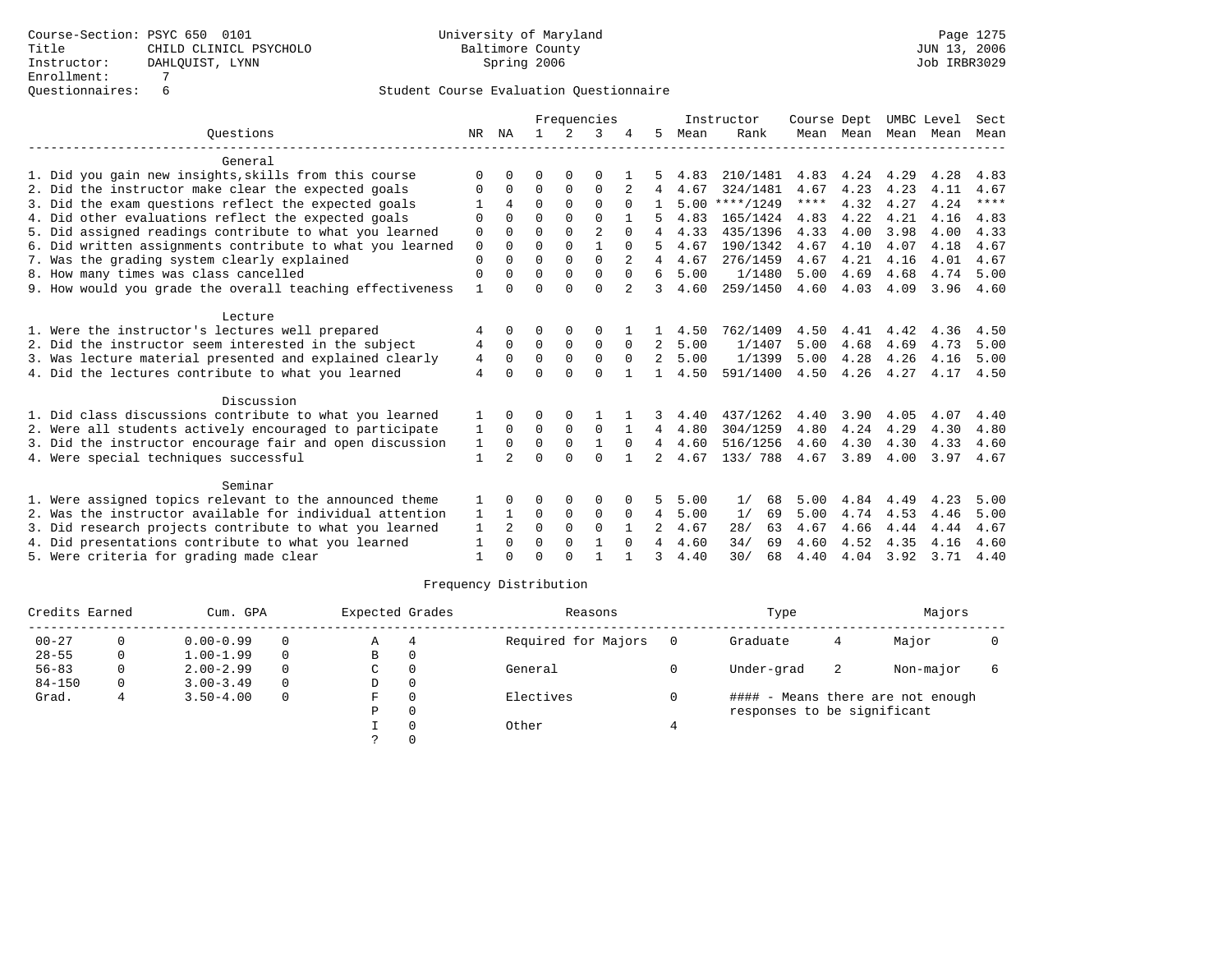|                                                           |             |                |                |          | Frequencies    |          |                |      | Instructor       | Course Dept |      | UMBC Level |      | Sect        |
|-----------------------------------------------------------|-------------|----------------|----------------|----------|----------------|----------|----------------|------|------------------|-------------|------|------------|------|-------------|
| Ouestions                                                 | NR.         | ΝA             |                |          | 3              |          | 5.             | Mean | Rank             | Mean        | Mean | Mean       | Mean | Mean        |
| General                                                   |             |                |                |          |                |          |                |      |                  |             |      |            |      |             |
| 1. Did you gain new insights, skills from this course     | $\Omega$    | $\Omega$       |                |          |                |          |                |      | 3.20 1426/1481   | 3.20        | 4.24 | 4.29       | 4.28 | 3.20        |
| 2. Did the instructor make clear the expected goals       | O           | $\Omega$       | $\Omega$       |          | 4              |          |                |      | 3.10 1412/1481   | 3.10        | 4.23 | 4.23       | 4.11 | 3.10        |
| 3. Did the exam questions reflect the expected goals      |             | 6              | $\Omega$       | $\Omega$ | $\overline{c}$ | $\Omega$ |                |      | 3.67 1081/1249   | 3.67        | 4.32 | 4.27       | 4.24 | 3.67        |
| 4. Did other evaluations reflect the expected goals       | O           | 6              | $\Omega$       |          |                |          |                | 4.00 | 959/1424         | 4.00        | 4.22 | 4.21       | 4.16 | 4.00        |
| 5. Did assigned readings contribute to what you learned   | $\mathbf 0$ |                | $\Omega$       |          | 4              |          |                | 3.70 | 959/1396         | 3.70        | 4.00 | 3.98       | 4.00 | 3.70        |
| 6. Did written assignments contribute to what you learned | $\mathbf 0$ | $\overline{4}$ |                |          |                |          | $\overline{1}$ |      | 3.50 1115/1342   | 3.50        | 4.10 | 4.07       | 4.18 | 3.50        |
| 7. Was the grading system clearly explained               | $\Omega$    | $\Omega$       | $\Omega$       | 6        |                |          |                |      | 3.10 1369/1459   | 3.10        | 4.21 | 4.16       | 4.01 | 3.10        |
| 8. How many times was class cancelled                     | $\Omega$    | $\Omega$       | $\Omega$       | $\Omega$ | $\Omega$       | $\Omega$ | 10             | 5.00 | 1/1480           | 5.00        | 4.69 | 4.68       | 4.74 | 5.00        |
| 9. How would you grade the overall teaching effectiveness |             |                | ∩              |          | 4              |          |                |      | 3.13 1338/1450   | 3.13        | 4.03 | 4.09       | 3.96 | 3.13        |
|                                                           |             |                |                |          |                |          |                |      |                  |             |      |            |      |             |
| Lecture                                                   |             |                |                |          |                |          |                |      |                  |             |      |            |      |             |
| 1. Were the instructor's lectures well prepared           |             |                |                |          |                |          |                |      | 4.00 1152/1409   | 4.00        | 4.41 | 4.42       | 4.36 | 4.00        |
| 2. Did the instructor seem interested in the subject      | 0           | $\Omega$       | $\Omega$       | $\Omega$ | $\Omega$       |          |                | 4.70 | 930/1407         | 4.70        | 4.68 | 4.69       | 4.73 | 4.70        |
| 3. Was lecture material presented and explained clearly   | $\mathbf 0$ | $\Omega$       | $\Omega$       |          |                |          |                |      | 3.40 1260/1399   | 3.40        | 4.28 | 4.26       | 4.16 | 3.40        |
| 4. Did the lectures contribute to what you learned        | 0           | $\Omega$       | $\Omega$       | 4        |                |          |                |      | 3.40 1256/1400   | 3.40        | 4.26 | 4.27       | 4.17 | 3.40        |
| 5. Did audiovisual techniques enhance your understanding  | $\Omega$    |                |                |          | $\mathcal{D}$  |          | 3              | 3.70 | 827/1179         | 3.70        | 3.95 | 3.96       | 3.81 | 3.70        |
|                                                           |             |                |                |          |                |          |                |      |                  |             |      |            |      |             |
| Discussion                                                |             |                |                |          |                |          |                |      |                  |             |      |            |      |             |
| 1. Did class discussions contribute to what you learned   |             | $\Omega$       |                |          |                |          |                |      | 2.50 1223/1262   | 2.50        | 3.90 | 4.05       | 4.07 | 2.50        |
| 2. Were all students actively encouraged to participate   | 2           | $\Omega$       |                |          |                |          |                |      | 3.50 1094/1259   | 3.50        | 4.24 | 4.29       | 4.30 | 3.50        |
| 3. Did the instructor encourage fair and open discussion  | 2           | $\Omega$       | $\mathfrak{D}$ |          |                |          |                |      | 3.13 1162/1256   | 3.13        | 4.30 | 4.30       | 4.33 | 3.13        |
| 4. Were special techniques successful                     | 2           |                |                |          |                |          |                |      | $3.50$ ****/ 788 | ****        | 3.89 | 4.00       | 3.97 | $***$ * * * |

| Credits Earned |   | Cum. GPA      |   | Expected Grades |          | Reasons             |   | Type                        | Majors                            |  |
|----------------|---|---------------|---|-----------------|----------|---------------------|---|-----------------------------|-----------------------------------|--|
| $00 - 27$      |   | $0.00 - 0.99$ |   | Α               | 4        | Required for Majors |   | Graduate                    | Major                             |  |
| $28 - 55$      | 0 | $1.00 - 1.99$ |   | В               | 2        |                     |   |                             |                                   |  |
| $56 - 83$      | 0 | $2.00 - 2.99$ |   | $\sim$<br>◡     | 0        | General             |   | Under-grad                  | Non-major                         |  |
| $84 - 150$     | 0 | $3.00 - 3.49$ |   | D               | 0        |                     |   |                             |                                   |  |
| Grad.          |   | $3.50 - 4.00$ | 4 | F               | 0        | Electives           |   |                             | #### - Means there are not enough |  |
|                |   |               |   | Ρ               | 0        |                     |   | responses to be significant |                                   |  |
|                |   |               |   |                 | $\Omega$ | Other               | 6 |                             |                                   |  |
|                |   |               |   | $\mathcal{D}$   |          |                     |   |                             |                                   |  |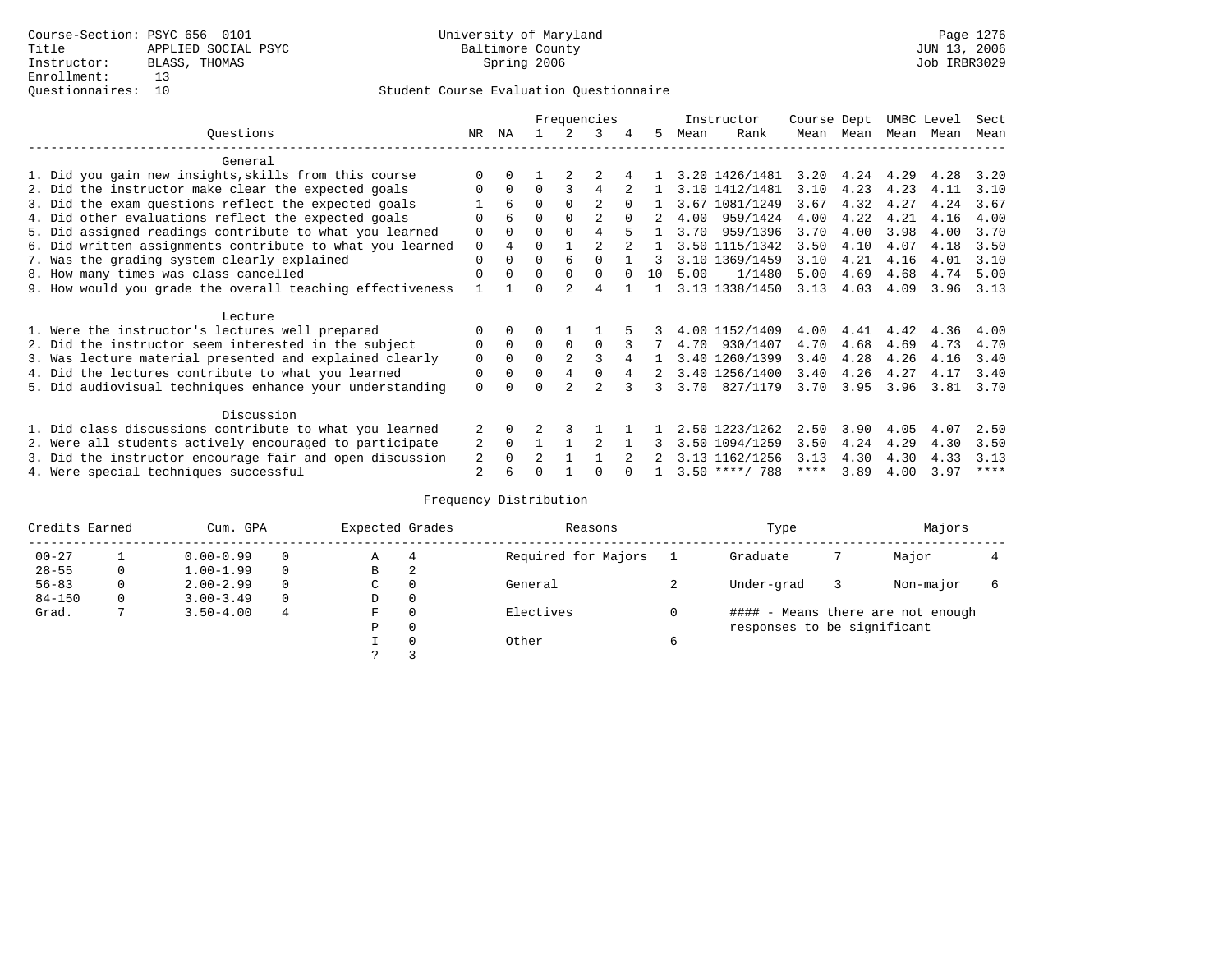|                                                           |             |                |          |                | Frequencies |   |          |      | Instructor     | Course Dept |           | UMBC Level |      | Sect |
|-----------------------------------------------------------|-------------|----------------|----------|----------------|-------------|---|----------|------|----------------|-------------|-----------|------------|------|------|
| Ouestions                                                 | NR          | ΝA             |          | 2              | 3           | 4 | 5        | Mean | Rank           |             | Mean Mean | Mean       | Mean | Mean |
| General                                                   |             |                |          |                |             |   |          |      |                |             |           |            |      |      |
| 1. Did you gain new insights, skills from this course     |             | $\Omega$       | 0        | $\Omega$       | $\Omega$    |   | $10^{-}$ | 4.77 | 280/1481       | 4.77        | 4.24      | 4.29       | 4.28 | 4.77 |
| 2. Did the instructor make clear the expected goals       |             | $\Omega$       | $\Omega$ | $\Omega$       | $\Omega$    | 4 | 9        | 4.69 | 286/1481       | 4.69        | 4.23      | 4.23       | 4.11 | 4.69 |
| 3. Did the exam questions reflect the expected goals      |             | $\overline{2}$ | $\Omega$ | $\Omega$       |             |   | 6        | 4.56 | 451/1249       | 4.56        | 4.32      | 4.27       | 4.24 | 4.56 |
| 4. Did other evaluations reflect the expected goals       |             | $\Omega$       | 0        | $\Omega$       |             |   |          | 4.46 | 485/1424       | 4.46        | 4.22      | 4.21       | 4.16 | 4.46 |
| 5. Did assigned readings contribute to what you learned   | 0           | $\Omega$       |          | $\overline{a}$ |             |   | 4        |      | 3.46 1104/1396 | 3.46        | 4.00      | 3.98       | 4.00 | 3.46 |
| 6. Did written assignments contribute to what you learned | $\mathbf 0$ | $\Omega$       | U        | $\Omega$       |             | 4 | 8        | 4.54 | 283/1342       | 4.54        | 4.10      | 4.07       | 4.18 | 4.54 |
| 7. Was the grading system clearly explained               | 0           | $\Omega$       | 0        | $\Omega$       |             | 6 | 6        | 4.38 | 635/1459       | 4.38        | 4.21      | 4.16       | 4.01 | 4.38 |
| 8. How many times was class cancelled                     | 0           | $\Omega$       | $\Omega$ | $\Omega$       | $\Omega$    | 4 | 9        | 4.69 | 928/1480       | 4.69        | 4.69      | 4.68       | 4.74 | 4.69 |
| 9. How would you grade the overall teaching effectiveness |             | <sup>n</sup>   | U        | $\cap$         |             |   | ц.       | 4.33 | 546/1450       | 4.33        | 4.03      | 4.09       | 3.96 | 4.33 |
| Lecture                                                   |             |                |          |                |             |   |          |      |                |             |           |            |      |      |
| 1. Were the instructor's lectures well prepared           |             | $\Omega$       |          | $\Omega$       |             |   |          | 4.62 | 633/1409       | 4.62        | 4.41      | 4.42       | 4.36 | 4.62 |
| 2. Did the instructor seem interested in the subject      |             | $\Omega$       | $\Omega$ | $\Omega$       | $\Omega$    |   | 11       | 4.92 | 450/1407       | 4.92        | 4.68      | 4.69       | 4.73 | 4.92 |
| 3. Was lecture material presented and explained clearly   | 0           | $\Omega$       | 0        | $\Omega$       | $\Omega$    |   | 11       | 4.85 | 178/1399       | 4.85        | 4.28      | 4.26       | 4.16 | 4.85 |
| 4. Did the lectures contribute to what you learned        | 0           | $\Omega$       | U        | $\Omega$       | 0           |   | 8        | 4.62 | 480/1400       | 4.62        | 4.26      | 4.27       | 4.17 | 4.62 |
| 5. Did audiovisual techniques enhance your understanding  | 0           |                |          |                |             |   | ς        | 3.92 | 671/1179       | 3.92        | 3.95      | 3.96       | 3.81 | 3.92 |
| Discussion                                                |             |                |          |                |             |   |          |      |                |             |           |            |      |      |
| 1. Did class discussions contribute to what you learned   | 3           | $\Omega$       | U        |                |             |   |          | 4.00 | 708/1262       | 4.00        | 3.90      | 4.05       | 4.07 | 4.00 |
| 2. Were all students actively encouraged to participate   | 3           | $\mathbf 0$    | $\Omega$ | 0              | $\Omega$    | 4 | 6        | 4.60 | 509/1259       | 4.60        | 4.24      | 4.29       | 4.30 | 4.60 |
| 3. Did the instructor encourage fair and open discussion  | 3           | 0              |          | $\Omega$       |             |   |          | 4.40 | 680/1256       | 4.40        | 4.30      | 4.30       | 4.33 | 4.40 |
| 4. Were special techniques successful                     | 3           | 6              |          |                |             |   |          | 3.50 | 604/788        | 3.50        | 3.89      | 4.00       | 3.97 | 3.50 |

| Credits Earned |   | Cum. GPA      |   | Expected Grades |          | Reasons             |    | Type                        |   | Majors                            |    |
|----------------|---|---------------|---|-----------------|----------|---------------------|----|-----------------------------|---|-----------------------------------|----|
| $00 - 27$      | 0 | $0.00 - 0.99$ |   | Α               |          | Required for Majors |    | Graduate                    | 9 | Major                             |    |
| $28 - 55$      | 0 | $1.00 - 1.99$ |   | В               |          |                     |    |                             |   |                                   |    |
| $56 - 83$      | 0 | $2.00 - 2.99$ | 0 | $\sim$<br>◡     | $\Omega$ | General             |    | Under-grad                  | 4 | Non-major                         | 13 |
| $84 - 150$     | 0 | $3.00 - 3.49$ |   | D               | 0        |                     |    |                             |   |                                   |    |
| Grad.          | 9 | $3.50 - 4.00$ |   | F               | 0        | Electives           |    |                             |   | #### - Means there are not enough |    |
|                |   |               |   | Ρ               | 0        |                     |    | responses to be significant |   |                                   |    |
|                |   |               |   |                 | 0        | Other               | 12 |                             |   |                                   |    |
|                |   |               |   | $\mathcal{L}$   |          |                     |    |                             |   |                                   |    |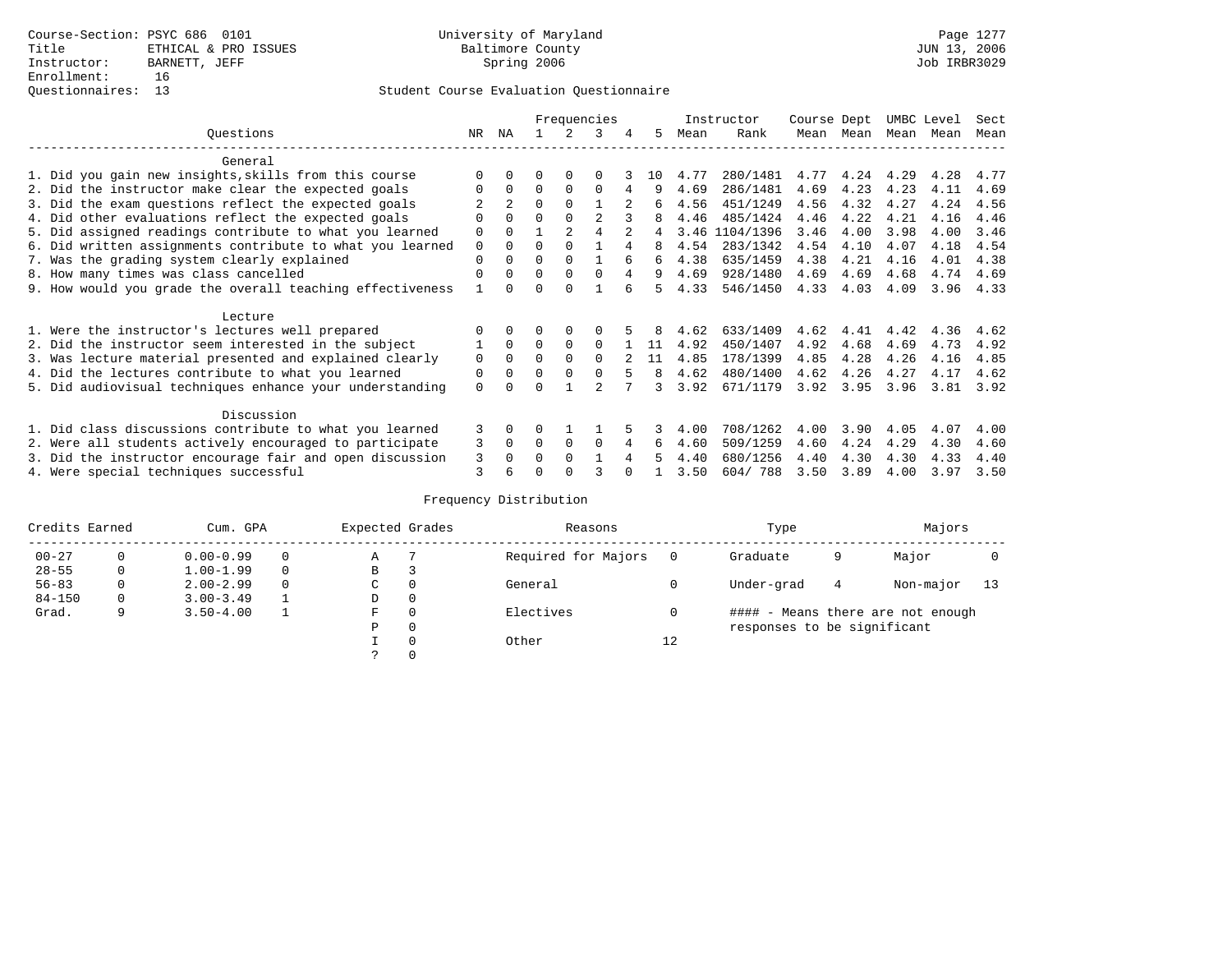|                                                           |             |              |          | Frequencies |                |          |          |      | Instructor       | Course Dept |      | UMBC Level |      | Sect        |
|-----------------------------------------------------------|-------------|--------------|----------|-------------|----------------|----------|----------|------|------------------|-------------|------|------------|------|-------------|
| Ouestions                                                 | NR.         | ΝA           |          |             | 3              |          | 5.       | Mean | Rank             | Mean        | Mean | Mean       | Mean | Mean        |
| General                                                   |             |              |          |             |                |          |          |      |                  |             |      |            |      |             |
| 1. Did you gain new insights, skills from this course     |             | $\Omega$     | O        | $\Omega$    |                |          |          |      | 4.08 1018/1481   | 4.08        | 4.24 | 4.29       | 4.28 | 4.08        |
| 2. Did the instructor make clear the expected goals       | U           | $\Omega$     | $\Omega$ | $\Omega$    |                |          |          |      | 3.83 1160/1481   | 3.83        | 4.23 | 4.23       | 4.11 | 3.83        |
| 3. Did the exam questions reflect the expected goals      |             | 11           | $\Omega$ | $\Omega$    |                | $\Omega$ | $\Omega$ |      | $3.00$ ****/1249 | ****        | 4.32 | 4.27       | 4.24 | $***$ * * * |
| 4. Did other evaluations reflect the expected goals       | O           | $\Omega$     | $\Omega$ |             | 5              | 4        |          |      | 3.58 1248/1424   | 3.58        | 4.22 | 4.21       | 4.16 | 3.58        |
| 5. Did assigned readings contribute to what you learned   | $\mathbf 0$ | $\Omega$     | 0        | $\Omega$    |                | 10       |          | 4.00 | 707/1396         | 4.00        | 4.00 | 3.98       | 4.00 | 4.00        |
| 6. Did written assignments contribute to what you learned | $\mathbf 0$ | $\Omega$     | $\Omega$ |             |                |          |          | 3.75 | 987/1342         | 3.75        | 4.10 | 4.07       | 4.18 | 3.75        |
| 7. Was the grading system clearly explained               | $\Omega$    | $\Omega$     | $\Omega$ |             |                |          |          |      | 3.58 1233/1459   | 3.58        | 4.21 | 4.16       | 4.01 | 3.58        |
| 8. How many times was class cancelled                     |             | $\Omega$     | $\Omega$ | $\Omega$    | $\cap$         | $\cap$   | 11       | 5.00 | 1/1480           | 5.00        | 4.69 | 4.68       | 4.74 | 5.00        |
| 9. How would you grade the overall teaching effectiveness | $\Omega$    | <sup>n</sup> | U        |             |                |          |          |      | 3.75 1098/1450   | 3.75        | 4.03 | 4.09       | 3.96 | 3.75        |
| Lecture                                                   |             |              |          |             |                |          |          |      |                  |             |      |            |      |             |
| 1. Were the instructor's lectures well prepared           |             |              |          |             |                |          |          |      | 4.17 1086/1409   | 4.17        | 4.41 | 4.42       | 4.36 | 4.17        |
| 2. Did the instructor seem interested in the subject      | 0           | $\Omega$     | $\Omega$ | $\Omega$    |                |          |          | 4.67 | 963/1407         | 4.67        | 4.68 | 4.69       | 4.73 | 4.67        |
| 3. Was lecture material presented and explained clearly   | $\mathbf 0$ | $\Omega$     | $\Omega$ |             | $\mathfrak{D}$ |          | б.       | 4.33 | 753/1399         | 4.33        | 4.28 | 4.26       | 4.16 | 4.33        |
| 4. Did the lectures contribute to what you learned        | 0           | $\Omega$     | $\Omega$ |             |                |          |          |      | 3.75 1145/1400   | 3.75        | 4.26 | 4.27       | 4.17 | 3.75        |
| 5. Did audiovisual techniques enhance your understanding  | $\Omega$    |              |          | ∩           | 4              |          |          | 3.25 | 997/1179         | 3.25        | 3.95 | 3.96       | 3.81 | 3.25        |
|                                                           |             |              |          |             |                |          |          |      |                  |             |      |            |      |             |
| Discussion                                                |             |              |          |             |                |          |          |      |                  |             |      |            |      |             |
| 1. Did class discussions contribute to what you learned   | $\Omega$    | $\Omega$     | O        | $\Omega$    |                |          |          | 3.83 | 842/1262         | 3.83        | 3.90 | 4.05       | 4.07 | 3.83        |
| 2. Were all students actively encouraged to participate   | 0           | $\Omega$     | $\Omega$ | $\Omega$    |                |          | 8        | 4.58 | 524/1259         | 4.58        | 4.24 | 4.29       | 4.30 | 4.58        |
| 3. Did the instructor encourage fair and open discussion  | 0           | $\Omega$     | 0        | $\Omega$    |                |          |          | 4.58 | 527/1256         | 4.58        | 4.30 | 4.30       | 4.33 | 4.58        |
| 4. Were special techniques successful                     | $\Omega$    |              |          |             |                |          |          | 3.64 | 574/788          | 3.64        | 3.89 | 4.00       | 3.97 | 3.64        |

| Credits Earned |          | Cum. GPA      |   | Expected Grades |          | Reasons             |          | Type                        |   | Majors                            |    |
|----------------|----------|---------------|---|-----------------|----------|---------------------|----------|-----------------------------|---|-----------------------------------|----|
| $00 - 27$      | $\Omega$ | $0.00 - 0.99$ |   | Α               |          | Required for Majors | $\Omega$ | Graduate                    | 8 | Major                             |    |
| $28 - 55$      | 0        | $1.00 - 1.99$ |   | В               | 2        |                     |          |                             |   |                                   |    |
| $56 - 83$      | 0        | $2.00 - 2.99$ |   | $\sim$<br>◡     | 0        | General             |          | Under-grad                  | 4 | Non-major                         | 12 |
| $84 - 150$     | 0        | $3.00 - 3.49$ |   | D               | 0        |                     |          |                             |   |                                   |    |
| Grad.          | 8        | $3.50 - 4.00$ | 2 | F               | 0        | Electives           | 0        |                             |   | #### - Means there are not enough |    |
|                |          |               |   | Ρ               | 0        |                     |          | responses to be significant |   |                                   |    |
|                |          |               |   |                 | $\Omega$ | Other               | 12       |                             |   |                                   |    |
|                |          |               |   | C               | 2        |                     |          |                             |   |                                   |    |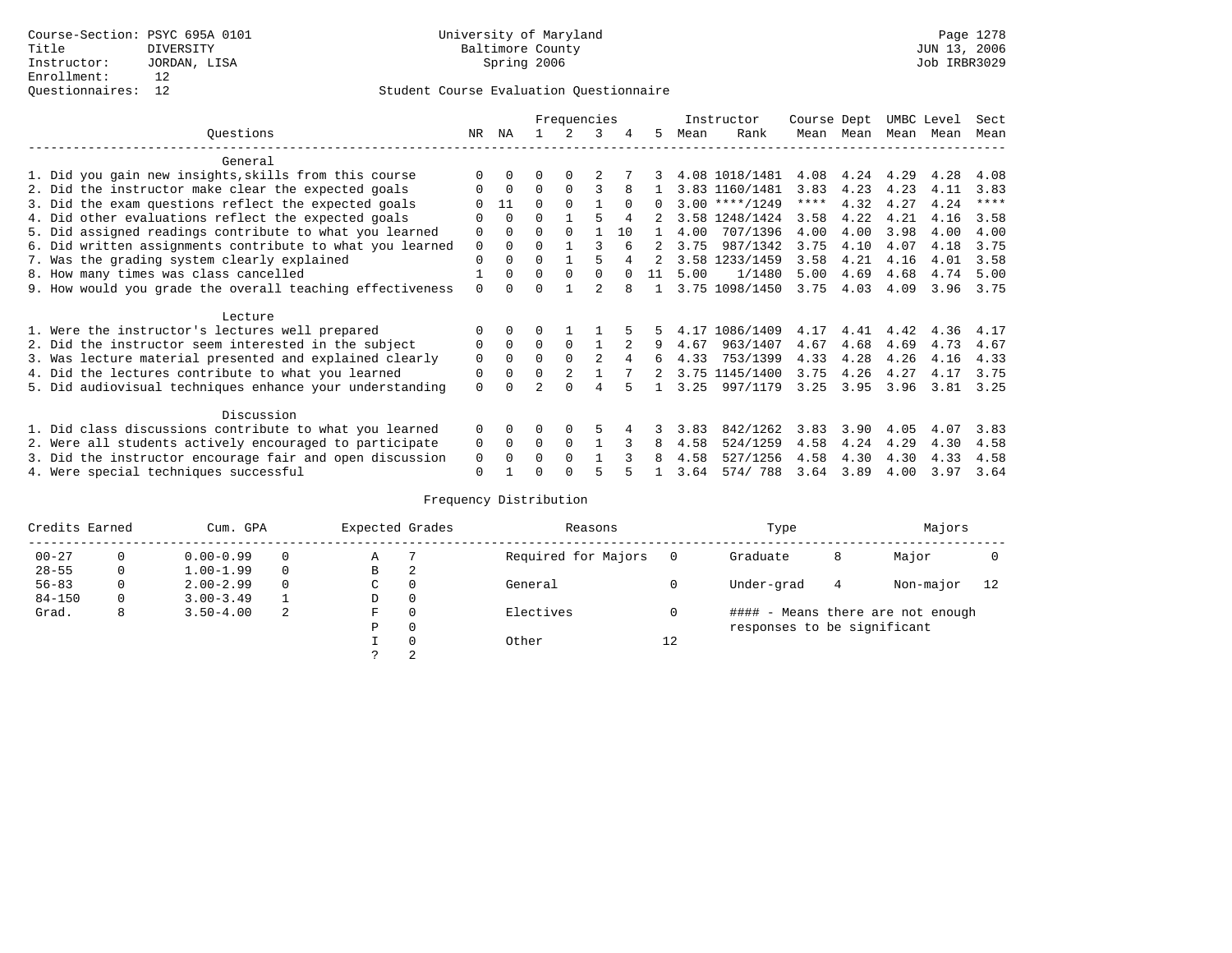|                                                           |                |          |                |                | Frequencies    |          |              |      | Instructor       | Course Dept |           | UMBC Level |      | Sect        |
|-----------------------------------------------------------|----------------|----------|----------------|----------------|----------------|----------|--------------|------|------------------|-------------|-----------|------------|------|-------------|
| Ouestions                                                 | NR.            | ΝA       |                | 2              | 3              | 4        | 5.           | Mean | Rank             |             | Mean Mean | Mean       | Mean | Mean        |
| General                                                   |                |          |                |                |                |          |              |      |                  |             |           |            |      |             |
| 1. Did you gain new insights, skills from this course     | $\Omega$       | $\Omega$ |                |                | 4              |          |              |      | 3.54 1347/1481   |             | 3.54 4.24 | 4.29       | 4.28 | 3.54        |
| 2. Did the instructor make clear the expected goals       | O              | $\Omega$ | $\mathfrak{D}$ | 4              |                |          | 4            |      | 3.08 1414/1481   | 3.08        | 4.23      | 4.23       | 4.11 | 3.08        |
| 3. Did the exam questions reflect the expected goals      |                | 12       | $\Omega$       | $\Omega$       | $\Omega$       | $\Omega$ |              |      | $5.00$ ****/1249 | $***$ * * * | 4.32      | 4.27       | 4.24 | $***$ * * * |
| 4. Did other evaluations reflect the expected goals       | 0              | $\Omega$ |                |                |                |          | 4            |      | 3.38 1303/1424   | 3.38        | 4.22      | 4.21       | 4.16 | 3.38        |
| 5. Did assigned readings contribute to what you learned   | $\mathbf 0$    | $\Omega$ |                |                | $\mathfrak{D}$ | 5        |              |      | 3.62 1018/1396   | 3.62        | 4.00      | 3.98       | 4.00 | 3.62        |
| 6. Did written assignments contribute to what you learned | $\mathbf 0$    | $\Omega$ | $\Omega$       |                | 4              |          | б.           |      | 3.85 927/1342    | 3.85        | 4.10      | 4.07       | 4.18 | 3.85        |
| 7. Was the grading system clearly explained               | $\Omega$       | $\Omega$ | ς              | 4              | $\mathcal{D}$  |          |              |      | 2.69 1417/1459   | 2.69        | 4.21      | 4.16       | 4.01 | 2.69        |
| 8. How many times was class cancelled                     | $\Omega$       | $\Omega$ | $\Omega$       | $\Omega$       | $\Omega$       | $\cap$   | 13           | 5.00 | 1/1480           | 5.00        | 4.69      | 4.68       | 4.74 | 5.00        |
| 9. How would you grade the overall teaching effectiveness | $\overline{a}$ |          |                | ঽ              |                | 4        |              |      | 3.27 1301/1450   | 3.27        | 4.03      | 4.09       | 3.96 | 3.27        |
| Lecture                                                   |                |          |                |                |                |          |              |      |                  |             |           |            |      |             |
| 1. Were the instructor's lectures well prepared           |                | $\Omega$ |                | 2              |                | 4        |              |      | 3.31 1332/1409   | 3.31        | 4.41      | 4.42       | 4.36 | 3.31        |
| 2. Did the instructor seem interested in the subject      | 0              | $\Omega$ | $\overline{2}$ | $\overline{2}$ | 2              |          | 5            |      | 3.46 1375/1407   | 3.46        | 4.68      | 4.69       | 4.73 | 3.46        |
| 3. Was lecture material presented and explained clearly   | $\Omega$       | $\Omega$ |                | $\overline{4}$ | $\mathfrak{D}$ | २        |              |      | 3.23 1297/1399   | 3.23        | 4.28      | 4.26       | 4.16 | 3.23        |
| 4. Did the lectures contribute to what you learned        | $\Omega$       | $\Omega$ | ζ              | 2              |                | 3        | 4            |      | 3.23 1286/1400   | 3.23        | 4.26      | 4.27       | 4.17 | 3.23        |
| 5. Did audiovisual techniques enhance your understanding  |                | 10       | ∩              |                | ∩              |          | <sup>n</sup> |      | $3.00$ ****/1179 | $***$ * * * | 3.95      | 3.96       | 3.81 | ****        |
| Discussion                                                |                |          |                |                |                |          |              |      |                  |             |           |            |      |             |
| 1. Did class discussions contribute to what you learned   | 5              | 0        |                |                | $\Omega$       |          |              |      | 2.63 1210/1262   | 2.63        | 3.90      | 4.05       | 4.07 | 2.63        |
| 2. Were all students actively encouraged to participate   | 5              | $\Omega$ | $\mathbf{1}$   | 4              | $\Omega$       |          |              |      | 2.88 1190/1259   | 2.88        | 4.24      | 4.29       | 4.30 | 2.88        |
| 3. Did the instructor encourage fair and open discussion  | 5              | $\cap$   |                | 3              | $\mathfrak{D}$ |          |              |      | 2.75 1206/1256   | 2.75        | 4.30      | 4.30       | 4.33 | 2.75        |
| 4. Were special techniques successful                     | 5              |          |                | $\cap$         | ∩              |          | <sup>n</sup> |      | $2.50$ ****/ 788 | ****        | 3.89      | 4.00       | 3.97 | ****        |

| Credits Earned |   | Cum. GPA      |   | Expected Grades |          | Reasons             |    | Type                        |   | Majors                            |    |
|----------------|---|---------------|---|-----------------|----------|---------------------|----|-----------------------------|---|-----------------------------------|----|
| $00 - 27$      |   | $0.00 - 0.99$ |   | А               | 8        | Required for Majors | 0  | Graduate                    |   | Major                             |    |
| $28 - 55$      | 0 | $1.00 - 1.99$ |   | В               | 3        |                     |    |                             |   |                                   |    |
| $56 - 83$      | 0 | $2.00 - 2.99$ |   | $\sim$<br>◡     | 0        | General             |    | Under-grad                  | 6 | Non-major                         | 13 |
| $84 - 150$     | 0 | $3.00 - 3.49$ | 2 | D               | 0        |                     |    |                             |   |                                   |    |
| Grad.          |   | $3.50 - 4.00$ | 7 | F               | 0        | Electives           | 0  |                             |   | #### - Means there are not enough |    |
|                |   |               |   | Ρ               | 0        |                     |    | responses to be significant |   |                                   |    |
|                |   |               |   |                 | $\Omega$ | Other               | 13 |                             |   |                                   |    |
|                |   |               |   | C               |          |                     |    |                             |   |                                   |    |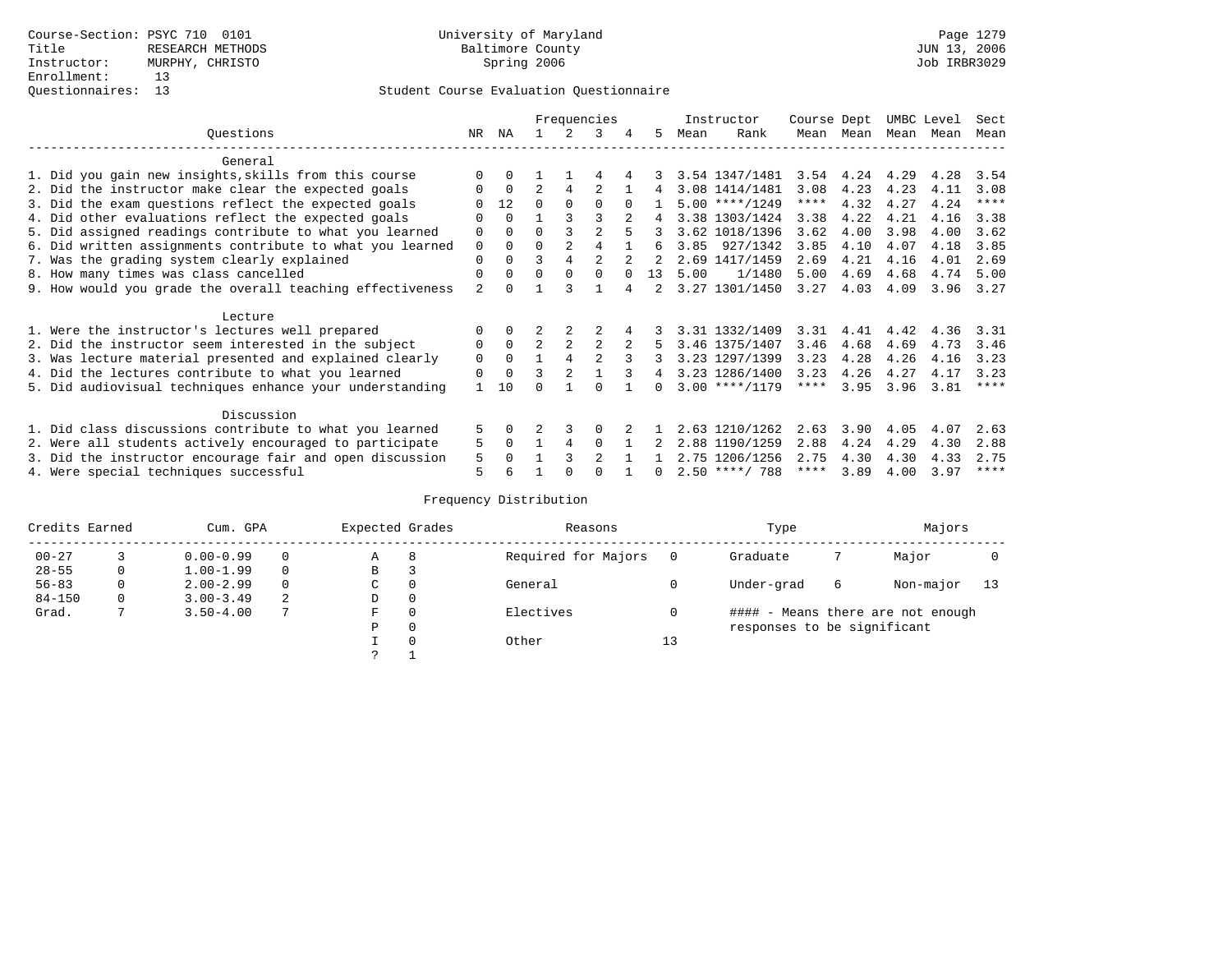|                                                           |                |          | Frequencies |          |          |          |              |      | Instructor       | Course Dept |             | UMBC Level |      | Sect        |
|-----------------------------------------------------------|----------------|----------|-------------|----------|----------|----------|--------------|------|------------------|-------------|-------------|------------|------|-------------|
| Questions                                                 | NR.            | ΝA       |             |          | 3        | 4        | 5.           | Mean | Rank             |             | Mean Mean   | Mean       | Mean | Mean        |
| General                                                   |                |          |             |          |          |          |              |      |                  |             |             |            |      |             |
| 1. Did you gain new insights, skills from this course     | $\Omega$       | 0        |             |          |          |          | 14           | 5.00 | 1/1481           | 5.00        | 4.24 4.29   |            | 4.28 | 5.00        |
| 2. Did the instructor make clear the expected goals       | 0              | $\Omega$ | $\Omega$    | $\Omega$ | $\Omega$ |          | 12           | 4.86 | 149/1481         | 4.86        | 4.23        | 4.23       | 4.11 | 4.86        |
| 3. Did the exam questions reflect the expected goals      |                | $\Omega$ | $\Omega$    |          | $\Omega$ |          | 13           | 4.93 | 113/1249         | 4.93        | 4.32        | 4.27       | 4.24 | 4.93        |
| 4. Did other evaluations reflect the expected goals       | 0              | $\Omega$ | $\Omega$    |          |          |          |              | 4.64 | 302/1424         | 4.64        | 4.22        | 4.21       | 4.16 | 4.64        |
| 5. Did assigned readings contribute to what you learned   | 0              | $\Omega$ |             |          |          |          | 13           | 4.71 | 156/1396         | 4.71        | 4.00        | 3.98       | 4.00 | 4.71        |
| 6. Did written assignments contribute to what you learned | 0              | $\Omega$ |             |          |          |          |              | 4.50 | 303/1342         | 4.50        | 4.10        | 4.07       | 4.18 | 4.50        |
| 7. Was the grading system clearly explained               | 0              | $\Omega$ | 0           |          |          |          | <sup>8</sup> | 4.50 | 460/1459         | 4.50        | 4.21        | 4.16       | 4.01 | 4.50        |
| 8. How many times was class cancelled                     | 0              | $\Omega$ | 0           | $\Omega$ |          |          | 13           | 4.93 | 561/1480         | 4.93        | 4.69        | 4.68       | 4.74 | 4.93        |
| 9. How would you grade the overall teaching effectiveness | $\Omega$       |          |             |          |          |          | 12           | 4.64 | 231/1450         |             | 4.64 4.03   | 4.09       | 3.96 | 4.64        |
| Lecture                                                   |                |          |             |          |          |          |              |      |                  |             |             |            |      |             |
| 1. Were the instructor's lectures well prepared           |                |          |             | 0        | $\Omega$ |          | 13           | 5.00 | 1/1409           | 5.00        | 4.41        | 4.42       | 4.36 | 5.00        |
| 2. Did the instructor seem interested in the subject      |                | $\Omega$ | $\Omega$    | $\Omega$ | $\Omega$ | $\Omega$ | 13           | 5.00 | 1/1407           | 5.00        | 4.68        | 4.69       | 4.73 | 5.00        |
| 3. Was lecture material presented and explained clearly   | $\mathbf{1}$   | $\Omega$ |             |          | $\Omega$ |          | 10           | 4.77 | 256/1399         | 4.77        | 4.28        | 4.26       | 4.16 | 4.77        |
| 4. Did the lectures contribute to what you learned        |                | $\Omega$ | $\Omega$    | $\Omega$ | $\Omega$ | $\Omega$ | 13           | 5.00 | 1/1400           | 5.00        | 4.26        | 4.27       | 4.17 | 5.00        |
| 5. Did audiovisual techniques enhance your understanding  | $\mathfrak{D}$ |          |             |          |          |          |              |      | $5.00$ ****/1179 | $***$ * * * | 3.95        | 3.96       | 3.81 | $***$ * * * |
| Discussion                                                |                |          |             |          |          |          |              |      |                  |             |             |            |      |             |
| 1. Did class discussions contribute to what you learned   | 12             | $\Omega$ | $\Omega$    | 0        | $\Omega$ |          |              |      | $5.00$ ****/1262 | ****        | 3.90        | 4.05       | 4.07 | ****        |
| 2. Were all students actively encouraged to participate   | 12             | $\Omega$ | $\Omega$    | $\Omega$ | $\Omega$ |          |              |      | $4.50$ ****/1259 | ****        | 4.24        | 4.29       | 4.30 | ****        |
| 3. Did the instructor encourage fair and open discussion  | 12             |          |             |          |          |          |              |      | $5.00$ ****/1256 |             | **** $4.30$ | 4.30       | 4.33 | ****        |

| Credits Earned<br>Cum. GPA |   |                    | Expected Grades |   |          | Reasons             |    | Type                        | Majors |                                   |    |
|----------------------------|---|--------------------|-----------------|---|----------|---------------------|----|-----------------------------|--------|-----------------------------------|----|
| $00 - 27$                  |   | $0.00 - 0.99$<br>Α |                 |   | q        | Required for Majors |    | Graduate                    | 9      | Major                             |    |
| $28 - 55$                  | 0 | $1.00 - 1.99$      |                 | B |          |                     |    |                             |        |                                   |    |
| $56 - 83$                  | 0 | $2.00 - 2.99$      |                 | C | 0        | General             |    | Under-grad                  | 5      | Non-major                         | 14 |
| $84 - 150$                 | 0 | $3.00 - 3.49$      | 2               | D | $\Omega$ |                     |    |                             |        |                                   |    |
| Grad.                      |   | $3.50 - 4.00$      | 5               | F | $\Omega$ | Electives           |    |                             |        | #### - Means there are not enough |    |
|                            |   |                    |                 | P | $\Omega$ |                     |    | responses to be significant |        |                                   |    |
|                            |   |                    |                 |   |          | Other               | 12 |                             |        |                                   |    |
|                            |   |                    |                 |   |          |                     |    |                             |        |                                   |    |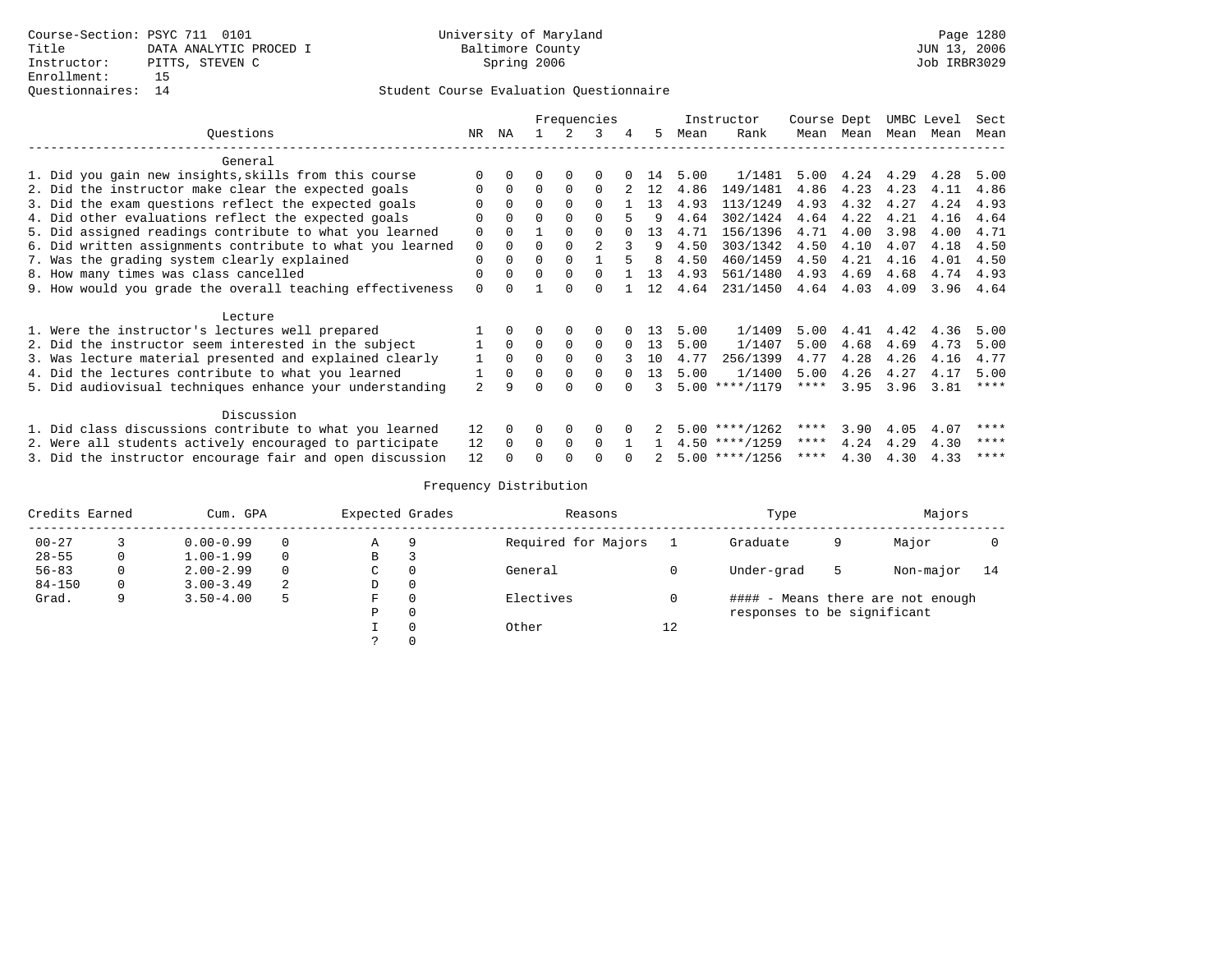|                                                           |             |              | Frequencies  |                |                |          |                |      | Instructor       | Course Dept |           | UMBC Level |      | Sect      |
|-----------------------------------------------------------|-------------|--------------|--------------|----------------|----------------|----------|----------------|------|------------------|-------------|-----------|------------|------|-----------|
| Ouestions                                                 | NR          | ΝA           |              | $\overline{2}$ | 3              |          | 5.             | Mean | Rank             |             | Mean Mean | Mean       | Mean | Mean      |
| General                                                   |             |              |              |                |                |          |                |      |                  |             |           |            |      |           |
| 1. Did you gain new insights, skills from this course     |             | <sup>n</sup> | O            | ∩              | 4              |          |                |      | 3.92 1152/1481   | 3.92        | 4.24      | 4.29       | 4.28 | 3.92      |
| 2. Did the instructor make clear the expected goals       | $\Omega$    | 0            | $\Omega$     | 1              | $\overline{2}$ | 5        | 5              | 4.08 | 971/1481         | 4.08        | 4.23      | 4.23       | 4.11 | 4.08      |
| 3. Did the exam questions reflect the expected goals      | $\Omega$    | 9            | $\Omega$     | 0              | $\Omega$       |          |                | 4.50 | 498/1249         | 4.50        | 4.32      | 4.27       | 4.24 | 4.50      |
| 4. Did other evaluations reflect the expected goals       | $\Omega$    |              | $\Omega$     | 1              | 1              |          |                |      | 3.83 1138/1424   | 3.83        | 4.22      | 4.21       | 4.16 | 3.83      |
| 5. Did assigned readings contribute to what you learned   | $\mathbf 0$ |              | $\Omega$     | $\Omega$       | 1              |          |                | 4.57 | 257/1396         | 4.57        | 4.00      | 3.98       | 4.00 | 4.57      |
| 6. Did written assignments contribute to what you learned | $\mathbf 0$ |              | $\Omega$     | $\Omega$       | $\Omega$       |          | 4              | 4.67 | 190/1342         | 4.67        | 4.10      | 4.07       | 4.18 | 4.67      |
| 7. Was the grading system clearly explained               | $\Omega$    | 6            | 1            | $\Omega$       | $\mathbf{1}$   |          |                |      | 3.57 1236/1459   | 3.57        | 4.21      | 4.16       | 4.01 | 3.57      |
| 8. How many times was class cancelled                     | $\Omega$    |              | $\Omega$     | $\Omega$       | $\overline{2}$ |          | 9              |      | 4.54 1029/1480   | 4.54        | 4.69      | 4.68       | 4.74 | 4.54      |
| 9. How would you grade the overall teaching effectiveness | $\mathbf 0$ | <sup>0</sup> | $\Omega$     |                | 6              | 6        | $\Omega$       |      | 3.38 1272/1450   | 3.38        | 4.03      | 4.09       | 3.96 | 3.38      |
| Lecture                                                   |             |              |              |                |                |          |                |      |                  |             |           |            |      |           |
| 1. Were the instructor's lectures well prepared           |             | 0            | 0            | $\Omega$       |                |          |                |      | 4.00 1152/1409   | 4.00        | 4.41      | 4.42       | 4.36 | 4.00      |
| 2. Did the instructor seem interested in the subject      | 2           | $\Omega$     | $\mathbf{1}$ | $\Omega$       | 1              |          | 4              |      | 4.00 1296/1407   | 4.00        | 4.68      | 4.69       | 4.73 | 4.00      |
| 3. Was lecture material presented and explained clearly   | 2           | $\Omega$     | $\Omega$     | 1              | 2              | 4        |                |      | 4.00 1002/1399   | 4.00        | 4.28      | 4.26       | 4.16 | 4.00      |
| 4. Did the lectures contribute to what you learned        | 2           | 0            | 1            | $\mathbf{1}$   | 2              |          |                |      | 3.55 1219/1400   | 3.55        | 4.26      | 4.27       | 4.17 | 3.55      |
| 5. Did audiovisual techniques enhance your understanding  | 5           | 1            | $\Omega$     | $\Omega$       | 1              | 4        | $\overline{2}$ | 4.14 | 526/1179         | 4.14        | 3.95 3.96 |            |      | 3.81 4.14 |
| Discussion                                                |             |              |              |                |                |          |                |      |                  |             |           |            |      |           |
| 1. Did class discussions contribute to what you learned   | 11          | 0            | 0            | $\Omega$       | $\Omega$       |          |                |      | $4.50$ ****/1262 | ****        | 3.90      | 4.05       | 4.07 | ****      |
| 2. Were all students actively encouraged to participate   | 11          | $\Omega$     | $\Omega$     | $\mathbf 0$    | $\mathbf 0$    | $\Omega$ |                |      | $5.00$ ****/1259 | ****        | 4.24      | 4.29       | 4.30 | ****      |
| 3. Did the instructor encourage fair and open discussion  | 11          | $\Omega$     | $\Omega$     | $\Omega$       | $\Omega$       | $\Omega$ | 2              |      | $5.00$ ****/1256 | ****        | 4.30      | 4.30       | 4.33 | ****      |
| Laboratory                                                |             |              |              |                |                |          |                |      |                  |             |           |            |      |           |
| 1. Did the lab increase understanding of the material     | 11          | <sup>0</sup> | O            | $\Omega$       |                |          |                |      | $4.00$ ****/ 246 | ****        | 4.03      | 4.20       | 4.27 | ****      |
| 2. Were you provided with adequate background information | 11          | $\Omega$     | $\Omega$     | $\mathbf 0$    | $\Omega$       | $\Omega$ |                |      | $5.00$ ****/ 249 | ****        | 4.40      | 4.11       | 3.93 | ****      |
| 3. Were necessary materials available for lab activities  | 11          | $\Omega$     | $\Omega$     | $\Omega$       | $\Omega$       | $\Omega$ |                |      | $5.00$ ****/ 242 | $***$ * * * | 4.36      | 4.40       | 4.27 | ****      |
| 4. Did the lab instructor provide assistance              | 11          | $\Omega$     | $\Omega$     | $\Omega$       | $\Omega$       | $\Omega$ |                |      | $5.00$ ****/ 240 | ****        | 4.34      | 4.20       | 4.15 | ****      |
| 5. Were requirements for lab reports clearly specified    | 11          |              | $\Omega$     | $\cap$         | $\cap$         |          |                |      | $5.00$ ****/ 217 | ****        | 3.89      | 4.04       | 3.73 | ****      |
|                                                           |             |              |              |                |                |          |                |      |                  |             |           |            |      |           |

| Credits Earned |   | Cum. GPA      |          | Expected Grades |          | Reasons             |    | Type                        | Majors |                                   |      |
|----------------|---|---------------|----------|-----------------|----------|---------------------|----|-----------------------------|--------|-----------------------------------|------|
| $00 - 27$      |   | $0.00 - 0.99$ | $\Omega$ | Α               | 9        | Required for Majors |    | Graduate                    | 9      | Major                             |      |
| $28 - 55$      |   | $1.00 - 1.99$ | $\Omega$ | В               |          |                     |    |                             |        |                                   |      |
| $56 - 83$      |   | $2.00 - 2.99$ | $\Omega$ | C               |          | General             |    | Under-grad                  | 4      | Non-major                         | - 13 |
| $84 - 150$     | 0 | $3.00 - 3.49$ | 2        | D               | $\Omega$ |                     |    |                             |        |                                   |      |
| Grad.          |   | $3.50 - 4.00$ | 4        | F.              |          | Electives           |    |                             |        | #### - Means there are not enough |      |
|                |   |               |          | Ρ               |          |                     |    | responses to be significant |        |                                   |      |
|                |   |               |          |                 |          | Other               | 12 |                             |        |                                   |      |
|                |   |               |          |                 |          |                     |    |                             |        |                                   |      |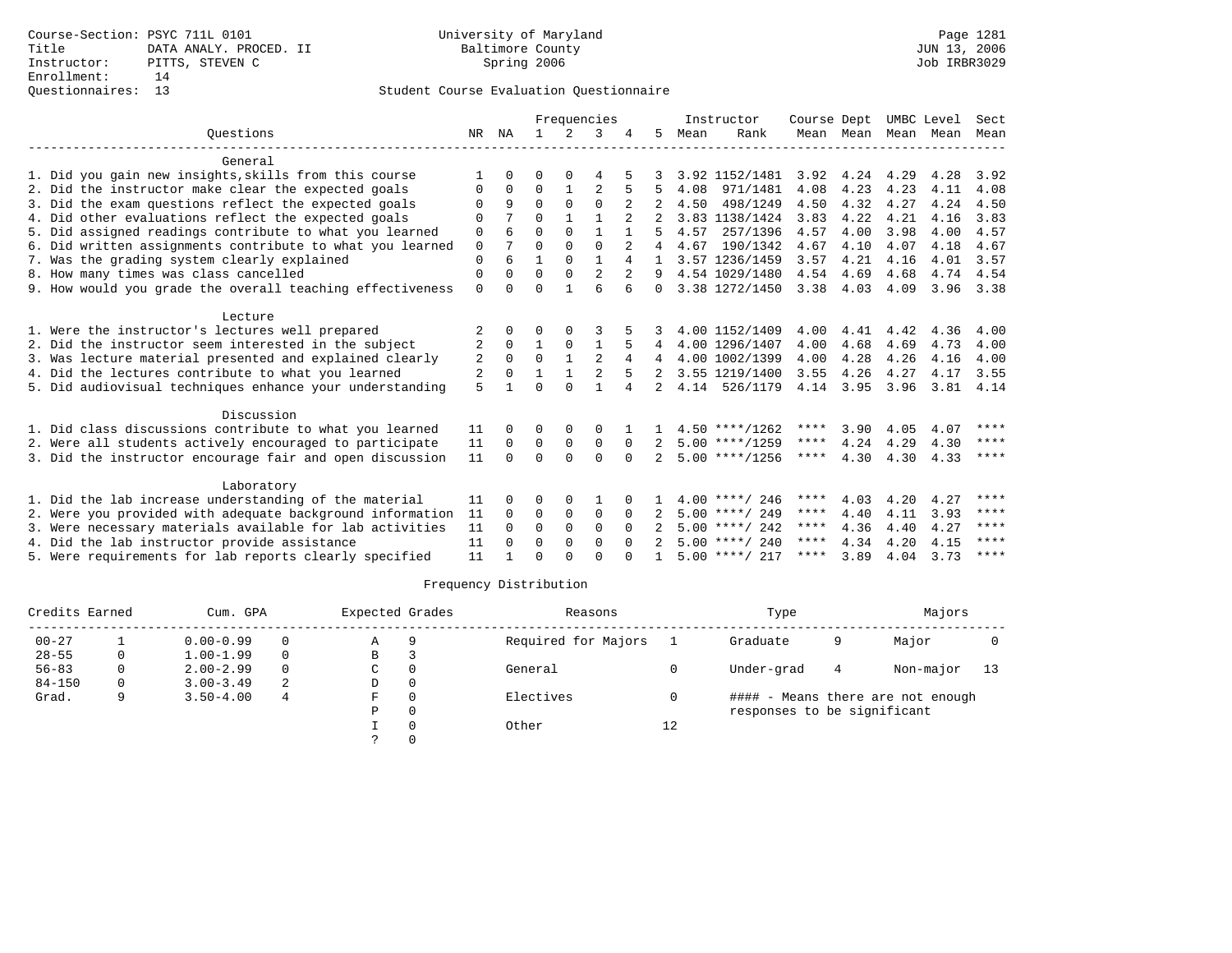|                                                           |          | Frequencies |              |          |          |        |          |      | Instructor       | Course Dept |           | UMBC Level |      | Sect        |
|-----------------------------------------------------------|----------|-------------|--------------|----------|----------|--------|----------|------|------------------|-------------|-----------|------------|------|-------------|
| Questions                                                 | NR       | NA          |              | 2        | 3        | 4      | .5       | Mean | Rank             |             | Mean Mean | Mean       | Mean | Mean        |
| General                                                   |          |             |              |          |          |        |          |      |                  |             |           |            |      |             |
| 1. Did you gain new insights, skills from this course     |          |             |              |          |          |        |          | 4.33 | 749/1481         | 4.33        | 4.24 4.29 |            | 4.28 | 4.33        |
| 2. Did the instructor make clear the expected goals       | $\Omega$ | $\Omega$    |              |          |          | 4      |          |      | 4.00 1000/1481   | 4.00        | 4.23      | 4.23       | 4.11 | 4.00        |
| 3. Did the exam questions reflect the expected goals      |          |             | $\Omega$     |          | $\cap$   |        | $\Omega$ |      | $4.00$ ****/1249 | $***$ * * * | 4.32      | 4.27       | 4.24 | $***$ * * * |
| 4. Did other evaluations reflect the expected goals       |          | $\Omega$    | $\Omega$     | $\Omega$ |          |        |          | 4.33 | 645/1424         | 4.33        | 4.22      | 4.21       | 4.16 | 4.33        |
| 5. Did assigned readings contribute to what you learned   |          |             |              |          |          |        |          | 4.17 | 584/1396         | 4.17        | 4.00      | 3.98       | 4.00 | 4.17        |
| 6. Did written assignments contribute to what you learned | $\Omega$ |             |              |          |          |        |          | 4.00 | 755/1342         | 4.00        | 4.10      | 4.07       | 4.18 | 4.00        |
| 7. Was the grading system clearly explained               | $\Omega$ | $\Omega$    | $\Omega$     | $\Omega$ | 4        | 2      | $\Omega$ |      | 3.33 1318/1459   | 3.33        | 4.21      | 4.16       | 4.01 | 3.33        |
| 8. How many times was class cancelled                     | $\Omega$ | $\cap$      | $\Omega$     | $\Omega$ | $\cap$   | $\cap$ | б.       | 5.00 | 1/1480           | 5.00        | 4.69      | 4.68       | 4.74 | 5.00        |
| 9. How would you grade the overall teaching effectiveness |          |             | ∩            |          |          |        |          | 4.00 | 836/1450         | 4.00        | 4.03      | 4.09       | 3.96 | 4.00        |
| Lecture                                                   |          |             |              |          |          |        |          |      |                  |             |           |            |      |             |
| 1. Were the instructor's lectures well prepared           | $\Omega$ |             | <sup>0</sup> |          |          |        |          |      | 4.17 1086/1409   | 4.17        | 4.41      | 4.42       | 4.36 | 4.17        |
| 2. Did the instructor seem interested in the subject      | $\Omega$ | $\Omega$    | $\Omega$     | $\Omega$ | $\cap$   |        | 5.       | 4.83 | 659/1407         | 4.83        | 4.68      | 4.69       | 4.73 | 4.83        |
| 3. Was lecture material presented and explained clearly   | $\Omega$ | $\Omega$    | $\Omega$     |          |          |        | $\Omega$ |      | 3.83 1130/1399   | 3.83        | 4.28      | 4.26       | 4.16 | 3.83        |
| 4. Did the lectures contribute to what you learned        | $\Omega$ |             |              |          |          |        | 3        | 4.17 | 937/1400         | 4.17        | 4.26      | 4.27       | 4.17 | 4.17        |
| Discussion                                                |          |             |              |          |          |        |          |      |                  |             |           |            |      |             |
| 1. Did class discussions contribute to what you learned   |          | $\Omega$    | $\Omega$     | $\Omega$ | $\Omega$ |        | $\Omega$ |      | $4.00$ ****/1262 | ****        | 3.90      | 4.05       | 4.07 | ****        |
| 2. Were all students actively encouraged to participate   | 5        |             |              |          |          |        |          |      | $4.00$ ****/1259 | ****        | 4.24      | 4.29       | 4.30 | ****        |

| Credits Earned<br>Cum. GPA |          |               | Expected Grades |          | Reasons      |                     | Type | Majors                      |  |                                   |  |
|----------------------------|----------|---------------|-----------------|----------|--------------|---------------------|------|-----------------------------|--|-----------------------------------|--|
| $00 - 27$                  |          | $0.00 - 0.99$ | $\Omega$        | Α        | 4            | Required for Majors |      | Graduate                    |  | Major                             |  |
| $28 - 55$                  |          | $1.00 - 1.99$ | $\Omega$        | в        |              |                     |      |                             |  |                                   |  |
| $56 - 83$                  | 0        | $2.00 - 2.99$ | $\Omega$        | С        | $\mathbf{0}$ | General             |      | Under-grad                  |  | Non-major                         |  |
| $84 - 150$                 | $\Omega$ | $3.00 - 3.49$ |                 | D        | 0            |                     |      |                             |  |                                   |  |
| Grad.                      |          | $3.50 - 4.00$ | 2               | F        | 0            | Electives           |      |                             |  | #### - Means there are not enough |  |
|                            |          |               |                 | Ρ        | $\mathbf{0}$ |                     |      | responses to be significant |  |                                   |  |
|                            |          |               |                 |          | 0            | Other               | ь    |                             |  |                                   |  |
|                            |          |               |                 | $\Omega$ |              |                     |      |                             |  |                                   |  |